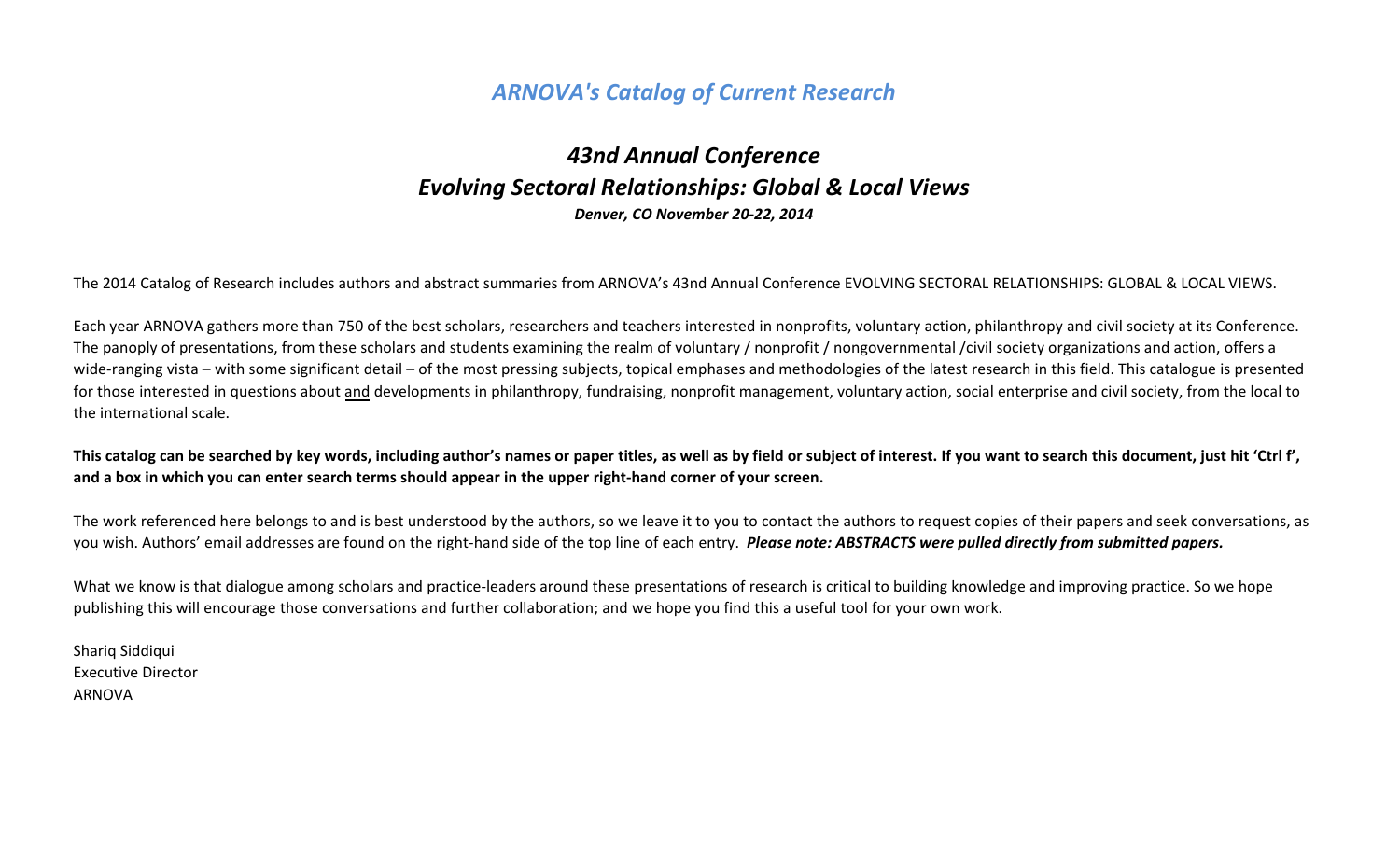# *"Re-Newing" the Charitable-Philanthropic Management Model*

### *Tracy D. Connors, Norwich University [tdconnors@earthlink.net](mailto:tdconnors@earthlink.net)*

The Charitable-Philanthropic Organization Self-Renewing Management Model (C-POSRM) Study used a quantitative, purposive, online-based survey design focused on C-PO executives and management professionals to:

• Identify and rank those actions and activities constituting the "management palette" available to C-PO executives focused on performance improvement;

• Operationally define organizational performance, and rank those management actions and activities most contributory to organizational performance improvement, and to;

• Validate, expand, and realign a self-renewing C-PO management model focused on sustainable superior performance by C-PO's in the face of ever-changing operational environments.

| <b>1000 Years of Social Purpose Collaboration: What's</b> | <b>Carrie R Bosch, University of Illinois</b>                            | crbosch2@illinois.edu |
|-----------------------------------------------------------|--------------------------------------------------------------------------|-----------------------|
| New, What Isn't, and Why It Matters So Much               | <b>Noah J Isserman, University of Illinois + University of Cambridge</b> | nisserma@illinois.edu |
|                                                           | <b>Wynne S Korr, University of Illinois</b>                              | wkorr@illinois.edu    |
|                                                           | <b>Ashley M Long, University of Illinois</b>                             | amlong4@illinois.edu  |

People have attempted to collaborate to address complex problems in their communities for millennia. Increasingly complex social issues and ballooning nonprofit sectors in the West drive the current need for collaboration, involving more—and more specialized—organizations across all sectors of economic and social life.

This paper takes a future-oriented historical view of facilitated collaboration for a social purpose. We examine the long evolution of such models, and then focus on two high-profile mechanisms that have recently emerged in America and Britain, asking the questions: what has changed, why, and are these new models better?

| A Case Presentation of the FEMACorps Model: A        | <b>Barbara Lane, Corporation for National and Community Service</b>    | blane@cns.gov               |
|------------------------------------------------------|------------------------------------------------------------------------|-----------------------------|
| <b>Federal Agency Partnership, from Inception to</b> | <b>Danielle Varda, University of Colorado Denver</b>                   | danielle.varda@ucdenver.edu |
| <b>Implementation</b>                                | <b>Andrew McDonald, Corporation for National and Community Service</b> | amcdonald@cns.gov           |
|                                                      | <b>Diana Epstein, Corporation for National and Community Service</b>   | depstein@cns.gov            |
|                                                      | <b>Kevin D. Ward, Seattle University</b>                               | wardke@seattleu.edu         |

This paper details the policy process that was required to get FEMA Corps off the ground, drawing on key informant interviews and documentation such as the Interagency Agreement from 2012 to initiate the program. The paper demonstrates the challenges, solutions, and ongoing complexities of implementation.

*A Community Development Approach to Social* 

*James M. Mandiberg, Silberman School of Social Work at Hunter College* **[jm945@hunter.cuny.edu](mailto:jm945@hunter.cuny.edu)**

### *Enterprise*

Social enterprises in social services are predominately focused upon improving the lives and conditions of individuals and families, but rarely on collectivities larger than that. The author has taken a community development approach to social enterprise in his work over the past twenty-five years. This paper will review that work, including research and demonstration projects, and present it in the context of a theory of social enterprise through community development. In particular, the paper will focus on the community development of non-geographic identity communities drawing on the literature on enclave economies and ethnic economies.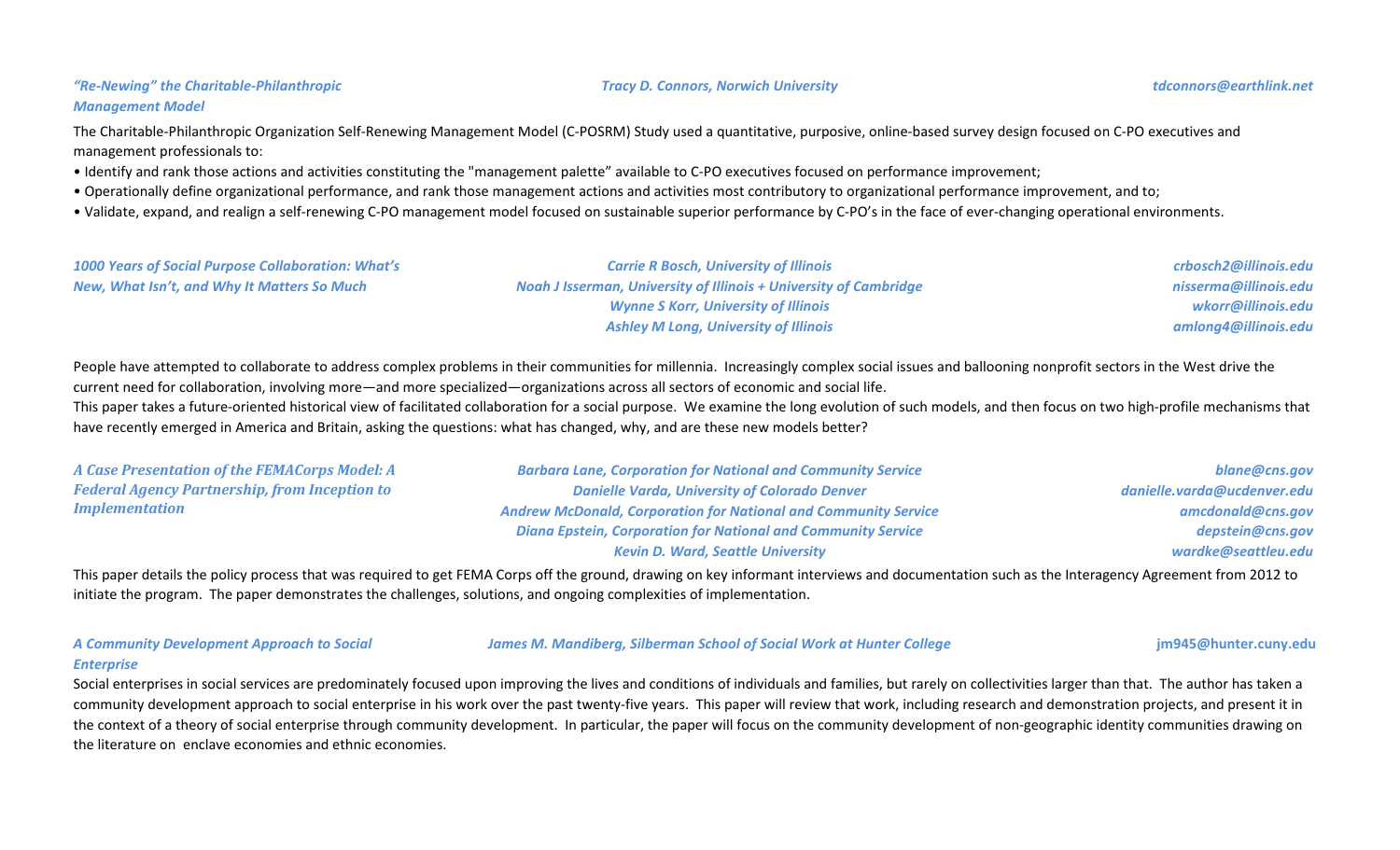# *A Comparative Analysis of Legislative Advocacy Strategies used by U.S. and Israeli Nonprofits*

# *Pat Libby, Institute for Nonprofit Education and Research University of San Diego Rita S. Mano, University of Haifa Laura Deitrick, USD Caster Family Center for Nonprofit and Philanthropic Research*

As service providers (often on behalf of the state) and as representatives of politically under-represented groups, nonprofits are uniquely positioned to enter policy debates (Berry, 2005; Donaldson, 2007; Kimberlin, 2010; Hasenfeld & Garrow, 2012). Yet few engage in active advocacy (Schmid et al. 2008; Salamon & Geller 2008). This study sought to examine those that do. The authors surveyed Israeli nonprofits to assess whether, and if so how, parts of a lobbying framework used by U.S. nonprofits were extant in their practices (Libby 2012). The focus was not on the framework but on variations in approach across two cultural contexts.

### *A Comparative Study on Public Attitudes Towards Nonprofit and Government*

In an age of dynamic demographic change, we are facing the acceleration of ageing society and demand diversity for social welfare. Regarding how social welfare will be sustained and what roles of government and nonprofits are identified, it is important to examine perceptions about public service providers and factors influencing those perceptions. Using a cross-country data and with a special eye on Asian countries, comparative analysis of determinants explaining perceptions about government and nonprofit organizations is attempted. Findings and discussions from this study will contribute to derive different new pragmatic implications of how to evaluate and measure intersectoral partnership.

*A Critical Analysis of Time and its Effects in Studies of Nonprofit-Government Relationships*

*Marcelo Marchesini da Costa, University of Albany-SUNY Erzsebet Fazekas, University of Albany, SUNY*

*marcelo.marchesini@gmail.com efazekas@albany.edu*

This paper critically analyzes the nonprofit-government literature by focusing on the link between time and power. It points to the predominance of a relatively uncritical characterization of time in these studies. We claim that time is not simply an objective and linear variable. It has a political role, through its effects on the distribution of power. Also, the notion of time itself is affected by power arrangements. We illustrate this discussion with an analysis of relationships between nonprofits and the government in Brazil and Hungary since the 1980s. This discussion might contribute to decisions and future analysis of these relationships.

| <b>A Critical Review of Foundation Typologies:</b> | <b>Tobias Jung, University of St Andrews</b> | tj3@st-andrews.ac.uk |
|----------------------------------------------------|----------------------------------------------|----------------------|
| <b>Moving Beyond Apples, Pears and Giraffes</b>    | <b>Diana Leat, Cass Business School</b>      | d.leat@hotmail.com   |
|                                                    | Jenny Harrow, Cass Business School           | j.harrow@city.ac.uk  |

Governments across the globe are turning towards foundations in the expectation that private money will fill some of the gaps in public spending. However, our knowledge-base on foundations as an organizational form is limited and there is growing interest in developing an appropriate foundation typology. Using a thematic analysis approach, our paper provides a conceptual mapping and critical review of foundation typologies within academic and practice literatures. We question the utility of current discourses and approaches to foundation typologies and argue that a more reflective approach is needed to take the debate forward.

*patlibby@sbcglobal.net ritamano@research.haifa.ac.il lauradeitrick@sandiego.edu*

*Aya Isumi, Osaka University a-isumi@osipp.osaka-u.ac.jp*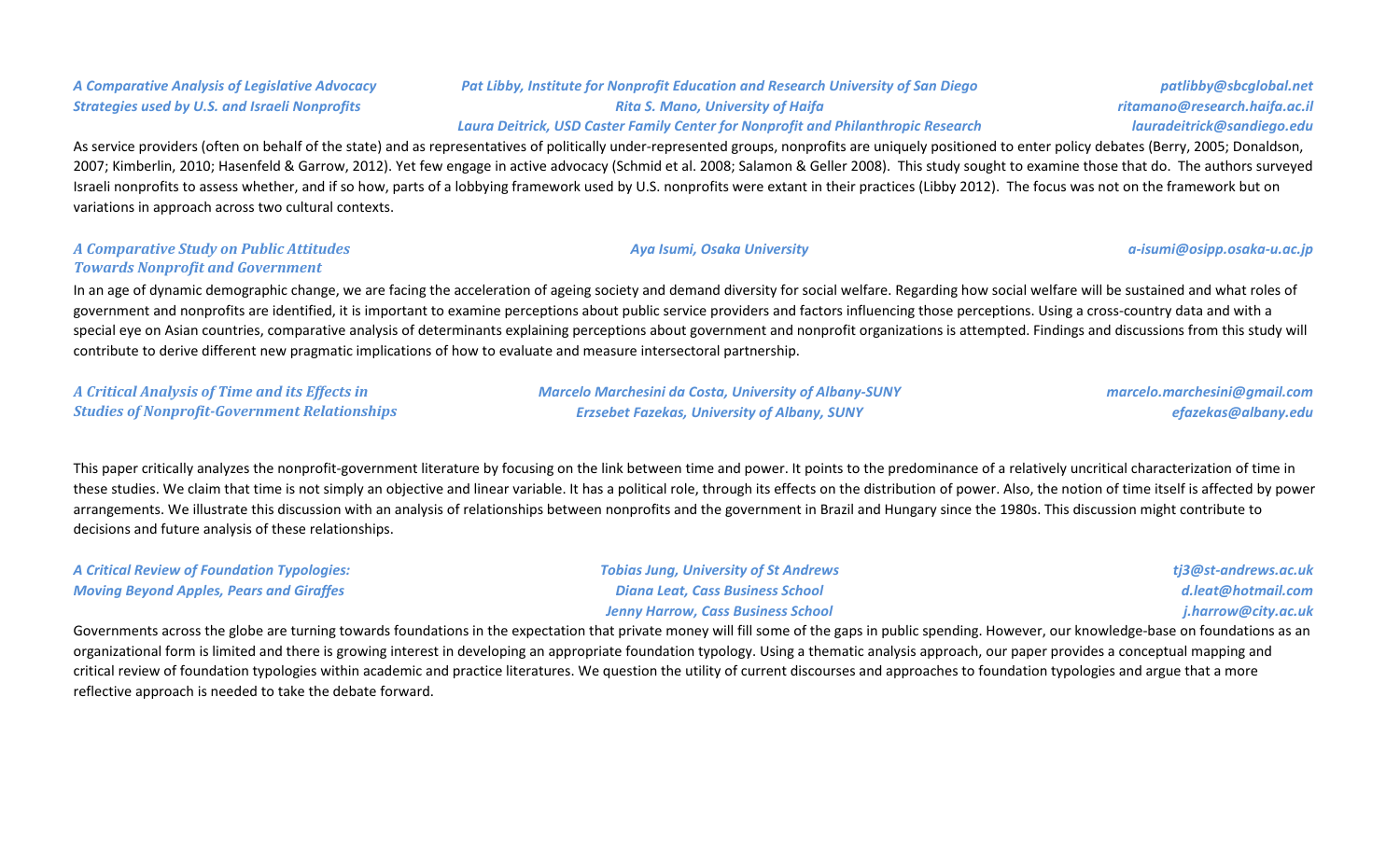*A Critique of Social Enterprise Education Roseanne M. Mirabella, Seton Hall University Angela M. Eikenberry, University of Nebraska at Omaha*

The purpose of this research is to critically examine the implications of the growth of social enterprise curriculum for nonprofit management education. We will address the following questions: What are the factors leading to curriculum development in this area? How might the growth of social enterprise curriculum influence the pluralist and democratic values of nonprofit and voluntary institutions? What curriculum should exist to address these values? Methods to gather data include an analysis of program websites and course syllabi of nonprofit management and social enterpriserelated courses and a review of literature on nonprofit management education and social enterprise practices and impact.

### *A Field of Its Own: Nonprofit First and Nonprofit Studies*

As a specialty area of these more established applied disciplines, nonprofit topics in management skills and best practices offer opportunity to grow enrollments, differentiate the academic milieu from competing programs within and among institutions of higher education, align programs with the large scale trends or innovations of their field. But intellectual subordination of the nonprofit sector creates a distinction worth noting. Space in journals and education pedagogy dedicated to advancing knowledge and inquiry of the nonprofit sector is limited by the dominant fields of theory, effectively crowding out inquiry that considers a nonprofit centric perspective.

| A Long Strange Trip: Social Media Adoption in a     | <b>John G. McNutt, University of Delaware</b> | mcnuttjg@udel.edu |
|-----------------------------------------------------|-----------------------------------------------|-------------------|
| <b>Group of Technologically Sophisticated Child</b> | <b>Janice Barlow, University of Delaware</b>  | jls@udel.edu      |
| <b>Advocacy Organizations</b>                       | <b>David Carter, University of Delaware</b>   | davidctr@aol.com  |

This paper reports a study of social media adoption by a national group of child advocacy organizations previously identified as being adopters of earlier technology. The study identifies the social media technology used and examines a number of factors that might predict use of this technology.

| <b>A Macro-Institutional Framework for</b>               | <b>Janelle Kerlin, Andrew Young School of Policy Studies</b> | jkerlin@gsu.edu          |
|----------------------------------------------------------|--------------------------------------------------------------|--------------------------|
| <b>Understanding Social Enterprise Country Models: A</b> | <b>Thema Monroe-White</b>                                    | t.monroe.white@gmail.com |
| <b>Quantitative Critique</b>                             | <b>Sandy Zook, Georgia State University</b>                  | szook1@student.gsu.edu   |

Country variation in the conceptualization of social enterprise has, among other things, resulted in considerable debate on how to approach and define the concept. To address this problem, Kerlin (2013) offers an operating framework that allows countries to retain their unique understanding and practice of social enterprise while also providing a bridge to an international discussion on the topic. This paper draws on the theory of historical institutionalism, large socio-economic datasets, and logistic hierarchical linear modeling to test Kerlin's (2013) macro-institutional framework and associated social enterprise country models. Initial quantitative analysis finds support for the framework at a significant level.

*mirabero@shu.edu aeikenberry@unomaha.edu*

*Stuart C. Mendel, Cleveland State University [s.mendel@csuohio.edu](mailto:s.mendel@csuohio.edu)*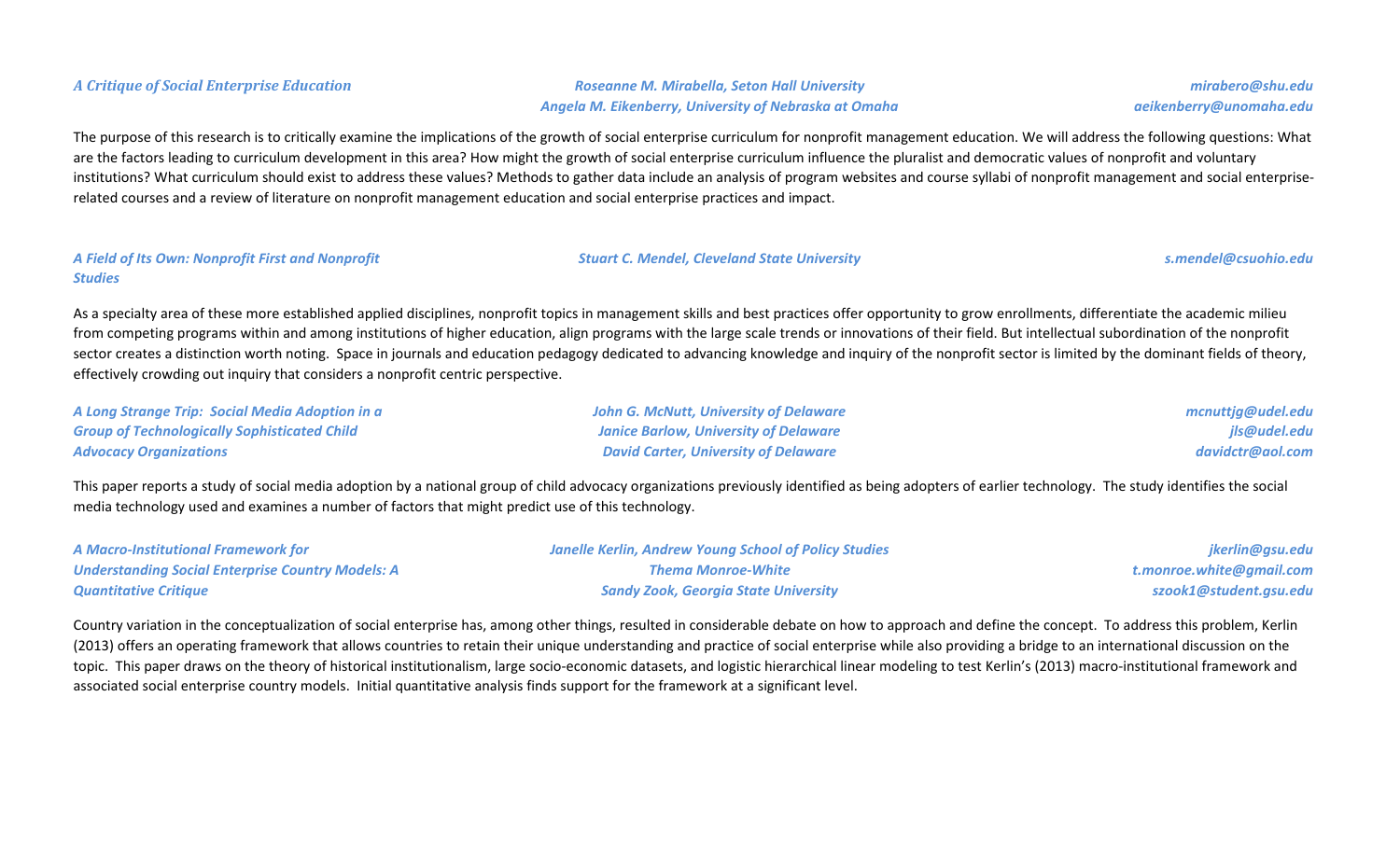### *George Baah, Case Western Reserve University [gkb22@case.edu](mailto:gkb22@case.edu)*

Leading scholars have wondered whether shifting to heavy reliance on NGOs as aid-delivery vehicles is justified and have suggested the need to verify whether NGOs do a better job than national governments do.

This study fills a gap in the research on the operational dynamics and effectiveness of NGOs implementing aid-funded projects.

Preliminary findings, based on 19 interviews in Ghana, suggest that though the macro and systemic factors referenced in foreign-aid literature are prevalent, the main reasons behind aid-project failure are managerial.

We conclude that aid-project implementation fails because of poor alignment with government's development agenda, poor collaboration, poor planning and poor accountability.

| A Meta-Analysis of Non-Profit vs. For-Profit | <b>Jesse Lecy, Andrew Young School of Policy Studies</b> | jdlecy@gsu.edu       |
|----------------------------------------------|----------------------------------------------------------|----------------------|
| Performance                                  | <b>Jeremy Philip Thornton, Samford University</b>        | jpthornt@samford.edu |

As the government outsources its capacity to deliver core social services quality has become an important consideration. Scholars have long been interested in differences in service quality between nonprofit and for-profit providers. Theory is divided on which organizational form should be more effective. To further our understanding of the topic we present a meta-analysis of effectiveness in over 100 studies across five service areas. We limit the analysis to studies that control for selection problems since nonprofits and for-profits often serve different populations. Initial findings suggest nonprofits offer higher quality services in some service areas, not all.

*A Multi-level Model of Philanthropic Behaviors Laurie E. Paarlberg, Texas A & M University*

*Robert Christensen, University of Georgia Richard Clerkin, Institute for Nonprofits NC State University Rebecca Nesbit, University of Georgia Mary Tschirhart, The Ohio State University*

*l.paarlberg@tamu.edu rc@uga.edu rmclerki@ncsu.edu nesbit7@uga.edu tschirhart.2@osu.edu*

This paper proposes a multi-level model (individual, organizational and community) of philanthropy. We contend that individual philanthropic behavior is embedded in organizations and communities. By that we mean individuals volunteer and give to/within organizations and communities. As a result, philanthropic behavior is contingent upon the social structure, institutions and culture of the organizations and communities in which individuals give or volunteer (Uzzi, 1997). This paper builds upon the well-established body of research on individual determinants of philanthropy to offer a conceptual model of giving and volunteering that incorporates community and organizational characteristics.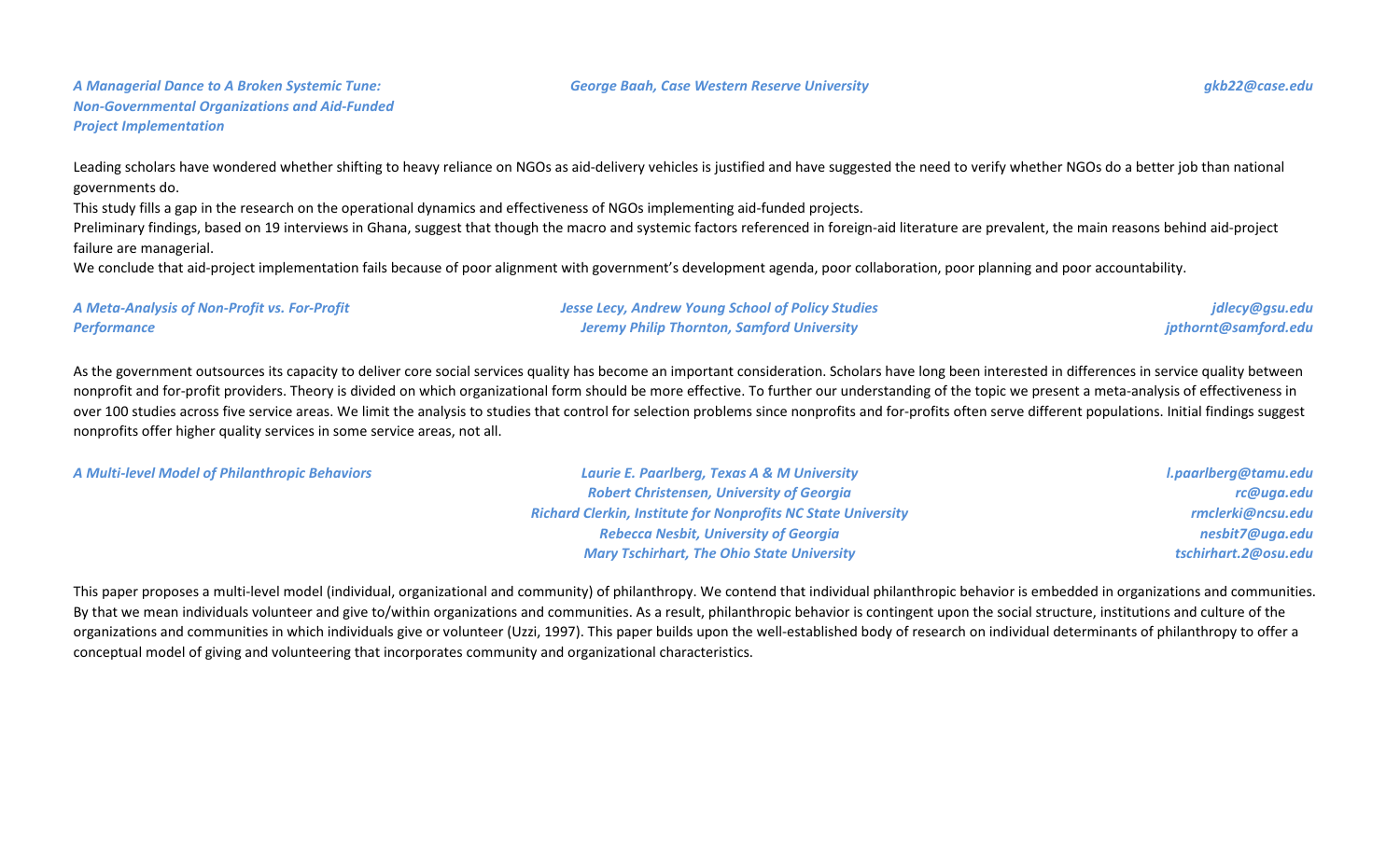*A Platform for Building Community? Examining the Potential and Performance of GIS Technology*

*Jeffrey L. Brudney, University of North Carolina Wilmington Allison R Russell, University of North Carolina Wilmington Robert L. Fischer, Case Western Reserve University*

*brudneyj@uncw.edu arr4690@uncw.edu fischer@case.edu*

Nonprofit organizations strive to identify and build community. Nonprofit CEOs carry out this mission by connecting with community members, forging positive relationships, and enacting productive exchange. A new departure to assist nonprofits in building community is use of Geographic Information Systems, such as the Urban Institute's Community Platform, which aims to provide "web tools for community collaboration and action." Despite this promise, scholars have not considered or evaluated the performance of Community Platform. Based on in-depth interviews with operating Community Platform sites, this study investigates the degree to which this technology has helped nonprofits to define and serve their communities.

| A Study on Giving Behavior of High-income Korean | <b>Bokyi Choi, Bonsarang Foundation</b> | bokyi0227@bonif.co.kr |
|--------------------------------------------------|-----------------------------------------|-----------------------|
| <b>Citizens</b>                                  | <b>Seong Ho An</b>                      | chenghao.an@gmail.com |
|                                                  | <b>Sohyun Park, Yonsei University</b>   | sagua1216@gmail.com   |

This study attempts to explore the giving behavior of high-income Korean citizen by using various socio-demographic variables. For the analysis, this study uses the sample of high-income citizens, who earn more than 6million won(6,000 US dollar) per month, from the 2011 National Social Survey data constructed by Korean national statistics department. Giving behavior of high-income citizens focusing on giving participation and giving amount is analyzed by employing the method of Hackman Selection Model that avoids selection bias problem by two stage process. This exploratory study will contribute to building knowledge for high-income citizens' philanthropic behavior.

*A Wise Mandate? Mandatory Corporate Social Responsibility in India, and Government Actions to Strengthen, Require or Channel Corporate Giving in Asia*

*Mark Sidel, University of Wisconsin-Madison sidel@wisc.edu*

India is among the world's first countries to enact a mandatory CSR process – mandatory not to spend certain amounts in corporate giving, but, for a certain range of companies based on minimum net worth, turnover, or net profit, to establish a board CSR committee to formulate CSR policy and either ensure that the company spends at least 2% of net profits on CSR activities or explain why it has not. Elsewhere in Asia we see other government moves to strengthen or channel corporate giving. This paper explores new government policies intended to enhance or channel corporate giving in Asia and beyond.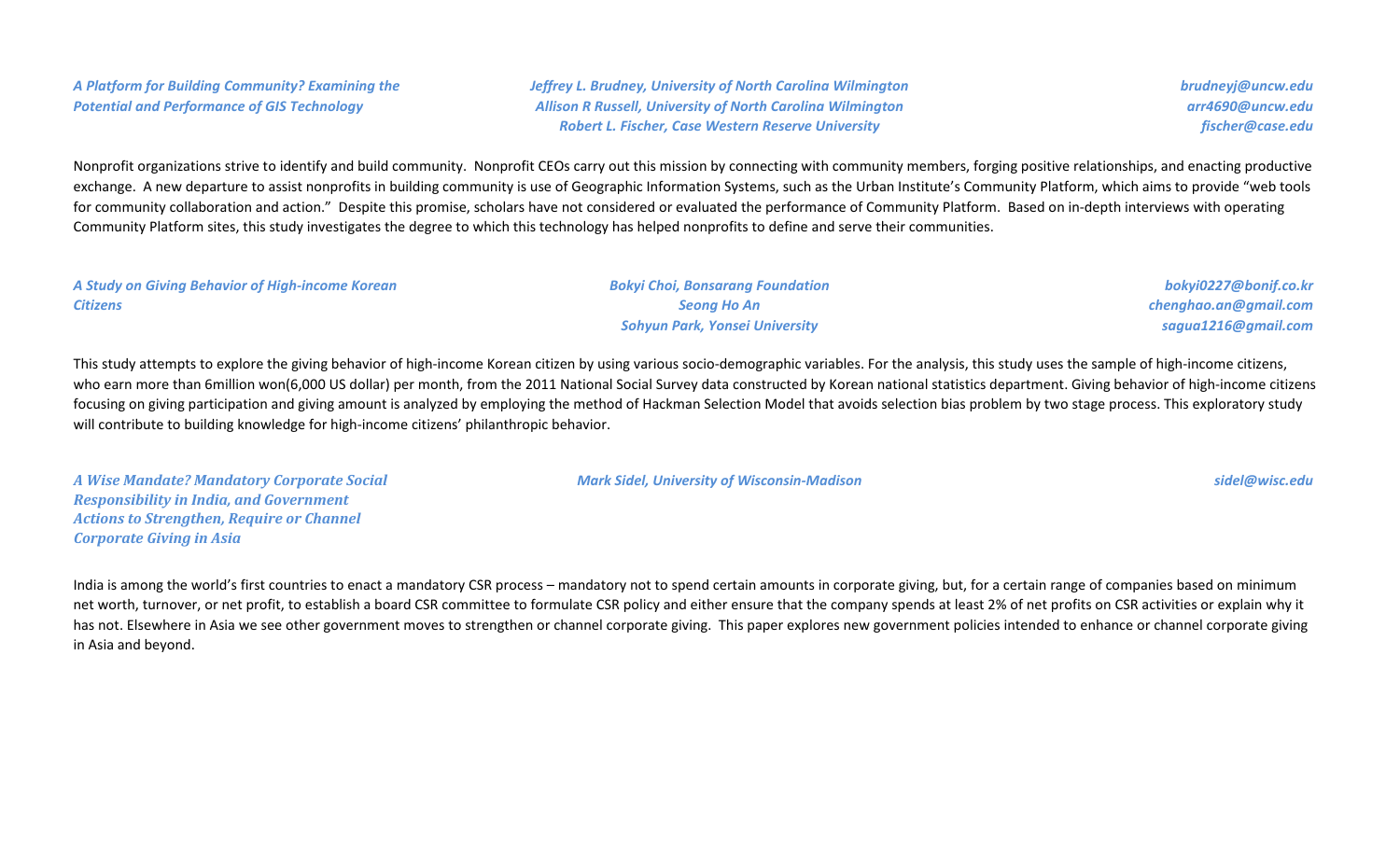# *Access to Low-Cost Capital for Nonprofit Organizations*

### *Todd Lantin Ely, University of Colorado Denver Thad D. Calabrese, Robert F. Wagner Graduate School of Public Service, NYU*

Nonprofit organizations frequently use tax-exempt borrowing to raise capital. In fact, outstanding tax-exempt debt on nonprofit balance sheets has risen from an inflation-adjusted \$106.3 billion in 1993 to \$388.5 billion in 2010. In addition to tax-exempt debt being important for nonprofit organizations, tax-exempt debt issued by nonprofits represents a nontrivial portion of the overall municipal bond market. This research will begin to determine whether the variation in nonprofit tax-exempt debt activity across states results purely from the existing nonprofits' capital needs or from the presence of conduit issuers that promote their services.

### *Accountability of INGOs: Formal Vs. Informal; A Comparative Study of Two INGOs in China*

This paper examines the accountability of international nongovernmental organizations (INGOs) in collaborative networks. With the increase of intersectional collaborations, there have been transformations in the nature of INGOs' accountability and the ways they maintain the complex accountability within networks. To capture the trend, this research focuses on formal and informal accountability forms of INGOs, which will also help us to go beyond the traditional principal-agent framework. We aim to understand the different impacts of formal and informal accountability on INGOs' network performance through the comparative case study of Oxfam HK and PLAN International which operate in China.

| <b>Accounting-Based Performance Metrics and</b> | <b>Karen Sedatole, Michigan State University</b>             | sedatole@broad.msu.edu, |
|-------------------------------------------------|--------------------------------------------------------------|-------------------------|
| <b>Executive Compensation in Nonprofit</b>      | <b>Amy Swaney, Michigan State University</b>                 | swaney@broad.msu.edu,   |
| <i><b>Organizations</b></i>                     | <b>Michelle Yetman, The Univeristy of California - Davis</b> | mhyetman@ucdavis.edu,   |
|                                                 | <b>Robert Yetman, University of California at Davis</b>      | rjyetman@ucdavis.edu    |

We examine pay-for-performance incentive contracting in nonprofits. Starting with the premise that nonprofits seek to maximize charitable output, we show that nonprofit CEO compensation is a function of accounting-based performance metrics reflecting provisions of resources for charitable spending. We find that increases in revenues and changes in net assets are positively associated with compensation. The weights applied to disaggregated revenue sources vary in a manner that is consistent with goal congruence. The incentive weights on the change in net assets are stronger for nonprofits with smaller amounts of resources and those that are accumulating resources for an impending capital investment.

*Yanran Yao [yaoyanran36@gmail.com](mailto:yaoyanran36@gmail.com)*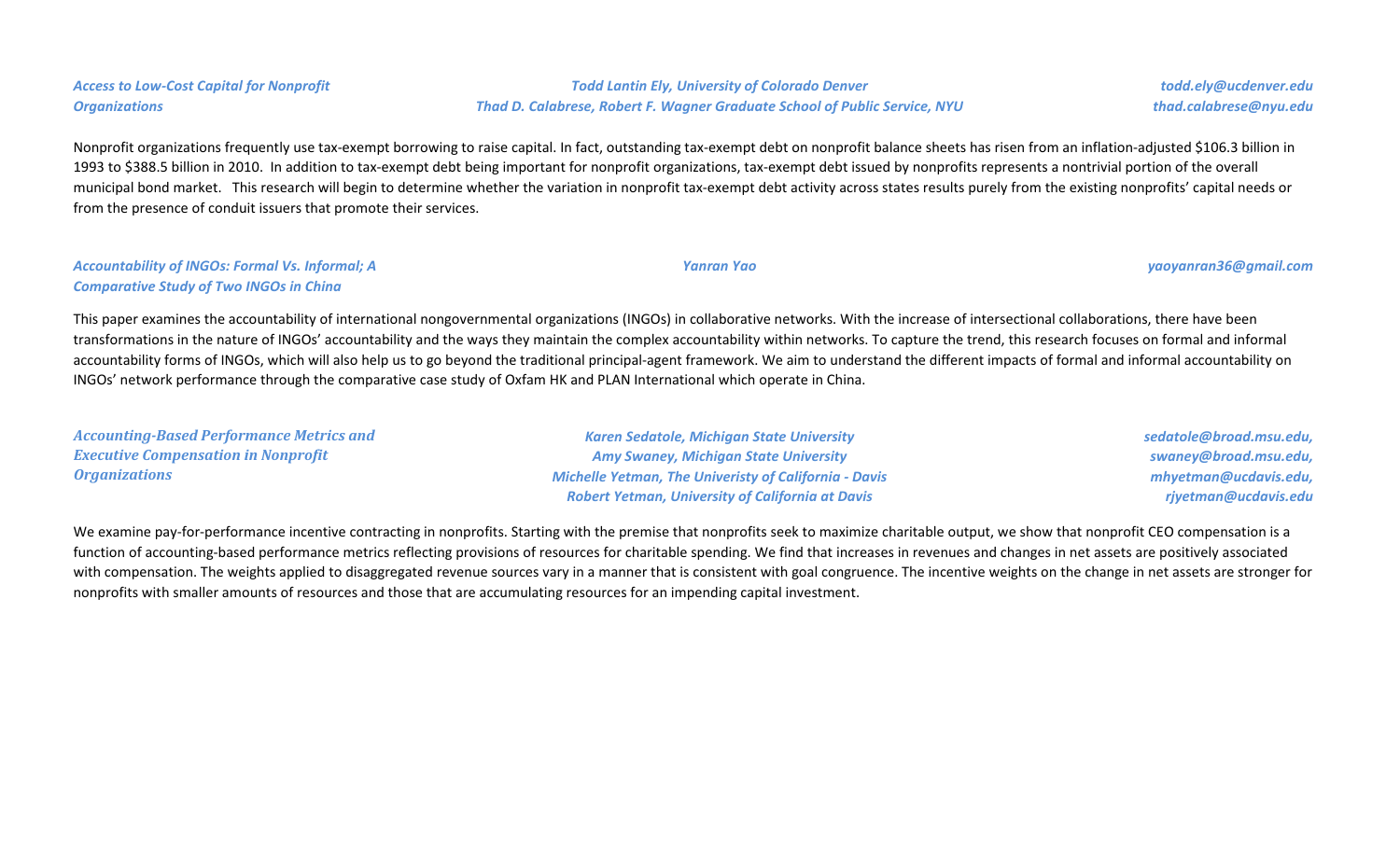### *Mindy Minyi Chen, UCLA Department of Social Welfare [mindy@post.harvard.edu](mailto:mindy@post.harvard.edu)*

*Advancing Immigrant Worker Rights Through Collaboration: A Case Study of Strategy Setting Process Within the CLEAN Labor-Community Coalition*

Recent research on social movement coalitions focus on how coalitions mobilize widespread support for an issue through combining constituencies and resources. However, less has been written about the coalition strategies. The present study explores factors that influence a coalition's mobilization. Specifically, a prominent labor-community coalition—the CLEAN Carwash Campaign—is examined to offer insights on the coalition's strategy setting process. Through case study of a campaign, I show how target vulnerabilities and interactions among coalition member organizations influence mobilization. Analysis also suggests that geography ultimately determines the opportunities and constraints that guide CLEAN's efforts to organize low-wage immigrant carwash workers.

*Advancing the Research on Experiential Philanthropy Courses: How Does the Associational Nature of the Classroom Matter?*

Experiential philanthropy courses involve college students in the grant-making process. These courses are on the rise in higher education, yet little is known about how course context correlates with self-reported learning outcomes. Analysis of data from interviews and site visits with faculty as well as survey responses from students will explore the associational characteristics of the class context and the relationship of these characteristics with changes in self-reported student outcomes.

*Advocacy by Community-Based Human Service and Social Welfare Nonprofit Organizations: Examining Policy Positions, Activities and Practices that Promote Democracy and Empowerment*

*Margery C Saunders, SUNY College at Brockport msaunder@brockport.edu*

This paper presents findings on nonprofit empowerment-based advocacy activities from a survey of advocacy and human service organizations in upstate New York. The sample includes both 501c3 and 501c4 nonprofits that provide a wide range of human service and social welfare services and goods. Survey and interview results allow for an analysis of the organizations' relationships and linkages among regional and state policy networks. Survey questions examine organizational characteristics that may affect the types of advocacy activities, such as percent of funding from government or donors, size, mission, and the involvement of consumers on the staff or board.

*Julie A. Hatcher, Indiana University jhatcher@iupui.edu*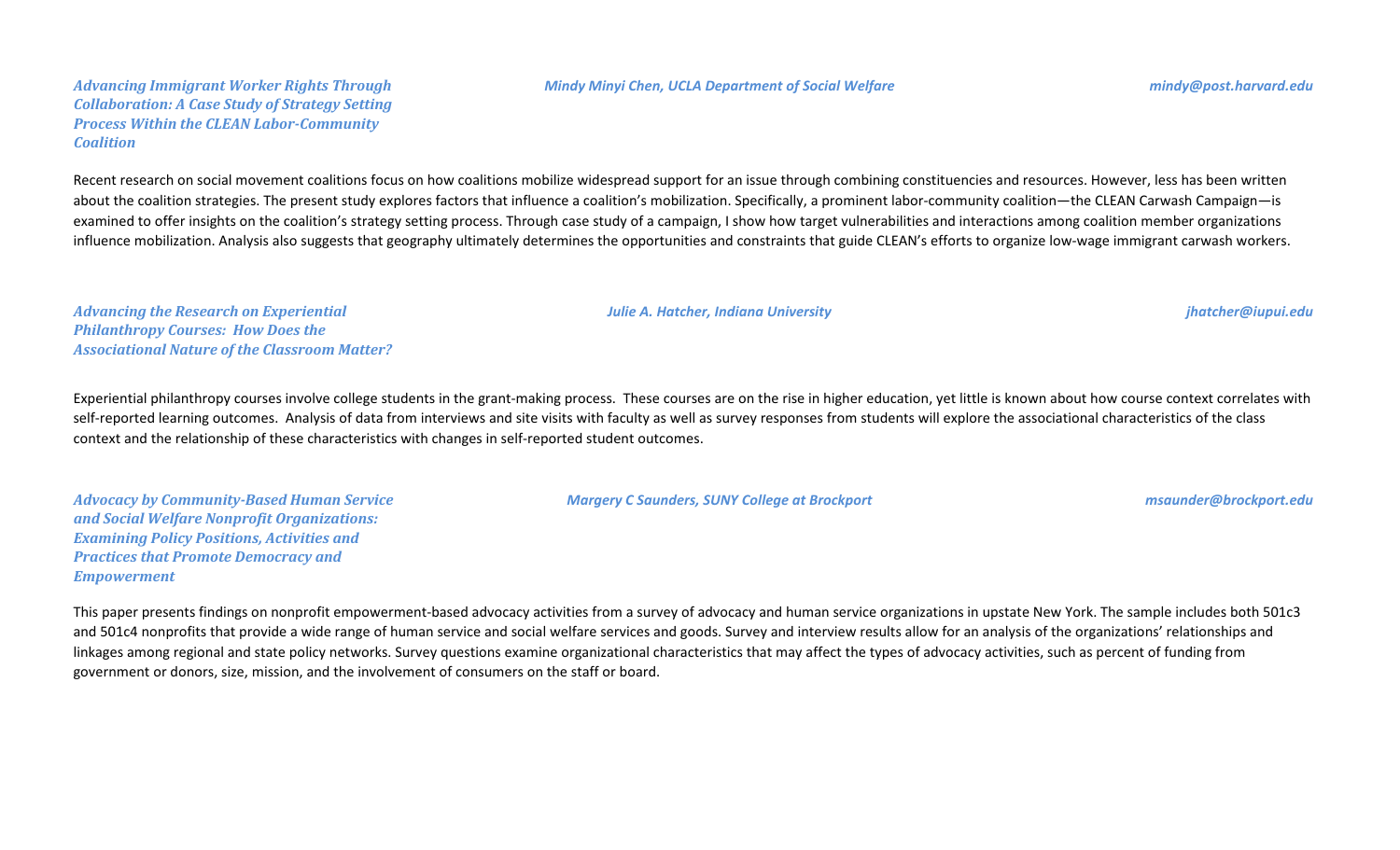Nonprofit organizations often engage in advocacy on behalf of specific groups or the public at large. Yet, the leaders of these organizations are not well understood although they play a crucial role in the policymaking processes at the local, state and national levels. While the literature does embrace the idea of political or policy entrepreneurs, it does not focus on the role of group leaders in guiding the strategic choices of the organization. Using a survey of nonprofit leaders across the state of California, I find that nonprofit leaders have significant discretion and autonomy in guiding their organizations.

# *Advocacy Organizations in the Shadow of Fading Democracy*

*Advocacy in Nonprofit Organizations: A* 

*Leadership Perspective*

Nonprofit advocacy organizations aim to influence public policies on behalf of voiceless social groups, to advance social justice, to provide feedback on policies, and to serve as a watchdog providing civil control over political power. All these functions are constituent elements of democracy, especially in the third wave democracies where the capacity of political power to play according to democratic rules time to time insufficient.

The paper considers the responses of nonprofit advocacy organizations to the changing social environment and the fading democratic conditions in Hungary, based on an internet survey and selected interviews with three dozen of advocacy organizations.

# *Affiliated Foundations: A Multi-Case Study of Cross-Sector Relationships*

Using a multi-case case study design, this paper explores the relationship between affiliated foundations and government on the basis of cooperation and collaboration rather than competition and contracts. Through a study of local education foundations (LEFs) and their role with public school districts as affiliated foundations, this research explores how local education foundations position their work alongside their partner entity, the school district, and with stakeholders in the community in which they draw resources and support. It is revealed that organizational proximity to a parent organization can be both a benefit and hindrance to drawing support for the work of the parent organization.

*Alan J Abramson, Professor and Director, Center for Nonprofit Management, Philanthropy, and Policy*

Alan J. Abramson is a Professor of Government and Politics in the Department of Public and International Affairs at George Mason University, and Founding Director of Mason's Center for Nonprofit Management, Philanthropy, and Policy. Alan is also currently a Senior Fellow at the Aspen Institute and an Affiliated Scholar at the Urban Institute. Alan serves as President-Elect of the Association for Research on Nonprofit Organizations and Voluntary Action (ARNOVA), the nation's premier association of university-based and other nonprofit researchers.

aabramso@gmu.edu (703) 993-8189

*Dyana Mason, University of Oregon [dmason@uoregon.edu](mailto:dmason@uoregon.edu)*

*Agnes Kover, ELTE University [kovera@tatk.elte.hu](mailto:kovera@tatk.elte.hu)*

*Kandyce M Fernandez, University of Texas at San Antonio [kmferna1@asu.edu](mailto:kmferna1@asu.edu)*

*Alan J. Abramson, George Mason University aabramso@gmu.edu*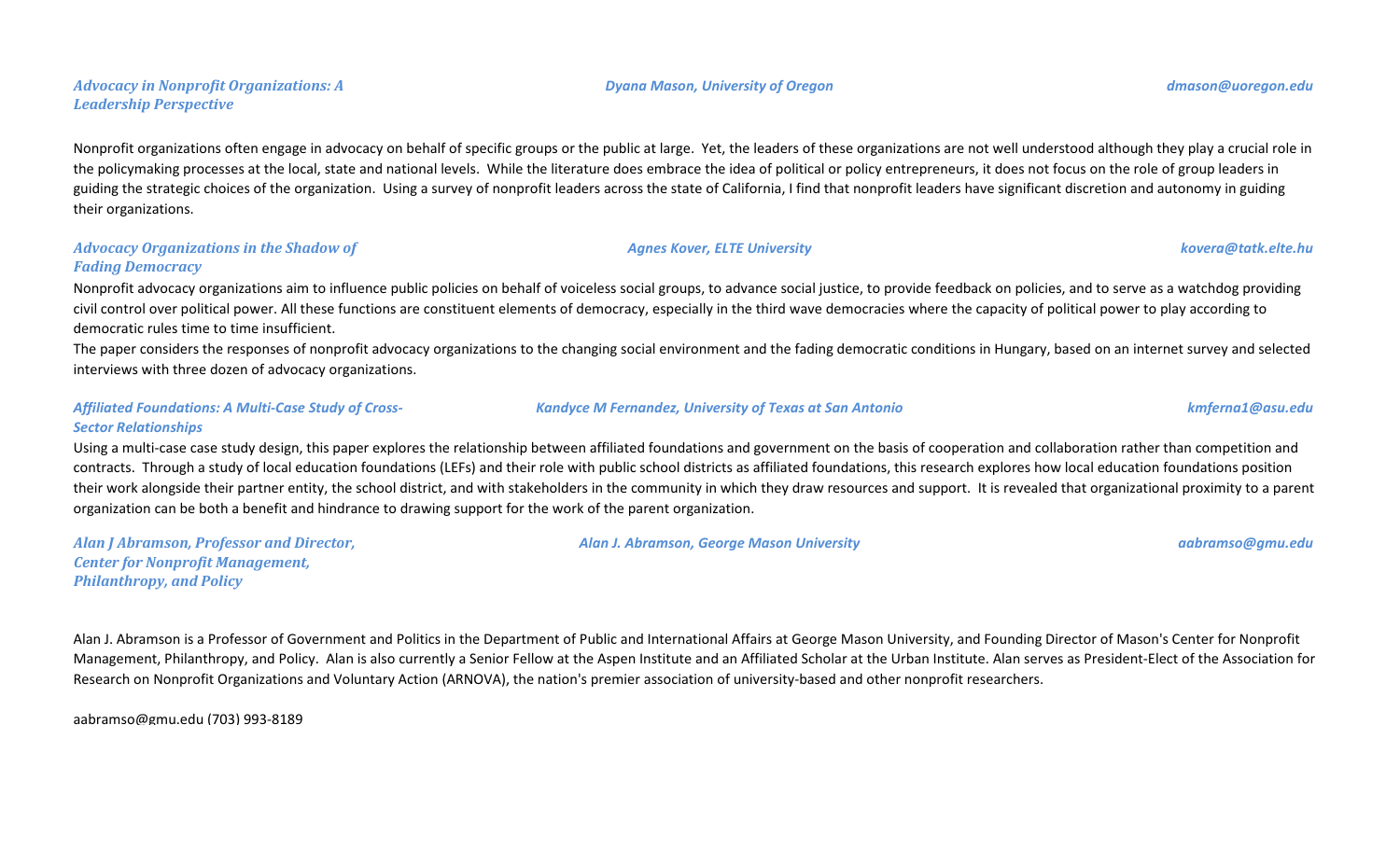*Alberta's Disability Program in Neoliberal Times: An Institutionalist Analysis of Policy Evolution, Inter-Sectoral Relations and Organizational Responses.*

This paper uses a longitudinal comparative case study approach and historical and organizational institutionalism to analyze how neoliberal reforms have altered the political economy, inter-sectoral relationships and institutional environment of Alberta's disability services. The analysis draws upon government reports, interviews with nonprofit and government leaders, and organizational case studies. The findings suggest that, despite its hegemonic presence, neoliberalism's multiple contours provide organizational actors (nonprofit and government alike) spaces to enact path-divergent responses. The research's institutionalist lens makes visible this potential for creativity in challenging times, and suggests the need for more nuanced understandings of path dependency mechanisms in neoliberal regimes.

*An Amazing Governance Model of Social Enterprise: A Case Study of the Canyou Group in Shenzhen, China*

The paper is guided by the questions: What kind of governance model the Canyou Group has developed? Who are the main bodies? What functions does each body play? What's the relationship among bodies? Three kind main bodies are involved: business companies, foundation and NPOs.

| <b>An Analysis of Philanthropic Behavior by</b>       | Karabi C. Bezboruah, School of Urban and Public Affairs, University of Texas at Arlington | karabib@gmail.com |
|-------------------------------------------------------|-------------------------------------------------------------------------------------------|-------------------|
| <b>Corporations Owned by People of Mexican Origin</b> | <b>Maria Martinez-Cosio, Provost's Office</b>                                             | mcosio@uta.edu    |

Despite the increase in Hispanic owned businesses, very little is known about their charitable giving behavior. We examine corporate philanthropy by Mexican owned businesses in North Texas by addressing giving motivations, focal areas of charitable support, socio-economic benefits, and strategic implementation. This would be the first study focusing on corporate philanthropy by Mexican businesses in America, and therefore, has significant contributions. We seek to advance understanding of institutional giving in order to build a typology to assess ethnic philanthropy to propel more focused research in the area of private and institutional giving behavior among Hispanics and Latinos.

| <b>An Investigation of Strategic Capacity Building in</b> | <b>Patti Millar, Western University</b> | pmillar@uwo.ca  |
|-----------------------------------------------------------|-----------------------------------------|-----------------|
| <b>Grassroots Membership Associations</b>                 | <b>Alison Doherty</b>                   | adoherty@uwo.ca |

Despite the growing literature in organizational capacity in the nonprofit sector, considerable gaps remain when the analysis shifts to building that capacity. This study examines the processes and conditions involved in strategically building the capacity of grassroots membership associations. Following a process model of capacity building and utilizing an instrumental case study design, this study examines two community sport organizations – one that experienced successful and one that experienced unsuccessful capacity building. The findings contribute to a greater understanding of the strategic nature of the capacity building process in grassroots membership associations, while highlighting the processes involved in successful capacity building.

*Li Yang, China Academy of Social Management, Beijing Normal University [yangli2012@bnu.edu.cn](mailto:yangli2012@bnu.edu.cn)*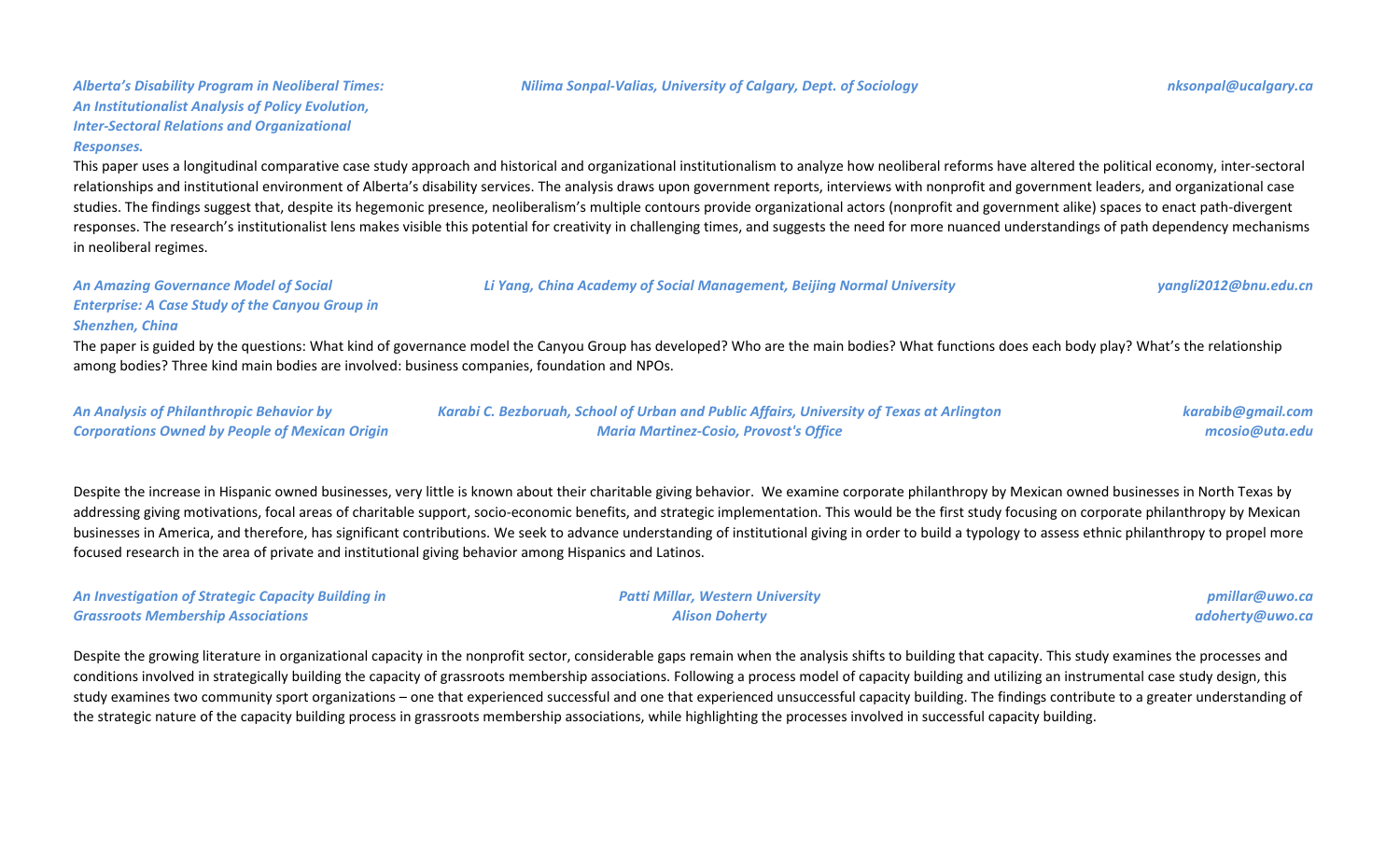# *An Exploration of the Antecedents of Trust Helen Stride, Henley Business School, University of Reading Malcolm Higgs, University of Southampton School of Management*

As the NGO landscape changes, the authors argue that a better understanding of the drivers of trust and commitment are needed to help NGOs protect their reputations. With an increase in funding there is greater potential for attracting less trustworthy organisations to the market (Prakesh and Gugerty 2010) which may negatively impact previous assumptions about the behaviour of NGOs. This paper draws on findings from a large scale survey to explore the role that shared values play in driving trust related behaviour and the types of values that build a committed donor base.

### *An On- and Off-Relationship: The Engagement of Civil Society Organisations With the State on Violence and Crime*

The paper provides insight into the specific constraints and opportunities for Civil Society Organisations (CSOs) to address the challenges of violence and crime with the state. The paper thus contributes to the understanding how CSOs assess the causes of violence and crime; how they formulate responses to these challenges and how they establish such responses with the state. The paper draws conclusions from field research in South Africa. Empirical data was collected through interviews with experts in CSOs, think tanks and government entities and through attending commission hearings tasked to investigate causes of high levels of crime and violence.

| <b>Analyzing How Catastrophes Affect Charitable</b>   | Jaclyn D Petruzzelli, The Maxwell School of Citizenship and Public Affairs        | jdpetruz@syr.edu         |
|-------------------------------------------------------|-----------------------------------------------------------------------------------|--------------------------|
| <b>Giving Over Time: An Impulse Response Analysis</b> | <b>Sheng R. Ashley</b>                                                            | shashley@syr.edu         |
|                                                       | <b>Stuart Bretschneider, The Maxwell School of Citizenship and Public Affairs</b> | sibretsc@maxwell.syr.edu |

In the year following a natural or man-made disaster, spikes in charitable giving have been consistently recorded. Beyond that first year, however, we know little about trends in charitable contributions. Using data from the National Center on Charitable Statistics, our analysis employs econometric models to construct response functions for philanthropic giving during the years following disasters that occurred between 1989 and 2011. Results from this analysis would enable us to understand how income and substitution effects affect charitable contributions after the occurrence of a large random shock.

| <b>Applying Social Construction Theory to</b>          | <b>Mike Niederpruem, Case Western Reserve University</b>  | mgndrpruem@gmail.com |
|--------------------------------------------------------|-----------------------------------------------------------|----------------------|
| <b>Collaborative Phenomena in the Nonprofit Sector</b> | <b>Paul F. Salipante, Case Western Reserve University</b> | pfs@case.edu         |

Many segments of the nonprofit sector have a distinctively relational quality, depending for their success on effective collaboration across individuals and organizations. Social capital theory provides a number of valuable insights into such collective action, and other comparable theories may prove similarly valuable. This paper examines the applicability of the theory of social construction, using two empirical studies to consider how the theory enhanced understandings of empirical findings concerning the generation and sustenance of collaborative activity. The paper identifies the types of contributions made by the theory, including the provision of an over-arching framework for incorporating additional validated social theories.

### *Vera Paulina Riffler, Centre for Applied Human Rights [vpr501@york.ac.uk](mailto:vpr501@york.ac.uk)*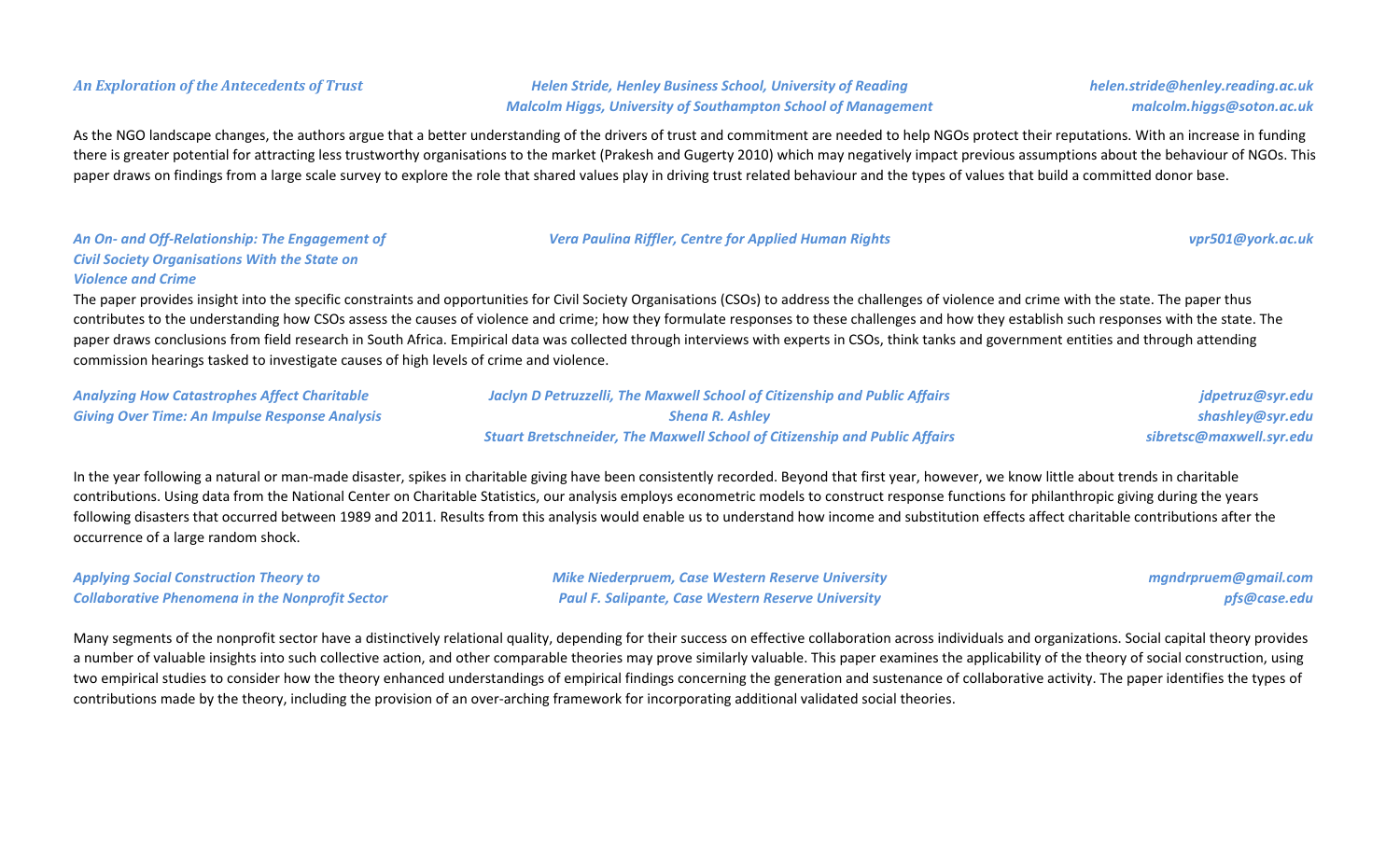# *Arab Community Foundations: Vanguards of "Arab Spring" Ideals*

The Arab Spring seemed to offer an unprecedented opportunity for Arab foundations to break free from decades of repression and lead civil society's political reform efforts. In the wake of the 2011 uprisings that swept the region, civic engagement and voluntarism expanded rapidly and new NGOs were created to advance the protesters' aims. Instead of supporting these new initiatives, most Arab foundations continued to focus exclusively on socioeconomic development projects. The region's community foundations, by contrast, quickly incorporated political reform efforts into their grantmaking strategies. This paper explores what factors enabled Arab community foundations to embrace the Arab Spring's ideals.

### *Are Nonprofit Mergers Successful? Cross Sectional Analysis of Mergers in New York State*

Nonprofit organizations facing financial distress can merge with other organizations to overcome their problems. Literature on nonprofit mergers refers to increased organizational efficiency and access to a more stable funding base as potential benefits of merging. Despite this, the reality of the nonprofit sector is that mergers are very uncommon and there is scarce research evaluating the outcomes of nonprofit mergers. An interrupted time-series design with data from 212 nonprofit mergers in NYS during the period 2002-2005 is used to test if mergers result in efficiency gains and revenue stability for the organizations that merged.

# *Are We Drawing the Correct Conclusions? Regression Analysis in the Nonprofit Literature*

*Robert Shearer, Pepperdine University Ben Postlethwaite, Pepperdine University Duane Meyer, Pepperdine University*

*robert.shearer@pepperdine.edu ben.postlethwaite@pepperdine.edu duane.meyer@pepperdine.edu*

Linear models are the most common analytical tools utilized in the nonprofit literature. Academics and practitioners utilize these models to test different hypotheses in support of their research efforts, seeking to find significant results that substantiate their theories. And yet the authors of this paper have discovered a surprisingly large number of insignificant results in articles from the leading nonprofit journals. Insignificant hypotheses and Type II errors surely account for a number of these results, but the authors believe that the majority of these results are due to a different cause, one that is detectable and preventable: multicollinearity.

*Assessing the Performance of Private Foundation Grants: A Continguency Approach to Evaluation Motivations and Methods*

This research contributes to the fields of institutional philanthropy and evaluation by investigating practitioners' motivations for and methods of assessing different types of grants. The extant literature provides many insights but reveals a need for theory-building. This research represents an inductive process, including systematic interviews that elicit grant assessment motivations and methods directly from practitioners. Embedded in the research question, "To what extent and why is there variation in practitioners' motivations for and methods of assessing grant performance," are the propositions that practitioners' assessment practices are contingent on two mechanisms, one agent-based (evaluation logics) and the other grant-based (grant type).

### *Catherine E. Herrold, Indiana University Lilly Family School of Philanthropy cherrold@iupui.edu*

*Shelley Scherer, University of Pittsburgh [scs44@pitt.edu](mailto:scs44@pitt.edu)*

### *Santiago Guerrero, University at Albany [sangue20@yahoo.com](mailto:sangue20@yahoo.com)*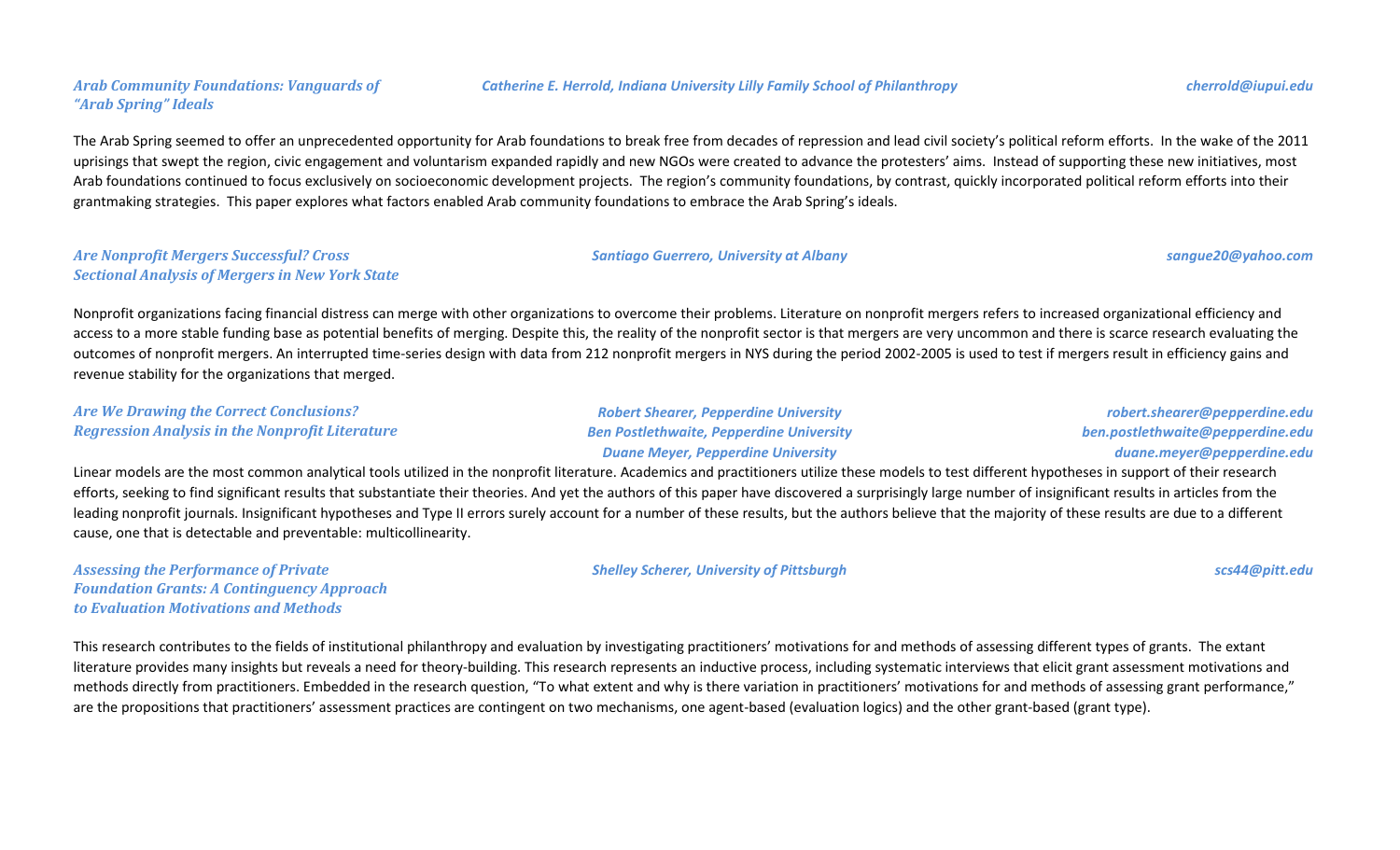### *At the Intersection of Nonprofit Financial Stability and Financial Capacity: What We Can Learn from Empirical Evidence*

*Grace L. Chikoto, Helen Bader Institute for Nonprofit Management Daniel Neely, Helen Bader Institute for Nonprofit Management, University of Wisconsin-Milwaukee*

The nonprofit literature identifies two financial health dimensions; financial stability and financial growth. These dimensions appear to be at odds at times, with some researchers recommending revenue diversification as a strategy toward stability, while others recommend the inverse to achieve financial capacity. In all, a question remains to be tackled in the literature: How do these financial health dimensions relate to each other? Seeking to build our understanding of the intersection between these two dimensions, this research attempts to surface the characteristics of nonprofits that exhibit both properties, as well discern the factors that predict high financial capacity and stability.

### *Attaining For-Profit Commitment in Voluntary Networks*

This research focuses on testing the proposition that corporate social responsibility goals alone do not predict the willingness of a for-profit organization to participate in collaborations. Network theory suggests that several elements may affect the willingness of for-profit businesses to participate in collaborations. A case study provided data to utilize fsQCA to analyze the impact of conditions to for-profit commitment. Results suggest that for-profits committing to collaborations must have confidence in the legitimacy of the nonprofit hub partner to commit to participate, as well as the internal capacity to complete collaboration requirements.

### *Australia – Back to the Past Myles McGregor-Lowndes, Queensland University of Technology m.mcgregor@qut.edu.au*

The research aims in this paper and all papers in this panel is to analyse the rationales for the ebb and flow of strong state regulation of nonprofits and more community-based self-regulation approaches, inquiring whether there is a systematic base to these seemingly conflicting approaches. These issues will be explored by considering the diverse range of catalysts that drive such policy and legal change and range from political, ideological and fiscal-based concerns through to concerns brought to the fore by global events. In doing so, the specific focus of this paper will be upon Australia.

*Balancing Civic and Service Functions: A Study of Nonprofit Arts Organizations*

*Mirae Kim, University of Missouri-Columbia [mirae8386@gmail.com](mailto:mirae8386@gmail.com)*

Much has been written about the roles of nonprofits, but little is known about how they balance the multiple roles they are expected to fulfill. The theoretical framework of this study distinguishes nonprofit roles for their relevancy to the market economy versus civil society. This study examines factors that promote or deter 501c3 nonprofit arts and cultural organizations in their civil society function. The data for this study come mainly from two sources: 1) qualitative interviews with executive directors of 21 nonprofit arts organizations; and 2) a stratified random sample survey of more than 900 US nonprofit arts organizations.

# *chikoto@uwm.edu neely@uwm.edu*

*Ashley Nicole Reynolds Marshall, Virginia Tech [anr1221@vt.edu](mailto:anr1221@vt.edu)*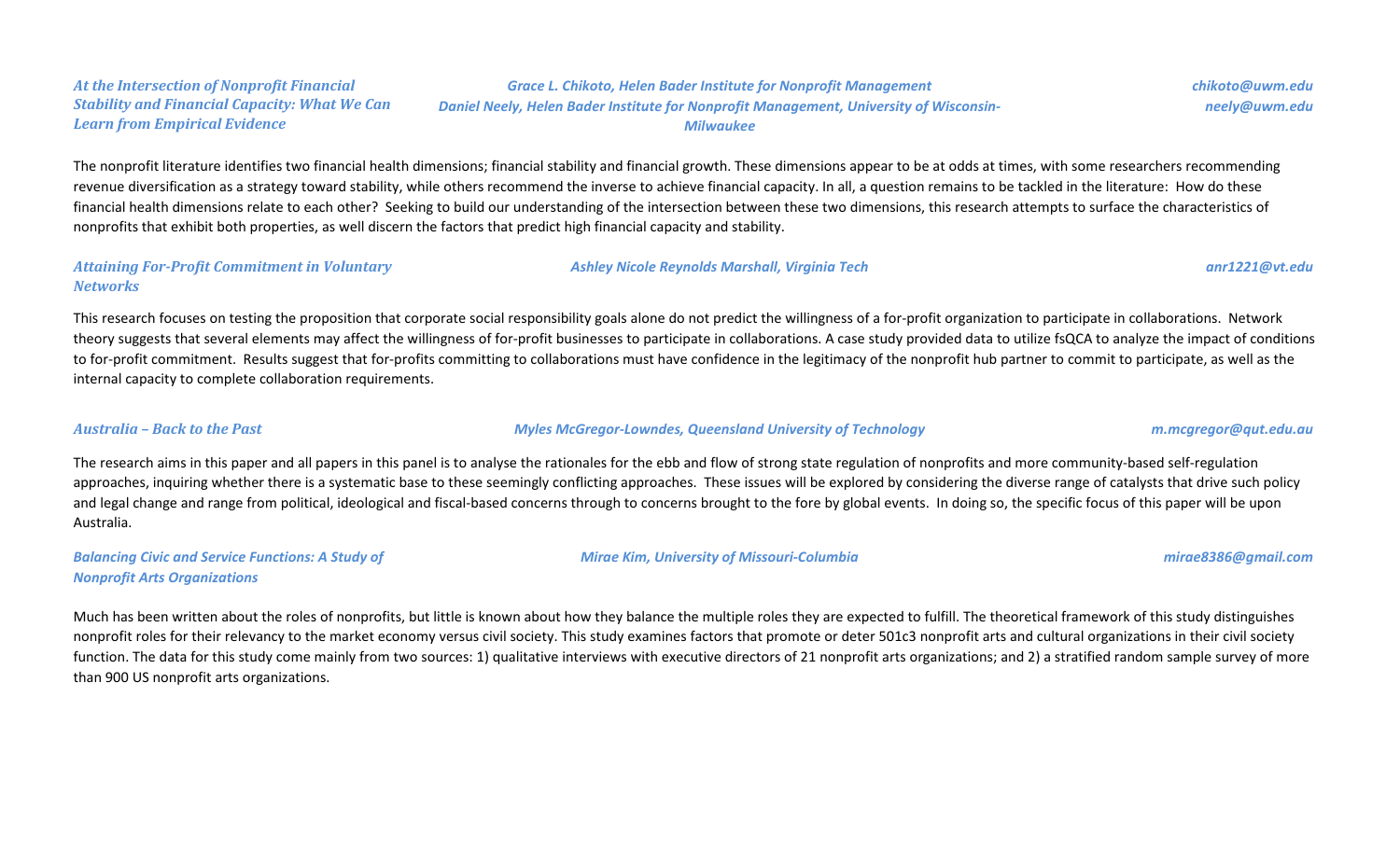# *Bankrolling the Arab Spring: The Role of Philanthropy in Egypt's Political Transition*

Since the Egyptian revolution of January 25, 2011, Egyptian civil society has passed through phases of freedom, euphoria, repression, fear, and dogged determination to support Egypt's political transition. Many NGOs sprang into action after the revolution to lead political reform efforts. The current paper analyzes factors shaping the responses of philanthropic patrons to Egypt's evolving political climate. The paper finds that the "passing gear" role of philanthropy is both in the eye of the beholder and context-specific. The study challenges Western theories of foundations and develops an alternative framework for understanding patron decision-making in times of political upheaval.

| <b>Bargain or Bargainer: Nonprofits and</b> | <b>Jeremy Philip Thornton, Samford University</b>        | jpthornt@samford.edu |
|---------------------------------------------|----------------------------------------------------------|----------------------|
| <b>Government Contract Renegotiations</b>   | <b>Jesse Lecy, Andrew Young School of Policy Studies</b> | jdlecy@gsu.edu       |

Three decades after its introduction, the non-contractible quality hypothesis remains the dominate theory used to explain the nonprofit organizational form. In this literature, the non-distribution constraint serves as a blanket check against ex-post reduction in quality when complete contracts are costly to construct. Empirical support of this theory has been mixed. Our paper explores an alternative and complementary role for nonprofits, by demonstrating that they protect government agencies from exploitation when contracts are renegotiated. Using the Federal Assistance Award Data System, we empirically test whether the nonprofit organizational form provides contracting advantages when the probability of contract renegotiation is high.

| <b>Barriers to Wide Spread Adoption of Economic</b> | <b>Stephanie Hoopes Halpin, School of Public Affairs and Administration, Rutgers</b> | hoopes.halpin@rutgers.edu |
|-----------------------------------------------------|--------------------------------------------------------------------------------------|---------------------------|
| <b>Security Measures: Survey Results of Public</b>  |                                                                                      |                           |
| <b>Officials in NJ and California, Part II</b>      |                                                                                      |                           |
|                                                     |                                                                                      |                           |

To better understand why there has been not been widespread adoption of an alternative to the FPL, this paper presents the second part of the results of a survey of public administrators in NJ and California. The findings test whether obstacles identified in previous research still remain, including that they are too complicated, lack credibility or are too broad geographically. Additional obstacles are explored as well including government requirements, cost, and non-profit brand loyalty.

| <b>Becoming Business Like? The Impact of</b> | <b>Claudia Petrescu, Eastern Michigan University</b>             | cpetrescu@emich.edu         |
|----------------------------------------------|------------------------------------------------------------------|-----------------------------|
| <b>Organizational Changes</b>                | Laura Jean Pipis, American Red Cross                             | Ischultz22@yahoo.com        |
|                                              | La Forice Nealy, American Red Cross Southeastern Michigan Region | laforice.nealy@redcross.org |

The organizational practices are evolving and nonprofit organizations are asked to be more effective and efficient in their management practices in order to improve their chances of survival, development as well to become more accountable to the communities they serve. Evolution means change. Change can be challenging. This paper analyzes how the Southeastern Red Cross changed its management practices through restructuring. It studies the changes in power relationships among organizational units to understand their impact on the successful implementation of changes. The ultimate purpose of this paper is to understand the benefits and challenges of becoming more 'business like.'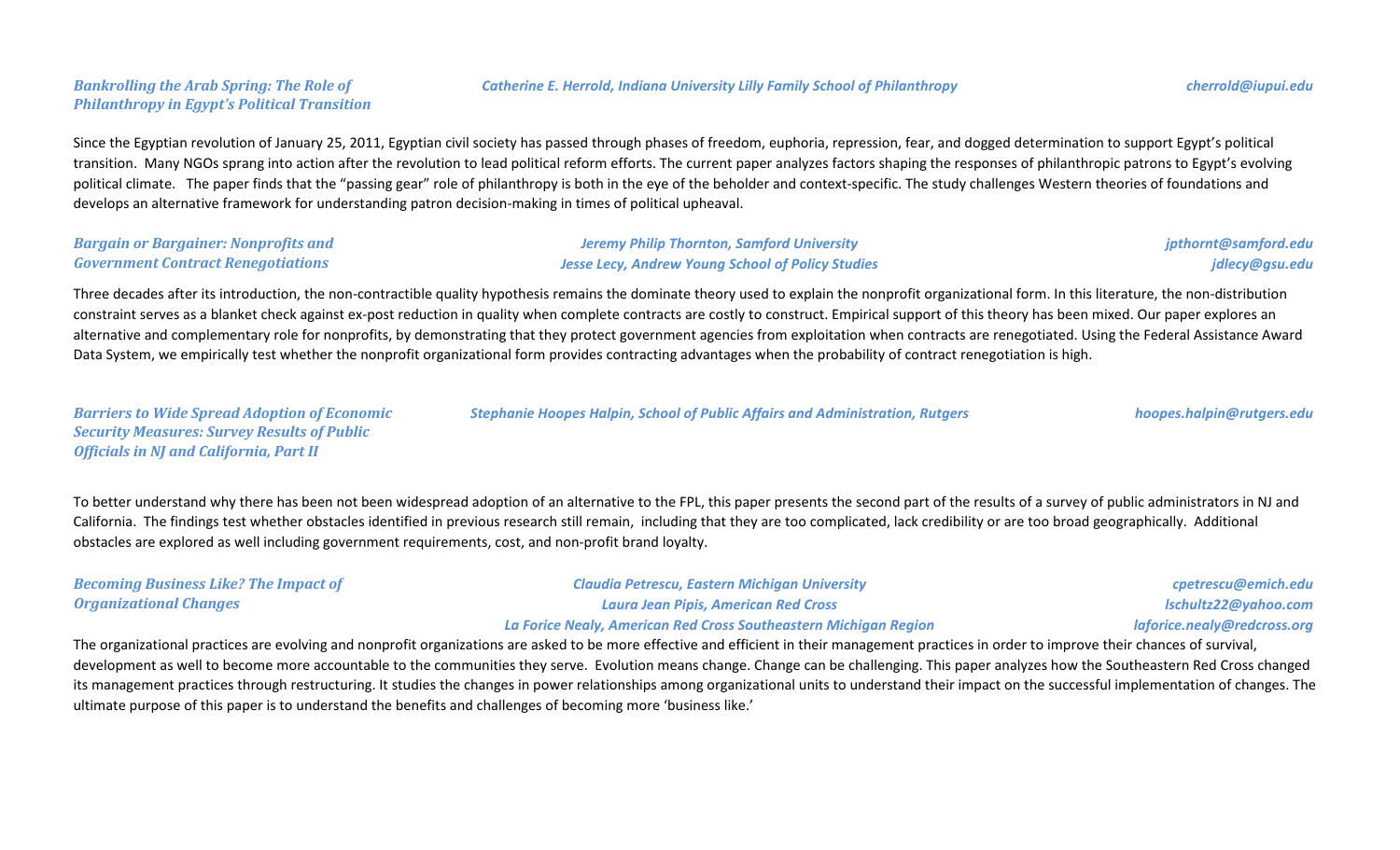*Benefit Corporations Versus Nonprofit Organizations: Exploring the Call for Social Action*

*Katrina Leigh Miller-Stevens, Old Dominion University Stephen E Lanivich, Old Dominion University Lisa Fournier, Norfolk Fair Trade Company Stephanie Joannou Menefee, Old Dominion University*

*[klmiller@odu.edu](mailto:meinhard@ryerson.ca) [selanivi@ODU.edu](mailto:meinhard@ryerson.ca) [lisa@norfolkfairtrade.com](mailto:meinhard@ryerson.ca) [sjoan001@odu.edu](mailto:meinhard@ryerson.ca)*

In 2010, state legislatures started passing legislation that introduced a new type of organization called the benefit corporation. This legislation allows for-profit businesses to take on the traditional features of nonprofit organizations. Benefit corporations are for-profit businesses dedicated to maximizing profit while improving society and addressing social issues of the public in a philanthropic manner. Using the social action framework, this study explores benefit corporations at the organizational level to determine their similarities and differences to nonprofit organizations in the types of social issues they address, their decision-making and governance processes, and their approaches to social action.

*Benefit-Revenue Alignment and Nonprofit Effectiveness: An Application of Benefits Theory*

*Jung-In Soh, Andrew Young School of Policy Studies, Georgia State University [jinsoh@gmail.com](mailto:jinsoh@gmail.com)*

Research on nonprofit effectiveness lacks an examination of the relationship between financing and effectiveness. The benefits theory (BT) of nonprofit finance states that mission determines the type of services and benefits provided, which are supported by particular revenue streams. Organizational theories also assert that attaining goals or resources enhance effectiveness. So based on the BT perspective, are nonprofits that have benefit-revenue alignment more effective in reaching their goals or mission? I propose utilizing content and regression analyses to determine the relationship between the benefits arts organizations in Fulton County, Georgia provide and their effectiveness using NCCS Digitized Data for 1998-2003.

*Best of Both Worlds or Master of None? Nonprofit and For-Profit Organizations Attempting both Social and Financial Performance*

*Zachariah J Rodgers, Stanford University [zrod@umich.edu](mailto:zrod@umich.edu)*

This paper compares the performance of traditional organizations to hybrid organizations within an industry that values two types of performance simultaneously. Analysis of the social and financial performance of traditional for-profit, traditional nonprofit, and social hybrid organizations asks which of these organization types, if any, are able to achieve both outcomes. Hypotheses are tested on an 18-year sample of over 2,000 microfinance organizations. The results have implications for industries that value both social and financial performance, "hybrid" organizations, and traditional organizations incorporating another dimension of performance. Strategic "oughts" are theorized to be more amenable to dual performing than strategic "ought-nots."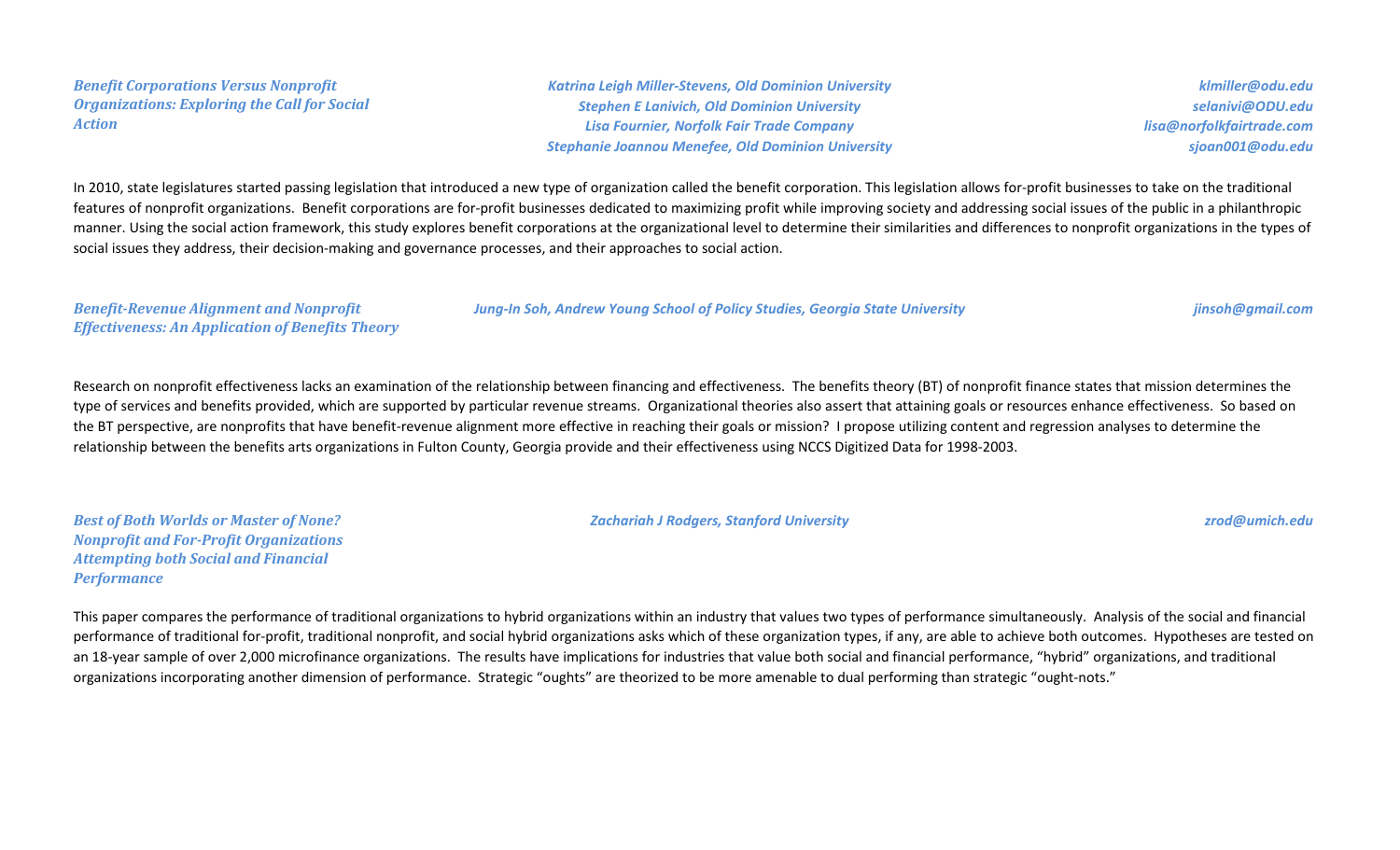While scholars have offered valuable insights regarding the usage of social media in nonprofits, little attention has been devoted to how large private philanthropic foundations engage with their stakeholders through social media. Their use of social media tools like Facebook and Twitter can provide us important insights on social media strategies, targeted audiences, and impact from a donor's perspective. I survey the world's ten largest private philanthropic foundations to understand how they use social media and how it differs from nonprofit organizations. I propose a model and suggest a set of best practices for this type of charitable organization.

*Beyond the Neighborhood: Community Building Initiatives, Neighborhood Organizations and Systems Change*

*Beyond Fundraising? Private Philanthropy and* 

*the Use of Social Media*

Comprehensive community initiatives (CCIs) emerged in the 1990s as a prominent place-based approach to poverty alleviation and community change. For the most part, CCIs have largely been internally focused on "community building" through participatory planning, CBO capacity building, and promoting collaboration rather than on engaging larger systems and policy actors beyond efforts to leverage resources. This paper investigates efforts in one major CCI to mobilize for policy and systems-change, exploring the factors that shape community actors' policy agendas, strategic and tactical orientations, capacities and key alliances, and the obstacles and outcomes of their efforts.

*Beyond the Third Sector: Along the Path of Civil, Liberal and Pluralist Democracy*

Boundary relations between the four major sectors of society (business, government, third and informal) involve manifold and complex interrelations. This paper presents an exercise in theory which focuses on relations between second-sector concepts of liberal, or pluralist, democracy, and third sector concepts of civil society. The interactions between these forces are examined as crucial boundary-spanning tools in the dynamics of power and participation in the 21st century. Three case studies, each both global and local, illustrate these forces: 1) Youth participation in Northern Ireland; 2) Vincent DePaul as a nonprofit leader; and 3) Uses of mass organization in Hungary.

*Big Data Applied: Exploring Big Data to Inform Nonprofit Decision Making*

*Michael Walton, North Carolina State University [mawalton@ncsu.edu](mailto:mawalton@ncsu.edu)*

The use of "Big Data" allows for collecting and analyzing large amounts of unstructured text. Advocates champion Big Data tools for their capacity to provide timely information that can improve decision-making. This paper constitutes an applied project with a research question. In collaboration with a nonprofit art museum, in a metropolitan area of the southeastern United States, we conduct unstructured text analysis of visitor comments concerning their experiences captured through blogs, reviews, and social media posts, in order to assess the viability of such Big Data techniques for client-centered nonprofits in gathering client feedback to inform decision-making.

*Robert Chaskin, University of Chicago Mikael Karlstrom, University of Chicago*

*[rjc3@uchicago.edu](mailto:ptweet@sjfc.edu) [mkarlstr@uchicago.edu](mailto:ptweet@sjfc.edu)*

*Jon Van Til, Rutgers University [vantil39@gmail.com](mailto:vantil39@gmail.com)*

*Paloma Raggo, Carleton University paloma.raggo@carleton.ca*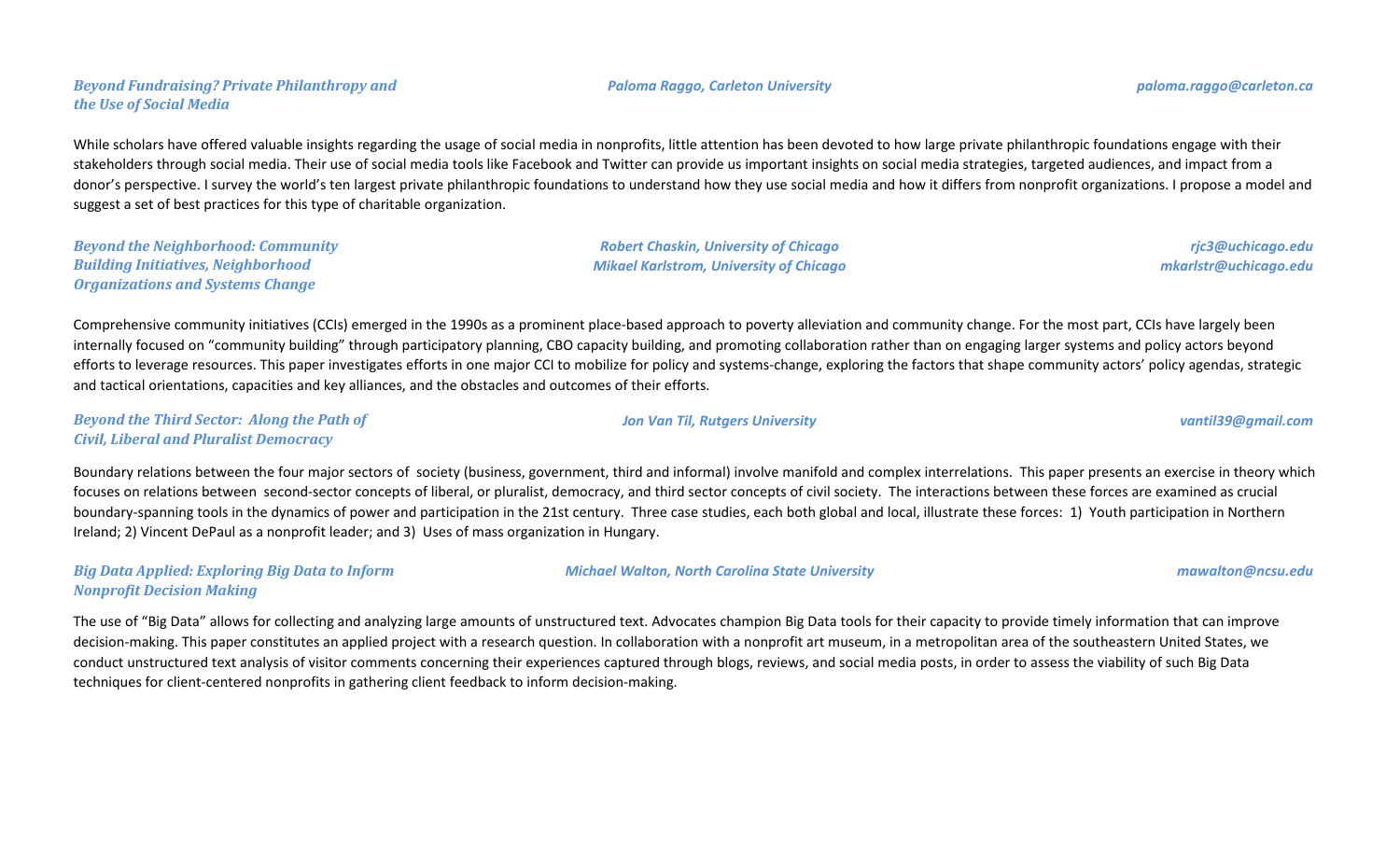*Board Member Conflict and Attitudes Toward the Public: A Comparison of Charter and Traditional Public School Board Members in Minnesota*

*Michael Ford, University of Wisconsin-Oshkosh Douglas M Ihrke, Helen Bader Institute for Nonprofit Management Ashkan Rezvani Naraghi, University of Wisconsin-Milwaukee*

*fordm@uwosh.edu dihrke@uwm.edu rezvani2@uwm.edu*

In this paper we use survey data collected from non-profit charter school board and elected public school board members in Minnesota to test two hypotheses regarding board member perceptions of conflict and attitudes towards the public. Our results show that non-profit charter board members have more internal focus and less concern with public perception than elected public school board members. We conclude that the shift away from democratic governance of K-12 education represented by the increased use of charter schools affects both the goals, and quality, of education governance.

| <b>Board Member Retention: An Examination of</b><br><b>Premature Exits in a Constituency Organized</b><br><b>Nonprofit Board</b>                                           | <b>Christine W. Cugliari, High Point University</b>                                                                     | ccugliar@highpoint.edu                                       |
|----------------------------------------------------------------------------------------------------------------------------------------------------------------------------|-------------------------------------------------------------------------------------------------------------------------|--------------------------------------------------------------|
| $****No Abstract*****$                                                                                                                                                     |                                                                                                                         |                                                              |
| <b>Breaking Silence of the Hills: Assessing</b><br><b>Collaborative Capacities of NGOs in the Rural</b><br><b>Recidivism Reduction Program in Southeast</b><br><b>Ohio</b> | <b>Aleksey Kolpakov, Ohio University</b><br>Lesli Johnson, Ohio University<br><b>Solveig Spieldnes, Ohio University</b> | avkolpak@gmail.com<br>johnsol2@ohio.edu<br>spjeldne@ohio.edu |

Despite the surge of offender reentry activity in urban areas, few rural county service agencies are collaborating with the criminal justice system to offer former inmates quality individualized, comprehensive reentry programs. Many rural areas experience higher than expected recidivism rates due to the lack of needed services and coordinated efforts. Successful offender reentry requires a high degree of collaboration across multiple levels, including local community providers represented by the various nonprofit organizations. This presentation examines the roles and capacities of nonprofit organizations in the formation, maintenance and management of community networks aimed at reducing rural recidivism in Southeast Ohio.

*Bridging and Bonding Rationales of Migrant Worker Organizations: Mapping of the Filipino Community Organizations in Israel*

*Itay Greenspan, Hebrew University of Jerusalem Deby Babis, The Truman Institute, Hebrew University of Jerusalem*

*itaygree@mail.huji.ac.il deby.babis@mail.huji.ac.il*

The goal of this paper is to identify an emerging form of community associations: the migrant worker associations, and to map the bridging and bonding rationales of these organizations using a case study of the Filipino migrant worker community in Israel. The paper will offer a definition of migrant worker organizations, map the types of organizations active in the Filipino community in Israel, and focus on two strands of activity: provision of social, cultural, and welfare services to its members as creation of bonding social capital, and advocacy efforts to improve human rights and working conditions as bridging social capital.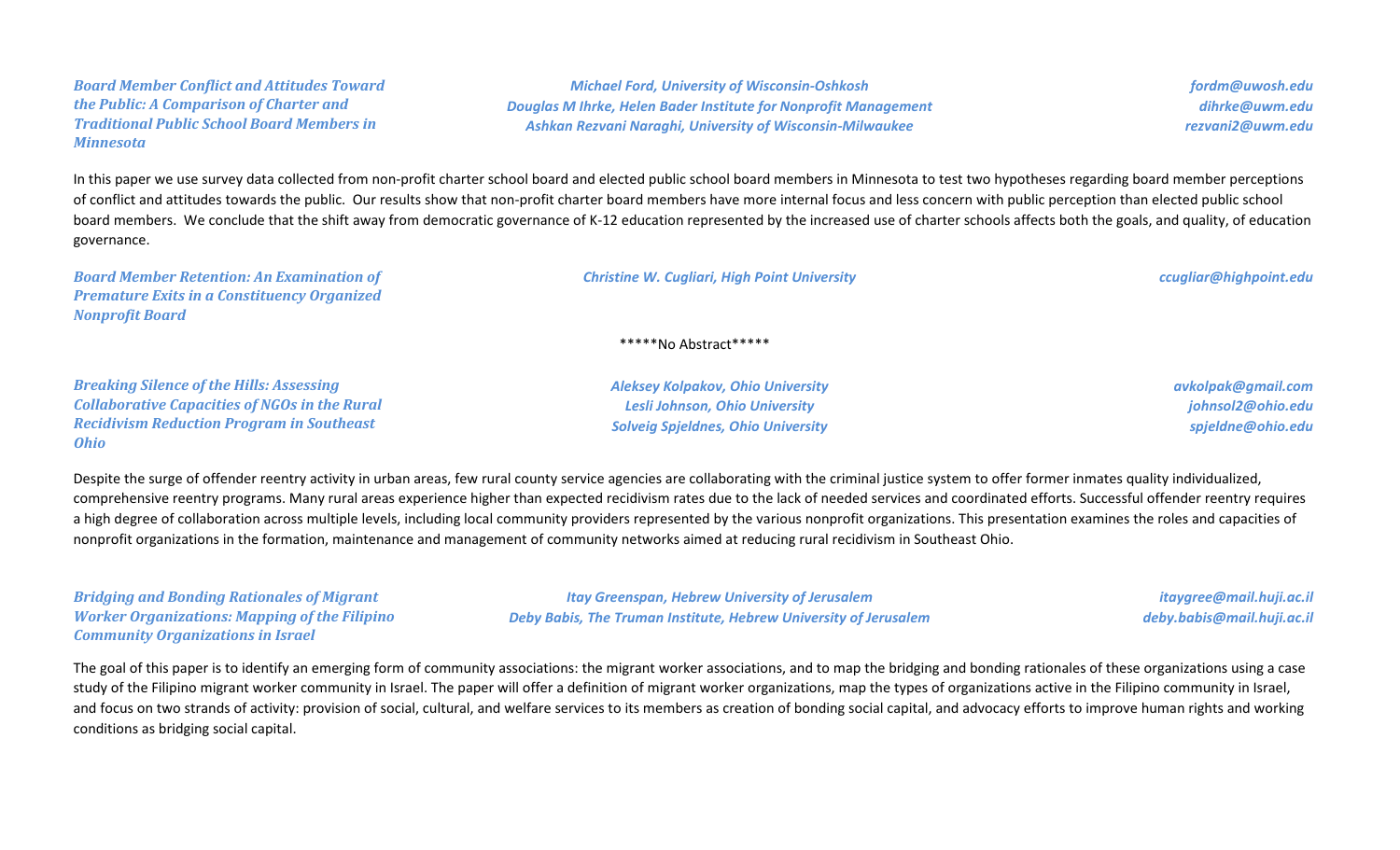# *Bridging and Bonding: Mechanisms Influencing Organizational Performance*

This study examines how the performance of grassroots organizations is influenced by the mechanisms of social bridging and bonding. Social bridging theories argue that heterogeneous organizations will perform better, while social bonding theories argue that homogeneous organizations will perform better. This analysis uses data from a national study of nonprofit organizations to examine how the mechanisms of bridging and bonding influence organizational performance. Rather than being inversely related, the analysis finds that both mechanisms are positively related to performance. The finding suggests that grassroots organizations can improve their performance by having members that are a socially diverse and highly interactive.

*Building a Growth in Giving Index Jon Biedermann, Vice President, DonorPerfect Fundraising, SofterWare, Inc. Erik Daubert, Affiliated Scholar, Center on Nonprofits & Philanthropy, The Urban Institute Nathan E Dietz, The Urban Institute*

*jbiedermann@donorperfect.com daubert.erik@gmail.com nathandietz@yahoo.com*

The second paper describes the process using fundraising data collected from organizations to create an Index of philanthropic activity.

### *Building Cross-Sectoral Collaboration through Academic Engagement: A Case Study of the Sichuan Earthquake*

Through a case of a collaborative initiative for post-disaster community recovery in China among the government, nongovernment organizations (NGOs), and academic institutions, this article examines the roles researchers play in building cross-sectoral collaboration for community change. Data were collected through participant observations in an affected community and interviews with 60 participants after the 2008 Sichuan Earthquake. The article finds academics play a critical role in building and maintaining multiple partnerships when civil society is weak. Researchers empower other partners, assist in cross-sectoral communication, and coordinate conflicts of interests. The article also discusses reconciling academic pursuits with community engagement.

*Building Sustainable Nonprofits in a Contested Policy Arena: Women's Reproductive Health Services and Family Planning Centers*

*Jessica E. Sowa, University of Colorado Denver Maren Trochmann, University of Colorado Denver*

*jessica.sowa@ucdenver.edu maren.trochmann@gmail.com*

This study examines nonprofit sustainability in politically contested policy areas. Blending research on business planning, adaptive capacity, and revenue diversification, this paper explores how nonprofit family planning centers and reproductive health care facilities engage in business planning to improve their organizational sustainability. Does engaging in business planning lead to better financial outcomes? Surveying nonprofits in the Western United States, this study will examine the survey responses in comparison to the financial outcomes of the nonprofits, using NCCS data. The results will provide timely insights on the practices of nonprofits to promote sustainability in contentious and uncertain policy arenas.

### *Brad Fulton, Duke University [brad.fulton@duke.edu](mailto:brad.fulton@duke.edu)*



*Ming Hu, University of Wisconsin Center for Nonprofits [paul.m.hu@gmail.com](mailto:paul.m.hu@gmail.com)*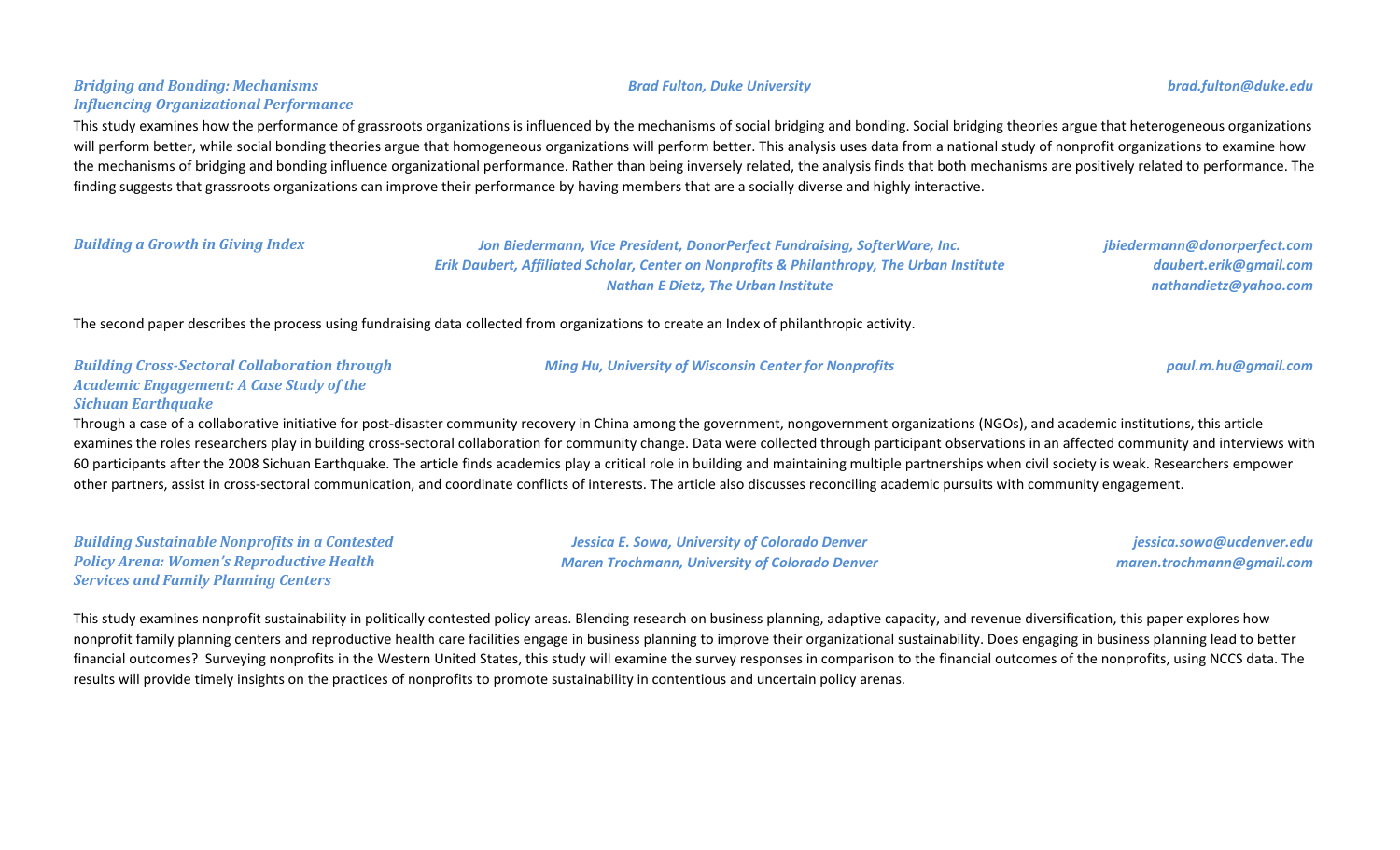### *Businesses, Nonprofits and the Work Integration of Workers with Disabilities: Strategic Bridging and Mutual Dependency*

*Hagai A. Katz, Israeli Center For Third Sector Research Ben Gurion University of the Negev Uzi Sasson, Beit-Berl Academic College*

*Michele T. Cole, Robert Morris University [cole@rmu.edu](mailto:cole@rmu.edu)*

The integration of persons with intellectual and developmental disabilities in the job market is a persistent social problem, challenging government agencies, nonprofits and businesses working in a mixed market. We examine the work integration of persons with intellectual and developmental disabilities in for-profit and nonprofit organizations, focusing on the relationship between the two types of organizations. In depth interviews and questionnaires in 40 businesses and nonprofit employers and five organizations and governmental agencies involved with work integration of persons with disabilities, revealed complicated power relations, inter-dependencies and imbalanced collaborative patterns, similar to a relationship pattern known as strategic bridging.

# *Capacity-Building Using a Blended Learning Model: A Case Study in Graduate Nonprofit Education*

The paper presents the results of a spring 2014 survey of MS Nonprofit graduates in which researchers sought to determine if program alumni/ae believed that their graduate education in nonprofit management was of value to them professionally. The sample was composed of those who graduated between spring 2004 and fall 2013. In general, respondents were positive about their experience with the program and considered the degree to be valuable. Eight-eight percent of those responding would recommend a master's in nonprofit management to a colleague. Fifty-eight percent of those responding were satisfied or very satisfied with the blended learning model.

| <b>Change in Community Funding Intermediaries:</b> | Laurie E. Paarlberg, Texas A & M University; Lili Wang, Arizona State University | I.paarlberg@tamu.edu |
|----------------------------------------------------|----------------------------------------------------------------------------------|----------------------|
| <b>Exploring Field and Local Logics</b>            |                                                                                  | Lili. Wang@asu.edu   |

This paper explores isomorphism in the allocation practices of local United Ways and Community Foundations in four states. While there has been much attention paid to the influence of field level isomorphic pressures, local institutions also exert considerable influence over organizations. Drawing upon a sample of United Ways and Community Foundations in four states, we explore the extent of homogeneity in allocation outcomes within communities and across United Ways and Community Foundations.

| <b>Charitable Deduction Reform Effects on</b>     |
|---------------------------------------------------|
| <b>Fundraising and Donations: Evidence on</b>     |
| <b>Organizational Level Determinants from the</b> |
| Netherlands                                       |

*Saskia Franssen, VU University Amsterdam Rene Bekkers, VU University Amsterdam*

*s.e.franssen@vu.nl r.bekkers@vu.nl*

This paper explores how the charitable deduction affects fundraising by cultural nonprofit organizations in The Netherlands. Based on the literature on fundraising, organizational change, market orientation and cultural entrepreneurship, we will test the hypothesis that the effects of the deduction depend on the organizational capacity for fundraising in a large sample of cultural institutions. This research will provide new knowledge about the influence of organizational practices and characteristics that determine the effects of the charitable deduction reform on cultural nonprofit organizations. This knowledge helps organizations determine the bandwidth and their degrees of freedom in the expected return on investment in fundraising.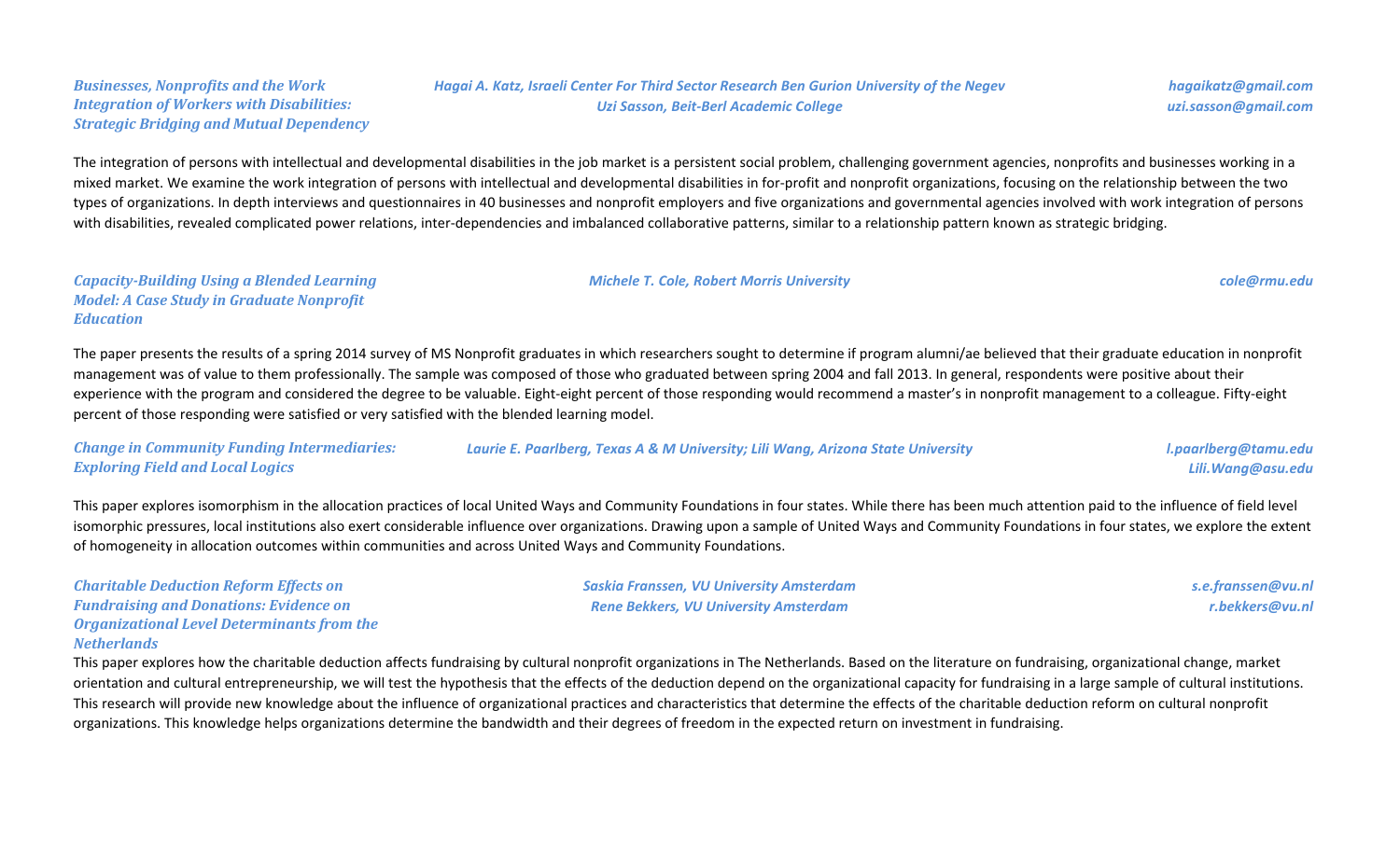### *Charitable Solicitations Regulation and the Principles of Targeted Disclosure Putnam Barber, Nancy Bell Evans Center on Nonprofits & Philanthropy, University of Washington putnam.barber@gmail.com*

In the 1970s and '80s, many US states enacted "point of solicitation" disclosure requirements. Importantly, these imposed an obligation to disclose to donors the proportion of any gift that would support the charitable goals. Details varied. In 1988, the Supreme Court ruled such rules unconstitutional. Recently, scholars have been exploring "targeted disclosure" as a method of encouraging desired behaviors and has distilled principles of successful policies. This paper relates proposed disclosure rules to these principles and explores the potential of targeted disclosure as a means of achieving the states' public policy goals.

# *Choosing Between Nonprofit and For-Profit Forms in the Fair Trade Industry*

# In an era of blurred sector boundaries, one way to distinguish between for-profits and nonprofits is to understand how entrepreneurs evaluate the merits of incorporating in either sector when both options are available. We investigate this issue by drawing on data from an original survey of founders of organizations in the fair trade industry, where both organizational forms are common. The presentation examines the factors that drive sector choice, the "stickiness" of founders' choices (i.e., whether they would make the same decision again), and the considerations that make entrepreneurs more or less likely to incorporate as nonprofits.

| <b>Choosing to Advocate: Understanding the</b>         | <b>Mary Kay Gugerty, University of Washington</b> | gugerty@uw.edu |
|--------------------------------------------------------|---------------------------------------------------|----------------|
| <b>Advocacy Activities of Service-Delivery NGOs in</b> | <b>David Suarez, University of Washington</b>     | dsuarez@uw.edu |
| Cambodia.                                              |                                                   |                |

Rights-based approaches to development increasingly stress the need to engage in advocacy to address underlying causes of poverty. As a result, many international NGOs increasingly emphasize policy advocacy in their programs and funding, placing increasing pressure on local NGOs to engage in advocacy efforts. But local NGOs in many countries may also face pressure from governments to refrain from advocacy or lobbying activities considered 'political.' We examine whether sources of funding, professionalization and government relationships affect NGOs engagement in advocacy efforts using primary data based on a survey of 135 NGOs in Cambodia.

*Citizens in Action: Lessons in Urban Local Governance from Women in a Slum Resettlement Site.*

Most portrayals of citizen-led efforts place the state and nongovernmental organizations at the centre of analysis. They refer to interactions between them but lack exclusive insight into citizen action that could constitute the foundation of what governs governance. This article focuses on the everyday tactics that women displaced from the slums of Mumbai utilize to reorganize their livelihoods. In doing so, it adds to the repertoire of arrangements, some of which exceed those delimited by a formal state and civil society structure and thus extends theoretical and empirical conversations on the role of women in urban local governance.

*Ramya Ramanath, DePaul University [ramya.ramanath@gmail.com](mailto:ramya.ramanath@gmail.com)*

*[ipmstaff@byu.edu](mailto:menghanho330@gmail.com) [cchild@byu.edu](mailto:menghanho330@gmail.com)*

*Eva Witesman, Brigham Young University Curtis Child, Brigham Young University*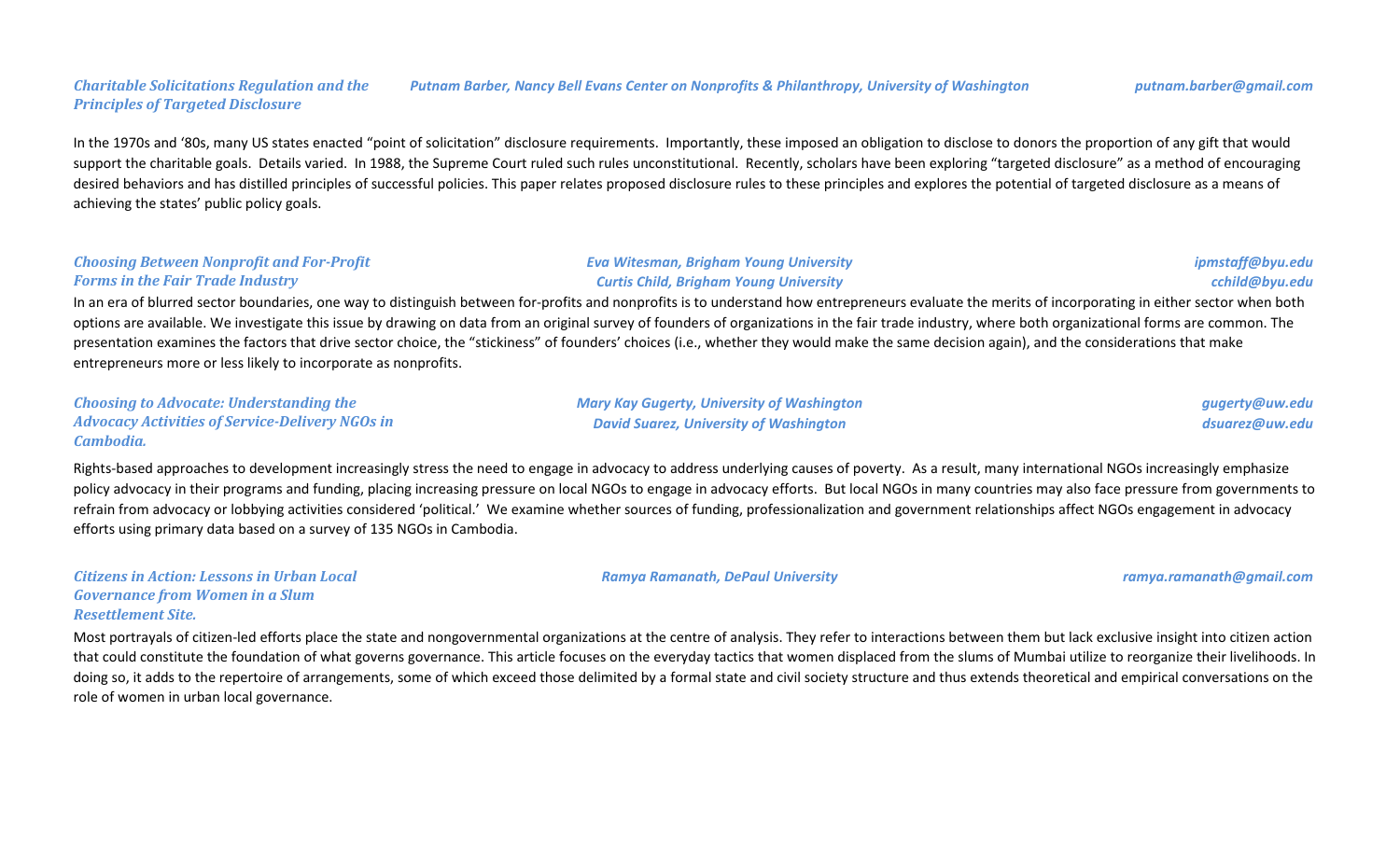*Civic Participation is Multifaceted Ram A. Cnaan, University of Pennsylvania Sohyun Park, Yonsei University*

*cnaan@sp2.upenn.edu sagua1216@gmail.com*

The literature on civic engagement is predominately focusing on the two pillars of pro-social behavior: giving and volunteering. Indeed the majority of studies in the nonprofit literature and in ARNOVA conferences focus on these two forms of pro-social behavior. Accepting these two forms of civic participation as important, this presentation seeks to identify and highlight a wider range of pro-social behaviors that are rarely discussed. In this line of thinking we advance the notion of "pluralization" of involvement. People can and do invest in their community and society in variety of modes that often go unnoticed.

*Civil Society and Biopolitics in Contemporary Russia: The Case of Russian "Daddy-Schools"*

*Pelle Åberg, Södertörn University [pelle.aberg@esh.se](mailto:pelle.aberg@esh.se)*

This paper will deal with civil society organizations active in the field of family policy and demographic issues in contemporary Russia, using Michel Foucault's concepts of biopolitics and governmentality. More specifically, so called "daddy-schools" that have emerged in and around Saint Petersburg since 2008, are studied, using interviews and documents. A preliminary analysis shows that the organizations work as complements to the state but have also influenced policy, altered legislation and challenged established assumptions and the governmentality of the Russian state concerning parenthood, the "good" father and how to deal with the ongoing demographic crisis.

*Civil Society as Social Movement, Organization and Network: The Rapidly Changing Relationship Between Governments, NGOs and Civil Society in Ukraine*

*Svetlana Krasynska, University of San Diego Eric Martin, Bucknell University*

*Kelly A. Krawczyk, Auburn University [kak0037@auburn.edu](mailto:kak0037@auburn.edu)*

*skrasynska@sandiego.edu ecm018@bucknell.edu*

Over the course of four months, civil society in Ukraine underwent a remarkable transformation. Peaceful protests, popularly called EuroMaidan, morphed into an organized social movement, a hierarchical organization and a network of related organizations. This process revealed massive public support, a widespread uprising, a fierce armed conflict, and a makeshift governmental infrastructure. The events ultimately resulted in drastic political changes in the country. This manuscript explores processes that took place in Ukraine's civil society during these events. The study has implications for understanding civil society and the intersection of public, private and voluntary sectors in times great of change.

*Civil Society in Liberia: Challenges and Opportunties for Democratic Development*

Civil society is not well understood in developing countries (Salamon and Anheier 1996). Yet civil society plays an important role in strengthening democratic governance, especially as a "civic intermediary" that facilitates citizens' interactions with the political system (LeRoux 2007; LeRoux and Krawczyk 2013). There is little research on African NGOs; and virtually none on civil society in Liberia. This research study fills this gap by documenting NGO practices and activities in Liberia, and by exploring the broader role of Liberian civil society, including it's relationship with government, citizens, and the media.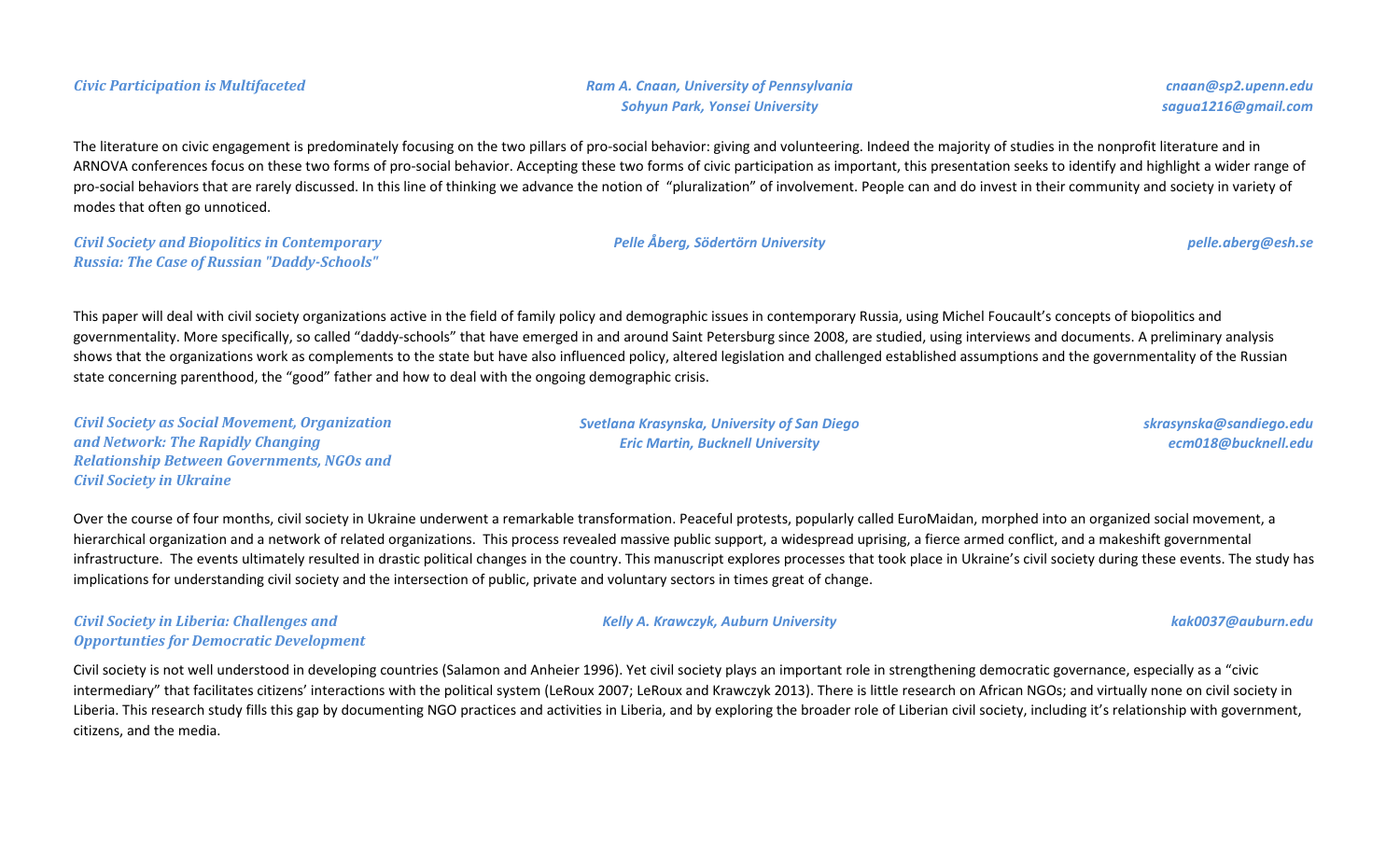# Civil society organizations are discussed as actors who can reduce democratic deficits in global/regional governance institutions, not least the EU which is the focus of this paper. However, organizations with different aims and ideologies often come together in large meta-organizations to address EU-institutions. This paper studies how the identity and ideological acerbity of CSOs is affected by membership in heterogeneous meta-organizations through a case study of CONCORD Europe, active in the development cooperation field at the EU level. Theoretically, neo-institutional theory and research on meta-organizations is used. Empirically, documents and interviews with representatives of CONCORD and CONCORD's membership are analyzed.

### *Collaboration and Competition Between Nonprofit Organizations in Homeless Service Delivery Networks*

*Civil Society Organizations in the EU: Being* 

*Ideological or Having an Impact?*

*Kun Huang, University of New Mexico Bin Chen, City University of New York Baruch College* Interorganizational competition is understudied in nonprofit network research. Yet in a declining resource environment, competition for resources is likely to be active in a service delivery network.

*Qian Hu, University of Central Florida*

This study examines nonprofit collaboration and competitionin a homeless service delivery network. Our core argument is that while direct perceived competition may negatively affect interorganizational collaboration, professional friendship between organization leadership may moderate the negative impact of competition on collaboration.

# *Collaboration and Nonprofit Human Resource Capacity*

*Khaldoun AbouAssi, The Bush School of Government & Public Service Suyeon Jo, Bush School of Government and Public Service*

This empirical study discusses the interaction effects between inter-organizational collaboration and the human resource capacity of nonprofit organizations. While collaboration can significantly affect management practices of each organization, the human capacity of organizations can affect its opportunities to collaborate. Using seemingly unrelated regressions (SUR), the paper tests the interaction effect between partnerships, as a form of collaboration, and three aspects of nonprofits' human resource capacity: paid staff, volunteers, and the professional development of staff. The results indicate that organizations engaged in partnerships have more paid staff and volunteers; professional development of staff is contingent on financial resources acquired from partnerships.

*Collaborations in Community Based Nonprofits: Determinants and Deterrents*

With increasing poverty rates in suburban communities, community based nonprofit healthcare organizations are crucial in providing care, often with support from government and for-profit establishments. Applying multiple qualitative analytical techniques, we explore why some community-based organizations are able to engage in collaborations and networks for addressing resource constraints and address service demands while others work in silos. By examining the factors determining these differences, we seek to advance knowledge on the challenges and prospects of crosssector collaborations by community based organizations in suburban areas.



*Karabi C. Bezboruah, School of Urban and Public Affairs, University of Texas at Arlington [karabib@gmail.com](mailto:karabib@gmail.com)*

*abouassi@tamu.edu jsy612@neo.tamu.edu*

*[Qian.Hu@ucf.edu,](mailto:neesparz@usc.edu) [khuang@unm.edu](mailto:neesparz@usc.edu) [bin.chen@baruch.cuny.edu](mailto:neesparz@usc.edu)*

*Pelle Åberg, Södertörn University [pelle.aberg@esh.se](mailto:pelle.aberg@esh.se)*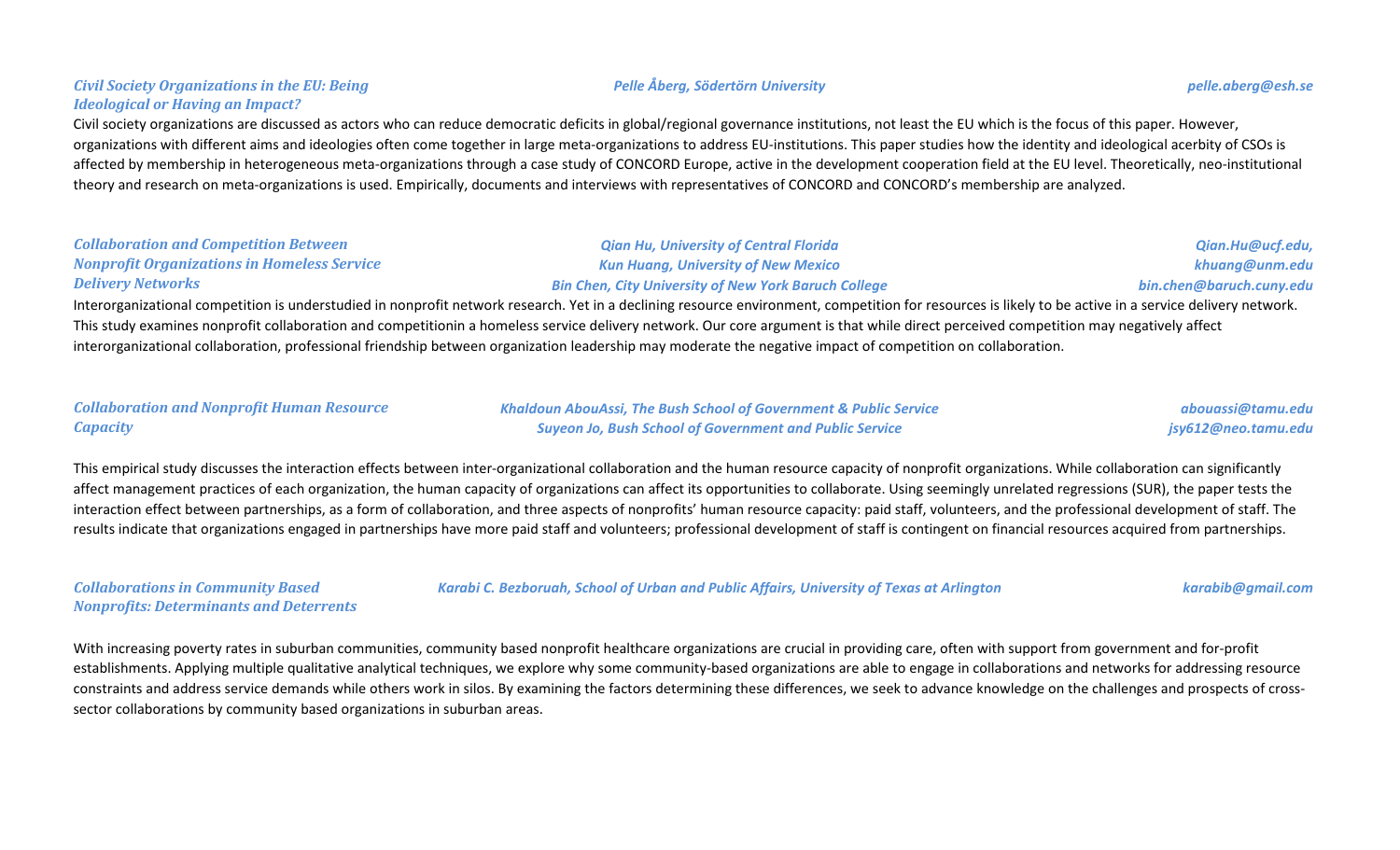# *Collaborative Dynamics in Transforming a Distressed Area into a Sustainable Eco-Village*

This study portrays how a community-based NPO assisted a disastrous township over a period of 15 years, and turned the area into an attractive eco-village site. A dynamic framework of hybriditytransformation-reflection-reconstruction is suggested to summarize the process been through. Based on the resource and governance perspective in the extant literature, the study also analyzes the integration and transformation effect brought by major initiatives of this single case.

Keywords: Collaborative Dynamics, Newhomeland Foundation, Community-based NPO.

### *Collective Action and the Sustainability of Co-Production*

This paper addresses the sustainability of citizen/user participation in providing public services. Co-production may limit cost, but it requires a change in the relations between public servants and citizens/users. Direct citizen engagement in service delivery is crucial for the quality of social services. This paper reviews the relevant literature on co-production, with a clear focus on civil society and citizen participation. It discusses structural variables for resolving important social dilemmas. Small group interaction provides a key to promoting sustainable co-production of public services. Governments should, therefore, develop more flexible approaches to co-production, since one-size won't fit all citizens' needs.

*Commercializing Non-Profit Organizations: When to Use Incentive Contracts in the Face of For-Profit Competition with Evidence from Microfinance Institutions*

My research question is whether non-profit microfinance institutions which use incentive contracts are more likely to successfully compete in an increasingly commercialized microfinance industry. I make predictions about when incentive contracts are more likely to be effective in non-profit organizations and then test the hypotheses of the model using publicly available MIX Market data, which contains financial and social indicators from a large number of MFIs. My results are largely supportive of the hypothesis that non-profit microfinance organizations are generally less effective at using pay-for-performance contracts, and for-profit competition serves as a moderator of this effect.

*Community Collaboration in Legal Aid Programs: A Constructivist Grounded Theory* *Andrew Schoeneman, Virginia Commonwealth University, School of Social Work [schoenemanac@vcu.edu](mailto:schoenemanac@vcu.edu)*

Pursuit of collaborative social change strategies and collective leadership in legal aid programs is impeded by policies that constrain systemic change activities while privileging individual outcomes. Yet, many programs maintain a dynamic organizational commitment to individual, collective, and systemic advocacy. Using data from interviews with legal aid attorneys and client community members, this paper introduces a conceptual model of community collaboration in the legal aid context. Findings related to individual stakeholder perceptions and experiences of community collaboration are presented, and implications for how organizations adapt and respond to their policy environments are discussed.

*Victor A. Pestoff, Ersta Sköndal University College [victor.pestoff@esh.se](mailto:victor.pestoff@esh.se)*

### *Sarah Reynolds, Harvard Business School [sreynolds@hbs.edu](mailto:sreynolds@hbs.edu)*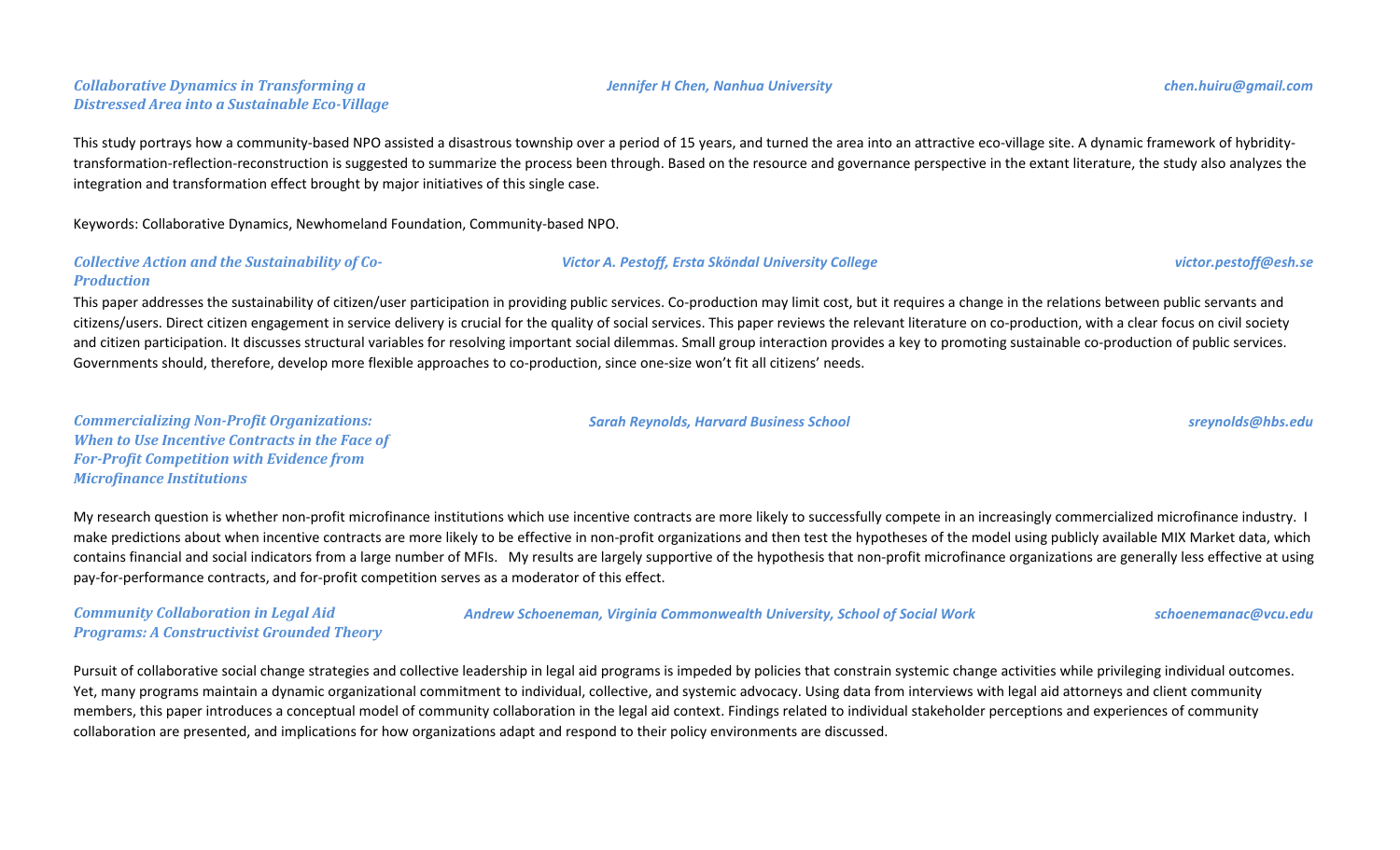*Community Engagement in Nonprofit Governance: Evidence from Representative Board in Italian Bank Foundations*

*Chiara Leardini, Department of Business Administration Gina Rossi, Department of Economics and Statistics Sara Moggi, Department of Business Administration Giovanni Sala, Department of Law*

*chiara.leardini@univr.it gina.rossi@uniud.it sara.moggi@univr.it giovanni.sala@univr.it*

The present study investigates how Italian Bank Foundations (IBFs) engage the community in board. Using the Guo and Musso's (2007) five-representational framework, we collected the data by a content analysis on the IBFs' statutes and an e-mail survey addressed to the 88 IBFs. Despite referred to the Italian context, this paper contributes to draw a widespread picture of how community could be involved in governance, giving a description of several tools helpful for this aim.

### *Community Health Center (CHC) Financial Viability and the New Health Care Regime*

### *Marcus Lam, Columbia University School of Social Work [ml3260@columbia.edu](mailto:ml3260@columbia.edu)*

The objectives of this paper are to: (1) examine the relationship between the composition of Medicaid recipients, the uninsured, and Community Health Center net margin by county from 2008-2011; (2) to provide policy and management recommendations for CHC financial viability under the post-Affordable Care Act of 2010. This paper will analyze data from Form 990s, American Community Survey, and HRSA grantee lists. It is expected that the proportion of Medicaid recipients is positively related to net margin; and proportion of uninsured is negatively related to net margin. It is further expected that HRSA grantees will also have higher net margins.

| <b>Comparative Analyses of Australian and UK</b> | <b>Michael James Moran, Swinburne University</b> | mjmoran@swin.edu.au |
|--------------------------------------------------|--------------------------------------------------|---------------------|
| <b>Social Entrepreneurship Policy Discourses</b> | <b>Chris John Mason, Swinburne University</b>    | bezukhov@gmail.com  |

The objective of this paper is to provide a comparative analysis of social entrepreneurship (SE) public policy discourses in two countries: the United Kingdom and Australia. Drawing on literature from management and comparative public policy, specifically it investigates how SE has been deployed by policy-makers to promote reform in the non-profit sector to identify mechanisms of SE policy transfer and policy diffusion. The paper is novel in its approach combining quantitative methods to investigate how policy discourses shape SE development with complementary qualitative research with service delivery organisations to understand how policies are interpreted and negotiated by 'frontline' policy actors.

*Comparative Analysis on Perception of NPOs: Using Survey Data in Japan Yu Ishida, Akashi National College of Technology Hideaki Baba, Kansai University*

Due to Japanese policy-driven increase in the number of nonprofits, and later societal encouragement in voluntary action, terms such as "NPO" or "volunteering" became widely accepted in the general public. However, limited understanding of the public is caused by the absence of public education in the difference between "volunteering" and "nonprofits". This misunderstanding of the nonprofit sector can be troubling for nonprofit activities regarding to their fundraising efforts as well as other areas of influence. This study conducts survey groups of experts and other target groups to explore differences of understanding. Findings discuss needs of changing public education on nonprofits.

*Naoto Yamauchi, Osaka University*

*ishidayu@mac.com baba-hi72@na.commufa.jp*

*rouge0980705@gmail.com*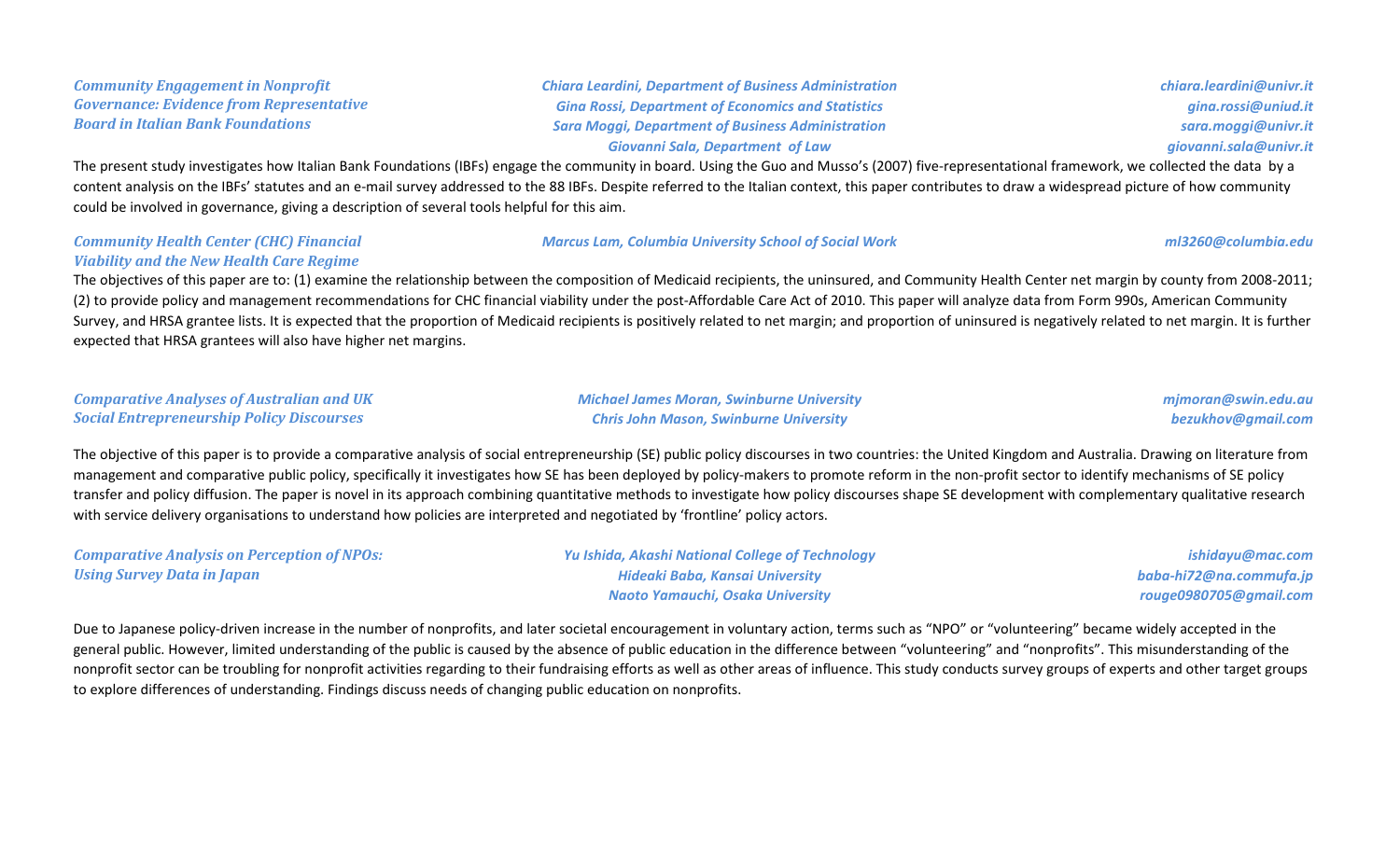*Comparing and Contrasting the Professional Development Needs of Employees Within Nonprofit and Grantmaking Organizations*

*Heather L. Carpenter, Grand Valley State University Jasmine A. McGinnis Johnson, The George Washington University Gayane Selimyan, Grand Valley State University*

*carpenth@gvsu.edu jmcginnis@gwu.edu selimyag@mail.gvsu.edu*

The purpose of the paper is to present findings from a national online survey of 800 nonprofit and philanthropic professionals about their professional development needs. We will report statistically significant comparison findings between staff working in nonprofit organizations and staff working in grantmaking organizations. This paper is the first study that attempts to determine if there is a difference between nonprofit and grantmaking staff professional development preferences and can be useful in informing organizational professional development planning and implementation.

*Comparing Non-Profit and For-Profit Approaches to Microcredit on Array of Supplemental Services in One Locale*

*Jill W. Sinha, Rutgers State U of NJ School of Social Work Rebecca Thomas, University of Connecticut School of Social Work* *jilsinha@ssw.rutgers.edu rlthomas@uconn.edu*

Non-profit (NP) and for-profit (FP) organizations offer microloans. NP providers are assumed to be wholistic, providing for multi-faceted needs of microloan participants, including child care, health care, and education. FPs are assumed to charge higher interest but also offer financial services, business planning, and savings. This study compared interest rates, service fees and array of supplemental services offered by 17 programs in one city in India. Children's education, childcare and healthcare were provided through NP rather than FP microcredit programs, at lower interest rates. Implications for the benefits of both NP and FP models and gendered poverty reduction are discussed.

*Comparing Perspectives About Why Capacity Building Matters: Community Foundation Funders Versus Nonprofit Organizations That Choose to Participate*

Foundation-funded nonprofit capacity building initiatives—including grants for non-programmatic purposes, training sessions, convening and networking events, and structured programs—are tools community foundations may use as they shift from a more passive role to a more active role in community change. Drawing on survey results and semi-structured interview data, this paper compares foundation perspectives on the purpose of the capacity building initiatives they fund with the purpose as perceived by the nonprofit organizations that participate in such efforts. Ultimately, this paper seeks to contribute to an understanding of the factors that both constrain and enable community foundations in community change.

*Catherine Humphries Brown c.humphries.brown@gmail.com*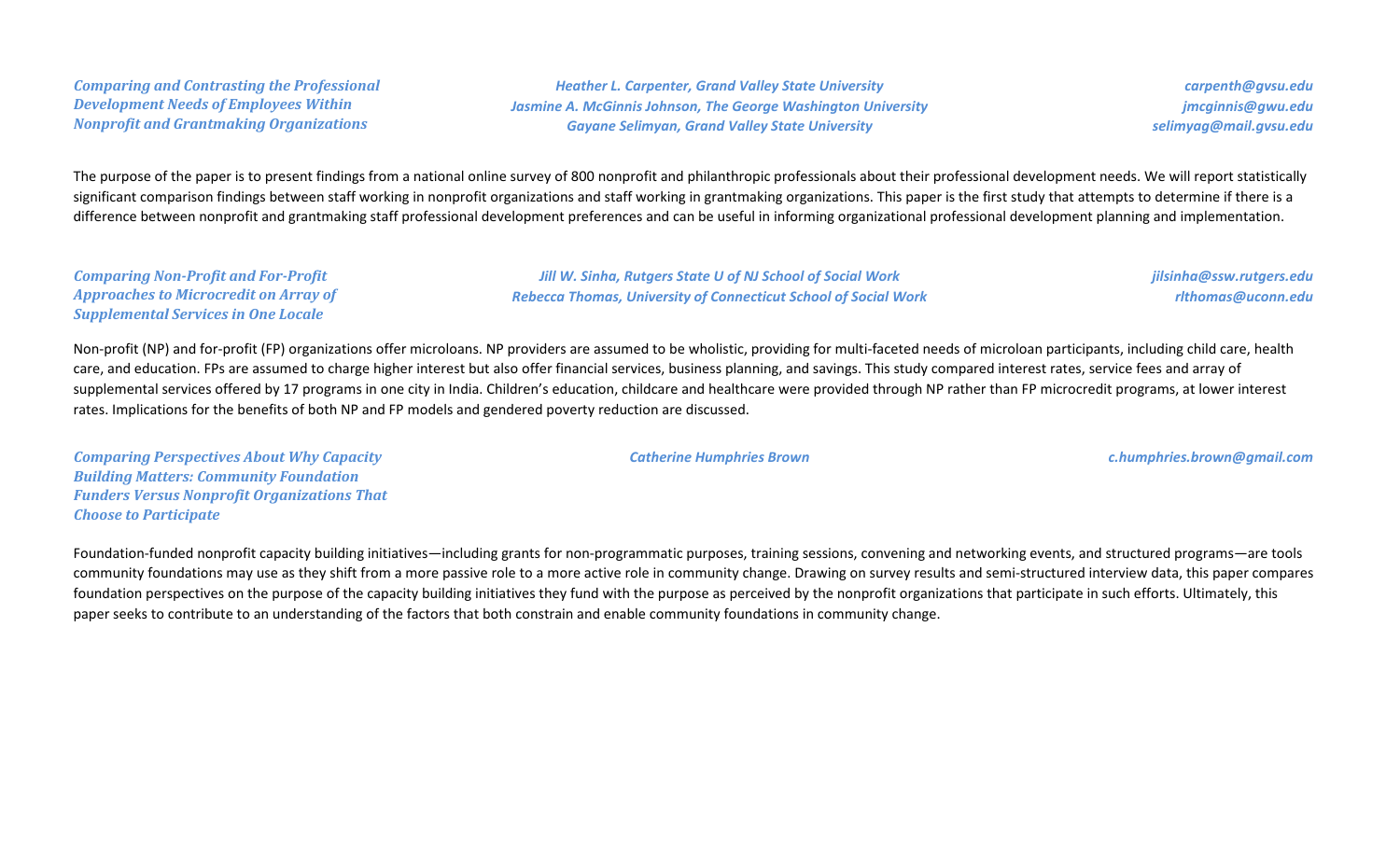### *Compensating or Spilling-Over? Exploring Nonprofit Employees' Volunteering and the Implications for Human Resources Management*

*Young-joo Lee, University of Texas at Dallas Jeffrey L. Brudney, University of North Carolina Wilmington*

*ylee@utdallas.edu brudneyj@uncw.edu*

Recruiting highly motivated volunteers who integrate the values and norms of the nonprofit sector is a critical task for many nonprofits. Individuals who work in nonprofit organizations meet this qualification, which makes current nonprofit employees ideal volunteers for other nonprofit organizations. This study examines and compares two theoretical frameworks to comprehend the volunteering of these employees: spillover theory and compensation theory. Preliminary findings provide empirical support for spillover theory rather than compensation theory, a result that should interest leaders and managers of nonprofit organizations.

*Complex Governance Structure: A Proposed Framework to Examine Nonprofit Governance* *Kathryn Yandell, North Carolina State University kmyandel@ncsu.edu*

The inclusion of additional boards within a single organization in the study of nonprofit governance may help researchers more fully understand governance processes. The predominant theoretical lens used to examine nonprofit governance, agency theory, has limitations in its ability to fully explain the dynamics in and around the boardroom. This paper will focus on the relationships among the organizational actors in nonprofit governance – the board, the CEO, and the advisory board. Using a multiple theoretical perspective, the paper proposes a conceptual framework through which a more complex governance structure can be examined.

*Complex Public-Nonprofit Collaboration in a Federalist System: Lessons from a Qualitative Study of a Homeless Continuum of Care*

*Karen H. Kispert, Eastern University khkispert@verizon.net*

Human services in the United States are typically implemented through partnership between government funders and nonprofit providers. The Homeless Continuum of Care (CoC), a collaboration mandated by the U.S. Department of Housing & Urban Development as a funding prerequisite, includes state, county, and city governments and nonprofit organizations. A qualitative study of one CoC found multi-level collaboration. Horizontal collaboration was among governments and nonprofits that carried out planning, service provision, and other tasks. This group collaborated vertically with HUD. HUD's simultaneous imposition of regulations and disengagement from the local-level process led to skepticism toward HUD by the horizontal collaborators.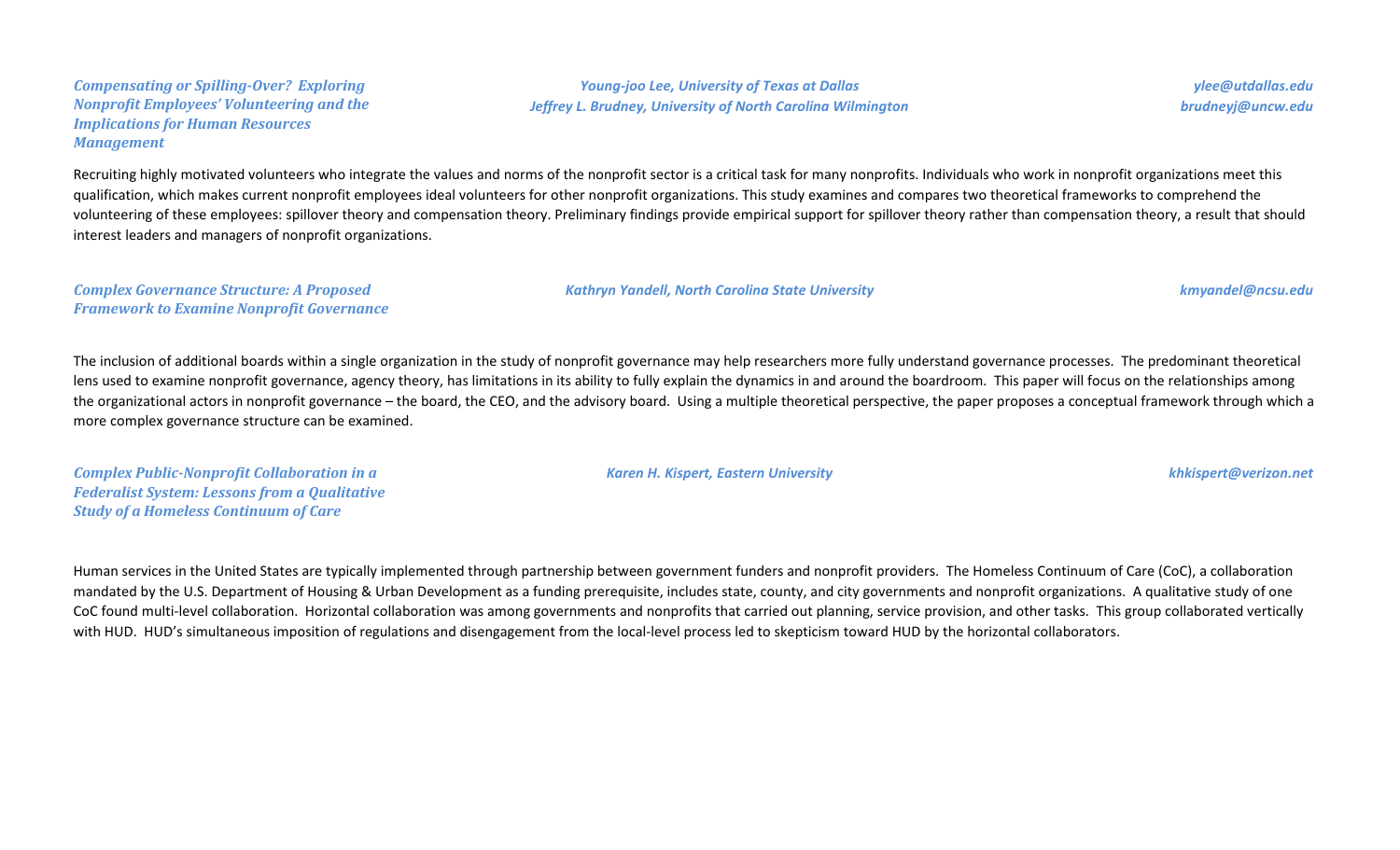# *Compounding Effects of Multiple Disasters on Nonprofits: Local Perspectives on Collaboration*

*Claire Connolly Knox, University of Central Florida Lauren Riegler, University of Central Florida*

*Claire.Knox@ucf.edu laurenriegler@knights.ucf.edu*

After a disaster, many local nonprofit organizations do not have the capacity to meet the community's demands. However, compounding effects of multiple disasters and the influx of national nonprofit organizations has the potential to lead to more competition - not collaboration - between the local and national nonprofit organizations. This case study applies three theoretical frameworks to a mixed-methods approach to better understand what factors affect a local nonprofit organizational leader's decision whether to collaborate with national nonprofits after multiple disasters. The paper discusses the study results and practical implications for local nonprofits in vulnerable and hazard prone areas.

### *Concentration of Donations and the Slowdown of Growth Among Public Charities*

*William Cleveland, Indiana University Purdue University Indianapolis wsclevel@iupui.edu*

Contrary to the view of many, the nonprofit sector is not growing in importance to the U.S. economy. Organizational ecology predicts maturing industries experience decreasing entry of new organizations and concentration of resources into the largest organizations. Organizations filing IRS Forms 990 satisfy both of these conditions. No scholarship examines trends in concentration of donations among charities. This study uses previously unexamined data from the Philanthropy 400 rankings of the largest fundraising charities published by The Chronicle of Philanthropy. This maturation will not affect all categories of charities equally, but trends will highlight which types of organizations will remain relevant.

*Conceptualizing a Model for Organizational Innovation in Nonprofit Organizations*

*John C. Ronquillo, University of Colorado Denver john.ronquillo@ucdenver.edu*

This study compares 501(c)(3) public charities and 501(c)(6) business associations' organizational practices that are presumably related to the innovation climate. Using principal component analysis, a concept of innovation climate is developed based on elements that include innovation as an organizational value, risk aversion, levels of trust from managers, a sense of pride in working for an organization, quality of work, incentives, and ethical standards. Findings from a series of OLS regressions suggest many of these variables to be positively related the nonprofit innovation climate.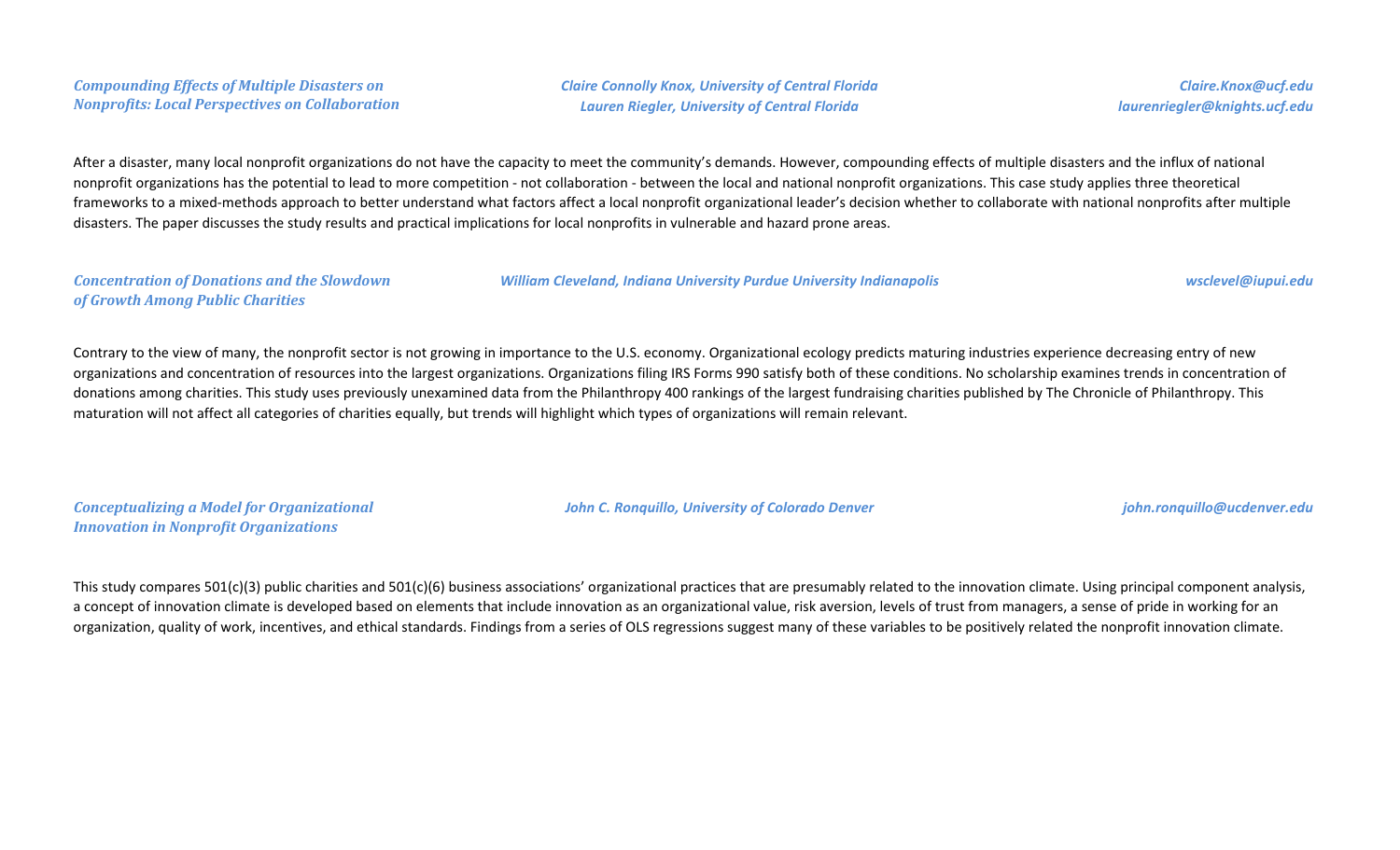### *Micheal L. Shier, University of Pennsylvania mshier@sp2.upenn.edu*

*Conceptualizing Social Innovation for Direct Social Service Nonprofits: A Mixed Methods Approach Modeling a Typology of Social Change Efforts*

This research presents a conceptual model of the typology of social innovation for direct service nonprofits. Survey data were collected from a random sample (n=241) of direct service nonprofits in Alberta, Canada along with interview data (n=31) to elicit a more in depth understanding of the varying ways that these nonprofits promote social change. Principal factor analysis was used to uncover the underlying structure of the varying types of social innovations. Results suggest a three factor model including socially transformative, product and process related social innovations. Results are discussed in relation to present theorizing on social innovation and social entrepreneurship.

### *Conceptualizing Social Media Capital Gregory D. Saxton, University at Buffalo, SUNY*

*Chao Guo, University of Pennsylvania*

*gdsaxton@buffalo.edu chaoguo@sp2.upenn.edu*

How does an advocacy organization's stakeholder communication strategy ("listening") affect the effectiveness of its social media messages ("speaking out")? We address this question by examining the Twitter use of 145 nonprofit advocacy organizations. Using number of retweets and number of favorites as proxies of effectiveness, we test our hypotheses with a 12-month panel dataset—this organization-month level dataset collapses by month and organization the 219,915 tweets sent by the 145 organizations during the entire year of 2013. Our findings reveal interesting patterns in terms of the relationship between social media message effectiveness and an organization's targeting and connecting strategy.

*Confronting Agency in New Venture Start-Up: An Experiment of Entrepreneurial and Non-Entrepreneurial Nonprofit Executives*

*Scott Helm, University of Missouri-Kansas City Brent Never, University of Missouri-Kansas City Josh Schukman, University of Kansas*

*helmst@umkc.edu neverb@umkc.edu schukman@ku.edu*

Decision making has been an area of interest for scholars from many backgrounds and disciplines. Behavioral economists (e.g. Ostrom, Gardner, and Walker, 1994; Ostrom and Walker, 2003; Ostrom and Ahn, 2009), have examined the causes and conditions that lead to over and/orunder cooperation with community resource pools. Despite progress in these areas, studies have yet to specifically engage the question of nonprofit decision making. Based on this foundation we designed an experiment for nonprofit managers to assess the question: How do nonprofit entrepreneurs and nonentrepreneurs weigh agency when considering the resources they utilize to launch new ventures?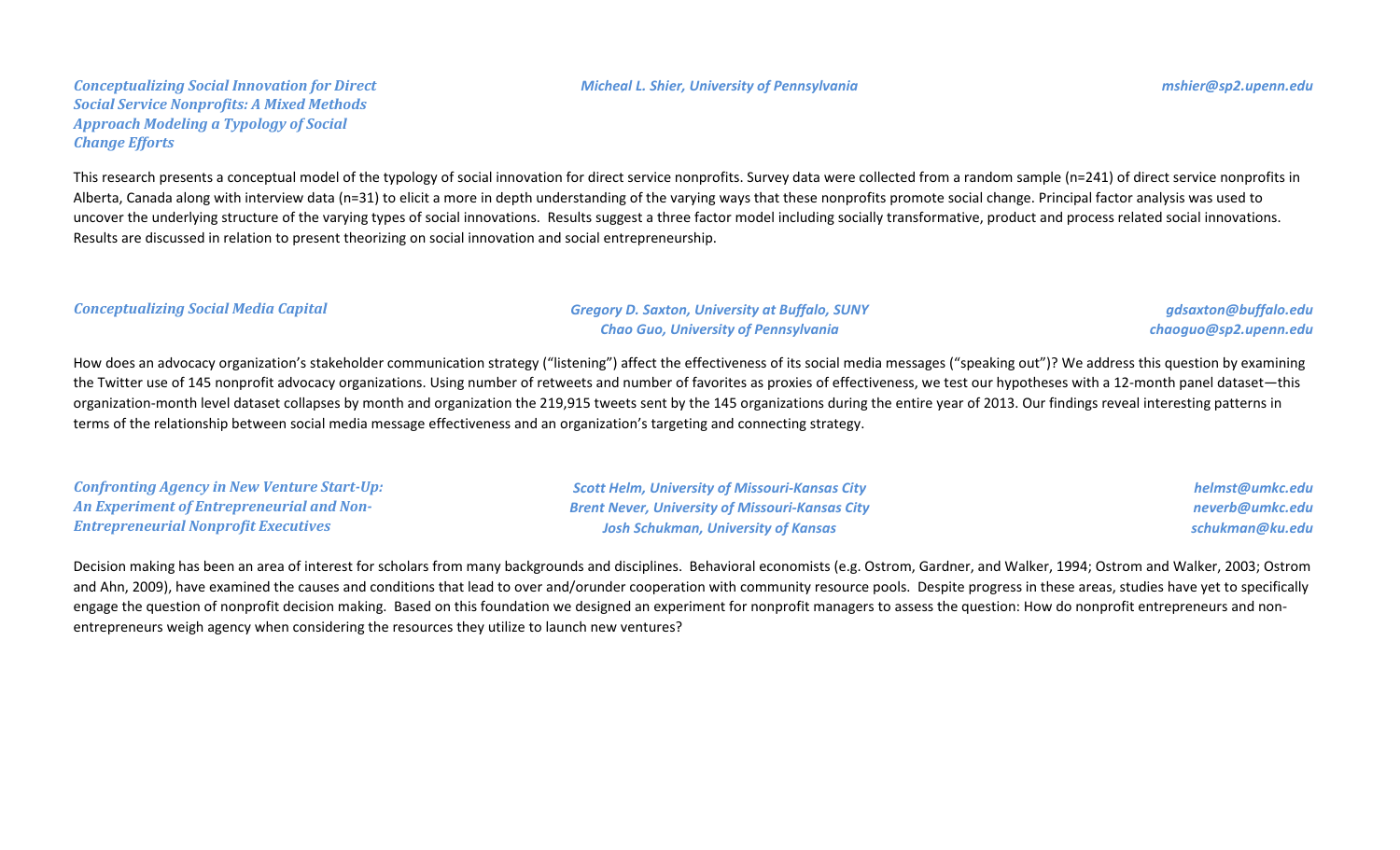# *Connecting Collaborative Governance with Emergency Management : A Comparative Analysis of Two Collaborative Networks in Taiwan and China*

*Chuchien Hsieh, National Chengchi University, Taiwan Huansheng Lin, National Chengchi University Donyun Chen, National Chengchi University, Taiwan*

*jeffhsieh920@gmail.com huanshenglin@gmail.com donc@nccu.edu.tw*

How does emergency management network work for re-shaping collaborative relationship among multiple actors of cross-sector? Do formal and informal network help to make collaborative effects more equally responded by multiple actors? Focusing on emergency management collaborative networks, we examine how structures of actor connections affect re-function of perceived collaborative relationship. Our comparative analysis of two cases of emergency management network—2008 Wenchuan Earthquake collaborative network and 2009 Typhoon Morakot Devastation collaborative network—suggests structural effects of network on perceived partnerships and outlines a series of propositions that extend functions of network and partnerships in emergency management policy area.

*Consensus, Divergence, and Gaps in Cross-Sector Management Research*

This "state of the field" integrative literature review explores areas of consensus and divergence and identifies gaps among recent conceptual and empirical research studies about the management of cross-sector contracting relationships between government agencies and nonprofit organizations. New theoretical approaches include: an updated contracting framework; tools framework; continuum models; and constructs such as relational contracting, collaborative governance and collaborative public management; network management, and integrative leadership. Although the focus is on cross-sector contracting relationships and their management, the paper also draws on the broader literature on cross-sector relations and suggests promising directions for further study.

*Considering the Potential Downside of Social Responsibility: Examining Risk in Corporate Prosocial Activities*

*Curtis Child, Brigham Young University Eva Witesman, Brigham Young University*

*cchild@byu.edu ipmstaff@byu.edu*

This paper reports on a study designed to assess how individuals think about the risks associated with organized efforts to produce social value. We describe prosocial activities in terms of three types of assets—operational capital, affective capital, and public value—that may be gained or lost as a result of engaging in a prosocial initiative. We propose a utility function for considering risk and describe the results of a pilot study in which we explore respondents' assessments of one type of prosocial initiative, corporate social responsibility (CSR). We conclude that individuals underestimate CSR risks in predictable ways.

*Judith R. Saidel, University of Albany, SUNY Saidel@albany.edu*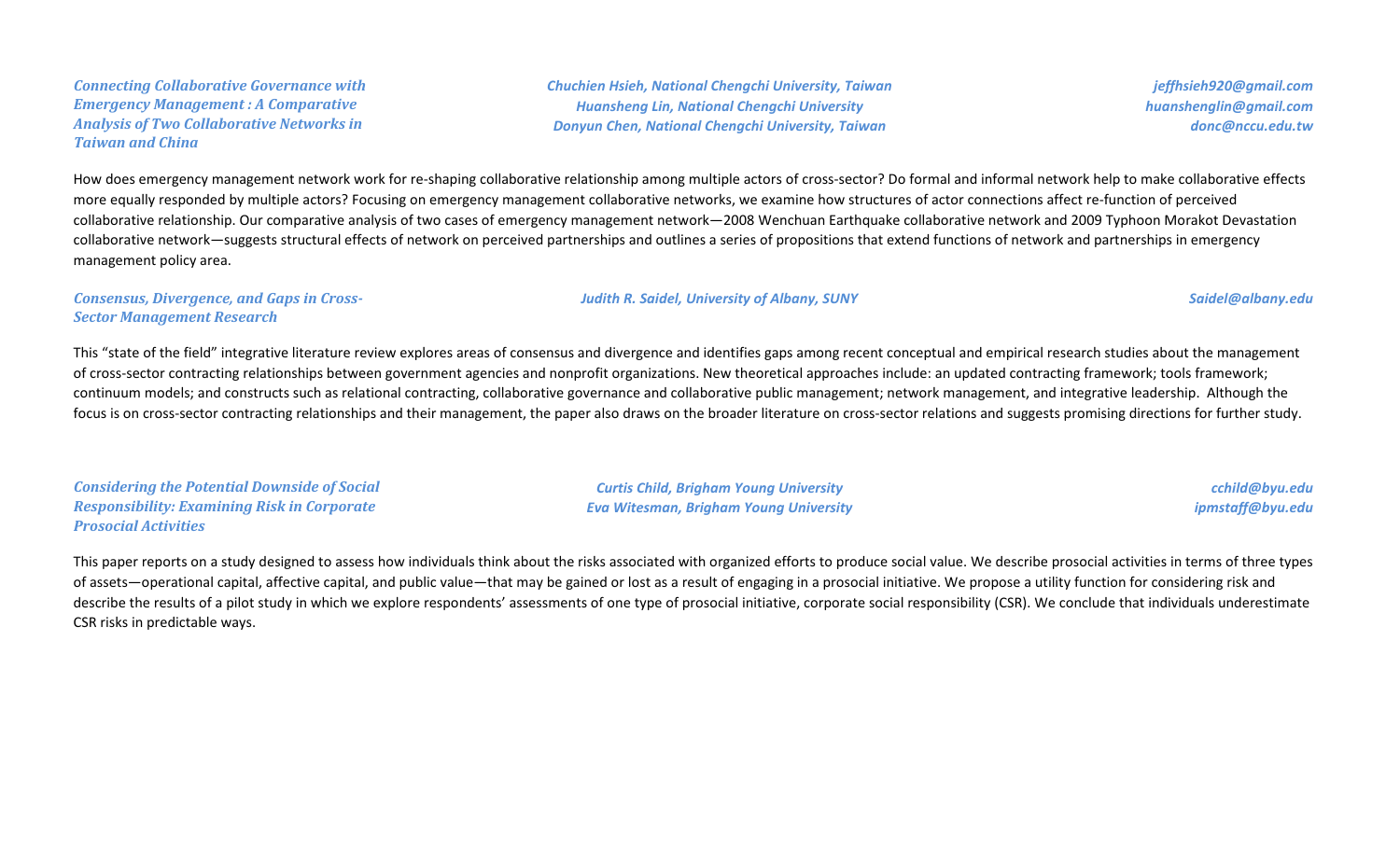*Contemporary Volunteer Involvement in NPOs: Management Practices for Engaging Episodic Employee Volunteers*

*Lonneke Roza, Rotterdam School of Management, Eramis University Eva Anne Van Baren, Msc. Itamar Shachar, Department of Sociology, Ghent University Lucas C.P.M. Meijs, Erasmus University Rotterdam Lesley Hustinx, Ghent University*

*lroza@rsm.nl ebaren@rsm.nl itamar.shachar@ugent.be lmeijs@rsm.nl lesley.hustinx@ugent.be*

The willingness of individuals to commit to NPOs is increasingly shifting towards episodic involvement. Hereby, NPOs are increasingly required to adapt their volunteer management practices to use multiple individuals as volunteers, each for a short period of time. In this paper, we research employee volunteering from the perspective of episodic volunteer involvement. We argue that the required management practices can be framed according to a typology of employee volunteer engagement. As such, we offer a novel typology of 6 distinct employee volunteers. Accordingly, we propose six different management practices that NPOs can implement when they engage episodic employee volunteers.

*Contingent Effect of Third-Party Ties on Joint Policy Advocacy in a Health and Human Service Network*

The effect of a non-peer third-party actor on collaboration is understudied in existing service delivery network research. We suggest that mutual connections to a dominant lead organization may inhibit joint policy advocacy, due to social division. In contrast, shared connections to a peer service provider may facilitate joint advocacy, due to social cohesion. Shared resource dependence on the lead organization may moderate the positive relationship between social cohesion and joint advocacy. We test these hypotheses in a mental health network. Results of quantitative network analysis strongly support the hypotheses. Limited interview data illustrates agency perspective of third-party influence on joint advocacy.

*Contract Responsiveness or Program Effectiveness: Do Contractors Faithfully Implement Public Values?*

*Julia L Carboni, SPEA- IUPUI Rachel Fyall, University of Washington* *jcarboni@iupui.edu fyall@uw.edu*

Affording contractors with discretion to implement public policy has implications for the realization of public values. Contractors may prioritize contract incentives rather than faithfully pursue broader public policy goals. Do nonprofit and for-profit contractors approach this trade-off similarly? Using contract performance data from juvenile justice programs, we examine whether contractors respond to contract incentives at the expense of prioritizing larger public policy goals. We find contractors are more likely to respond to contract incentives rather than pursue publicly stated objectives when the two are not aligned. This effect is more pronounced for for-profit organizations versus their nonprofit counterparts.

*Kun Huang, University of New Mexico khuang@unm.edu*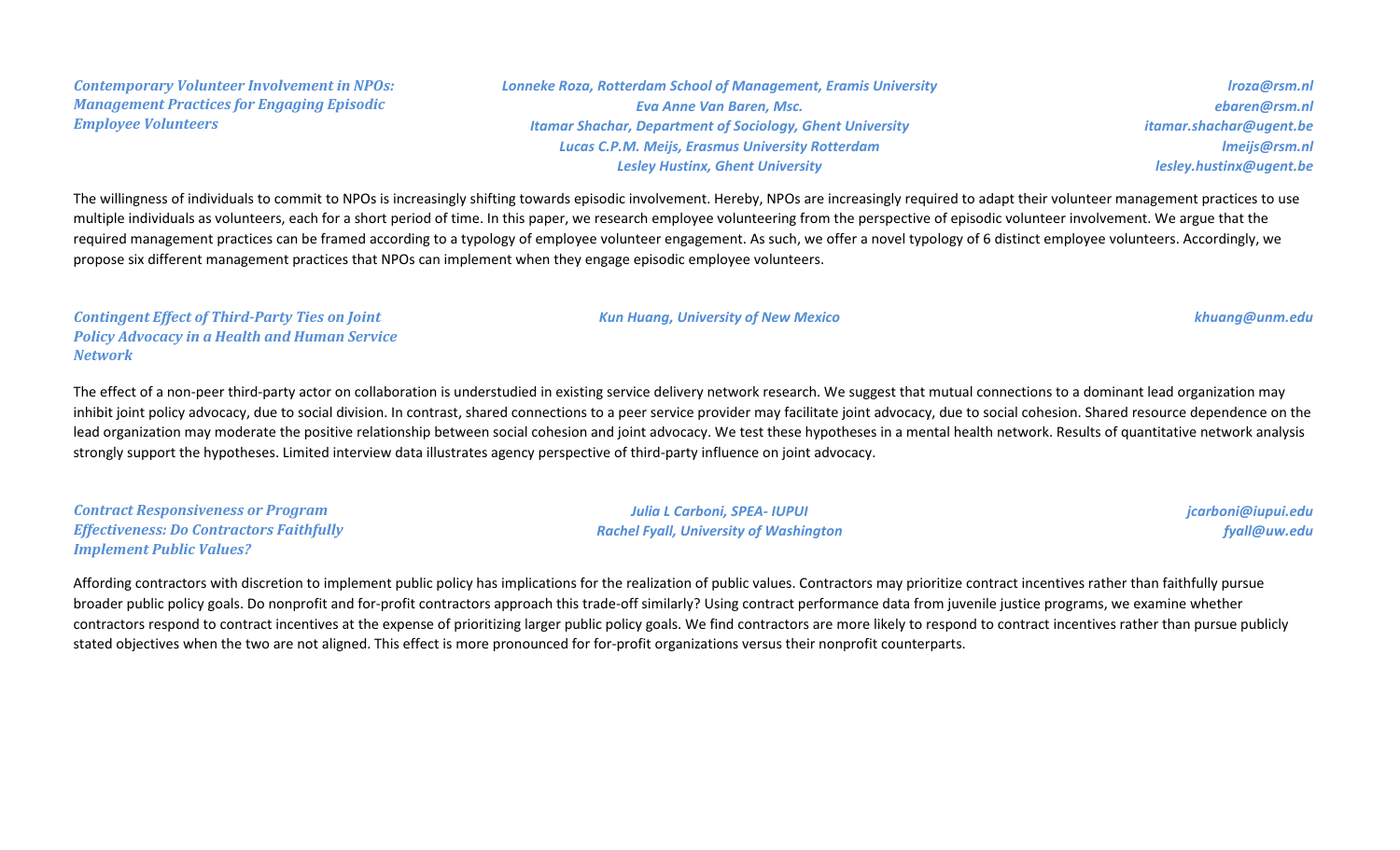# *Corporate Volunteering and Employee Engagement: Findings from Australia*

The purpose of this study was to assess the factors that contribute to participation in corporate volunteering and to employee engagement. Over 4,000 employees from ten leading Australian companies responded to the survey and demonstrated that the most important motivator for participation was the belief that corporate volunteering makes work more meaningful. The findings of the study show that employees who participated in corporate volunteering scored significantly higher than non-volunteers on all measures of engagement with their organisation including organisational commitment, job satisfaction and CSR attitudes. The implications of the findings for the corporate and social sector will be discussed.

*Correlates of Rigorous Program Evaluation Among U.S. Nonprofits George E. Mitchell, The City College of New York; David G. Berlan, Florida State University gmitchell@ccny.cuny.edu*

As competition among nonprofits intensifies and major donors and other stakeholders turn to impact investing and results-oriented philanthropy, nonprofit organizations are increasingly under pressure to provide evidence of programmatic effectiveness. However, as expectations for evidence rise, many nonprofits struggle with specific challenges that impede their abilities to conduct rigorous program evaluations. Recognizing these trends and tensions, this study seeks to identify the impediments and determinants of rigorous program evaluation among US nonprofits. Results are obtained from a nationally representative survey of registered public charities in the United States.

*County-Level Effects on Patterns of Volunteerism*

*Kuangting Tai, Arizona State University David Swindell, Arizona State University*

*Cristina Balboa, Baruch College School of Public Affairs - CUNY cristina.balboa@baruch.cuny.edu*

*Kuangting.Tai@asu.edu David.Swindell@asu.edu*

This paper presents a county-level analysis that tests traditional expectations of volunteerism derived from individual-level studies. The analysis is based on a new and unique dataset of 224 counties and examines both volunteer status as well as extent of volunteerism at the county level. Population demographics, socioeconomic traits, and community characteristics that encourage and inhibit volunteerism are included in the model and evaluated against theoretical expectations derived from studies of individual level volunteer decision making.

*Creating a Theory of First-starter Advantage/Disadvantage for International Non-governmental Organizations*

International Nongovernmental Organizations (INGOs) work to solve the world's ills with an urgency stoked by the gravity of the issues themselves. While the race to achieve their mission is not likely seen as a competition, surely there are advantages and disadvantages to being the first mover on an issue, in proposing an innovative solution, or in working in a remote locale. Reviewing the forprofit literature on First-Mover Advantage/Disadvantage and applying it to examples in conservation INGOs, this paper hopes to create a framework theory on First-Starter Advantage/Disadvantage for INGOs as the first step for future research.

### *Debbie Haski-Leventhal, MGSM debbie.haski-leventhal@mgsm.edu.au*

*dberlan@fsu.edu*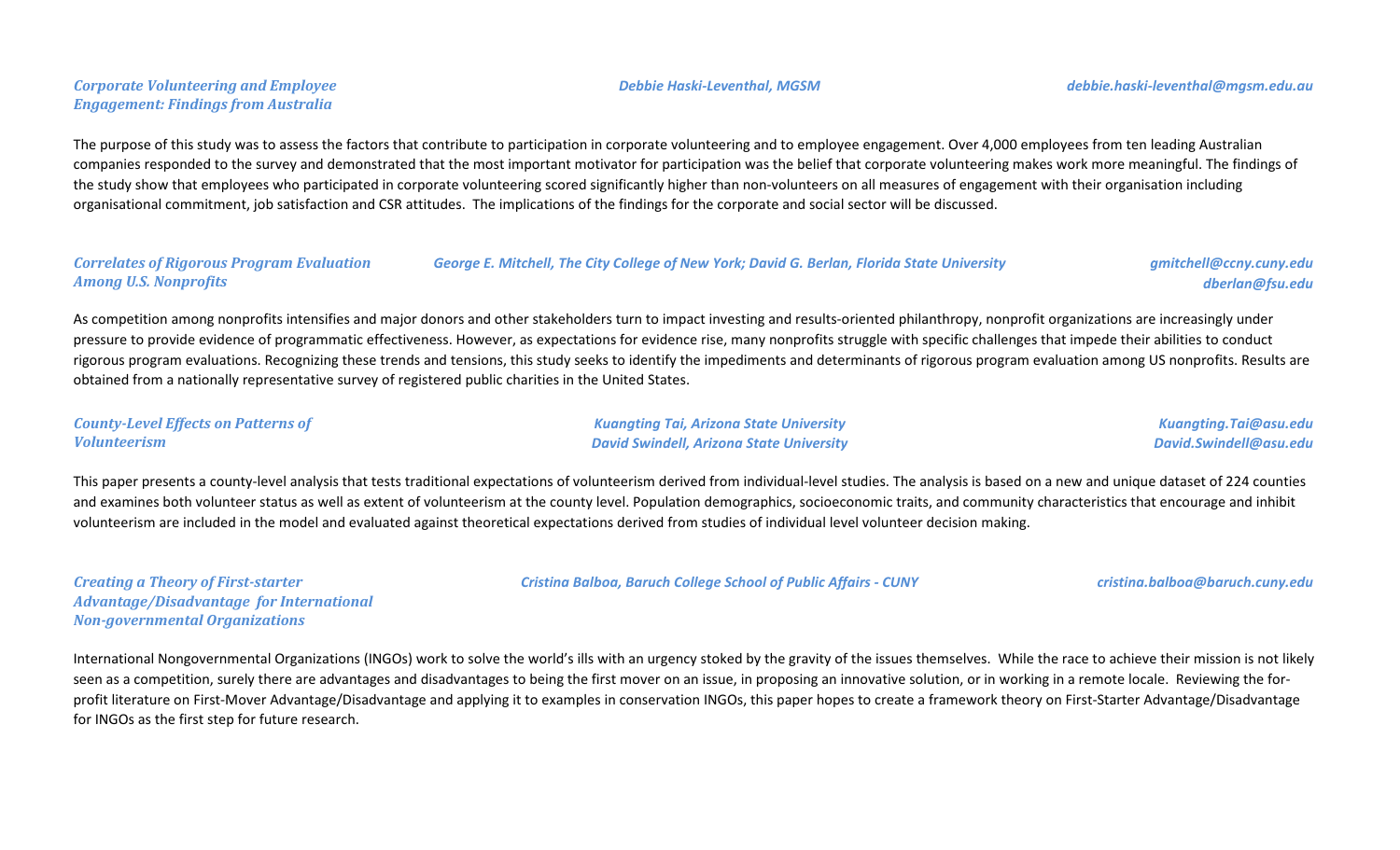*Ryan Snelgrove, University of Windsor Katie Misener, University of Waterloo Julie Legg, University of Windsor*

*ryansnel@uwindsor.ca k.misener@uwaterloo.ca legg1@uwindsor.ca*

The community sport system plays an important role in the delivery of sport opportunities. Financial challenges, limited resources, a declining volunteer base, and fluctuations in participation rates have placed significant pressure on community sport organizations' (CSOs) abilities to achieve their objectives in a stable and sustainable manner. Partnerships among CSOs, commercial organizations, and public institutions have emerged as a valuable way of helping CSOs overcome challenges and achieve objectives. The purpose of this study is to understand the factors that contribute to or impede collaborations in the community sport sector.

*Creating the Mosaic: How the Public and Nonprofit Sectors Contribute to a Vibrant Arts & Culture Scene Leigh N. Hersey, University of Memphis Bryna Bobeck, University of Memphis*

*lnhersey@memphis.edu bbobick@memphis.edu*

The public and nonprofit sectors both impact the arts and culture scene in the United States. This paper overviews the variety of ways that the two sectors work – sometimes together, sometimes not – to help create a vibrant environment for creativity. Although the connections are numerous, the focus will be on funding (public, private, and earned), policy (arts education and percentage for the arts), and programming (public art and public museums). This overview will help increase the understanding of the interconnectivity of these two sectors on the arts. This overview will provide a better understanding as to how the two sectors interact will further relationships and strengthen the position of the arts in the United States.

*Credit Unions in the U.S.: A Distinct Nonprofit Organization*

*John Maiorano, University of Toronto Laurie I. Mook, Arizona State University Jack J. Quarter, University of Toronto*

*john.maiorano@utoronto.ca lmook@asu.edu jack.quarter@utoronto.ca*

This study, following earlier research in Canada that found that credit unions are more prevalent in rural communities and small towns relative to the general population and to banks, examines credit union and bank branches in three U.S. states (Arizona, New Hampshire and Wisconsin). We find that credit union branches are strongly represented in sizable urban communities, and are more likely to be located in low-income zip-code areas than banks. The data show evidence of a credit union niche market, but also a tension between social and economic objectives, and that credit unions accommodate themselves to profit norms, what we refer to as market accommodation.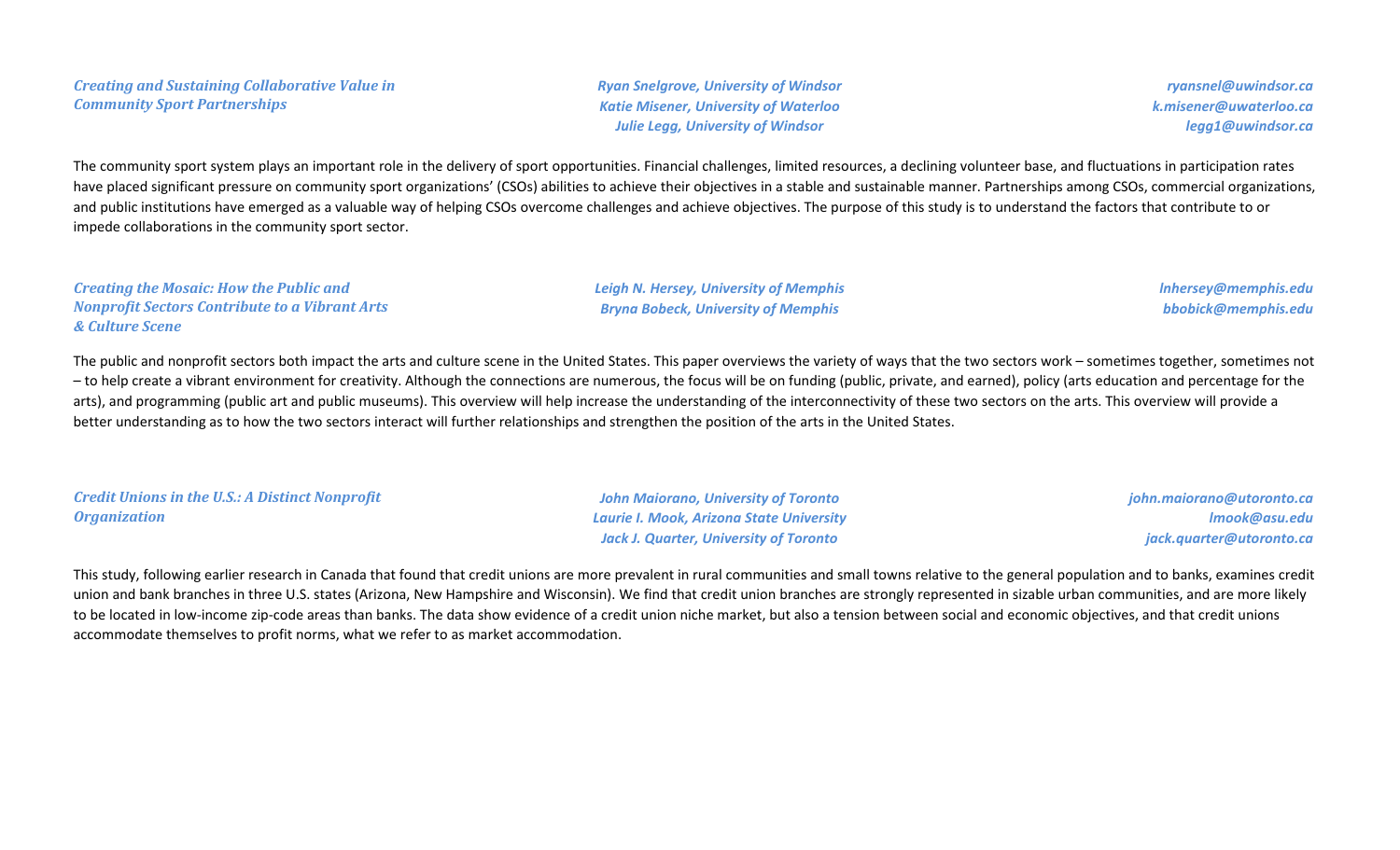### *Cross-Border Philanthropy - Projecting Institutional Logics or Exporting Social Hegemony?*

### *Elizabeth C. Levi, The New School eclevi@gmail.com*

This paper explores paradoxical Jewish philanthropic support of Israeli Arabs by critically assessing a funding collaborative of over 100 major North American Jewish funders and influential communal actors. An inclusive notion of building civil society through philanthropic investment (Hammack and Heydemann, 2009) is at odds with considerations of philanthropy promoting cultural imperialism (Arnove, 1982) and masking pluralism (Roelofs, 2003). If foundations and other donors play a key role in promoting and leading information dissemination, advocacy and mobilization of public support for political agendas, how do we interpret actions of cross-border North American Jewish funders who focus on Israeli Arabs?

*DATA MINING Techniques for Fundraisers: Explaining the Portuguese Donors Behavior*

*Raul M. S. Laureano, Instituto Universitrio de Lisboa (ISCTE-IUL) Madalena Eça Abreu, ISCTE-IUL, University Institute of Lisbon (BRU-IUL), Portugal Marcia R Cadete Santos, Instituto Universitrio de Lisboa (ISCTE-IUL), Programa Doutoral em Gesto*

Fundraising managers in nonprofit sector are constantly challenged to obtain donations from the general population. Rather than simply requesting donors to donate, it has become a far and wide practice to suggest a set of amounts – the appeals scale.

We study the relationship between what is requested and what is received incorporating donor psychological profile into a comprehensive, 'attraction'-based model of donation behavior. Using data collected from 612 Portuguese charities donors, we compare several data mining algorithms to explain donation behavior.

The models evidence good quality and the extracted knowledge is useful for fundraisers and marketing campaigns allowing higher efficiency.

| <b>Decision-making Authority in Nonprofit</b> | <b>Mary Tschirhart, The Ohio State University</b>                            | tschirhart.2@osu.edu |
|-----------------------------------------------|------------------------------------------------------------------------------|----------------------|
| <b>Membership Associations</b>                | <b>Khaldoun AbouAssi, The Bush School of Government &amp; Public Service</b> | abouassi@tamu.edu    |
|                                               | <b>Seung-Ho An, Texas A&amp;M University</b>                                 | dfd@att.net          |

This paper analyzes decision-making dynamics in membership associations. Using existing data (involving a national survey and in-depth case studies) from NGOs in Lebanon's civil society sector, we offer and test hypotheses about the location of decision-making authority and actual source of decisions in membership associations. Possible decision-makers include the membership as a whole, the executive director, the association governance board and others. Types of decisions include those related to budget, annual reports, hiring, and programming. We examine mechanisms for member input, membership composition including gender balance, and capacity measures as possible explanations for differences in who makes decisions across associations.

*raul.laureano@iscte.pt mabreu@iscac.pt*

*marcia.cadete.santos@gmail.com*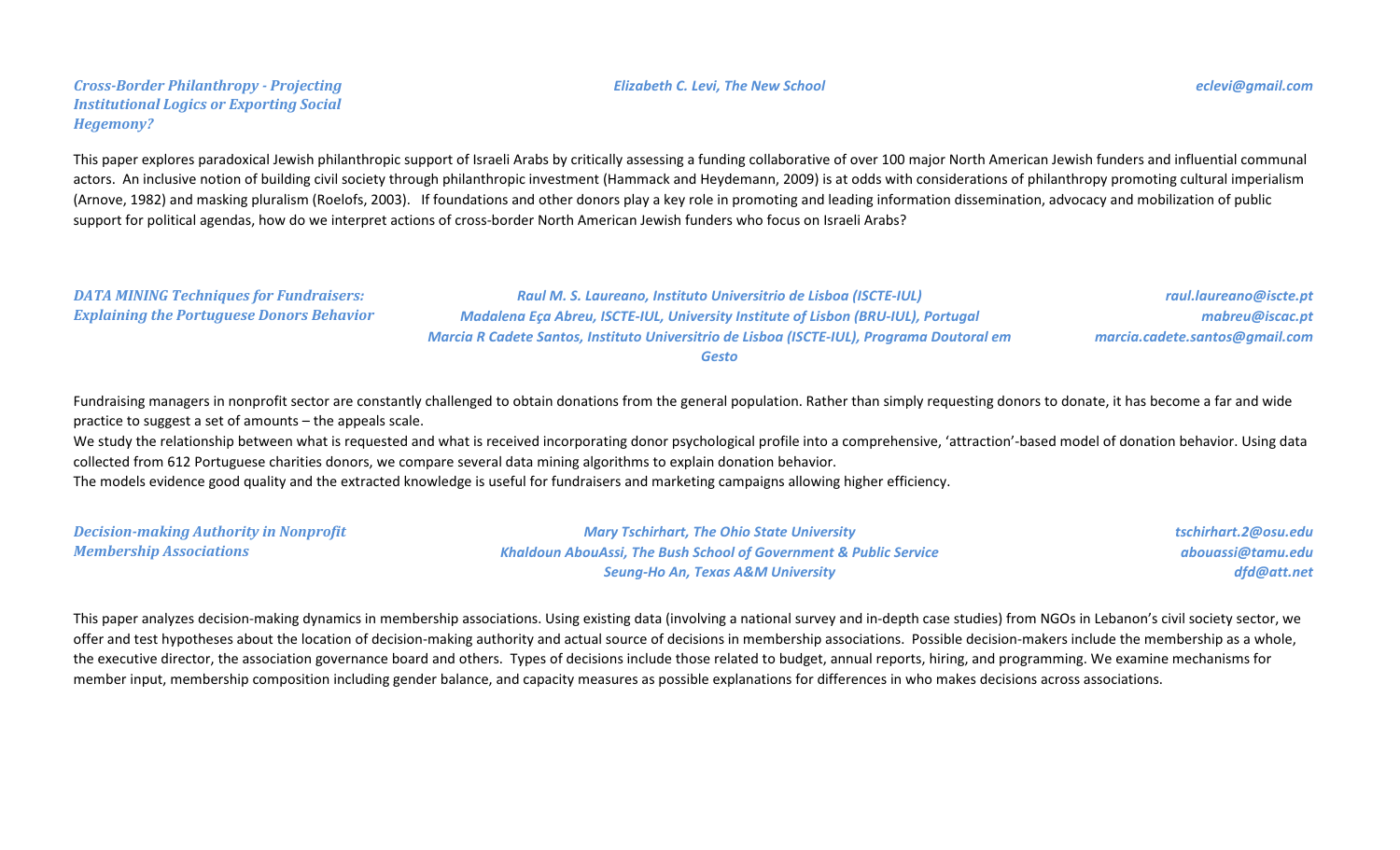### *Decisions By the Nonprofit Governing Board: How Limited Knowledge of IRS Regulations Puts their Tax-Exempt Status at Risk*

In 2011, more than 272,000 nonprofit organizations lost their tax-exempt status for failing to comply with IRS regulations. This research examined the ability of nonprofit board members to recognize decisions that could put their tax-exempt status at risk. More than half of the board members surveyed indicated they were not comfortable with their knowledge of IRS regulations, and more than 90% of the responses failed to take the pertinent regulations into account when presented with a variety of scenarios. The research identified likely areas of non-compliance in order to develop measures for board member education.

*Democratic Norms and the Right to Associate – A History of Israel's First Bill of Associations*

*Paula G. Kabalo, Ben Gurion University Hadarah Bar-Mor, Netanyah Academic College*

*pkabalo@gmail.com barmorh@netvision.net.il*

Israel's first bill on the right of association was submitted to the Knesset in 1954 following intensive discussions between various levels of government agencies. This study sheds light on the different versions of the bill and on the debates that took place between government officials over two questions: who shouldn't be allowed to associate? And, on what conditions can an association be dismantled? The study claims that the public and professional debate over these two clauses embodies the tension between the different democratic world views and the differing perceptions on the right of association as a fundamental right.

*Demystifying Capacity Assessment in a Culture of Insecurity and Overload. Practical Capacity Assessment Experiences of Hong Kong NGOs.*

*Elsie Chien, The University of Hong Kong - ExCEL3 Project Michele Wong, The University of Hong Kong - ExCEL3 Project Anna Wai Man Choi, The University of Hong Kong Y.C. Wong, The University of Hong Kong*

*echien@hku.hk mcswong@hku.hk annachoi@socwork.hku.hk ycwong12@hku.hk*

Hong Kong's nonprofit sector is composed of a vibrant, sizable, and diverse variety of organisations and groups. Yet insecurity and work overload are also dominant features of this sector. What are the implications of culture for organisational capacity assessment (OCA)? How can cultural context be accounted for when designing and conducting a capacity assessment programme? This case study will contribute practical experiences and theoretical knowledge of adapting and implementing an OCA tool for Hong Kong NGOs. It will also illustrate the accompanying challenges of capacity measurement in an eastern setting, thus highlighting the importance of culture and context in capacity-building.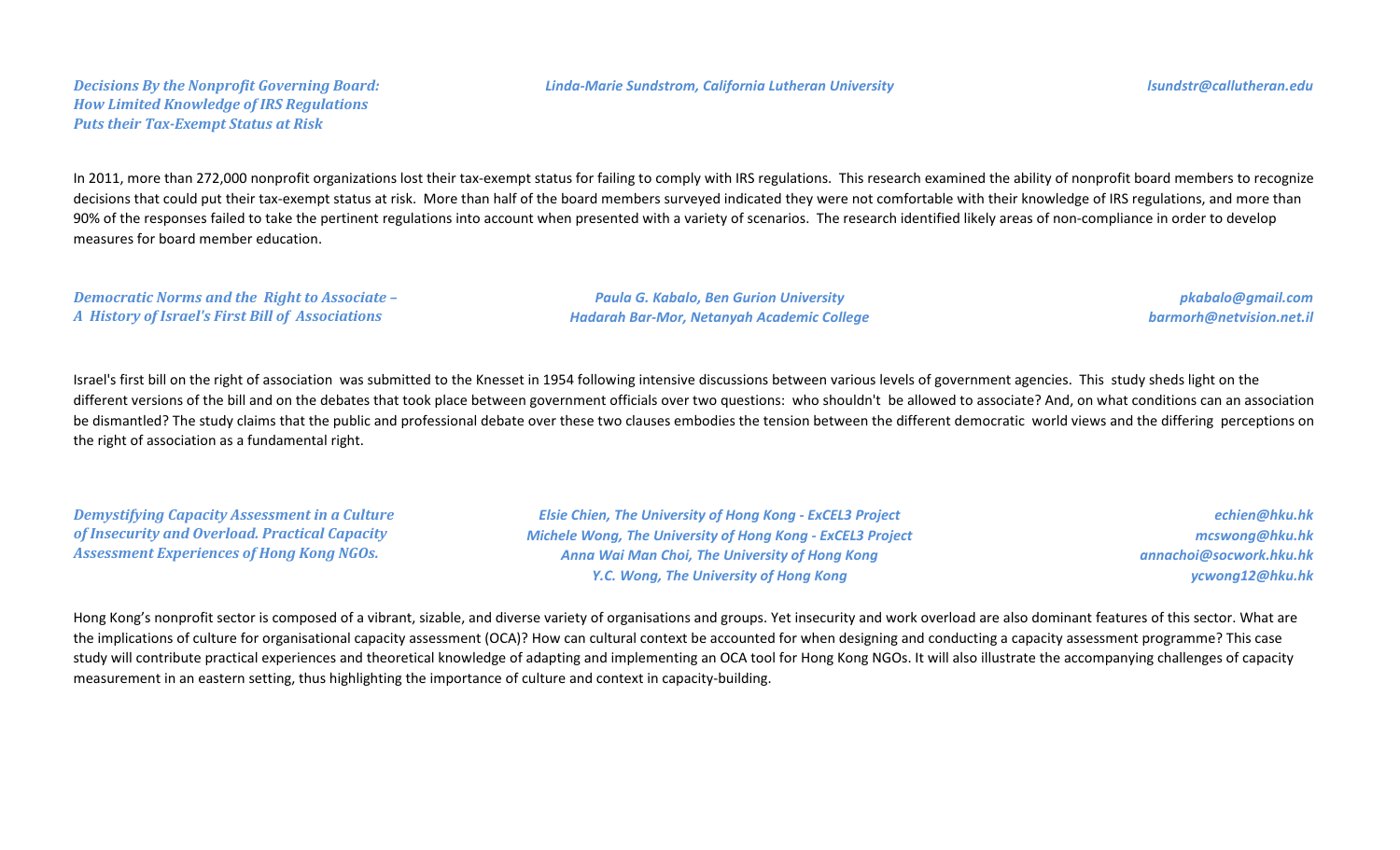The study provides a conceptual framework to link the areas of funding dependency, organizational complexity and performance in Israel's nonprofit human services. We advance the notion that changes in government funding and the global economic crisis necessitate a novel approach to mapping nonprofit human service organizations considering concerns of measuring social and economic performance. The notion of an "optimal" mix between social performance and economic criteria of performance is developed that classifies Israel's nonprofit human services according to (a) level of dependency on government resources (b) type of goals (c) organizational complexity (d) criteria of performance and (e) performance outcomes.

*Developing New Management Strategies for Assessing Organizational Diversity and Inclusion Practices: Introducing ASAE's Association Inclusion Index*

*Dependency, Complexity and Performance in* 

*Israel's Nonprofit Human Services*

This paper presents The Center for Association Leadership's (ASAE) Association Inclusion Index. The index is an "online diagnostic tool that evaluates diversity and inclusion policies, philosophies, and practices against" best practices (www.asaecenter.org). Presenters will review the literature used to inform the development of the tool, and discuss the methodological underpinnings of the index and accompanying scorecard provided to the user. Information regarding the instrument's Beta test will be highlighted to illustrate the pros, cons and insights from prospective end users. Lastly, presenters will discuss how organizations can utilize the index as a strategy for strengthening diversity and inclusive organizational practice.

*Dialogue in the Dark: Mainstreaming Blind People in Germany*

*Andreas Schrer, University of Applied Sciences Darmstadt schroeer@gmail.com*

An exhibition in the dark was the cornerstone for the creation of a very successful global social entreprise, Dialogue in the Dark, that is used in corporate training as well as fighting exclusion.

### *Dimensions of Program Strategy William A. Brown, Texas A&M University wbrown@tamu.edu*

The strategic management process entails: strategy formation (how managers make decisions), strategy content (what is decided), and strategy implementation (how the ideas are enacted). This paper introduces a conceptual model to frame program content elements. Defining content areas facilitates further exploration as it provides a language and framework to analyze choices. The proposed model has three features: 1) definitions of the social problem, 2) public benefit methods, and 3) systems that support activities.

*Jennifer A. Wade-Berg, Kennesaw State University Vanessa Robinson-Dooley, Kennesaw State Univeresity*

*vrobin11@kennesaw.edu*

# *jwadeber@kennesaw.edu*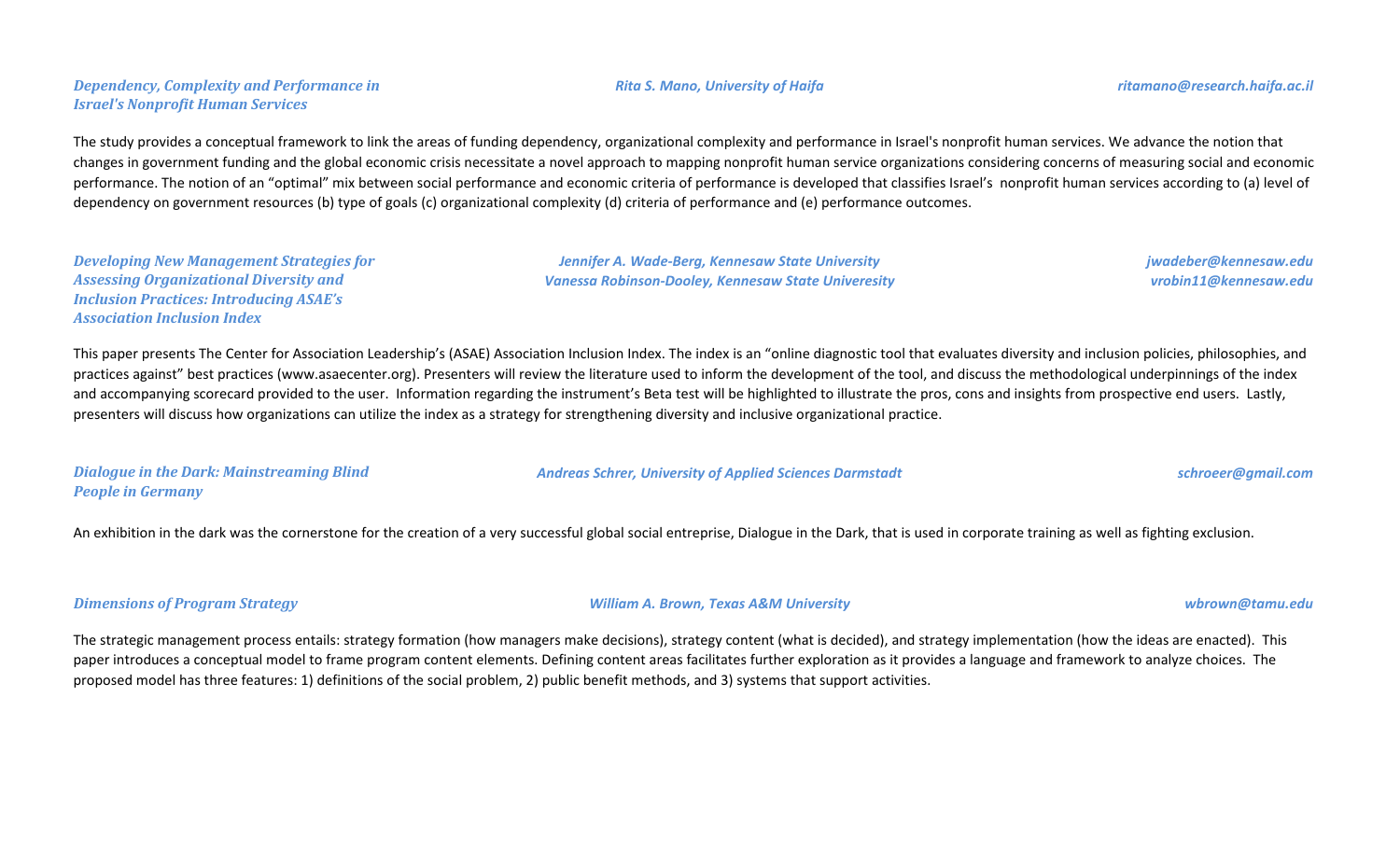*Sojin Jang, University of Colorado Denver Brian Gerber, University of Colorado Denver*

*sojin.jang@ucdenver.edu brian.gerber@ucdenver.edu*

Local government agencies and nonprofit organizations both seek to help community evacuation in a safe and efficient manner. However, while voluminous literature discusses the importance of local government for disaster evacuation, capacity of nonprofit organizations for disaster evacuation of communities is understudied. This study is set out to compare past evacuation experiences as well as future evacuation capacities of governments and nonprofit organizations for communities. It uses data from a national survey (n=506) of governmental and nonprofit organizations in 7 states in the year of 2008.

*Disaster Evacuation Preparedness of Nonprofit Organizations Serving Persons with a Disability*

*HaeJung Kim, West Virginia University Michael Zakour, West Virginia University*

*Min Su, Georgia State University minnasu519@gmail.com*

*haejung0211@gmail.com Michael.Zakour@mail.wvu.edu*

This study seeks to examine variables associated with disaster evacuation preparedness among nonprofit and human service organizations serving those with disabilities. Using a cross-sectional survey design, 213 human service organizations (HSO's) were used for this study. The results showed that disaster services capacity, evacuation capacity, organizational size, and coordination with governmental HSO's are important predictors of organizational evacuation preparedness. Coordination with other nonprofits, and respondent ratings of recent evacuation response, however, do not predict evacuation preparedness. Based on study findings, we suggest strategies for increasing the disaster preparedness of nonprofits serving persons with a disability.

*Do Nonprofit Organizations Need a Rainy-day Fund? Nonprofit Operating Reserves and Financial Vulnerability*

A rainy-day fund, or reserve fund, is designed to keep an organization afloat in the event of some unforeseen circumstances when revenues cannot meet the expenses. Nonprofit organizations, however, are often under pressure from charitable rating agencies and donors to spend rather than save. Nonprofits' saving behavior has not attracted much research attention. This article investigates whether operating reserves mitigate nonprofit organizations' financial vulnerability, especially during economic downturns. I will use panel data obtained from the NCCS database to conduct a fixed effects regression analysis. I expect this study to contribute to nonprofit financial management theory and practice.

*Does Engagement of Community Stakeholders Influence Capital Facility Project Success?*

*Joanna Woronkowicz, Indiana University-Bloomington Peter Frumkin, University of Pennsylvania*

*jworonko@indiana.edu pfrumkin@sp2.upenn.edu*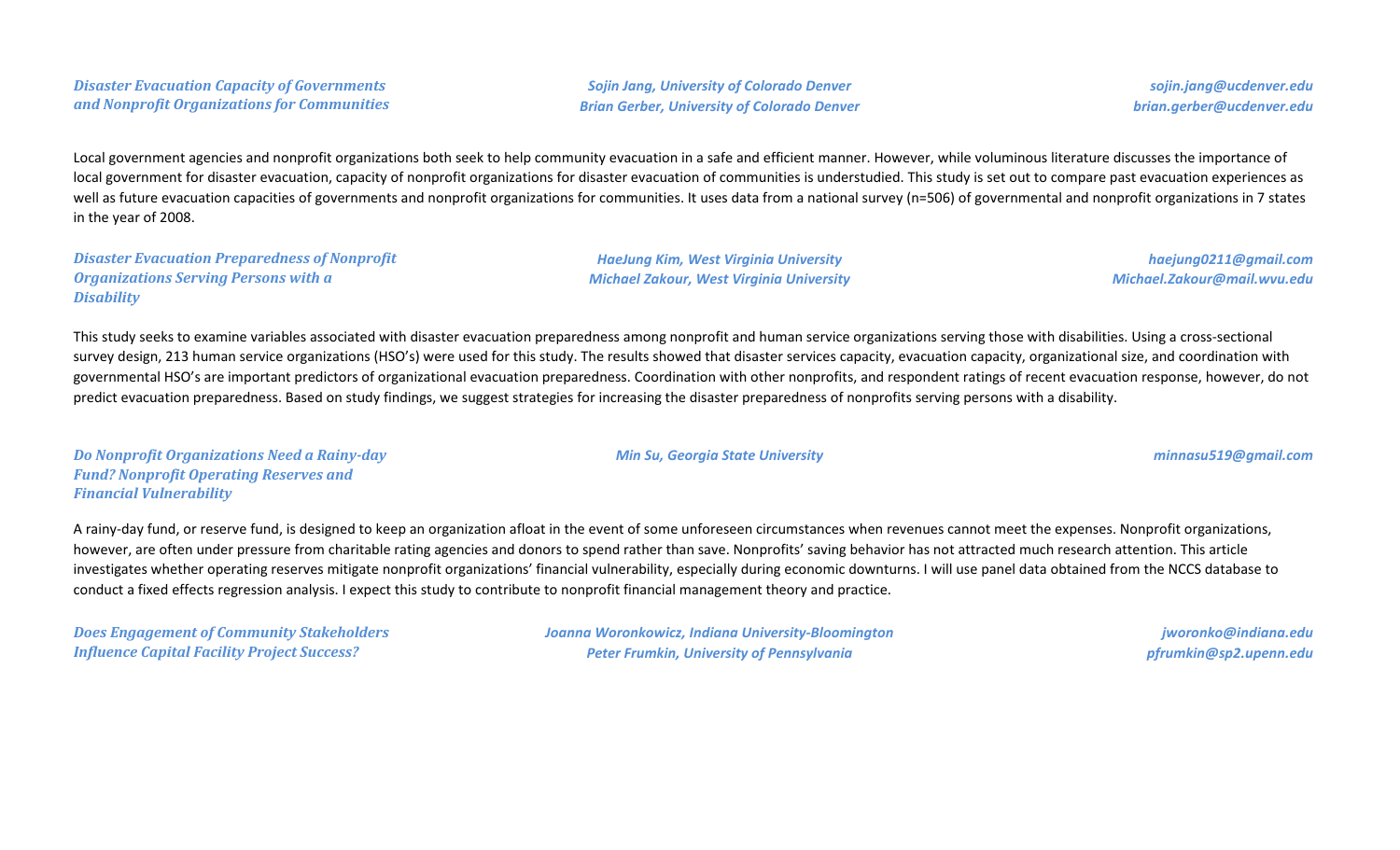This study examines the practice of engaging organizational stakeholders in nonprofit management. We focus on the process nonprofit arts organizations go through engaging other community organizations during the course of a major building project. In the paper, we address the following research questions: how does perceived stakeholder engagement differ between project pursuing and community nonprofits? Are some strategies more effective than others? Finally, what impact do strategies have on project-pursing organizational performance? The study contributes to a better understanding among scholars and practitioners about the effects of stakeholder engagement strategies have on organizational performance.

#### *Does Governance Matter? Board Configuration and Private Foundations' Transparency in China*

#### *Lijun He, School of Philanthropy, Indiana University lijhe@iupui.edu*

Empirical studies on the measure of nonprofit effectiveness and the factors that influence the board effectiveness are inadequately conducted. This paper aims to enrich the aforementioned deficiency by examining whether entrepreneurial philanthropist's foundation governed by board using philanthropic-style boards is more likely to be transparent than a foundation governed by board using corporate-style boards. Adopting the measures of an established governance configuration models, the researcher will test the governance configuration models in relation to transparency. A sample of 128 foundations that are established by Chinese entrepreneurs will be used to conduct the empirical study.

*Does Heterogeneity Explain Private Contributions to Public Education? A Test of Government Failure Theory*

Government failure theory suggests that it is the match (or mismatch) between the heterogeneity of demand and the heterogeneity of supply that should dictate the level of nonprofit activity or private contributions. I test this theory in the case of private contributions to public education using new data from Florida, Iowa, North Carolina, and Oregon, four states with very different education finance and policy contexts. Previous research considers heterogeneity of demand but not its heterogeneity of supply. By including an interaction term in the model, I can address a critical element of the theory that earlier studies do not.

*Does Income Inequality Increase Charitable Giving?*

*Abigail Payne, McMaster University Justin Smith, Wilfrid Laurier University* *paynea@mcmaster.ca jusmith@wlu.ca*

Do households react to changes in the distribution of income in their neighbourhoods and localities in their charitable donations? We study how the change in income inequality as measured at the neighbourhood and locality (municipality) levels affects reported giving by households in Canada between 1991 and 2006. We find, on average, that an increase in inequality will increase charitable giving.

#### *Dana Balter, Syracuse University dana.balter@gmail.com*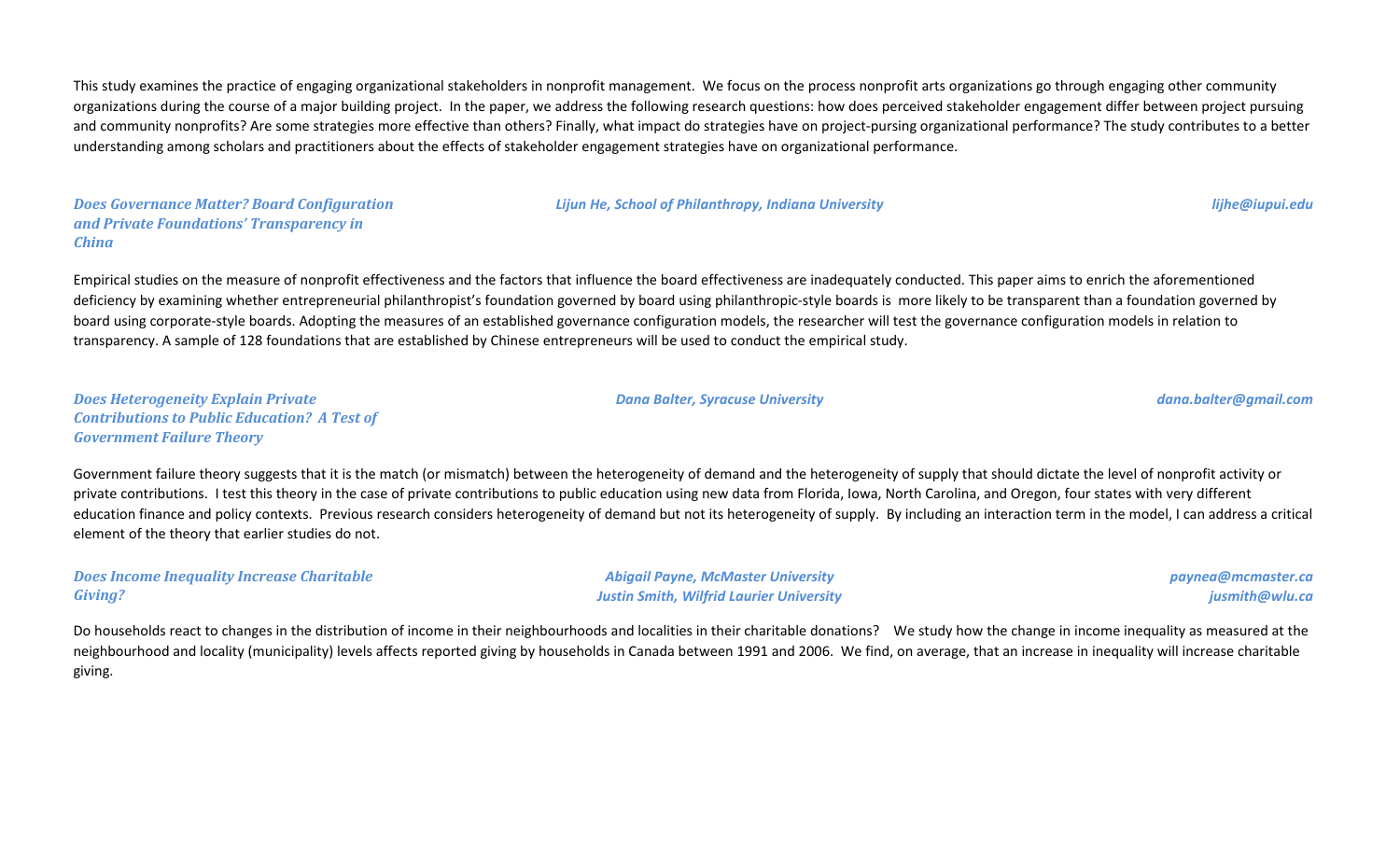# We examine the effects of state adoption of the Uniform Prudent Investment Act on the investment portfolio and spending decisions of nonprofit firms. UPIA loosened rules limiting spending out of endowment assets, and made clearer the permissibility of modern portfolio management techniques. We find that firms in UPIA adopting states shift their portfolios toward equities by 15 basis points on average, and modestly increase spending.

#### *Does Nonprofit Proliferation Increase Giving? An Examination Using the Combined Federal Campaign (CFC)*

*Does Nonprofit Law Matter? Evidence from the* 

*Enactment of UPIA*

Would society be better off with fewer nonprofit organizations? If donors have heterogeneous preferences, then they will benefit from greater nonprofit variety, and proliferation is more likely to be socially beneficial. To understand if this is the case, I use the closed "market" of the Combined Federal Campaign (CFC) and a quasi-experiment dose-response design to capture the causal relationship between the number and types of nonprofits participating and giving propensity and amount. I illuminate both the effect of nonprofit market characteristics on donor behavior and the implications of this relationship for theories about nonprofit proliferation and social welfare.

*Does Performance Based Accountability Towards Donors Undermine Organizational Mission Achievement? A Management Control Perspective*

This paper draws from theory on management control systems and from NGO accountability literature to analyze how conflicting stakeholder demands translate into possible tensions between different management control practices at the organizational level. We distinguish control mechanisms employed to focus employee attention on beneficiaries' demands from mechanisms that aim at translating resource providers' demands into employee activity and analyze their interaction. Evidence supporting our considerations was obtained from a large Austrian NGO.

*Does Subjective Time Perception Influence Charitable Giving Decision?: An Empirical Study on Pro-Social Behavior and Time Preferences*

This study aims to explore giving behavior with a special eye on time preferences as a possible influential factor affecting the capacity of commitment and participation in pro-social activities. Empirical analysis with econometric models and the use of micro panel dataset makes it possible to shed new light on the mechanism of and decision in pro-social altruistic commitment in terms of not just investigating time preferences as a determinant of charitable giving but also comparing its impact on charitable giving with the impact on other economic behavior.

*Marius Metzl, WU Vienna Gerhard Speckbacher, WU Vienna*

*Naoko Okuyama, Kobe University Shusaku Sasaki, Graduate School of Economics, Osaka University*

*Marius.Metzl@wu.ac.at gerhard.speckbacher@wu.ac.at*

> *okuyama@econ.kobe-u.ac.jp ssasaki@cbi.osaka-u.ac.jp*

*Danielle L. Vance, Duke University dlv4@duke.edu*

*Brian Galle, Boston College Law School brian.galle@bc.edu*

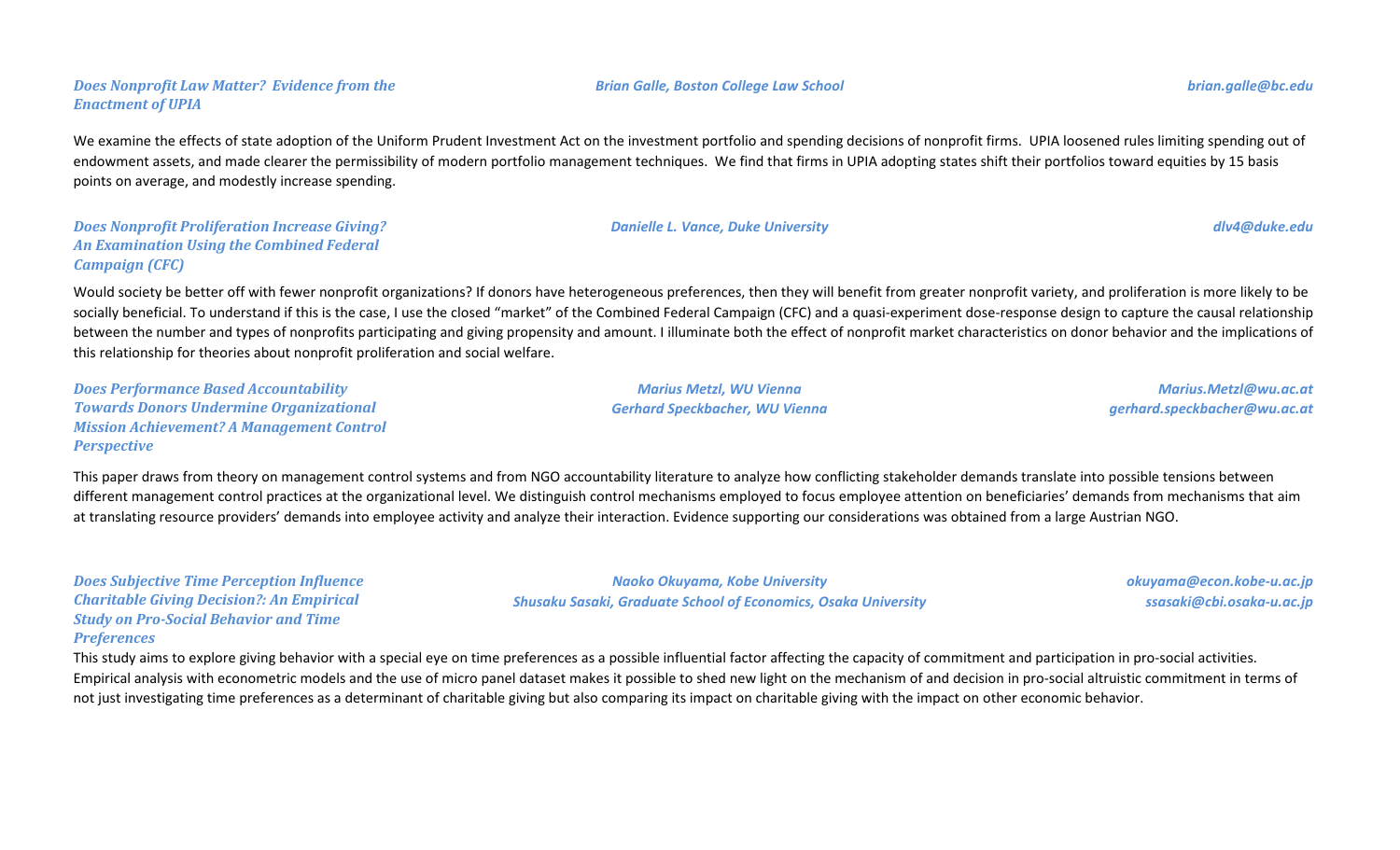*Does the Charitable Contribution Deduction Matter for Charities? Evidence from the 1986 Tax Reform Act*

This study estimates the effect of the charitable contribution deduction on charities' finances using form 990 data. The effect is identified by exploiting variation in the change in tax incentives across US states following the federal Tax Reform Act of 1986. A one percent increase in the tax cost of giving causes charitable receipts to fall by about four percent, a larger effect than has usually been found using household data. This effect does not immediately translate into reduced program expenditures. Charities smooth expenditures using their endowments, and the effect on expenditures occurs with a substantial lag.

*Does the "Service" in Service Learning Go Beyond the Academic Term? Assessing the Longer-Term Impacts on Nonprofit Organizations*

Service learning in higher education has increased dramatically in number, type of classes and range of projects. One reason is the belief that it has dual outcomes or benefits: 1) enhancing students' learning since they must apply emerging knowledge and skills, and 2) helping nonprofits and other organizations in the community. Some studies have assessed outcomes for students, but only a few have looked at outcomes for community organizations, especially in the longer term. This paper presents survey results related to the impacts of service learning for about a dozen nonprofits, two to eight years after the academic experience.

*Doing Well by Doing Good? The Allure of Social Impact Bonds*

The investment bank Goldman Sachs, supported enthusiastically by a number of big city mayors, governors, and private foundations, has created a financial product that invites investors to bet on the success of nonprofits in solving various urban problems. This presentation will explore the legal risks that adhere to nonprofits undertaking responsibility for meeting the terms of the bonds, and the underlying problems attached to privatizing social investment.

| <b>Donor Behaviors: Linking Civic Engagement</b> | <b>Katherine Muthoni Ngaruiya, North Carolina State University</b>   | k_muthoni@hotmail.com |
|--------------------------------------------------|----------------------------------------------------------------------|-----------------------|
| and Giving Practices                             | <b>Richard Clerkin, Institute for Nonprofits NC State University</b> | rmclerki@ncsu.edu     |

To implement effective fundraising strategies, community agencies must understand the factors that influence donor engagement. The goal of this study is to examine the relationship between civic engagement (defined as voting) and giving patterns to organizations (community organizations, churches and political organizations) in a Southeastern state. We use Heckman's probability model to parse out the relationship between voting and giving, while testing variables of interest in the main and selection models e.g. amount of time spent in the southeastern state, age, race, and homeownership. We find strong statistical support for the relationship between civic engagement and individual giving.

*Nicolas Duquette, University of Southern California nduquett@umich.edu*

*Julie Cencula Olberding, Northern Kentucky University olberdingj@nku.edu*

*Norman I. Silber, Yale Law School norman.silber@yale.edu*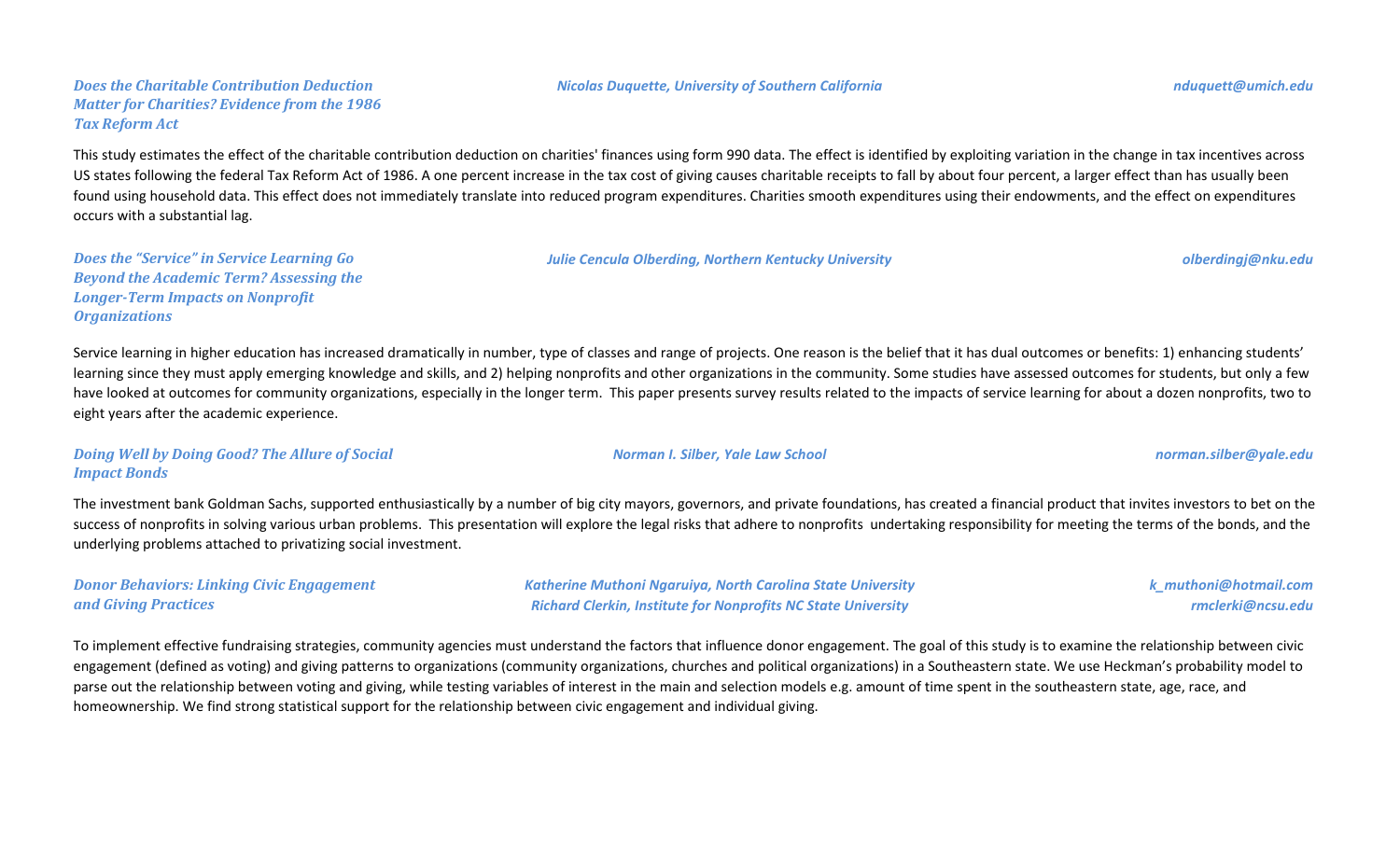*Angela L. Bies, University of Maryland Richard Steinberg, Indiana University Purdue University Indianapolis*

*Ali Simsek, Free University of Brussels (VUB) asimsek@vub.ac.be*

*Betsy Baum Block, Principal of B3 Consults betsy@b3consults.com*

*yuantian@iupui.edu bies@umd.edu rsteinbe@iupui.edu*

Social information theory argues that one's behavior mimics that of others in the peer group. Thus, information on the 90th percentile of donations from others has been found to increase giving. Social identity theory argues that people obey internalized norms relevant to a primed identity. In this paper, we combine the two, postulating that social identities form around recipient groups. Donors give to people they identify with rather than giving to causes that other donors support. We test the competing strengths and interactions of these two influences on giving, using a field experiment.

*Dynamics of Reputation as a Governance Mechanism: Evidence from the Dutch Higher Education Industry*

Based on the reputational performance data of the Dutch Higher Education institutions in business & economics category between 1998-2009, I provide exploratory evidence as to how reputation mechanism may dynamically drive action and performance in an organizational field. In contrast to the economic and social view of organizations that considers organizations as either independent or dependent, this study suggests that organizations are actually interdependent. An actor-based view of reputation mechanism also brings a fundamentally new perspective that helps us better understand the coevolutionary dynamics of organizing that goes on in a broader social context.

*Economic Security Measures and How They Are Being Used: Survey Results of Public Officials in NJ and California, Part I*

With non-profits increasingly filling a void in public service delivery, it is not surprising that they have developed a range of new economic security measures. However, the number and variety have proved confusing and no realistic alternative has been widely adopted. To better understand how new measures are being used, this paper presents the results of a survey of public administrators in NJ and California. The findings identify what is useful and what is needed.

*Effects of Membership Benefits on Representational Roles that Membership Nonprofit Organizations Play in Policy Advocacy*

*Takayuki Yoshioka, University of North Carolina Wilmington tyoshiok@umail.iu.edu*

This research explores how membership benefits affect representational roles of membership nonprofits. Membership organizations are classified into member-serving nonprofits and nonprofits serving groups broader than just their members. The survey and regression analysis results show that when member-serving nonprofits provide their members with purposive benefits, these organizations are more likely to convey their members' voices directly to policymakers. In contrast, nonprofits serving broader groups actually tend to prioritize their members' opinions rather than the broader groups' mandates. However, when these nonprofits provide their members with selective material benefits, they are more likely to adhere to the broader groups' opinions strictly.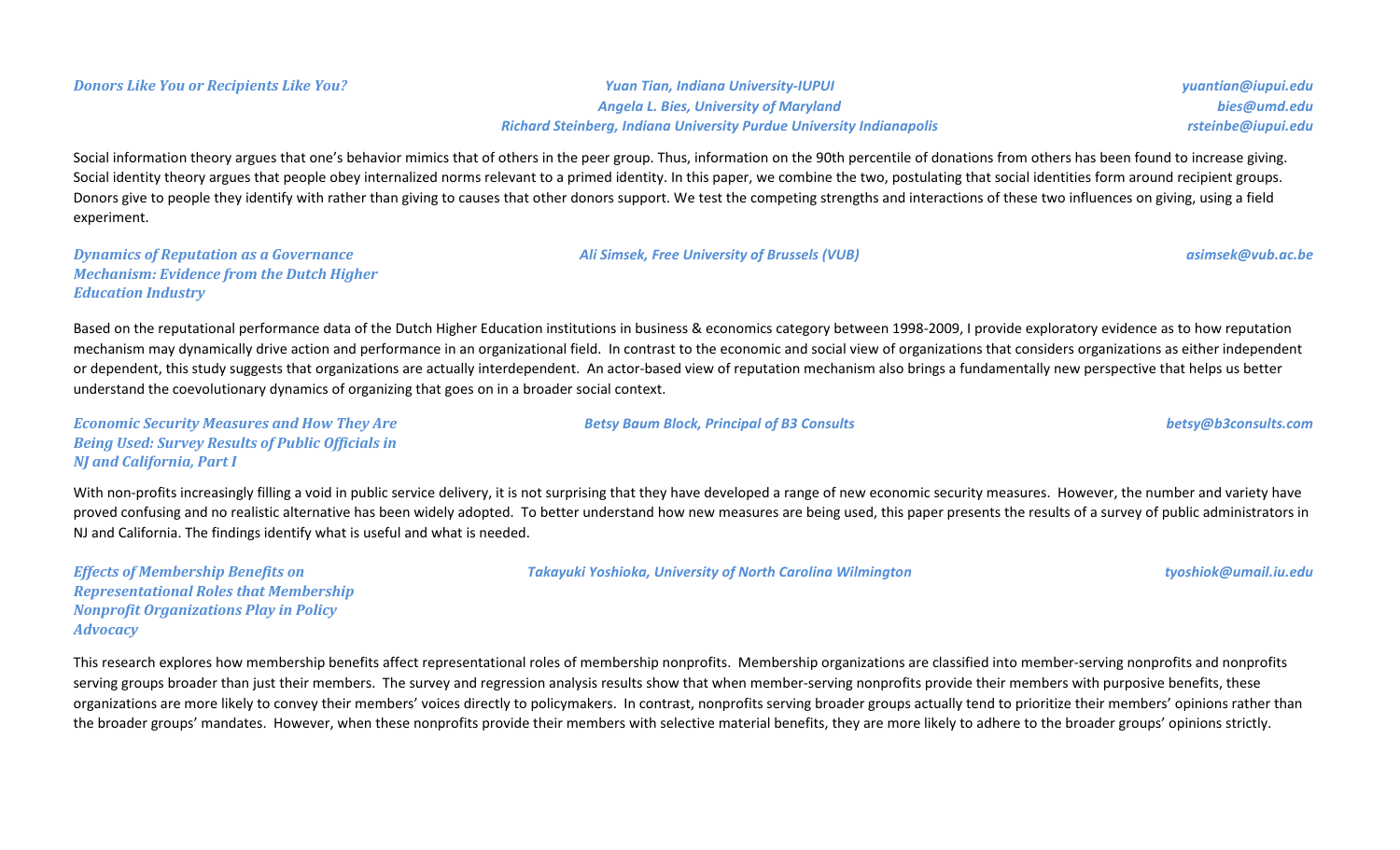## *Effects of Social Media on Board Member Engagement in Nonprofit Networks*

#### *Wanzhu Shi, University of Central Florida wanzhu.s@knights.ucf.edu*

Nonprofit organizations' board members are frequently from diverse environments with conflicting interests. These conflicts may negatively impact an organization's performance and fund raising ability. To investigate the potential conflicting priorities among board members, nonprofit leaders have the ability to evaluate online and offline social network habits. This paper is a regional case study conducted using the United Way of Central Florida. Data was collected and analyzed utilizing UCINET 6 network analysis. The results may assist nonprofit leaders in preventing potential conflicts of interest among their board, thereby increasing performance and fund raising ability.

*Elements of a Theory of Voluntary Actions and Institutions. The "Austrian" Alternative to Mainstream "Economic Imperialism"*

*Paul Dragos Aligica, George Mason University daligica@mercatus.gmu.edu*

An "Austrian" theory inspired perspective on the study of nonprofit and voluntary social processes and institutions while using as a vehicle the Austrian economics criticism of mainstream neoclassical economics. The argument proceeds in two steps: First it focusses on the explicit and implicit role welfare economic theory and efficiency/optimality models have come to assume in theorizing essential aspects of the non-profit sector. Second it reconstructs a broader theory of social order that (a) circumvents the incapacitating reliance on maximization models and general equilibrium and that (b) pivots in a natural way on the notions of voluntary social actions and associations.

## *Enhancing Effectiveness of Philanthropic Crowdfunding*

*Irma Borst, VU University Amsterdam Rene Bekkers, VU University Amsterdam* *w.a.m.borst@vu.nl r.bekkers@vu.nl*

Due to the economic crisis, cultural organizations are facing voluminous reductions of subsidies. Therefore, these organizations are exploring alternative sources of income such as crowdfunding, a relatively new phenomenon that has not yet received much attention from scientists. In our paper, we explore characteristics typical for successful Dutch crowdfunding projects. We focus on the relationship between funders and project initiators and financial resources of potential funders. Our study combines qualitative and quantitative analyses of successful and unsuccessful crowdfunding projects. Preliminary results show that weak and latent ties donate lower amounts. Donations of latent ties are moderated by funders' giving capacity.

| <b>Enough Already? Modeling the Supply and</b> | <b>David Swindell, Arizona State University</b>               | David.Swindell@asu.edu |
|------------------------------------------------|---------------------------------------------------------------|------------------------|
| <b>Demand for Nonprofits in U.S. Counties</b>  | <b>Joseph Cochran, University of North Carolina-Charlotte</b> | jacochra@uncc.edu      |

This research illustrates the utility of using public data at the county level in studying the array of nonprofit organizations serving a region. Specifically, public data on the context and array of nonprofits can identify service areas with unmet need where additional nonprofit organizations might be needed. Also, these data illustrate opportunities for consolidating nonprofit organizations in areas that are over-served with multiple organizations relative to the need for a particular service. The paper uses data on over 3,100 counties in the US to illustrate the value of this approach for public officials allocating public funds in collaborating with nonprofits.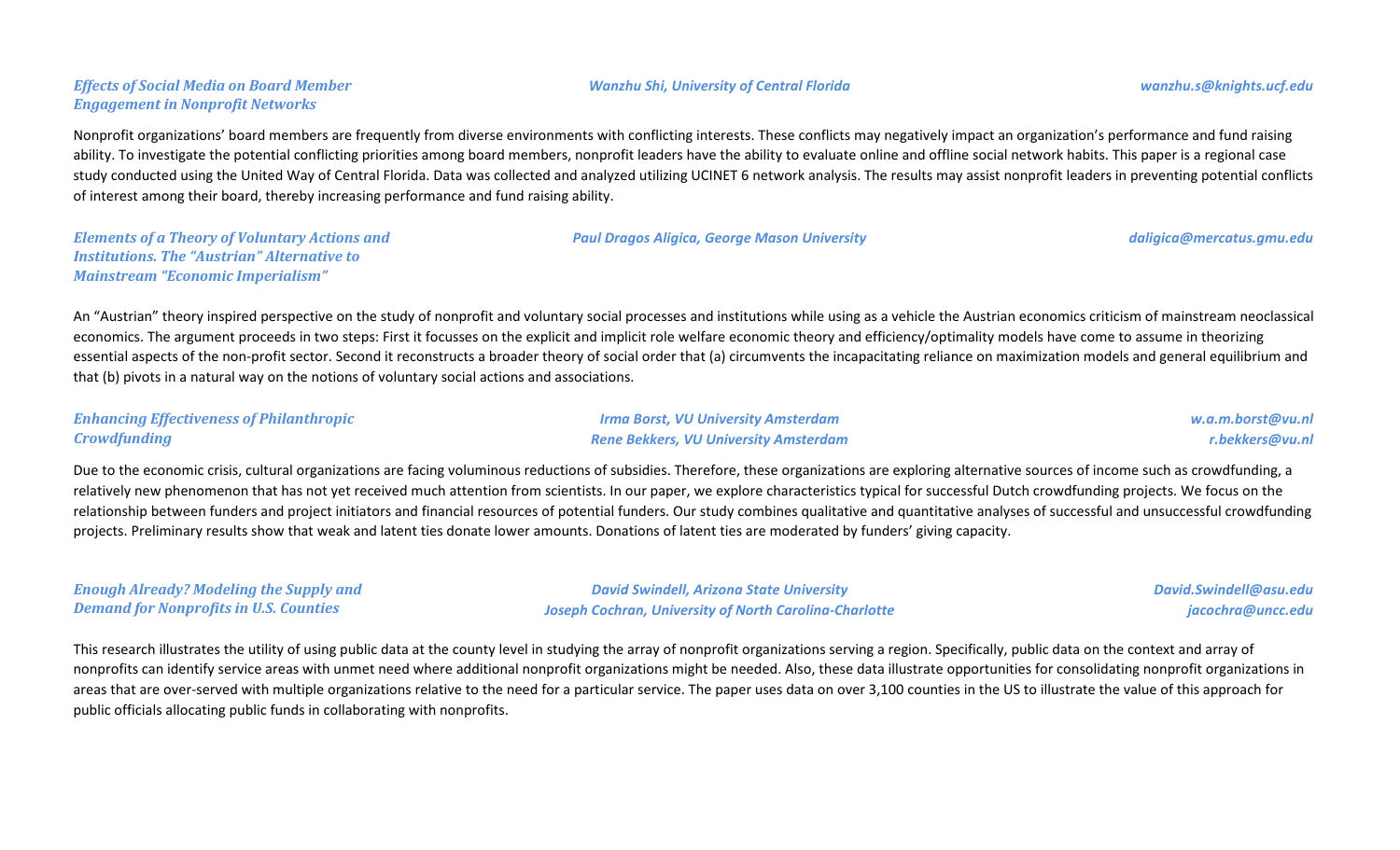## *Entrepreneurial Culture and Effectiveness in Nonprofit Human Service Organizations*

*Julie A Langer, University of Illinois at Chicago Kelly M. LeRoux, University of Illinois at Chicago*

Managerial reforms championing the adoption of entrepreneurial and developmental cultures have swept through the public and nonprofit sectors in recent decades. However, though there exists a long and venerable history of academic thought devoted to understanding the influence of organizational culture on effectiveness; little attention has been given to these relationships by scholars in nonprofit management. Drawing on data collected from a random sample of nonprofit human service organizations throughout the U.S., this research addresses that gap by investigating empirically how the adoption of entrepreneurial cultures by nonprofit organizations influences both objective and perceptual measures of organizational effectiveness.

| <b>Evolution of Chronic Disease Treatment</b> | <b>Kun Huang, University of New Mexico</b>                                   | khuang@unm.edu  |
|-----------------------------------------------|------------------------------------------------------------------------------|-----------------|
| <b>Networks, Organizational Learning And</b>  | <b>Uday Desai, School of Public Administration, University of New Mexico</b> | ucdesai@unm.edu |
| <b>Performance</b>                            |                                                                              |                 |

This research is designed to study the linkage between chronic disease treatment organizations' involvement in networks and organizational learning and how that linkage affects organizational performance and dynamics of network evolution over time. We propose a conceptual model to guide our study of the inter-relationships among the four key variables: organizational resources, organizational networks, organizational learning, and organizational performance. We generate propositions about the static and dynamic relationships about the independent and combined effects of organizational learning and networks on organizational performance and network evolution.

*Evolving Sectoral Relationships: Big Food, Alternative Food, Community Food, and Nonprofit Food in a U.S. County Rikki Abzug, Ramapo College Natalie J. Webb, Defense Resources Management Institute rabzug@ramapo.edu njwebb@nps.edu*

By many accounts, the U.S. food economy is in trouble. From starvation to obesity rates; environmental catastrophes to farm subsidies; genetic modification to social justice issues surrounding alternative food—food policy, advocacy and even organizations, are cultural flashpoints. We explore and assess the nonprofit dimension of food crises and potential solutions in an American country. By mapping the extent of nonprofit involvement in different aspects of the food economy in a single county, we set the stage for comparisons across geographic regions and over time as a means to identify levers for policy changes leading to greater food economy sustainability.

*Examining Nonprofit Organizations As Mediating Structures Using the Lens of Iraqi and Somali Immigrant Experiences*

Refugee-serving nonprofit organizations play an active role in mediating between newly-arrived refugees and the state. However, this activity remains largely unexamined academically. Using preliminary data from a study with Iraqi and Somali refugees in San Diego, this paper will examine the strategies nonprofit organizations use as mediators and the ways in which refugees make use of these mediating structures. The goal of the paper is to focus on theoretical perspectives related to nonprofit organizations as mediating structures, using the Iraqi and Somali immigrant experience as a lens for examining these theories and refining a future research agenda in this arena.

*Shawn Flanigan, San Diego State University shawn.flanigan@sdsu.edu*

*jlange8@uic.edu kleroux@uic.edu*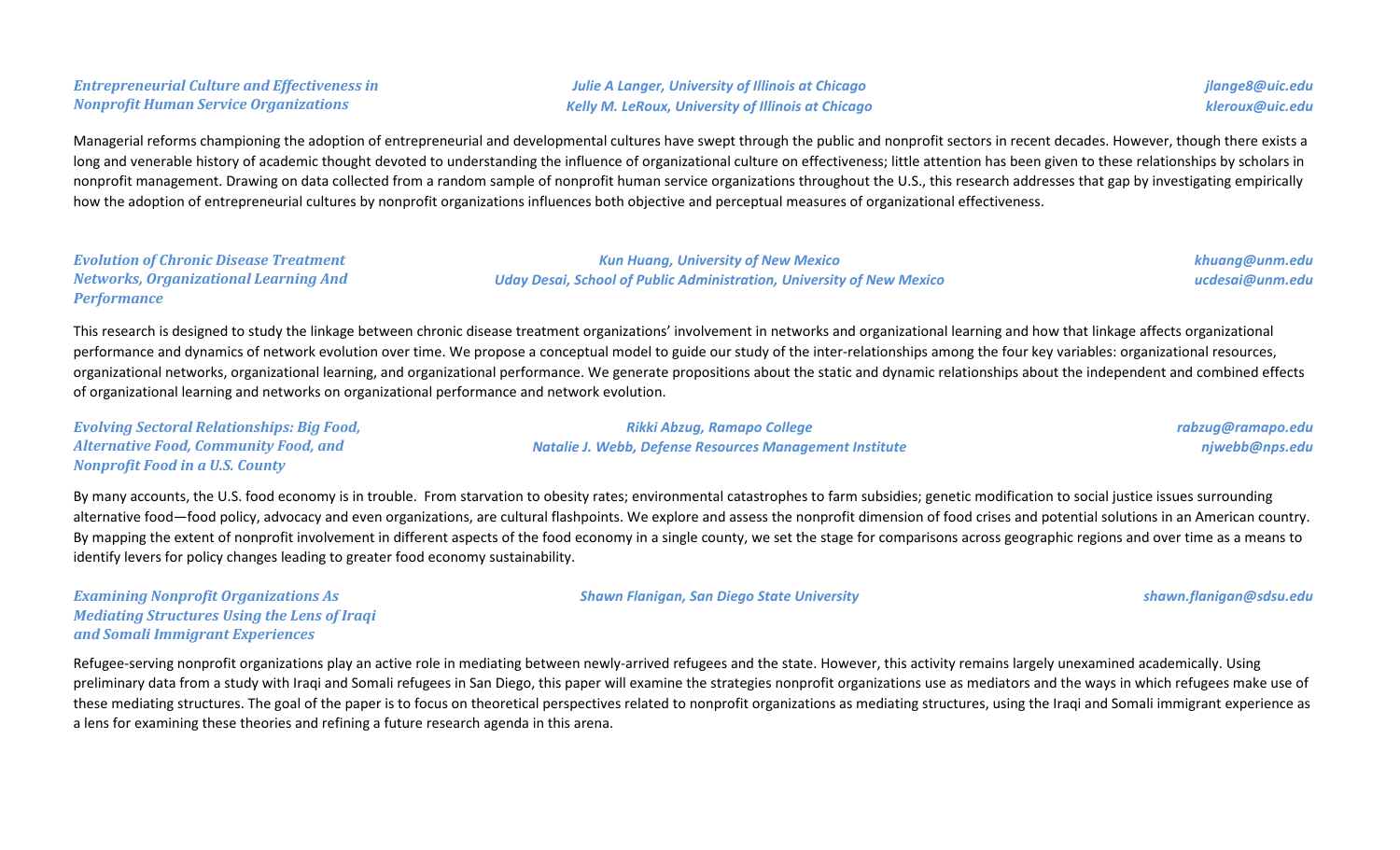## *Examining the Accuracy of Financial Measures in the Cultural Data Project*

## The dataset collected by the Cultural Data Project has been increasingly adopted for nonprofit finance research. The increasing attention toward the CDP dataset is due to its advantages compared to the widely used NCCS data. This study examines the adequacy, reliability, and appropriate interpretation of the CDP data. It first compares selected CDP entries with corresponding measures from each nonprofit's 990 form data. Then, it compares data inconsistency in two datasets depending on whether the organization produce an audited financial report or not. The study concludes that the CDP data is a reliable source of nonprofit studies despite some limitations.

| <b>Examining the Association of Religious Context</b> | <b>Pamala Wiepking, Erasmus University</b>                   | pwiepking@rsm.nl |
|-------------------------------------------------------|--------------------------------------------------------------|------------------|
| <b>With Giving to Non-Profit Organizations</b>        | <b>Rene Bekkers, VU University Amsterdam</b>                 | r.bekkers@vu.nl  |
|                                                       | Una Osili, Indiana University Purdue University Indianapolis | uosili@iupui.edu |

Why do citizens in religious groups and more religious countries give money to charitable causes? We formulate hypotheses about the relationship between religious context and giving and test these with multi-level analyses using data from 21 European countries and the US. The results show no relationship between country level devoutness and engagement in religious or secular giving. We do find that citizens in countries with a higher level of religious heterogeneity are more likely to engage in religious giving but not secular giving and we also find that people belonging to a religious minority have a higher likelihood of giving.

*Examining the Journey, Not the Destination: Board Development and Change in Associations Beth Gazley, Indiana University Katha Kissman, Harbor Branch Oceanographic Institute Foundation bgazley@indiana.edu katha@kathakissman.com*

This qualitative research study will prospectively be published by Wiley/Jossey Bass and the ASAE Foundation in 2015. The study objectives are to understand the internal decisions, catalysts, tools, and resources that professional and trade associations use to improve board processes and achieve good governance. Using purposive sampling, interviews, organizational data, a large-scale 2013 survey of association boards and other data sources, the study will produce case summaries of approximately one dozen organizations that have restructured their leadership to achieve higher performance. The ARNOVA presentation will organize this data into several propositions for future scholarship on board-level development and change..

| <b>Experimentation with Social Enterprise Legal</b> |
|-----------------------------------------------------|
| <b>Forms: The Rise of the Benefit Corporation</b>   |

*Quintus Jett, Rutgers University Arturo E. Osorio, Rutgers University*

*qjett@rutgers.edu osorio@business.rutgers.edu*

This paper addresses recent experimentation in the United States with social enterprise legal forms: i.e., business corporations which have the flexibility to pursue the public good without being restricted to profit maximization. We focus in particular on the rise of the benefit corporation. We examine its meaning relative to the 501(c) category of charitable tax-exempt organizations which are now widely adopted in the U.S. Further, we explain why this new corporate form illuminates structural challenges in the non-profit sector's ability to foster innovation and entrepreneurship.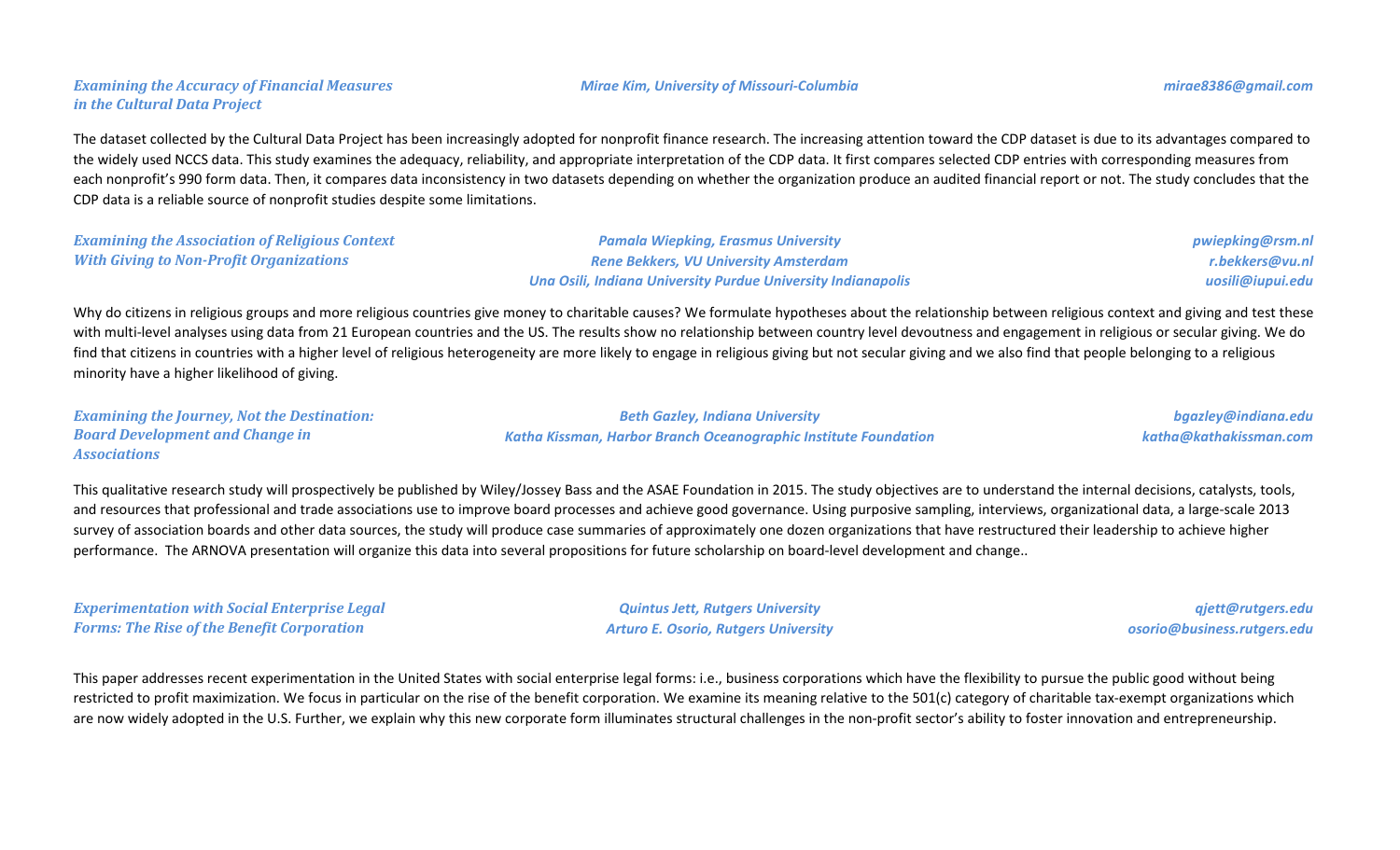#### *Explaining Changing Membership of Local United Way Systems Laurie E. Paarlberg, Texas A & M University; Stijn Van Puyvelde, Texas A&M University; Abhisekh Ghosh Moulick, Texas A&M University*

*l.paarlberg@tamu.edu, stijn.van.puyvelde@gmail.com, abhisekh@pols.tamu.edu*

One of the paradox's in organizational theory is the degree to which network structures are stable or adaptive? A strategic perspective would suggest that organizations come and go out of networks freely to take advantage of the diverse benefits afforded by inter-organizational relationships. Using a database of all United Way affiliates (n=1258) in the United States and the 990 PC data of all nonprofit partner organizations funded by these affiliates during 2000, 2004, 2008 and 2010 (n=49,000) this study examines whether or not membership in networks are resistant to change or if members are added and dropped freely and easily.

*Exploring an Organizational Digital Divide: Are Human Service Organizations Being Left Behind?*

*Lauri Goldkind, Graduate School of Social Service goldkind@fordham.edu*

This paper looks at social media technology in advocacy from the perspective of an organizational digital divide. Using data from a survey of advocacy organizations, It discusses if a divide exists and if so, what the implications of this divide for advocacy.

*Exploring Science Philanthropy Through an Evaluation of The A.P. Giannini Foundation Postdoctoral Fellowship Program*

*Sara Laura Schwartz, AP Giannini Foundation, University of Southern California sara.laura.schwartz@gmail.com*

Science philanthropy and philanthropic giving in the form of academic fellowship programs are largely overlooked in the voluntary sector literature. The A.P. Giannini Foundation has played an important role in science philanthropy since its inception in 1945, having distributed over \$25 million to fund academic research that advances the translation of biomedical sciences into treatments, preventions and cures for human diseases. This paper presents an evaluation of the A.P. Giannani Foundation Postdoctoral Fellowship program. Data gathered from 254 past fellows illustrate the impact that the Foundation has had on the career trajectories and professional lives of its fellows.

*Exploring the Determinants of Resident Participation and Power in Grantmaking Foundations: The Case of Embedded Funders* *Jasmine A. McGinnis Johnson, The George Washington University jmcginnis@gwu.edu*

As foundations continue to attract attention for their potential to play a growing role in local solutions to community problems, there are few investigations of whether or not foundations create opportunities for traditionally excluded members of the community in voicing their own needs. Therefore, this paper examines the inter organizational determinants of resident participation and power on the grantmaking boards of embedded funders. Embedded funders are an important group of foundations to investigate because unlike other place based foundations, they are explicit about sharing power with residents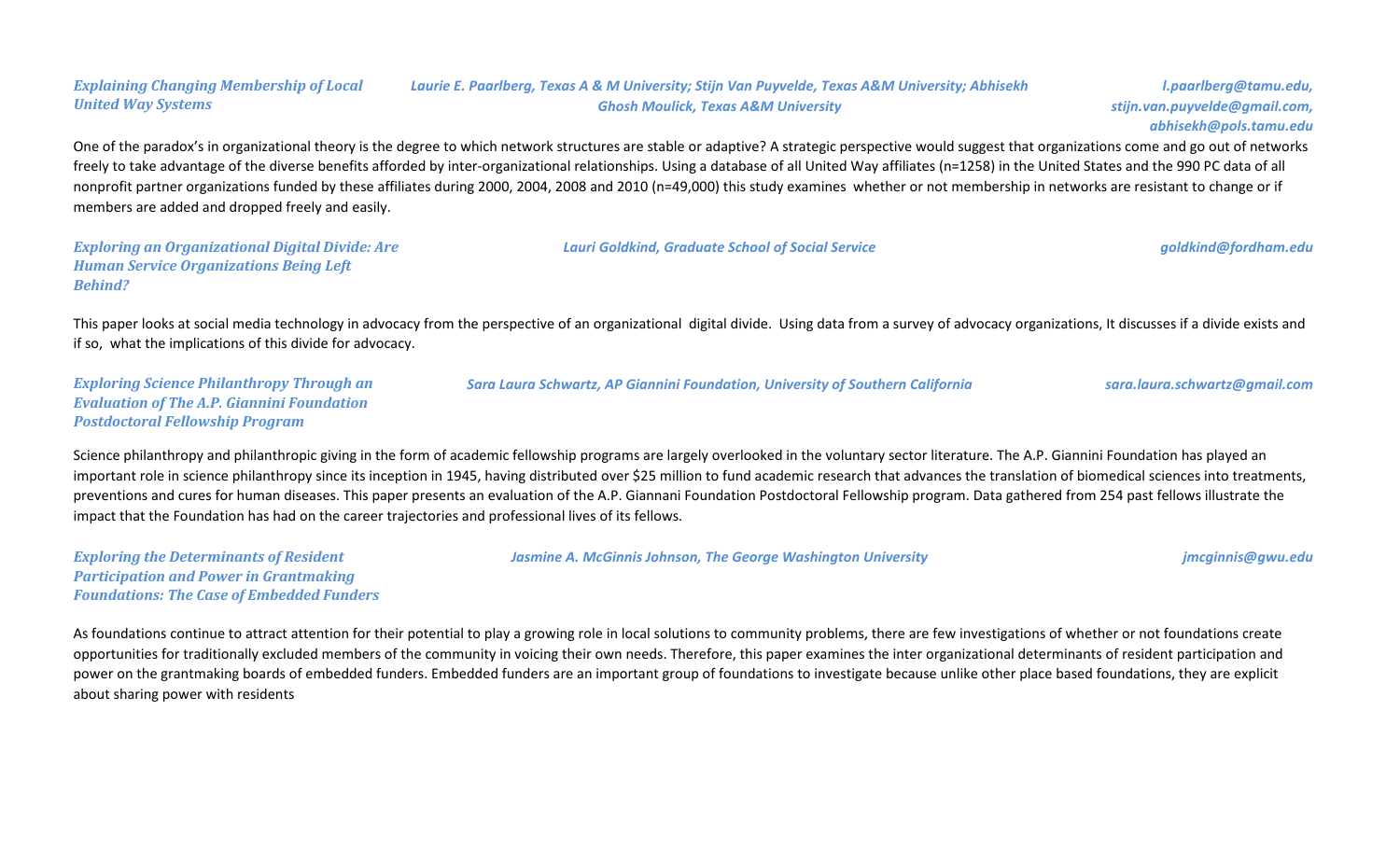#### *Exploring the "Value Proposition" of Celebrities as Awareness and Communication Agents for Nonprofit Causes in Australia*

*Elizabeth Branigan, Swinburne University of Technology Ann Mitsis, Swinburne University of Technology*

*ebranigan@swin.edu.au amitsis@swin.edu.au*

The use of celebrities as awareness and communication agents for nonprofit causes is relatively unexamined in the Australian context. This paper investigates celebrity role model influences on Generation Y's behavioural intentions towards philanthropic, volunteering and cause engagement in Australia. The views of upwards of 200 Generation Ys (birth years of 1977 to 1995) were canvassed through interviewer-administered questionnaires within Melbourne, Australia. Initial findings suggest if Generation Y's favourite celebrity is seen to be trustworthy, this results in positively influencing their intentions and attitudes towards monetary donations and their intentions and attitudes towards volunteering.

*Extending the Choice: Beyond the Current Limits of Federal Investment in Place-Based Initiatives*

The Obama administration strategically allocates federal resources to local public-private partnerships, primarily for the purpose of reform and redevelopment. What do these place-based initiatives suggest about the contemporary role of the federal government in transforming local communities? To answer this question, I first contextualize the Obama administration's initiatives within the historical literature that considers theories of community change. Next, I provide an overview of the key initiatives that award funding to local non-governmental organizations, municipalities and private sector entities. Finally, I use the case of HUD's Choice Neighborhoods to answer the question of how the federal government transforms local communities.

*Facing Competing Institutional Logics: Governance and Management Solutions—Comparative Case Study on Social Enterprise Initiatives in Hong Kong*

*Xiao Lu Wang, The University of Hong Kong-EXCEL3 Project wangxl@hku.hk*

Social enterprise has been promoted across the world as an innovative institutional solution to social issues. Nevertheless, social enterprise faces challenges arising from conflicting institutional logics, particularly in relation to its governance and management. This research proposal is an attempt to provide information about social enterprise in Hong Kong through two case studies. Challenges for social enterprise and its governance and management solutions will be contextualized and discussed through comparing two social enterprise initiatives by a large NGO and a small NGO in Hong Kong. The study will advance knowledge on social enterprise landscape and innovative solutions to competing logics.

*Amy Khare, University of Chicago akhare@uchicago.edu*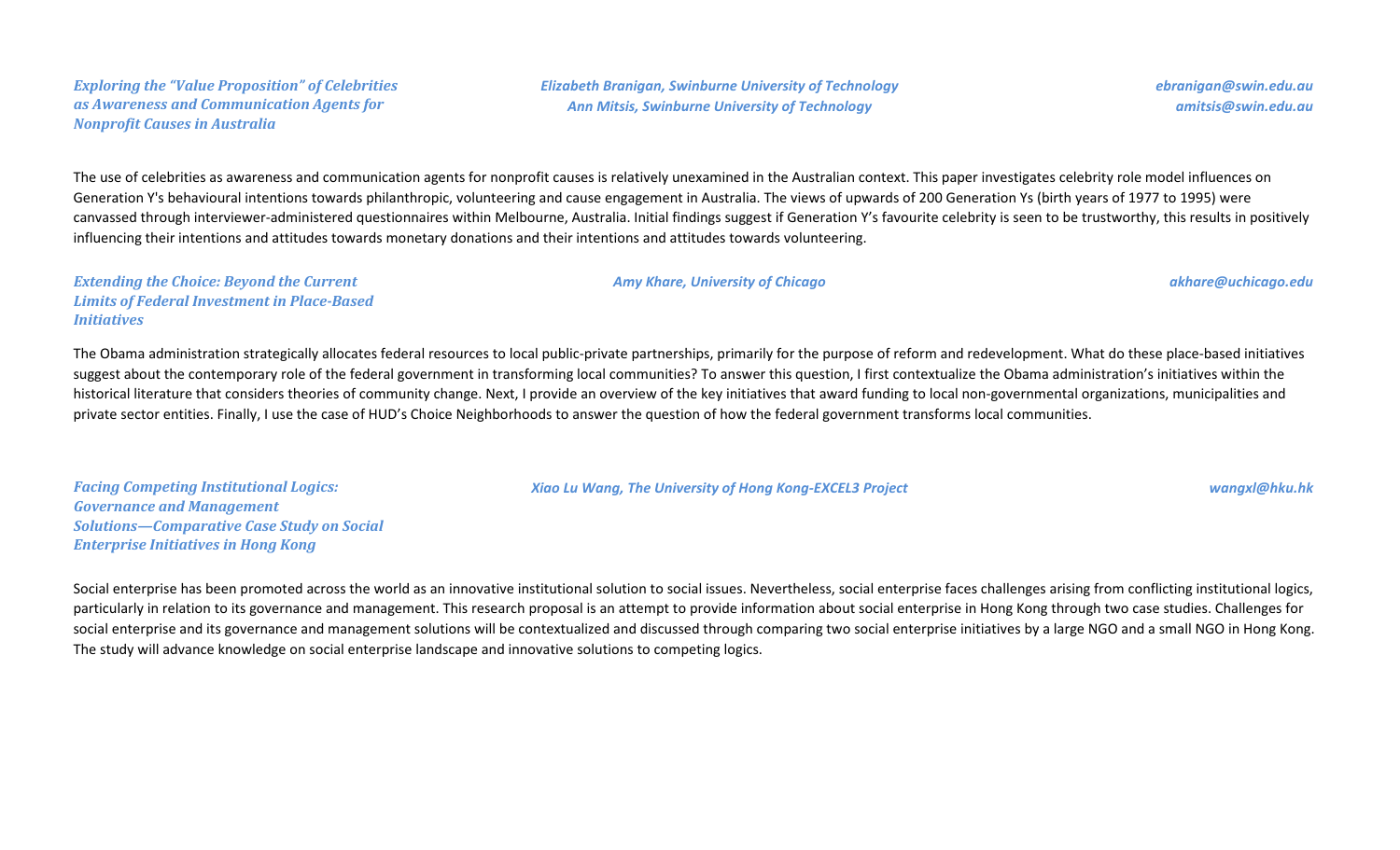#### *Christopher Cody, North Carolina State University cacody@ncsu.edu*

#### *Factors Influencing the Roles and Responsibilities of Charter School Boards: A Contingency-Based Framework*

The study expands the literature on nonprofit governance by explaining what roles and responsibilities are performed by charter school boards. Also, the study develops a contingency-based framework for charter school governance explaining how board attributes, internal organizational characteristics, and external environmental factors affect board roles and responsibilities. The research examines the connection between resource (i.e. funding) and regulatory (i.e. state charter laws) environments with charter school board roles and responsibilities. Also, the study explains how board characteristics (i.e. size, demographics, etc.) and organizational factors (i.e. age, school size, professionalization, etc.) affect the roles and responsibilities of a charter school board.

*Steven Rathgeb Smith, American Political Science Association smithsr@apsanet.org*

*Faith-Based and Secular Approaches to Addiction Recovery: A Comparative Portrait of Residential Drug and Alcohol Treatment Programs in the Pacific Northwest*

This study compares faith-based and secular drug treatment programs in Washington and Oregon. Salient differences are evident in faith-intensive (highly faith-based), faith-related (modestly faithbased), and secular programs. Faith-intensive treatment programs do not require conversion, but often mandate work and religious attendance and are therefore unwilling to pursue public funding. Secular programs primarily use scientific treatment paradigms but often enlist faith resources in an as-needed fashion. Faith-related programs typically blend scientific approaches to addiction therapy with faith elements designed to promote recovery. Thus, different types of hybridized treatment modalities are evident in secular and faith-related programs.

| <b>Faith-Based Nonprofits: Accidental Policy</b><br><b>Advocates</b>                                      | <b>Ryan Hankins, Auburn University</b>                 | RCH0015@auburn.edu       |
|-----------------------------------------------------------------------------------------------------------|--------------------------------------------------------|--------------------------|
| The Shifting Role of Faith-Based Social Services Organizations                                            |                                                        |                          |
| <b>Faith-based Versus Secular Fixes to Broken</b><br><b>Families: Parent Education in the Rural South</b> | John P. Bartkowski, University of Texas at San Antonio | john.bartkowski@utsa.edu |

This case study examines faith-based and secular parent education programs in rural Mississippi. Faith-based and secular programs exhibit a number of similar characteristics, such as comprehensive approaches to parent education and the shared objective of enhancing the provision of care given to youngsters. However, further comparisons reveal that secular parent education programs define parenting as a technical competency, which is consistent with their scientific approach to caregiving. Faith-based programs are more values-oriented in character, and define parenting as a moral obligation. Such programs often characterize God as a model parent.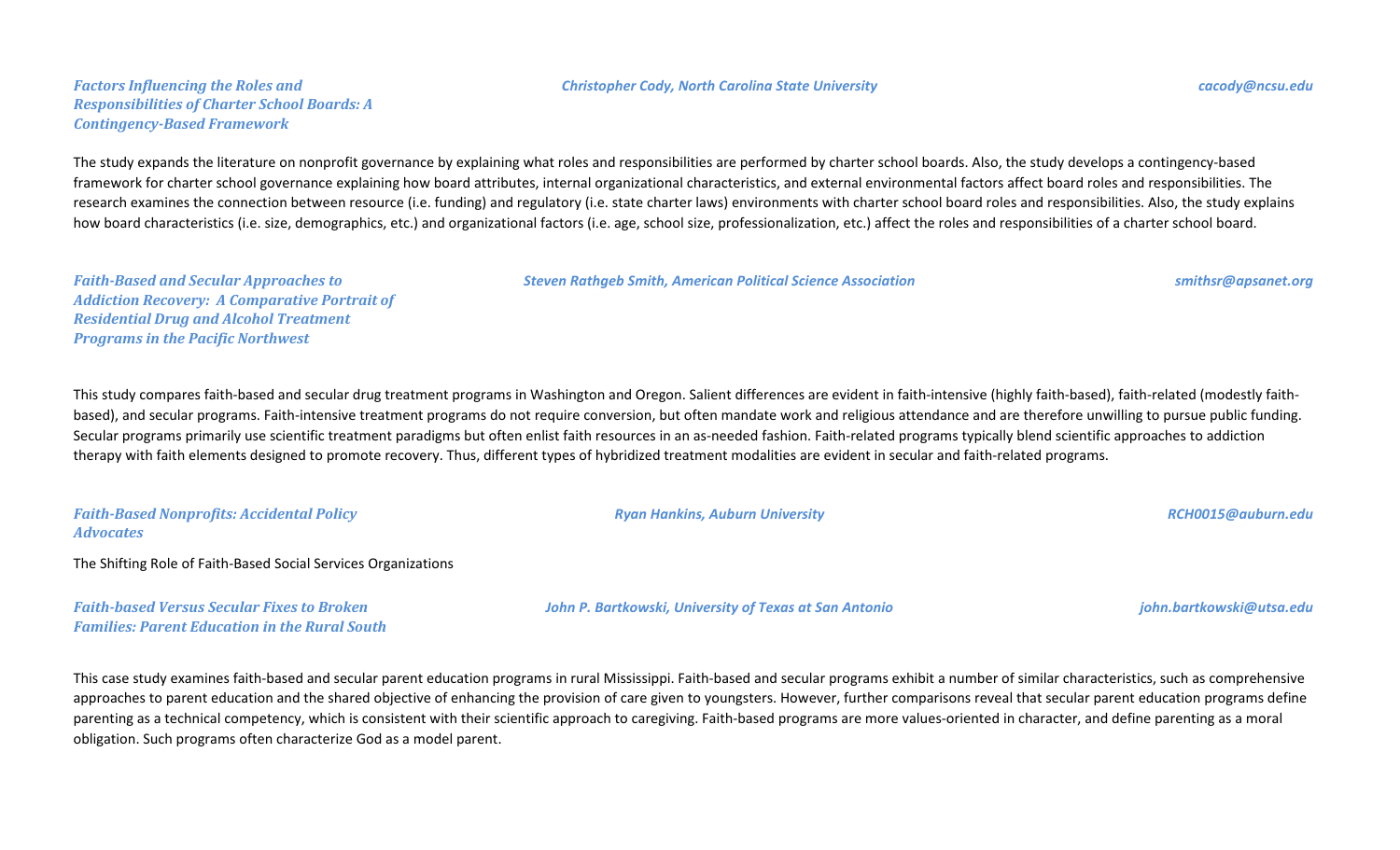#### *Family and Household Volunteering Patterns: Do People in the Same Family make the Same Volunteering Choices?*

Most empirical studies of family influence on volunteering focus on dyadic relationships (parent-child, spouse-spouse) rather than the simultaneous effect of the entire mix of family relationships within a household. This paper uses the 2012 Current Population Survey's September volunteering supplement to investigate volunteering patterns within households and to determine the extent to which family members' volunteering patterns mirror each other in terms of volunteering intensity and volunteering domains.

| <b>Family or Charity? Exploring the Perceived</b> | <b>Lili Wang, Arizona State University</b>        | Lili.Wang@asu.edu |
|---------------------------------------------------|---------------------------------------------------|-------------------|
| <b>Importance of Estate Giving</b>                | <b>Carlton Yoshioka, Arizona State University</b> | yoshioka@asu.edu  |

The extant literature on estate giving has explored the decision to bequeath to charitable organization, both religious and secular charities. This study extends the literature by comparing the perceived importance of leaving bequest to families versus charities. Using data from the 2007 Panel Study of Income Dynamics, we examine the factors associated with perceived importance of leaving an estate/inheritance. The results show that family and religious beliefs strongly influence perceived importance of the bequest. The findings of this study shed light on the characteristics of prospective donor that nonprofit organizations should approach for planned giving.

| <b>FEMACorps: How a Federal Partnership is</b> | <b>Kevin D. Ward, Seattle University</b>                               | wardke@seattleu.edu         |
|------------------------------------------------|------------------------------------------------------------------------|-----------------------------|
| <b>Building Capacity at the Local Level</b>    | <b>Diana Epstein, Corporation for National and Community Service</b>   | depstein@cns.gov            |
|                                                | <b>Andrew McDonald, Corporation for National and Community Service</b> | amcdonald@cns.gov           |
|                                                | <b>Danielle Varda, University of Colorado Denver</b>                   | danielle.varda@ucdenver.edu |
|                                                | <b>Barbara Lane, Corporation for National and Community Service</b>    | blane@cns.gov               |

The Department of Homeland Security's Federal Emergency Management Agency (FEMA) and the Corporation for National and Community Service (CNCS) have launched an innovative partnership to establish a FEMA-devoted unit of 1,600 service corps members within AmeriCorps National Civilian Community Corps (NCCC), dedicated to disaster preparedness, response, and recovery. This paper presents results of an early analysis demonstrating the impact that this partnership has on local communities and NCCC Corps Members to the extent to which it may be effective and sustainable.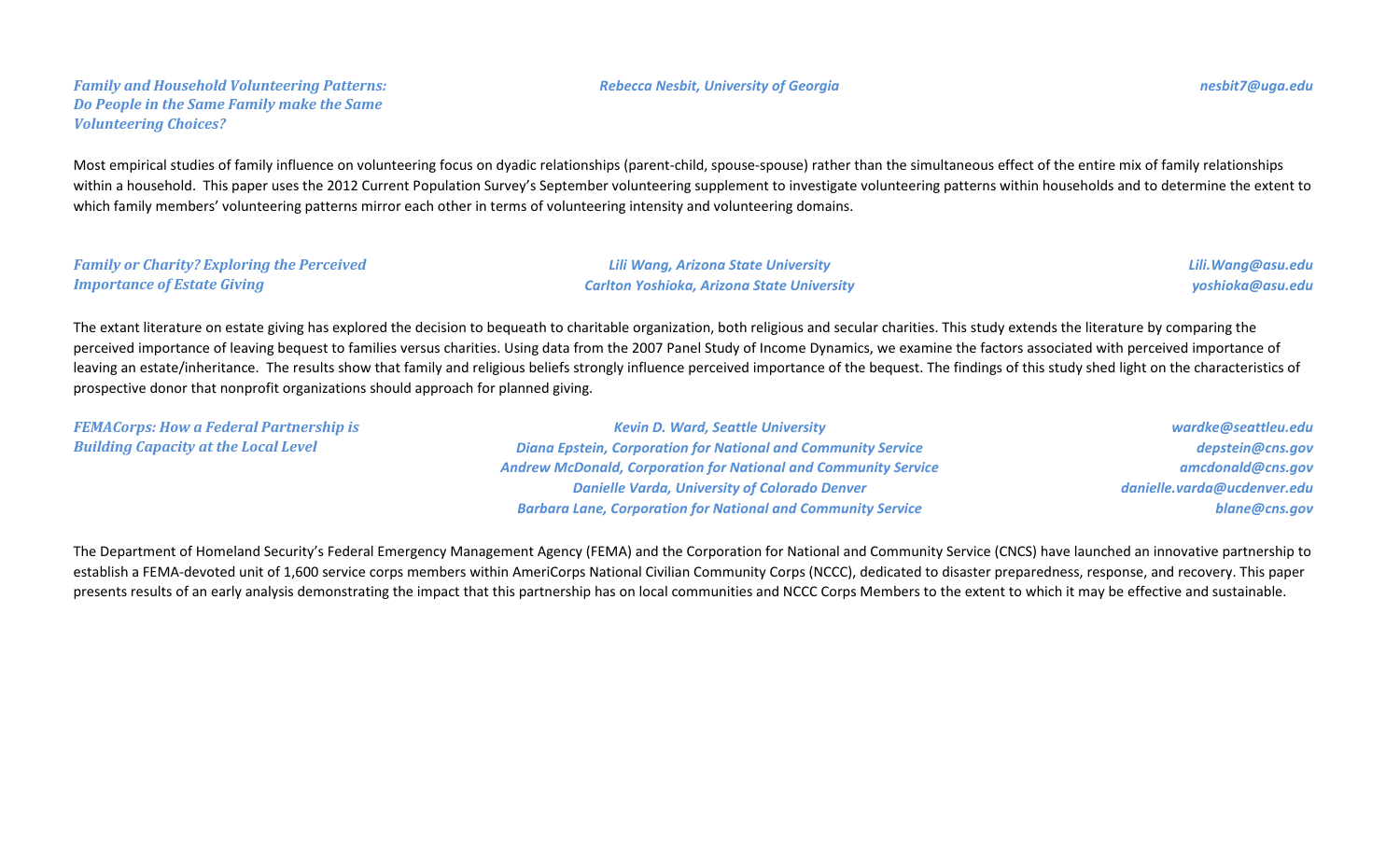*FEMACorps: One Year After Implementation Danielle Varda, University of Colorado Denver Diana Epstein, Corporation for National and Community Service Kevin D. Ward, Seattle University Andrew McDonald, Corporation for National and Community Service Barbara Lane, Corporation for National and Community Service*

*danielle.varda@ucdenver.edu depstein@cns.gov wardke@seattleu.edu amcdonald@cns.gov blane@cns.gov*

The Department of Homeland Security's Federal Emergency Management Agency (FEMA) and the Corporation for National and Community Service (CNCS) have launched an innovative partnership to establish a FEMA-devoted unit of 1,600 service corps members within AmeriCorps National Civilian Community Corps (NCCC), dedicated to disaster preparedness, response, and recovery. In this paper, a summative analysis of the accomplishments of the first year of implementation is presented. These data include description of the number of communities affected by the program, the number of national service participants serving in FEMA service areas, and the number of services provided by these members.

*Food Security and Affordable Housing Defy the Downturn: Institutionalization, Growth, and Boundary Blurring Between Government and Nonprofits*

In the aftermath of the Great Recession, food security and affordable housing organizations have been further institutionalized as critical providers of poverty alleviation services, growing in funding, staff, and programs. This qualitative case study investigates how food security and affordable housing organizations in a Midwestern city responded to sharp increases in need and how they are preparing for the future. It draws connections between the precarious status of poverty alleviation funding, the historical increase in reliance on private/government partnerships to implement these programs, blurring boundaries between government and nonprofits, and increasing institutionalization of these organizations.

*For Love or Money? Achievement Orientation, Non-monetary Focus and the Nascent Social Entrepreneur Zheng Dylan Xu, Tsinghua University Jeffrey Robinson, Rutgers University Andrew J Germak Chien-Chung Huang, Rutgers University eagle066@gmail.com jrobinson@business.rutgers.edu agermak@ssw.rutgers.edu huangc@ssw.rutgers.edu*

Following a previous qualitative study that uncovered the motivational bases of nascent social entrepreneurs (Germak & Robinson, 2014), this research aims to test two aspects of their motivations: accomplishing a significant achievement, and focusing on non-monetary results. A binary logistic regression method is adopted to indicate whether one is going to launch a commercial enterprise or a social enterprise, with the data of 217 valid respondents from the Panel Study of Entrepreneurial Dynamics II (PSED II) and the New Jersey Social Innovation Institute (NJSII).The paper contributes to the understanding of social entrepreneur motivation for both policy makers and scholars.

*Erica Phillips, Ohio State University phillips.1157@osu.edu*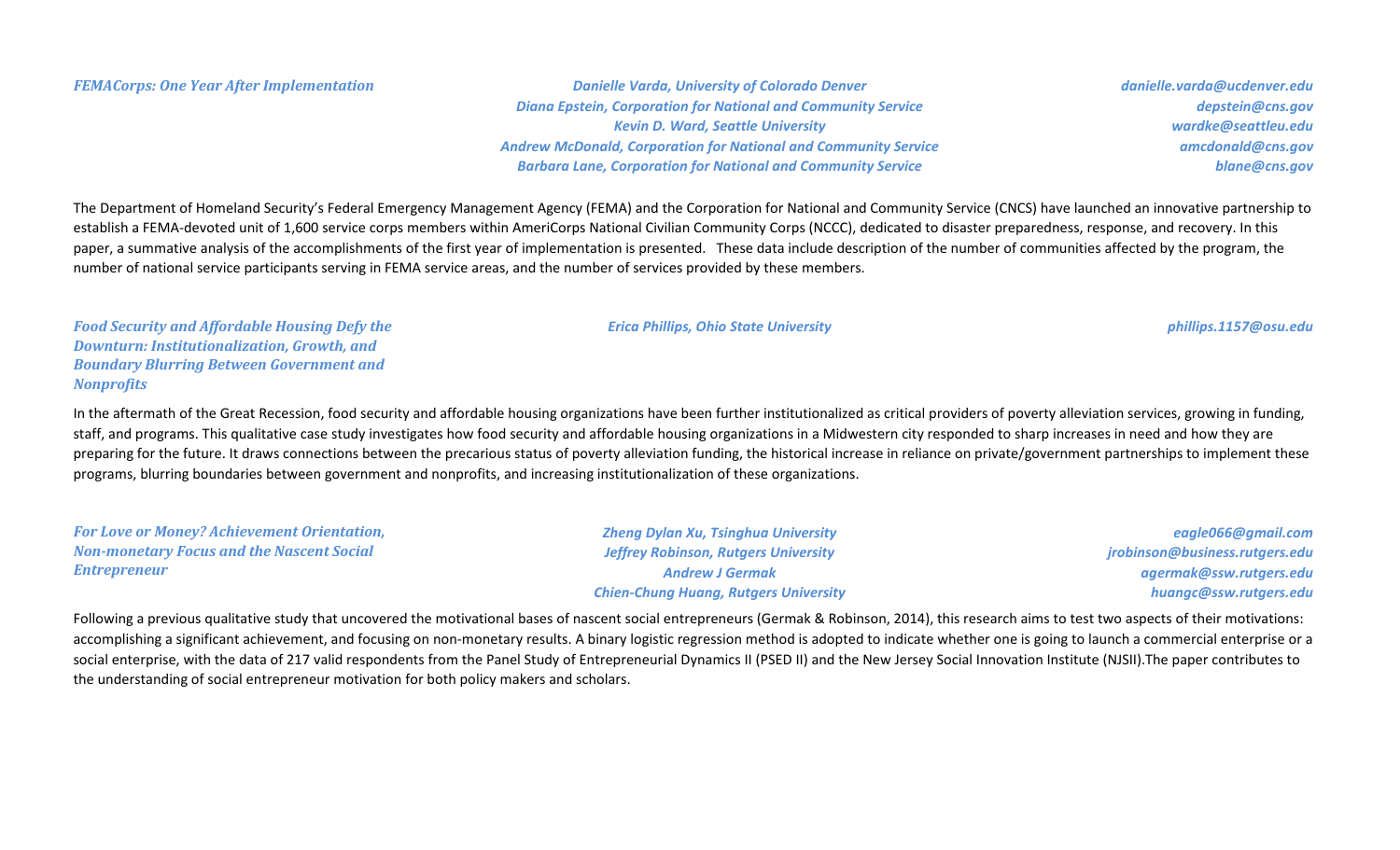#### *Forcing the Twain to Meet? Divining the Economic Rationality of Hybrid Organizations*

This paper extends the sparse theoretical foundation underlying hybrid organizations, interestingly (awkwardly?) straddling the private for-profit and nonprofit sectors. These organizations defy simple economic analysis, as neither the straightforward goal of profit maximization nor the multiple goals ascribed to the nonprofit sector provides a sufficient explanation for their existence. The purpose here is to augment existing strategy theoretic and organizational sociology approaches.

| <b>Forecasting Aggregate Charitable Giving in the</b> | Una Osili, Indiana University Purdue University Indianapolis                   | uosili@iupui.edu    |
|-------------------------------------------------------|--------------------------------------------------------------------------------|---------------------|
| <b>United States</b>                                  | <b>David Bivin, Indiana University Purdue University Indianapolis</b>          | dbivin@iupui.edu    |
|                                                       | <b>Amir Hayat, Indiana University Purdue University Indianapolis</b>           | adhayat@indiana.edu |
|                                                       | <b>Melanie A. McKitrick, Indiana University Purdue University Indianapolis</b> | millemea@iupui.edu  |
|                                                       | <b>Stephen Carnagua, Indiana University Purdue University Indianapolis</b>     | scarnagu@iupui.edu  |

The methodologies used to estimate the aggregate charitable giving in the United States for Giving USA: The Annual Report on Philanthropy have been reviewed and described several times in the past. This study revisits the methodologies used by Giving USA to estimate past giving amounts and extends those methodologies in order to create forecasts of current year giving amounts. This work also tests and applies new methodologies to forecast aggregate charitable giving in the United States.

*Fostering Public Service by Linking Benefits to Community, Campus, and Students: A Case Study*

Experiential education can take many forms and is now common throughout undergraduate and graduate curricula; in part, because of the presumed public benefits of connecting an educational curriculum to community problem solving. This academic practice can be viewed through three lenses: (1) for the student as a form of student learning, (2) for the campus as a public policy instrument to promote civic engagement, and (3) for the community as a service delivery tool for community organizations. Most research has focused on the first two aspects. This paper will examine all three sides of the relationship.

*Foundation Funding of Cradle to Career Initiatives: The Case of the Blandin Foundation* *Wolfgang Bielefeld, Indiana University Purdue University Indianapolis wbielefe@iupui.edu*

This is a case study of the Blandin Foundation's collaboration with one school district to develop a "cradle to career" support structure for students. The Blandin Foundation has a Public Policy and Engagement program and provides the backbone organizational functions for the collaboration (Hanleybrown, Kania, & Kramer, 2012; Turner, Merchant, Kania, Martin, 2014). The collaboration is still in the formation stage but the plan is for the Blandin Foundation to step out of this role once the collaboration is able to perform the backbone support itself. The time-limited nature of the giving program is not unusual but it raises questions about capacity building.

*Laura Littlepage, Indiana University Purdue University Indianapolis llittlep@iupui.edu*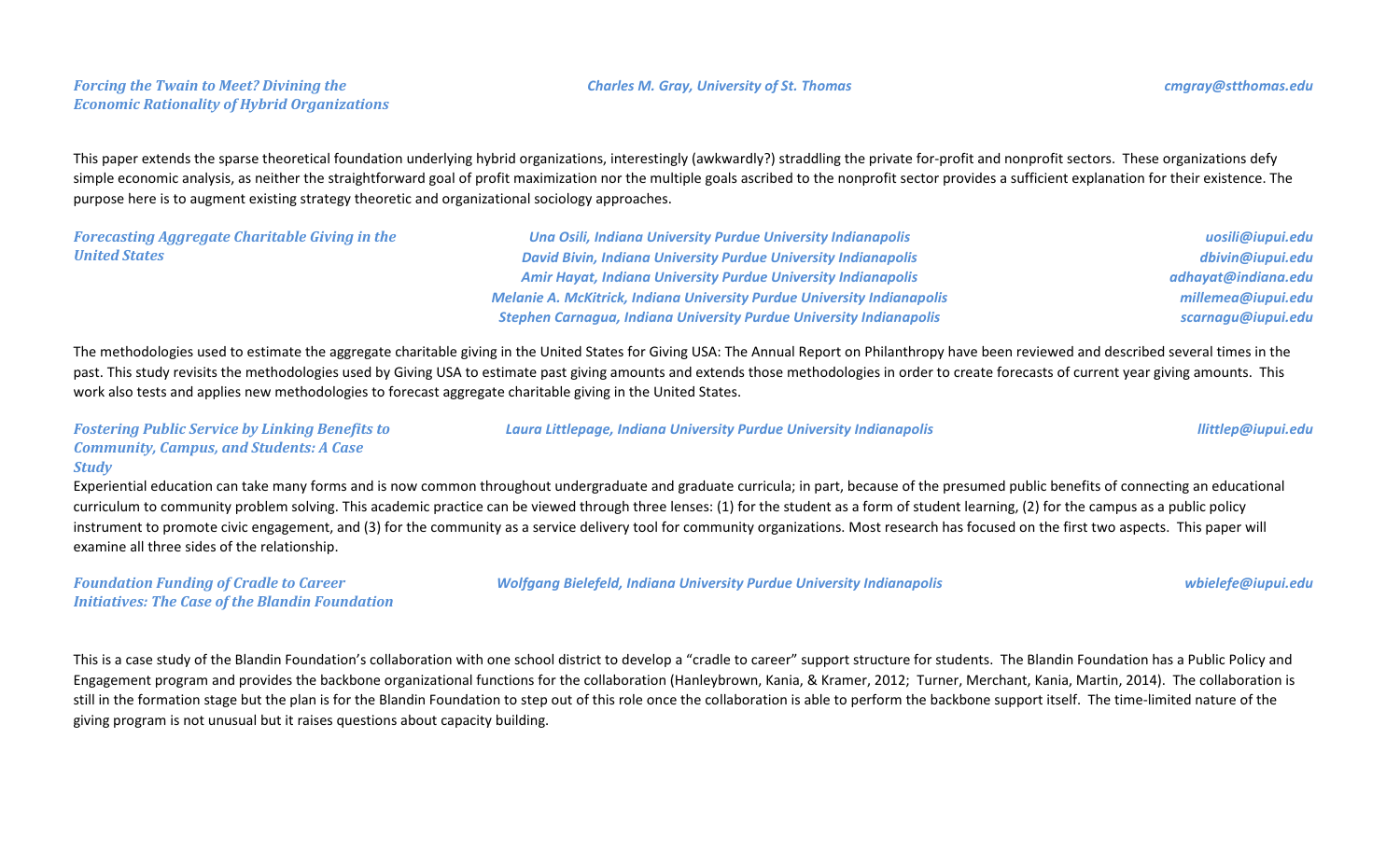Overall, this paper will discuss the impact of the increasingly turbulent environment for foundations and their effort to seek more leverage and impact through the diversification of their approaches and programs. The paper will also address the implications of these trends on grant-seeking nonprofit organizations as well as foundations and public policy more generally (Smith, 2010).

*Fractured Philosophy=The Confused Sector: A Critical Look at the Logics, Sciences, and Economics of the Voluntary Sector*

*Elizabeth A. Castillo, University of San Diego eac@sandiego.edu*

A vast amount of literature strives to define the voluntary sector and its relationship to the public and private sectors. While scholarly perspectives differ, academics generally agree the nonprofit sector is confusing. Some confusion stems from issues such as blurred boundaries and muted market effects. This paper explores another source, the lack of explicit articulation of mental models regarding knowledge, order, and risk. Schema for these implicit concepts are examined through the lens of philosophy, illuminating assumptions and identifying fundamental questions that must be resolved if the voluntary sector is to develop clarity and create new options for civil society.

*Franchised Faith and Pastoral Pay Nicholas Harvey, Georgia State University nicholas.harvey@gatech.edu*

The present study suggests that a means of understanding denominational religion in the United States is as a spiritual enterprise that takes on the organizational form of a franchise. Second, this research will demonstrate how the denominational church utilizes the franchise pastor, similar to the franchise athlete in sports, to achieve denominational aims. Finally, the study will link clergy compensation to the ability of the franchise pastor to attain the franchise goals of the ecclesial hierarchy illustrating that the most highly compensated pastors pay the most in franchise fees to the denomination.

*Free-Riding or Imitation? A Longitudinal Analysis of Subsidies and Private Donations in the Dutch Voluntary Sector*

*Arjen De Wit, VU University Amsterdam a.de.wit@vu.nl*

Do the state and private donors free-ride on or imitate each other? This paper examines relations between government subsidies and private donations in the Dutch voluntary sector, matching individual-level survey data from the Giving in the Netherlands Panel Study (GINPS) with organizational-level data from the Dutch Central Bureau on Fundraising (CBF) from 2003 to 2011 (N=2,143, 15 organizations). In longitudinal regression analyses, the paper tests for causal relations and how they can be explained by fund-raising, perceived efficacy and awareness of need. The conclusions from this innovative design yield important implications for scientific and societal debates.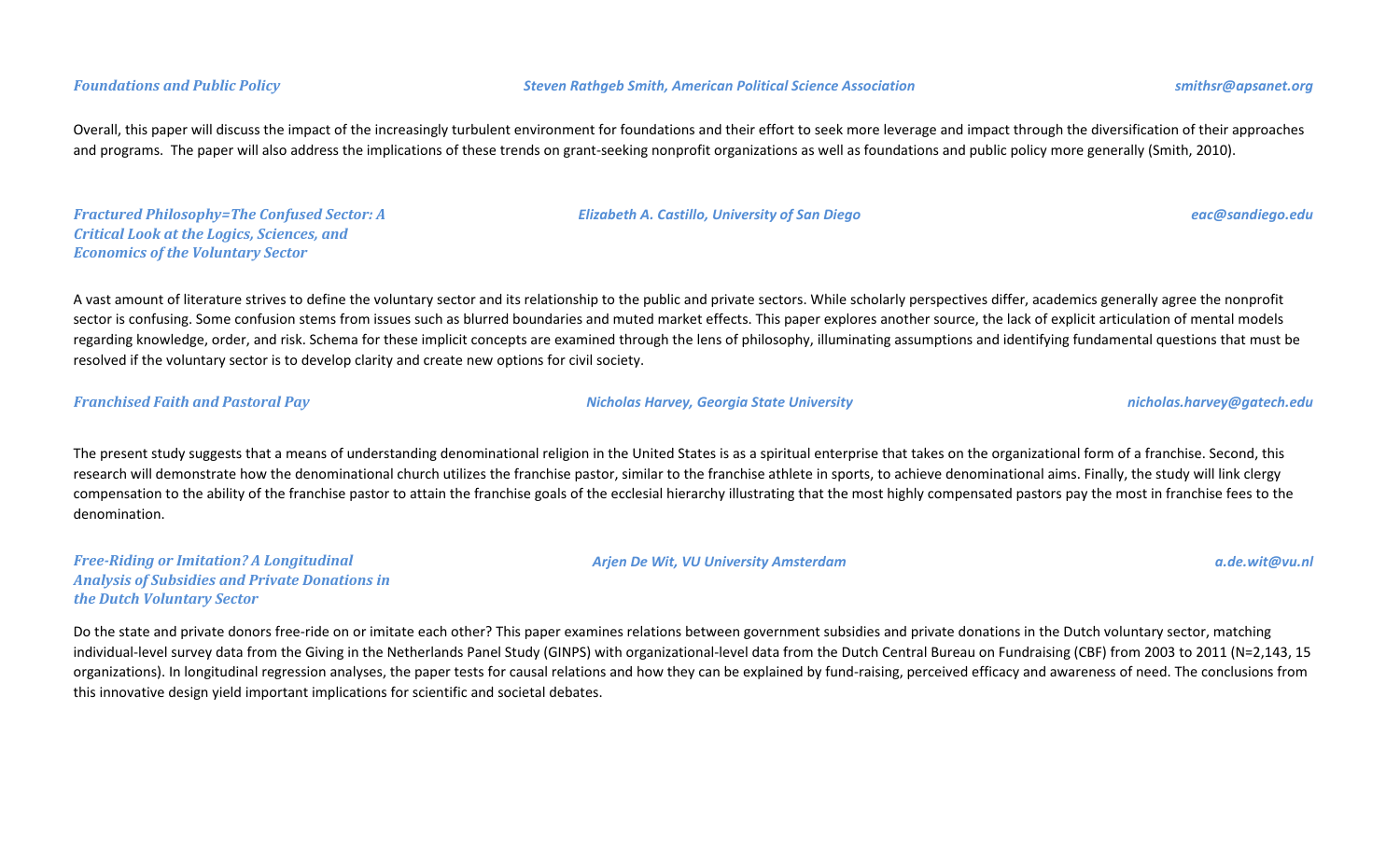This study qualitatively explores the relationship between the chief executive and the board of directors in two dissimilar nonprofit organizations. How exactly does this relationship transpire? What organizational and leadership aspects potentially influence the relationship—or vice versa? Does the relationship between the executive and the board set the tone for the organization? This project explores how the board/executive relationship might project into the daily operations and greater strategic actions of the agency. It is a small step in a greater research agenda focusing on nonprofits leveraging tools, expertise and resources into strategic actions.

| <b>Funding and Activities of Philanthropic</b> | M. Jae Moon, Yonsei University  | mjaemoon@gmail.com  |
|------------------------------------------------|---------------------------------|---------------------|
| <b>Organizations: Does Sector Matter?</b>      | Taehyung Kim, Yonsei University | tangsooni@naver.com |
|                                                | Junwoo Lee, Yonsei University   | traceone@naver.com  |

This study is designed to investigate differences and similarities of philanthropic foundations and charity organizations which are institutionalized, assisted, or funded public organizations or private organizations. This study will first develop typologies of philanthropic foundations and charity organizations based on the level of involvement and influence of public organizations then examine the scope and nature of programs organized and promoted by different types of philanthropic foundations and charity organization. For this study, we will review a number of philanthropic foundations and charity organizations and investigate funding structure, decision-making structure, financial and administrative transparency and accountability, and scope of programs and activities.

*Gauging the Success of Data Visualization: An Assessment of Source Credibility and Infographic Design for Nonprofit Health Issues*

*Board/Chief Executive Relationship*

Infographics have become one of the most popular ways to relay complex facts and statistics to audiences using visuals. A content analysis of 400 health-oriented infographics reveals two distinct strategies: widespread awareness building and in-depth conversations. Infographics taking a stronger visual approach are more likely to be seen, but generate less conversation while those focusing on content and clear sourcing of information are less likely to be shared widely but generate significantly higher levels of conversation. These divergent paths must be considered by nonprofits wishing to use infographics to tell the stories of their missions and programs/services

*Generosity Cubed? Teaching Philanthropy Through a Massive Open Online Course*

*Gregory Witkowski, Indiana University Lilly Family School of Philanthropy gwitkows@iupui.edu*

The Learning by Giving Foundation has been at the forefront of funding experiential philanthropy. They recently launched Giving With Purpose (GWP), the world's first massive open online course or MOOC on effective charitable giving. This paper analyzes data from the course, which suggests that there is both sufficient interest in a MOOC on philanthropy and that MOOCs can be effective teaching philanthropy.

*Eileen Setti, Northern Illinois University esetti@niu.edu*

*Richard D Waters, University of San Francisco rdwaters@usfca.edu*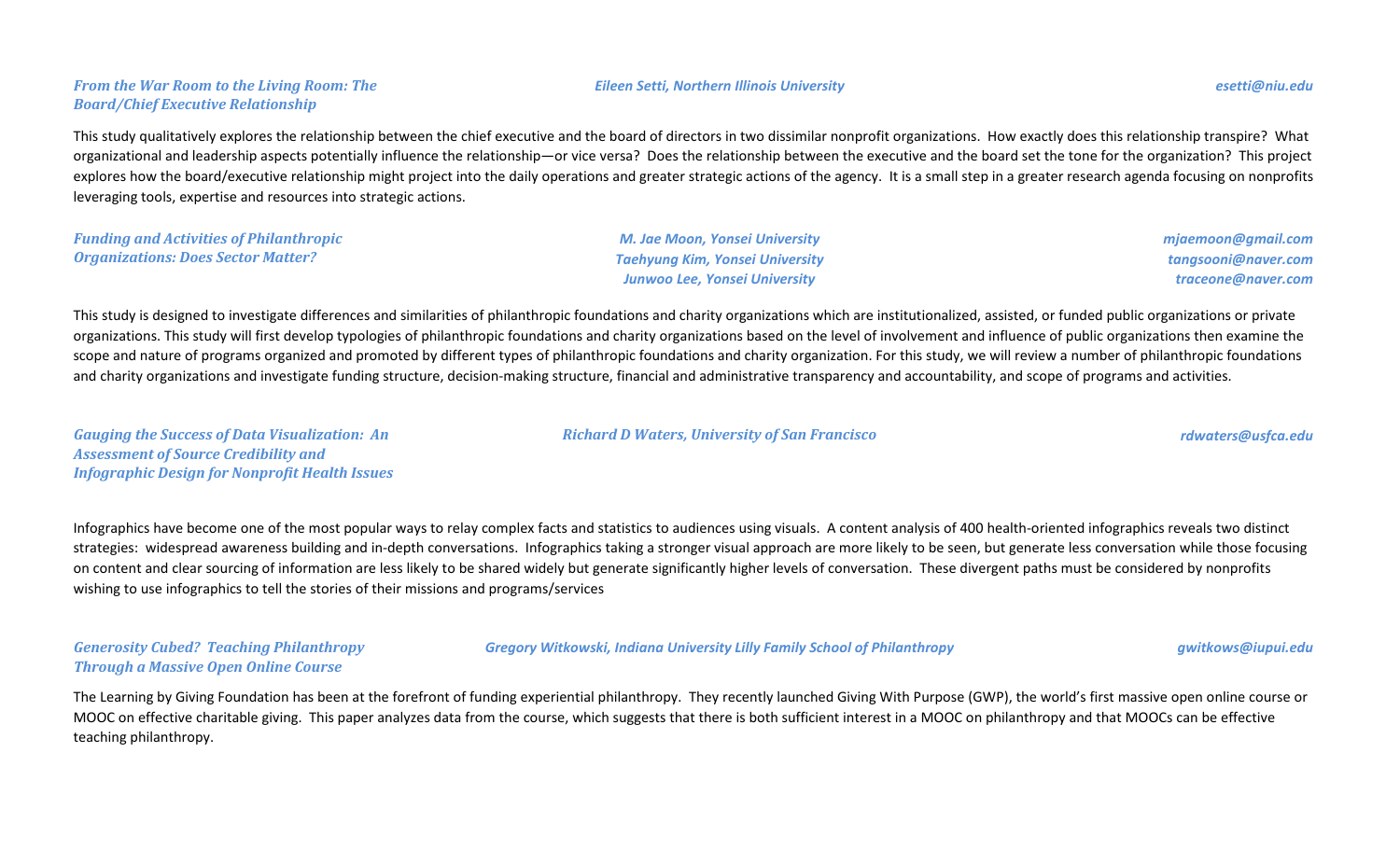*Gen Y and Philanthropy: Skills Development Through a Philanthropic Project*

For the past four year a group of undergraduate and graduate students have been provided a rather large amount of money each year to address community needs through philanthropy. This paper explains the challenges and strides made in working with generation Y students in determining the most pressing needs of the community, and more importantly, how to make philanthropic decisions. The students' work supports some of our beliefs about Generation Y and challenges others.

*Germany's Top 100 Nonprofit Brands – Developing a National Brand Score Index for Nonprofit Organizations*

*Silke Boenigk, University of Hamburg Annika Becker, University of Hamburg*

*silke.boenigk@uni-hamburg.de annika.becker@wiso.uni-hamburg.de*

This study empirically investigates the brand awareness and brand attractiveness of Germany's top 100 nonprofit brands. This large-scale survey among the German population will be conducted by means of a two-stage approach. In the first step, both the unaided and aided brand awareness will be requested. In the second step, nonprofit brands with a high degree of brand awareness will be investigated according to their brand attractiveness reflecting the individual brand stature and the overall impact of the brand compared to other nonprofit brands. On the basis of this, a national brand score index for each nonprofit brand is developed.

*Gift Exchange in Charitable Giving: Evidence from a Field Experiment at a Public University*

*Jonathan Meer, Texas A&M University Catherine Eckel, Texas A&M University David Herberich, Sears Holding Corporation*

*jmeer@econmail.tamu.edu ceckel@econmail.tamu.edu dherberich@gmail.com*

We investigate the mechanisms by which gift exchange operates in charitable giving using a field experiment with over 200,000 former students at a public university. Treatments include unconditional gifts sent with a request for a donation, requests for a donation offering a gift conditional on a donation, as well as conditional gift requests with the ability for donors to opt out of receiving the gift.

*Giving and Religiosity: the Portuguese Perspective Madalena Eça Abreu, ISCTE-IUL, University Institute of Lisbon (BRU-IUL), Portugal Raul M. S. Laureano, Instituto Universitrio de Lisboa (ISCTE-IUL), BRU, Lisboa, Portugal Rui Vinhas da Silva, Instituto Universitrio de Lisboa (ISCTE-IUL), BRU, Lisboa, Portugal mabreu@iscac.pt rml@iscte.pt rui.dasilva@mbs.ac.uk*

This paper discusses the driving mechanisms of religiosity in terms of donations practices, and donor choice in giving either to religious organizations or secular organizations in Portugal. Based on a survey of Portuguese charities, 612 donors reported their preferences when giving.

Being religious affiliated, and displaying a high level of religiosity has been identified as a determinant of giving and giving high amounts. Moreover, donor choice in giving either to religious organizations or secular organizations has been found to be an important factor for secular people, whereas religious people tend to give to any kind of organization.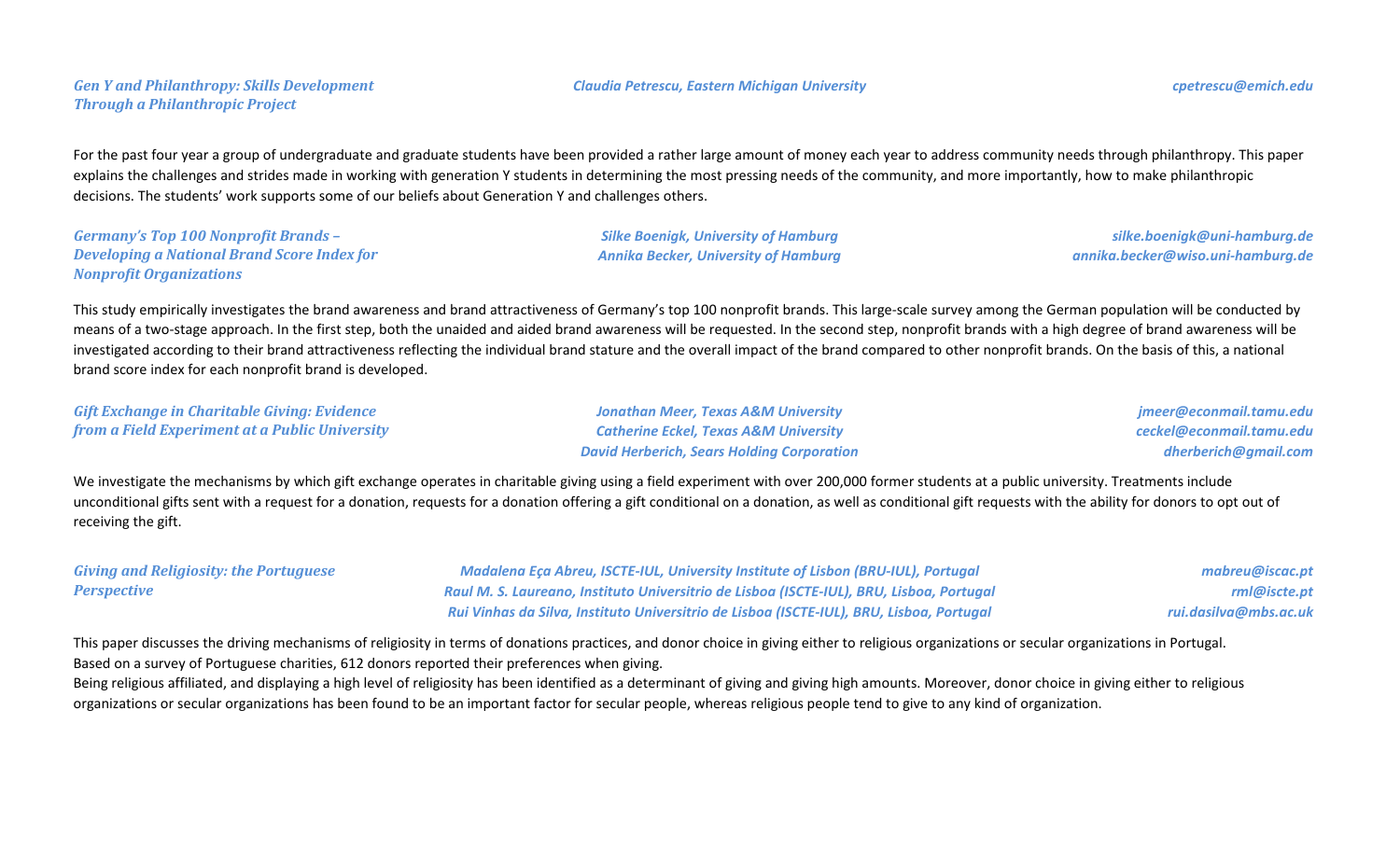### *Giving in Smart Ways: How Does Industry Shape the Philanthropy of Giving Pledgers?*

#### *Erzsebet Fazekas, University of Albany, SUNY efazekas@albany.edu*

The Giving Pledge was launched in 2010 to solicit the commitment of America's richest to donate at least half of their wealth to charitable causes in their lifetime. It has been heralded to be a game changer for creating a new arena for philanthrocapitalism and strategic giving. To understand the impact of business models on philanthropy, this paper analyzes the link between the industries that produced the Giving Pledgers' wealth and their philanthropic activities. It draws on findings from a content analysis of values expressed in Pledge Letters and industry reports, and data on the Pledgers' philanthropic and business activities.

*Governance, Finances, and Program Activities of Very Small Organizations (VSOs): A Large Sample Study of Greater Austin*

Very small organizations (VSOs) with annual gross receipts of less than \$50,000 account for 50% of all 501(c)(3)s (excluding churches) nationwide. However, VSOs are almost always excluded in national and regional trend analysis since they are not required to file a tax return to IRS. This study will draw a large sample from the entire pool of VSOs in a defined region, to explore the state of governance, finances and program activities of these organizations. An expected 800 to 1,000 surveys will be sent out and the results will be compared to existing studies of larger organizations.

*Governance Mental Models: Board Member Knowledge Structures and Integrative Processes*

Governance is an inherently complex function, with board members addressing ambiguous situations through a multiplicity of functional roles such as oversight, support, resource procurement, and stakeholder representation. This paper will propose governance mental models as knowledge structures board members use to describe governance roles and functions, and to guide their responses to organizational challenges. Based in multiple theoretical approaches to governance and literature on team mental models, this paper will propose a model describing governance mental models,

situational factors which cause rigidity of thinking, and processes enabling cognitive integration and behavioral flexibility at the individual and group level.

*Max Freund, Claremont Graduate University max.freund@cgu.edu*

*Ashley W. Li, RGK Center for Philanthropy and Community Service wanting.li@utexas.edu*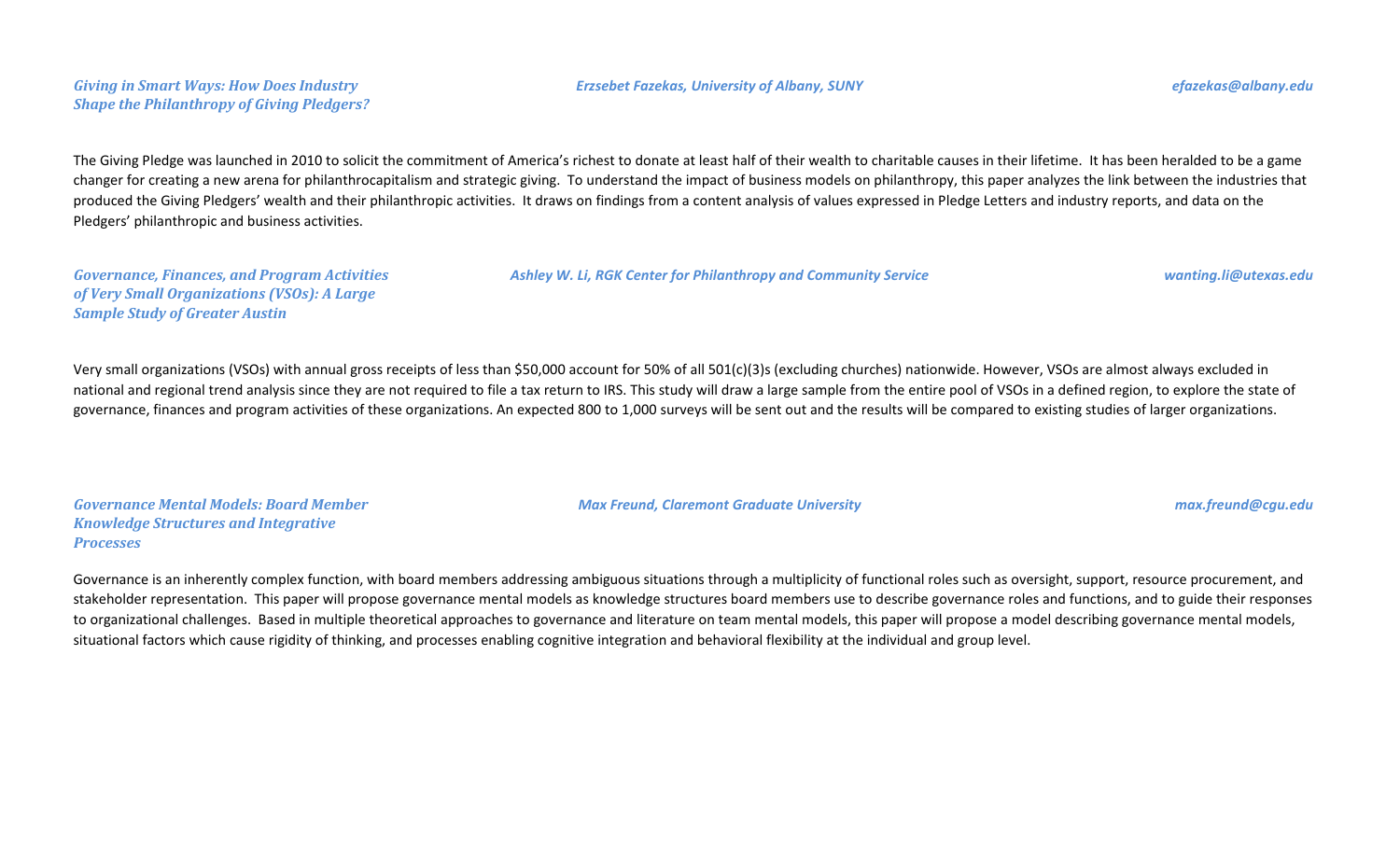### *Governance of Social Enterprises: Navigating Boundaries in a Dual Mission Context*

*Melissa Middleton Stone, Humprey School of Public Affairs University of Minnesota Francie L. Ostrower, University of Texas at Austin*

The purpose of this paper is to examine important questions related to the governance of social enterprise organizations. In particular, the paper focuses on questions that concern the boundaryspanning roles, tasks, and processes of the boards of social enterprises. It will review the existing literature, identify gaps, and present a set of theoretically-informed research questions.

| <b>Governing Food Systems: Does the Formal</b>     | Saba Siddiki, Indiana University Purdue University Indianapolis | ssiddiki@iupui.edu |
|----------------------------------------------------|-----------------------------------------------------------------|--------------------|
| <b>Representation of Nonprofit Stakeholders in</b> | <b>Julia L Carboni, SPEA- IUPUI</b>                             | jcarboni@iupui.edu |
| <b>Food Policy Councils Matter?</b>                | <b>Chris Koski, Reed College</b>                                | ckoski@reed.edu    |
|                                                    | <b>Abdul-Akeem Sadiq, SPEA-IUPUI</b>                            | asadiq@iupui.edu   |
|                                                    |                                                                 |                    |

Concerns about local economies, access, and sustainability have urged state and local governments to rethink traditional approaches to food system governance and seek out new collective action venues through which to pursue food policy development and implementation. Food policy councils (FPCs) serve as a prominent example. FPCs take a systemic approach to policy and program development through the engagement of public, private, and nonprofit stakeholders. In this paper, we rely on collection action frameworks to study key determinants associated with councils' policy and programmatic outputs, focusing specifically on whether formal representation of nonprofit stakeholders in FPCs impacts council outputs.

| <b>Government/Nonprofit Initiatives in</b>         |
|----------------------------------------------------|
| <b>Transition: Human Services in New York City</b> |

*Jack Krauskopf, Center for Nonprofit Strategy and Management james.krauskopf@baruch.cuny.edu*

To continue research begun in 2013 about initiatives in New York City to improve government/nonprofit services delivery, this paper examines, during the first year of the administration of Mayor Bill de Blasio, the status of previous Mayor Michael Bloomberg's initiatives to streamline contracting and related practices that affect services, finances, and operations of nonprofit organizations. Continuity, effectiveness, and factors influencing sustainability are analyzed.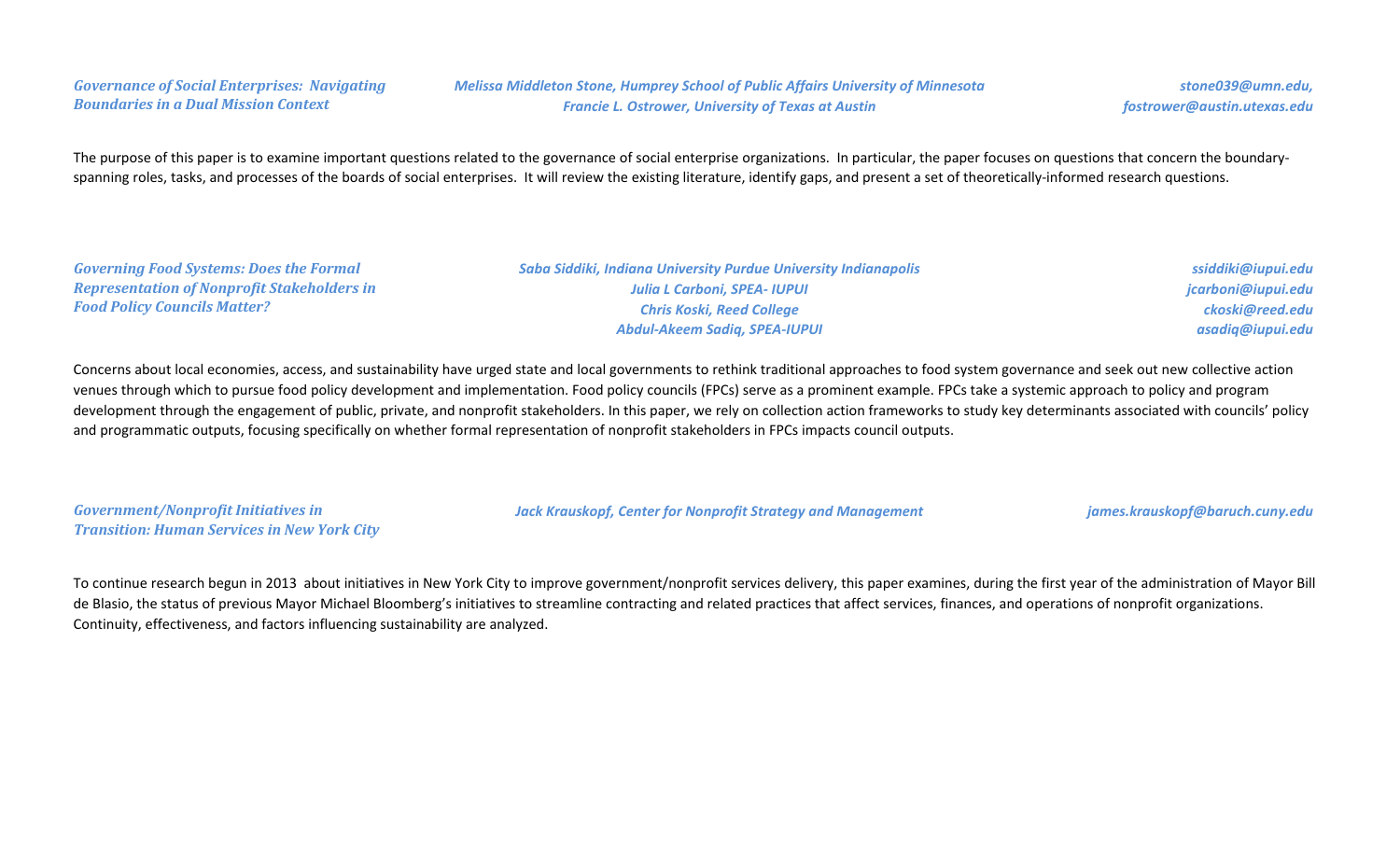#### *Government/Nonprofit Relationships and Organizational Capacity and Effectiveness: The Case of Child Welfare Nonprofits*

*Haley C. Murphy, University of Oklahoma Robbie W. Robichau, Georgia Southern University*

*haleychristinemurphy@ou.edu rrobichau@georgiasouthern.edu*

When government agencies interact with nonprofit organizations they have various effects on the organization's activities. But, it is unclear how a particular agency's environment determines whether government's influence on that agency will be positive or negative. Using data from a survey of child welfare nonprofits, this paper examines to what extent a nonprofit's relationship with government improves or hinders their effectiveness. Evidence suggests that the nonprofit's organizational culture has a significant impact on the perception that government interaction has made some activities better or worse. Contrary to expectations, there are improvements in management activities as government funding and contracts increases.

*Government-Nonprofit Relations by Levels of Government: An Examination of Funding Partners and Resource Dependency*

*Sarah L. Pettijohn, University of North Carolina at Charlotte Jaclyn Schede Piatak, University of North Carolina at Charlotte* *spettijo@uncc.edu jpiatak@uncc.edu*

The contracting relationship between government agencies and nonprofit organizations has become a vital aspect of both public service delivery and nonprofit funding. This paper examines how the resource dependency of nonprofit organizations may vary by funding partner. Many nonprofits rely on formal government contracts and grants, but are some of those funding partners and funding relationships more beneficial than others? This paper uses data Urban Institute's 2013 National Survey of Nonprofit Government Contracting and Grants to examine contracting relations by levels of government to shed light on these issues, which have implications for nonprofit managers in managing their funding relationships.

*Government-Philanthopy Collaboration on Global Health: A Case Study of the President's Emergency Plan for AIDS Relief*

*Kazumi Noguchi, Kobe Women's University Osamu Koike, Yokohama National University* *noguchi@suma.kobe-wu.ac.jp okoike@ynu.ac.jp*

The 2015 deadline for attaining the Millennium Development Goals, including HIV/AIDS prevention, is quickly approaching. The involvement of private organizations in providing development assistance toward meeting those goals has been indispensable, and the impact on developing countries has been remarkable. This paper will address the roles played by US philanthropic organizations and their collaboration with the government in the President's Emergency Plan for AIDS Relief (PEPFAR) and will contribute to clarifying the level of philanthropic and government collaboration occurring in global health.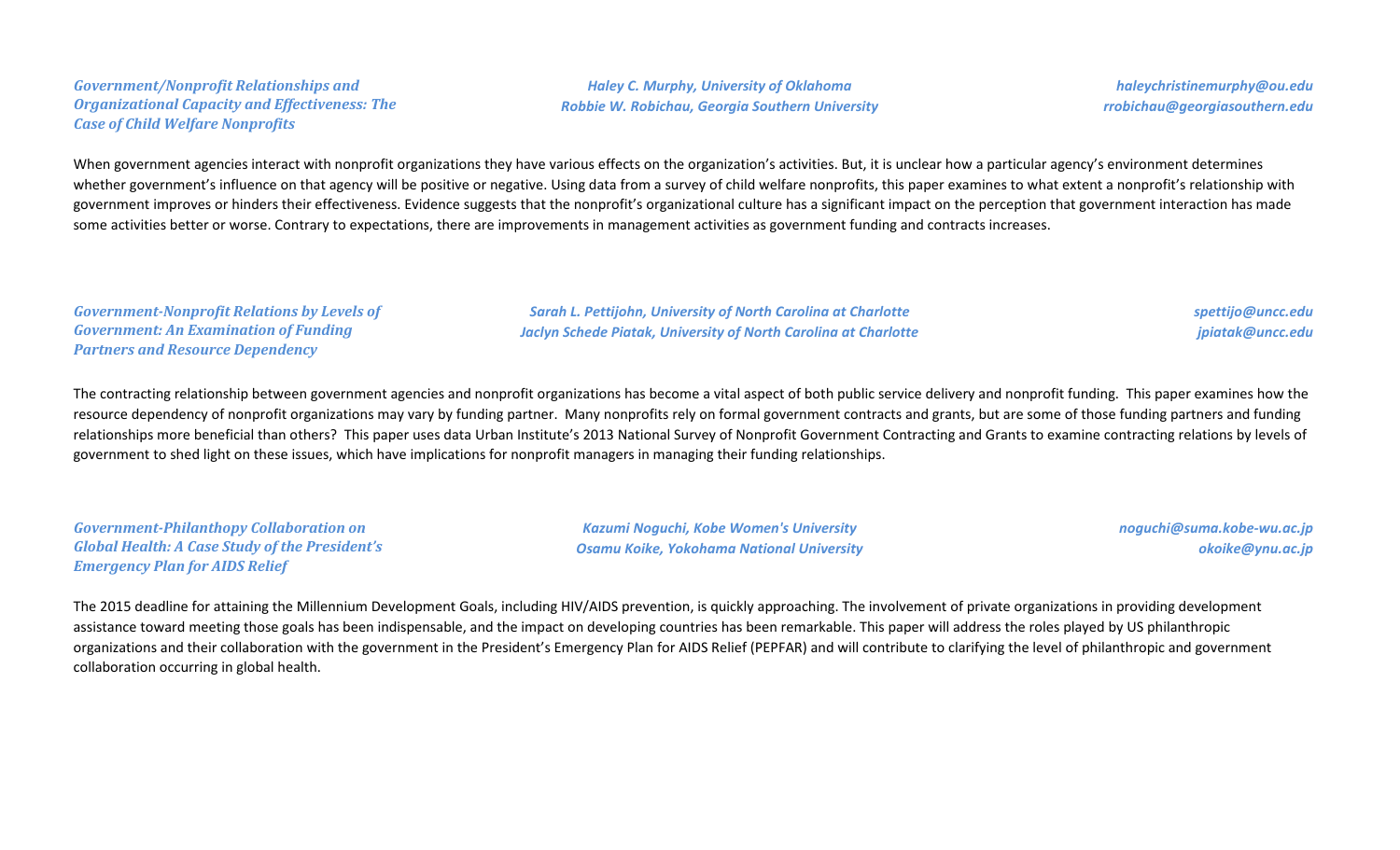#### *Graduation With a Purpose: Leveraging Collaborations to Support College and Career Readiness*

*Amy Nichole Thayer, Indiana University Lilly Family School of Philanthropy Xiaonan Kou, Indiana University Lilly Family School of Philanthropy*

*amynthay@iupui.edu koux@iupui.edu*

Rapid development of education technology has extended the access to postsecondary education to students who otherwise had no access to traditional face-to-face learning. With these changes in student profile and the rapid growth in attendance, the successful completion of postsecondary education and a full preparation for a meaningful career pathway become vitally important, requiring more collaborative efforts. Increasingly, nonprofit organizations are providing funds for students' post-secondary education. This study investigates USA Funds®, a nonprofit corporation that helps students prepare for, access and achieve success in postsecondary education and its support of new initiatives to enhance college and career preparedness.

*Barbara Clemenson, Case Western Reserve University barbara501c3@sbcglobal.net*

*Grassroots and Bureaucratic: How the Systematic "Machinery" of the Soldiers' Aid Society of Northern Ohio Successfully Supported its 500 Branches*

Five days after President Lincoln's call for volunteers, key Cleveland women created the Soldiers' Aid Society of Northern Ohio, later affiliated with the United States Sanitary Commission (USSC), which motivated and coordinated the grassroots contributions of 500 local branches. This case study, largely based on primary documents, examines how these women expanded their practices to develop this complex multifunctional regional enterprise, one of USSC's most productive. What attitudes, systems, and methods enabled these "private sphere" ladies to adopt entrepreneurial and bureaucratic business "machinery" to effectively and efficiently fulfill their very public mission, while successfully working through informal, unorganized grassroots associations?

*Group Structures and Multi-level Governance in Nonprofit Housing Associations: Can They Be Sustained?*

*Christopher Cornforth, The Open University Rob Macmillan, Birmingham University David Mullins, Birmingham University, UK*

*c.j.cornforth@open.ac.uk r.macmillan@bham.ac.uk d.w.mullins@bham.ac.uk*

Group structures and multi-level governance have been an important emergent organizational form among nonprofit housing associations in the UK. Earlier research highlighted the tendency for this form to be unstable with a common progression from loose alliances to merger and full integration. Governance and management challenges are frequent during the life-cycle of groups, with drivers both for and against further consolidation. This paper draws on a longitudinal case study of a housing group and wider sector research to explore how organizations manage these challenges and whether it is possible to sustain group structures or whether further consolidation is more likely.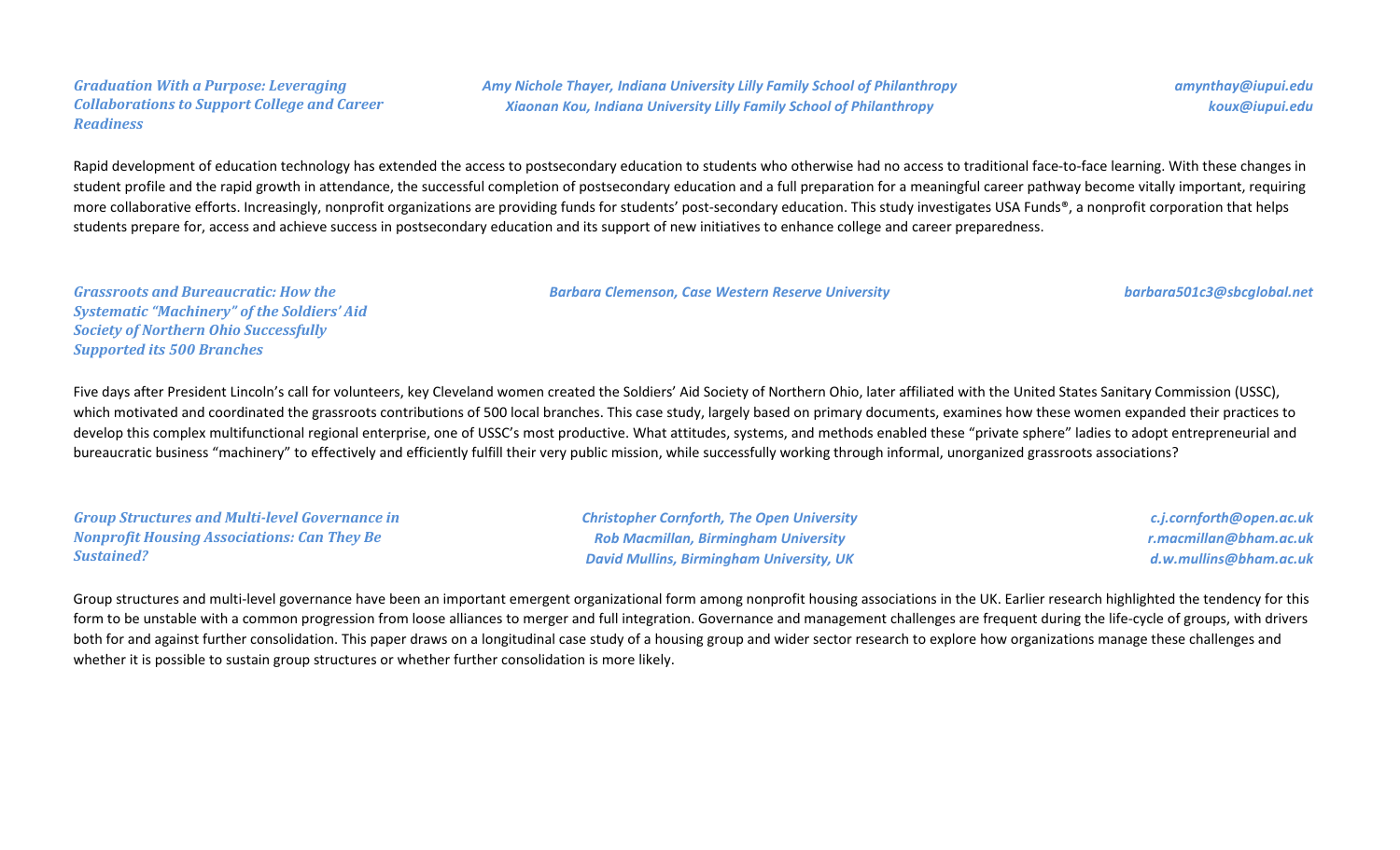*Hair About Us: Narratives from the ARNOVA Participatory Action Research Project*

*Keith O Hunter, University of San Francisco Monika L. Hudson, University of San Francisco* *kohunter@usfca.edu mhudson@usfca.edu*

Take the word "research", combine it with the words "hair experiences – yours or others" – and you inevitably get a personal story. Whether it's concerns about too much hair, complaints about lack of hair, or the ability of hair to intimidate or convey authority, questions related to the issue of "hair" appear to provoke passionate responses in the form of narratives. We consistently found that responding to questions about a "threadlike outgrowth from the epidermis of plants, mammals and other animals" (http://www.merriam-webster.com/dictionary/hair) stimulated stories and these stories uncovered important truths about people's perceived or real life experiences within the third sector.

*Harnessing Inter-Sectoral Networks to Serve the Poor: A Case Study of Farm Concern International*

*David T. Ruchiu, Founder, CEO, Farm Concern International Meme D. Kinoti, Regis University*

*david.ruchiu@farmconcern.org mkinoti@regis.edu*

This paper explores the transformative role of Farm Concern International (FCI), a pro-poor holistic community development agency, harnessing resources from governments, philanthropy and businesses to support business models for development in Sub-Saharan Africa. This agricultural-based hybrid development agency has been one of the fastest growing in the region with programs in 10 countries and serving 2.5 million smallholder farmers and influencing over \$3 billion in trade facilitation annually. Due to its innovative approaches and documented successes, FCI has attracted growing international recognition and support from governments and philanthropy including FAO and the Bill and Melinda Gates Foundation among others.

*Heeding the Voices of the Massachusetts Nonprofit Sector*

Research on advocacy by public charities focuses on the extent of engagement, tactics nonprofits use, and barriers to participation in advocacy work (e.g. Kimberlin, 2010). This paper shifts the focus of advocacy research from giving a voice to constituent needs, to articulating the policy needs of the sector itself. This study examines the efforts of a statewide nonprofit membership association, the Massachusetts Nonprofit Network, to engage with nonprofit members to address the question: How can state and local public policy support a sustainable nonprofit sector? The paper analyzes results from nine policy roundtables with nonprofits across Massachusetts in spring 2014.

*HelpHOPELive: Meeting Financial Needs in Medical Crises.*

*Ram A. Cnaan, University of Pennsylvania cnaan@sp2.upenn.edu*

*Heather MacIndoe, University of Massachusetts-Boston Heather.MacIndoe@umb.edu*

HelpHOPELive is a creative and innovative fundraising response to the high financial costs of unaffordable medical care for the uninsured.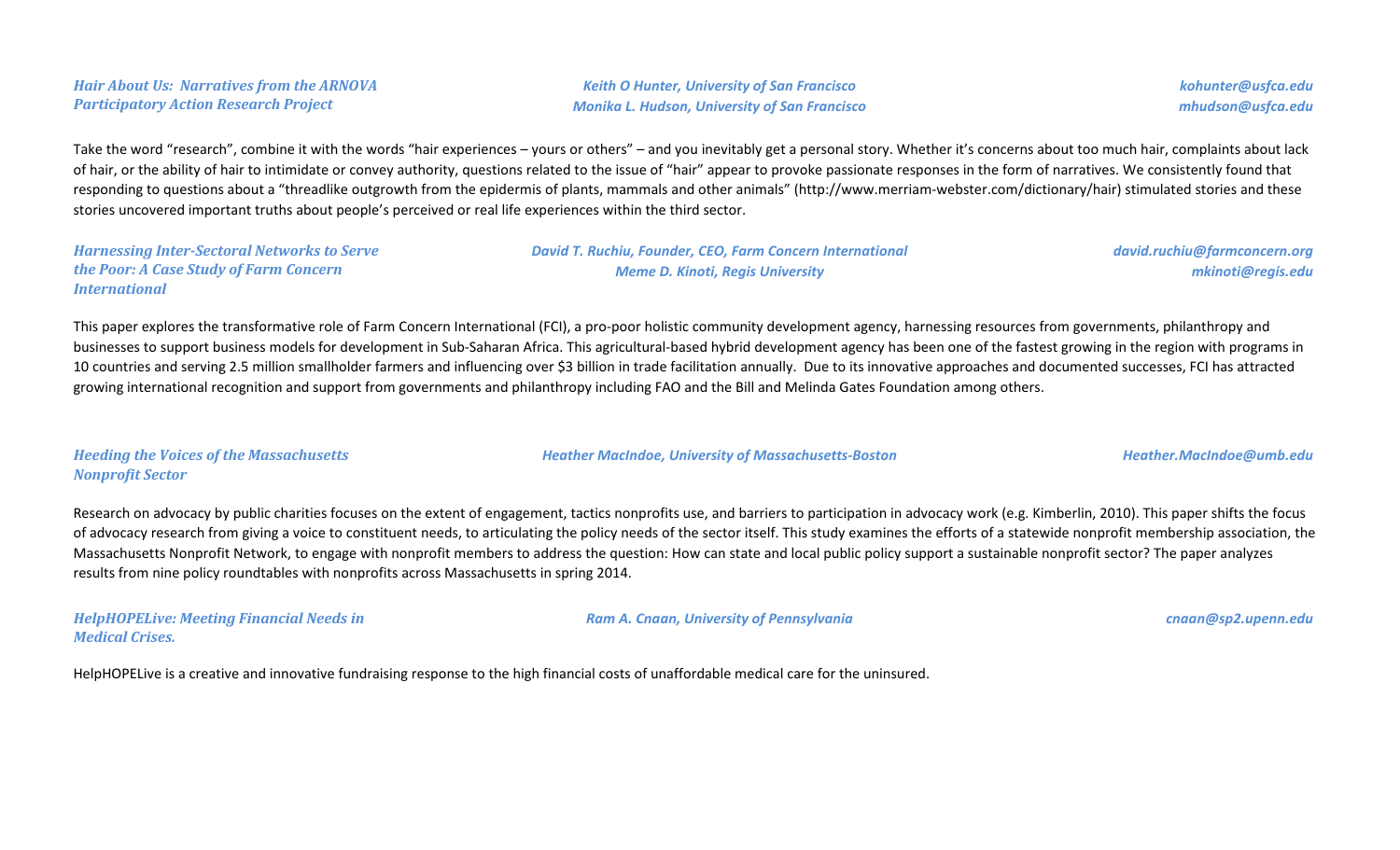*Help Without Protection: The Impacts of Signing a Liability Waiver on Volunteering Behaviors*

Asking volunteers to sign a liability waiver is an effective approach to release responsibilities from nonprofit organizations. However, such a practice may seriously discourage individuals from participating in volunteering works. This study examines the impacts of signing a liability waiver on people's willingness to volunteer. Using data from the National Administrative Studies Project – Citizens, this study found that signing a liability waiver decreases an individual's willingness to volunteer. However, such impacts vary with individual risk propensity. Risk-averse individuals are more likely to be deterred from volunteering when asked to sign this document. Managerial implications for nonprofit organizations are discussed.

*Helping Out, Making Money, or Neither?: The Challenges of Social Outcomes Measurement and Dual Mission Balance in Social Enterprises*

Social enterprises have become more visible in the nonprofit sector, blending the goals of profit and social good. Scholars continue to struggle with how we can effectively measure outcomes for these organizations. Using a case study of a catering social enterprise that provides culinary job training for homeless individuals, I suggest that social enterprises struggle not only with tensions between their dual missions, but also with unequal power dynamics between employees and ineffective outcome measurement. Although the catering company's work is mission driven, its achievement of its dual missions is minimal, but with potential for future achievement.

*Helping Social Change to Bloom: Two Capacity-Building Innovations at Third Sector New England*

An innovation of helping social change organizations through capacity-building innovations that include fiscal sponsorship and co-location.

*Helping Strangers in Comparative Perspective: A Multilevel Analysis of 123 Countries*

*Matthew Richard Bennett, University of Oxford Christopher J. Einolf, DePaul University*

*matthew.bennett@nuffield.ox.ac.uk ceinolf@depaul.edu*

This paper tests whether religion, modernization, government, and civil society are related to helping strangers among 174,590 respondents from 123 countries. Religious people, members of minority religions, and people in religiously diverse countries were more likely to help strangers. Individuals living in devout countries were more likely to help strangers even if they themselves were not religious. Urbanization positively correlated with helping strangers. Formal volunteers and people living in countries that had not experienced communism were more likely to help strangers, but the correlation between formal volunteering and helping strangers was lower in economically developed and urbanized countries.

*hkddong@gmail.com Lili.Wang@asu.edu*

*Erica Phillips, Ohio State University phillips.1157@osu.edu*

*Diane Vinokur-Kaplan, School of Social Work dkv@umich.edu*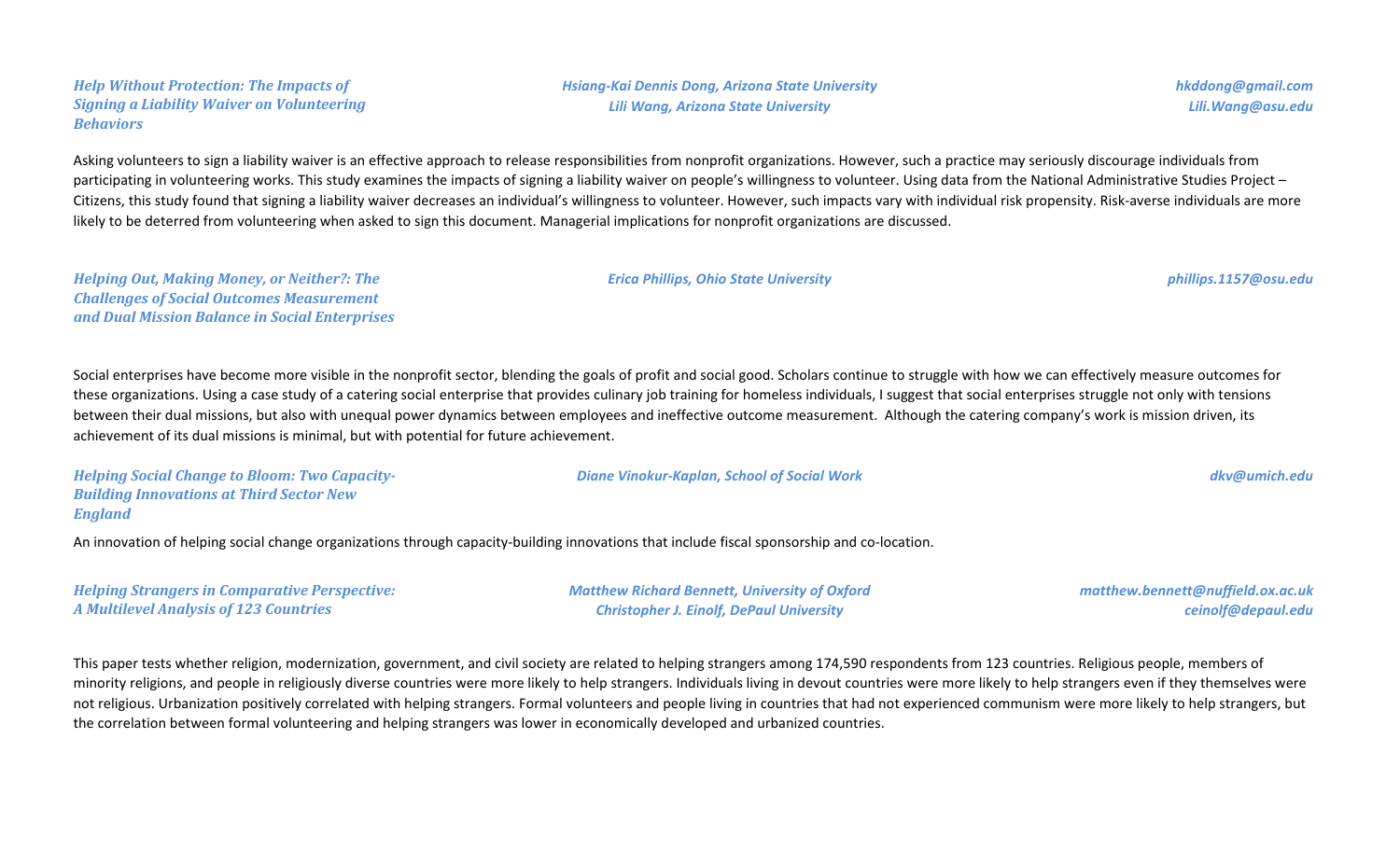#### *Hiding in Plain Sight: The Unacknowledged Relationship between Public Administration and the Nonprofit Sector in Running a Democracy*

*Jennifer Alexander, College of Public Policy, University of Texas at San Antonio Dorothy Norris-Tirrell, University of Central Florida*

*Jennifer.Alexander@utsa.edu dntirrell@gmail.com*

The following presentation explores the relationship between nonprofits and public administration, building the argument that nonprofits have functioned as a corrective to limitations of the administrative state and the U.S. Constitution. The article reviews the political roles of nonprofits as explicated in the public administration journal publications and compares this literature with the political roles as described in the nonprofit journal articles. The article addresses how charitable organizations have been affected by government and how public administration can more effectively join with nonprofits to sustain representative government.

*High Salaries in Charitable Organizations in England and Wales: An Analysis of Charity Accounts and Survey Data*

*John Mohan, Third Sector Research Centre Steve McKay, University of Lincoln, England*

*mohanj@bham.ac.uk smckay@lincoln.ac.uk*

The level of remuneration of senior staff in British charitable organisations has recently attracted public concern, but the evidence base is limited. This paper is the first substantial analysis of this topic in the UK. We approach the topic through a consideration of survey (micro-census) data on individuals and administrative data reported by organisations (as part of their legal duties); in particular we analyse data from a representative sample of 9800 charitable organisations, and relate the distribution of the presence and numbers of highly-paid employees to organisational characteristics (income, geographical location, sector, sources of funding).

*Higher Education & Million-Dollar Gifts: Factors Affecting Large Gifts to Colleges & Universities Una Osili, Indiana University Purdue University Indianapolis Jacqueline E. Ackerman, Indiana University Lilly Family School of Philanthropy Yannan Li, Indiana University Lilly Family School of Philanthropy uosili@iupui.edu jacacker@indiana.edu li34@iupui.edu*

In this study we seek to determine what institutional characteristics affect major gifts to colleges and universities. Using newly available data from the Million Dollar List (MDL) and other publicly available data on private funding to higher education, we investigate which institutional-level and contextual factors influence the receipt of \$1 million dollar and above gifts. The study is one of the first to use both quantitative and qualitative methods to explore the role of institutional structure, leadership, government funding and other factors to explain the success of certain institutions in obtaining million-dollar donations.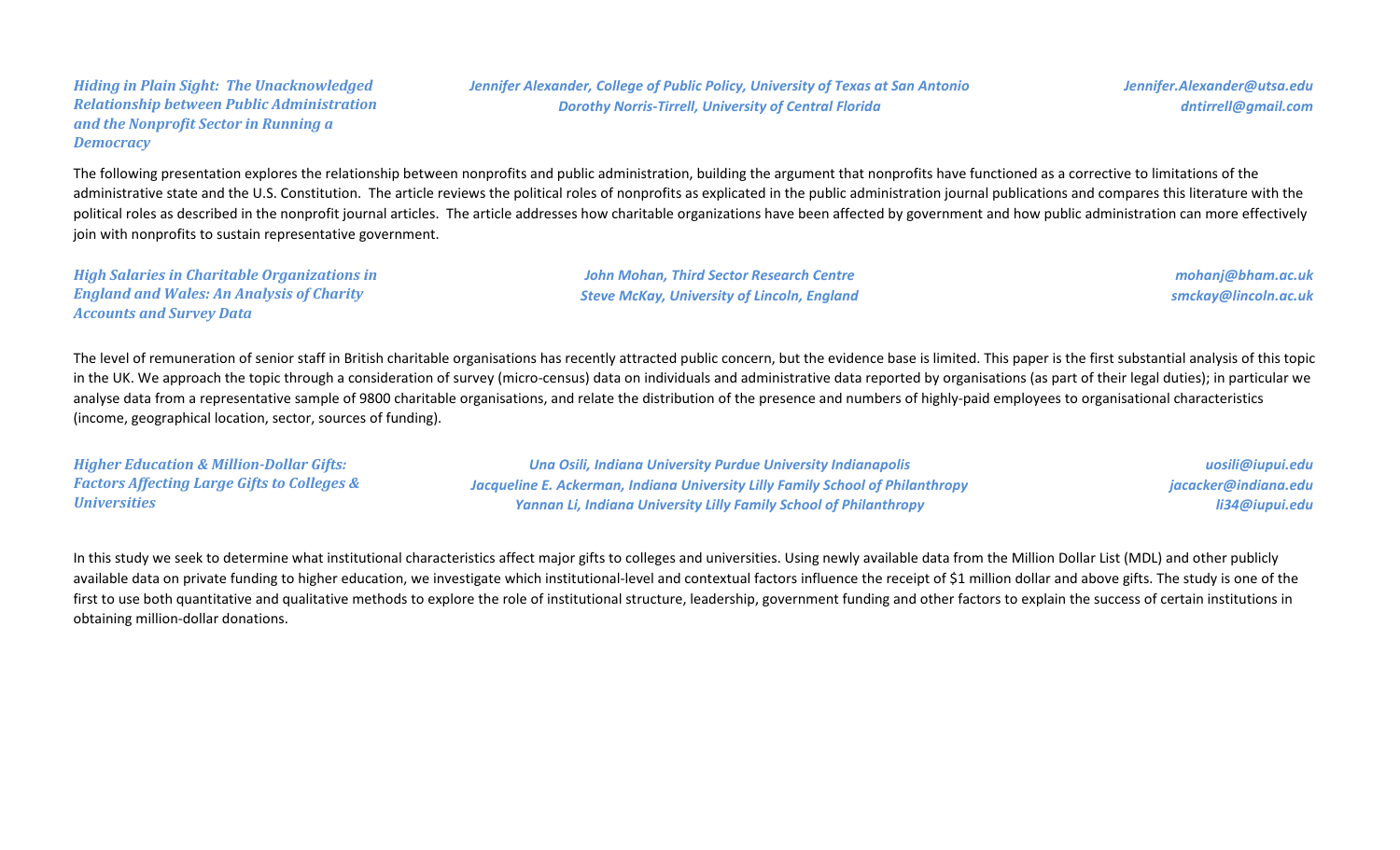### *High-Net-Worth Charitable Giving Trends in 2013*

*Una Osili, Indiana University Purdue University Indianapolis Amy Nichole Thayer, Indiana University Lilly Family School of Philanthropy Amir Hayat, Indiana University Purdue University Indianapolis Grace Baranowski, Indiana University Purdue University Indianapolis*

*uosili@iupui.edu amynthay@iupui.edu adhayat@indiana.edu gbaranow@iupui.edu*

High-profile philanthropists have generated increased interest among scholars in recent years. As a result, there has been an increase in scholarly analyses of giving among high net worth individuals. These studies, however, often have limitations, such as lack of comparative data with average household giving. This study examines giving patterns, priorities, and attitudes of America's wealthiest households during 2013. To inform longitudinal tracking of high-net-worth philanthropic activity, several areas analyzed in this study—giving patterns, motivations, strategies, decision making, values, traditions, volunteering, and demographic dimensions—build on those examined in previous studies in this series (2006, 2008, 2010, and 2012).

*How can Nonprofit-and-Government Relationship Facilitate Socioeconomic Resilience Against the Crisis?: Achievements and Challenges in Japan*

This study will explore how nonprofit-and-government relationship can perform in terms of addressing issues and crisis in communities and strengthening community resilience. Nonprofit-andgovernment relationship has been paid considerable attention again for years in Japan, whereas there are criticisms in terms of its practical effects and outcomes. Using both qualitative and quantitative approaches, we will study forms of collaboration, coproduction and co-governance of the nonprofit and government sector, and review and reexamine the effect of nonprofit-andgovernment partnership and collaboration. Policy implications and future challenges will be proposed.

*How do Boards Make Decisions About Changing Their Governance Practices? Data from a Longitudinal Study of Nonprofit Board Performance Decision-Making Effectiveness*

*Yvonne D. Harrison, University at Albany yharrison@albany.edu*

This paper reports on decision-making in the context of board performance assessment as reported by users of an online board performance self-assessment tool. The data come from 75 nonprofit boards in North America, Australia, and Europe that self-selected into this sponsored research study. The paper describes the process boards used to make changes in board performance, perceptions of the effectiveness of the decision-making process, and the relationship between perceptions of board decision-making effectiveness and changes in board governance practices. Results are discussed along with the practical implications of the research with regard to board decision-making in the context of board performance assessment.

*Naoko Okuyama, Kobe University okuyama@econ.kobe-u.ac.jp*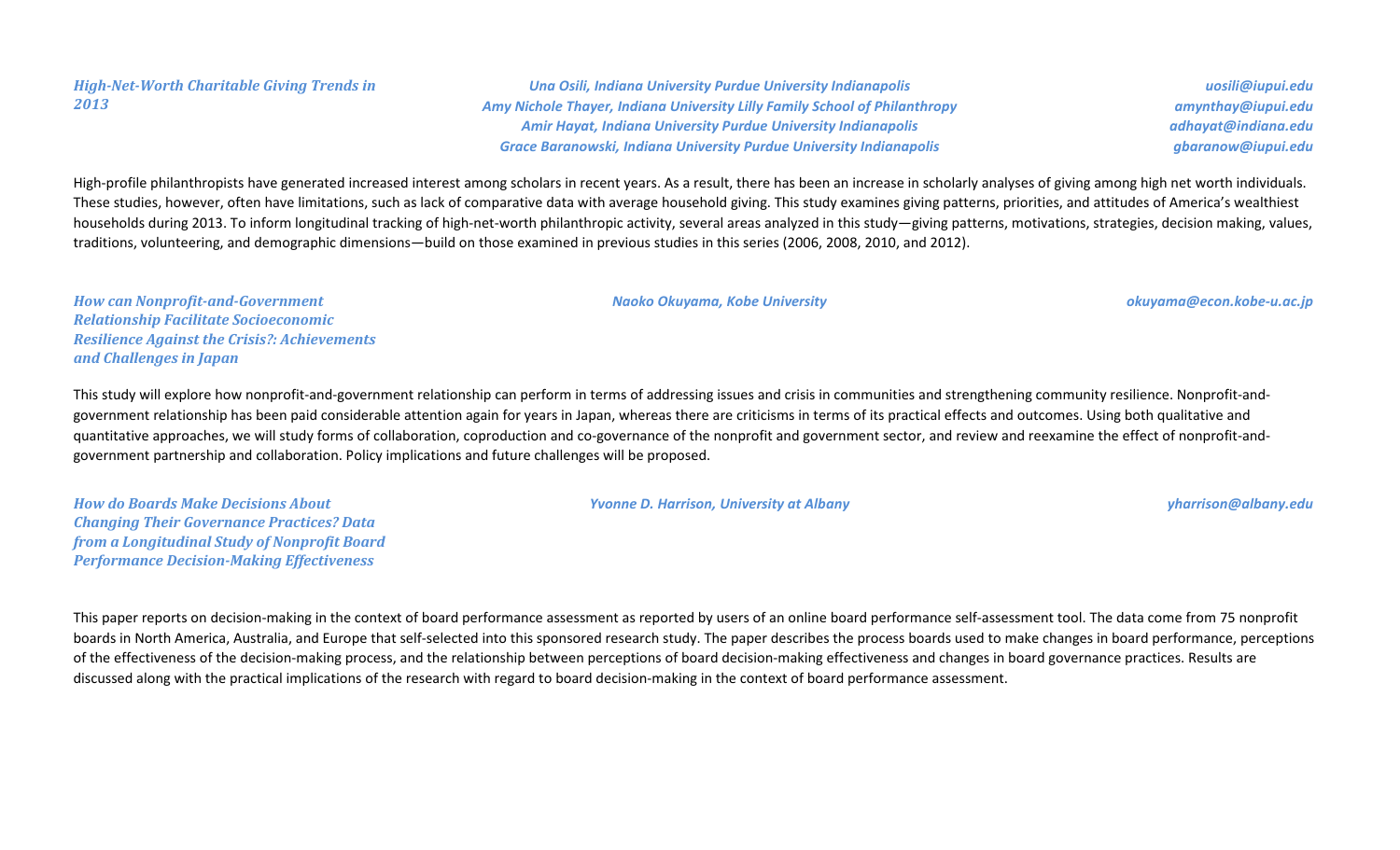## *How do English and U.S. Charity Law Differ, and Why?*

Although English and U.S. charity law derive from the same sources (including the preamble to the 1601 Statute of Charitable Uses), they have evolved in different directions. This paper examines shared features in English and U.S. charity law, identifies some key differences, and consider the factors that led them down divergent paths.

*How Do Local Governments and Nonprofits Collaborate in Longer Term Disaster Response?: The Case of Miyagi, Japan*

In disasters, the collaboration between public sector and nonprofit sector is said to be essential to minimize the human damages and economic costs, however, in realty, collaborations were not always formed in turbulent circumstances.

 Combining the literature review and interviews from more than 40 local governmental and nonprofit officials in 16 cities and towns of Miyagi prefecture, a damaged area of Great East Japan Earthquake on March 11, 2011, this research examines the generation, development, transitions and challenges and achievements of the collaboration for 3 years as well as the applicability of the theories of failures, resource dependency, transaction cost.

*How Do Nonprofit Firms Respond to Tax Policy? Brian Galle, Boston College Law School brian.galle@bc.edu*

We examine for the first time the elasticity of fundraising effort by nonprofit firms to changes in the tax-price of giving faced by their donors. Overall, we find an average elasticity of fundraising to the tax-price of giving of about -1.8, and an elasticity of charitable output to tax price of about .73. We also find some evidence that charities facing lower subsidy rates substitute towards other sources of revenue. We argue that these results may imply that the charitable contribution deduction is less effective than prior research has suggested.

*How Do Nonprofit Outpatient Substance Abuse Treatment Organizations Respond to the Increase in Market Competition?*

The purpose of this paper is examining what strategies nonprofit organizations utilize facing the increase of market competition in the outpatient substance abuse treatment delivery.

*Koichi Nakao, Tohoku University / Miyagi Prefecture sabikaihamu@hotmail.com*

*Young Ah You, University at Albany SUNY yyou@albany.edu*

*Mark Sidel, University of Wisconsin-Madison sidel@wisc.edu*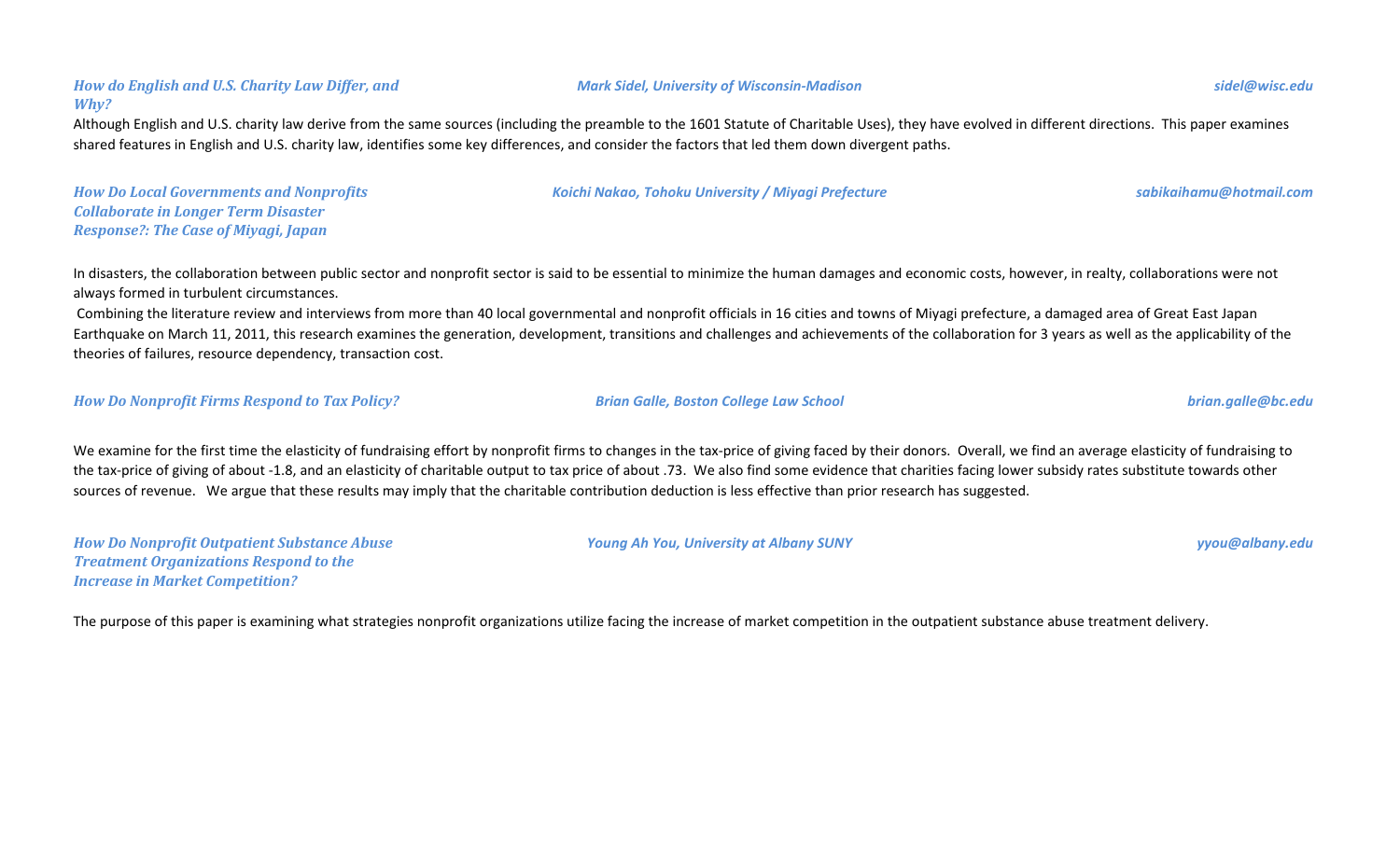## *How Do Nonprofit Resource Centers Develop? A Merging of Theory and Practice*

*Sarah Lynn Young, Florida State University Ralph S. Brower, Florida State University*

The objective of this study was to determine the theoretical framework that best explains collaborative structures in nonprofit management support organizations using a study from the Big Bend Region of North Florida. Nonprofit resource centers, known as a management support organizations, serve as network managers for regional networks of nonprofits. How and why these nonprofit resources centers form, what are the barriers to participation, and what incentives are used to motivate local nonprofit participation is examined. The reason for formation and participation in this collaborative network structure was studied using transaction cost theory extended to the public sector using high and low power incentives.

#### *How Indian-based Nonprofits are Using Narratives as an Advocacy Tool*

*JC Martel, University of Colorado at Denver Kristin Oloffson, University of Colorado at Denver*

*jc.martel@ucdenver.edu Kristin.Oloffson@ucdenver.edu*

This research seeks to understand how Indian-based nonprofits are working to improve air pollution in Delhi, India through the use of narratives. Narratives articulate perceptions of issues and solutions, and influence policy for high salience issues such as air pollution. Using the Narrative Policy Framework, we explore how the nonprofits frame causes, effects, and solutions for air pollution, as well as characterization of actors, which may sway public opinion and political decision making during issue development. This research contributes to understanding narratives as advocacy tools used by nonprofits.

*How Organizations Redefine Themselves: Transitioning from Donor Reliance to Earned Income*

*Solange Hai, ESADE Business School - Ramon Llull University Daniel Arenas, ESADE Business School - Ramon Llull University*

*solange.hai@esade.edu daniel.arenas@esade.edu*

Charity retail organizations collect used clothing and household items donated from individuals and organizations. Although the activities of clothing collection, sorting, and resale look similar between organizations, the purpose behind them can differs. Roba Amiga, a Catalan charity retail organization and work integration social enterprise (WISE), started in 2001 as a project with participation of 17 institutions. The purpose was two-fold: positive social and environmental impact. Using Spain as an example, this research project will address how a nonprofit organization, which primarily relies on donor support, redefines itself as a social enterprise with earned income revenue.

*How We Serve Who we serve: Relating Strategy and Structure in Association Management*

*Roland J. Kushner, Muhlenberg College kushner@muhlenberg.edu*

Industry associations (trade groups) and professional societies are well-embedded components of civil society. Their service strategies include programs that facilitate members' work. Conventions, publications, research, and certification are some prominent program offerings. Structurally, they can take various forms for governance and coordination of volunteers, trustees, staff, chapters, committees, task forces, outsourcing, etc. This research explores relationships between strategy and structure in nonprofit trade groups and professional societies. The principal issue explored is the underlying dimensionality of strategy-structure relationships for trade associations and professional societies, using principal components or a comparable multivariate model, with implications for research and practice.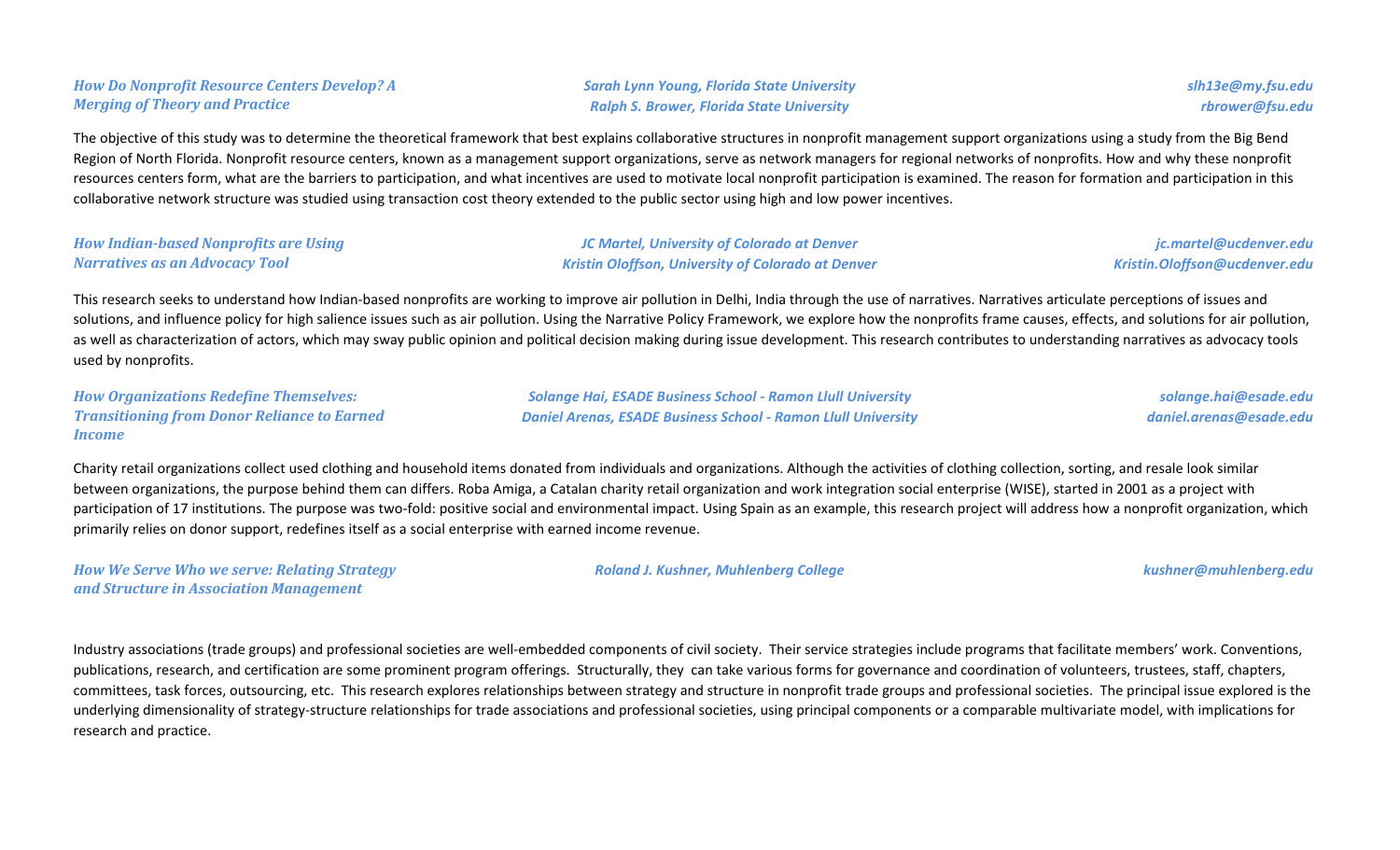# *Hybrid Forms: A Better Product for Legislators Than for Social Entrepreneurs*

In less than a decade, more than half of U.S. states adopted hybrid organizational forms intended to house social enterprises. The low-profit limited liability company came first, offering an unincorporated entity dedicated to both profits and charitable and educational purposes. A spate of incorporated forms followed: benefit corporations, flexible purpose corporations, social purpose corporations, public benefit corporations in Delaware last year. These many incorporated variations all adopt the theme of an entity with a dual mission – profit and social good. This paper will directly address the mismatch between legislative enthusiasm for new hybrid models and the interests of nonprofit managers.

*Hybrid Service Provision at the Intersection of the Intimate Partner Violence and Alcohol and Other Drug Use Intervention Fields*

*Elizabeth Marie Armstrong, University of Michigan elimarie@umich.edu*

What differentiates organizations engaged in hybrid social service delivery from their non-hybrid peers? This paper considers differences between organizations providing services for alcohol and other drug use (AOD, n=289), intimate partner violence (IPV, n=57), and both (n=25) in the 9-county Chicago Metropolitan Statistical Area. Preliminary analysis suggests that hybrid organizations employ two strategies: collaboration and internal expansion. Organizations perusing the former approach are more likely to occupy dominant positions within their primary field (AOD or IPV) while those pursuing the latter approach appear more marginal. This paper considers the implications of these two forms of hybridity for both fields.

| <b>Hybridity, Accountability, and Nonprofit</b> |  |
|-------------------------------------------------|--|
| <b>Organizations</b>                            |  |

*Steven Rathgeb Smith, American Political Science Association Chris Skelcher, University of Birimingham*

*smithsr@apsanet.org C.K.SKELCHER@bham.ac.uk*

This paper presents the results of comparative research investigating hybrid organizations in the UK and the US in the policy field of social housing. This research is an opportunity to explore the utility of the concept of "hybridity" in research on nonprofit management. We propose different models of hybridity within the context of nonprofit organizations and then propose specific propositions related to the management of different types of hybrids. We will argue that different models of hybridity have important implications for organizational performance and leadership.

| <b>Hybridation: A Comparative Study of U.S. and</b> | <b>Carmen Parra, Universidad Abat Oliba CEU</b> | cparra@uao.es |
|-----------------------------------------------------|-------------------------------------------------|---------------|
| <b>Europe</b>                                       | <b>Rogelio Garcia Contreras, Professor</b>      | parra2@uao.es |

This paper draws on the new and virtuous discourse created by the Social Entrepreneurship movement in Europe and the United States. Social Entrepreneurship understood as an innovative method of finding large-scale and sustainable solutions to one of the most pressing social problems of our time: unemployment. The paper highlights the differences and similarities involved in the development of Social Enterprises in Europe and North America. It compares vanguard practices in the field; shows the diversity in style and tendencies in public adminstration to support the idea as a viable venue for self-employment.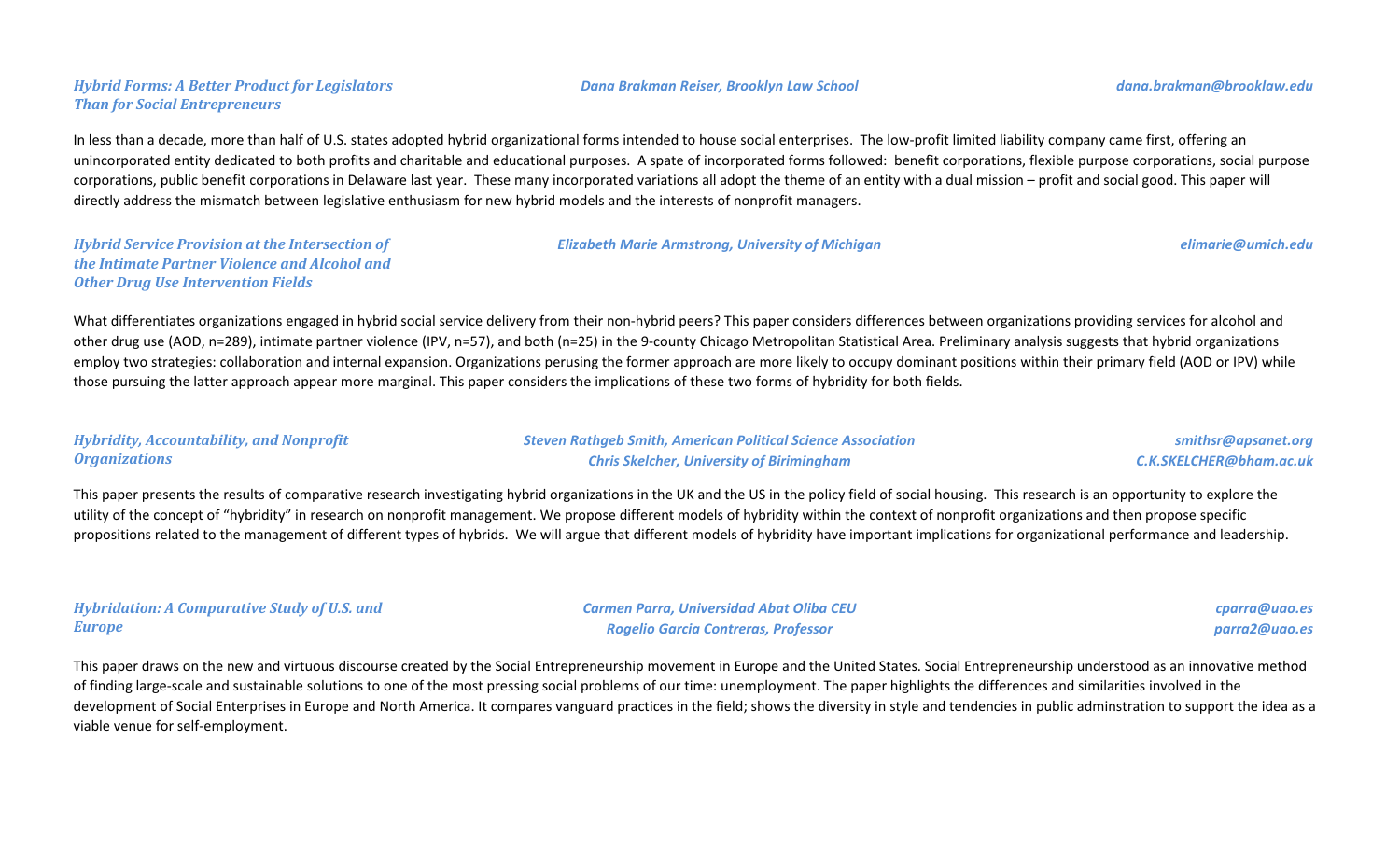# *Hybrid-Enterprises, Strategic Innovation and Sustainability*

What structures, processes and culture are associated with sustainable hybrid-enterprise organizations (HEOs)? What attributes associated with HEOs are transferable to traditional enterprises?

Mixed-methods, OCAI and MECCAs-based research design, a purposive sample, and laddering interviews provide determination of culture, administrative processes and structure associated with sustainable HEOs; and methods applied for discovery or creation of innovation.

Results involve the impact of leadership-based example and direction to discover or create means sufficient for organizational sustainability. Relative to hybrid for-profit, nonprofit and governmental organizations, implications involve isolation of technologies to achieve sustainable ROI and efforts aimed at social responsibility.

#### *Impact of Board Interlocks on Foundation Grantmaking*

In this paper, I explore whether personal ties matter in grantmaking: are nonprofits with more connections to foundations more likely to receive grants overall than less connected nonprofits? I study how interpersonal networks, specifically interlocking boards of directors/trustees, affect grantmaking. I expect that interlocking boards of directors between foundations and nonprofits will act as an information dissemination mechanism, making "connected" nonprofits more likely to receive grants. To test this proposition, I gathered data on staff and trustees of Washington State foundations and charities and conduct a social network analysis to test if interpersonal linkages matter in grant allocation.

| <b>Impact of Competency-Based Education on</b> |  |
|------------------------------------------------|--|
| <b>Nonprofit Sector Career Success</b>         |  |

*Susan Tomlinson Schmidt, Nonprofit Leadership Alliance Gene Moses, Nonprofit Leadership Alliance*

*susan.schmidt@nonprofitleadershipallianc e.org gene.moses@nonprofitleadershipalliance. org*

The interdisciplinary nature of nonprofit studies curricula lends itself to a competency-based model. With less than 10% of all institutions of higher education offering nonprofit studies courses, incoming college students have limited access to specialized curriculum. Does it make a difference? This study will analyze data from a number of sources to determine if competency-based nonprofit curriculum impacts professional success. Employees with the Certified Nonprofit Professional (CNP) credential, a competency-based, applied learning model, will be compared to non-CNP nonprofit employees with similar characteristics. Key factors in career success will be longevity of term at an organization and rise in position.

*Impact of Conference Calls on Student Retention in an Online, Nonprofit Studies Class*

*Norman A. Dolch, University of North Texas Ronald L. Wade, University of North Texas Susan C Cruise, Texas Woman's University Keith Turner, University of North Texas*

*nadolch@sbcglobal.net ronaldlwade@ronaldlwade.com SCruise@twu.edu keith.turner@unt.edu*

#### *Joannie Tremblay-Boire, University of Washington jboire@u.washington.edu*

#### *Mark L. Clark, University of Texas mxc114230@utdallas.edu*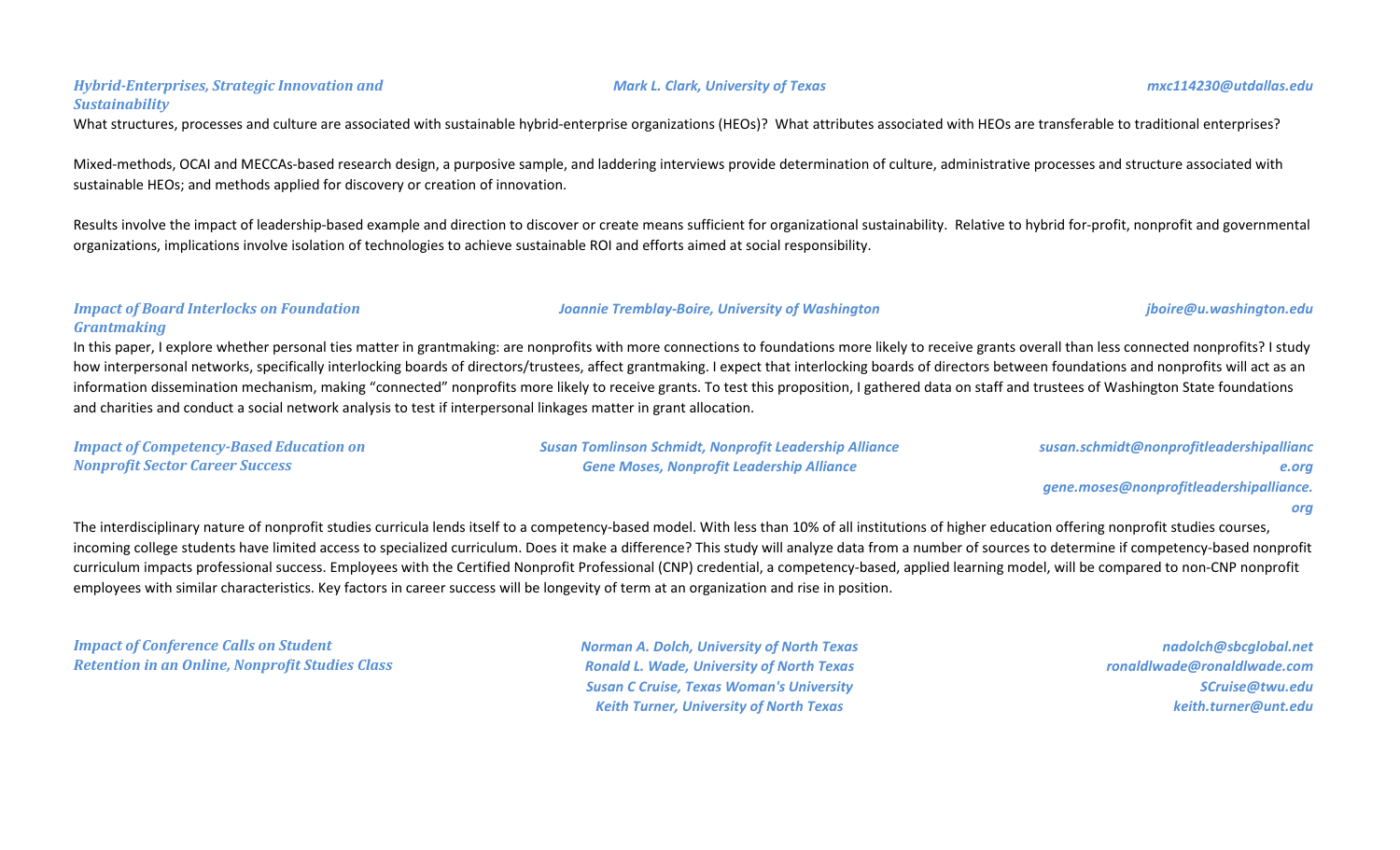Literature supports faculty as being a significant agent of student success and retention—an issue which directly affects nonprofit undergraduate programs. Interaction with faculty is important for students in online classes and in face-to-face classes alike. This study suggests that contact with a caring faculty member via three conference calls at specific intervals throughout the semester impacts student success and retention of online students in a nonprofit management program. There was a 19.8% increase in student retention as indicated by the decrease in the number of students dropping, withdrawing, or failing the course.

#### *Impediments to Executive Succession Planning in Nonprofit Organizations*

#### *Gregory McKee, North Dakota State University Karen A. Froelich, North Dakota State University*

*gregory.mckee@ndsu.edu karen.froelich@ndsu.edu*

Predicted shortages of chief executives combined with increasing economic and social significance of nonprofit organizations highlight the need for succession planning, yet such efforts vary widely. Accordingly, our research explores factors that may influence executive succession planning in charitable and cooperative forms of nonprofit organizations. Survey data (N=242) were analyzed using multiple regression techniques. Results reveal specific impediments to succession planning, which may serve as succession planning substitutes. Utilizing substitute mechanisms may provide a reasonable path to positive succession outcomes. However, preferences for internal successors via management development must be reconciled with thin management ranks that characterize most nonprofit organizations.

*Implications of Negative Service-learning Experiences on Students' Commitment to the Sector*

*Regan Harwell Schaffer, Pepperdine University Robert Shearer, Pepperdine University*

*regan.schaffer@pepperdine.edu robert.shearer@pepperdine.edu*

Strategic partnerships between nonprofit organizations and universities utilizing service-learning are a proven means to assist nonprofits and provide meaningful learning experiences for students. But what happens when the relationship between the nonprofit professional and students is not positive? This paper will examine the results from a cross-sectional study of approximately 750 undergraduate service-learning students and the relationship between the nonprofit client's management attributes and students' perception of the sector and their desire to serve in it. The implications for the sector are real as students form long-lasting impressions based upon these experiences and carry those with them into their communities.

*Improving the Accuracy of Nonprofits' Reported Involvement and Influence in Advocacy*

*Anne Buffardi, Overseas Development Institute Robert Pekkanen, University of Washington Steven Rathgeb Smith, American Political Science Association*

*albuffardi@gmail.com pekkanen@post.harvard.edu smithsr@apsanet.org*

Measuring nonprofit advocacy is notoriously difficult to do. The field is plagued by definitional imprecision and inconsistency, and potential bias in reporting both nonprofit involvement and influence. Taking advantage of a survey of more than 500 nonprofits with a series of direct and indirect questions about practices and interactions with different institutions, this article uses empirical evidence to develop a more nuanced understanding of nonprofit engagement in policy processes. We identify three distinct profiles of nonprofit involvement: 'requesters', 'engagers' and 'active advocates', and uncover when misperception is more likely to affect self-reports, thus contributing to enhanced accuracy in future measurement.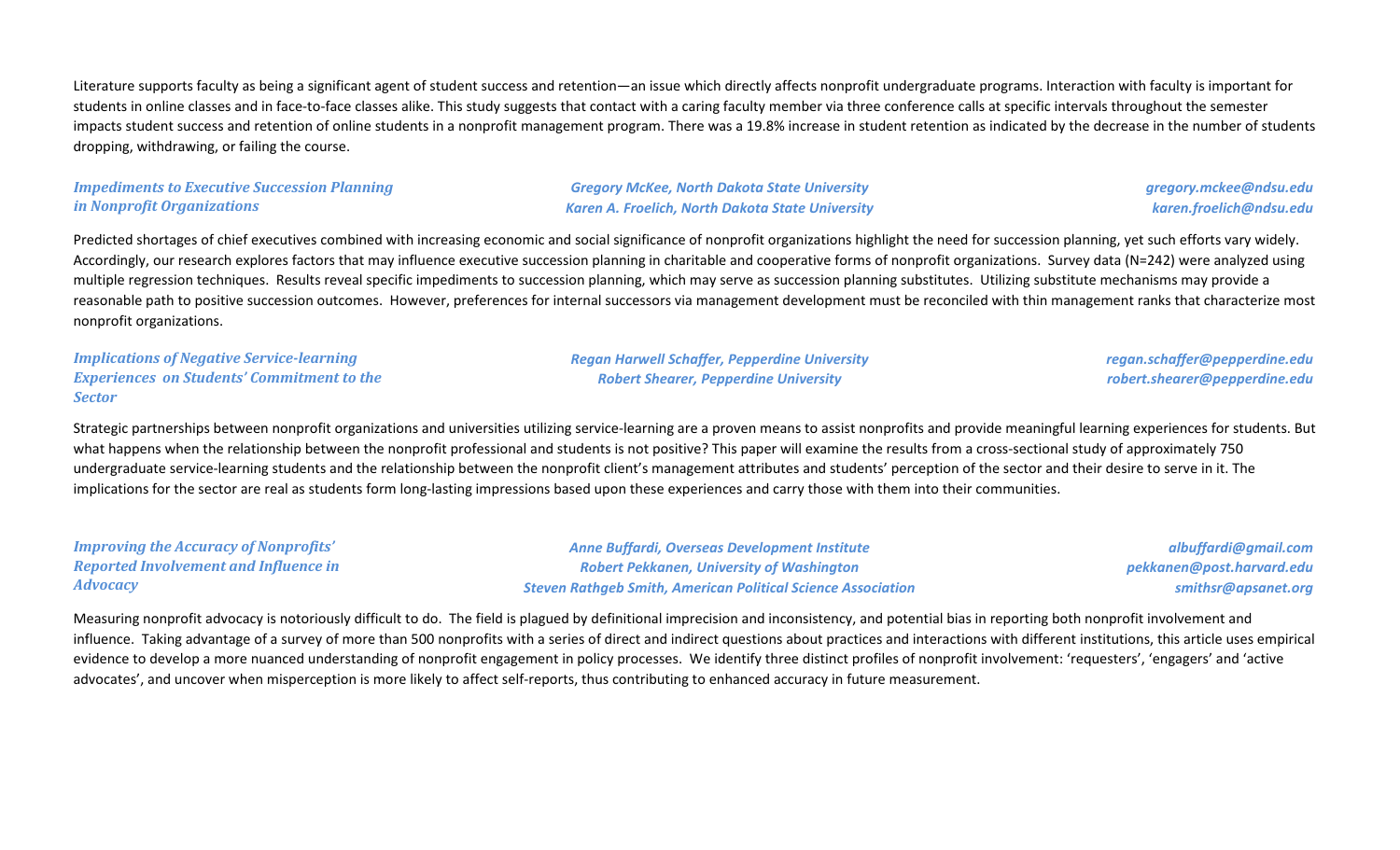#### *In Search of the U Shape: New Approaches, New Data*

*Richard Steinberg, Indiana University Purdue University Indianapolis Barbara J Duffy, Indiana University Purdue University Indianapolis Yuan Tian, Indiana University-IUPUI; Ruth K Hansen, Indiana University*

*rsteinbe@iupui.edu bduffy@iupui.edu yuantian@iupui.edu rkhansen@iupui.edu*

We provide new estimates of the relationship between generosity (giving as a percentage of income or wealth), income, and wealth. Researchers have asserted that the poorest and the richest donate larger shares of their income than those in the middle, mostly using U.S. data. This is the "U-shaped giving curve." The phenomenon has been both supported and contested by several studies using a variety of data sets and methodology. We introduce high-quality observations from the PSID and PPS data, representative of the American public, and econometric estimators that correct for the truncation and proportionality biases found in many studies.

*Increasing Nonprofit Organizational Capacity: An Evaluation of the Impact of Training and Individualized Technical Assistance*

*Michelle Mohr Carney, Arizona State University Julie Meehan, University of Georgia*

*mlmcarney@gmail.com jlmeehan@uga.edu*

Widespread social problems have led to the creation of nonprofit organizations largely without the capacity to be sustainable. Given the necessity to offer and maintain quality services, the purpose of this study was to examine the effectiveness of utilizing training and technical assistance unique to the needs of the participating organizations to increase organizational capacity in: 1) organizational development, 2) program development, 3) collaboration and community engagement, 4) leadership development, and 5) evaluation of effectiveness. This study sought to: 1) identify capacity deficits and to create individualized plans that would allow for training, technical assistance, and 2) increase organizational capacity.

*Individual Support Meets Collective Action: Exploring the Integration of Two Community-Based Approaches to Enhancing Employment Opportunities*

*Laurie S. Goldman, Tufts University laurie.goldman@tufts.edu*

The propensity for human service nonprofits to advocate for policy and budget reforms in addition to addressing the individual needs of their target populations is receiving increasing attention among scholars and practitioners. We know less about how integrating the two approaches influences relationships with constituents. Understanding potential synergies and tensions of pursuing both individual-level and system-level change strategies is particularly pertinent to community organizing approaches that engage constituents as well as professional staff in advocacy efforts. This paper examines these synergies and tensions in the context of efforts to enhance employment opportunities for residents of under-resourced communities.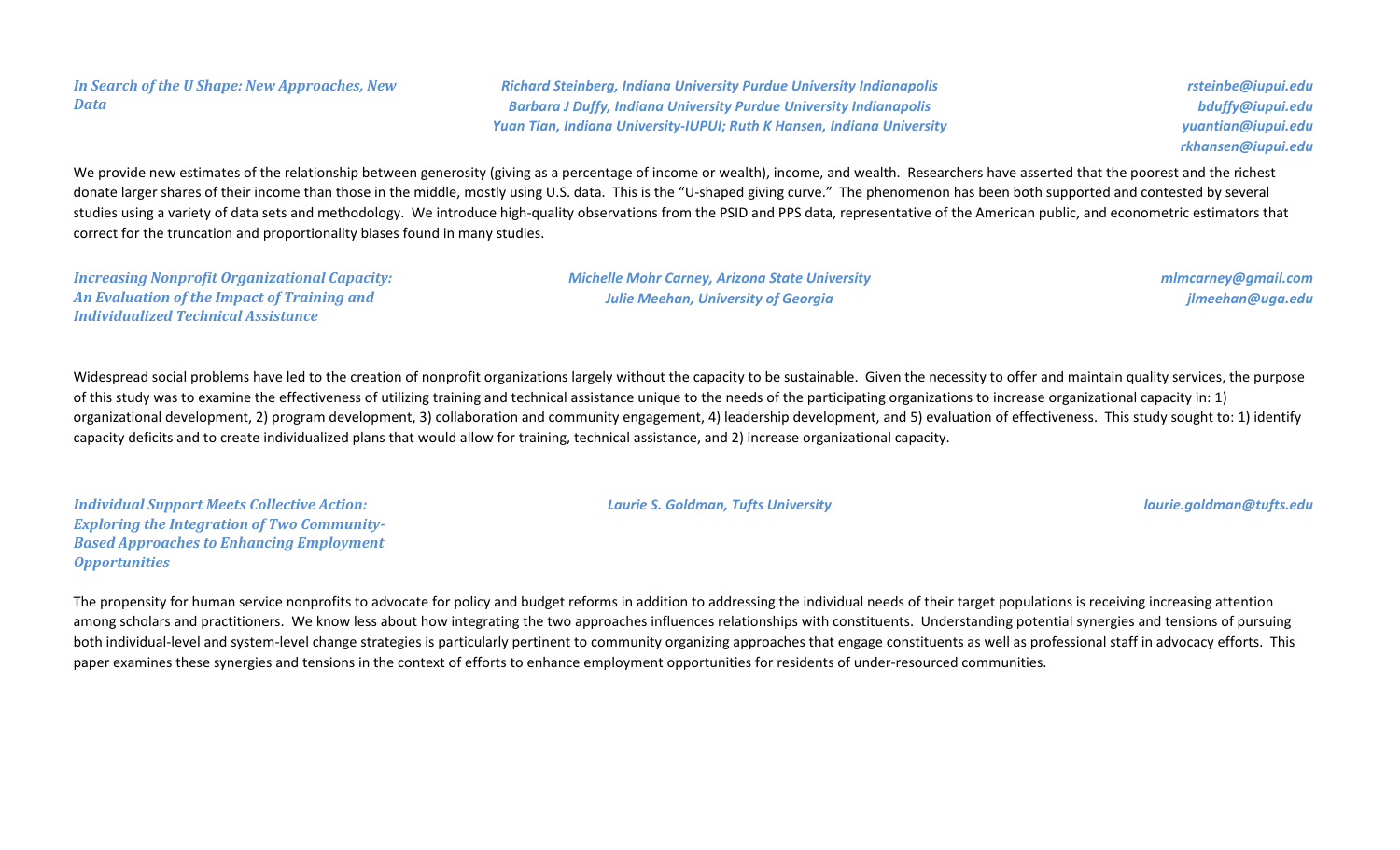#### *Suzie S. Weng, Virginia Commonwealth University suzie.weng@gmail.com*

*Informal Support Network Development in an Asian American Community: A Grounded Theory*

The continuum of care framework posits that in times of need, individuals move from informal to formal help. It is well known in the literature that existing formal services are underutilized by the Asian-American population. Yet, the literature is mostly focused on formal services. This study used grounded theory design to develop a testable theory that could further the understanding of informal support networks in an Asian-American community in the South. This understanding will allow mainstream services to extend formal systems of care and better partner with existing resources to effectively serve the increasing Asian American population in the South.

| <b>Innovation in the Non-Profit Sector: Does Co-</b> | Andrea Popa, Christian-Albrechts University at Kiel | popa@bwl.uni-kiel.de |
|------------------------------------------------------|-----------------------------------------------------|----------------------|
| <b>opetition Hamper or Harness Innovativeness?</b>   |                                                     |                      |

We evaluate non-profit organizations involved in the provision of victim services in Germany to determine how collaboration and competition affect the innovativeness of these organizations. How and through which mechanisms do existing structures affect innovativeness? Why are so many non-profits in this domain struggling with generating new ideas and, moreover, sustaining these innovations? What mechanisms are at work here? Preliminary results of our analysis suggest that in the non-profit sector, coopetition and competition may hinder instead of harness innovation potential. These are the main questions we address by combining qualitative and quantitative approaches in our mixed-methods study.

*Institutional Entrepreneurship: Enabling Conditions, Resources, and Implications for Social Entrepreneurship*

*Tamaki Onishi, University of North Carolina at Greensboro t\_onishi@uncg.edu*

The proposed study intends to respond to a growing interest in institutional entrepreneurship among scholars of nonprofit and social entrepreneurship by (1) determining current consensus on definitions, processes, and enabling conditions of institutional entrepreneurship, (2) identifying theoretical gaps, and (3) proposing future research agendas and key implications for nonprofit and social entrepreneurship. An emphasis is also placed on finding how nonprofit and social entrepreneurship research can make a contribution to another theoretical domain. Data (articles, etc.) will be gathered by using the EBSCO and other databases, and be reviewed via content analysis to identify recurrent themes.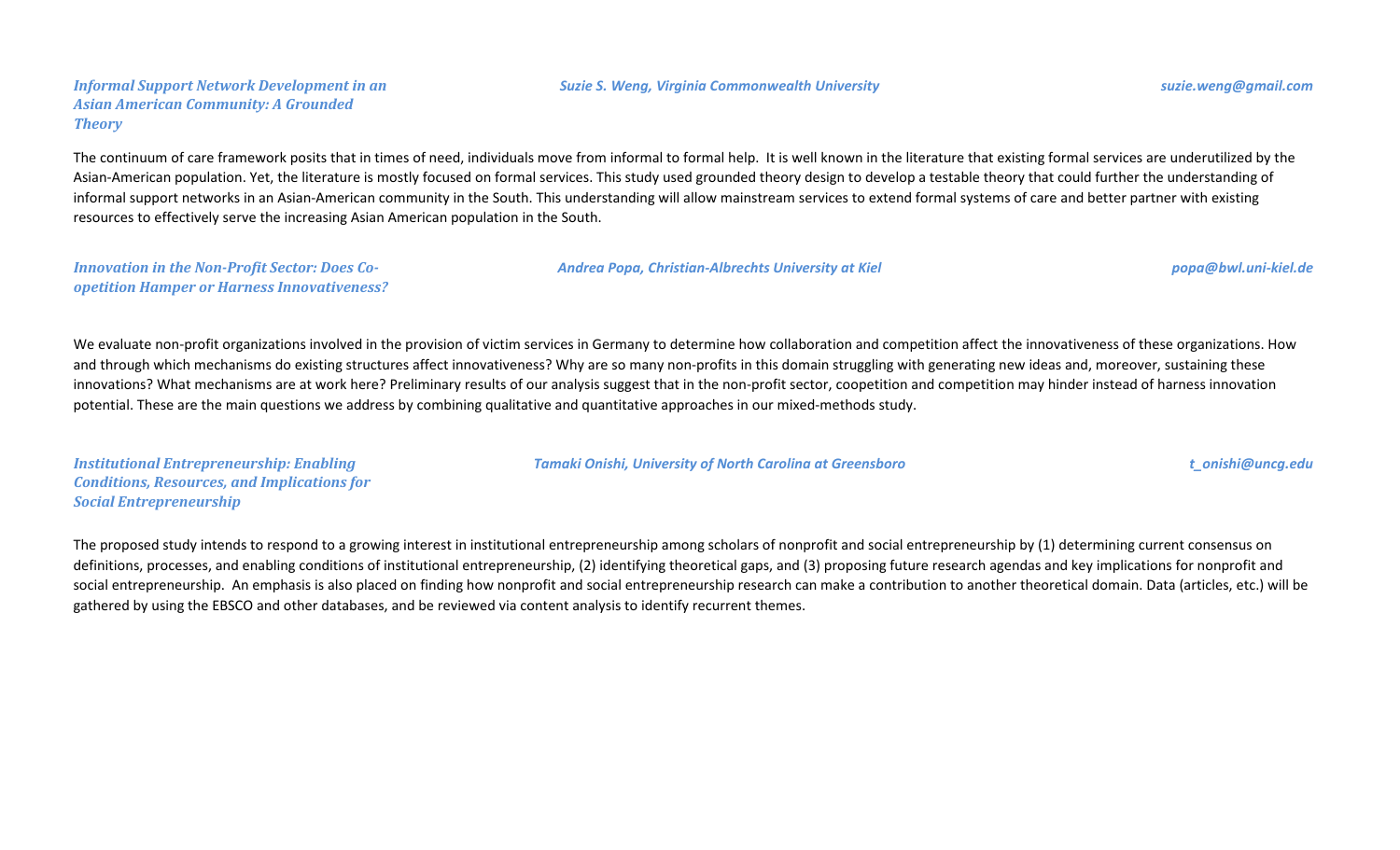#### *Institutional Logics and Their Influence on Local Government Officials' Perceptions of Volunteer Use for Service Delivery*

*Lauren Dula, SPEA, Indiana University Kirsten Gronbjerg, Indiana University*

*ldula@indiana.edu kgronbj@indiana.edu*

As local government officials (LGOs) attempt to increase "publicness," they face increasing direct interactions with citizens. Of particular importance is the evolving use of volunteers by government agencies for public service delivery. New Public Management blurred distinctions between the private, public, and voluntary sectors through its emphasis on financial efficiency and cost savings. Using 2012 survey data of local Indiana government officials, this paper uses multivariate regression to assess the ability of Dover's (2010) model of institutional logics (New Public Management, professionalism, and community outreach) to predict LGO knowledge and perceptions of local use of volunteers for service delivery.

### *Integrating Nonprofit Advocacy with Policy Change: An Emerging Theory*

This study develops new theory on nonprofit influence in the policy process. The theory strives for a holistic perspective on nonprofit advocacy by drawing from theories of policy change as well as the perspectives of policy actors from all three sectors and various levels of government. Using a grounded theory research design, this study draws on 33 elite interviews with nonprofit advocates and service providers, elected officials, civil servants, and for-profit advocates. The derived theory links the nonprofit advocacy literature to existing theories of policy change and offers a point of departure for future theory-testing empirical studies.

*Interagency Strategic Planning as a Nonprofit Collaboration Tool: Human Trafficking Prevention and Treatment*

*David Bell, Savannah State University Jocelyn T. Bell, Anti-Sex Trafficking Professional*

*Rachel Fyall, University of Washington fyall@uw.edu*

*belld@savannahstate.edu Jocelyn@sharedhope.org*

President Obama charged the leaders of the Departments of Justice, Health and Human Services and Homeland Security to develop a strategic action plan that explicitly attempts to build on the work of organizations that serve and support human trafficking victims in attaining freedom, independence, and self-sufficiency. Ubiquitous in this host of organizations are nonprofit organizations. This presentation reports on a critical evaluation of this plan's useful as a blueprint for effective collaborations involving nonprofits and government. Nonprofit direct service providers were interviewed to ascertain their awareness, perceptions, and beliefs with respect to the plan. Archival data were also analyzed.

*Internal and External Determinants of Formal Plans in the Nonprofit Sector*

*Patricia Bromley, The University of Utah p.bromley@utah.edu*

The study of formal planning in nonprofits is thriving, with management gurus providing abundant advice on its value and proper execution. We address a related, but broader issue: why has formal planning become prevalent in the first place? Using a dataset constructed from interviews with a random, representative sample of 200 nonprofits in the San Francisco Bay Area, combined with details from tax reports, we use logistic regression to analyze the factors associated with formal planning. The findings reveal that although size and capacity are important, links to an external, rationalized environment dampen the effects of both.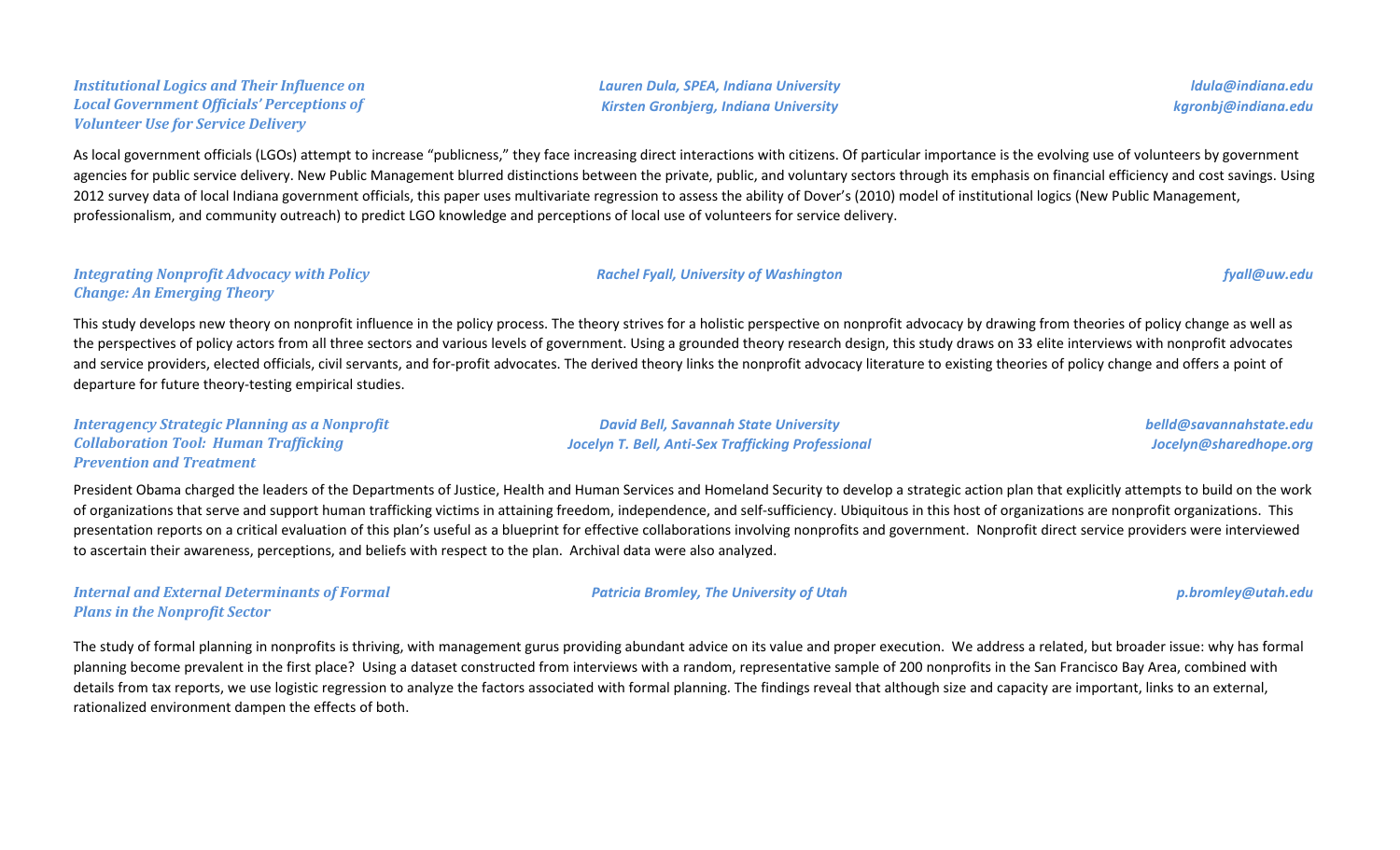#### *Susan Phillips, Carleton University susan.phillips@carleton.ca*

The growing literature on place-based philanthropy suggests that change-oriented, geographically-focused funders embrace distinctive funding practices, evaluate themselves differently and produce idiosyncratic outputs. Is this true? Are there systematic differences in the kinds of causes and organizations that are funded, or in the design choices and funding approaches of placed-based funders? This paper compares place-based funders with a selection of national foundations in three Canadian cities in an attempt to distinguish place in the broad landscape of impact funding.

| <b>Intersectoral Relationships of Social Enterprise</b> | Alexandra Moskovskaya, National Research University Higher School of Economics (HSE) | amoskovskaya@hse.ru |
|---------------------------------------------------------|--------------------------------------------------------------------------------------|---------------------|
| in the Light of Its Client Base                         | <b>Oleg Oberemko, National Research University Higher School of Economics (HSE)</b>  | ooberemko@hse.ru    |

Social enterprises are often treated as hybrid organizations and as something that is blurring sectoral distinctions. As opposed to these approaches we turned to traditional three-sector model seeking to map the field of social enterprises' clients. It shows that a tendency to intersectoral interaction features social enterprise client base as well. The majority of our respondents deal with clients from more than 1 sector.

The database is formed by an original survey conducted by the authors. Its object was organizations founded by the leading social entrepreneurs recognized as Ashoka fellows. Its subject is social and economic activity of social enterprises

| Is There A Nonprofit Advantage? Examining the         | <b>Shuyang Peng, Rutgers University- Newark</b>    | shuy.peng@gmail.com            |
|-------------------------------------------------------|----------------------------------------------------|--------------------------------|
| <b>Impact of Institutional Context on Individual-</b> | <b>Sheela Pandey, Kean University</b>              | pandeysh@kean.edu              |
| <b>organizational Value Congruence</b>                | <b>Sanjay K. Pandey, Rutgers University-Newark</b> | skpandey@andromeda.rutgers.edu |

Our paper addresses whether nonprofit organizations have an advantage over public organizations in fostering individual-organizational value congruence. We argue that nonprofit organizations have an institutional advantage in attracting employees with higher level of value congruence. We propose that public-nonprofit sector differences become manifest in the extent of external control the organization faces and as a result the extent of internal organizational characteristics. Our results support the nonprofit advantage theses. Although nonprofit organizations have an advantage in perhaps attracting employees with higher value congruence, organizational effects are more powerful and afford managers in both sectors the opportunity to shape individual-organizational value congruence through their actions.

*It's Hardly Genetic: Environmental Mediation of Associations Between Religion, Education and Philanthropy*

*Rene Bekkers, VU University Amsterdam r.bekkers@vu.nl*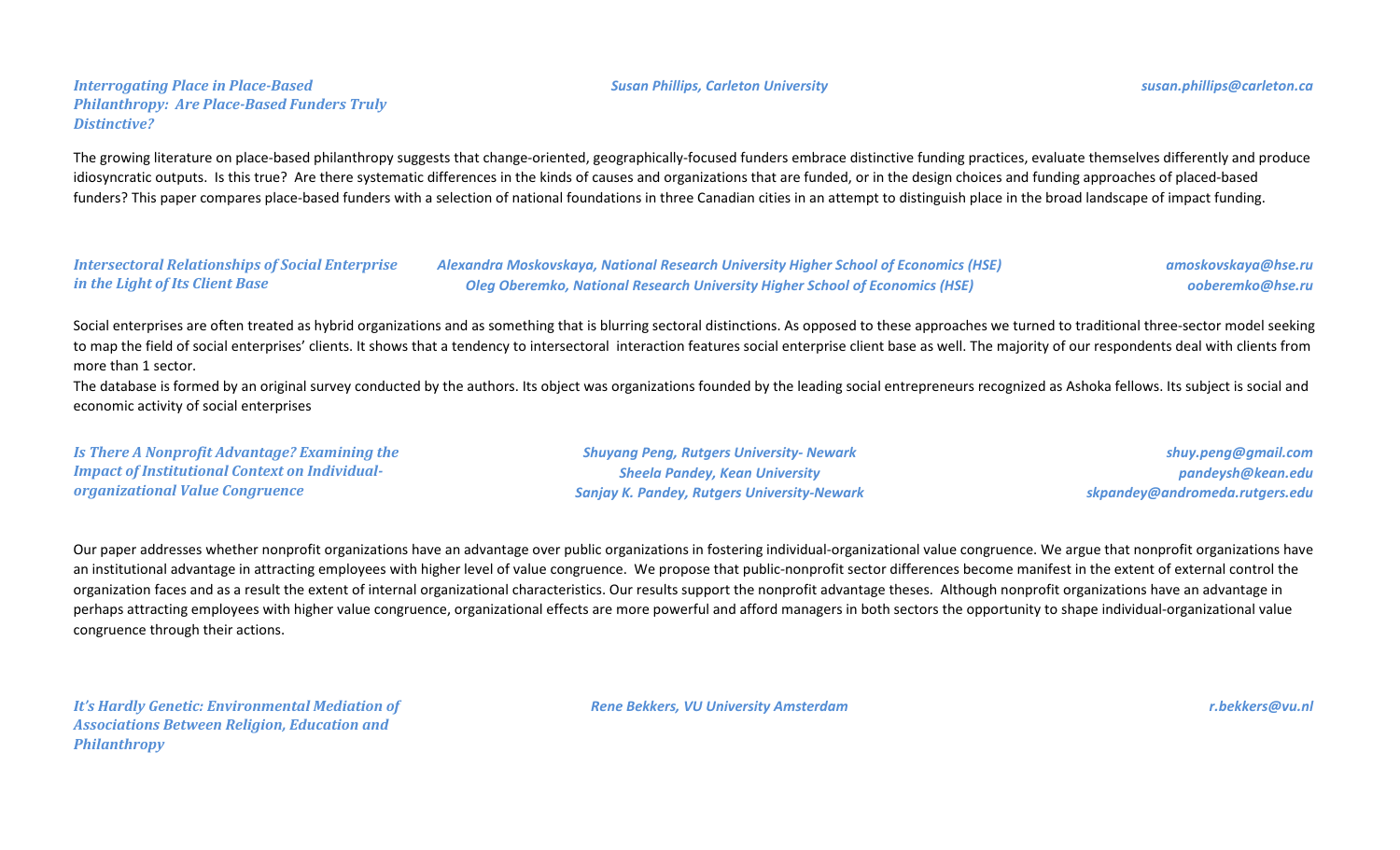To what extent are well-known associations between the level of education and religion with philanthropic behavior due to genetic inheritance and environmental influences? Data on philanthropy among a large sample of US twins show that while the amount donated is hardly genetic, its association with education is due to the effects of genes. The association of philanthropy with religion is due to environmental effects. These findings suggest that the association between prosocial behavior and level of education is due to genetic effects selected for in education, while the association of religion with philanthropy is due to environmental influence.

#### *Ali Simsek, Free University of Brussels (VUB) asimsek@vub.ac.be*

*Knowledge Flows or Reputation Flows: Performance Implications of External Networks*

Based on the internal/external knowledge and performance outcomes of the Dutch universities in business and economics category between 1998-2009, I investigate the conditions under which external knowledge networks may drive internal performance outcomes. While the prevalent capacity-based view assumes that external knowledge flows help actors enhance their capacity for doing better, research findings show that it is much about reputation flows. However, since reputation that reflects the perceived quality of an actor for something may be negative or positive, external networks only have positive performance effects when actors achieve better performance in external networks compared to their internal performance.

#### *Krembo Wings: A Social Innovation for Children With Severe Disabilities in Israel*

The paper presents an innovative attempt to deal with the social isolation of children with disabilities and to increase their social participation in the community; it also fosters social change in the perceptions of youth without disabilities regarding their disabled peers.

| <b>Leadership Education Through Mentoring: An</b> | Lisa A. Dicke, University of North Texas               | lisa.dicke@unt.edu       |
|---------------------------------------------------|--------------------------------------------------------|--------------------------|
| <b>Analysis of 10 years of Internships</b>        | <b>Hee Soun Jang, University of North Texas</b>        | heesoun.jang@unt.edu     |
|                                                   | <b>Jesus Neftali Valero, University of North Texas</b> | jesus.n.valero@gmail.com |

Workplace internships are one means for transmitting organizational knowledge from seasoned professionals to newcomers. Well-designed internships do much more than transmit ground-level knowledge about organizational operations, however. When internship design includes carefully designed mentoring, the foundation for successful leadership is constructed. This research presents data taken from ten years of internship records from an accredited graduate level public administration program from 2003-2013. Interviews with mentors and mentees at government and nonprofit agencies show that the highest rated internship experiences include significant mentoring components. But does mentoring change by nonprofit or other specializations? Success in internship outcomes are also considered.

*Leadership in an Asian-American Community in the South: The Development of an Informal Support Network to Increase Access to Services* *Suzie S. Weng, Virginia Commonwealth University suzie.weng@gmail.com*

*Michal Almog-Bar, Hebrew University of Jerusalem msmi@mscc.huji.ac.il*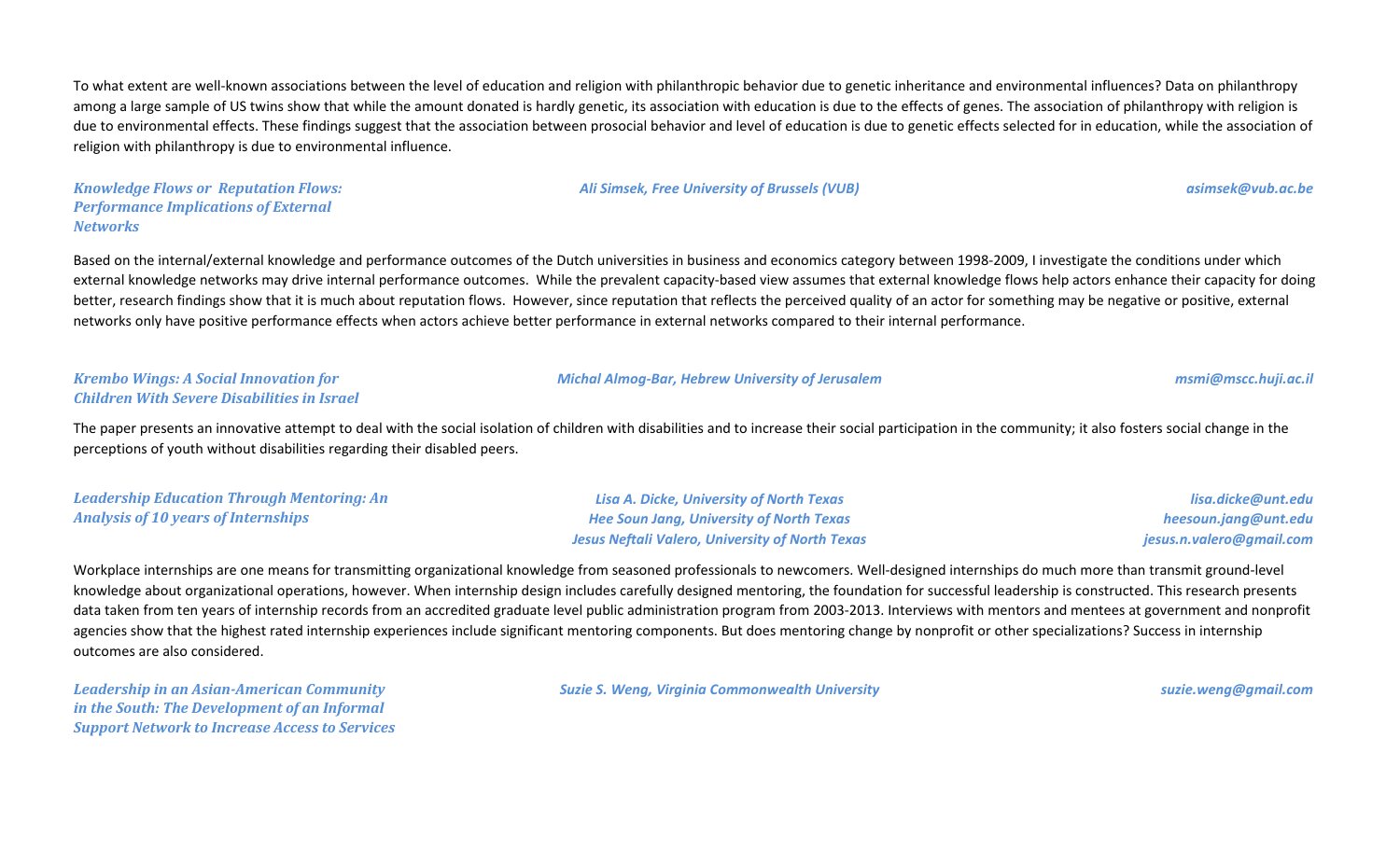Despite the development of culturally sensitive practices and ethnic-specific services for non-dominant groups, Asian Americans continue to underutilize social services. If Asian Americans are not using formalized services, they are likely turning to their own informal supports, of which little is known, for meeting their needs. Using a grounded theory approach, this study explores Asian-American leaders and their roles in the development of an informal support network in the South. The theory indicates cultural influences impacting leaders and their ethnic identity, which then informs identification of needs and the helping process in the development of the informal support network.

#### *Leadership in Turbulent Times: Are We Stuck Having Leaders "Look Like" Leaders?*

*Darlene Xiomara Rodriguez, Salem College Monika L. Hudson, University of San Francisco* *darlene.rodriguez@salem.edu mhudson@usfca.edu*

In an ideal world, leadership is assumed to be based on meritocracy measurements. However, in reality, many individuals use implicit theories about leadership as the prism through which they identify and assess leaders' explicit behaviors. The second paper that comprises this panel summarizes findings from a 2010 ARNOVA conference colloquia that used "hair" as the basis for conversations about leadership in the world and in the workplace. While literature about implicit leadership forms the theoretical framework for this analysis, the practice implications of the findings for the nonprofit and voluntary sectors are of note.

*Learning More About Who Really Governs and How: Power, Influence, and the Dominant Coalition*

*David O. Renz, University of Missouri-Kansas City Fredrik O. Andersson, Helen Bader Institute for Nonprofit Management*

*renzd@umkc.edu andersso@uwm.edu*

Who really governs a nonprofit organization (NPO)? Many consider the answer to be obvious -- the board of directors – yet there often is in fact a somewhat different (and smaller) group that truly governs. Using initial findings from a critical-incident case-study approach, this paper presents the findings of the second stage of research designed to examine the real story: who are the people who really govern nonprofits, when do they operate in exclusive coalitions that contravene full-board engagement, how do they do so, and how do they exercise power and influence in the process?

#### *Linking Micro Behavior and Macro Structure of Social Service Delivery Networks*

*Helen K. Liu, The University of Hong Kong helenliu4@gmail.com*

The purpose of this paper is to investigate how non-profit leaders' and organizations' characteristics might be associated with the structure of social service delivery networks. We used four social service delivery network data from the Indiana University Institute for Family and Social Responsibility by applying MRQAP and clique analysis. We find that organizations are likely to interact and work with others that are similar, because it is "easier" to build a relationship with "someone like you." However, homophily phenomenon within a service delivery network might not be a problem if the network is well-integrated through overlapping cliques.

*Local Social Innovation and the Prospects for the Instruments of Neo-Liberal Governance*

*Chris Dayson, Sheffield Hallam University c.dayson@shu.ac.uk*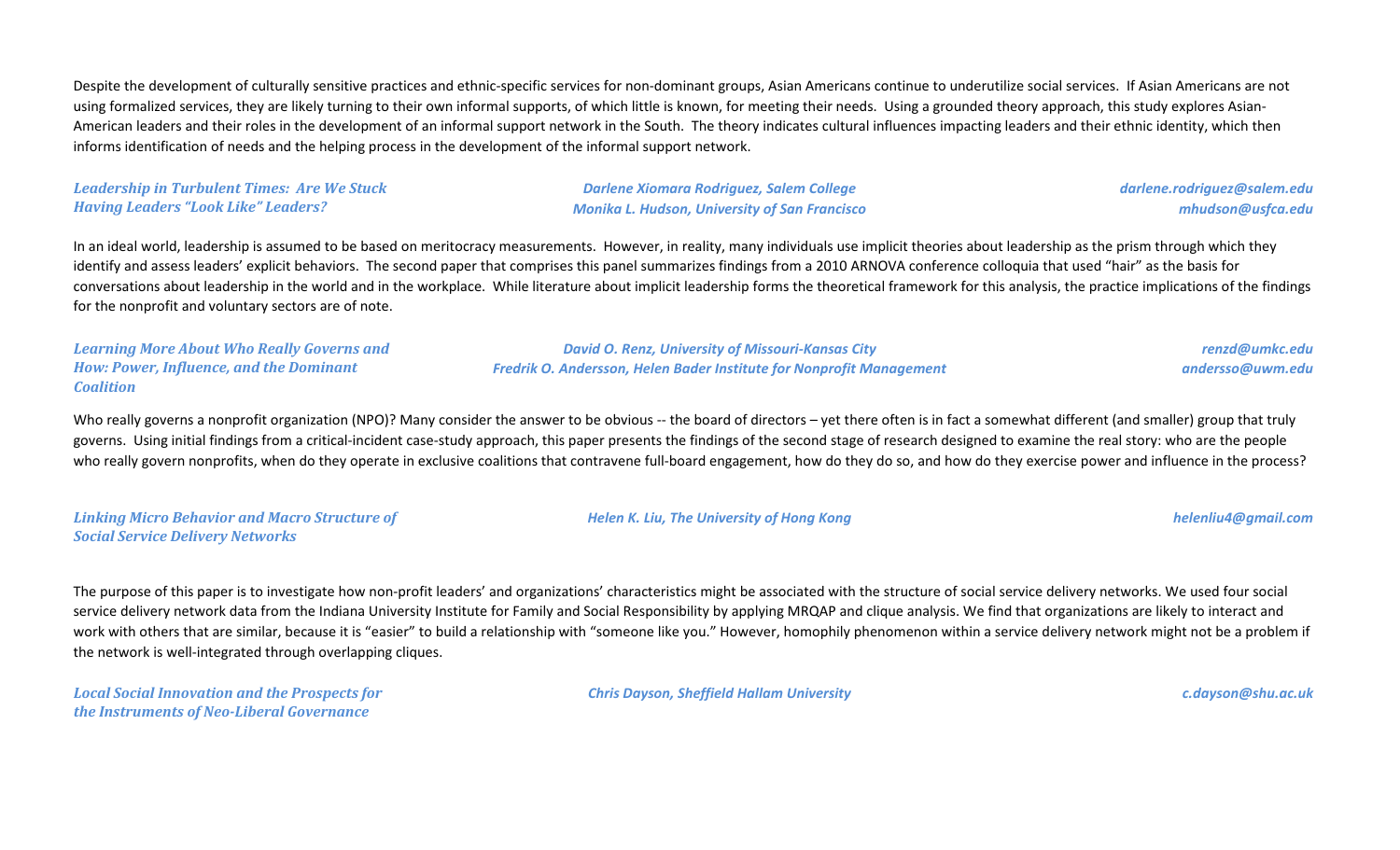Social innovation is increasingly seen by neo-liberal western governments as a solution to developing new services with the potential to reduce public sector costs and responsibilities. Public service providers seeking to foster social innovation in third sector organisations have a growing array of policy instruments at their disposal. Drawing on a case study of a social innovation pilot in Rotherham, UK, this paper discusses the potential for local social innovation to provide the public savings necessary for the aims of the neo-liberal restructuring of third sector activity to be realised.

*Main Impulses of South Korean Nonprofit Organizations: An Accountability Perspective* *Bokgyo Jeong, Rutgers University-Newark Kevin P Kearns, University of Pittsburgh*

*bok.jeong@rutgers.edu kkearns@pitt.edu*

Salamon (2012) has suggested that four impulses have shaped the development of the U.S. nonprofit sector. These impulses are volunteerism, professionalism, commercialism, and civic activism. This study measures each impulse's salience in the South Korean NPO sector based on results of a nationwide survey of organizations. This study contributes to assessing the current status and to forecasting the future changes of the South Korean nonprofit sector by examining the four major impulses through the lens of nonprofit accountability: accountable to whom and accountable for what.

#### *Making Entrepreneurial Decisions in the Face of Risk and Uncertainty*

*Scott Helm, University of Missouri-Kansas City Brent Never, University of Missouri-Kansas City*

*helmst@umkc.edu neverb@umkc.edu*

Social entrepreneurship, as a behavioral concept, has caught the imagination of scholars and academics. While there continues to be substantial disagreement on defining the concept and its elements, there is considerable interest in understanding the behavioral aspects of the concept. How do managers operationalize innovation, risk-taking, and opportunity? This paper uses the experimental method to isolate the impact of risk and uncertainty perceptions on willingness of voluntary organization executives to behave entrepreneurially.

| <b>Making Sense of Collaborative Nonprofit</b> | <b>Michael Siciliano, University of Illinois at Chicago</b> | sicilian@uic.edu            |
|------------------------------------------------|-------------------------------------------------------------|-----------------------------|
| Networks: A Policy Fields Approach             | <b>Kelly M. LeRoux, University of Illinois at Chicago</b>   | kleroux@uic.edu             |
|                                                | Julie A Langer, University of Illinois at Chicago           | jlange8@uic.edu             |
|                                                | <b>Chuck Van Hecke, University of Illinois at Chicago</b>   | chuckvanhecke@sbcglobal.net |

In seeking to understand the impact that agile organizing is having on society, increased attention has been devoted to nonprofit collaboration. Though this work has highlighted the complexities of collaboration, theoretical pluralism makes it difficult to discern how knowledge is progressing. Drawing on insights from personal construct psychology, our work takes a policy fields approach to understanding how organizational leaders make sense of their collaborative networks. This approach addresses the dynamic nature of collaboration, while accounting for elements unique to a system of relationships. Preliminary results indicate that nonprofits rely on a limited number of constructs to inform collaborative patterns.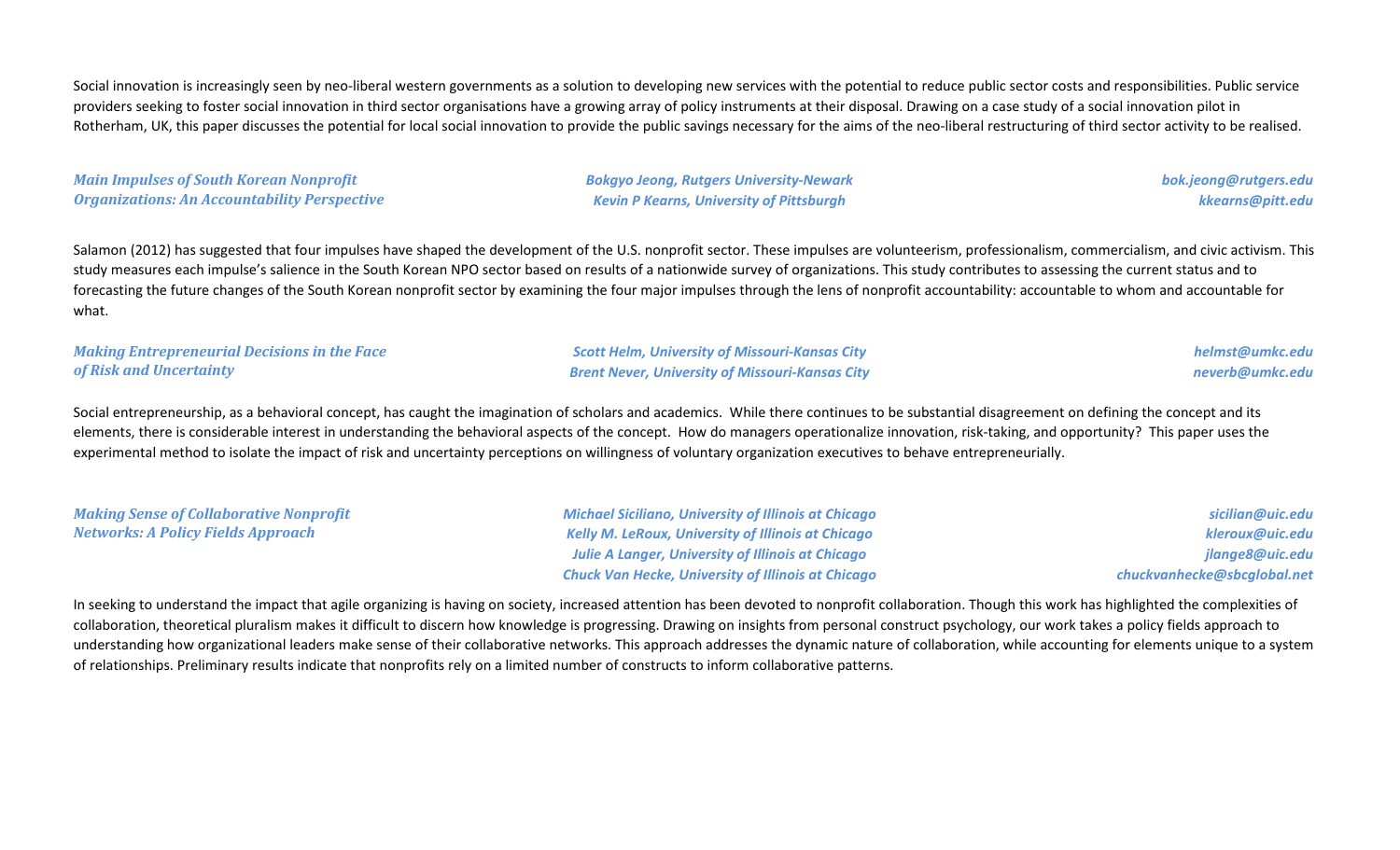### *Making Sense of the New Wave of Economic Security Metrics*

Local, state, and national organizations have developed numerous data rich and diverse types of measures to better define and understand economic and social security. This paper examines the data produced across measures to distill the common elements among them. A shared understanding of economic security emerges from these findings. The paper also examine the ways in which the learning community could use these common elements to better inform the broader public about the differences between official definitions of poverty and the specific elements needed for thriving families.

*Making The Workplace Campaign Connection: An Integrative Model Examining Choice, Crowding, Matching, Recognition, and the Workplace Relationship*

*Genevieve G Shaker, Indiana University-Purdue University Indianapolis Robert Christensen, University of Georgia Jonathon J. Bergdoll, Indiana University School of Philanthropy*

*gshaker@iupui.edu rc@uga.edu jjbergdo@iupui.edu*

We examine workplace giving, including the characteristics of the givers themselves, across two studies. More importantly, we extend the field's understanding of of non-demographic factors that may influence employee giving. Across the studies we analyze the role of choice, crowding, matching, recognition, individual views of the charitable sector, and the workplace relationship around "the ask." Our analyses rely on two data sets: (1) an in-company survey on giving from several U.S. locations of a multi-national medical company (n=550) and (2) a national survey on workplace giving (n=6056). We discuss our findings and their importance after presenting our analyses.

*Lauren Willner, UCLA lnwillner@gmail.com*

*Managerialism in Social Justice Nonprofit Organizations: An Exploratory Study on the Effects of Organizational Size on Managerialist Behaviors and Practices*

The nonprofit sector has been heavily influenced over the last 30 years by the New Public Management model, which presumes that market-based strategies and practices are the most efficient and effective way to manage and structure nonprofit organizations. However, given the inherent differences in the purpose and function of nonprofit and for-profit organizations, an exploration into this trend is necessary. This research develops a framework to better understand the specific for-profit management practices and behaviors adopted by Social Justice Nonprofits, and investigates the relationship between organizational size and managerialism. Study implications are discussed, and directions for future research are recommended.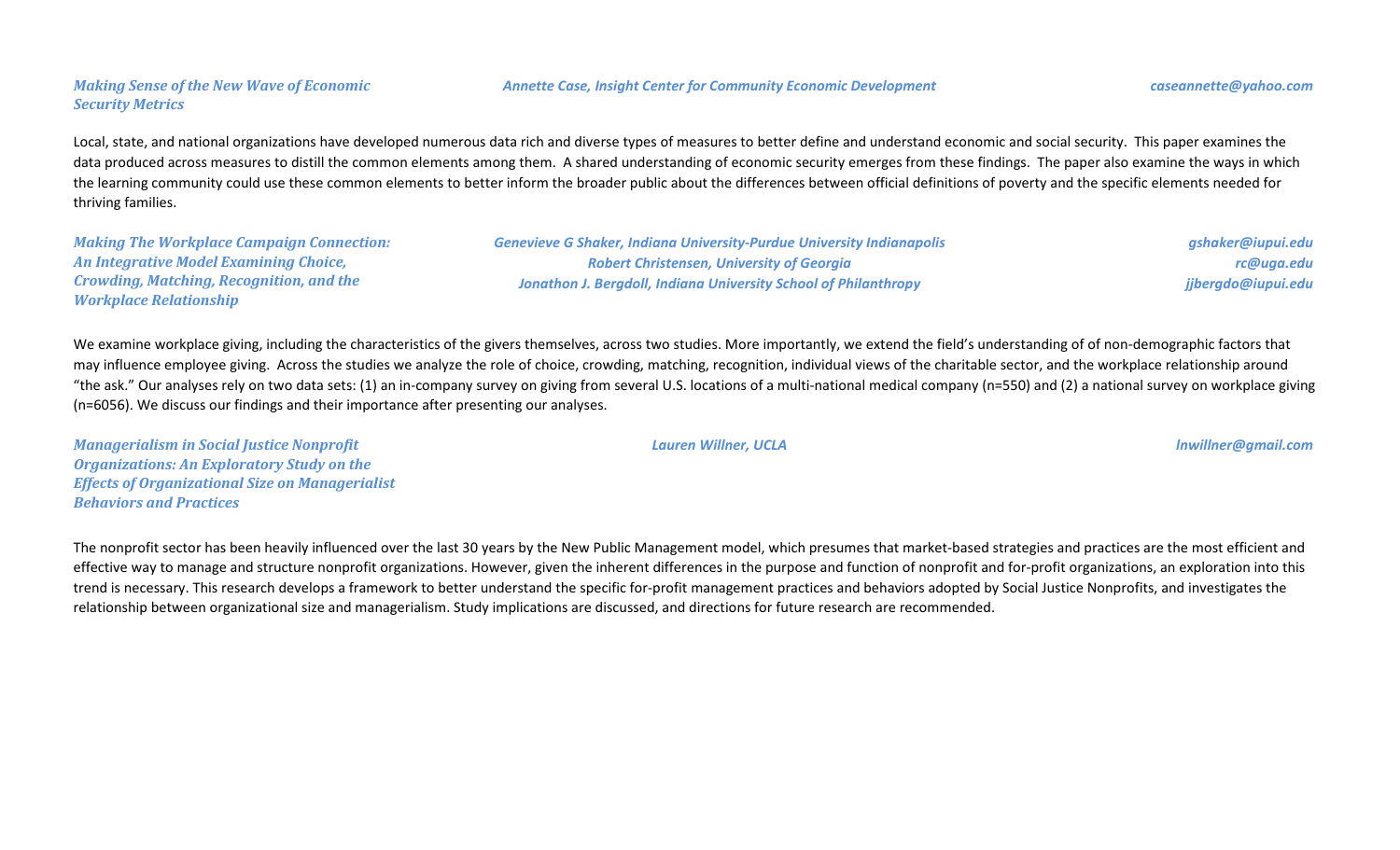#### *Mapping Local Government Collaboration: An Empirical Examination of the Conditions that Lead to the Choice of Nonprofit Organizations as Partners*

*Christopher Ramsey Prentice, University of North Carolina Wilmington Jeffrey L. Brudney, University of North Carolina Wilmington*

*prenticecr@uncw.edu brudneyj@uncw.edu*

We develop a model to explain the degree to which local governments collaborate with nonprofit partners for the delivery of services. The model includes five sets of explanatory factors hypothesized in the literature: 1) Characteristics of chief executive of local government; 2) Characteristics of government organization; 3) Level of and types of demand for services in jurisdiction; 4) Level of "social capital" in the jurisdiction; and 5) Availability of nonprofit providers. Although studies have investigated some of these factors, the proposed research will develop and test a comprehensive model to explain local government collaboration with nonprofit organizations.

| <b>Mapping Philanthropy Education in K-12</b> | Amy Nichole Thayer, Indiana University Lilly Family School of Philanthropy  | amynthay@iupui.edu  |
|-----------------------------------------------|-----------------------------------------------------------------------------|---------------------|
| <b>Schools</b>                                | <b>Melissa Wall, Indiana University Lilly Family School of Philanthropy</b> | melawall@iupui.edu  |
|                                               | <b>Ming Hu, University of Wisconsin Center for Nonprofits</b>               | paul.m.hu@gmail.com |
|                                               | Peter Christian Weber, Indiana School of Philanthropy at IUPUI              | petweber@iupui.edu  |

Philanthropy education has been present in the United States since the 1980s. However, a discussion of the scope, size, focus areas, and operational patterns of programs has been absent from the literature. To address this omission, the present study interviewed, and later surveyed staff and administrators of K-12 schools to map school-based philanthropy programs and to identify how practitioners of philanthropy education programs understand and apply associated terminology.. Findings of this study will inform educators, researchers, and policy makers interested in youth philanthropy by offering a typology of the field.

| <b>Measuring and Explaining Volunteer Center</b> | <b>Dayoung An, Cleveland State University</b>               | andaedhope@gmail.com |
|--------------------------------------------------|-------------------------------------------------------------|----------------------|
| Performance: Data Envelopment Analysis           | Jeffrey L. Brudney, University of North Carolina Wilmington | brudneyj@uncw.edu    |

Measurement of volunteer program performance remains a challenge for practitioners and scholars. The proposed research addresses this limitation through application of Data Envelopment Analysis to measure technical efficiency of volunteer centers --- organizations that link prospective volunteers with opportunities to serve in the community. Based on data from nearly all volunteer centers in South Korea, we use the central inputs of volunteer center budget and personnel to generate efficiency scores for each volunteer center with respect to bringing in new recruits, and placing volunteers in service activities, in 2011. We then propose and test a model of volunteer center efficiency.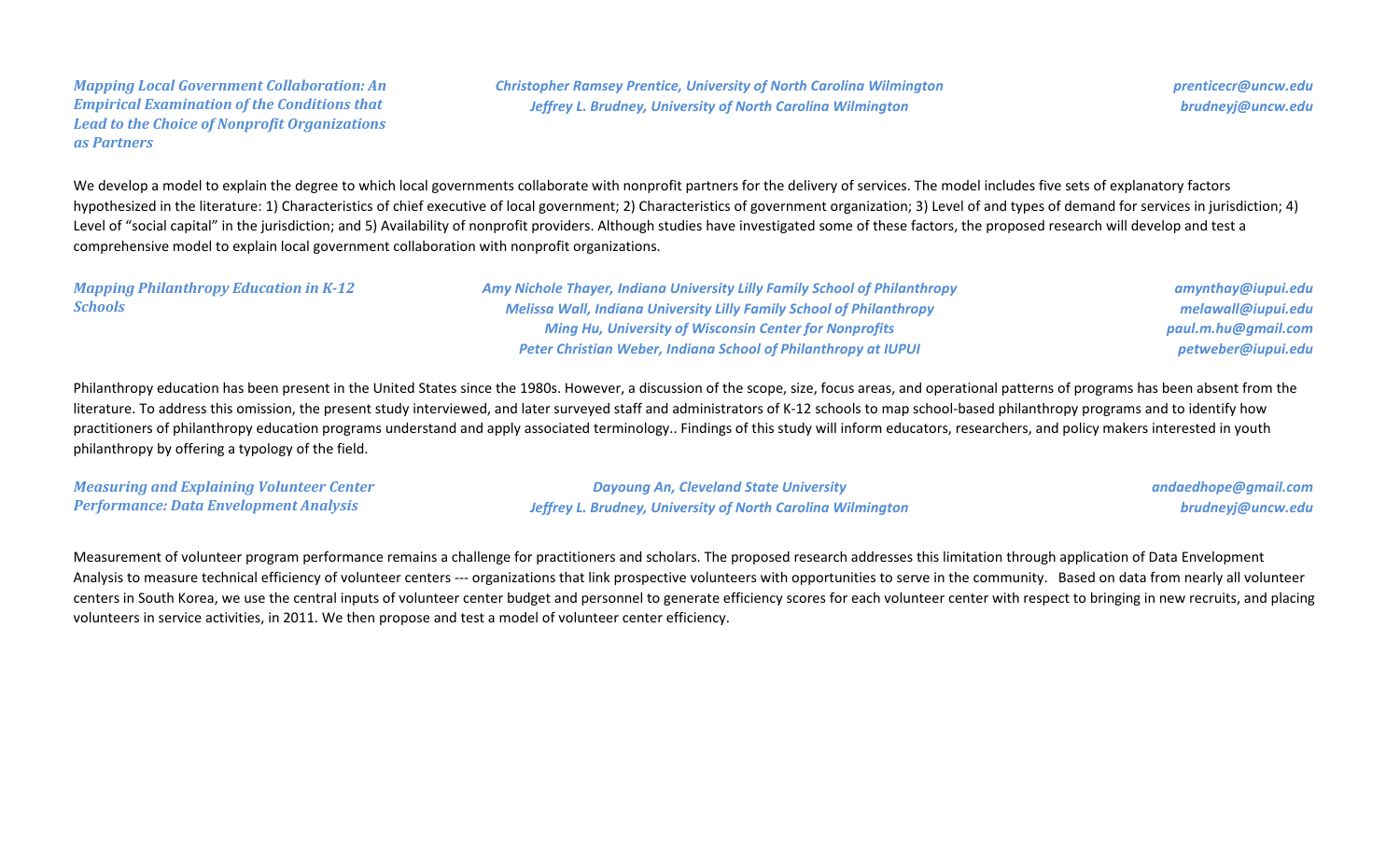#### *Measuring and Rewarding Output While Hoping for Impact: The Case of Research and Teaching at Public Universities*

*Marius Metzl, WU Vienna Gerhard Speckbacher, WU Vienna*

*Marius.Metzl@wu.ac.at gerhard.speckbacher@wu.ac.at*

This paper analyzes (1) when and why organizations measure outputs and efficiency, although they are well aware that these measures are not what they ultimately try to achieve (2) whether the perceived existence of such means-end decoupling decreases employee job satisfaction and job performance and (3) how certain employee characteristics (employee goal orientation and learning orientation, intrinsic and pro-social motivation) influence the relation between perceived means-end decoupling and job satisfaction as well as work performance.

| <b>Measuring Impact - A Social Return on</b>      |  |
|---------------------------------------------------|--|
| <b>Investment Analysis of Employment Training</b> |  |
| <b>Programs</b>                                   |  |

*Marlene Walk, University of Pennsylvania Femida Handy, University of Pennsylvania Honey Crossley, Working Skills Centre*

*marlwalk@sp2.upenn.edu femida11@gmail.com hcrossley@workingskillscentre.com*

This SROI investigates the outcomes of a skills training program offered by a social enterprise to an immigrant-dominated marginalized population. In particular, the employment status of recent graduates will be assessed 6 and 12 months after graduation to evaluate the program effectiveness. The SROI also takes intangible aspects such as the graduates' self-efficacy into account drawing on qualitative data collected from graduates. The results will help the social enterprise to better communicate the relationship between the inputs into their programs and the ultimate outcomes to their stakeholders, thus, increasing their transparency and accountability.

*Measuring the Social Return on Investment (SROI) of a Work Integrated Social Enterprise (WISE)*

*Agnes Meinhard, Ryerson University Christina Butty, Ryerson University*

*meinhard@ryerson.ca christinabutty@gmail.com*

Nonprofit SEs (and some for-profit SEs) are increasingly involved in helping at risk individuals (re-)enter the job market by setting up businesses that train these individuals, support them psychosocially, and give them work experience and earned income as employees. This paper examines the Social Return on Investment (SROI) of Inspirations Studio 'a micro-business incubator helping lowincome women to enhance their earning potential by teaching them how to produce, market, and sell ceramic art'. Using both objective and subject measures, SROI is calculated for the various stakeholders of Inspirations Studio and compared with the cost per woman of providing this service.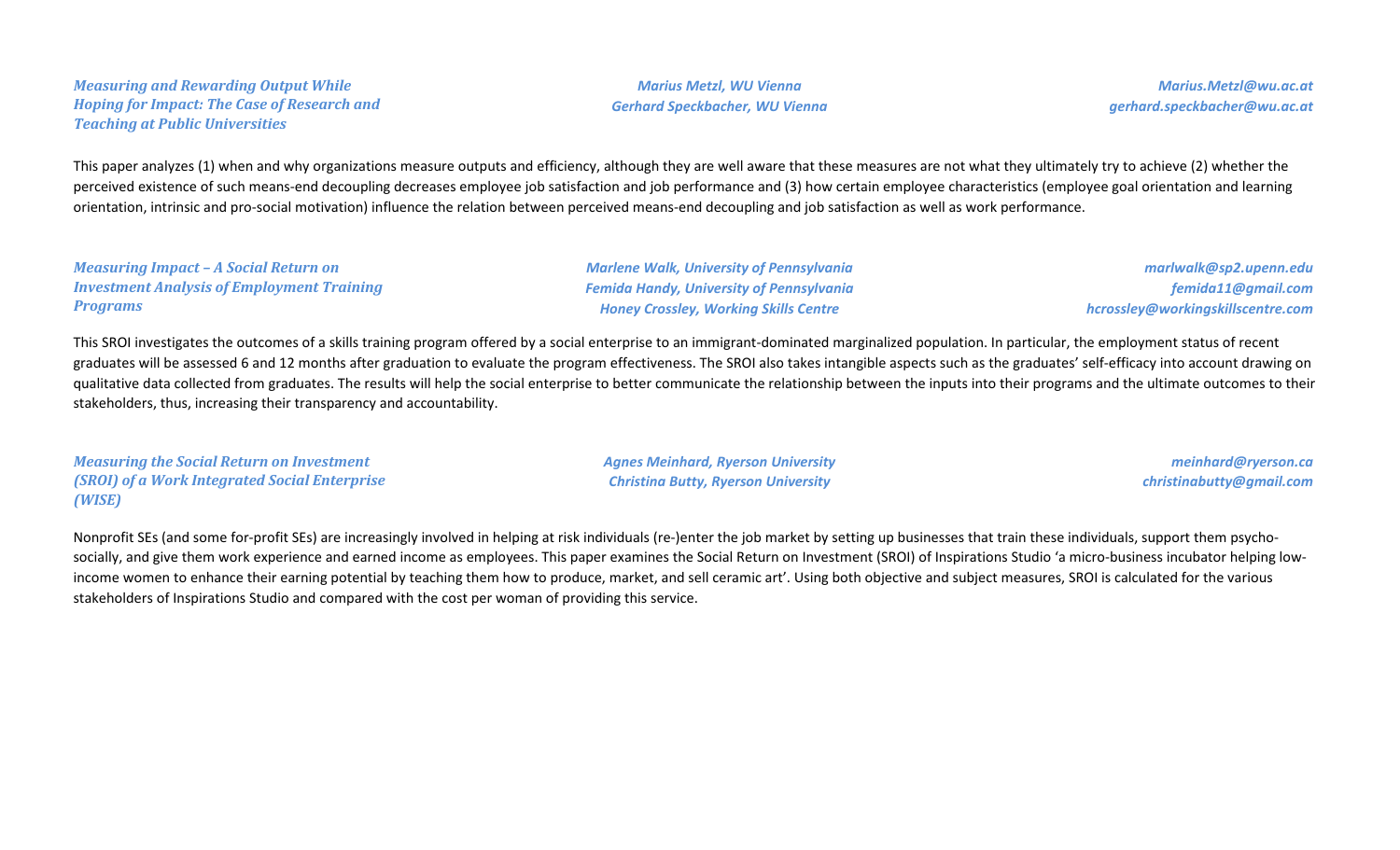### *Measuring the Social Returns of Nonprofits and Social Enterprises: Critical Analysis of the SROI*

*Kate Cooney, Yale University School of Management Kristen Lynch-Cerullo, Independent Researcher*

*kate.cooney@yale.edu klynch.cerullo@gmail.com*

> *shanihz@gmail.com eytan.gilboa@biu.ac.il*

In an era of scarce resources and the perception that little progress has been made on entrenched societal issues, the trend in metric driven performance measurement and management aims to scale innovative solutions by consolidating public and philanthropic capital around projects that work (Bernholz 2004). This paper reviews both the promise and the perils of the Social Return on Investment (SROI) metric for nonprofits and social enterprises, using the two case studies to illuminate the methodological dilemmas inherent in the approach. Implications for both funders and for organizations searching for funding are discussed.

#### *Media and Philanthropy: A Theoretical Framework*

*Shani Horowitz-Rozen, Bar Ilan University Eytan Gilboa, School of Communication Bar Ilan University*

This paper presents a new theoretical and methodological framework for analysis of the media's role in shaping public discourse about philanthropy. The framework combines and integrates theories and models from the fields of communication and philanthropy. It includes three main communication components: type of media outlet; media functions and media roles, and philanthropy components: type of philanthropic actor; type of philanthropy; and philanthropy processes. This integration of components yielded six types of frames. The model was tested on major patterns of media coverage of philanthropy in Israel between 2006-2009. The findings have significant implications for the study of media-philanthropy relations worldwide.

| <b>Mentoring Nonprofit Professionals: Growing</b> | <b>Candice Pippin Bodkin, North Carolina State University</b> | cnpippin@ncsu.edu |
|---------------------------------------------------|---------------------------------------------------------------|-------------------|
| Organizational Leadership from Within             | <b>Susan Camilleri, NC State</b>                              | secamill@ncsu.edu |

In an age of increased focus on performance, government and nonprofit agencies increasingly seek to attract, train, develop, and retain high performing managers. With an improving economy, many organizations are faced with high turnover due to delayed retirements. To increase organizational capacity and ensure the continuity of institutional knowledge, organizations allocate resources to support mentoring programs on the belief that they improve employee and organizational outcomes. Most studies focus solely in the private sector and very few study public or nonprofit contexts. As a result, we don't fully understand the relationship between mentoring and benefits to nonprofit organizations.

|                 | <b>Metro TeenAIDS: From Service Provision to</b> |  |  |
|-----------------|--------------------------------------------------|--|--|
| <b>Advocacy</b> |                                                  |  |  |

*Alan J. Abramson, George Mason University Stefan Toepler, George Mason University Lehn M. Benjamin, Lilly Family School of Philanthropy*

*aabramso@gmu.edu stoepler@gmu.edu lbenjami@gmu.edu*

This presentation depicts an innovative transformation in a non-profit organization that shifted its focus from serving individuals to advocacy.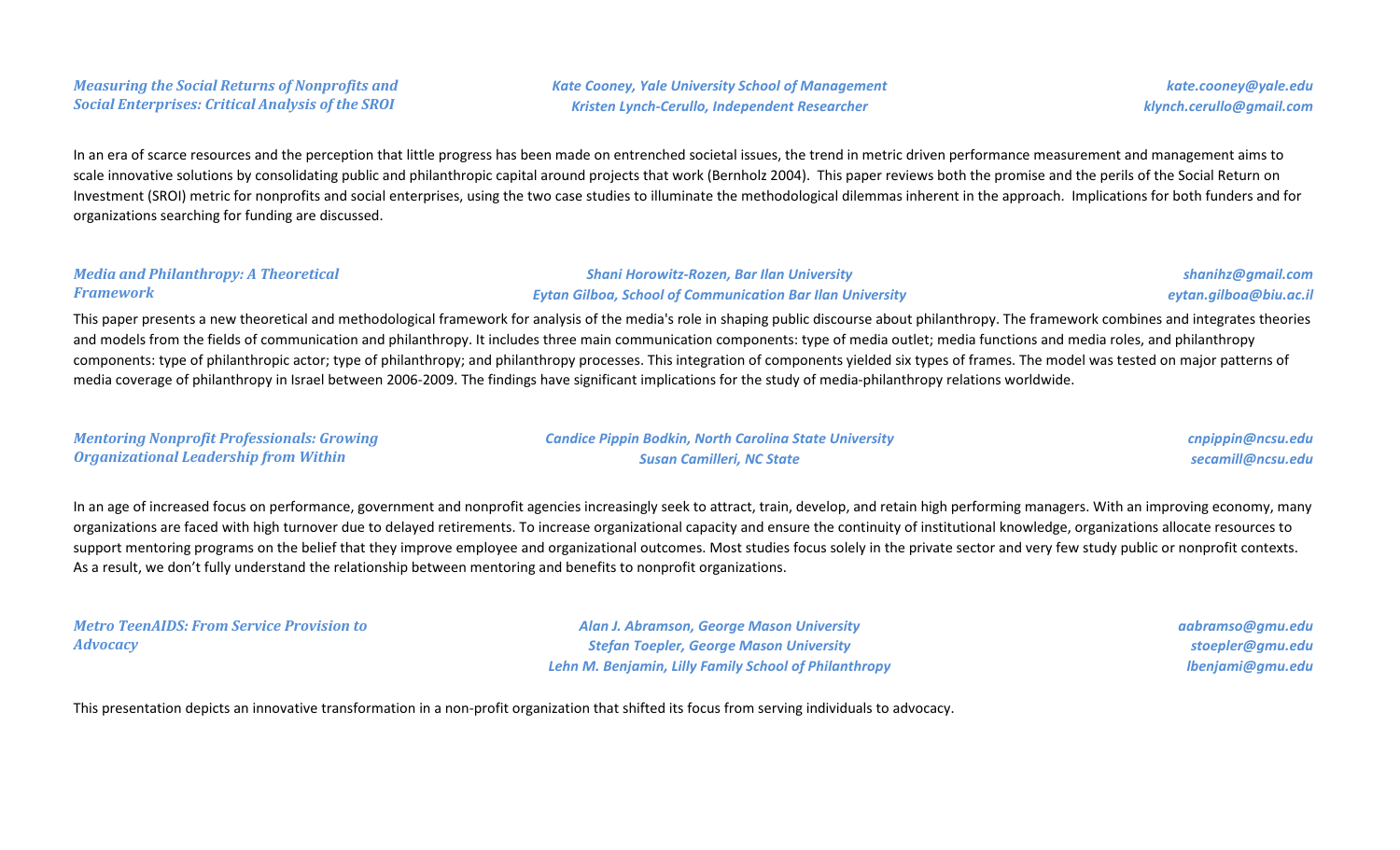#### *Mission Accomplishment by Third Sector Organizations: The Role of Emergent and Structured Networks*

*Ana M. Simaens, Instituto Universitário de Lisboa (ISCTE-IUL), BRU-IUL Nigel Roome, Vlerick Leuven Gent School of Management*

Third sector organizations (TSOs) address meta-problems within the context of emergent and structured networks of cross-sector relationships with multiple actors. In order to understand the dynamics of these two types of networks, we explore a main research question: How do TSOs fulfill their mission of addressing meta-problems in the context of emergent and structured networks networks of relationships? Based on a set of organizations belonging to a structured network that addresses social issues at the municipal level, we use a qualitative research approach to explore the idiosyncrasies of the role of both types of networks in mission accomplishment by TSOs involved.

*Sabithulla Khan, Virginia Tech khanpgg@vt.edu*

#### *Modernity and Islamic Education - Mapping the Landscape of Islamic Schools in the U.S.*

This paper seeks to offer a theoretical framework for contextualizing 'modernity' and 'crisis' in the context of Islamic Schools in the U.S. Given the discourse of Islam in America being one framed in the rubric of crisis and the attempts by American Muslim organizations to garner support and philanthropic support using this framework; it is important to understand how this has impacted philanthropy towards this sector.

More generally, Islam and modernity have been described as not being compatible. This notion has persisted and though there have been attempts to describe this tension, not many attempts have been made.

*Monetizing Social Value: Emerging Practices for Comparing Social Performance*

This presentation will examine three cases of funding organizations — Acumen Fund, Robin Hood Foundation, and Millennium Challenge Corporation — in order to understand how they measure the performance of their investments in the social sector. Strikingly, each funder uses a distinct method to monetize the social value produced by their investments. The presenter will discuss these approaches to measurement, drawing from his interviews with managers in each organization and archival work. The aim of the presentation is to specify the merits and limits of such measurement approaches, and to identify their implications for our understanding of social value.

*ana.simaens@iscte.pt nigel.roome@vlerick.com*

*Alnoor Ebrahim, Harvard Business School aebrahim@hbs.edu*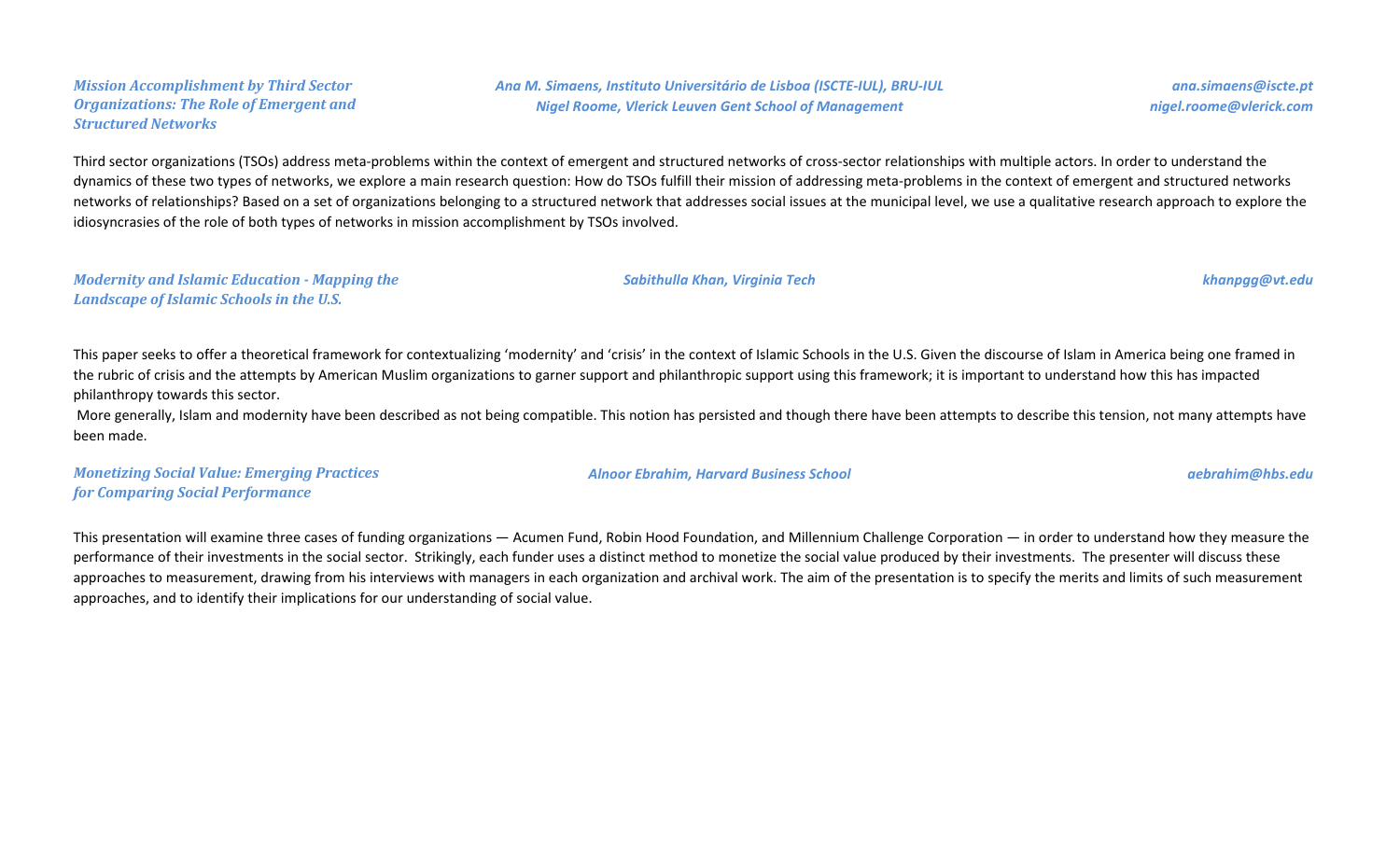*More Than Clicking "Like": Branding Challenges and Social Media Use in Membership Associations*

### Membership associations face interesting challenges with social media use as a tool for member engagement and brand management, especially when members are diverse generationally and geographically. Using longitudinal data from one association's online campaign, this paper describes how the association, which traditionally struggles with brand recognition, addresses these challenges. This paper illustrates the social media techniques used to engage and inform key constituents through an annual virtual event using a two-pronged approach: amplification of message, and deepened engagement. Data show that a defined strategy impacts overall outcomes, but a changing social media landscape creates a moving target for organizational goals.

#### *Motherhood and Philanthropy: Evidence from Two Field Experiments*

Nonprofits often use images, emotions, and roles related to motherhood in fundraising appeals, but little research has explored whether these strategies work. This presentation describes the results of two field experiments with fundraising letters. The first experiment found that letters using stories of clients in the traditional gender and family role of mother raised more money than letters using stories of a client in a non-traditional role. It also found that letters containing a single client story worked better than letters with two or three stories. The second experiment will test alternatives to the charity's traditional Mother's Day appeal.

*Motivated to Adopt: Understanding Nonprofit Inter-Organizational Collaborations*

*Sung-eun Kim, University at Albany Yvonne D. Harrison, University at Albany* *ksungeun01@gmail.com yharrison@albany.edu*

While the literature present various conceptual frameworks of the nonprofit inter-organizational collaboration process, few address the leadership process such as who initiates the collaboration, how governance decisions are made, and what factors are critical to successful collaborations. In this paper, we present a conceptual framework that was derived from interviews with seven chief executive officers who had experience with nonprofit inter-organizational collaborations that ranged from loose affiliations to full blown mergers. This paper will draw from a larger sample of area nonprofits to empirically test hypotheses and validate the constructs in the conceptual framework of nonprofit inter-organizational collaboration.

*Christopher J. Einolf, DePaul University ceinolf@depaul.edu*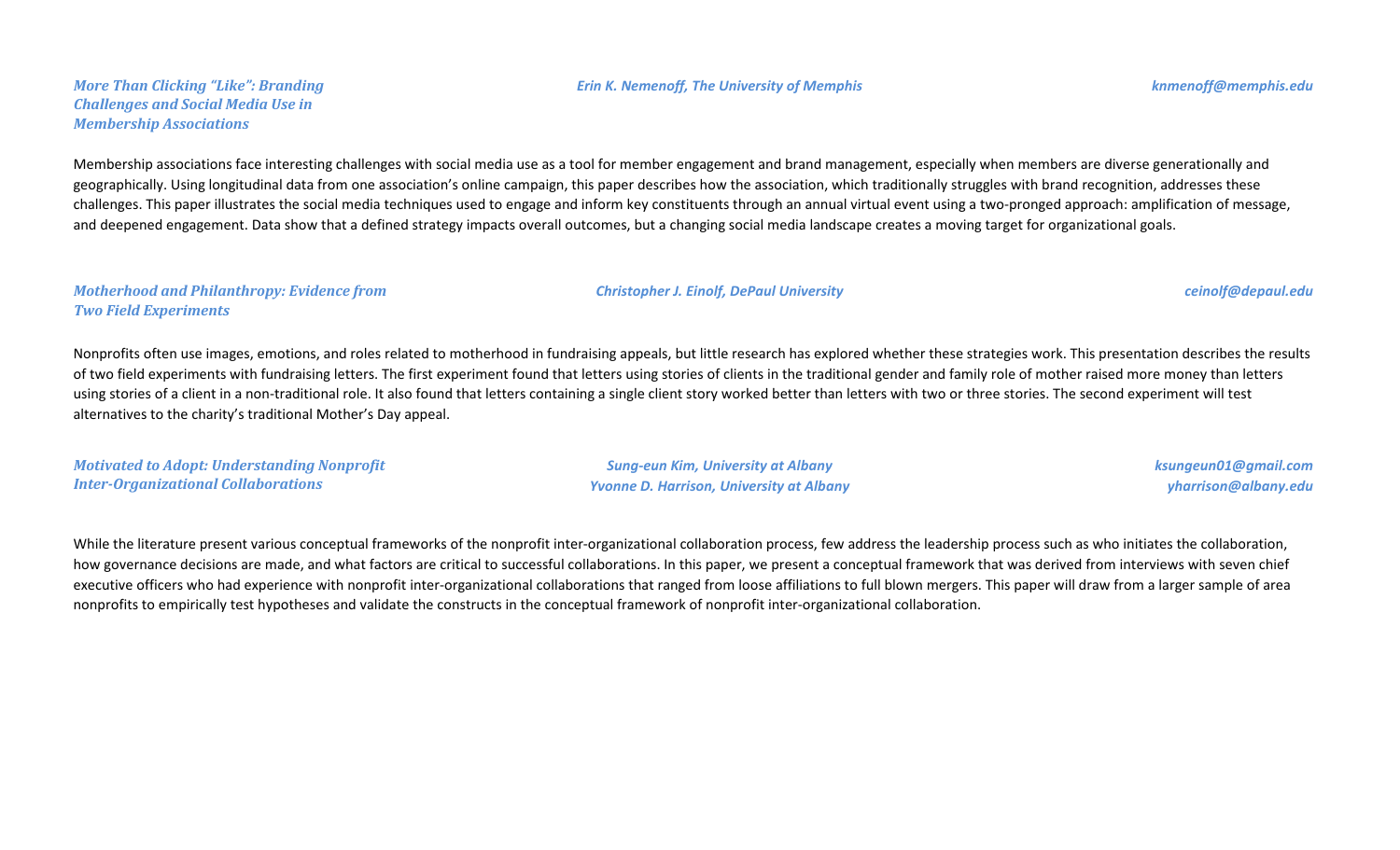#### *Multidisciplinary Reflections on Service Learning: Perceptions of Nonprofit Leaders, Instructors, and Students*

The goal of this qualitative study is to understand the perceptions and experiences of instructors, students, and nonprofit leaders engaging in service learning courses (SL). We conduct interviews with instructors and students in an array of academic disciplines, as well as organizational leaders in various nonprofit subsectors. Sampling diversity helps us capture the range of perspectives that emerge in different fields about the perceived benefits, pitfalls and best practices of SL courses. Some emerging themes from initial interviews echo existing literature. However, new themes emerged including the need for flexibility and student skill-task match in SL course design.

#### *Multi-Sectorial Responsiveness to Natural Disasters in Australia*

With more than 70% of natural disasters taking place in the Asia-Pacific region, a multi-sectoral approach is needed to assist in preparing for, responding to and recovering from natural disasters. Based on an Australian network of companies, non-profits and governmental department, this study is aimed at examining the multi-sectoral approach to natural disasters from a multi-sectoral perspective. During April-May 60 semi-structured interviews will be conducted as well as document analyses. The findings from this first study on multi-sectorial responsiveness to natural disasters in Australia will be presented in discussed, together with implications for research and practice.

*Muslim American Institution Building to Express Legitimacy and Philanthropy – The Case of Islamic schools*

Muslim Americans have been active participants in the American nonprofit sector. They have used the nonprofit sector to express their philanthropic identity, assert citizenship and mediate faith and practice. Islamic schools have become the strong and most sustainable philanthropic institution at the grassroots level. This paper seeks to examine Islamic schools as a case study of Muslim American philanthropy. In addition, it seeks to examine the governance practices of these institutions during times of crisis (9/11 and Great Recession) in establishing legitimacy.

*National Campaigns for Charitable Causes: Exploring the Portuguese Case Ana M. Simaens, Instituto Universitário de Lisboa (ISCTE-IUL), BRU-IUL Madalena Eça Abreu, ISCTE-IUL, University Institute of Lisbon (BRU-IUL), Portugal Ana Felgueiras, Universidad de A Coruña Marta Rey-Garcia, Universidad de A Coruña ana.simaens@iscte.pt mabreu@iscac.pt ana.felgueiras@udc.es martarey@udc.es*

This paper presents the results of an exploratory study of national campaigns for charitable causes implemented in Portugal from 2003 to 2012. Based on multiple case studies methods, and data collected through semi-structured interviews and questionnaires, the authors analyze the campaigns, and explore the characteristics of the promoter NPOs and their perception of donors' characteristics and motivations. Particular attention is given to the influence of the structural characteristics of giving in the national context, namely the existing tax designation scheme that is an incentive for NPOs to campaign annually targeting taxpayers, and the role of the Catholic Church and religiosity because of historical reasons.

*Anne-Lise K. Velez, North Carolina State University Katherine Muthoni Ngaruiya, North Carolina State University*

*aknox2@ncsu.edu k\_muthoni@hotmail.com*

*Debbie Haski-Leventhal, MGSM debbie.haski-leventhal@mgsm.edu.au*

*Shariq Ahmed Siddiqui, ARNOVA [ssiddiqui@arnova.org](mailto:ssiddiqui@arnova.org)*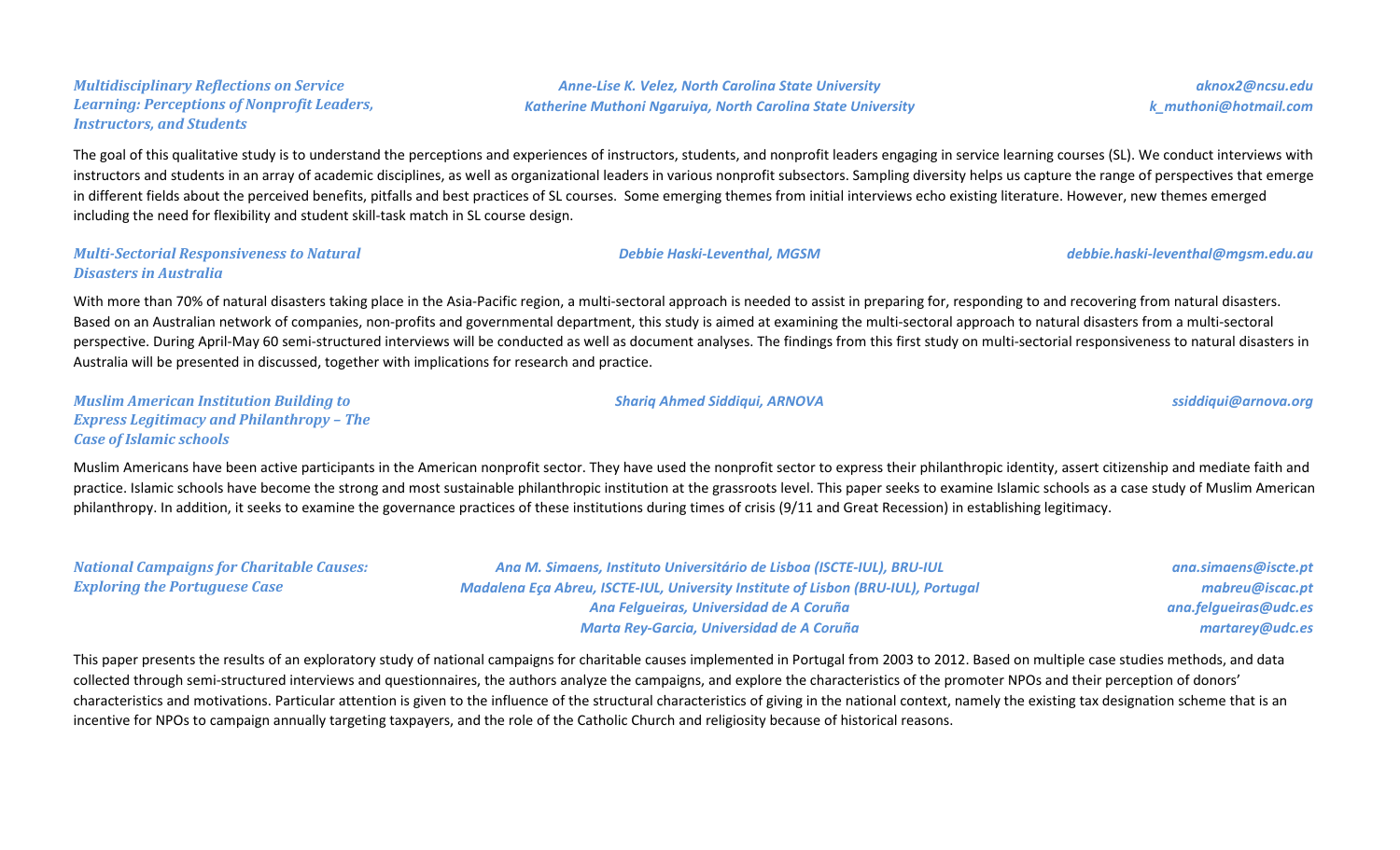#### *Negotiating the Intersection of Faith and Funding: Transitional Housing Programs in the Midwest*

#### *Susan Grettenberger, Central Michigan University, Department of Social Work grett1se@cmich.edu*

This case study examines the provision of transitional housing services to homeless families in a mid-sized Michigan community. Transitional housing organizations often seek to align their funding stream with their organizational culture and programming motivations. The distinctive values undergirding faith-intensive transitional housing programs lead them to privilege organizational autonomy and pursue more limited non-governmental funding sources, while their faith-related and secular counterparts valorize service delivery to a greater number of clients under the auspices of public-private partnerships. These divergent organizational logics are explored through analyses of staff interviews.

*Network Effects on Funding Behavior of Grantmaking Foundations: Influences of Mimetic Process and the Pre-existing Relationships among Foundations and Nonprofits*

*Yusun Cho, University of Southern California Nicole Esparza, University of Southern California* *yusuncho@usc.edu neesparz@usc.edu*

Foundation grants are important resources of nonprofits. Due to the limited information and uncertainty in the grantee selection process, network effects are important factors in explaining foundations' grantee selection behavior. However, previous studies on funding behavior of foundations focused on individual characteristics of grant makers and nonprofits. By using bipartite exponential random graph models and actor based network dynamics modeling with the grant data in Los Angeles County from 2003 to 2011, we argue that network effects, mimetic process and the influence of the pre-existing relationship among foundations and nonprofits, are significant factor in explaining foundations' grantee selection strategy.

*New American Relief and Development Organizations: Voluntarizing Global Aid*

Relief and development NGOs registered with the IRS ballooned from about 1,000 in 1990 to over 11,000 in 2010, and most of these are small organizations run on a voluntary basis. These NGOs are headquartered in one-third of all U.S. counties, representing every state. How can we explain the distribution and the growth of these organizations over time? I use multilevel regression modeling to show that higher per-county income, education, percent of residents born abroad, and higher numbers of religious congregations and Rotary Clubs explain between-county differences, although only education and number of congregations retain positive within-county, over-time effects. Implications for theory and policy are discussed.

*Allison Youatt Schnable, Princeton University schnable@princeton.edu*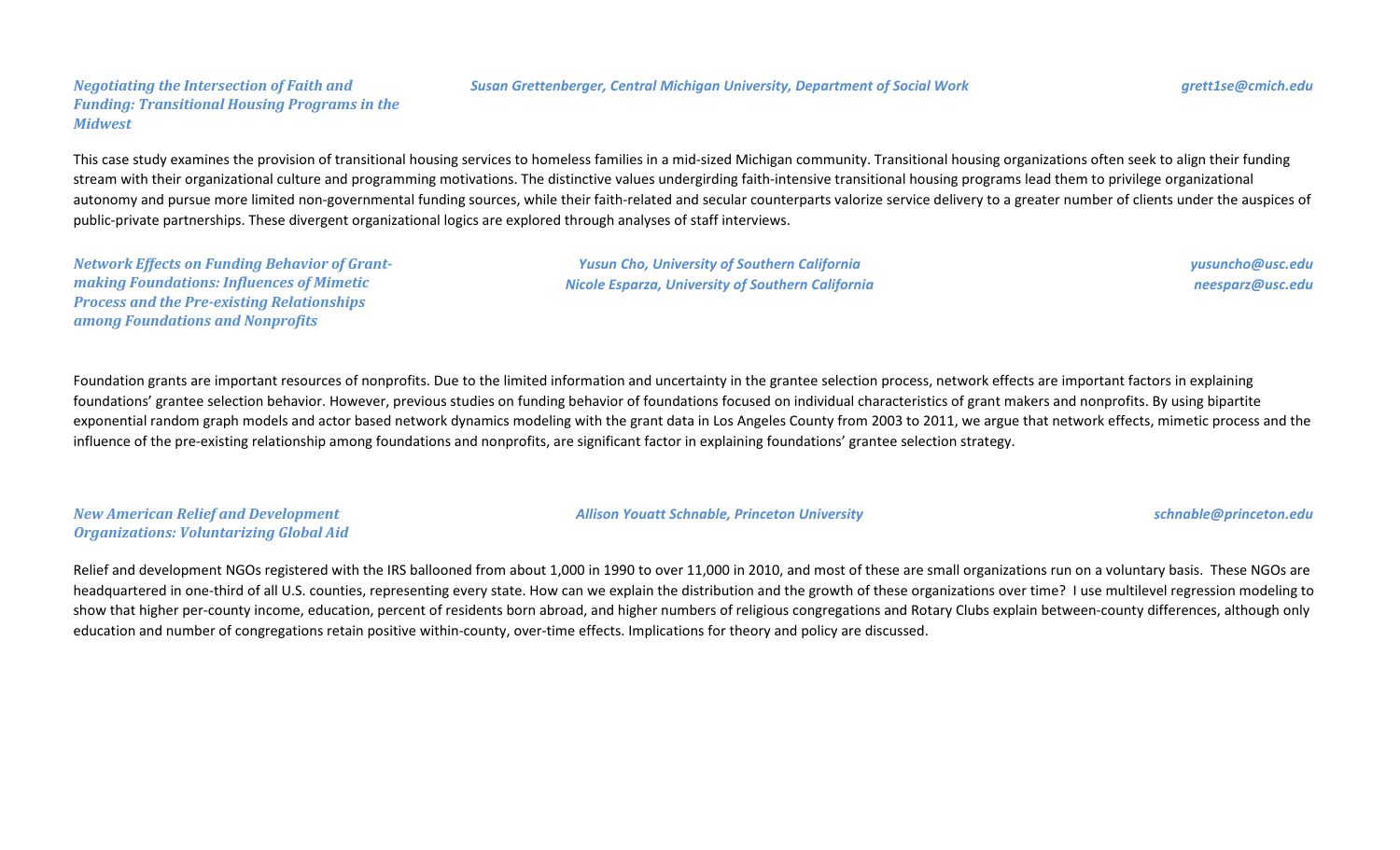#### *Meme D. Kinoti, Regis University mkinoti@regis.edu*

The practice of social entrepreneurship (SE) and other market-based approaches as models for community development is gaining ground especially in developing countries. This study explored over 20 Nongovernmental Development Organizations (NGDOs) in East Africa and their efforts in adopting these new models. The results confirm a mixed approach with both an enthusiastic as well as a cautious embrace mainly due to a lack of clarity in what these models entail. The study also found out that many NGDOs prefer to form "daughter" agencies to run the new alternatives, while continuing their primarily traditional relief and charity efforts.

*New York's Nonprofit Revitalization Act of 2013: "Strongest Nonprofit Governance Regime in the Country"*

In December 2013, Governor Cuomo signed the Nonprofit Revitalization Act of 2013 (AG Press Release 2013), described as "the strongest nonprofit governance regime in the country" (p. 4). While prior research (Corbett 2012, 2013) focused on the cooperative processes leading to legislation, the focus here is its substance and content. The paper details this new regulatory regime to improve government-sector relations and public policy influence, as called for in ARNOVA's Report (2011) and by Young (2010a, b). Such information is needed by regulators (Perry 2013) and potentially useful to sector representatives from many other jurisdictions, states and national regulatory regimes.

*NGO-Government Relationships: Differences in Countries With Refugees and Countries With IDPs*

Utilizing existing frameworks on NGO-government relationships, this paper focuses on specific episodes that might further impact these relationships, i.e. emergencies. Using qualitative case studies, the paper explores the nature of NGO-government relationships as NGOs work to provide support for a large displaced-persons population with their country of origin, in comparison with relationships that exist between NGOs and governments that host refugees fleeing their countries due to cases of emergencies (wars, conflicts, or disasters).

*Khaldoun AbouAssi, The Bush School of Government & Public Service abouassi@tamu.edu*

*Christopher Corbett, Independent Researcher chris\_corbett1994@hotmail.com*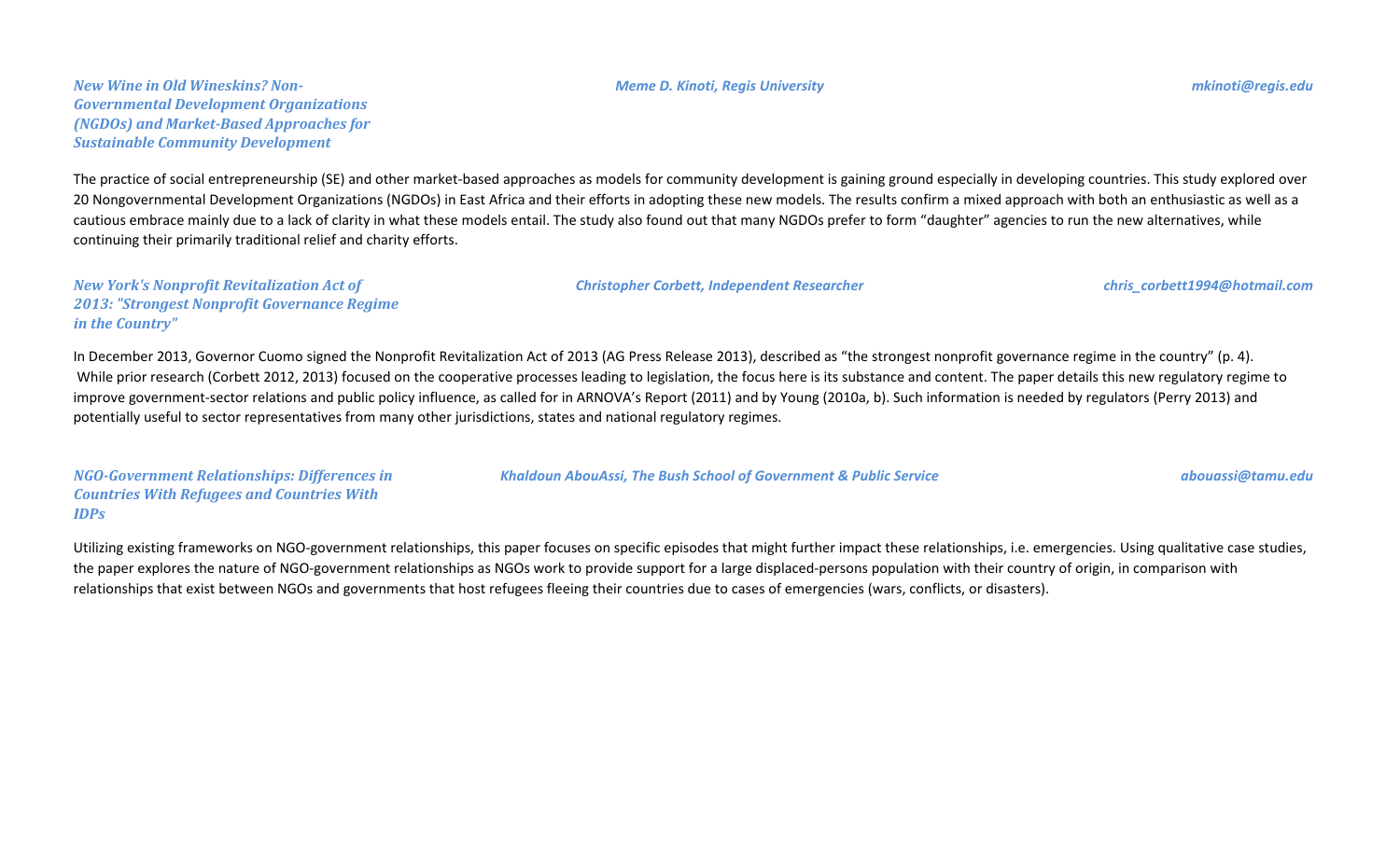#### *NGO Reputational Effects: Comparing Voluntary "Peer Regulation" and Third-Party Charity Watchdogs*

*Joannie Tremblay-Boire, University of Washington Aseem Prakash, University of Washington, Seattle*

*jboire@u.washington.edu aseem@u.washington.edu*

Donors would like some assurance that their resources will be used appropriately, but they do not necessarily have the time to research charities thoroughly. Anticipating information problems, charities have joined voluntary regulatory programs to signal trustworthiness and good governance. We conduct a survey experiment to explore if individuals in the United States are more willing to give to a charity which is participating in a voluntary program. We also test whether third-party auditing (which ensures that charities abide by program obligations) enhance donor confidence in the program.

*Nonprofit Accountability: The Everyday Experience of Frontline Staff*

Nonprofits are legally accountable to the public through the IRS and the State Attorney General, but research shows that nonprofits negotiate accountability expectations of diverse stakeholders: regulators, funders, peers, and clients. What we don't know is how these expectations affect frontline staff. But frontline staff work directly with clients to achieve outcomes, and they are the ones who must negotiate conflicts between clients' needs/goals and other accountability expectations. How they negotiate these conflicts has consequences for the interests nonprofits serve. Drawing on in-depth interviews with frontline staff in two nonprofits, this paper describes how frontline staff negotiate these accountability expectations.

*Nonprofit Advocacy Participation: Organizational Ecology, Institutionalism, and Resource Mobilization*

Although advocacy has been assumed as a major function of the nonprofit sector, there are significant variations in the levels of advocacy activities nonprofits actually perform. This research attempts to contribute to our understanding of nonprofits' organizational attributes that would affect their advocacy engagement, from three theoretical lenses – organizational ecology, organizational institutionalism, and resource mobilization.

*Nonprofit Executive and Board Leaders Perceptions of Their Roles in Fundraising: An International Comparative Case Study*

*Peter P Hoontis, Rutgers University - Newark Bokgyo Jeong, Rutgers University-Newark*

*phoontis@rutgers.edu bok.jeong@rutgers.edu*

This collaborative study compares the perceptions of executive directors and board members of nonprofit organizations in the United States to their respective counter partners in South Korea regarding the board members' responsibilities in fundraising for the organization. This international comparative case study involved thirty nonprofit organizations from each country to examine the perception of both their Chief Executive Officers (CEOs) and board members including Chief Volunteer Officers (CVOs). The results provide practitioners and scholars of nonprofit governance an inside look into the similarities and differences in nonprofit executive and board leadership from an east---west perspective.

*Lehn M. Benjamin, Lilly Family School of Philanthropy lbenjami@gmu.edu*

*Jiahuan Lu, Mississippi State University jhlu@umd.edu*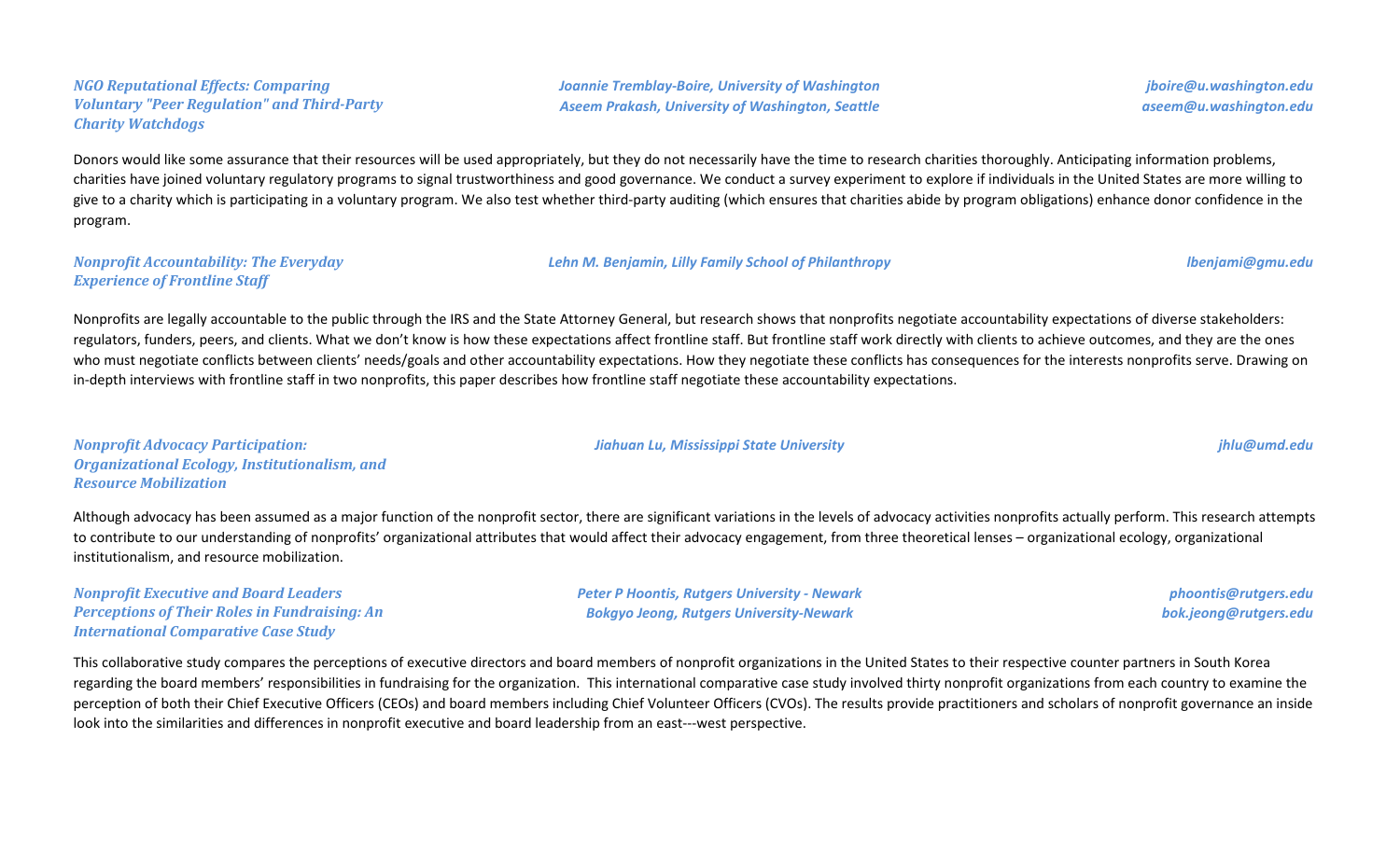#### *Nonprofit Financial Bootstrapping: Exploring the Resource Mobilization Methods of Nonprofit Entrepreneurs*

New nonprofit organizations face a liability of newness making it difficult to obtain the critical resources needed to thrive. This purpose of this study is to describe nonprofit entrepreneurs' use of socalled financial bootstrapping during the start-up phase and to develop concepts that can help us better understand nonprofit entrepreneurs' financial bootstrapping behaviors.

*Nonprofit Governance Structure: Understanding Governance Policies, Practices, and Procedures to Increase Accountability and Transparency*

This study includes an analysis of the inclusion of publically available information from the IRS form 990 as a governance mechanism to promote nonprofit accountability and transparency. Factor analysis was conducted on parts of the IRS tax form 990. These results offer the conclusion that the IRS form 990 can be a mechanism for nonprofit organizations to disseminate information about their governance practices. Secondly, the study consists of a follow-up assessment of a single practice as listed on the form 990. Conclusions address the use of these measures to inform future applied decisions making.

#### *Nonprofit Grassroots Activities Suzette Myser, University of Kansas myser6@ku.edu*

This research seeks to understand how political controls imposed on nonprofit organizations influence grassroots advocacy activities. A model of grassroots political behavior is tested on a cross section of organizations using regression estimation techniques that include controlling for other relevant factors from the literature. The author's previous work in this area demonstrated that the production function for grassroots lobbying is distinctly different than the production function for direct lobbying. This research seeks to identify the variables which influence the decision to participate in grassroots lobbying.

*Nonprofit Growth: The Strength in Numbers Erynn E. Herman, University of Massachusetts, Boston erynn.herman001@umb.edu*

Recent work by Lecy and Van Slyke (2013) confirms that government funding is the primary driver of growth in the number of nonprofit organizations, which has led to a debate over whether the nonprofit sector is reaching its carrying capacity. Some scholars argue for a focus on strategies to harness (rather than stunt) sector expansion (Paarlberg & Varda, 2009). This paper supports that perspective. It demonstrates how the increase in the number of human service nonprofit organizations increases the subsector's total revenues rather than merely spreading the same amount of precious financial resources more thinly.

*Daisha M Merritt, James Madison University merritdm@dukes.jmu.edu*

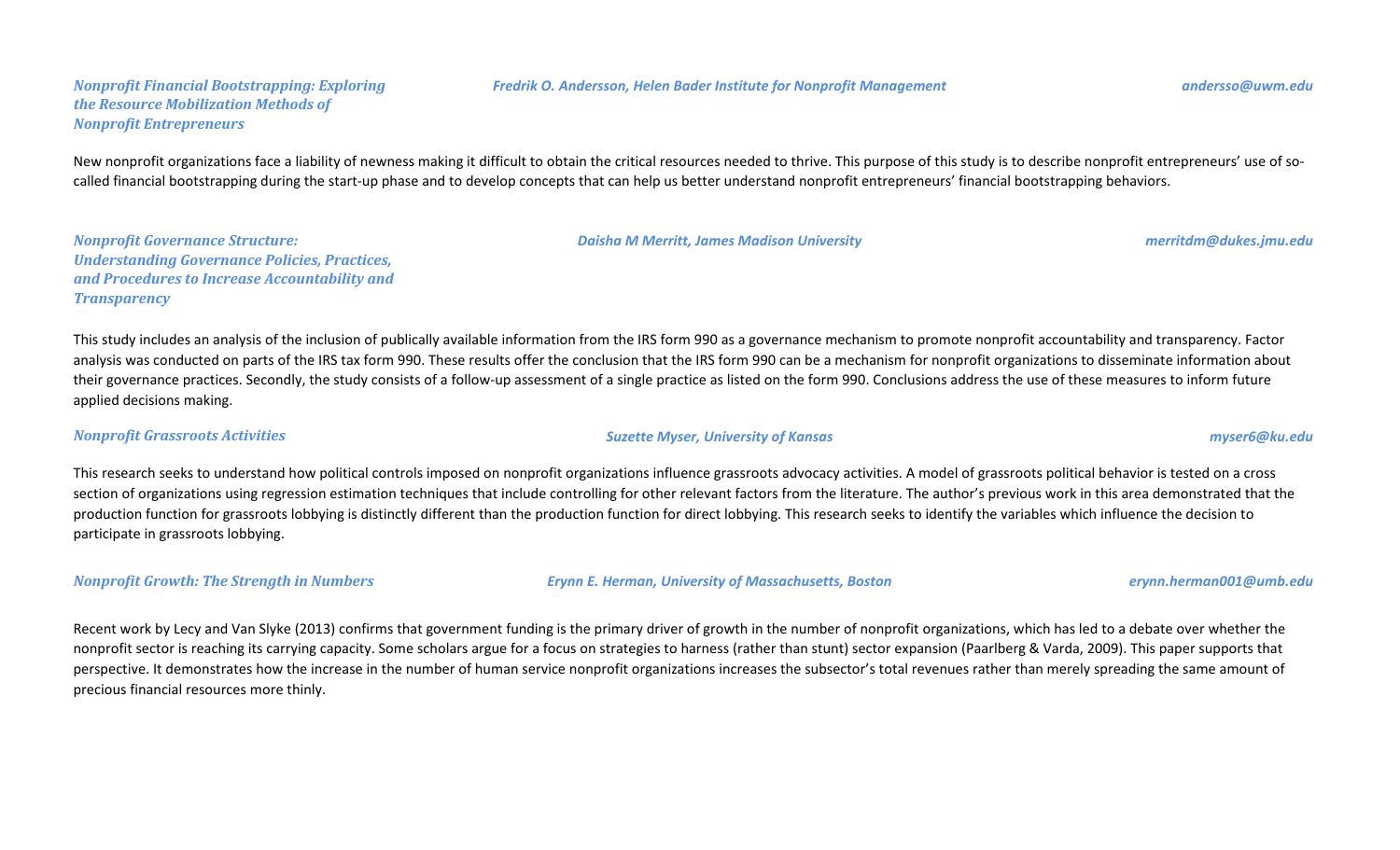### *Nonprofit Mission Conceptions: A Dynamic and Interpretative Definition of Mission*

Missions are central to all nonprofit organizations, and establish the public purposes pursued. Formal mission statements may be inadequate for providing a true picture of a nonprofit's mission, requiring a new definition. This paper examines prior scholarship on missions, including interpretation and change, before proposing two new concepts. Personal mission conceptions are the interpretations that individuals within a nonprofit hold of the mission, while the dominant mission conception is the collective interpretation guiding a nonprofit during a specific time. Examples from nonprofits illustrate the concepts, while guidance suggests how they can inform future research and practice.

| <b>Nonprofit Organizational Climate:</b>          | <b>Brent E Sykes, The University of Oklahoma</b>      | brentsykes@gmail.com |
|---------------------------------------------------|-------------------------------------------------------|----------------------|
| <b>Understanding the Impact of Burnout,</b>       | <b>Randy K. Macon, University of Oklahoma - Tulsa</b> | rmacon@ou.edu        |
| <b>Workplace Environment, and Hope Across 120</b> | <b>Chan M Hellman, Univeristy of Oklahoma</b>         | chellman@ou.edu      |
| <b>United-Way Partnering Organizations</b>        |                                                       |                      |

Nonprofit organizations are constantly challenged to do more with less. A frequent byproduct of this charged environment is increased stress and workload on employees of nonprofits, at all levels. Sustained job strain can lead to burnout, which consists of two dimensions: emotional exhaustion and disengagement. Cross-sectional surveys were administered to employees (N=400) across Unitedway Partnering Agencies to assess burnout, perceived organizational support, and hope. In this paper, researchers examine organizational and individual characteristics contributing workplace stress and burnout. Additionally, we also explore hope as a means mitigate burnout and discuss applications for nonprofit leaders.

*Nonprofit Organizations and Social Media Use: A Descriptive Analysis of Nonprofit Organizations Effective Use of Social Media Tools Amina Sillah Hee Soun Jang, University of North Texas sillah06@gmail.com heesoun.jang@unt.edu*

The rapid increase in social media use, such as Facebook, Twitter, Flickr, and LinkedIn has enhanced and increased communication and engagement strategies available to nonprofit organizations. This research focuses on nonprofits' use of social media by examining the main objectives for using social media, and whether social media has been effective in meeting these objectives. To answer these questions, we used the survey data, Use and Effectiveness of Social Media and conducted descriptive analyses on and their usage of social media and found associations between effectiveness of social media and their objectives to achieve nonprofit missions.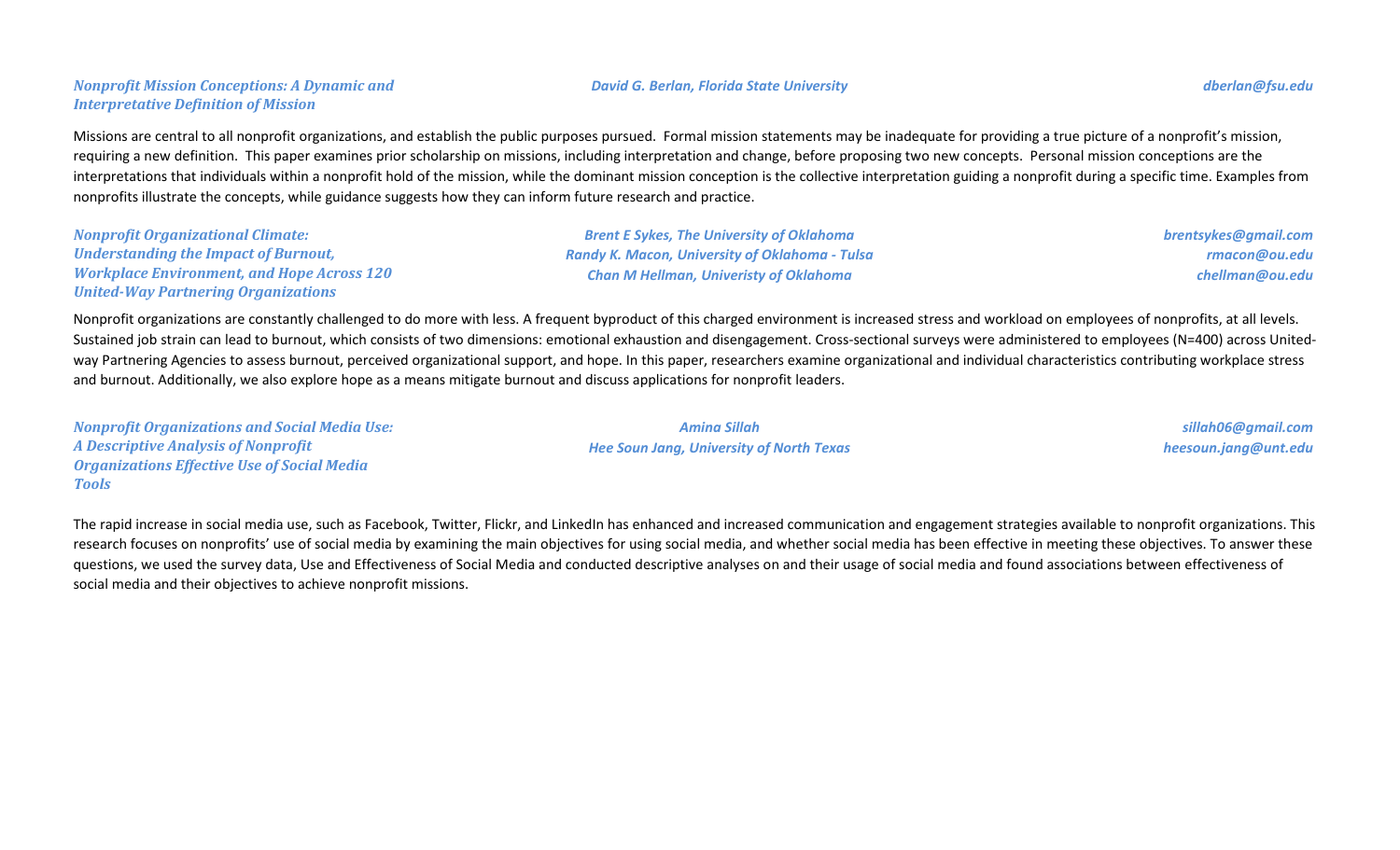#### *Nonprofit Organizations: in what extent is internet being used to re(connect) stakeholders and organizations? An empirical study in Portuguese Foundations*

### *Márcia Cadete Santos, Instituto Universitrio de Lisboa (ISCTE-IUL) Raul M. S. Laureano, Instituto Universitrio de Lisboa (ISCTE-IUL) Madalena Eça Abreu, ISCTE-IUL, University Institute of Lisbon (BRU-IUL), Portugal*

*marcia\_rafaela\_10@hotmail.com raul.laureano@iscte.pt mabreu@iscac.pt*

Statistics reveal nonprofit organizations as major employers and major sources of employment growth in countries throughout the world. Although the sources of financial support present different weight, it is a fact that donors and other stakeholders became more interested in obtaining information about efficiency and effectiveness on applying resources. This research measures in what extent the information pointed as relevant in literature to rate the performance of nonprofit organization is available in official websites of nonprofit organizations acting in Portugal. This study provides a pioneer view about the level of divulgation of performance tools available to nonprofit stakeholders, at Portugal.

#### *Nonprofit Reputational Capacity and the Role of Mission Valence and Clarity: Next Steps in a Series of Experimental Designs*

*Silke Boenigk, University of Hamburg*

*jurgen.willems@wiso.uni-hamburg.de silke.boenigk@uni-hamburg.de*

Nonprofit organizations increasingly pay attention to keep their reputation high due to the important effects of organizational reputation on desired stakeholder behaviors (e.g. donations or volunteer involvement). In a series of experimental designs we look at how organizations can build up reputational capacity, and sustainably guard themselves against negative publicity. In this paper, we particularly look at the mediating role of mission valence and clarity. These concepts seem to have an important contextual influence on to stakeholder effects of reputational capacity. Our preliminary findings show that organizations should follow differentiated stakeholder involvement approaches depending on their missions' characteristics.

| <b>Nonprofit Revenue Structure: Taking a Closer</b> | <b>Jennifer Shea, San Francisco State University</b> | jshea@sfsu.edu  |
|-----------------------------------------------------|------------------------------------------------------|-----------------|
| Look at Organizational Determinants in the          | <b>Janey Q. Wang, San Francisco State University</b> | jqwang@sfsu.edu |
| <b>Housing Sector</b>                               |                                                      |                 |

Existing research has not fully explored the determinants of nonprofits' revenue structure. This study provides a nuanced empirical analysis of organizational determinants on revenue structure for housing nonprofits that controls for state-level differences in the funding environment. It analyzes panel data that contains financial information of 990 housing nonprofits in 26 states and public funding environment variables for each of those states from 2008-2010. The study reveals that housing development organizations have the lowest levels of revenue diversification and are heavily reliant on government grants while intermediary organizations have the most diverse revenue streams.

#### *Nonprofit Social Enterprises: Size, Scope and Organizational Determinants*

*Jennifer Amanda Jones, University of San Diego jjones@sandiego.edu*

The popular adoption of the term "social enterprise" appears to signal a shift in both business models and social norms. But to what extent are nonprofits already engaged in social enterprise activities? This quantitative study examines 990 data from more than 22,000 501(c)3 public charities in the State of California, home to approximately 11.1% of the US-based charities, to determine to what extent nonprofits are engaged in social enterprise activities and what organizational characteristics may predict a) the presence of a social enterprise venture and b) its nature (related versus unrelated)?

# *Jurgen Willems, University of Hamburg*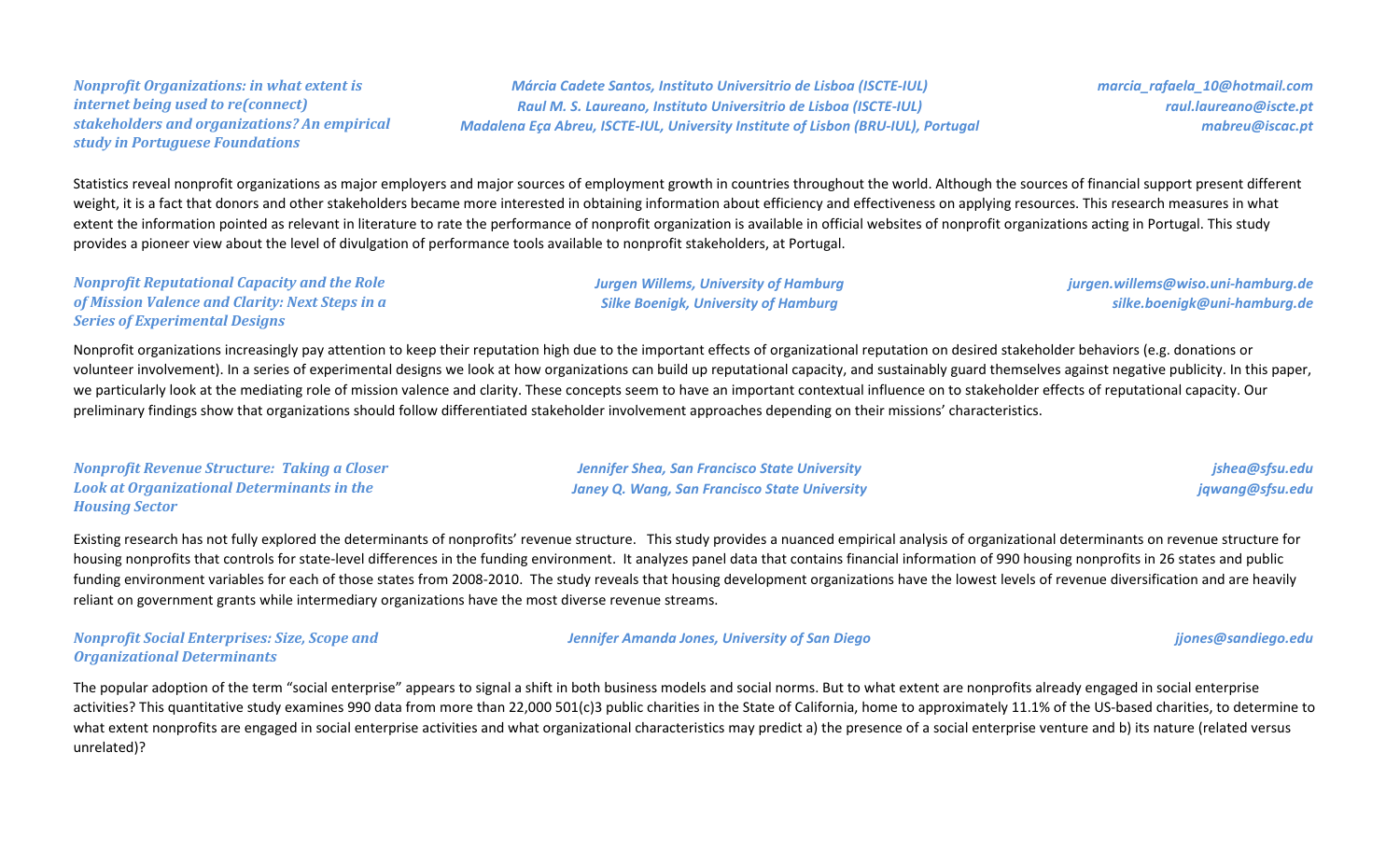#### *Jennifer E. Mosley, University of Chicago mosley@uchicago.edu*

Collaborative governance networks—where nonprofit service providers and government agencies collaborate and share responsibility—provide important opportunities for nonprofit participants in the form of access to resources, policymakers, and information. Little is known, however, about how the structure these networks take affects their ability to meet goals such as meaningfully incorporating nonprofits as stakeholders, facilitating advocacy, and pursuing priorities beyond funding. This research uses a nationwide survey (N=305) of HUD-sponsored collaborative governance networks to answer these questions. Important differences are found between networks that are led by an independent nonprofit and those that are housed in a government agency.

*Nonprofits and Cross-Organizational Collaborations to Promote Local Labor Rights Policies*

This paper examines the experiences of nonprofits that work with unions in local policy coalitions to promote the labor rights of low-wage workers. Drawing on case study material of San Francisco's living and minimum wage campaigns, the paper argues that differences in organizational resources and tax-exempt status affect nonprofits' role as policy advocates relative to unions, which have more political resources, more clout, and more advocacy freedoms than nonprofits. This resource disparity can lead to a power imbalance within coalitions and enable unions to crowd nonprofits out of the policy enactment process, though not the agenda-setting and policy implementation processes.

*Nonprofits in a Policy World: The Interlocking Relationship Between Nonprofits and Public Policy*

*Shannon K. Vaughan, Western Kentucky University Shelly Arsneault, California State Universty - Fullerton* *shannon.vaughan@wku.edu sarsneault@fullerton.edu*

The blurring of the lines between sectors highlights the growing need to adequately prepare the next generation of nonprofit and public leaders to navigate the complexity that intersectorality imposes on the provision of public goods and services. In this paper, we discuss our four-faceted framework of the nonprofit-public policy relationship and argue that public policy courses that incorporate a more comprehensive view of the role of nonprofits should be seen as a vital element for nonprofit management and public administration programs.

*Els de Graauw, Baruch College - CUNY Els.deGraauw@baruch.cuny.edu*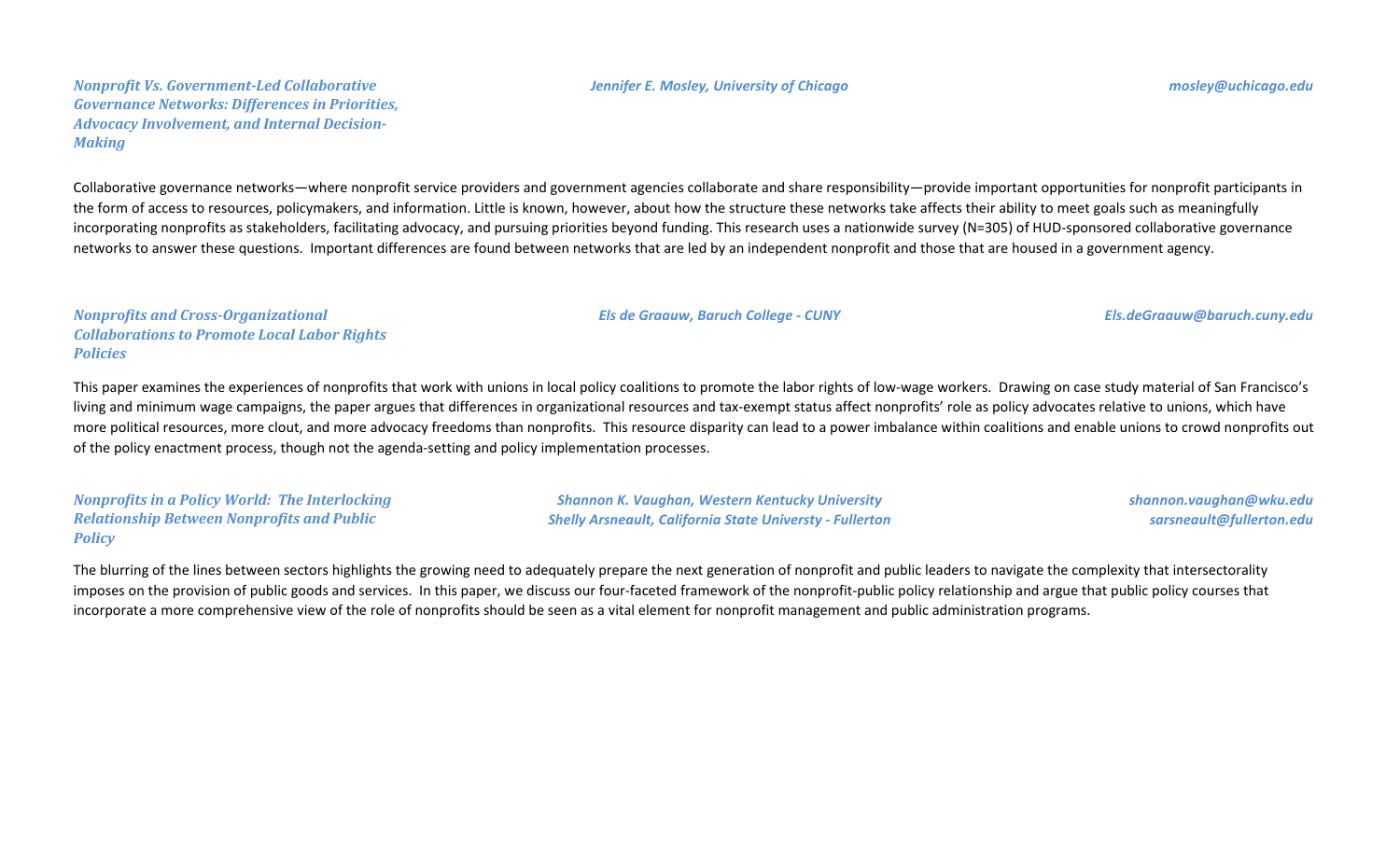#### *Eleanor W. Sacks, IU School of Philanthropy ewsacks@earthlink.net*

*Not Your Grandfather's Community Foundation? Current Developments in US Community Foundations from an Historical Perspective*

The 100th anniversary of the first community foundation (CF) in the US, the recent \$1 billion gift to the Silicon Valley CF, and the new chair in CF Studies at the Indiana School of Philanthropy have sparked renewed interest. The Foundation Center identifies 750 CFs; 11 with assets over \$1 billion. Yet CFs have been largely ignored by academic researchers. This paper will examine the current state of US CFs from an historical perspective, the difficulties in studying CFs; the consequences of little quality research, and what the rise of mega-CFs says about the future of CFs in the US.

#### *Of Love and Lucre: Measuring Mission and Money in Impact Investing*

This paper examines the hybrid market of impact investing, where investors invest in social enterprises for financial and social return. Employing mixed methods, I analyze how the worth of impact investments is evaluated in this field. Investors' varying expectations regarding the importance of financial versus social return and the multivalence of social value created a challenge to proponents' desire to create a single measure of worth like "return on investment" in finance. Instead, they constructed an infrastructure whereby each investor could compare investments based on their balance of social versus financial return and their definition of social value.

Many have discussed the power dynamics between foundations and non-profits (see Dowie, 2002; Incite!, 2007; Buffet, 2013) proposing solutions from foundation reform to increased grassroots funding. But few have looked at the choice to not engage in classic non-profit structure or funding regimes. This research uses case-study methodology to examine Just Listening. Just Listening's choice to forgo traditional funding and structure left an organization that easily attracts volunteers, a working experience devoid of bureaucracy, and with little mission-drift. This paper is the first step towards understanding if opting out of the non-profit industrial complex (Incite!, 2007) is a viable strategy.

*Organizational Change in NGOs: Is Continued Relevance Ensured? Tosca Maria Bruno-VanVijfeijken, Transnational NGO Initiative Syracuse University tmbruno@maxwell.syr.edu*

Many NGOs are undergoing significant organizational change or are 'digesting' the effects of such changes. If NGOs wish to remain relevant, effective as well as credible actors in global governance, they must confront major organizational challenges related to leadership development needs, governance reforms, and other forms of organizational change needed to improve effectiveness, legitimacy, and efficiency. This paper explores the current waves of strategic reforms in governance, program management, accountability systems, and leadership development. Are they sufficiently strategic and future oriented to counteract potentially fundamental threats to the continued relevance of the sector? How are NGOs managing their change processes?

*Emily Barman, Boston University Eabarman@bu.edu*

*Opting Out of the Non-Profit Package Stephen Danley, Rutgers-Camden University stephen.danley@rutgers.edu*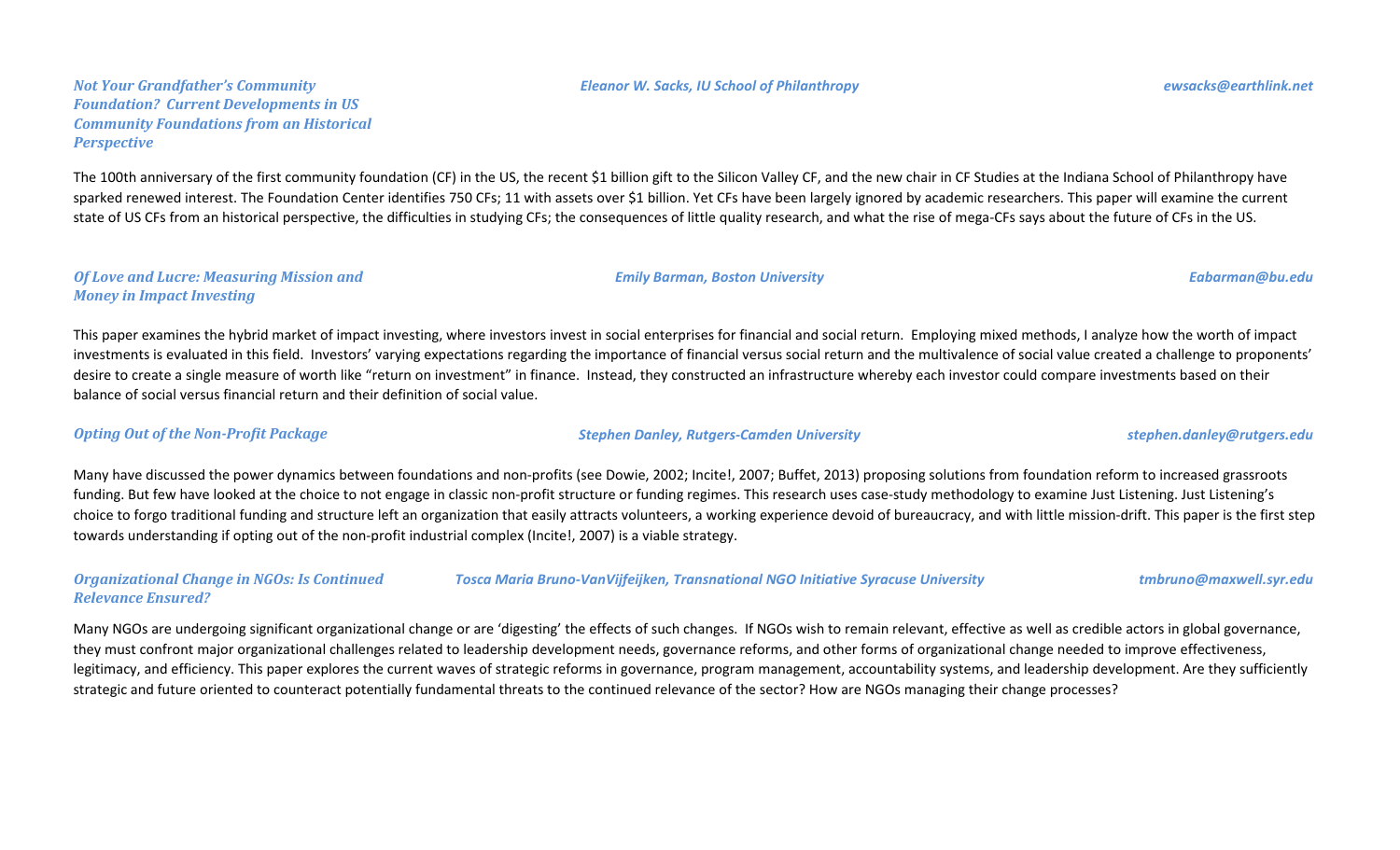#### *Organizational Change Tactics in a Homeless Services Organization: Staff Perspectives on Success Factors*

Research on organizational change is growing, but rarely uses consistent methodologies, with case studies being the most common method. To address this limitation, a questionnaire was developed, based on the existing literature, to assess the use of specific organizational change tactics. An administration of the questionnaire to staff of a homeless services organization which recently experienced a major change in its service delivery system showed the extent of use of the tactics and their impacts on the outcome of the change initiative. The use of this instrument demonstrated the value of new methods in more fully assessing organizational change interventions.

#### *Organizational Performance and Boards of Directors: A Systematic Review of Literature on U. S. Hospitals*

*Cathleen O. Erwin, Auburn University Amy Yarbrough Landry, University of Alabama at Birmingham Ashley Dias, Auburn University*

*cerwin@auburn.edu akyarb@uab.edu savash@hotmail.com*

Given managerial and financial turmoil experienced in recent years, understanding the role of boards is a salient topic for all industries. Because of the dynamic environment in which health care organizations operate, studying the role of hospital boards serves as a proxy for understanding the role of boards within other industries, and enables us to compare nonprofit, for-profit and public firms operating within the same industry. This study synthesizes two decades of research utilizing a framework set forth in 1990 to assess the body of knowledge related to the role of hospital boards in strategic management and organizational performance.

| <b>Organizational Theories of Associations: The</b> | <b>Carl Milofsky, Bucknell University</b>   | milofsky@bucknell.edu  |
|-----------------------------------------------------|---------------------------------------------|------------------------|
| <b>Importance of Context and Embedding</b>          | <b>Margaret E. Harris, Aston University</b> | m.e.harris@aston.ac.uk |
|                                                     | <b>Brandn Green, Bucknell University</b>    | bgreen@bucknell.edu    |
|                                                     | <b>Jordi Comas, Bucknell University</b>     | jcomas@bucknell.edu    |

This paper offers a strategy for understanding the organizational processes of associations. The paper reviews five case study traditions: religious models; primordial ooze organizations; community of limited liability organizations; network organizations; and intermediate organizations. Each of these traditions, contains strong assertions about how associations are organized and they give rich case examples. The master metaphor for understanding associations should be that they are embedded in larger community or organizational systems so that their styles of organizing are contingent on the demands and expectations of these larger systems. This contrasts with notion that each entity is a self-contained system or firm.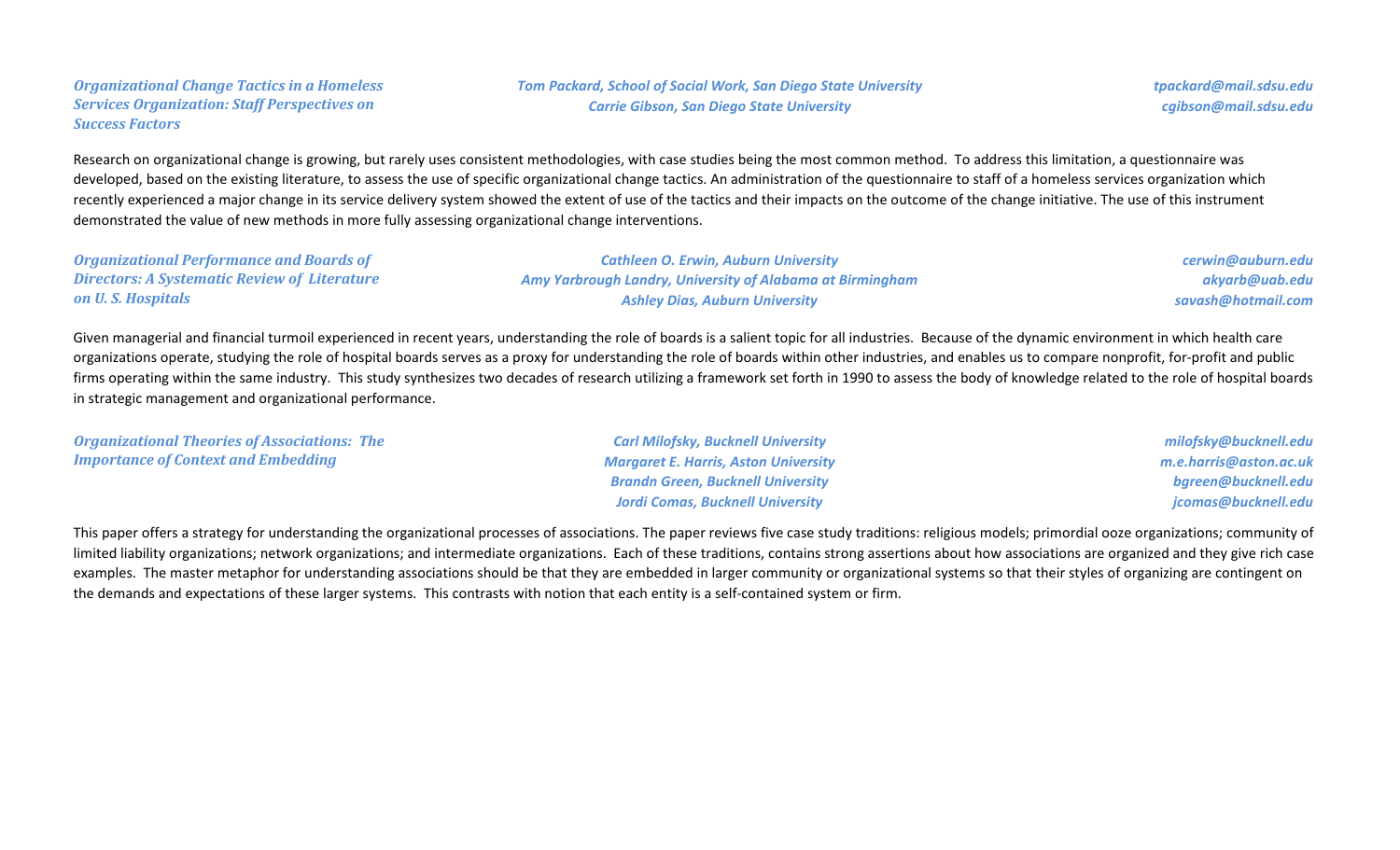#### *Painting the Governance Landscape: Culture and Power at the Public-Nonprofit Intersection*

Nonprofit organizations are a vital part of the governance landscape. Despite their benefits, public-private partnerships pose a risk to nonprofit organizational culture and identity. These risks are linked to the power differentials inherent in public-private partnerships and have implications for governance. I develop a framework for examining how public governance structures affect nonprofit organizations. This framework integrates governance and organizational theories, focusing on power and organizational culture and identity. The aim of this paper is to promote critical thinking about the nature of public-private partnerships and the power dynamics that shape governance structures in and between organizations.

#### *Partnerships the Nonprofit Way: What Matters, What Doesn't*

Nonprofit organizations must engage in collaboration to fulfill their missions. Our paper results from data collected through interviews with 52 nonprofit executives engaged in partnerships with other nonprofits, governments, and businesses. These interviews yielded 84 partnership case examples. Four central features of the paper are noteworthy. These include: the use of partnership dyads as a basis for comparison of partnership arrangements across economic sectors; methodology that uses two previous separate subsector systems to cluster the nonprofit partnership cases; a nonprofit first perspective of the partnership; experiential learning of nonprofit executives as data sources and the basis for partnership best practices.

| <b>Performance of "Operational Teams" in</b> | <b>Benedikt Englert, University of Mannheim</b> | b.englert@bwl.uni-mannheim.de      |
|----------------------------------------------|-------------------------------------------------|------------------------------------|
| <b>Nonprofit Organizations</b>               | <b>Bernd Helmig, University of Mannheim</b>     | sekretariat.helmig@uni-mannheim.de |

Benefits of teamwork regarding the achievement of organizational goals have been discussed in depth in for-profit literature. However, the team concept and, based thereupon, team performance has not been analyzed extensively or explicitly for operational teams – as those teams operationally providing the (social) service – in nonprofit organizations. Therefore, this paper aims at determining specific characteristics, perceptions and interrelations of operational teams, at defining operational team performance and at identifying antecedents of operational team performance in nonprofit organizations. A qualitative research design will be applied using the example of social service organizations.

*Stuart C. Mendel, Cleveland State University s.mendel@csuohio.edu*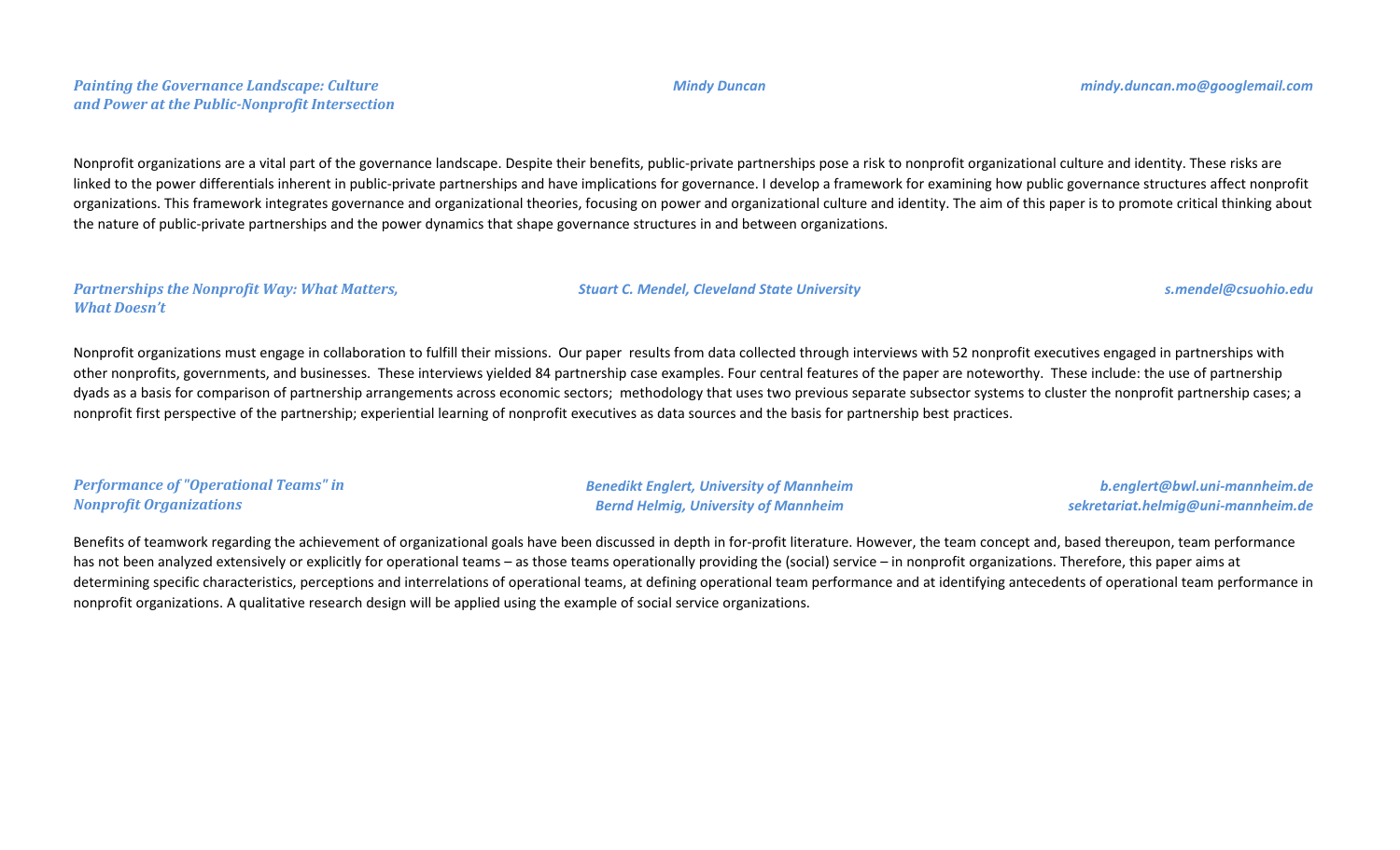*Personal Involvement and Professional Opinion: Local Government Officials' Experiences with Nonprofits and Perceptions of the Relationship between Nonprofits and Government*

Public service motivation theory can be extended beyond the public sector to explain public employees' personal involvement with nonprofit organizations and the possible spillover effect to their work in government. The relationships between government and nonprofits can range from ones of collaboration to control. In this paper we use logistic regression analysis of data from a 2010 survey of 350 Indiana local government officials to examine how their personal involvement with nonprofits and their perceived importance of that involvement is associated with their perspectives on the nature of the relationship between nonprofits and local government.

| <b>Perspectives from Nonprofit Board Chairs and</b> | <b>Ruth S. Bernstein, Pacific Lutheran University</b> | bernstrs@plu.edu         |
|-----------------------------------------------------|-------------------------------------------------------|--------------------------|
| <b>CEOs on Board Operations and Performance:</b>    | <b>Kathleen Buse, Case Western Reserve University</b> | krb50@case.edu           |
| <b>Are They Really Working for the Same Agency?</b> | Diana Bilimoria, Case Western Reserve University      | diana.bilimoria@case.edu |

The 2012 BoardSource Governance Index enabled both the Board Chairperson (BC) and Chief Executives Officers (CEO) in the same nonprofit organization to evaluate board operations and performance. We hypothesize that these two actors will assess their nonprofit board's operations and performance quite differently. We examine a multitude of criteria, including board member recruitment, meetings, development, leadership, and board performance. Initial findings confirm that BCs and CEOs have significantly different perceptions of their organization's governance. These findings suggest that these two nonprofit actors are frequently operating from different perspectives, potentially inhibiting the success of their organizations.

*Philanthropic Foundations and Their Local Representatives: The Case of the Carnegie Endowment for Peace in Interwar Germany* *Peter Christian Weber, Indiana School of Philanthropy at IUPUI petweber@iupui.edu*

This study analyzes the controversial relationship between the Carnegie Endowment for Peace (CEIP) and its German representatives during the 1920s. It sheds lights on the political realities influencing foundations' selection of local partners. The radical pacifist stand of the CEIP's German representatives soon became an obstacle to the work of foundation officers, who consequently sought the collaboration of more pragmatic and politically connected voices. While these new representatives ensured good relationship with new political leadership, they also exposed the CEIP to Germany's factionalized political society. This study thus highlights transnational philanthropy's challenges in working with political reliable local representatives.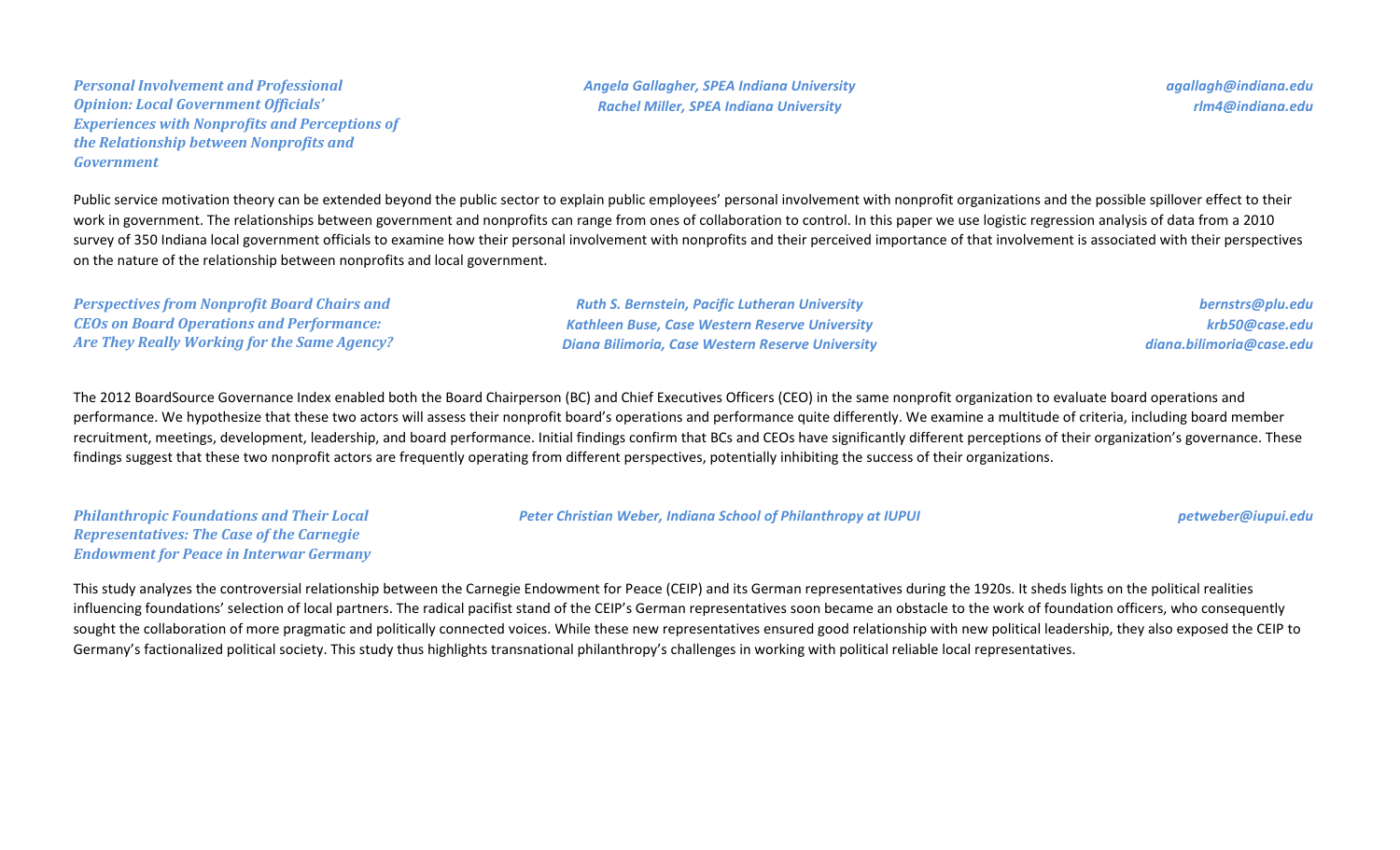#### *Philanthropy Education in Australia: Translating Cross-National Theory and Practice Into Engaging Curriculum for Young Australians.*

*ebranigan@swin.edu.au mjmoran@swin.edu.au*

This paper explores the critical analysis and translation of cross-national theory and practice in philanthropy education into context specific teaching and learning materials for Australian school students (K-12). It offers insights into the Australian philanthropic landscape; the range of inter-disciplinary skills needed to construct creative curriculum materials; the value of a collaborative crosssectoral development process; and the pedagogical importance of embedding philanthropic concepts broadly within civics, citizenship and other curriculum areas. It concludes with a demonstration of the creative and accessible digital tools that have been developed to ensure that the new learning materials engage young people.

*Political Capacity Trends in 501(c)(4) Organizations: A Study of Advocacy Activities in Social Welfare Organizations*

*Margaret Post, Dartmouth College Jeremy Koulis, The Urban Institute*

*margaret.a.post@dartmouth.edu jkoulish@urban.org*

 $501(c)(4)$  social welfare organizations are the second-most common type of nonprofit organization after charitable  $501(c)(3)$  organizations. Until recently, little was known about the structure and political practices of such organizations. Using data from the National Center for Charitable Statistics and case analysis of ten organizations, this paper seeks to fill that knowledge gap. It investigates trends in the subsector and the structures and processes that enable organizations to build political capacity and leverage change in service to their mission. Findings emphasize characteristics and outcomes of this specific organizational type and highlight implications of the organizational form for theory and practice.

*Practical Dilemmas and Organizational Environments of the NGOs Serving Injured Migrant Workers in China*

*Xin He, Renmin University of China Lei Wu, Renming University of China* *joyjoyxin@hotmail.com leiwucn@gmail.com*

Both migration and disability are responsible for the vulnerability of Chinese migrant workers with occupational injury. Services to these workers provided by NGOs are critical but scant. This qualitative study explores practical dilemmas and organizational environments of grassroot NGOs serving injured migrant workers in China. Interviews conducted in ten NGOs show that they are primarily facing practical dilemmas including limited recognition, low service capacity, and resource deficiency, which should be understood within their current organizational environments. The results generate policy and practice implications for debate on the development of NGOs in China.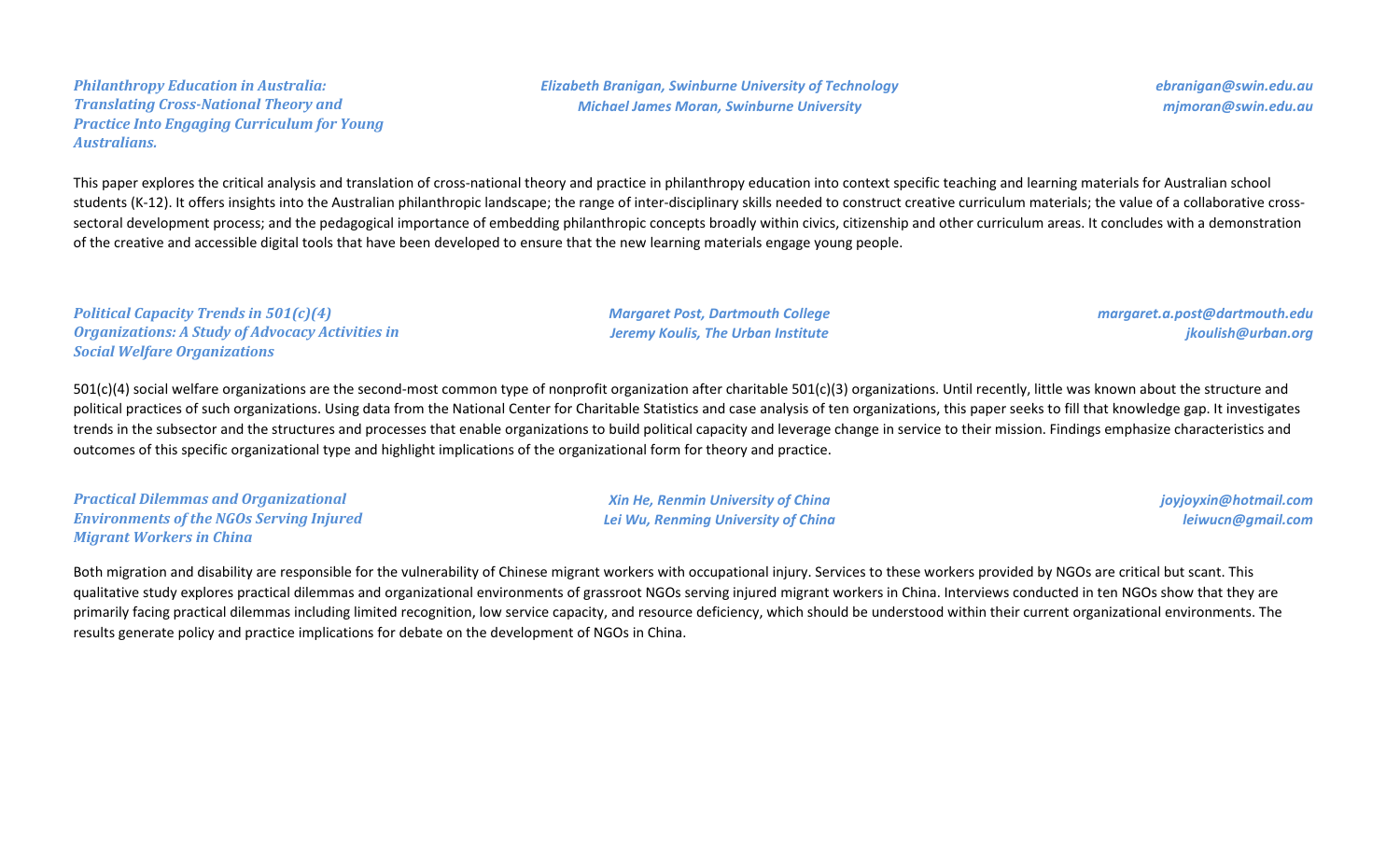*Preparing Tomorrow's Nonprofit Leaders through Undergraduate Public Affairs Education*

*Jerry Mitchell, School of Public Affairs Melissa Sultana, School of Public Affairs, Baruch College, CUNY*

*jerry.mitchell@baruch.cuny.edu melissa.sultana@baruch.cuny.edu*

This paper will explore curriculum content within the undergraduate public affairs degree designed to prepare the next generation of nonprofit leaders. Amidst the lure of material items, young people increasingly want to do something meaningful with their lives and make a positive difference in society. These desires often lead to a career in the nonprofit sector. As public affairs degrees are where most undergraduates will seek nonprofit sector knowledge, it is important that educators carefully examine and assess curriculum options.

*Public Policy Advocacy Strategies of Nonprofit Organizations: Evidence from Q-Methodology*

*Sheldon Gen, San Francisco State University Amy Conley Wright, University of Wollongong*

*sgen@sfsu.edu acwright@uow.edu.au*

Nonprofit organizations can invest significant resources in policy making processes, with the hopes of influencing policy outcomes. However, little is known about how these organizations view and plan their advocacy efforts. This paper reports an empirical examination of policy advocacy perspectives and strategies of nonprofit organizations. Policy advocacy managers from nonprofit organizations were interviewed, and Q-methodology was used to have them rank their organizations' advocacy activities and desired outcomes. The analysis revealed distinct advocacy strategies, linking advocacy activities to several intermediate outcomes, and allowing organizations to measure their contributions to policy debates, even before favorable policy outcomes are achieved.

#### *Public Policy and the Nonprofit Sector in Latin America*

*Michael D. Layton, Philanthropy and Civil Society Project - ITAM Susan Appe, Binghamton University*

*layton@itam.mx sappe@binghamton.edu*

In recent decades civil society has emerged in Latin America as a critical force for democratization and the promotion of human rights. The governments in the region have varied widely in their public policy toward the nonprofit sector. This paper will examine four cases (Colombia, Ecuador, Mexico, and Nicaragua) in order to illuminate the range of public policies adopted toward the nonprofit sector. The paper will contribute to the field by offering for the first time in one place comparative case studies that will illuminate the state of public policy toward the nonprofit sector in Latin America.

*Public Versus Nonprofit?: Comparison of Career Intentions of Undergraduate Students* *Kyu-Nahm Jun, Wayne State University Kilkon Ko, Seoul National University*

*kn.jun@wayne.edu kilkon@snu.ac.kr*

Attracting talented people to both public and nonprofit sector has been a challenge. With the recent economic crisis, there has been an increase of students who are drawn to public and nonprofit sector jobs instead of private ones in the U.S. For instance, in 2009, 16 percent more young college graduates worked for the federal government and 11 percent more for nonprofit groups than in the previous year. This research studies compares different motivations of college students that leads them to prefer jobs in the public or in the nonprofit sector.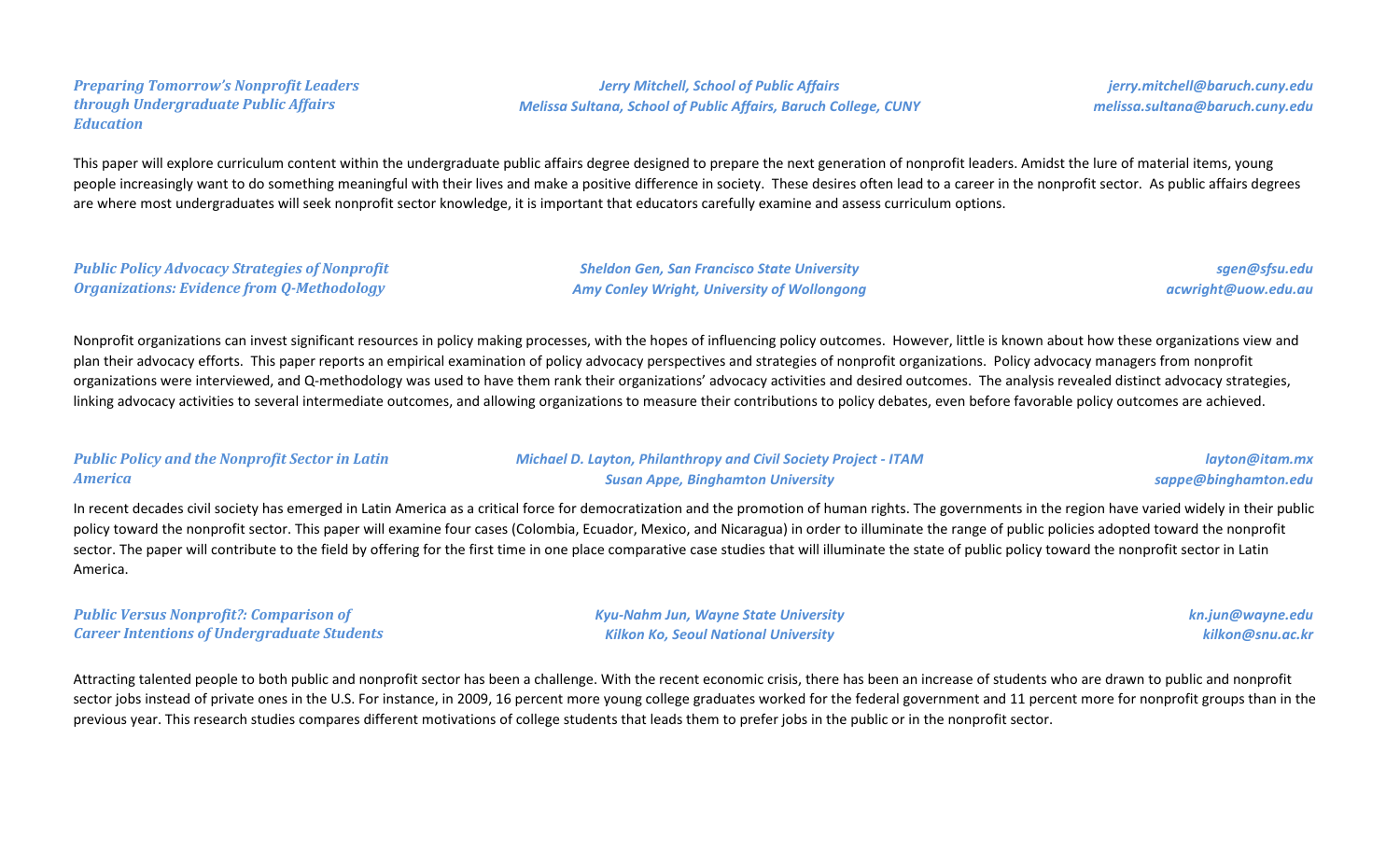#### *Public-Private Partnerships and Diet-Associated Non-Communicable Disease Control*

The public-private partnership (PPP) paradigm emerged as a form of global health governance to overcome state and market failures constraining access to essential medicines in low-income countries. In wealthy countries, public or third sector collaboration with industry is anomalous in efforts to address health inequalities, despite market failure factoring heavily into why poor populations face disproportionate risks of developing particular diseases. Drawing on key informant interviews from public, private and third sector sources, this paper examines the merit of the PPP model for mitigating poverty-associated food insecurity giving rise to diet-associated non-communicable diseases within the context of wealthy countries.

*Putting Compassion to Work: Strategies for Comprehensively Incorporating Disaster Relief Volunteerism Directly into Urban Disaster Planning*

*Jason D Rivera, Rutgers University - Camden Zachary David Wood, Rutgers University - Camden*

*Elizabeth A. Castillo, University of San Diego eac@sandiego.edu*

*jdrivera@camden.rutgers.edu zacharydavidwood@gmail.com*

The field of disaster response is fraught with the challenge of the inevitable influx of volunteers. Attempts have often been made by professional response teams and leaders to encourage volunteers not to come during disaster response, leaving the challenging early work to professionals; however, this has not mitigated the problem of volunteer influx. How can local disaster plans anticipate this dilemma and incorporate volunteers into the plans? This paper explores the extent to which Offices of Emergency Management (OEMs) in the United States' largest cities are addressing issues associated with spontaneous volunteers in disaster response.

*Putting the Map in Motion: A Typology of Capitals and Their Activating Processes*

Responding to Salamon's call (2010) to put civil society on the economic map, this investigation employs typology construction methodology to develop a map of capital resources in the voluntary sector. The typology identified 19 types of capital, both tangible and intangible, significantly broadening current understanding of capitalization. The typology was examined empirically through an exploratory qualitative study, revealing processes animate this map. Results are interpreted through effectuation theory and process studies, two constructs infrequently discussed in the nonprofit literature. This typology's expanded, dynamic conceptualization of capital yields novel, actionable insights for understanding resource acquisition and deployment in the voluntary sector.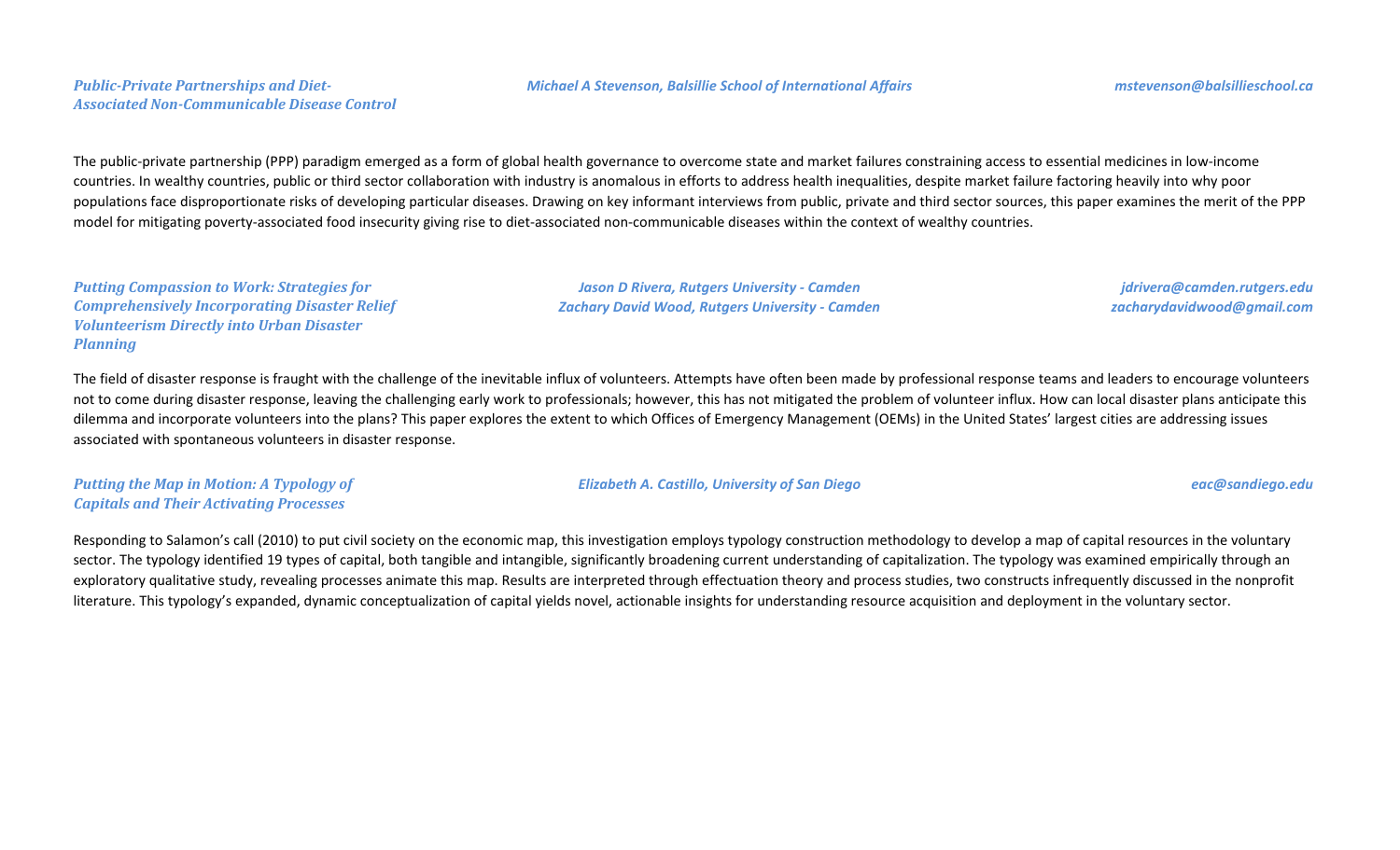### *Quality and Accountability in Institutionalized Islamic Education in the United States*

This paper will examine issues of quality and accountability in Islamic schools, which existed before September 11th and the Recession and strengthened after these two events. Both events placed enormous strains on funding, making it difficult for Islamic schools to afford to hire accredited teachers (Haddad & Senzai, 2009). I explore the work of organizations such as the Council of Islamic Schools in North America (CISNA), Islamic Schools League of North America (ISLA), and Council of Islamic Education (CIE) in addressing these issues with development of teacher training programs and certification, raising the quality of leadership (Banks, 2012; Callahan, 2013).

*Questioning the Apparent Inevitability of Shortterm Volunteering Trends in the Nonprofit Sector*

*Mike Niederpruem, Case Western Reserve University Paul F. Salipante, Case Western Reserve University*

*mgndrpruem@gmail.com pfs@case.edu*

Are trends toward short-term volunteering (Macduff, 2005) inevitable? We posit that the perceived meaningfulness of the volunteer experience influences how individuals allocate time among competing activities of daily life. This proposition is explored in a situational context where volunteer retention is acknowledged to be a problem – professional associations in the United States (Gazley, 2013). The findings indicated that individuals chose to devote substantial time and energies to their volunteering activities, despite other demands on their time, when their volunteering experiences were sufficiently meaningful. Accordingly, Organizations should be able to increase retention by inculcating practices that foster meaningful experiences among volunteers.

*Racial Diversity and Representation on Nonprofit Boards: Effects on Organizational Performance*

Nonprofits face increased demands for diversifying their boards, along with increased pressures for performance, yet there has been a lack of research examining the diversity-performance link. Does racial diversity of nonprofit boards enhance the performance of charitable organizations? To what extent does representation of specific racial groups matter for nonprofit organizational performance? This paper addresses these questions using survey data from 256 nonprofit human service organizations in 30 states. Preliminary results suggest that racial diversity on the board strongly predicts both self-reported measures of organizational effectiveness, as well as objective indicators including budgetary growth. However, the effects of representation on performance are mixed.

*Kelly M. LeRoux, University of Illinois at Chicago kleroux@uic.edu*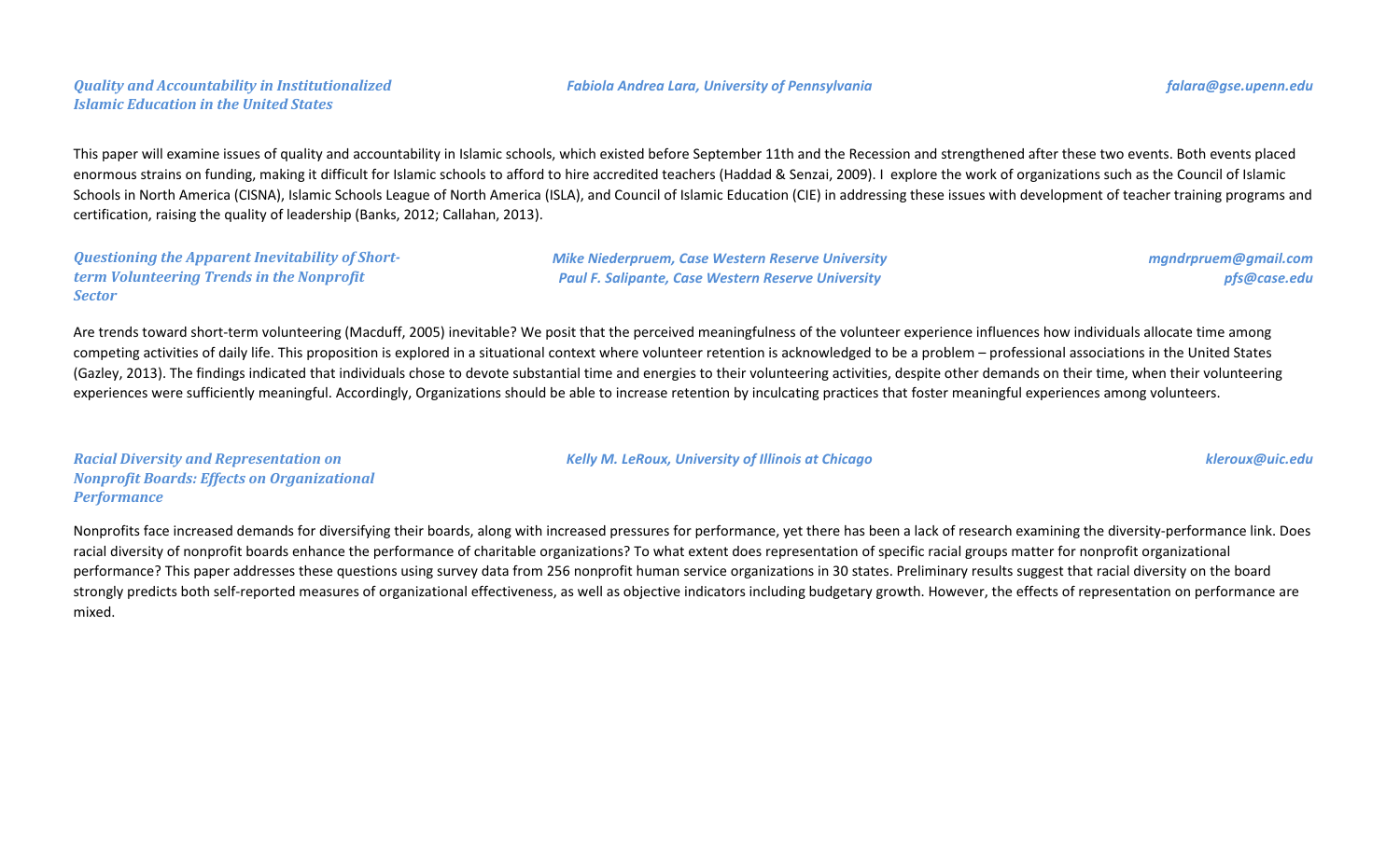*Reconciling Competing Nonprofit Accountability Claims Through Agonism: A Case Analysis of Practitioner Responses to the Contracting Regime*

The longstanding principal-agent framing of accountability in nonprofit-government contracting has encouraged adversarial perspectives and interactions. Drawing on an in-depth qualitative case study, this paper analyzes various nonprofit staff responses to the accountability-related pressures of the contracting regime. In particular, the paper examines moments when nonprofit workers sought to navigate beyond the regime's oppositional framing and engage both within their organizations and with government funders and regulators in creative ways. Drawing on the theoretical lens of agonism, the context and characteristics of those responses are highlighted to illuminate possible paths forward to address government-nonprofit accountability demands, while minimizing negative pressures on practitioners and maximizing the potential for successful service delivery.

*Reconsidering Conceptualizing Exempt Organizations as a "Sector"*

Nonprofit organizations routinely refer to themselves as a sector, but it is far from clear what they hope to convey about themselves and their place in contemporary American life by doing so. This paper suggests that a reconsideration of the analytical and operational utility of this concept is overdue. Nonprofits commonly work collaboratively with government agencies and market actors. Analyses focused on these relationship will result in more insightful theory and more useful operational reforms than will efforts designed to preserve the idea of a separate and self-sufficient sector.

| <b>Regional Effects on Nonprofit Employment</b>       | Kellie McGiverin-Bohan, Indiana University                                                  | kmcgiver@indiana.edu |
|-------------------------------------------------------|---------------------------------------------------------------------------------------------|----------------------|
| <b>Trends from 1995 to 2012: An Application of</b>    | <b>Kirsten Gronbjerg, Indiana University</b>                                                | kgronbj@indiana.edu  |
| <b>Dynamic and Probabilistic Shift Share Analysis</b> | <b>Chantalle LaFontant, Indiana University - School of Public and Environmental Affairs</b> | clafonta@indiana.edu |

The nonprofit sector is a significant and resilient employer in the U.S. economy, as demonstrated by both national and regional studies. Paid nonprofit employment has grown consistently since the 1970s – even throughout the Great Recession. By using a dynamic and probabilistic shift-share analysis, we explore trends in nonprofit, government, and for-profit employment through a comparison of regional, state, industry, and sector effects. Furthermore, we develop models based on regional characteristics to predict future trends. Our findings provide insights into the changing boundaries and competition between nonprofits and other organizations.

*Frances R Hill, University of Miami School of Law fhill@law.miami.edu*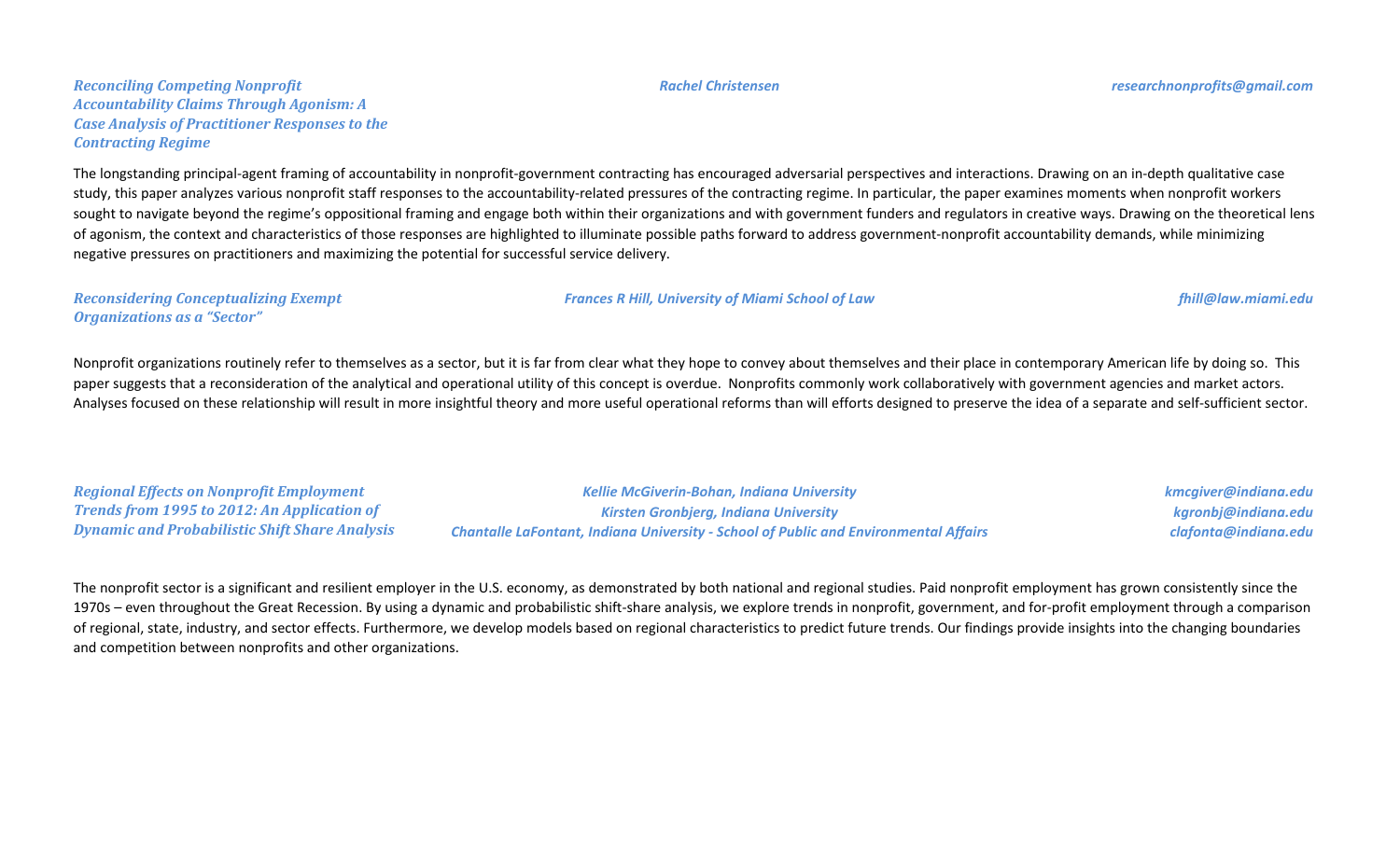#### *'Regulatory Waves: Shifting Patterns of State Regulation and NGO Self-Regulation in East Africa.'*

#### *Mary Kay Gugerty, University of Washington gugerty@uw.edu*

The research aims in this paper, as in this panel, is to analyse the rationales for the ebb and flow of strong state regulation of nonprofits and more community-based self-regulation approaches, inquiring whether there is a systematic base to these seemingly conflicting approaches. These issues will be explored by considering the diverse range of catalysts that drive such policy and legal change and range from political, ideological and fiscal-based concerns through to concerns brought to the fore by global events. In doing so, the specific focus of this paper will be upon regulatory waves in Kenya, Tanzania, Uganda and Ethiopia.

*Relevance of Work-Centered Social Supports for Disadvantaged Workers: Perspectives from Social Purpose Enterprise Practitioners*

This paper presents a mixed-methods study that explores the range of work-centred social supports found within social purpose enterprises (SPEs), and their relevance to the employment outcomes and overall wellbeing of people who face significant barriers to employment. Using survey and interview data collected from managers and directors of SPEs, this research situates the role of social support broadly within the stress/coping model, and proposes that supports can temper the stressors experienced by disadvantaged workers during job entry and beyond, particularly the stressors that may not directly relate to work but may prevent a person from meeting work obligations.

*Religion, Gender, and Philanthropy Mark Ottoni-Wilhelm, Indiana University Purdue University Indianapolis Debra J. Mesch, Indiana University Purdue University Indianapolis Una Osili, Indiana University Purdue University Indianapolis Amir Hayat, Indiana University Purdue University Indianapolis*

*mowilhel@iupui.edu dmesch@iupui.edu uosili@iupui.edu adhayat@indiana.edu*

This study addresses the intersection between religion, gender, and giving. The research questions are: (1) Does religiosity have a causal effect on giving? (2) Are there any differences between men and women? Are men and women affected differently due to religiosity? This study is unique in that we examine how religion affects an individual's self-identity to become generous in giving to philanthropy. The study uses data from the National Study of American Religious Giving. Questions ask respondents about giving to both religiously-identified organizations as well as not religiouslyidentified organizations in order to determine the effects of religiosity by gender.

*Andrea Nga Wai Chan, University of Toronto andrea.ngawai.chan@gmail.com*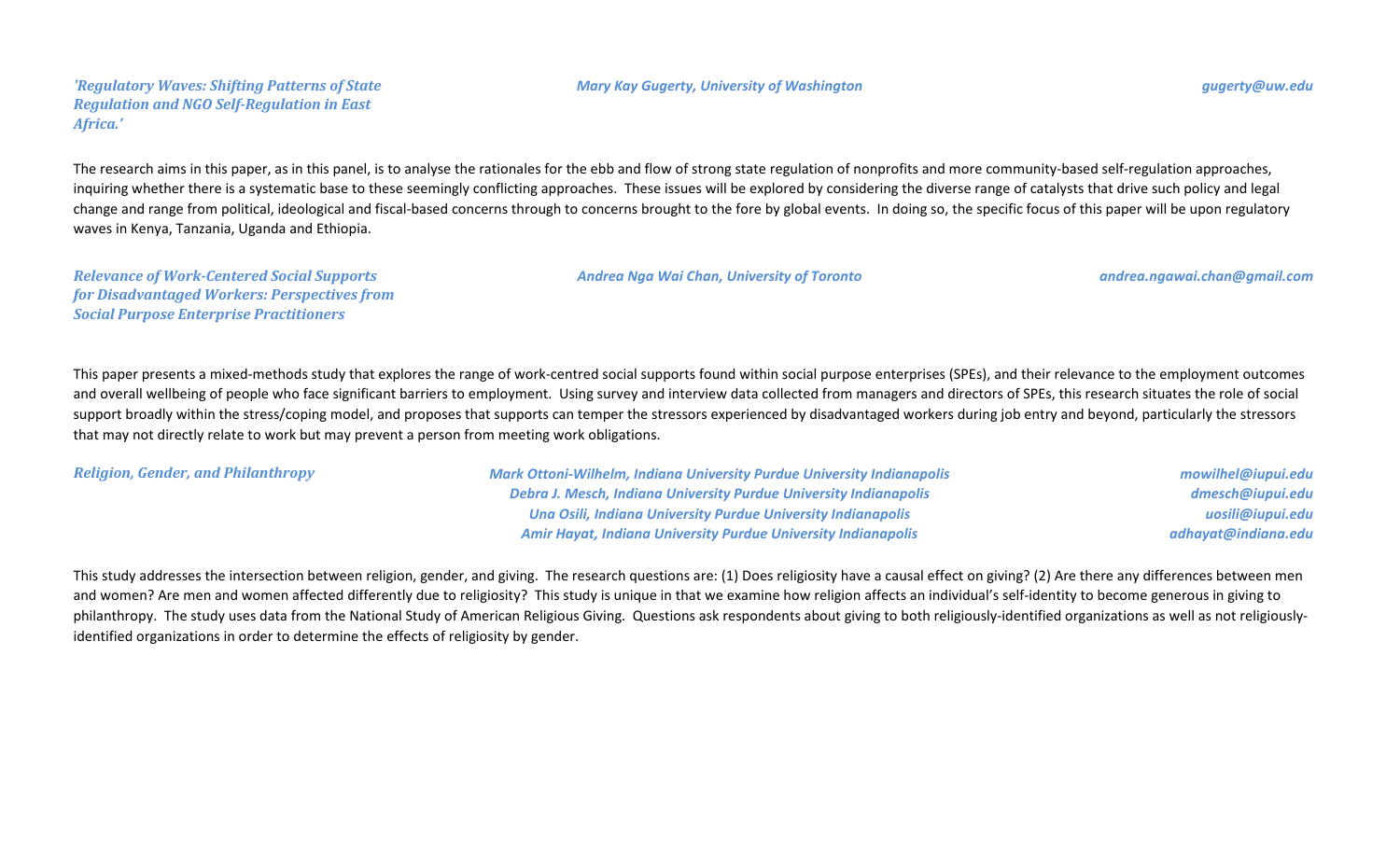#### *Kirk A Leach, Rutgers University kirk.leach@rutgers.edu*

Implicitly treated as a panacea, and often subject to the interests of powerful actors that exclude citizens from strategy decisions, cross sector community partnerships have been uncritically accepted in policy and praxis. Specifically, the process of how cross sector community partnerships are formed and structured at the local level remains underexplored. Using a comparative case study of nonprofit organizations in Camden, Trenton, and Vineland New Jersey, the author examines how local institutional arrangements influence the formation and structure of cross sector community partnerships. The paper develops a typology and theoretical model that explains cross sector community partnership formation and structure.

*John C. Ronquillo, University of Colorado Denver john.ronquillo@ucdenver.edu*

*Repurposing Profit: Assessing the Social Enterprise of Low-Profit Limited Liability Companies (L3Cs) in the United States*

This study is designed to provide the initial impact assessment of low-profit limited liability companies (L3Cs), and to give some variance to social enterprise research. The paper utilizes mixed methodology, including qualitative data from interviews with L3C proprietors, as well as a survey administered to L3Cs (n=70) to 1) assess managerial perceptions of the work these organizations are engaged in; 2) to contribute more to our understanding of organizational and environmental attributes of L3Cs; and 3) to provide greater breadth and depth regarding the testing of empirical hypotheses concerning social enterprises.

| <b>Rethinking Competencies of Social Enterprises</b> | <b>Sangmi Cho, Ewha Womens University</b>          | sangmicho@ewha.ac.kr  |
|------------------------------------------------------|----------------------------------------------------|-----------------------|
| as a Way to Create Shared Value: Policy              | <b>Erica Yoonkyung Auh, Ewha Womans University</b> | eauh@ewha.ac.kr       |
| <b>Analyses from a Perspective of Competitive</b>    | <b>Sujeong Jeong, Ewha Womans University</b>       | crystal0607@naver.com |
| <b>Advantage</b>                                     | <b>Kyung Hwa Kim, Ewha Womans University</b>       | hwaya508@hanmail.net  |

This study analyzes social enterprise policies in Korea from the perspective of competitive advantage to provide policy recommendations for the long-term sustainability of social enterprises, which create shared value. Applying a new analytical tool based on Porter (1990)'s diamond model and Cho, Kim, & Kang (2011)'s social enterprise policy analysis model, we found that the policy support for social enterprises centers on the short-term support for everyday operations of social enterprises, confining the policy to a limited role in creating an environment for the long-term sustainability of social enterprises. Policy recommendations are provided to ensure the sustainability of social enterprises.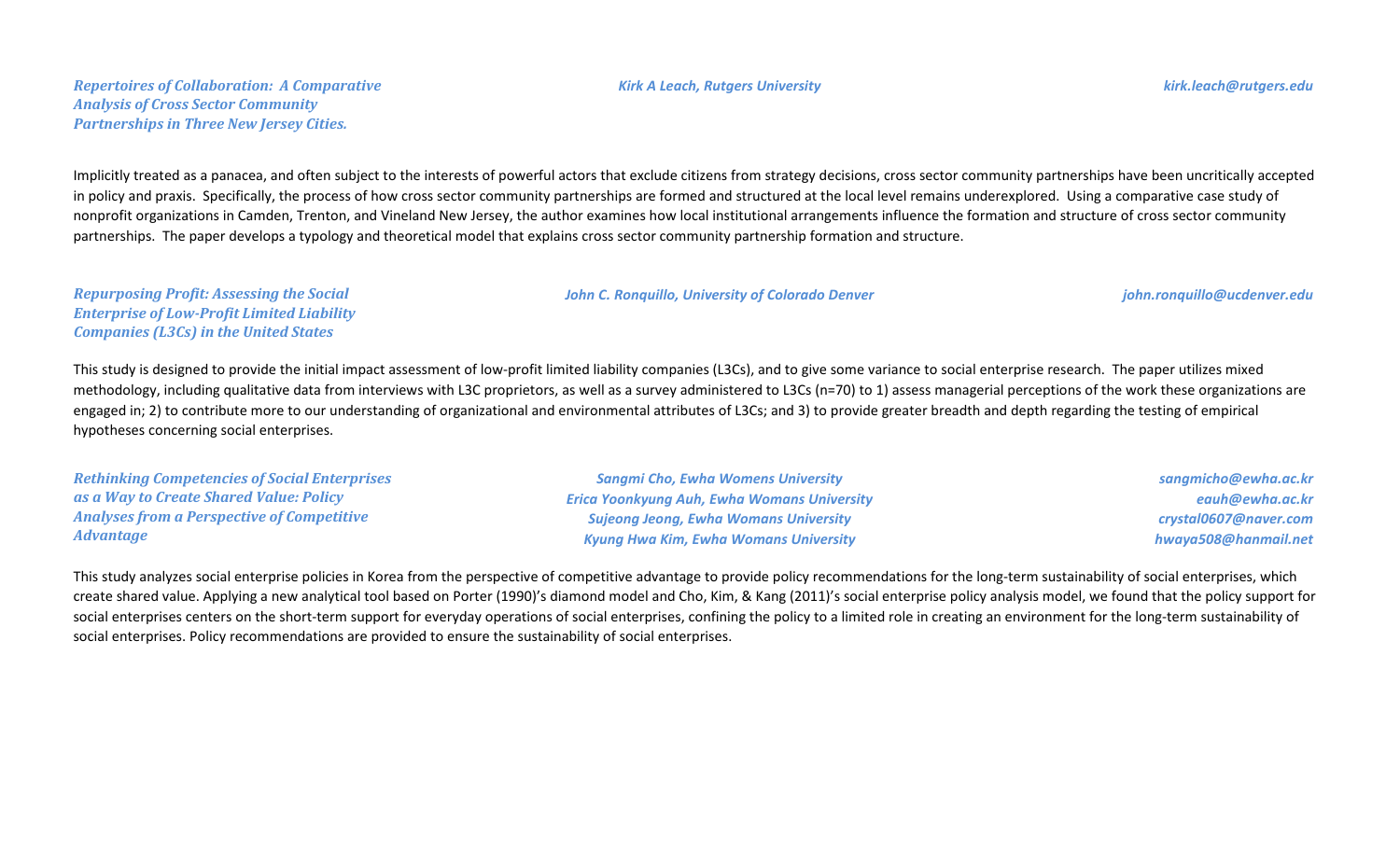### *Rethinking the Participatory Approach: An Extended Case Study of Community Reconstruction After the 2008 Sichuan Earthquake in China*

*Ming Hu, University of Wisconsin Center for Nonprofits Jiangang Zhu, Sun Yat-sen U. Center on Philanthropy*

*paul.m.hu@gmail.com zhujg@mail.sysu.edu.cn*

This study examines the relationship and interaction between the government, NGOs, and community organizations at the community level with a special eye on the case of a grassroots initiative in post-disaster community reconstruction. It argues that community reconstruction is deeply embedded in a series of social processes: state-dominated post-disaster reconstruction, urban-rural integration development, and social management measures. We further recognize three major forces constructing those social processes: neo-authoritarian local governments, victims with rising citizenship awareness, and community-based NGOs. Finally, we suggest pluralistic governance through cross-sectoral collaboration can work effectively to empower communities and reach sustainable development.

#### *Revenue Diversification and Portfolio Optimization of Nonprofit Organizations*

#### *Ellie Heng Qu, Indiana University Lilly Family School of Philanthropy hqu@iupui.edu*

Given its great economic and social impact, the nonprofit sector's financial sustainability is of importance. Previous research has suggested revenue diversification as a beneficial strategy for nonprofit financial health. However, very limited studies have paid attention to the interaction among revenue sources. This paper will examine the nonprofit revenue diversification by applying insights from modern portfolio theory. In particular, by analyzing the IRS Form 990 data, I intend to investigate the covariances between different nonprofit revenue sources for different subsectors and over time. I will also explore the characteristics that influence optimal level of risk and return for different subsectors.

*Revenue Diversification, Unrestricted Net Assets Accumulation, and Financial Sustainability of Nonprofit Arts and Culture Organizations*

*Weiwei Lin, Rutgers School of Public Affairs and Administration Beixin Lin, Montclair State University*

*weiwelin@andromeda.rutgers.edu linb@mail.montclair.edu*

Using data provided by Cultural Data Project, we are trying to examine financial sustainability of nonprofit arts and culture organizations in order to better understand what financial strategies these organizations could use to improve their financial performance. Specifically, we expect to evaluate whether diversifying revenue sources and accumulating unrestricted net assets would help nonprofit arts and culture organizations remain financially sustainable.

| <b>Risk Management or a Risk to Management?</b> | <b>Patricia Groble, Cleveland State University</b>            | patgroble@gmail.com |
|-------------------------------------------------|---------------------------------------------------------------|---------------------|
| <b>Preparing Nonprofit Leaders for Risk and</b> | Jeffrey L. Brudney, University of North Carolina Wilmington   | brudneyj@uncw.edu   |
| <b>Liability</b>                                | <b>Anna M. Nunn, University of North Carolina, Wilmington</b> | amn8970@uncw.edu    |

Nonprofit organizations encounter risks that expose them to liability, yet little research investigates the preparation of their leaders in risk management. A growing source of risk and liability concern is volunteers, who increasingly take on more complex tasks for their organizations. This trend has raised expectations regarding the behavior of volunteers, as organizations realize that their reputations rest on the conduct and performance of their volunteers. In the proposed research we examine the extent to which leading educational institutions for nonprofit study prepare their students for risk management, especially in regard to volunteer involvement.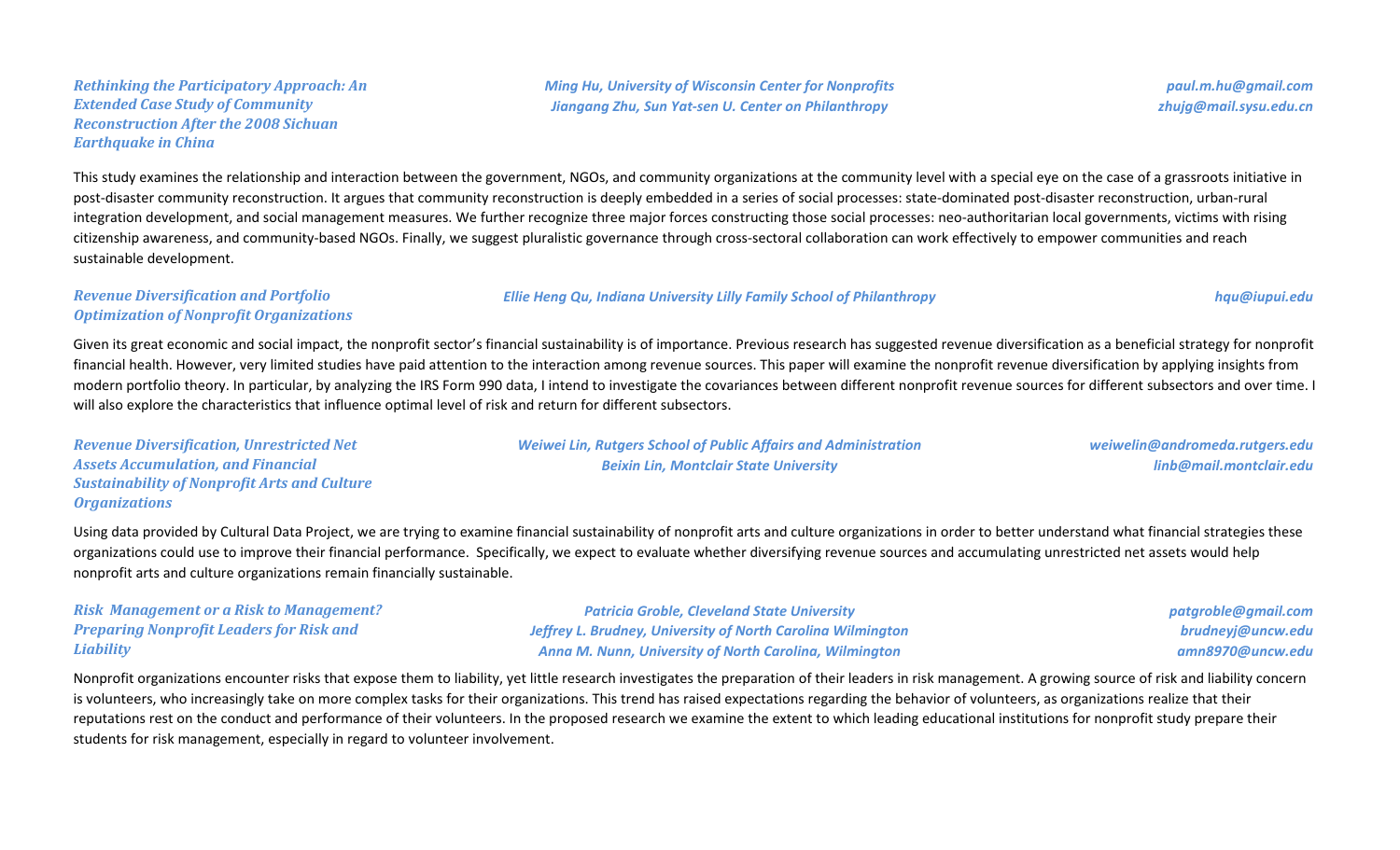| their organizations' mission and programs. This study examines the extent to which an individual's risk propensity is associated with the type of nonprofit organizations he/she chooses to volunteer<br>for, given the socioeconomic background, such as education, gender, and occupation. Using data from the National Administrative Studies Project-Citizen, the study shows that the impacts of<br>socioeconomic characteristics on volunteering choices are mediated by individual's risk preferences. |                                                                                                                                                               |                                           |  |
|---------------------------------------------------------------------------------------------------------------------------------------------------------------------------------------------------------------------------------------------------------------------------------------------------------------------------------------------------------------------------------------------------------------------------------------------------------------------------------------------------------------|---------------------------------------------------------------------------------------------------------------------------------------------------------------|-------------------------------------------|--|
| <b>Seacology: A Win-Win Collaboration to Protect</b><br><b>Island Environments and Peoples</b>                                                                                                                                                                                                                                                                                                                                                                                                                | <b>Bruce Sievers, Stanford University</b>                                                                                                                     | bsievers@stanford.edu                     |  |
|                                                                                                                                                                                                                                                                                                                                                                                                                                                                                                               | The innovative idea that guides the organization is an agreed-upon exchange between local communities who inhabit islands throughout the world and Seacology. |                                           |  |
| <b>Sector and Incorporation as Strategic Choice:</b><br>The View from the Standpoint of Mission-based                                                                                                                                                                                                                                                                                                                                                                                                         | James M. Mandiberg, Silberman School of Social Work at Hunter College<br><b>Yuko Suda</b>                                                                     | jm945@hunter.cuny.edu<br>yukosuda@toyo.jp |  |

This paper addresses sector incorporation as a strategic choice by entrepreneurs of mission-based organizations, rather than a more traditional view that sees sector choice as determined by institutional, legal, market, and efficiency logics. It builds upon existing critiques of market and government failure theories of the nonprofit sector and extends them, including presenting a coevolutionary view of the development of sectors. The paper is working towards a fully developed entrepreneurial theory of incorporation choice by mission based social service organizations in light of the increasing blurring of sectoral boundaries.

*Sectoral Boundaries and the Making of "Corporate Volunteering": Ethnographic and Theoretical Insights*

*Organizational Entrepreneurs*

*Itamar Shachar, Department of Sociology, Ghent University Lesley Hustinx, Ghent University*

*itamar.shachar@ugent.be lesley.hustinx@ugent.be*

The paper adopts theoretical insights from the work of Bruno Latour to discuss how processes of hybridization in the nonprofit sector are an inherent element in the 'purification' of the ideal of an autonomous sector. The paper focuses on the case of corporate volunteering, a phenomenon that is constituted and proliferates through the tension between its hybrid character and the 'purifying' mechanisms of its representation. The theoretical discussion is informed by insights from a multi-sited ethnography conducted in Belgium and in Israel, which explored the involvement of corporate volunteers in programs of entrepreneurship education.

#### *Risk Propensity and the Volunteering Choice Lili Wang, Arizona State University*

Understanding the connection between individual characteristics and the type of nonprofit organizations a person choose to volunteer for can help nonprofit organizations recruit volunteers that fit their organizations' mission and programs. This study examines the extent to which an individual's risk propensity is associated with the type of nonprofit organizations he/she chooses to volunteer

*Hsiang-Kai Dennis Dong, Arizona State University*

*Lili.Wang@asu.edu*

*hkddong@gmail.com*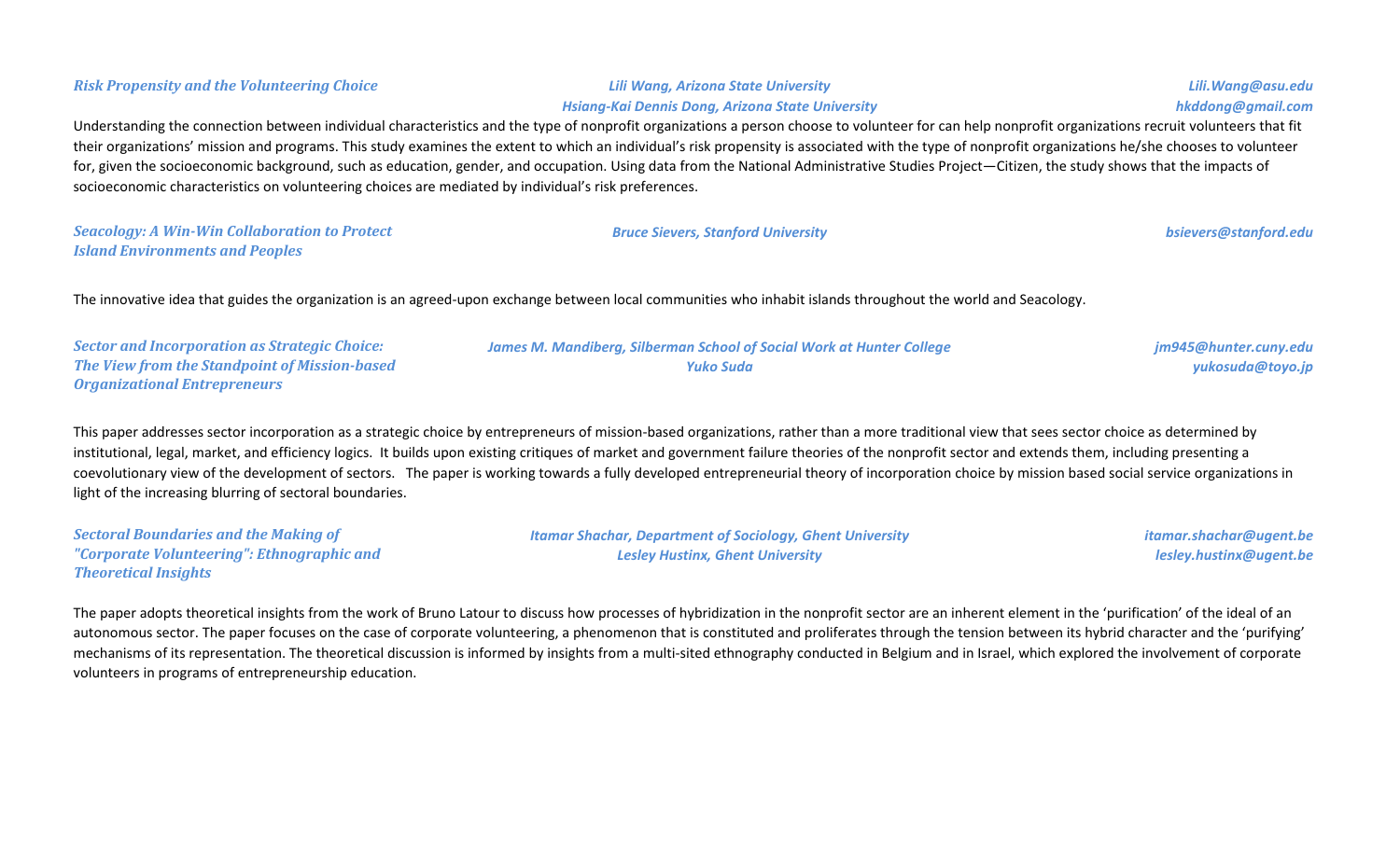#### *Seeking Evidence-Based Program Status: A Noble Quest or Impractical Plight? Amber L. Stephenson, Temple University Harrisburg - Nonprofit Evaluation Services & Training (NEST) amber.stephenson@temple.edu*

The concept of "evidence-based program" (EBP) status has been the object of desire for many nonprofit and government human service agencies. In human services, several registries exist and offer credentialing of "Evidence-Based" status. However, there are several critical issues about the process of obtaining the credential including inconsistent review of methodological rigor, small sample size in studies purported to supply evidence, and program developer involvement in the evaluation. Regardless, the quest for EB credentialing persists. This study uses qualitative methods to assess the perspectives of program developers in the process of seeking evidence-based status.

| <b>Shared Leadership and Commitment of</b>     | <b>Katharina Kaltenbrunner, Paris Lodron University of Salzburg</b> | katharina.kaltenbrunner@sbg.ac.at |
|------------------------------------------------|---------------------------------------------------------------------|-----------------------------------|
| <b>Volunteers in Faith-Based Organizations</b> | <b>Martin Rost, University Seeburg Castle</b>                       | martin.rost@uni-seeburg.at        |
|                                                | <b>Birgit Renzl, University Seeburg Castle</b>                      | birgit.renzl@uni-seeburg.at       |

In leadership research traditional heroic-leadership models are replaced by shared-leadership models, which highlight the distribution of leadership among leaders and followers. Shared leadership increases cooperation and affects commitment to the organization. This aspect is of particular interest in the nonprofit and voluntary context. Since commitment is a critical predictor for turnover, absenteeism, and citizenship behaviors, volunteers feel attached to and remain in the organization. The paper investigates how shared leadership affects commitment of volunteers in a faith-based organization. It presents the results of a survey of predominantly voluntary members of an educational institution within the Catholic Church in Austria.

| <b>Social Benefit Firms: Making Sense of Social</b> | <b>Patsy Kraeger, Arizona State University</b> | patsy690@hotmail.com |
|-----------------------------------------------------|------------------------------------------------|----------------------|
| <b>Outcome Measurement</b>                          |                                                |                      |

The paper looks at the state statutes for Benefit Corporations to look out outcome provisions, accountability and measurement of success for these hybrid corporations.

| <b>Social Capital and Solicitation: Key Influences</b> | <b>Michael D. Layton, Philanthropy and Civil Society Project - ITAM</b> | layton@itam.mx  |
|--------------------------------------------------------|-------------------------------------------------------------------------|-----------------|
| upon Philanthropic Behavior in Mexico                  | Alejandro Moreno, Instituto Tecnolgico Autnomo de Mxico (ITAM)          | amoreno@itam.mx |

The literature on philanthropic behavior offers three distinctive explanatory factors: social capital; mechanisms of philanthropic behavior; and, personal/contextual characteristics. As this literature is weighted toward developed countries, the authors propose to test the significance of these factors for Mexico, using the results of the National Survey on Philanthropy and Civil Society 2013. A logistic regression is employed to analyze donations and volunteering in secular organizations. Four models are reviewed, two for giving and two for volunteering, with and without the variable of solicitation. The contribution of the paper will be to advance our understanding of philanthropic behavior in Mexico.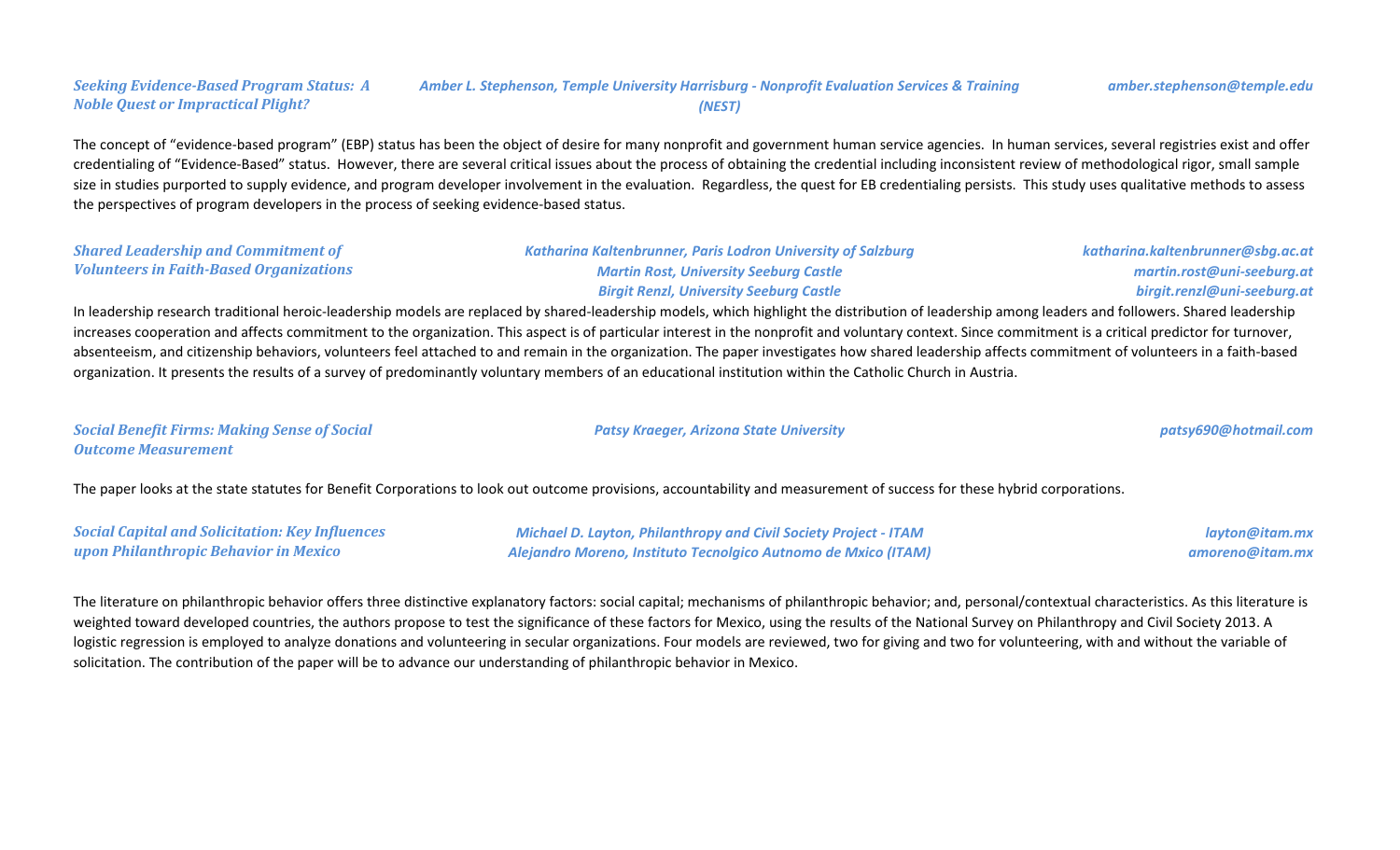*Social Enterprise Principles in Higher Education: How Do They Apply to Social Work Research Centers?*

*Richard A. Hoefer, University of Texas at Arlington Shannon Graves, University of Texas at Arlington*

*rhoefer@uta.edu shannon.graves@mavs.uta.edu*

Social enterprise (SE) is a topic of increasing importance to the field of nonprofit studies as the number of organizations focused on achieving social goals through market-based approaches grows. The application of this model to research centers in higher education has not been studied. This paper examines if and how research centers based in Schools of Social Work use these principles in their work. Results show minimal conscious effort by Center Directors to see their efforts in this light. Barriers to and potential rewards for using SE principles are discussed and implications drawn for practice, policy and future research.

| <b>Social Entrepreneurship as a Means of Building</b> | Rasheda L Simpson, Rutgers, The State University of New Jersey in Camden | rasheda.simpson@rutgers.edu |
|-------------------------------------------------------|--------------------------------------------------------------------------|-----------------------------|
| <b>Human Capital</b>                                  |                                                                          |                             |

\*\*\*\*\*No Abstract\*\*\*\*\*

*Social Entrepreneurship as Co-produced Social Policy*

*Peter M. Frank, Wingate University Gordon E. Shockley, Arizona State University* *pfrank@wingate.edu shockley@asu.ed*

One of the more noteworthy developments of social change in the late twentieth century has been the rise of social entrepreneurship. Social entrepreneurship (inclusively defined) can be readily found throughout history as a powerful and mythic force for social change in history, from that of Solon the Law-giver in Ancient Greece, for example, to Florence Nightingale in the nineteenth century Great Britain. History seems replete with heroic people who have been associated with significant social change, such as Martin Luther in sixteenth-century Christendom to Martin Luther King Jr. and the Civil Rights movement in the USA of the 1950s and 1960s.

*Social Entrepreneurship Challenges Entrepreneurship in Business Sector: Societal Value Collaboration and Creation*

*Haui Zhi Sheu, Wen Ursuline University margarita@mail.wzu.edu.tw*

The emergence of social return on investment indicates the challenge of social entrepreneurship to entrepreneurship moves from conceptual perspective to value creation. Whether the systematic social change is a necessary revolution or just a fade out will be dynamic and contextual (Senge, 2010). However, the global scale of social entrepreneurial development leverages social impact while different country has its own path of developing, approaching, structuring, and challenging stages. Taiwan, in this study, takes different approach that makes us to initiate the research as a vehicle to discover what social entrepreneurial practices fit to our social needs for providing research comparison.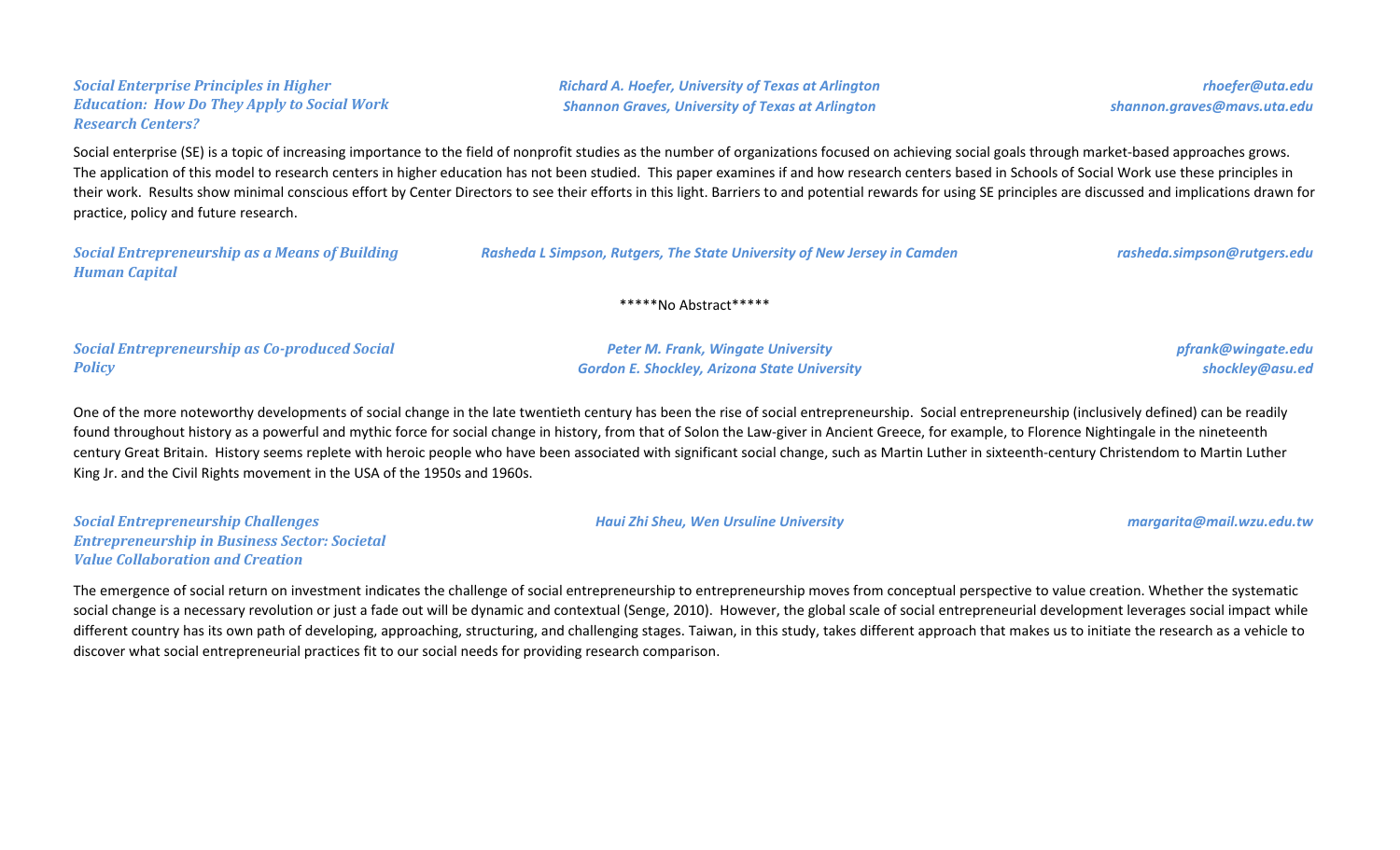Social entrepreneurship theory and research is being pursued at individual and organizational levels. Little is been done at more macro levels. This paper will examine social entrepreneurship in largescale, multi-sector initiatives to address major social issues. It will examine the relevance of concepts drawn explicitly from the social entrepreneurship literature. It will illustrate the issues associated with conceptualization and operationalization by using the example of collective impact, a collaboration methodology being currently used in several large social initiatives.

*Social Innovation and Nonprofit Organizations: A Case Study of an Employment Support Project for Low-Income College Students*

Unemployment after graduating from college has been a serious problem both for newly college graduates as well as the society in China, particularly for students with low socioeconomic background. The purpose of this study is to examine the effectiveness of a social innovation on employment support for low-income college students in China, i.e. the Employment Support Project for College Students (ESPCS), established in 2008. In addition to understanding the effectiveness of ESPCS, the findings of this project may shed light on social innovation as well as non-profit organizations focused on improving employment and reducing social inequality.

#### *Social Media and the New Growth Theory Kim Hunt, University of San Diego kdhunt@sandiego.edu*

*Social Media as a Tool for Nonprofit Advocacy* 

*and Civic Engagement: Successes and* 

*Challenges of Blue Star Families*

The New Growth Theory is an evolving theory that can helps us make sense of what the use of social media means to nonprofit organizations. The New Growth Theory of Economics states, "Economic growth results from new ideas as much as from the traditional factors…" (Powell & Steinberg, 2006, p. 368). This paper will explore literature focused on the introduction of technology by leaders in the nonprofit sector as a means to create growth and present findings from a case study of a local nonprofit about the effect the use of Facebook has had on their organization.

> *David Chapman, Old Dominion University Katrina Leigh Miller-Stevens, Old Dominion University John C. Morris, Old Dominion University Brendan O'Hallarn, Old Dominion University*

This study addresses the nonprofit sector's use of social media as a tool for advocacy and civic engagement. Through a case study of Blue Star Families, a nonprofit organization that relies heavily on social media for advocacy and civic engagement purposes, the study explores different methods of social media, perceived effectiveness, outcome measurement tools, and the challenges of social media. The study aims to provide empirical evidence and insight for practitioners and academics of effective social media strategies and tactics that will help nonprofit organizations better accomplish their goals of advocacy and civic engagement over a sustainable period of time.

#### *Wolfgang Bielefeld, Indiana University Purdue University Indianapolis wbielefe@iupui.edu*

*Shuang Lu, Rutgers University*

*Chien-Chung Huang, Rutgers University Yuqi Wang; Silai Yi, Rutgers University*

### *Social Entrepreneurship in Multi-Sector Settings: Prospects and Challenges*

*dchapman@odu.edu klmiller@odu.edu jcmorris@odu.edu bohallar@odu.edu*

*huangc@ssw.rutgers.edu yuqi.wang@rutgers.edu yisilai@gmail.com*

*slu@ssw.rutgers.edu*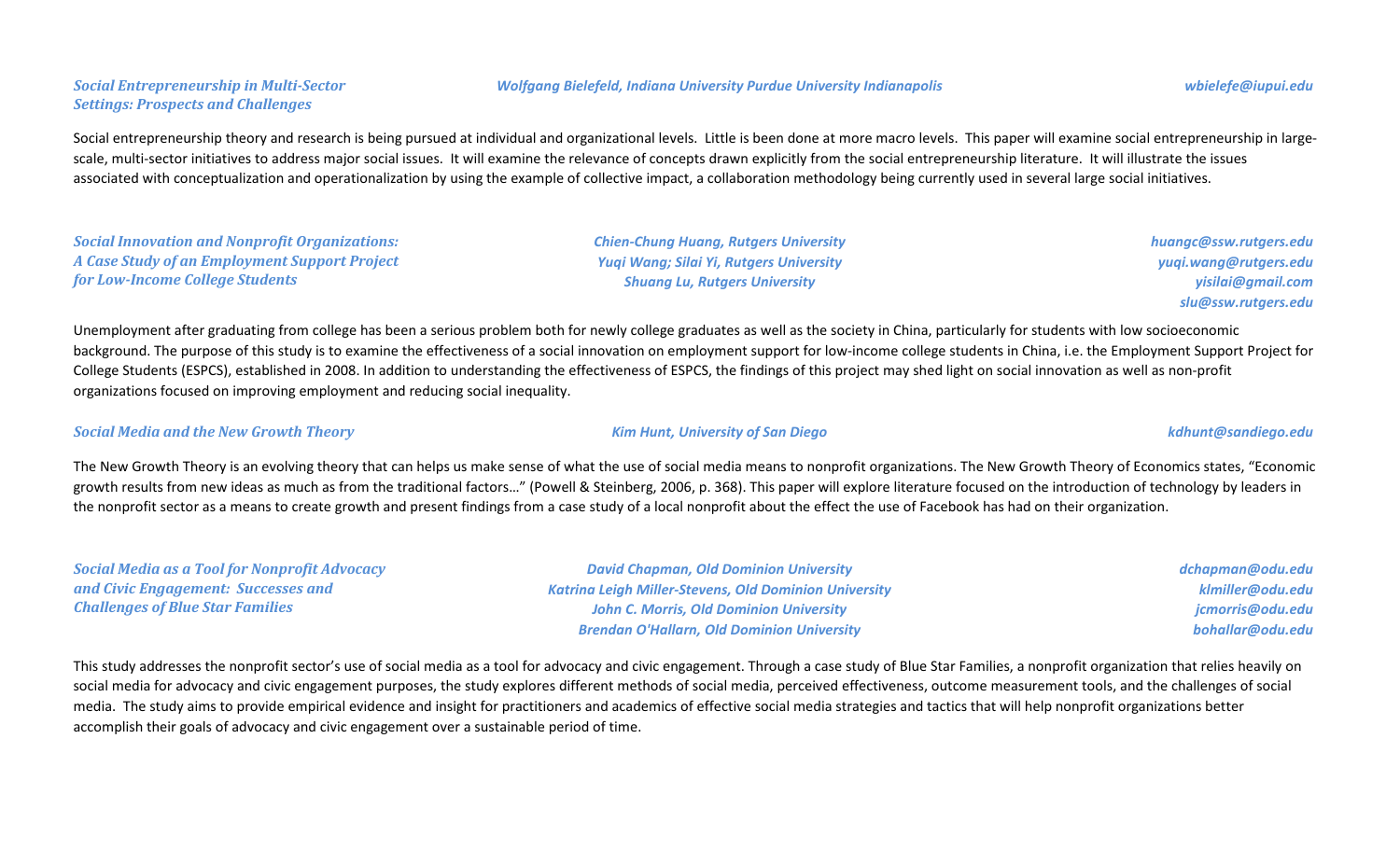What is less known about the use of social media in nonprofit organizations is whether the adoption and utilization of these tools is strategic and how their usage is being assessed. This paper analyzes e-survey results completed in the fall of 2013 on how nonprofit in Jacksonville, FL are utilizing social media. In addition, the paper includes polling results of Floridians conducting in the fall of 2013 and a poll of residents in Duval County, FL conducted in winter 2014 on whether or not the respondents use social media to interact with nonprofits.

*Social Motives to Giving and Fundraising in Online Peer-to-Peer Networks Marco Castillo, George Mason University Ragan Petrie, George Mason University Clarence Wardell, Tweenate*

*mcastil8@gmu.edu rpetrie1@gmu.edu cwardell@tweenate.com*

A couple reasons for making charitable donations are because one was asked and asked by someone one cares about. It would make sense then that charities might benefit by asking donors to ask their friends to donate as well. However, doing so may carry a social cost because asking for a favor may require returning it in the future. We use a field experiment with over 24,000 donors to investigate the social motives and costs of peer-to-peer fundraising through online social media. Our results show that asking is costly but can be effective in generating new donations.

*Social Network and Participation in Service-Delivering Program in China Urban Community*

The cooperation and interactions among enterprise, grass-root organization, and local government based on community social network have cast effects on the efficiency, adequacy and effectiveness of service and benefits delivering programs. A case study of a service-delivering program in an urban community in China from social network perspective was conducted to try to build the interaction model underneath the process, which have linked all participants together. A close look at how it worked in the real life to encourage participants from the service-targeting group would help to improve its positive effects on future programs.

*Social Return on Investment (SROI) with Social Purpose Enterprises for Marginalized Social Groups*

*Jack J. Quarter, University of Toronto Sherida Ryan, University of Toronto Andrea Nga Wai Chan, University of Toronto*

*Yuqi Wang, Rutgers University yuqi.wang@rutgers.edu*

*jack.quarter@utoronto.ca sherida@openflows.net andrea.ngawai.chan@gmail.com*

This paper presents findings from a research project that examined the Social Return on Investment (SROI) of ten social purpose enterprises (SPEs) primarily in the Greater Toronto Area. The SPEs generate some income through market-based activities while meeting their social mission of providing employment, training, and/or services to marginalized social groups; however, they remain substantially supported through donations and grants. Earlier research findings suggest that although SPEs generated some income benefits, the primary benefits were in human capital and social capital. The current research is developing models on how to best represent those gains using SROI and value added frameworks.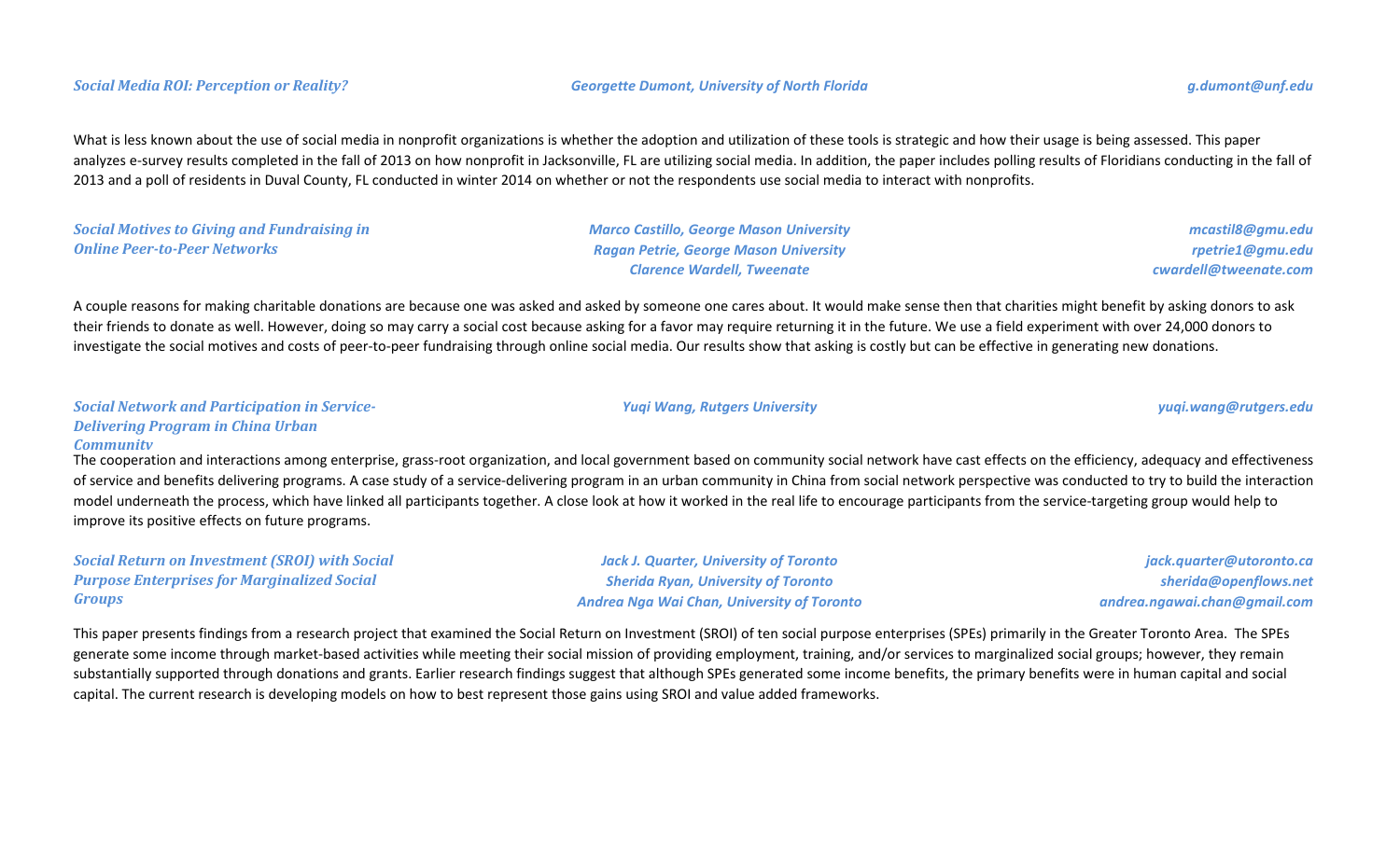### *Social Workers' Voice in Supporting Advocacy: Comparing NASW Members' and Non-Members'*

Social work, as a profession, has ethical standards promoting advocacy (National Association of Social Workers (NASW), 2008, para 21). While some literature addresses the political advocacy of individual social workers, little research looks at whether social workers support advocacy by NASW itself. This paper, based on a survey of attendees of the NASW TX annual conference, compares responses from members and nonmembers to determine whether members support advocacy at a different level than do nonmembers. We find significant differences between the two groups' support for advocacy. Implications for organizational practice and future research are presented.

*Standing Out From The Crowd: The Social Construction of Influence Among Collaborative Partnerships*

*Views*

*Branda Nowell, North Carolina State University Mary Hano, North Carolina State University Anne Marie Izod, North Carolina State University Zheng Yang, NC State University*

When working within local communities, positioning and reputation within the broader community network are believed to have social consequences for a collaborative partnership. Yet, we know little about how partnerships come to be viewed as high impact among their peers and the consequences of these perceptions. In this study, we use the theory of coordinated management of meaning to explore the meaning and significance of partnership network position, reputation, and influence. This qualitative study builds upon our past research to focus on social construction of reputation within networks and its consequences for both individual partnerships and local community capacity.

*Strategic Funding: Do Program Related Investments in Social Enterprise Vary by Organizational Structure?*

Since 1969, foundations have had the option to make program related investments (PRIs) in enterprising organizations whose work further its own mission, whether the recipient be a nonprofit or forprofit firm. While relatively few such investments have been made, there is evidence that this may be changing (Kramer and Cooch 2007). Using the PRI Directory (Falkenstein and Jacobs 2010) 60 organizations in Illinois and ten in Vermont will be examined to assess how PRIs vary by organizational structure. I assert that PRIs can be a unique indicator of how relationships between funders and entrepreneurs vary across changing sectors.

*Strategically Sending Symbolic Signals: Isomorphism and Differentiation in Nonprofit Financial Reporting*

*Adam Eckerd, Virginia Tech Jacob Fowles, University of Kansas*

*aeckerd@vt.edu jacob.fowles@ku.edu*

In the absence of clear, comparable signals of nonprofit effectiveness, financial indicators have increasingly been sited as a source of differentiating information that donors can use when making charitable decisions. However, institutional theories of organization suggest that when a signal is perceived to be of value in the environment, all organizations in the environment will eventually adopt the signal, thus limiting its usefulness as a differentiating indicator. In this research we assess the extent to which financial indicators have become institutionalized within nonprofit organizational environments and discuss the implications of this potential isomorphic behavior.

*branda\_nowell@ncsu.edu mhano@ncsu.edu amizod@ncsu.edu zyang10@ncsu.edu*

*Sarah Otto-Wang, Georgia State University sarah.ottowang@gmail.com*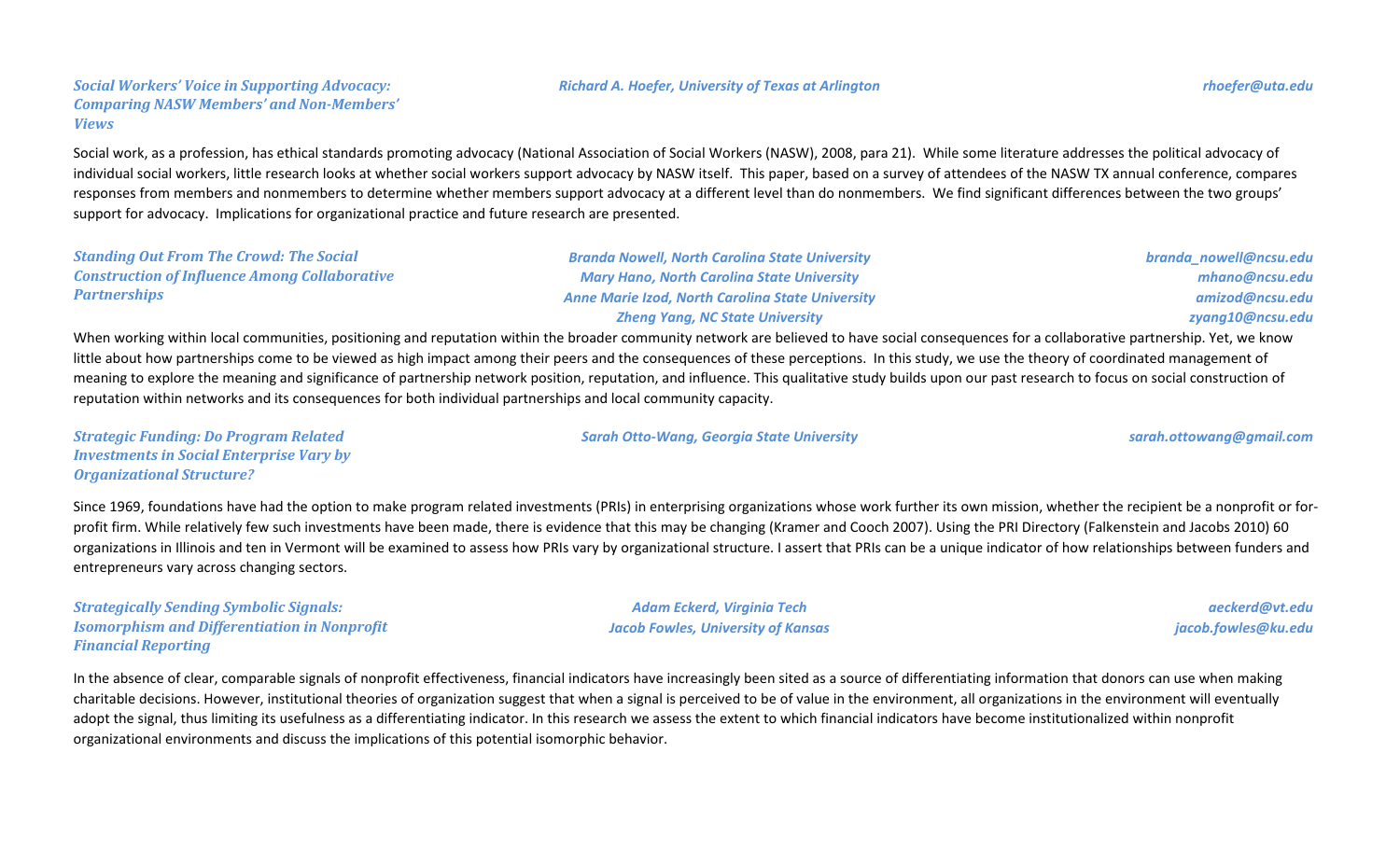*Strategy and Organizational Positioning in Knowledge Sharing Relationships in Two Service Delivery Networks*

*Kun Huang, University of New Mexico Bin Chen, City University of New York Baruch College Beilei Yang, Shanghai Tongji University Shanshan Zou, Shanghai Tongji University*

*khuang@unm.edu bin.chen@baruch.cuny.edu yblei@vip.163.com zoushanshan@yahoo.com.cn*

In a declining resource environment strategic networking may help organizations to gain innovative, hence, competitive, advantage over their peers. Yet we know little about strategic networking in the public and nonprofit sector. To fill this gap, we examine the relationship between agencies' strategic orientation and their involvement in knowledge sharing relationships in a US mental health network and a community-based senior services network in China. We also explore the performance implications of the posited relationship, using a reputational measure for quality services. Results of Network analysis (Node-level ANOVA and E-I Index) indicate moderate support of the hypotheses.

*Strengthening Communities Through Engaged Boards: A Study of Community Foundations' Board Effectiveness Lauren Obyrne, University of Central Florida Naim Kapucu, University of Central Florida lobyrne@knights.ucf.edu kapucu@ucf.edu*

Community foundations have much potential for positive social change in the communities they serve yet are understudied in nonprofit management and leadership literature. The boards of these foundations frequently consist of a different composition of members than other nonprofit organizations. This study considers board engagement, community engagement, and motivations of community foundation board members and the impact this has on board effectiveness. Survey data will be collected from Florida community foundation board members, and additional data will be collected from phone interviews and focus groups. Findings have potential for significant insight on an important segment of nonprofit sector organizations, particularly for strengthening communities.

*Structuring Formal Relationships in an Informal Way: MOUs and Nonprofit-Public Partnerships*

*Annie Miller, Metropolitan State University of Denver Ida Drury, University of Colorado Denver*

*amill145@msudenver.edu ischiebstad@hotmail.com*

In human service settings, public and non-profit agencies must act together to provide services, share duties, and distribute responsibilities. Informal and formal structures guide these partnerships. However, it is unclear if formal structures, like Memorandums of Understanding (MOUs) impact the effectiveness of these arrangements. We will examine partnerships between approximately 30 nonprofit providers of child forensic interviews and their corresponding government jurisdictions. We examine how specificity within partnership arrangements influences outputs in child protective services. This work can be broadly generalized across other public service provision areas and speaks to differentiation between informal and formal structures within partnerships.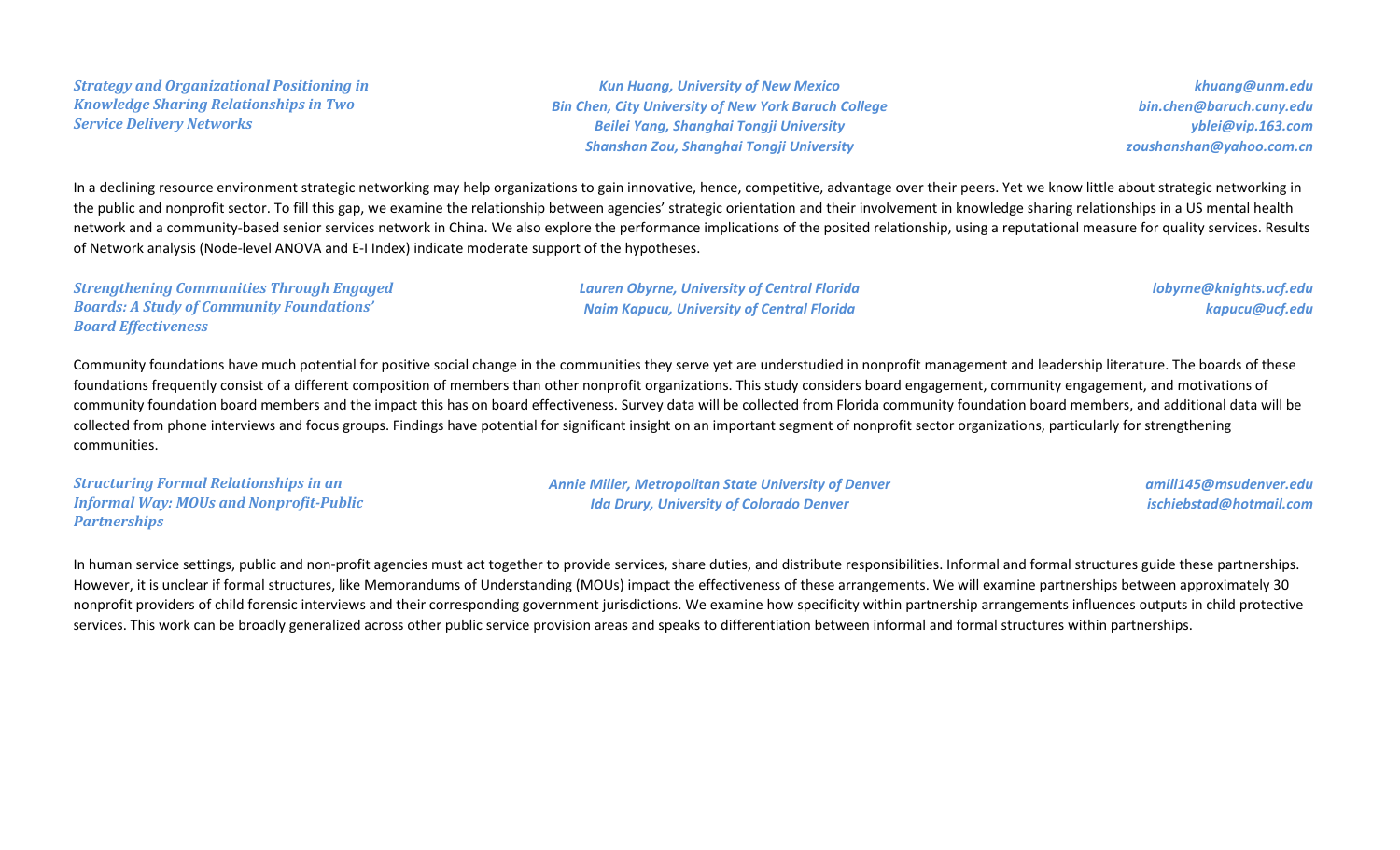*Studying Geographical Variation in Giving with the Growth in Giving Database*

*Nathan E Dietz, The Urban Institute Jonathan Durnford, President, DataLake, llc Cathlene Williams, Cathlene Williams LLC*

*nathandietz@yahoo.com jon@datalake.net cathlenewilliams@cox.net*

The third paper on the panel focuses on geographical variations in organizational growth in giving, and the relationship between organizational success and socioeconomic and geographical context.

#### *Sunshine, Stakeholders, and Executive Pay: A Regression Discontinuity Approach*

We evaluate the effect of highly salient disclosure of private college and university president compensation on subsequent donations. Using a differences-in-discontinuities approach to compare institutions that are highlighted in the Chronicle of Higher Education's annual "top 10" list of most highly-compensated presidents against similar others, we find that appearing on a top 10 list is associated with reduced average donations of 4.5 million dollars in the first full fiscal year following disclosure, despite greater fundraising by "top 10" schools. We also find some evidence that top 10 appearances slow the growth of compensation, while increasing enrollment, in subsequent years.

*Supporting Top Talent in Large Non-Profit Organizations: Relational Capacity Impact on Physician Scientist Satisfaction and Happiness in Academic Medical Centers*

*Philip A Cola, University Hospitals Case Medical Center Tony Lingham, Case Western Reserve University*

*philip.cola@uhhospitals.org tony.lingham@case.edu*

Given the changing landscape in medicine, non-profit healthcare organizations specifically Academic Medical Centers require new strategies to effectively retain top talent. Leadership must address the importance of "relational capacity" (i.e., ability to develop deep meaningful relationships) in order to succeed. The current study investigates factors influencing the support of top talent as identified by physician scientists in these organizations. Structural equation modeling is employed to measure causal relationships for relational capacity on satisfaction measures and happiness as mediated by organizational support. Preliminary results indicate positive connections between relational capacity and organizational support that impacts physician scientist satisfaction and happiness.

*Surviving Sequestration: Insights from the Benefits Theory of Nonprofit Finance Elizabeth A.M. Searing, Georgia State University Jung-In Soh, Andrew Young School of Policy Studies, Georgia State University esearing1@gsu.edu jinsoh@gmail.com*

According to the benefits theory of nonprofit finance, NPO income portfolios are based on stable missions, so the nature of provided benefits are associated with certain funding sources; therefore, provided an NPO's programming mix stayed the same, there should be no alteration in the financial resource portfolio over time. This study uses a survey and semi-structured interviews of the population of Housing NPOs in Fulton County, Georgia, to ask whether short term shocks such as sequestration will alter planning, short term, and long term responses in NPO income portfolios. According to benefits theory, we expect this answer to be negative.

#### *Brian Galle, Boston College Law School brian.galle@bc.edu*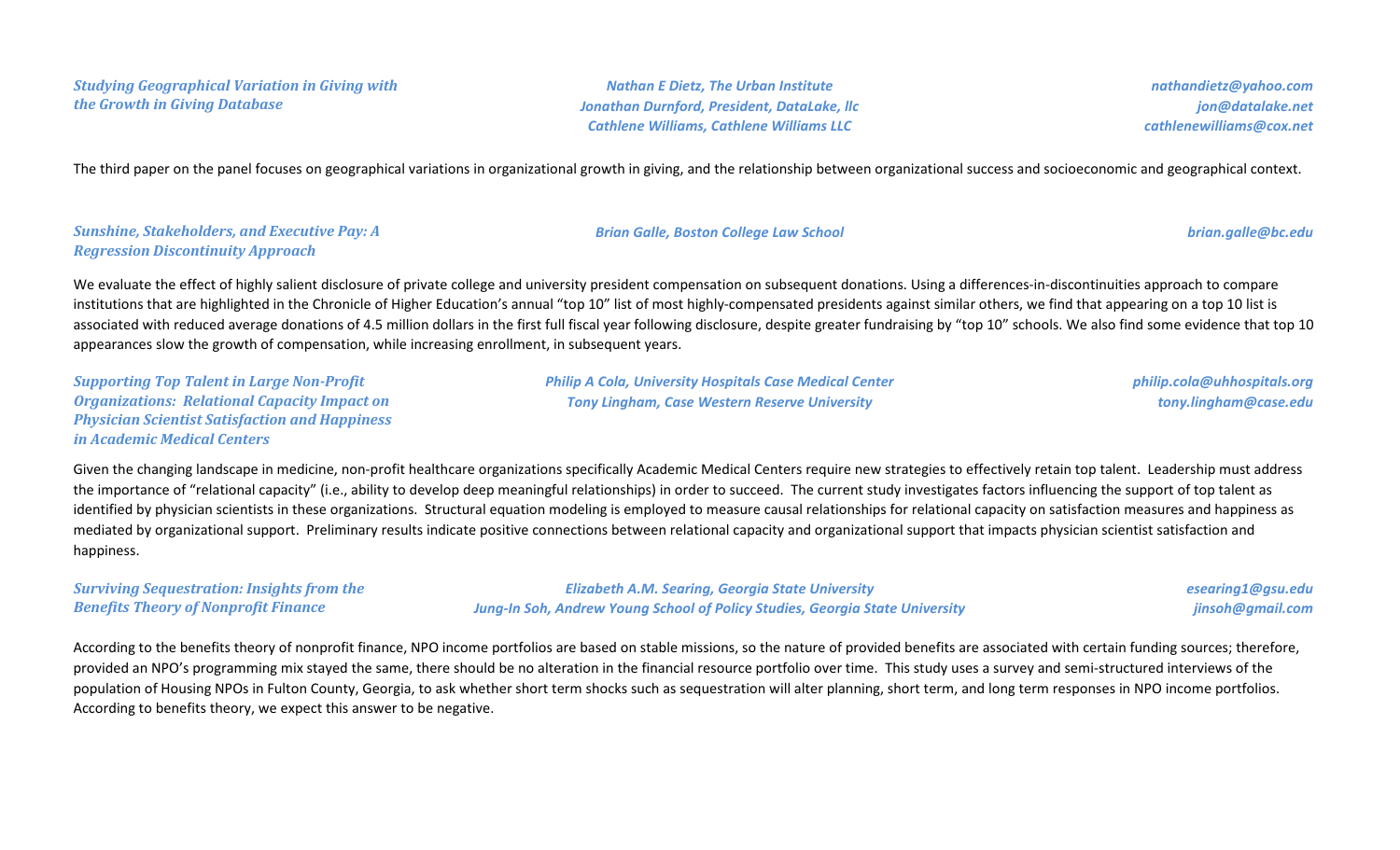### *Junesoo Lee, University at Albany-SUNY* Over the last 20 years, the increasing use of market-based solutions for the coproduction of public service has facilitated resource dependence relationships between the state and all other actors in social service domains under the "New Public Management" (NPM) paradigm. Despite the increasing number of debates over what makes cross-sectoral networks, previous studies did not pay much attention to what makes these networks sustainable. Thus, through systematic literature review, this study aims to explore the definitions of sustainability of cross-sectoral networks and then, uncover general conditions of sustainability of cross-sectoral networks.

*Sustainability of Nonprofit Organizations During the Great Recession: A Management Perspective*

*Joshua K Miller, University of Arkansas at Little Rock Vickie L. Edwards, University of Arkansas at Little Rock*

*Jeongyoon Lee, University of Albany-SUNY*

*vledwards@ualr.edu*

The recent recession created difficulties for nonprofit organizations to both maintain and expand their bases of revenue, putting programs and services at risk. Using interviews with eighty executive directors of nonprofit organizations in Arkansas, this research will attempt to expand upon existing research on organizational responses to economic constraints, not only examining financial strategies, but also examining interlocks between those strategies with board relations, human resource and volunteer management strategy, and program strategies. Successful strategies and their implications will be discussed in the context of each cogent field, as well as broader findings and their implications for nonprofit management.

*Sustainability of Nonprofit-Government Relationship: Competing Institutional Logics and Resource Dependency*

This paper explores organizational mechanisms challenges the nonprofit-government partnership in the era of New Public Management. This qualitative empirical research revealed seven sets of incompatibilities: serving the general population versus serving the community, the value of accountability versus the value of responsiveness, the goal of efficiency versus the goal of quality services, institutionalization versus voluntarism, performance measurement versus realistic immeasurability, business practices versus a non-business identity, and a desire for control versus autonomy. The author analyzes these findings through an institutional logic lens, and identifies two major issues: resource dependency and multiple institutional logics. This analysis leads to policy recommendations.

*Sustainability, Aesthetics, and Future Generations: Towards a Dimensional Model of Arts' Impact on Sustainability*

Art and sustainability is a much-neglected area in sustainability research. In an attempt to fill this gap, this paper argues that studying the resilience potential of art organizations and the role of aesthetics for shaping the values of future generations is valuable for understanding long-term sustainability. By exploring the unique contributions of the arts sector and offering the dimensional model of arts' impact on sustainability, this paper addresses the following aspect of the main conference theme: How do nonprofit organizations establish their unique values and core competencies as they increasingly interact, collaborate, and compete with organizations from the other sectors?

## *Definitions and Conditions*

*Sustainability of Cross-Sectoral Networks:* 

*Wenjue Knutsen, Queen's University wenjue.knutsen@queensu.ca*

*joshuakentmiller@gmail.com*

*jlee22@albany.edu ing1224@hotmail.com*

*Alisa Moldavanova, Wayne State University alisam@wayne.edu*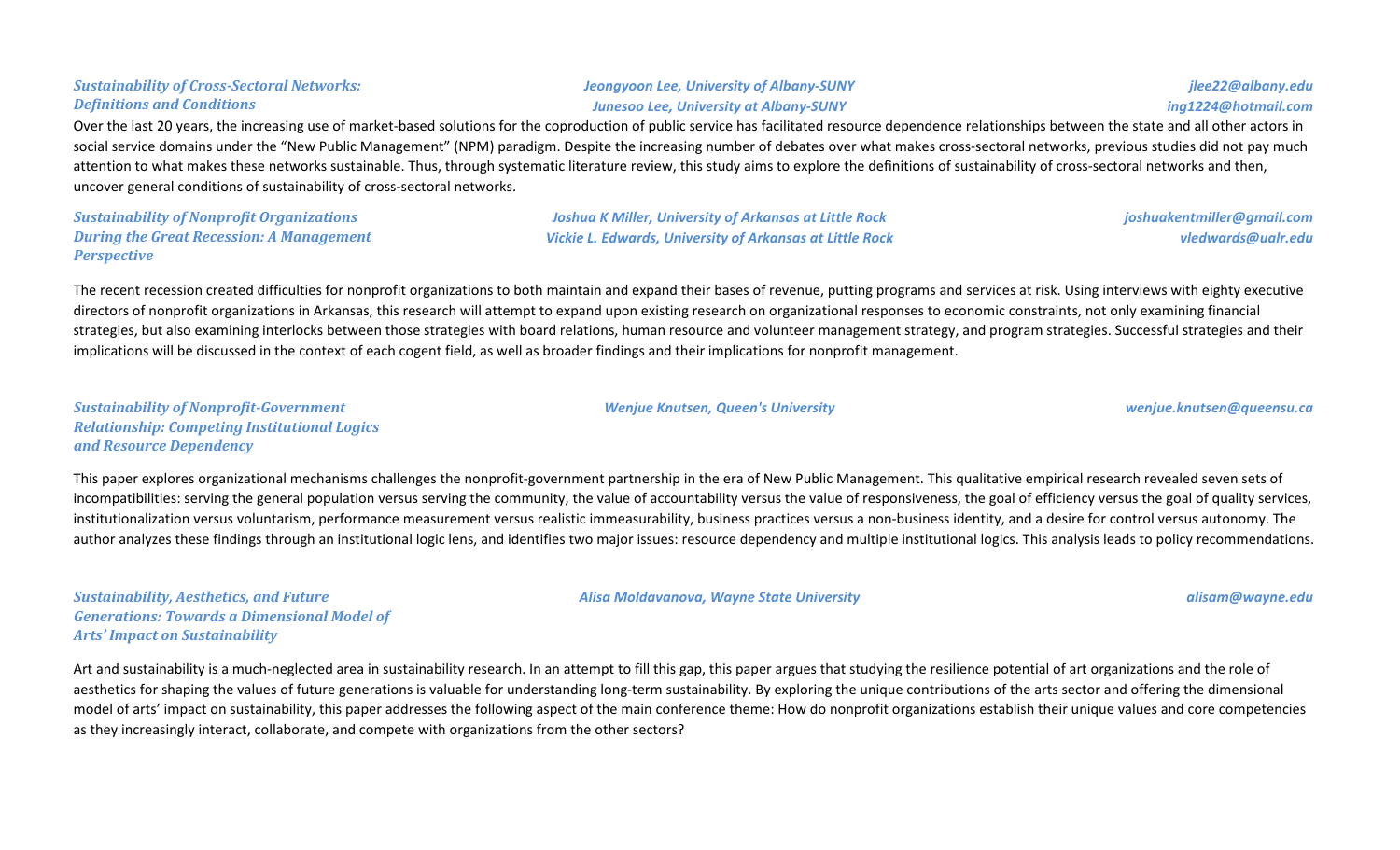*Tension in Nonprofits: Developing a Theoretical Model*

*Richard Clerkin, Institute for Nonprofits NC State University Teresa Penbrooke, North Carolina State University Melanie Riester, North Carolina State University Jayce Sudweeks, North Carolina State University Michael Walton, North Carolina State University*

*rmclerki@ncsu.edu tlpenbro@ncsu.edu mlrieste@ncsu.edu jdsudwee@ncsu.edu mawalton@ncsu.edu*

This work identifies literature revealing tensions endemic to nonprofit organizations, many of which stem from the blurring of sectors. We review the literature on tension along the instrumental, expressive, and affiliative dimensions of nonprofit roles, and advance a theoretical model for assessing the balance of tension within organizations. We argue that nonprofit leaders need to have an awareness of the tensions facing the mission and management of their organizations regardless of the primacy placed on any particular role.

*The "Superactive" and "Passive" Citizens - Who Are They in Swedish Civil Society Johan Von Essen, Ersta Skndal University College Magnus Jegermalm, Ersta Skndal Unviersity College Lars Svedberg, Ersta Skndal University College johan.von-essen@esh.se magnus.jegermalm@esh.se lars.svedberg@esh.se*

Organized voluntary work and informal helping are often studied as two separate forms of civic participation. Here we discuss links between volunteering and informal helping in the Swedish society over time. We will present intriguing existing and new data on citizens doing both volunteering and informal helping in order to compare with those who do not participate in none of these activities. We will consider structural and individual mechanisms leading to civic participation, but also factors excluding distinctive groups in Sweden from these activities. That is, the mechanisms leading to cumulative and eroding citizenship.

*Chongmyoung Lee, North Carolina State University clee18@ncsu.edu*

*The Adoption of Outcome Measurement in Nonprofit Organizations: Empirical Analysis of Human Service Nonprofits*

Performance measurement has received increasing attention in nonprofits. According to the logic model, nonprofit organizations' performances are generally measured by inputs, processes, outputs, and outcomes. In many ways, outcome measures indicate whether the nonprofits have actually produced important changes for the clients. Literature, however, has found that there is a variation in the adoption of outcome measurement. The purpose of this study is to explain this variation in the adoption of outcome measurement in human service nonprofits, using agency theory, institutional theory, and measures of organizational capacity. This study provides implications on balanced use of performance measures and goal alignment.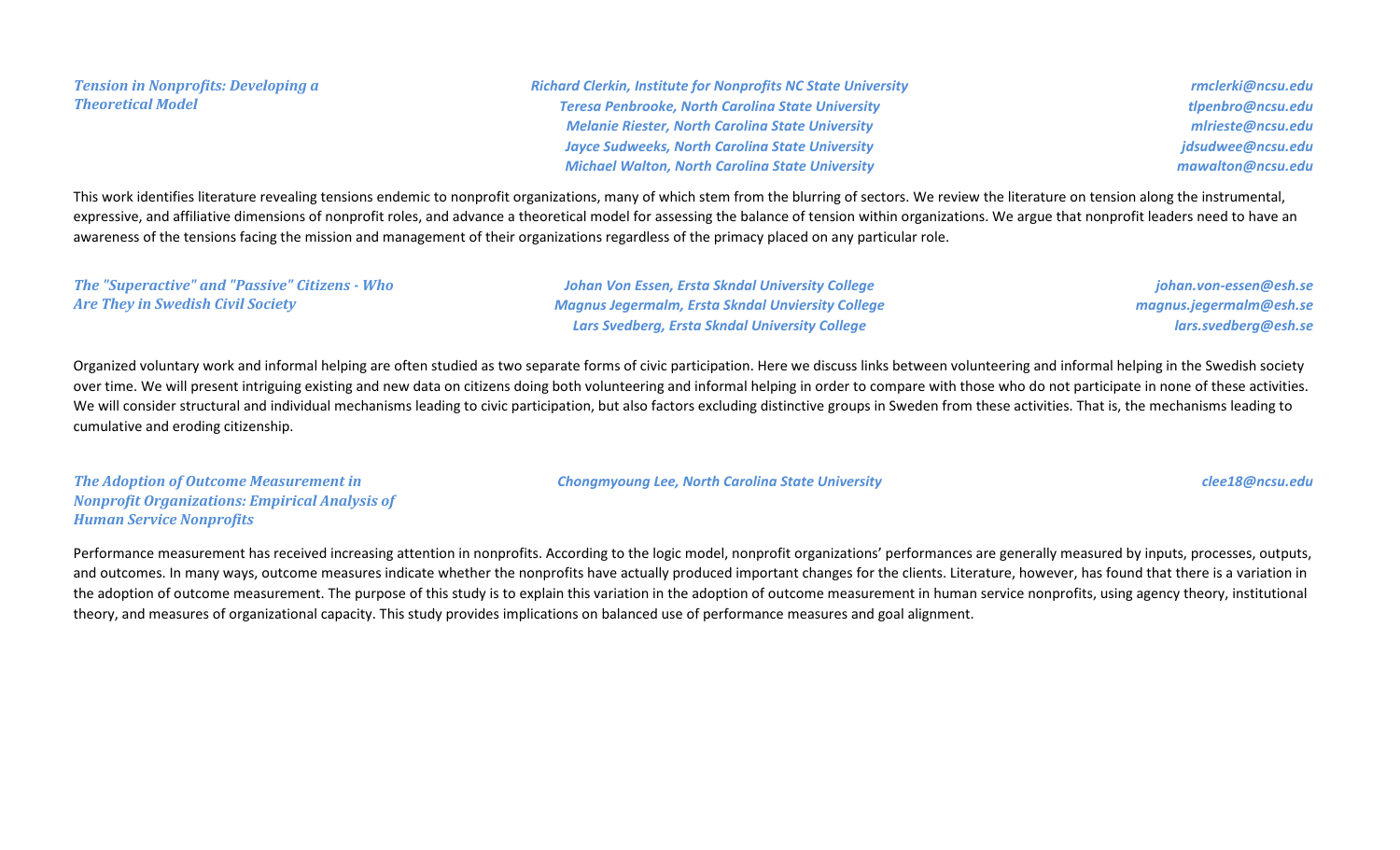|  |                               | <b>The Construction of Social Economy in Korea:</b> |  |
|--|-------------------------------|-----------------------------------------------------|--|
|  | <b>Top-Down or Bottom-Up?</b> |                                                     |  |

*Sang Hun Lim, Kyung Hee University Chikako Endo, Kwansei Gakuin University* *hunny337@gmail.com cendo@kwansei.ac.jp*

This paper explores welfare policy developments in Korea, focusing on recent policy initiatives to develop a 'social economy' through the enactment of the 2007 Social Enterprise Promotion Act, followed by the 2012 Framework Act on Cooperatives. Both the government and Civil Society Organisations have played respective roles in developing these policies. This paper aims to examine the dynamics between the top-down and bottom-up forces in the legislation process of the above mentioned laws and to consider whether and how the different aims of these forces have been shaping both government welfare policies and Korean civil society.

#### *The Beijing Consensus and Evolving Sectoral Relations*

This paper explores the possible impact of an emerging Beijing Consensus on the future evolution of sectoral relations around the world. In contrast to the prevailing neoliberal Washington Consensus, the Beijing Consensus seeks to promote neoauthoritarian State-capitalism in which non-State actors are only allowed to operate within the narrow parameters permitted by the ruling regime. This political-institutional model is increasingly attractive to many developing and transitional countries, and may severely restrict the operational space of nonprofits in the next decades.

| The Biggest Loser(s): The Differential Impact of | <b>Melissa S Brown, Melissa S Brown Associates</b>                                                                                                                                                 | melissa@melissasbrownassociates.com |
|--------------------------------------------------|----------------------------------------------------------------------------------------------------------------------------------------------------------------------------------------------------|-------------------------------------|
| the Great Recession on Charitable                | <b>Nathan E Dietz, The Urban Institute</b>                                                                                                                                                         | nathandietz@yahoo.com               |
| <b>Organizations in the United States</b>        | <b>Brice McKeever, Urban Institute</b>                                                                                                                                                             | bmckeever@urban.org                 |
|                                                  | <b>Tom Pollak, The Urban Institute</b>                                                                                                                                                             | tpollak@urban.org                   |
|                                                  | By using Form 990 data from the National Center for Charitable Statistics, this paper examines the Great Recession's effect on organizational revenue as it varies according to organization size, |                                     |
|                                                  | subsector, and region. Supporting other recent work, this research finds that health and human services organizations were the least negatively affected by the recession, while arts and          |                                     |

international/foreign affairs organizations were the most hurt. Furthermore, although organizations in the South and West were the most likely to report loss both before and during the recession, the Northeast saw the greatest proportional increase in organizations reporting loss during the recession.

*The Blurring Boundaries of Democracy Assistance: The Case of German Political Foundations in Egypt*

*Peter Christian Weber, Indiana School of Philanthropy at IUPUI petweber@iupui.edu*

This study uses German political foundations as a case study for a better understanding of international efforts to support democracy. As semi-independent from the government, they provide a vantage point for studying the blurring roles of state and non-state actors in international relations. Political foundations have been at the center of Western efforts to support democracy in East Europe and the Middle East, and consequently (authoritarian) governments have described them as unlawful tools of foreign influence, as the case of Egypt presented in this study shows. This study thus contributes to the research on international philanthropy's role in democracy assistance.

#### *John P. Casey, Baruch College - CUNY john.casey@baruch.cuny.edu*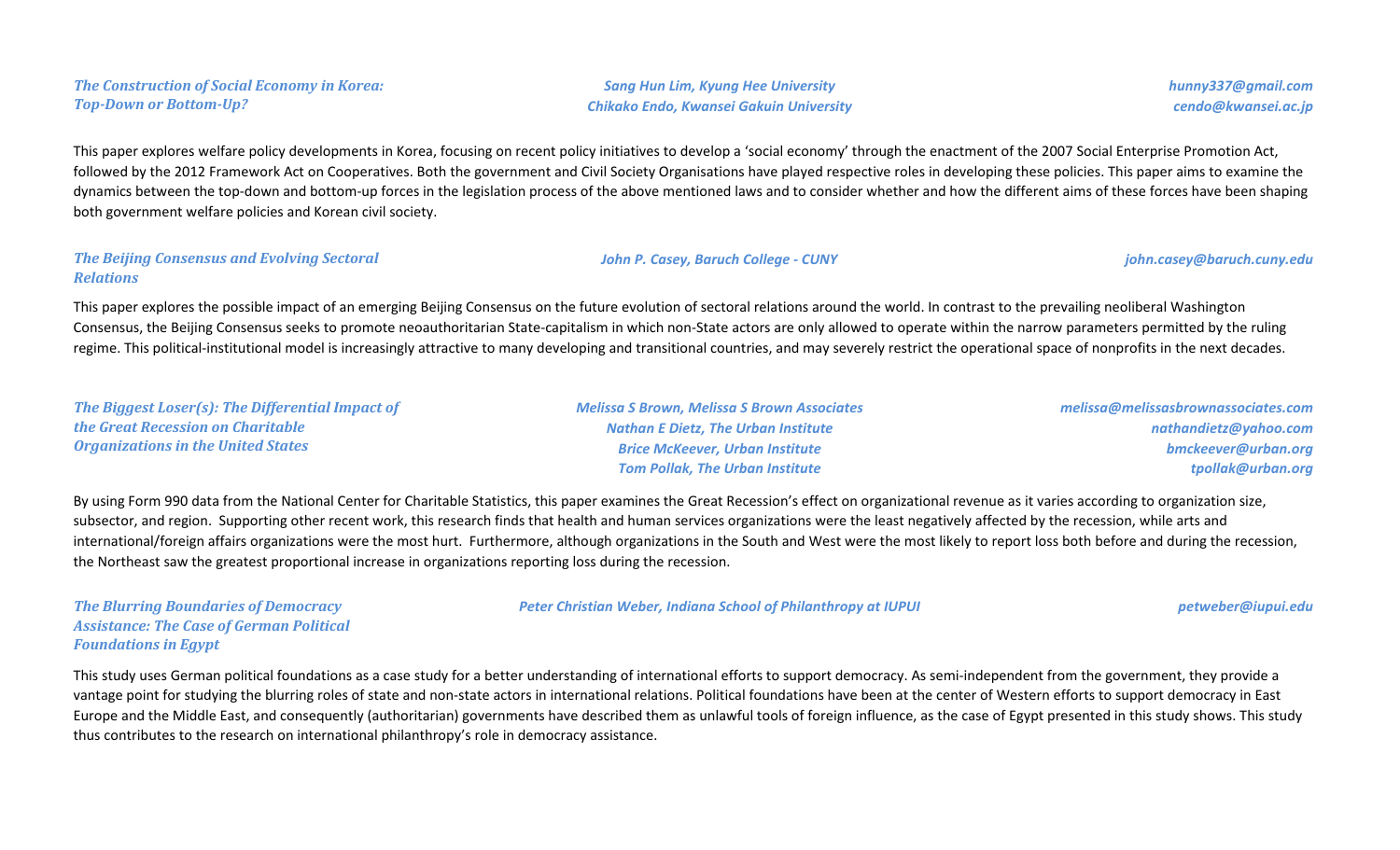*Suska Claudia Dreesbach, University of Hamburg Barbara Scheck, University of Hamburg*

*suska.dreesbach@studium.unihamburg.de Barbara.Scheck@wiso.uni-hamburg.de*

This cross-sectional study examines the motives of corporate volunteers and their perceived effects of engaging in company fostered volunteering projects. A quantitative online study based on the social exchange- and identity theory was conducted. The sample size consists of 608 corporate volunteers of 36 companies from different industrial backgrounds in the DACH-region. Preliminary studyresults indicate that corporate volunteers participate for similar reasons as individual private volunteers do, following the urge to help others while engaging in an enriching personal experience. In terms of perceived effects, participants perceive a higher affective organizational commitment, job satisfaction and organizational citizenship behavior towards individuals.

*Margaret Leigh Broxton, Texas A&M International University margaret.broxton@tamiu.edu*

## *The Conundrum of Knowing - Measuring Organizational Effectiveness in Nonprofit Capacity Building Programs*

The purpose of this presentation is to assess how the institutional knowledge held in an organization influences organizational effectiveness outcomes in nonprofit capacity building programs. This study, based on a major project funded by the United States Department of Health and Human Services (HHS), and guided by Organizational Learning examines the organizational effectiveness outcomes of a capacity building program designed for 40 nonprofit organizations in Central Florida. The capacity building program provides workshop training, intense technical assistance, and financial assistance. Findings from this study will specifically inform how the institutional knowledge held in an organization influences perceived organizational effectiveness outcomes.

#### *The Creation of the Salvation Army's Human Needs Index*

*Una Osili, Indiana University Purdue University Indianapolis Amir Hayat, Indiana University Purdue University Indianapolis Amy Nichole Thayer, Indiana University Lilly Family School of Philanthropy*

*uosili@iupui.edu adhayat@indiana.edu amynthay@iupui.edu*

The Salvation Army provides a unique role in meeting basic needs and poverty reduction. Uncertain state funding levels have created an increasingly visible role for nonprofits fighting poverty at local and national levels. Yet, in spite of nonprofits' centrality in addressing poverty, few nonprofit agencies have dedicated resources to measuring poverty. To address this need for improved and accurate poverty measurement, the Salvation Army is creating a reliable index that will not only tell us about the degree of poverty-related need, but also the effectiveness of responses to need, over time, in specific communities and across the country.

## *The Diary of Alicia McFadden: Using a Fictional Organization to Engage Students*

*Thomas Bryer, University of Central Florida thomas.bryer@ucf.edu*

This paper presents the design and outcomes tied to the creation of a fictional chair of nonprofit board and the use of this character to interact with students in an online class. Benefits and drawbacks of the approach are discussed along with outcomes of the teaching method for achievement of learning objectives.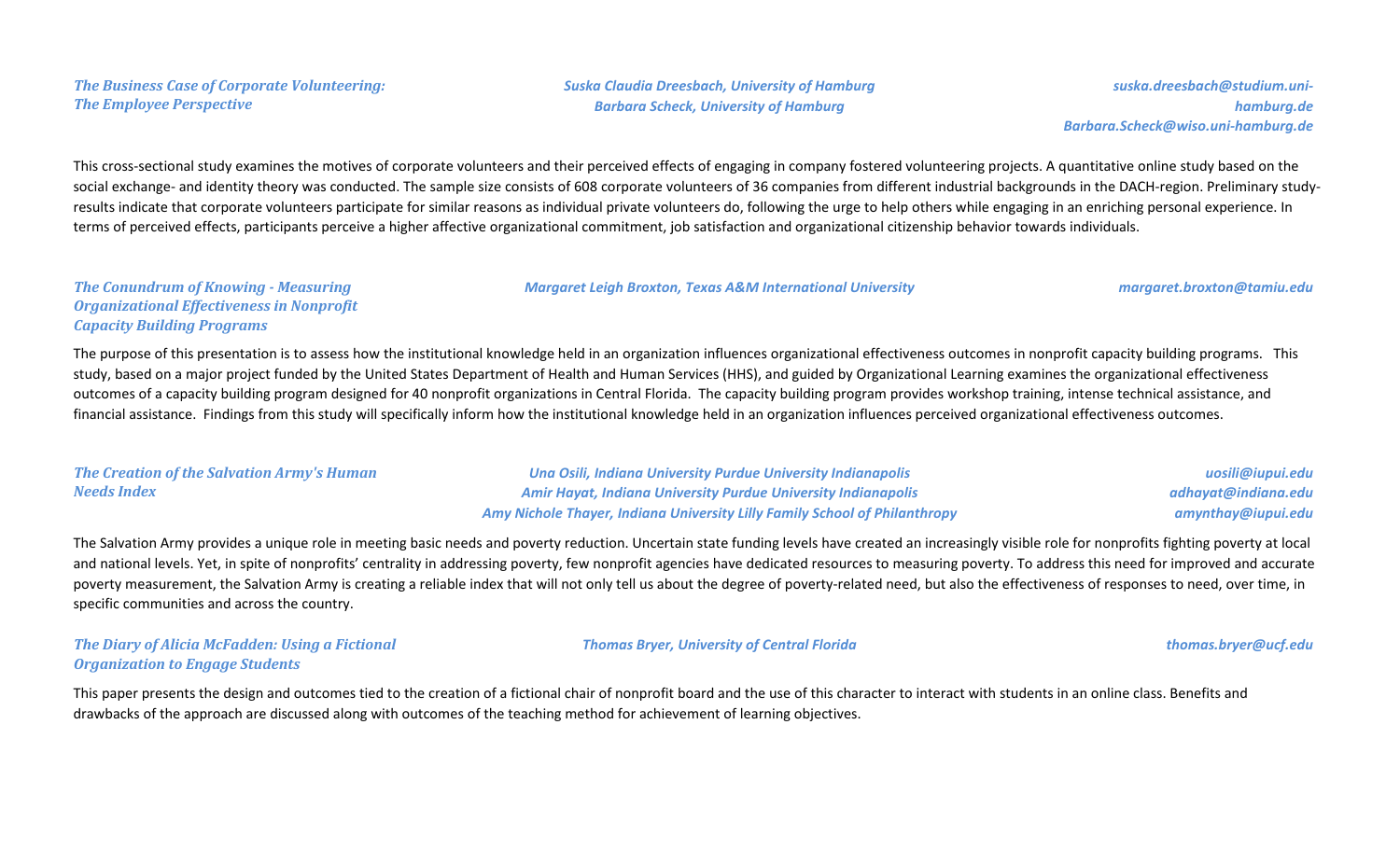*The Disconnect Between Academic Understanding of Nonprofit Operating Reserves and Nonprofit Leader Perceptions* *Margaret F. Sloan, James Madison University Cleopatra Grizzle, Rutgers University Mirae Kim, University of Missouri-Columbia*

*sloanmf@jmu.edu cgrizzle@andromeda.rutgers.edu mirae8386@gmail.com*

While our understanding of operating reserves in nonprofit organizations has greatly increased over the past decade, quantitative work in the area largely depends on estimates of accumulated assets from the IRS Form 990 (namely, unrestricted net assets less fixed assets net of debt) which may or may not correspond with the presence of an unqualified operating reserve. Through analysis of executive interviews, this research examines nonprofit reserve holdings from a managerial perspective and finds a significant discrepancy between academic estimates of organizational reserves and nonprofit leader perceptions of operating reserves.

*The Dual Potential of Civil Society Organization in Public Deliberation: The Case of Hydraulic Fracturing*

This paper examines the deliberative potential of civil society organizations in the fracking controversy in New York by asking: do civil society organizations enrich public discourse? If so, how? Building on descriptive and normative roles deliberative democracy, civil society, and social movement literatures ascribe to civil society organizations it adopts an analytical approach that considers the range of organizations within a policy field, and how they collectively contribute or detract from four deliberative functions: ethical, democratic, epistemic, and discursive. It thus contributes to our understanding of increasingly plural, complex and contentious policymaking at the state-civil society boundary.

*The Ecology of Cooperative Evolution in America*

Cooperatives, similar to social purpose institutions have spurred recent growth in corporate social responsibility. In fact, the agricultural cooperative spawned from farmer reaction to monopolistic markets in agriculture. While recent studies have shown that cooperatives create trust in the marketplace, some are accused of failing to operate for the benefit of their members. Have cooperatives evolved into social benefit cooperatives as normative beliefs hold, or rather, have they evolved to behave more like for-profit firms? This paper draws upon organizational ecology theory to explore the forces behind the evolution of the agricultural cooperative – the original cooperative in the United States.

## *The Effect of Nonprofit Concentration on Charitable Donations*

*Bijetri Bose, University of Washington bijetri@uw.edu*

The IRS has been trimming its nonprofit rolls in response to a tax change in 2008. The objective of this paper is to understand the effect of nonprofit market concentration on charitable donations. Existing papers have studied changes in fundraising behavior of nonprofits when there is increasing competition. However, there is no evidence of how donors adjust their donations when nonprofit concentration changes. I use a simple regression approach to estimate the direct and indirect effect of nonprofit concentration on donations. Besides policy analysis, the results will enhance the literature by adding to our understanding of nonprofit and donor behavior.

#### *Melissa Jennings, Georgia State University mjennings8@student.gsu.edu*

# *Jennifer E. Dodge, Univerity at Albany jdodge@albany.edu*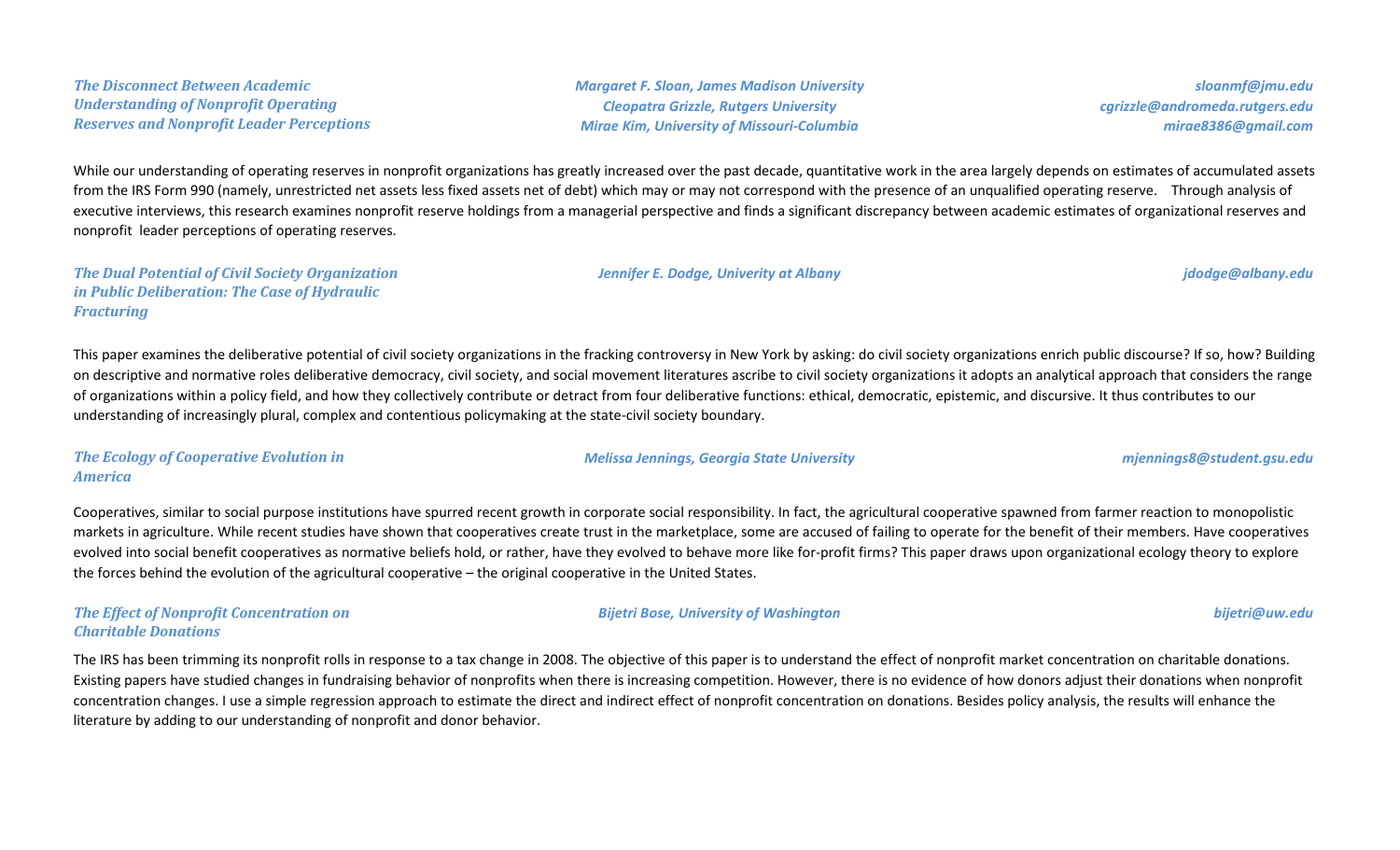*Won No, Arizona State University David Swindell, Arizona State University*

*wonno@asu.edu David.Swindell@asu.edu*

This paper uses a unique date set to measure the effects of change in employment status, marital status, and child-in-household status on changes in volunteer status and the extent of volunteerism. By looking at change over time, this paper tests the veracity of earlier cross-sectional studies that have provided the basis of our understanding of factors influencing individual decisions whether and how much to volunteer. Using extensive data from 10 years of the CPS, this paper measures these effects in a dynamic fashion over time and with a sufficiently large and representative sample on which to base generalized conclusions.

*The Effects of For-Profit Management Strategies and Practices on Social Justice Nonprofit Organizations: A Critical Race Theory Analysis*

This paper utilizes Critical Race Theory (CRT) to explore the impacts of the use of for-profit management strategies and practices by Social Justice Nonprofit Organizations. The theory is employed to better understand how traditional for-profit management practices may be incongruent with the principles upon which Social Justice Nonprofits rest, and the potential impediment of such practices on the capacity of organizations to effectively meet their missions and goals. CRT is used to construct a theoretical framework to begin to answer these questions, and to develop a foundation upon which future empirical research in this area can be based.

| The Effects of Gender, Education, and Social         | Una Osili, Indiana University Purdue University Indianapolis                     | uosili@iupui.edu    |
|------------------------------------------------------|----------------------------------------------------------------------------------|---------------------|
| <b>Trust on the Volunteer Behavior of Lions Club</b> | Debra J. Mesch, Indiana University Purdue University Indianapolis                | dmesch@iupui.edu    |
| <b>International Members</b>                         | <b>Amir Hayat, Indiana University Purdue University Indianapolis</b>             | adhayat@indiana.edu |
|                                                      | <b>Elizabeth J. Dale, Indiana University Lilly Family School of Philanthropy</b> | ejdale@iupui.edu    |

This paper explores factors that influence volunteering across 14 countries, focusing on the effects of gender, female representation, education, and social trust on the volunteer behavior of members of a large, international service club. This paper is based on a unique data set, a newly-available, cross-national survey of Lions Clubs International members. Results indicate that the proportion of female membership at the local club level has a significant impact on the volunteering of its members. Among both high- and lower-income countries, we find gender and social trust to be significant for volunteering among club members, while education is less important.

*Lauren Willner, UCLA lnwillner@gmail.com*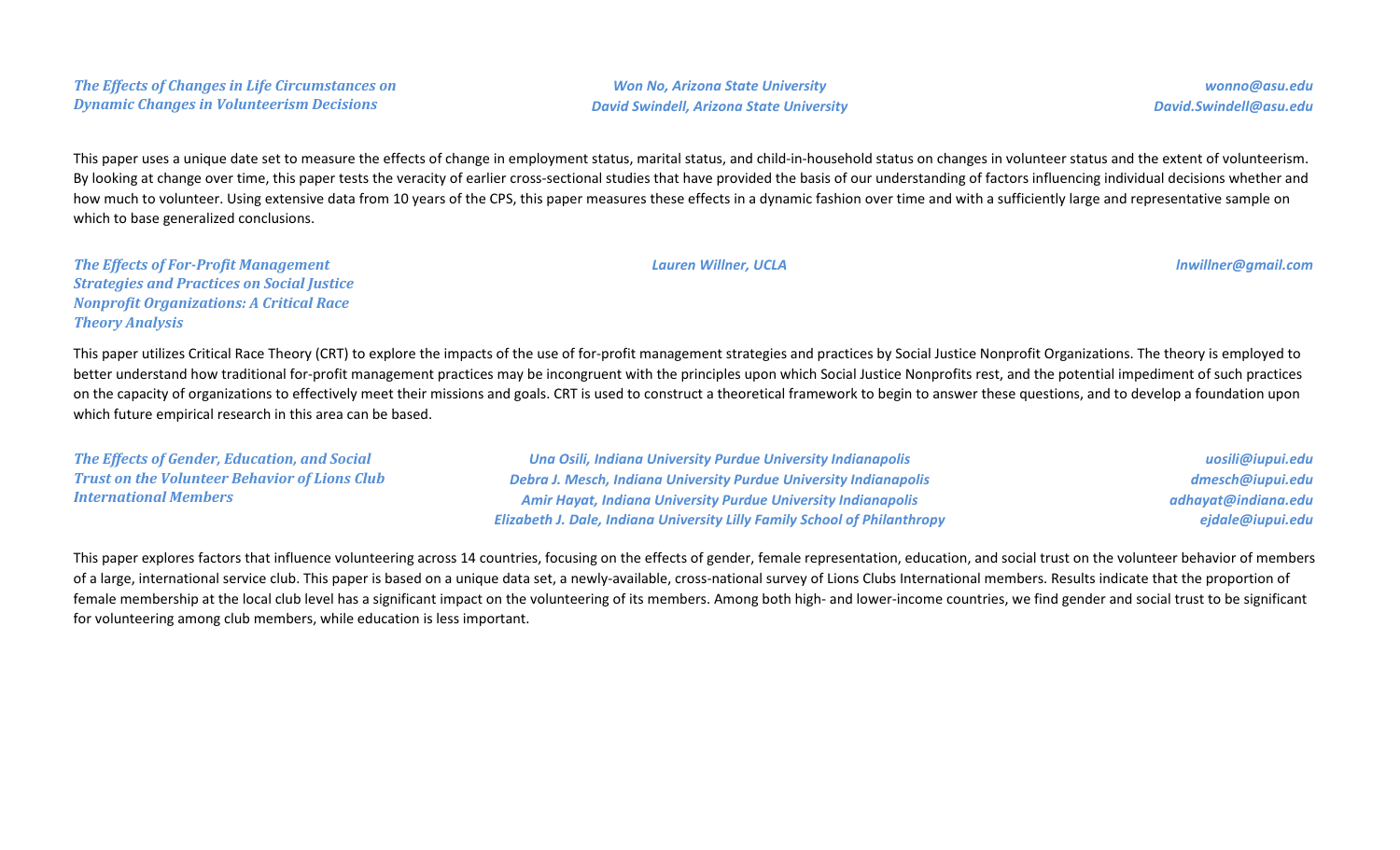### *The Emergence and Development of 'Our Field': The Case of Voluntary Sector Studies in the UK*

The assumption that we now have an established academic 'field' concerned with non-profit organizations and voluntary action, raises questions about how and why such a field emerges , the drivers of its development and its characteristics. This paper explores these questions using the case example of UK 'voluntary sector studies' and building on data from archives and interviews with key actors. A 'time-line' is developed and the paper then teases out the way in which different institutional initiatives, academic interests and public policy pressures interacted as the UK field developed from the 1970s onwards.

#### *The End of Borrowed Time: Our Field Needs a Name and a Base*

*Wenjue Knutsen, Queen's University Jon Van Til, Rutgers University*

*wenjue.knutsen@queensu.ca vantil39@gmail.com*

The field of study addressed by ARNOVA members carries many names, which reflects an identity crisis within our field. This paper intends to contribute to the search for a more unified terminology in our field. We embrace the notion that the third sector is truly polycentric or pluralistic in character. We adopt the organizational identity approach from organizational ecology to explore an empirical method to operationalize the diverse, multidimensional, and hybrid nature of the subject organizations in the space between the market and the state. We test this approach by utilizing documented literature and surveying expert's opinions from various countries.

*The Evolution of Community Action Agencies and the Increasing Role of the Nonprofit Sector as "Gap Fillers". Atta A Ceesay, Indiana University Foundation Diamando Priomos, School of Public and Environmental Affairs (SPEA) aceesay@iun.edu dpriosmos@iun.edu*

This article explores current or historical roles if any; Community Action Agencies (CAAs) had delegated their responsibilities to the nonprofit sector over the last fifty years. The article examines the historical overview of The Economic Opportunity Act of 1964 as it mandated the establishment of the CAAs, followed by a section on the economies of the nonprofit sector in relation to the "Three Failure Theory". We identify emerging intersections between the public and nonprofit sectors in their evolutionary shift and discuss the structural underpinnings of CAAs. The article concludes with a depiction of the nonprofit sector's involvement in this shift.

*The Evolving Landscape of Philanthropic Support for Place-Based Comprehensive Community Development*

*Mirle Rabinowitz Rabinowitz Bussell, UC San Diego mbussell@ucsd.edu*

A recent study of 60 comprehensive community initiatives from across the United States analyzed the evolving role of private foundations in place-based efforts to improve quality-of-life for residents of low-income urban neighborhoods. This paper presents a summary of the findings. The study highlights the changing role of foundations as they shift from solely funders of local community development to policy makers and policy implementers in collaboration with public, private, nonprofit, and resident stakeholders. These new roles offer promising windows for innovation but also pose questions about accountability, transparency, impact, and viability. Case studies are presented to illustrate the main findings.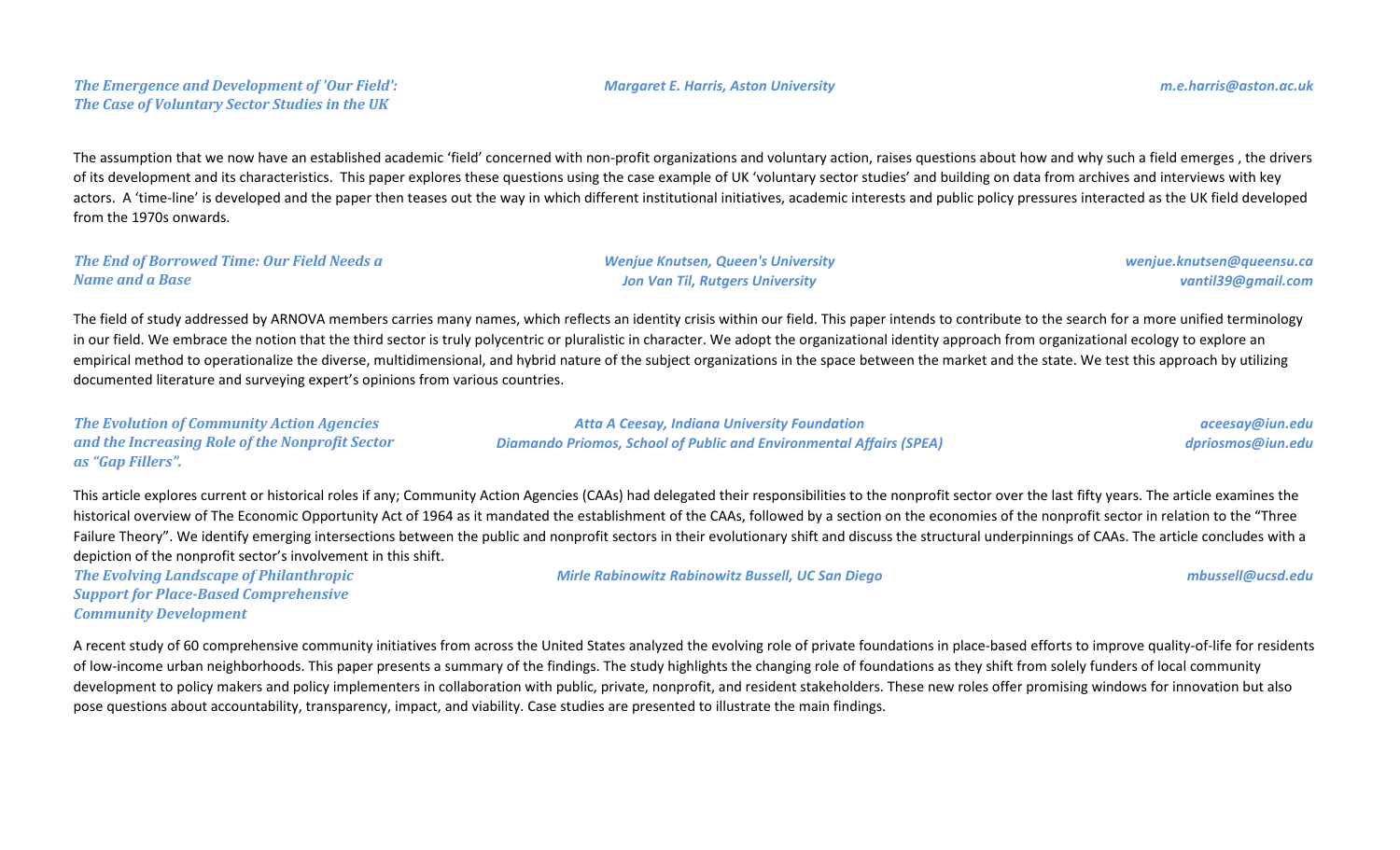## *The Evolving Role of a Public University in the Nonprofit Community*

*Yvonne D. Harrison, University at Albany Peter Finn, University at Albany, SUNY Stephanie Wacholder, University at Albany, SUNY Patricia McGeown, University at Albany, SUNY*

*yharrison@albany.edu pfinn@albany.edu swacholder@albany.edu pmcgeown@albany.edu*

This paper presents the results of an unfunded, self-sustaining university-community engagement pilot project designed to share knowledge and resources with nonprofits in need of them. The results show the pilot was effective in meeting nonprofit community-identified needs in six areas. Future needs, which emerged from a content analysis of roundtable discussions during universitycommunity engagement events, spawned new relationships, education, research, and service initiatives. Lessons learned derived from a retrospective analysis of the change effort using Kanter et al's (1992) Big Three Change Model of change forces in Identity, Transition, and Political dimensions are presented followed by next steps in the university-community engagement initiative.

| The Expansion of Nonprofit Management:        | <b>Youngmi Lee, University of Southern California</b>                                                                                                                                      | youngmil@usc.edu |
|-----------------------------------------------|--------------------------------------------------------------------------------------------------------------------------------------------------------------------------------------------|------------------|
| <b>Higher Education Programs and Research</b> | <b>David Suarez, University of Washington</b>                                                                                                                                              | dsuarez@uw.edu   |
| <b>Centers, 1971-2011</b>                     |                                                                                                                                                                                            |                  |
|                                               | Using a newly constructed event history data (1971-2011) on 1,451 American colleges and universities, this study explores in what context and in what manner nonprofit management academic |                  |

programs and research centers have emerged and expanded across the country. Our results provide some evidences for the claim that (1) the structuration and theorization of nonprofit management at the macro-level, (2) organizational characteristics of universities, and (3) socioeconomic and political contexts surrounding universities do matter to the creation of academic programs and centers in universities. The results also reveal that these effects on adoption rates vary by program type and historical context.

*The Ford Foundation: Building and Training the Field of Human Rights*

*Ron Levi, University of Toronto Wendy Wong, University of Toronto Julia Deustch, McGill University*

*ron.levi@utoronto.ca, wendyh.wong@utoronto.ca, julia.deutsch@alum.utoronto.ca*

Our goal here is to understand how this supply-side of money and legitimacy shapes the human rights agenda since World War 2. We focus here on the work of Ford Foundation, which was involved in the formation of key non-governmental organizations (NGOs) that have come to symbolize the forefront of the human rights movement. By focusing on Ford's funding patterns to NGOs and thematic projects worldwide, we demonstrate Ford's role in shaping the development of both ideas of human rights and the actors who became the gatekeepers of international human rights politics.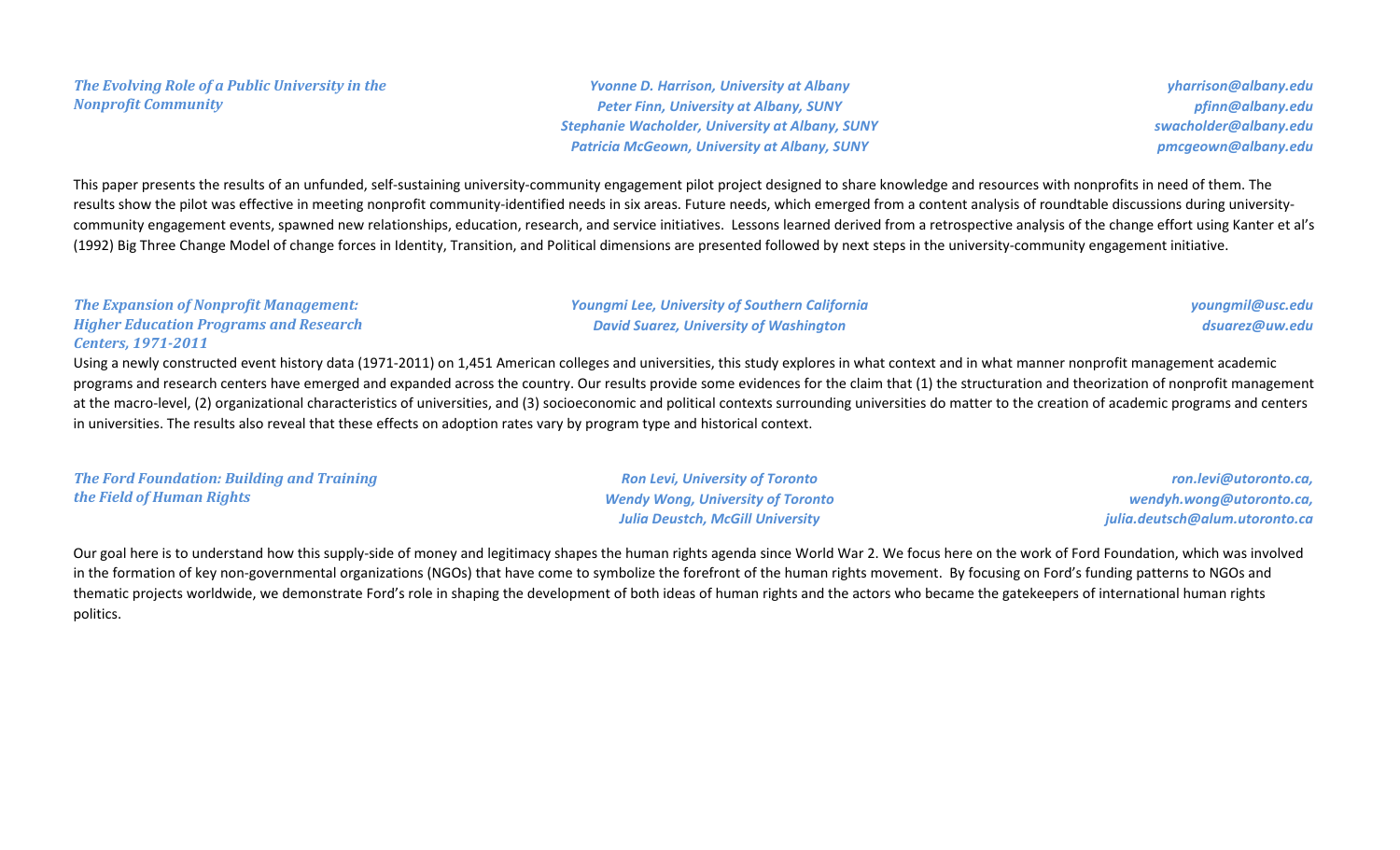*The Future: Asking the Right Questions and Thinking Ahead*

*Eleanor Brown, Pomona College Nathan E Dietz, The Urban Institute Brice McKeever, Urban Institute Tom Pollak, The Urban Institute*

*ebrown@pomona.edu nathandietz@yahoo.com bmckeever@urban.org tpollak@urban.org*

The concluding paper of this panel offers up some suggestions for future research. In his 2002 APSA presidential address, Robert Putnam put forward that the responsibility of social scientists is not to answer all the current questions, but also to frame new ones. This paper takes this advice to heart and attempts to build on the presentations that preceded it to put forth some new questions.

#### *The Geography of Non-Profit Capacity in a Time of Financial Crisis*

*James DeFilippis, Rutgers University Phil Ashton, University of Illinois-Chicago Emily Rosenman, University of British Columbia*

*jdefilip@rci.rutgers.edu pashton@uic.edu emily.rosenman@geog.ubc.ca*

As nonprofits do more of the work of the welfare state, their ability to withstand recessions and economic crises becomes ever more important. One key aspect of understanding this ability of the sector is the geography of the the sector. This paper will examine the geographic variations in nonprofit capacity in times of economic recession. It will rely on nationwide analyses of all filing nonprofits to conduct a set of tests, including spatial analytic tests, to determine the spatial variations in the sector's capacity, and examine some of the potential causes of those variations.

*The Growing Dangers and Consequences of Board Governance Malfeasance: Managing Risks and Mitigating Exposure*

*Christopher Corbett, Independent Researcher chris\_corbett1994@hotmail.com*

The consequences of governance failures are increasing dramatically.

As the Chronicle of Philanthropy reports (Rosenman 2013; Peregrine 2013), board members were derelict in duty, failed in CEO oversight and \$5.5 million must be repaid; \$1 million by five board members (Peregrine 2013, 39) who must resign --banned for life (AG N.Y. Investigation 2012).

Such consequences send a strong message to all boards --as other jurisdictions could easily follow suit. This paper examines recent regulatory actions taken by New York, California and Montana to identify remedies and proactively address high risk areas targeted by various Attorneys General.

*The Growth in Giving Initiative: Publicly Available Data on Gift Transactions*

*Jonathan Durnford, President, DataLake, llc Erik Daubert, Affiliated Scholar, Center on Nonprofits & Philanthropy, The Urban Institute*

*jon@datalake.net daubert.erik@gmail.com*

The first paper will provide an overview of the creation of the database and the partnerships with software providers that provide the raw material for the Initiative's research.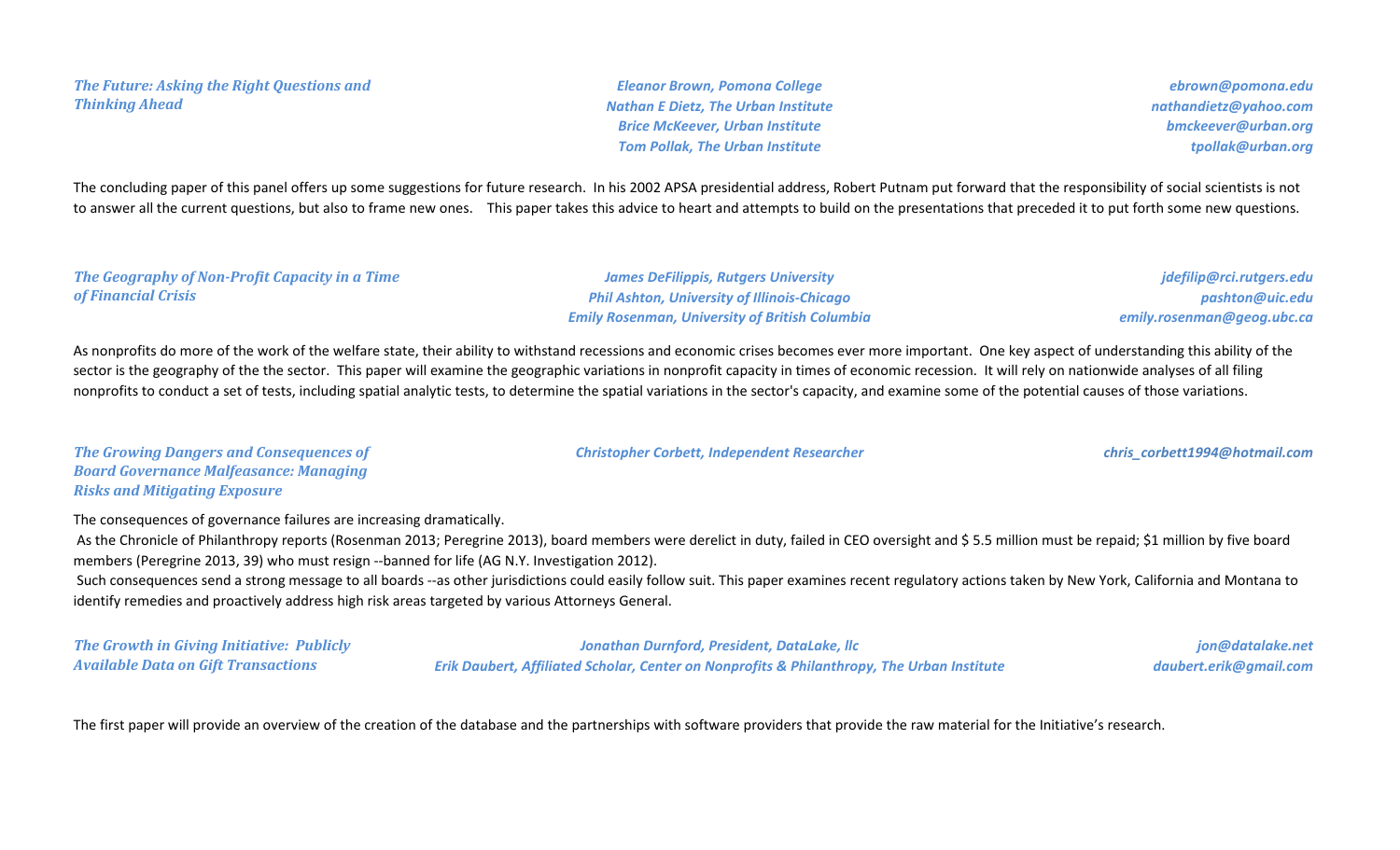*The Happiness of Giving – Revealing Path Directionality Through the Application of Cohen's Path Analysis*

*Silke Boenigk, University of Hamburg Marcel Lee Mayr, University of Hamburg*

*silke.boenigk@uni-hamburg.de marcel.mayr@wiso.uni-hamburg.de*

This study determines the path directionality among the related constructs of charitable giving and happiness. Research in accordance with warm-glow theory suggests that donations lead to happiness. However, there are other scholars that argue for the opposite causal direction that is happiness causing charitable giving. Based on the data from the German Socio-economic Panel 2010 featuring 5,474 donors, the conducted path analysis revealed that the causal direction from happiness to charitable giving is the prevalent one. Subsequently, the authors discuss theoretical and managerial implications of these findings as well as avenues for further research.

*The Impact of Capital Gains Taxes on Giving by US Households Patrick M. Rooney, Indiana University Lilly Family School of Philanthropy Michal Kramarek, Indiana University School of Philanthropy Ke Wu, Emory University, Assistant Prof. rooney@iupui.edu mkramare@iupui.edu ke.wu@emory.edu*

Relatively little has been published about the effects of capital gains taxes on household giving. While there are many potential complicating factors, our research using the best macro level data available for this type of work suggests that a 2.5 percentage points increase in the change of capital gain tax would lead to a 1.3 percentage points decrease in the growth rate of total giving amount in the following year.

*The Impact of Divorce on Giving and Volunteering*

*Christopher J. Einolf, DePaul University Katie Brown, DePaul University*

*ceinolf@depaul.edu kbrown@depaul.edu*

This paper uses longitudinal data from Philanthropy Panel Study (PPS) of the Panel Study of Income Dynamics (PSID) to test the effects of divorce on volunteering and charitable giving, and how those effects vary by gender. We found that men and women gave less money to charity after a divorce and that the negative effect was stronger for women. Divorcees did not change their overall level of volunteering, but that people did increase certain types of volunteering.

*The Impact of Internal Control Deficiencies on Audit Fees: Evidence from Nonprofit Hospitals* *Thomas Z. Webb, Mississippi State University Tammy Waymire, Northern Illinois University* *tzw2@msstate.edu twaymire@niu.edu*

In a sample of 18,738 nonprofit hospital-years over the period 1998 – 2003, we examine the association between internal control deficiencies related to either financial statements or major federal programs and subsequent audit fees. We find that these deficiencies are associated with higher audit fees, which supports the notion of risk assessment. However, we find differential results that suggest that auditor may assess risk differently depending upon the nature of the finding. These results provide input to the policy discussion regarding funding decisions at the federal level, as well as practical guidance for nonprofit hospital managers seeking to benchmark audit fees.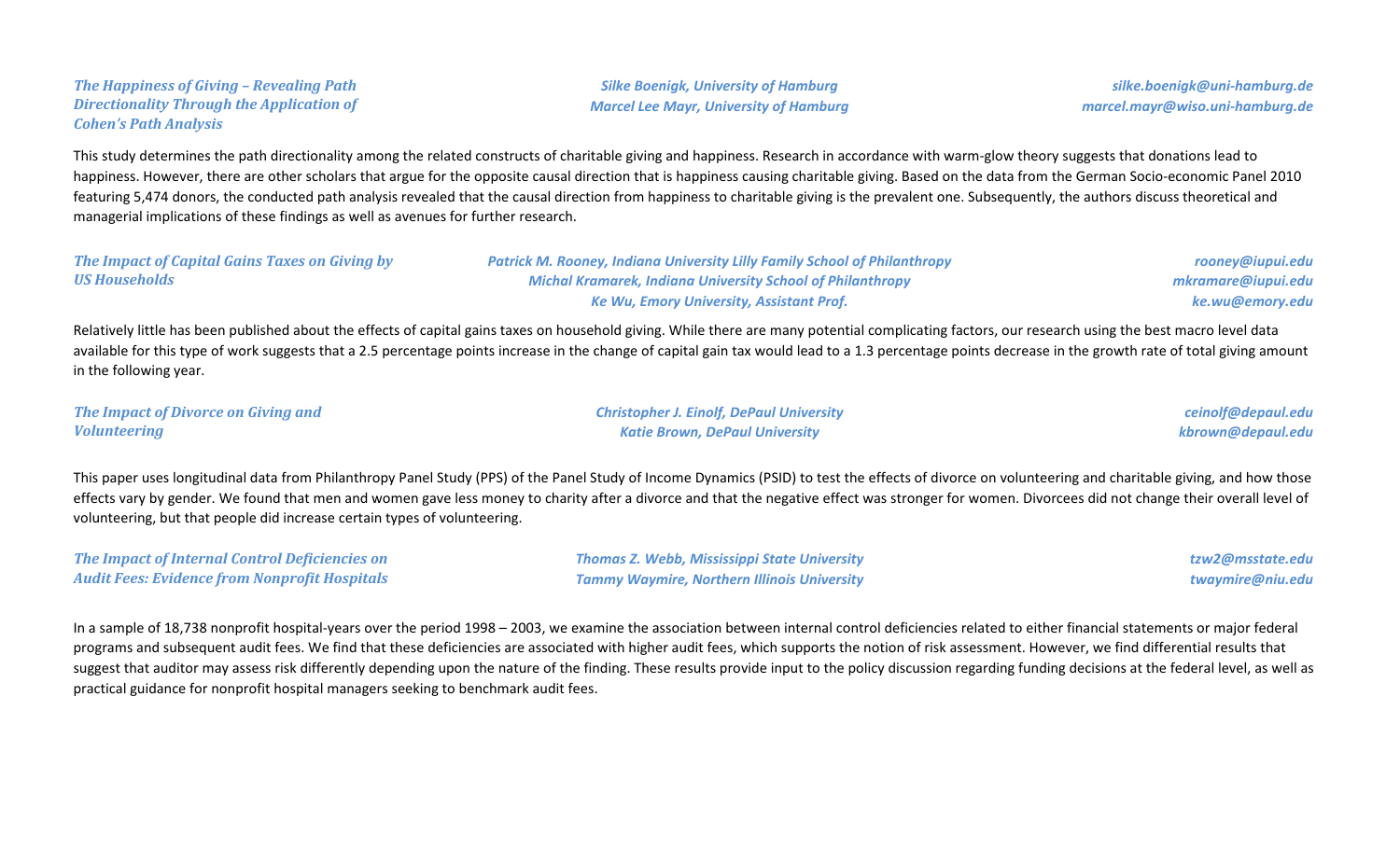*The Impact of International Donor Withdrawal on Vietnamese CSOs in the HIV/AIDS Sector: Less Effectiveness, Greater Freedom?*

*cpallas@kennesaw.edu nguyen.phg.lan@gmail.com*

The impact of transnational funding on local civil society organizations (CSOs) has been well researched and documented. Much less well understood, however, is how local CSOs are affected when donors withdraw from a country. This paper explores this phenomenon in the context of the HIV/AIDS sector in Vietnam. Using interview data from government and CSO sources in Vietnam, it details the scope of donor withdrawal and predicts its impacts on local CSO agency and effectiveness. It finds that while donor withdrawal may have significant negative effects on CSOs' capacity to deliver services, innovative local responses may improve CSO agency.

*Toby M. Egan, Indiana University-Purdue University Indianapolis tobyegan@iupui.edu*

*The Impact of Nonprofit Leadership Training on Early Career Followers' Perceived Leader Coaching, Role Clarity, Career Commitment and Performance*

Those early in their careers in nonprofits may not commit long term to the profession. As with many professional roles and organizations, an early career direct report is highly likely to report organizational leadership as the main reason for career and organizational changes. Concurrently, employees/followers often report manager/leader support as a key factor in their retention and career commitment. The purpose of this study was to examine the impact of nonprofit leadership training on followers' role clarity, career commitment and performance in medium-sized US-based nonprofit organizations.

*The Impact of Public Funding on Firm Growth of Nonprofit Social Service Organizations*

*Astrid Pennerstorfer, WU Vienna Unversity of Economics and Business Michaela Neumayr, WU Vienna*

*astrid.pennerstorfer@wu.ac.at mneumayr@wu.ac.at*

In many Western European countries, the nonprofit social service sector clearly is a growth sector. Interestingly, not much is known about the actual growth process. The article analyzes growth determinants in the nonprofit social service sector with a specific focus on the impact of public funding and the changing role of the state in the provision of social services. For the analysis we use a unique panel data set consisting of Austrian nonprofit organizations consisting of two waves gathered in 2005 and 2014. For the empirical analyses a multivariate regression model is estimated.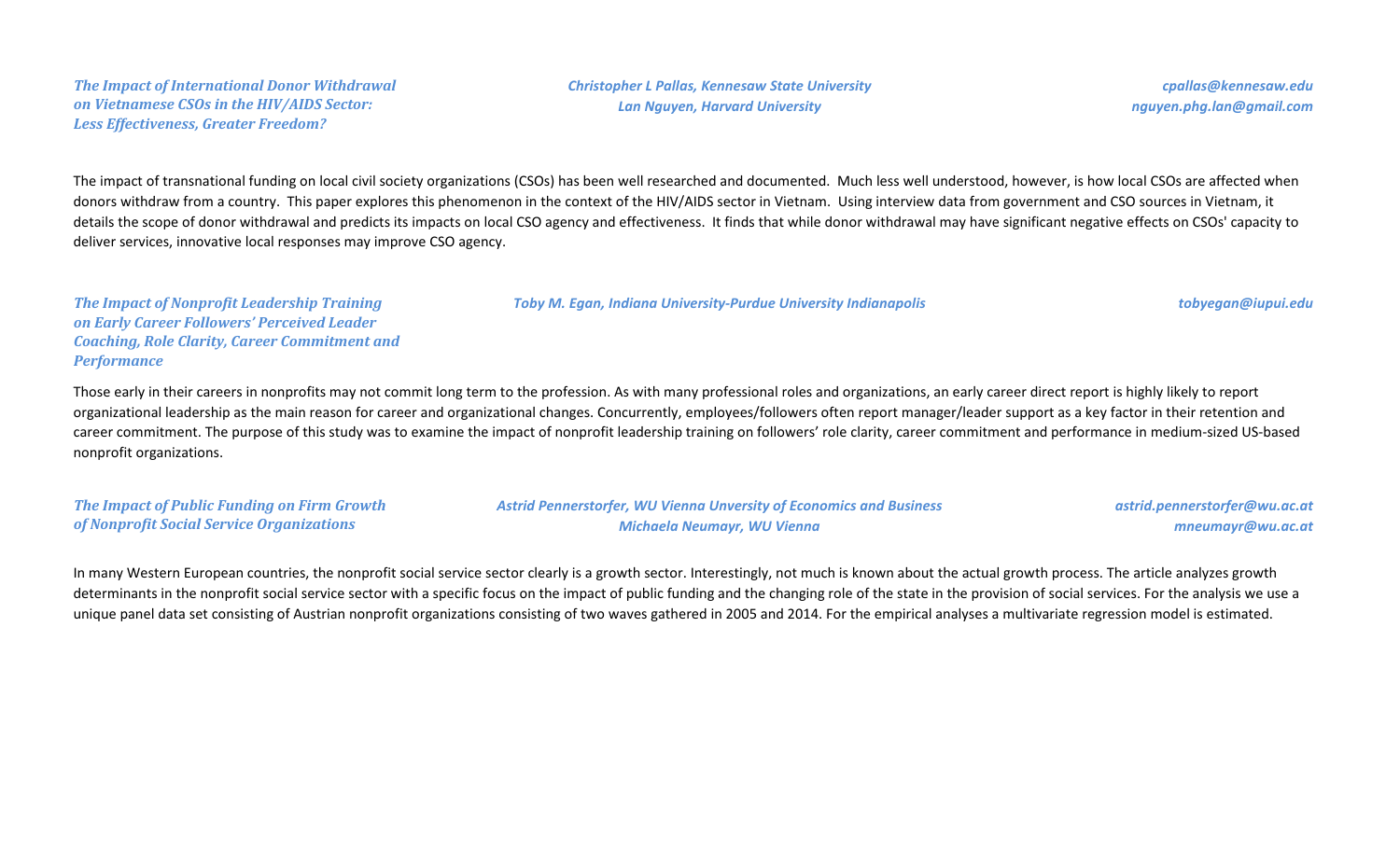#### *The Impact of Social Capital on Urban Citizens' Volunteering and Donating: A National Study in China*

*Zhongsheng Wu, Beijing Normal University Rong Zhao, School of Social Work at Columbia University* *zswujack2012@163.com rz2257@columbia.edu*

The relationship between social capital and individuals' giving and volunteering behaviors has attracted much research interest in Western countries. However, empirical study on this issue in China is still absent. Using a national representative dataset from the Survey on Philanthropic Behaviors of Citizens in 27 Cities of China (SPUCC) conducted in 2013, this paper will develop a new measurement of social capital in China that takes China's specific social and cultural context into account. Logistic models will be used to estimate the impact of social capital on Chinese urban citizens' volunteering and donating behaviors.

## *The Impact of the Obama Administrations Proposals to Cap the Value of Charitable Donations on Household Giving*

*Patrick M. Rooney, Indiana University Lilly Family School of Philanthropy Amir Hayat, Indiana University Purdue University Indianapolis Jonathon J. Bergdoll, Indiana University School of Philanthropy*

*rooney@iupui.edu adhayat@indiana.edu jjbergdo@iupui.edu*

Following President Obama's elections, the administration repeatedly proposed raising the top marginal tax rate and limiting the value of charitable donations by households to 28% (rather than the traditional value of the top marginal tax rate). In this paper, we estimate the effects of both raising the top marginal tax rate and the effects of a cap at 28%, as well as several other possible caps.

| The Implications of Tax Reform for the | <b>Joseph Cordes, The George Washington University</b> | cordes@gwu.edu            |
|----------------------------------------|--------------------------------------------------------|---------------------------|
| <b>Nonprofit Sector</b>                | Joseph Rosenberg, Urban Institute                      | JRosenberg@urban.org      |
|                                        | <b>Gene Steuerle, Urban Institute</b>                  | <b>ESteuerl@urban.org</b> |

The comprehensive tax reform proposal released by House Ways and Means Chairman David Camp contains far-reaching changes in the structure of income tax deductions, several of which would modify long-standing tax incentives for charitable giving. These changes include: (1) substantially reducing the number of taxpayers who would claim itemized deductions; and (2) significantly modifying the tax incentive faced by those taxpayers who would continue to itemize. This paper presents comprehensive estimates, not only of how such changes would affect individual giving, but also of how these tax-induced changes in giving would affect the finances of different types of nonprofit organizations.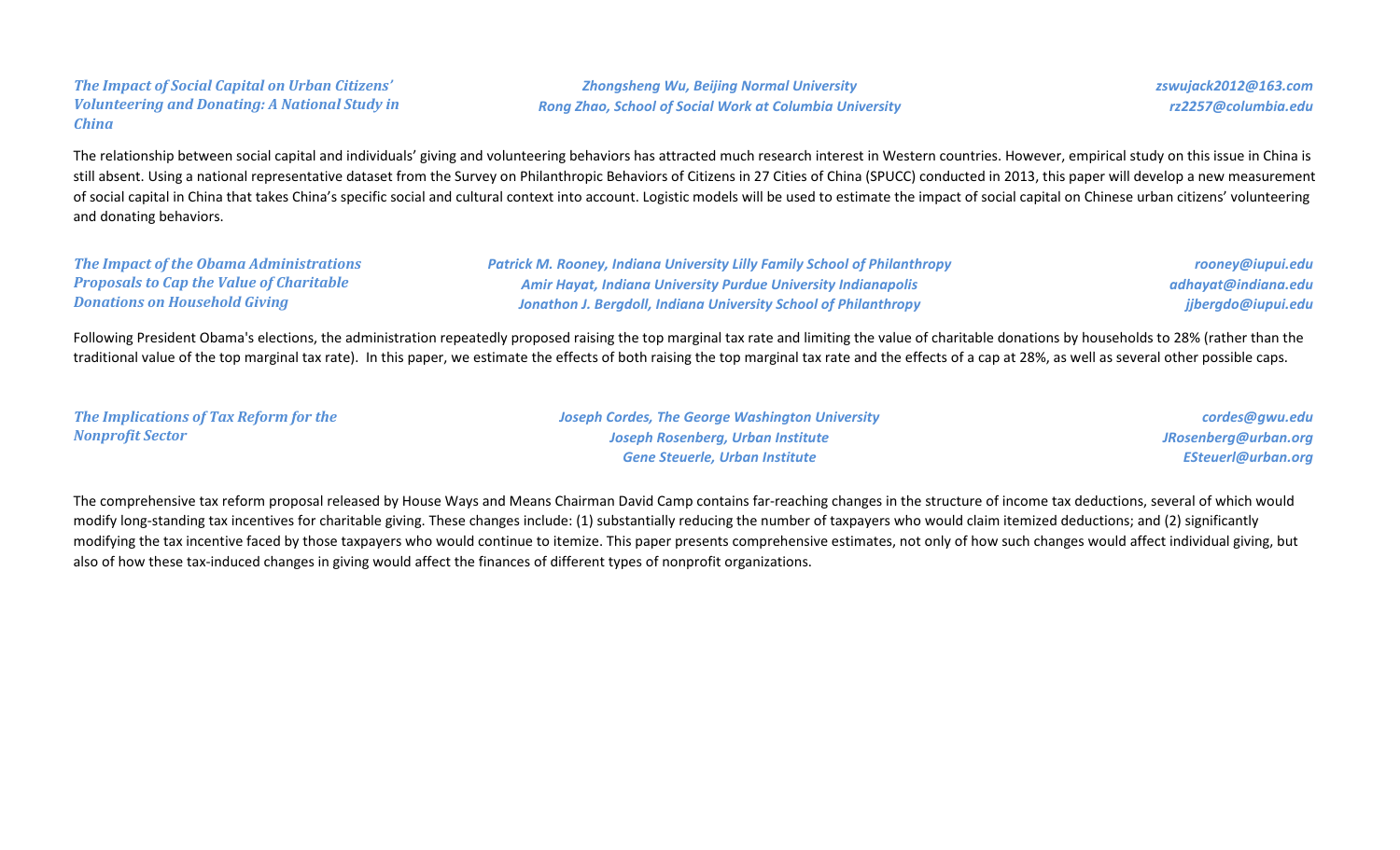*The Influence of Organizational Characteristics, Managerial Capacity, Subsector Variation, and Regulation on Nonprofit Lobbying Activity*

*grass1nj@cmich.edu wardke@seattleu.edu*

As the political activities of nonprofit organizations become increasingly controversial, questions arise as to which organizations engage in political activity, the degree to which they do so, the influence of regulation on these activities, the nature of their lobbying activities, and their efficacy. This paper examines the first three of these issues, predicting the lobbying expenditures of nonprofit organizations. This study will compare multiple theoretical frameworks in order to understand the lobbying activities of charitable nonprofits at the national level, while also utilizing statelevel differences to create a natural experiment testing the influence of state regulations on these activities.

*Christopher S. Horne, University of Tennessee at Chattanooga Christopher-Horne@utc.edu*

*The Irony of Evidence-Based Program Registries' Growing Influence on Nonprofit Program Replication and Adaptation*

Evidence-based program registries are increasingly influential determinants of nonprofit programming despite concerns that their methodological standards neglect external validity when assessing evaluation reports to determine programs' evidence-based status and, ironically, their suitability for replication. The research presented here substantiates these concerns, finding that few evaluation reports housed by five major registries go beyond ruling out confounders, and almost none give even minimum evidence of organizational and community factors that may affect program outcomes. The paper concludes with research-based recommendations for how registries could better serve their stated goal of enabling evidence-based decision making about program replication.

*The Mission-Protected Hybrid (MPH): Why Social Enterprise Forms Need a Speed Limit*

*Dana Brakman Reiser, Brooklyn Law School dana.brakman@brooklaw.edu*

The paper's "mission-protected hybrid" is an organizational form for social enterprise that could succeed where existing hybrid entities have failed. It does so by providing social enterprises with an enforceable "speed limit" on the pursuit of profit, mandating that adopting firms "pursue profit but prioritize social good." The MPH would also facilitate enforcement of this prioritization standard, through internal or external constituencies, an able regulator, or a private certification system.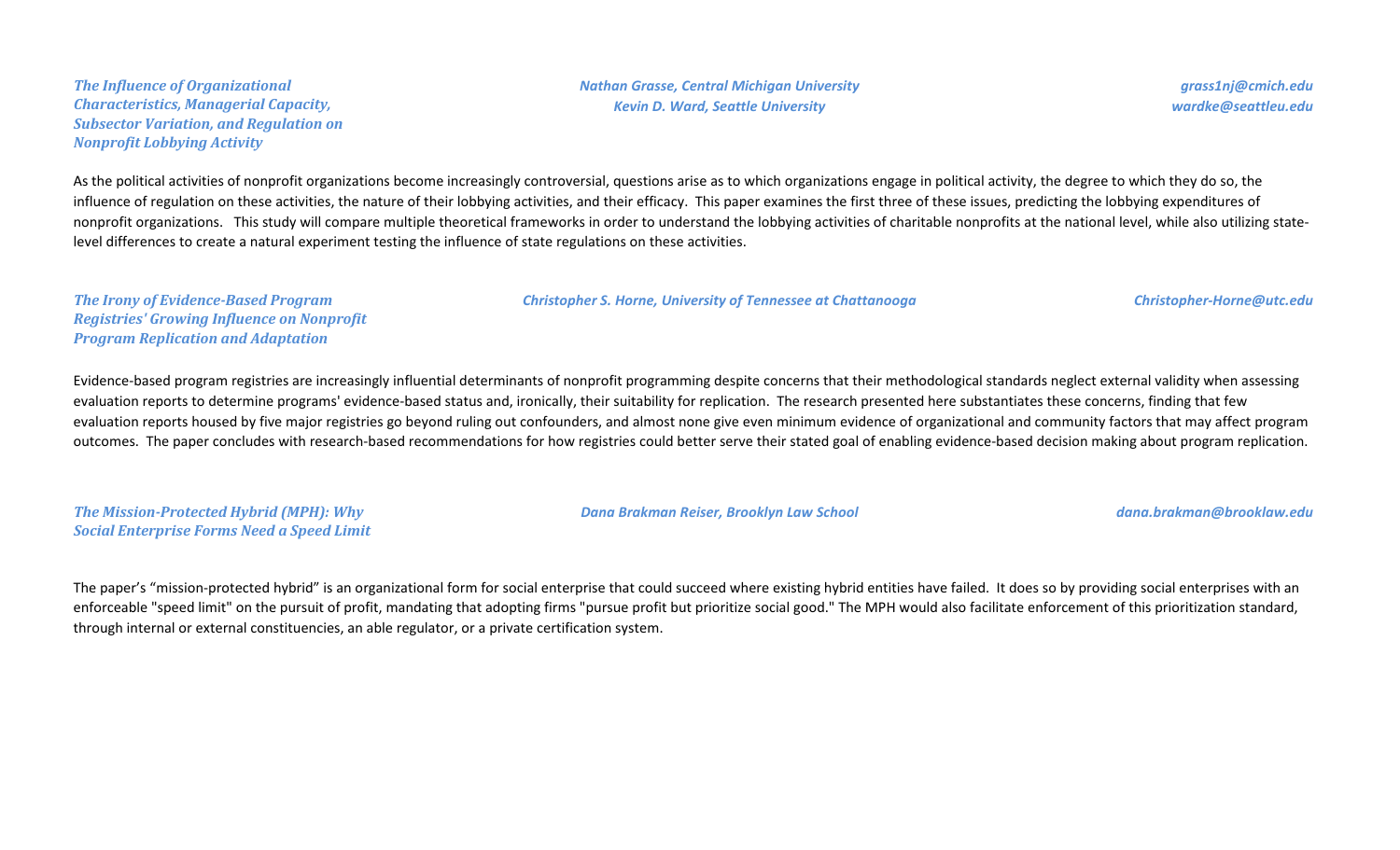## *The Multi-Faceted Structure and Nature of Inter-Organizational Partnerships: Supporting Social Change Efforts of Direct Social Service Nonprofits*

*Micheal L. Shier, University of Pennsylvania Femida Handy, University of Pennsylvania Meenaz Kassam, American University of Sharjah*

*mshier@sp2.upenn.edu fhandy@sp2.upenn.edu mkassem@aus.edu*

Collaboration is an important aspect of efforts by nonprofits to create social change. Adding to this literature, this research utilized a mixed methods study design to investigate the characteristics of collaboration that are particularly supportive of the social change efforts of direct service nonprofits. Using both survey (n=241) and interview (n=31) data from a random sample of direct service nonprofits in Alberta, Canada the results show that the interconnectivity, extent, and quality of collaboration all positively predict the extent of engagement in social change efforts. A conceptual model of the key facets of collaboration for social innovation is presented.

*The Multiple Faces of NGOs in Disaster: Negotiating Official, Advocacy, and Everyday Politics Ralph S. Brower, Florida State University Fransisco A. Magno, De La Salle University, Manila Janet Dilling, Florida State University Zia Obaid, University of Peshawar, Pakistan Amer Afaq, Provincial Services Academy rbrower@fsu.edu magnofra@gmail.com jdilling@cdrp.net zo08@my.fsu.edu amerafaq@hotmail.com*

Based on field research in Pakistan and the Philippines, we explore everyday politics in the work of NGOs engaged with disasters. We find that these activities sustain, reinforce, and sometimes disrupt the more publically explicit faces of official and advocacy politics, while they also construct emergent reality in the interactions among NGOs, governments, marginalized populations, and other local and global actors. These activities, and the interplay among the three faces of NGO and government politics – official, advocacy, and everyday – provide a rich tapestry of both front and backstage data that lend themselves to exploration through an interpretive research lens.

*The Non-profit Management in China: A Study of Two Environmental Protection Organizations in City J*

*Ying XU, The Chinese University of Hong Kong Xin He, Renmin University of China*

*Helloyingxu@gmail.com joyjoyxin@hotmail.com*

This article uses the qualitative method to explore the strengths and weaknesses of the management of environmental protection NPOs in China from the political capital and moral resources perspectives. The findings reveal, first, the ascribed political capital, which helps the government-created NPOs develop smoothly, can easily cause mismanagement since the organization aims to please the government. Second, though the grassroots NPOs lack political capital, they have strength in moral resources, which can not only encourage the participants to overcome difficulties and advance the environmental monitoring, but also help the organization obtain support from the masses and understanding of the government.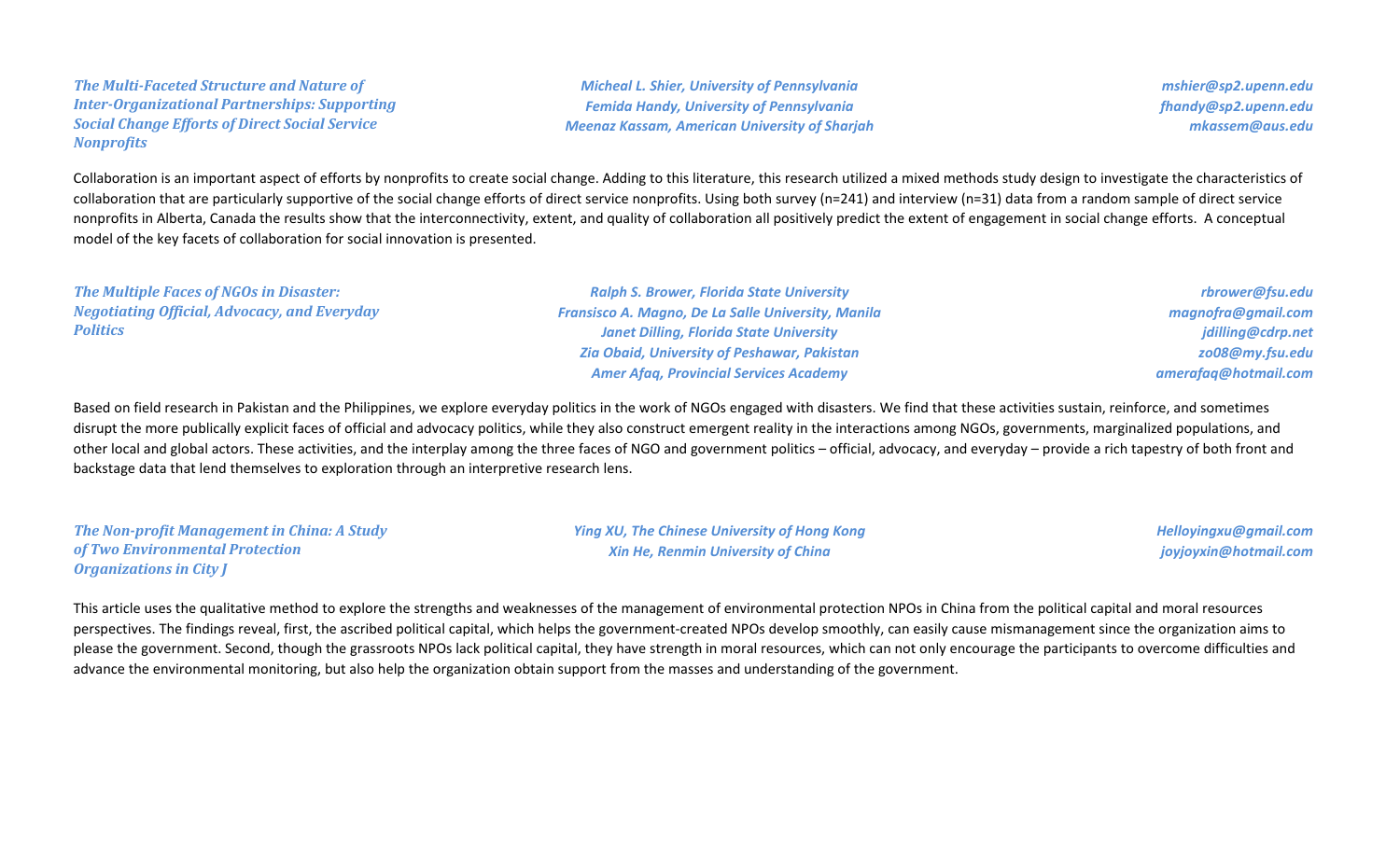#### *The Operationalization of Resilience in Urban Planning as a Vehicle for Government/Non-Profit Collaboration*

This paper will utilize the growing resilience literature within urban planning to examine and re-frame government/non-profit collaboration. Models for collaboration will be proposed and tested through secondary case study analyses.

*The Past: Social Capital Studies Post-Putnam Brice McKeever, Urban Institute*

*Nathan E Dietz, The Urban Institute Tom Pollak, The Urban Institute*

*bmckeever@urban.org nathandietz@yahoo.com tpollak@urban.org*

The panel's first paper looks back at the principal findings of social research since the publication of Putnam's Bowling Alone.

*The Performance of Arts and Cultural Nonprofit Organizations: Does Mission Matter?*

*Sheela Pandey, Kean University Mirae Kim, University of Missouri-Columbia Sanjay K. Pandey, Rutgers University-Newark Peter P Hoontis, Rutgers University - Newark*

*pandeysh@kean.edu, mirae8386@gmail.com skpandey@andromeda.rutgers.edu phoontis@rutgers.edu*

This research examines whether mission statements influence - nonprofit arts and cultural organizations' performance outcomes. We extend Short and Palmer's (2008) study and test the effect of mission statement attributes on different organizational outcomes such as financial, operational, sustainability, and growth. Using a sample compiled from the Cultural Data Project (CDP) dataset, we apply computer-aided text analysis (CATA) techniques rooted in linguistic theory, which is a relatively new methodological approach, to analyze mission statements. The study contributes to reaffirm the importance of nonprofit mission statement on performance outcome.

*The Pivotal Role of Tax Exempt Organizations in Raising New Sources of Campaign Funds*

*Paul Firstenberg, Adjunct Professor, School of Public Affairs-CUNY paulfirst80@gmail.com*

This paper focuses on the striking change that has taken place in the financing of federal political campaigns. Today, unprecedented amounts of money are being raised outside the direct control of candidates and their campaign organizations through superPACs and tax-exempt organizations. These forms of financing circumvent the limitations on direct contributions, permitting unlimited amounts of money to be raised and spent in support of political organizations.The paper will explore this new financing as the product of the confluence of constitutional law, politics, and the tax treatment of nonprofit organizations.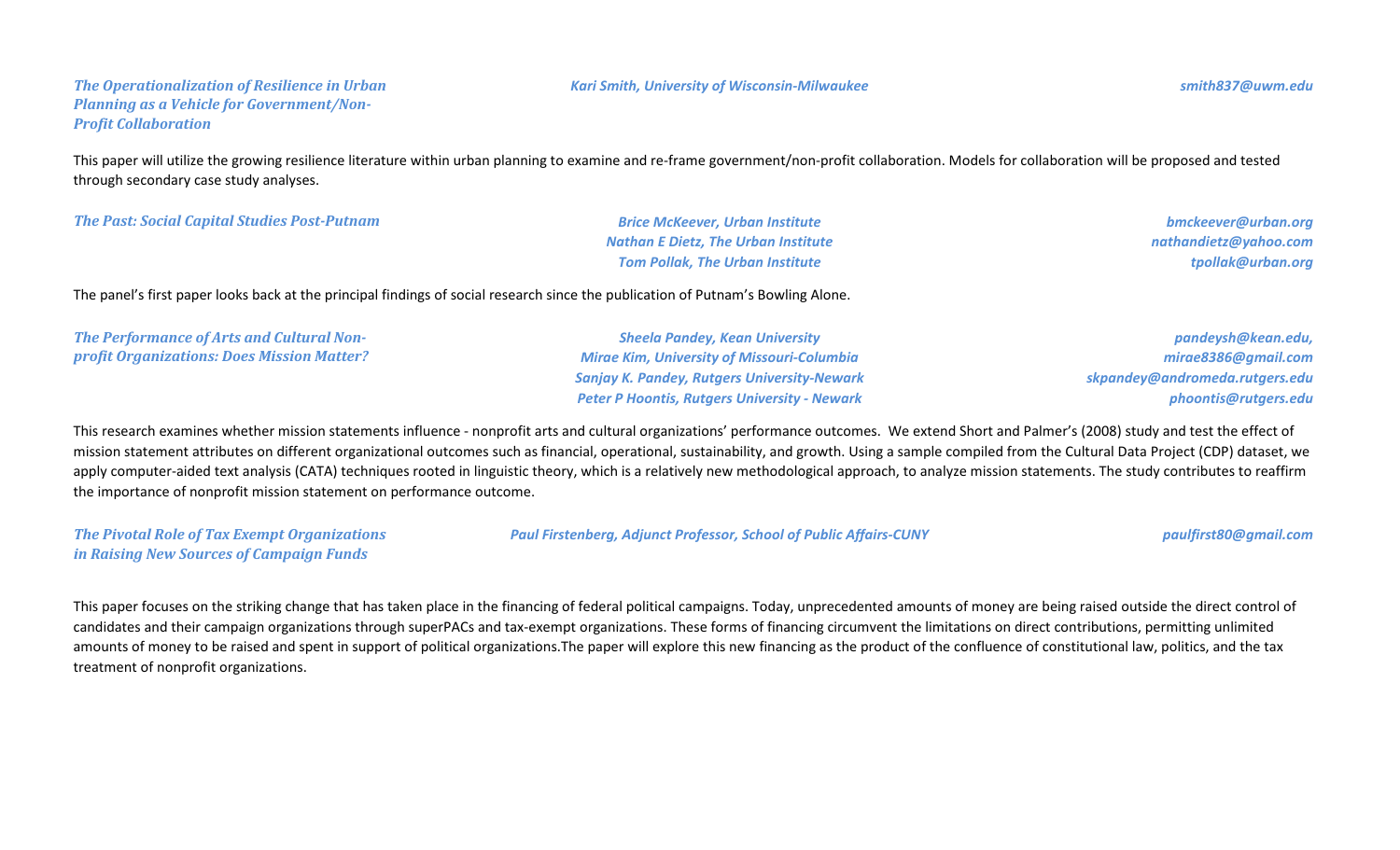#### *The Place of Compliance with Discrimination Law in Public Benefit Tests for Charities by Reference to UK Experience*

The Equality Act 2010 tightened the exceptions that allow UK charities to discriminate by targeting their services to particular equality strands (e.g. women or Catholics). This paper reports on an empirical study carried out in 2012/13 on the impact of the Act on charities, both in terms of their understanding of its requirements and compliance. The findings question whether a charity's core activities should be regulated by reference to the Act or whether charity law, with its public benefit requirement, provides adequate safeguards to ensure equality.

*The Practice of Philanthropy: Factors Facilitating Philanthropy from a Cross-National Perspective*

*Pamala Wiepking, Erasmus University Femida Handy, University of Pennsylvania*

*pwiepking@rsm.nl femida11@gmail.com*

When it comes to giving to philanthropic organizations, there are large differences in generosity between individuals in different nations. Why do people in one country donate more frequently and more generously to charitable organizations than people in another country? In a large collaborative international project studying the philanthropic sector and philanthropic giving in 26 countries, we deduced eight common factors that facilitate philanthropy across nations and discuss the policy implications of these eight facilitating factors.

| The Preparedness of Voluntary Organization in | <b>Jung Wook Kim, University of North Texas</b> | drexkidd@gmail.com    |
|-----------------------------------------------|-------------------------------------------------|-----------------------|
| <b>Emergency Management</b>                   | <b>Kyujin Jung, University of North Texas</b>   | jungkyujin@my.unt.edu |

Voluntary organizations play a critical role in emergency management which public organizations initiate because voluntary organizations have resources, expertise, and network to support emergency management. The preparedness of voluntary organizations is required and needed to enhance effectiveness of emergency management by reducing uncertainty and cost. This research focuses on the relationship between effective emergency management and the preparedness of voluntary organizations. Using survey data with regard to emergency management of county government, this research tests the relationship. The result demonstrates that public officials perceive the voluntary organizations' preparedness positively influences on the effective emergency management of public organization.

*The Present: Current Research on Civic Culture Nathan E Dietz, The Urban Institute*

*Brice McKeever, Urban Institute Tom Pollak, The Urban Institute* *nathandietz@yahoo.com bmckeever@urban.org tpollak@urban.org*

This second paper highlights some of the current research being done on civic culture. Specifically, this paper addresses the strides made in the study of civic culture. As such, this paper aims to offer a description of some of the current tools available to researchers and how to use them. Finally, this paper addresses some of the deficiencies in current designs, and issues to address in the future.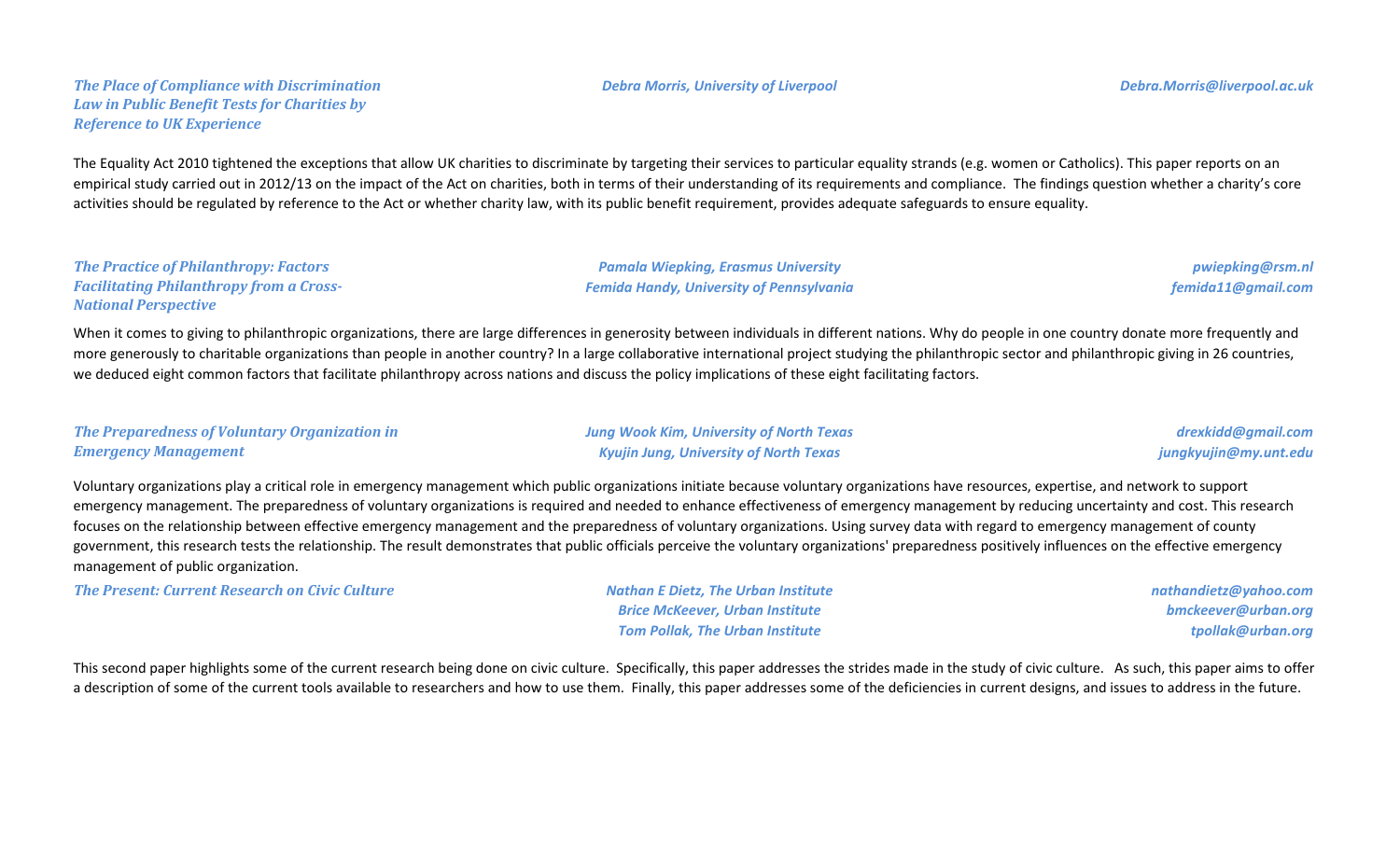## *The Pushback: Governmental Crackdown on Foreign Funding of Domestic NGOs, 1993-2012*

*Kendra E Dupuy, University of Washington James Ron, University of Minnesota Aseem Prakash, University of Washington, Seattle*

*kdupuy@uw.edu jamesr@umn.edu aseem@u.washington.edu*

Since 1993, 47 countries have adopted more restrictive laws on foreign financial flows to locally operating NGOs. In this paper, we first develop an index to assess the severity of foreign funding legal restrictions. States restrict the receipt, amount, delivery mechanism, use, reporting, and taxation of foreign funding. We then explain why some states choose to more severely restrict foreign funding flows to NGOs through a statistical analysis of this variation, and find that states are likely to impose more restrictive funding laws when they seek to contain the political opposition.

*The Race for a Cure: Collaborators or Competitors? Modeling the Effects of Competition in Disease-Specific Nonprofits* *Alexandra Graddy-Reed, University of North Carolina at Chapel Hill agraddy@live.unc.edu*

Disease-specific nonprofits are evolving in their philanthropic strategies while growing in number. However, the role of competition between nonprofits is uncertain. This paper develops an innovation production function to derive the conditions that promote and deter progress, given a nonprofit's desire to cure a disease. Using econometric analysis and data from IRS Form 990s, the theoretical model is empirically tested in the cases of breast cancer, muscular dystrophy, and Alzheimer's to assess which organizational and institutional characteristics are influencing the production of innovation. This paper expands the nonprofit competition literature by developing and evaluating the factors that affect innovation.

| <b>The Relationships Between Philanthropy and</b>  | <b>Hillel Schmid, The Hebrew University of Jerusalem</b>      | hillel.schmid@gmail.com  |
|----------------------------------------------------|---------------------------------------------------------------|--------------------------|
| <b>Philanthropists and the Israeli Government:</b> | <b>Hanna Shaul Bar Nissim, Hebrew University of Jerusalem</b> | hannas@savion.huji.ac.il |
| <b>Trends and Dilemmas</b>                         |                                                               |                          |

This paper describes and analyses the relationships between the Israeli philanthropy and the Israeli government in light of developments and the changes in the Israeli philanthropy and its growing interest in influencing the formulation of social policy. Based on empirical study using qualitative methods the paper will analyze and assess the exchange relations between the actors, how philanthropists are perceived by governmental policy makers and officials, how government agencies are perceived by the philanthropists, and the relations between the actors on a continuum presenting the complementary, competitive and adversarial contingencies and strategies.

*The Rise of Big Charity in Australia: Their Role in the Policy Process and Implications for Policy Outcomes*

*Bronwen Mary Dalton, University of Technology, Sydney John Roylance Butcher, Australian National University*

*bronwen.dalton@uts.edu.au john.butcher@anu.edu.au*

Although the non-profit sector speaks with many voices, some voices are more equal than others. The Australian non-profit sector has grown in both size and policy salience. However, we argue that gains in voice and public leverage have mainly accrued to a group of large, multi-service, national social service organisations, a group we refer to as "Big Charity". Big Charity appears to exert disproportionate influence on policy and its role in recent policy debates suggests sympathy with neoliberal policy framings.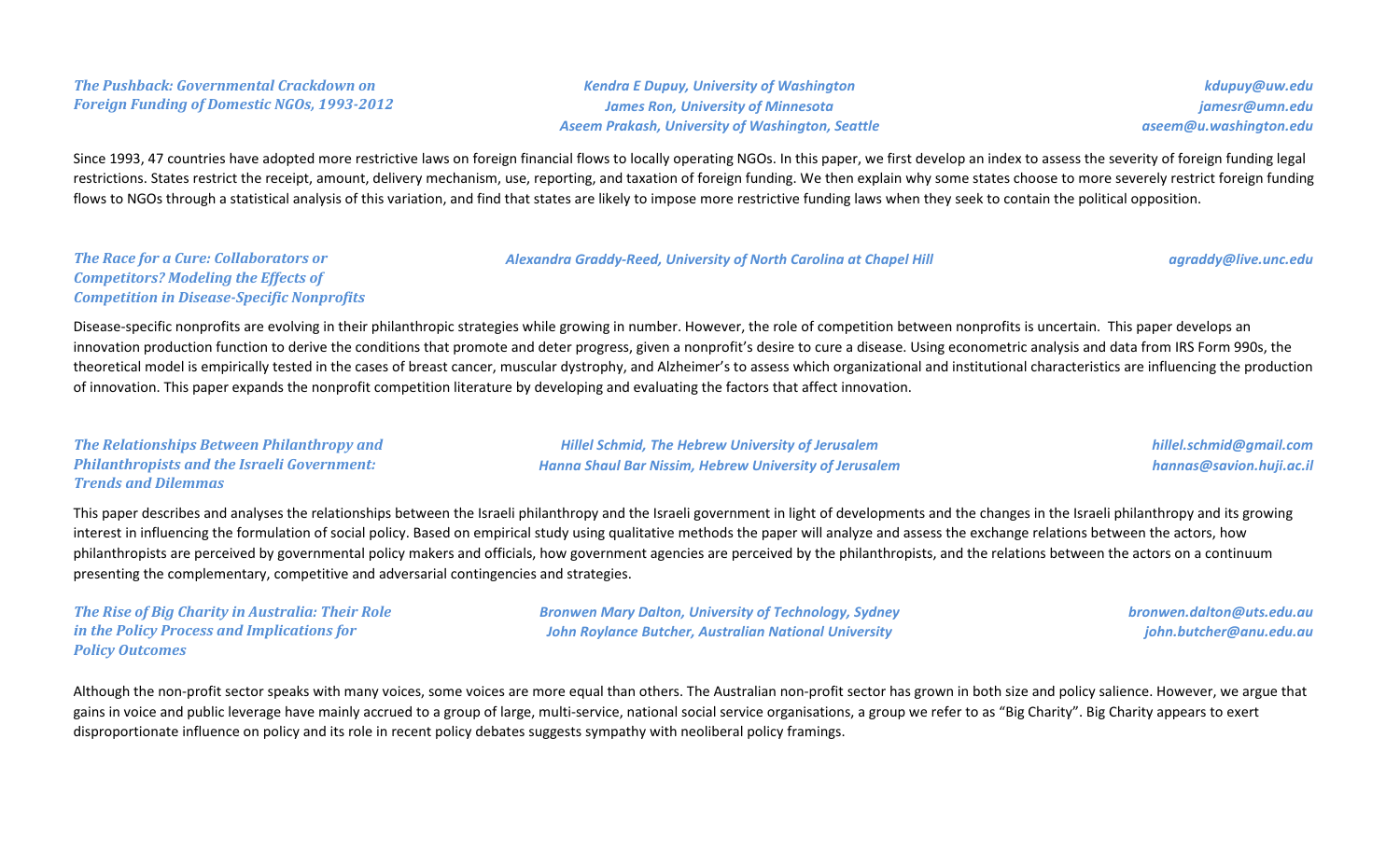## *The Risk of Mission Drift of Microfinance: A Case Study of the UK*

It is believed that a microfinance program should be sufficient in developing countries. However, should it be sufficient in developed countries? This research is to examine the risk of mission drift of microfinance programs in developed countries with a case study of Community Development Financial Institutions (CDFIs) in the UK. Under the reduction of CDFI support by UK government, CDFIs increased self-sufficiency. This study found that UK CDFIs experienced significant changes in terms of their target clients and business

models. The reduction of government's support can cause the risk of mission drift.

*The Road to Citizens United: Nonprofits, Political Activity, and the First Amendment, 1960-2010*

This paper will discuss the development of the legal reasoning used in court rulings intended to weaken or eliminate limits on political activities by nonprofits. It begins with a discussion of the 1971 Powell Manifesto. It moves on to Powell's concurring decision in Bob Jones University v. United States (1983), in which he set forth a rationale for tax exemption. This laid the foundation for a series of rulings, concluding with Citizens United v.Federal Election Commission (2010) and McCutcheon v. Federal Election Commission (2014), which used First Amendment arguments to overturn statutory limitations on sources and amounts of political contributions.

*The Role of Civic Organizations in the Relationship Between Neighborhood Disadvantage and Social Participation*

Nonprofit organizations have traditionally served a number of distinctive roles within society. Despite these roles that nonprofits are thought to occupy, research has consistently shown that the distribution of nonprofit organizations varies considerably from one community to the next. As a result of these differences, it is possible that the opportunities individuals have available to participate in voluntary activities, will in many instances be determined by the neighborhood in which one lives. Thus, the purpose of this study is to examine whether the density of nonprofit organizations in a community is associated with an individual's proclivity to volunteer.

*Lindsey M. McDougle, Rutgers University lindseymcdougle@hotmail.com*

*Peter Dobkin Hall, Baruch College - CUNY pd\_hall@harvard.edu*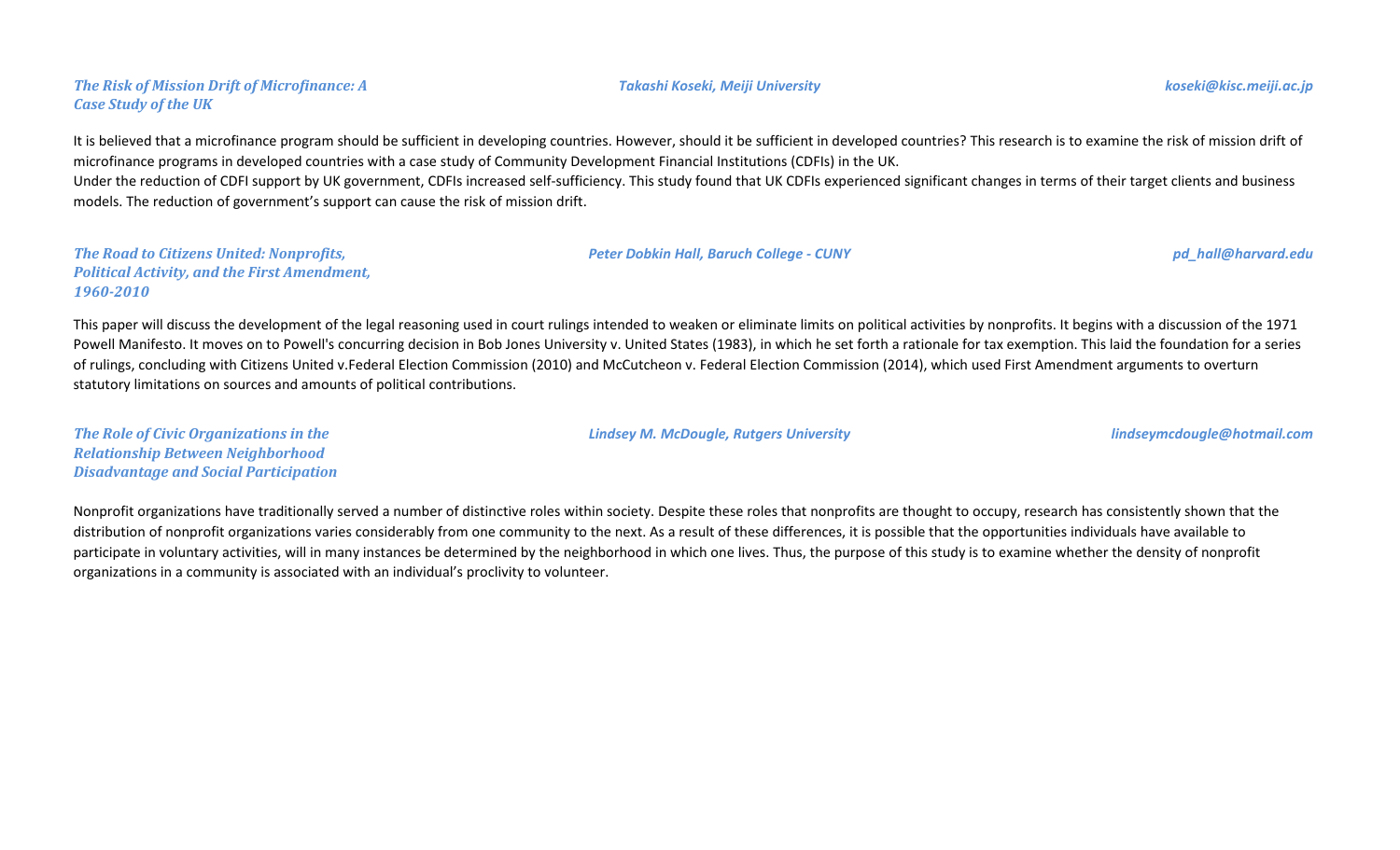#### *Jodi Benenson, Brandeis University benenson@brandeis.edu*

Experiential philanthropy courses have recently emerged as a curricular focus in higher education. However, little research has examined the role of prior nonprofit experiences on the outcomes of students enrolled in these courses, particularly in the context of gender, race, and socioeconomic status (SES). This paper examines whether prior participation in and exposure to nonprofit sector activities is related to experiential philanthropy course outcomes for students, and specifically highlights differences across gender, race, and SES. Examining the differential impacts of experiential philanthropy courses based on prior experiences and demographic characters can inform future programmatic and curricular approaches to experiential philanthropy.

*The Role of Neighborhood Association as Private Government : The Case of Apartment Complex in Seoul, South Korea*

*Jung Wook Kim, University of North Texas Hee Soun Jang, University of North Texas*

*drexkidd@gmail.com heesoun.jang@unt.edu*

Private government is organized by citizens to create a communication platform to engage community residents to resolve collective action problems. This study explores private government roles played by neighborhood associations in the apartment complex in South Korea and examines how civil society emerged from participation in neighborhood associations in the urban environment of South Korea. To explain factors affecting residents participating in neighborhood matters, we used Apartment Community Survey conducted by Seoul Development Institute and found residents who participate in social group, community programs, live longer in the community and are homeowners, are more likely to participate in neighborhood affairs.

*The Role of Nonprofits in Interorganizational Networks: How the Underdogs Can Tip the Scale from Struggling to High Functioning*

*Kerry Ann Kuenzi, University of Colorado at Denver Carrie Chapman, University of Colorado, School of Public Affairs Danielle Varda, University of Colorado Denver*

*kerry.kuenzi@ucdenver.edu carrie.chapman@ucdenver.edu danielle.varda@ucdenver.edu*

This study investigates the role nonprofits play within interorganizational networks. It is guided by the research questions: what is the role of nonprofits in public health networks, how are they perceived by collaborative partners, and what is their function as it related to success and outcomes? Nonprofits are often overlooked as potential partners, but they may be in a unique position to provide both time and leadership that larger organizations may not be able to commit. Finally, there is potential to demonstrate that even small, unassuming organizations (characteristic of some nonprofits) can play an important role in network success.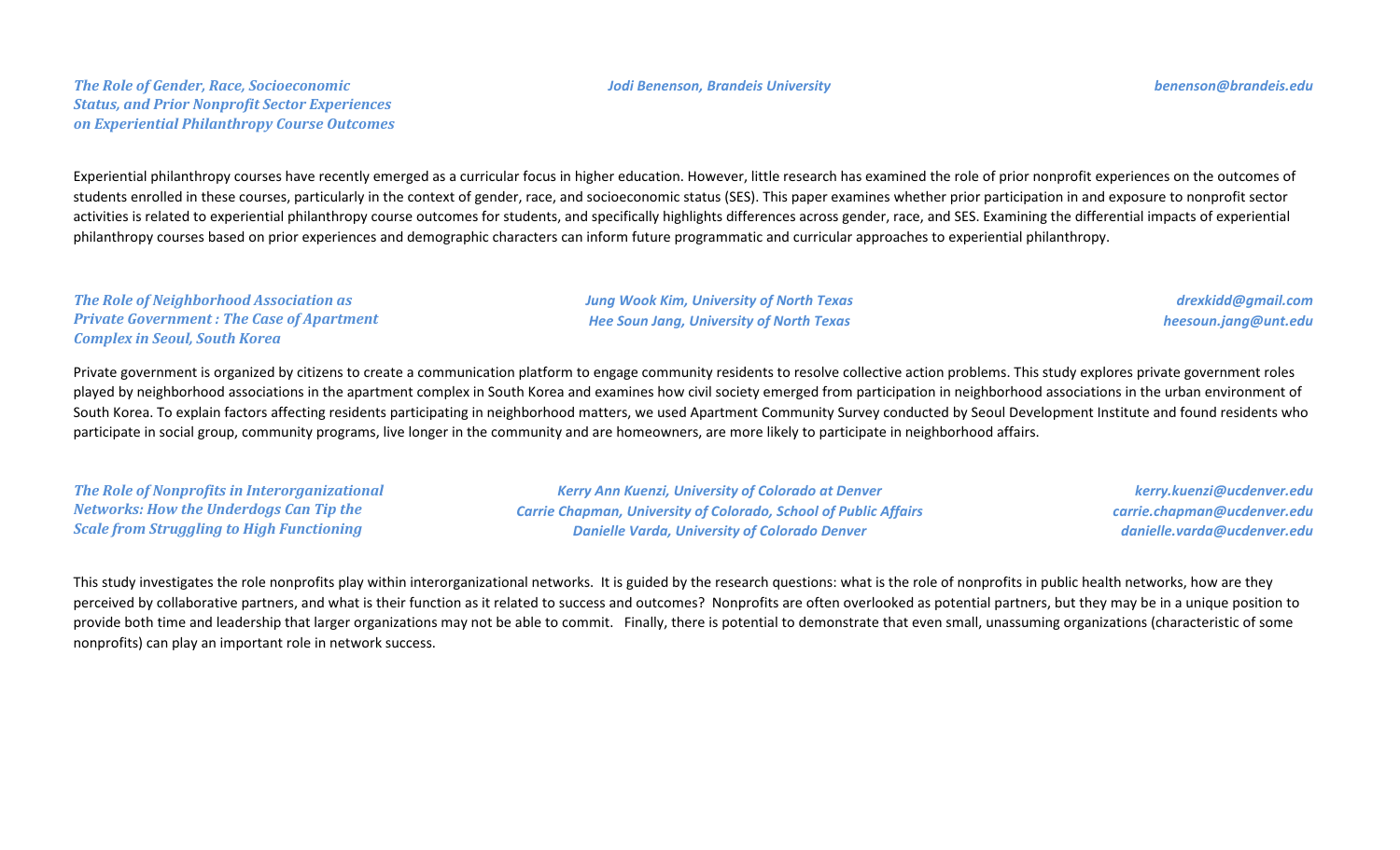# *The Role of Participatory Governance in the EMES Approach to Social Enterprise*

The debate about the nature of social enterprise is central for discussions about the theoretical framework and boundaries of civil society. Are social enterprises primarily third sector organizations or do they also include firms that practice CSR or venture capitalism? The EMES approach is based on three dimensions, rather than a single one and it combines economic, social and political elements. This paper emphasizes the importance of participative governance, particularly given the interrelated and interactive nature of these three dimensions. Taken together they can provide a more robust analysis that emphasizes the sustainability of social enterprise.

#### *The Role of Revenue Type in the Growth of Young Not-for-Profits: A Dynamic Analysis*

#### *Elizabeth A.M. Searing, Georgia State University esearing1@gsu.edu*

With the advent of terms such as nonprofit "profit," the longstanding for-profit question of whether profit and enterprise growth are mutually exclusive has become salient to nonprofit managers. Building on literatures in both sectors, this study gauges the impact of the growth of unrestricted net assets on the growth of the nonprofit firm. Do increasing growth rates of UNA signal a wellfunctioning firm or improper time discounting? Using two empirical estimation strategies, we expect that to find that such a trade-off does not exist, and that large size, taxable income, and high levels of non-current assets will hinder nonprofit growth.

*The Role of Social Capital and Human Capital in Bridging Civic Engagement and Economic Opportunity for Low-income Individuals*

This paper uses a mixed methods research design to examine the relationship between civic engagement and economic outcomes (employment and income) for low-income individuals living in the United States. Data come from a ten-year longitudinal dataset of low-income households (N=1,139) and 31 semi-structured interviews with low-income individuals. The paper is grounded in a theoretical approach that explores the ways access to social and human capital through civic engagement can serve as a pathway toward economic opportunity for low-income individuals.

| The Role of the Nonprofit Sector: Evolving or | <b>Jennifer Amand</b>              |
|-----------------------------------------------|------------------------------------|
| Evergreen?                                    | <b>Svetlana Kra</b>                |
|                                               | Laccon Dattainly HCD Canton Family |

*Jennifer Amanda Jones, University of San Diego Svetlana Krasynska, University of San Diego Laura Deitrick, USD Caster Family Center for Nonprofit and Philanthropic Research*

*Jodi Benenson, Brandeis University benenson@brandeis.edu*

*jjones@sandiego.edu skrasynska@sandiego.edu lauradeitrick@sandiego.edu*

Multiple theories seek to explain the existence of the nonprofit sector in the United States. Economic theory points to market failures, resource dependency, and, on the supply side, donor motivation. Historians, political scientists, psychologists, social scientists, and scholars within other disciplines have also contributed to the literature on this topic. Using survey data gathered from more than 1,400 nonprofit leaders and 1,500 individuals, this study tests the extent to which select theories align with public perceptions about the purpose of the sector. It also examines how, if at all, evolving economic, political, and social landscapes affect those purposes.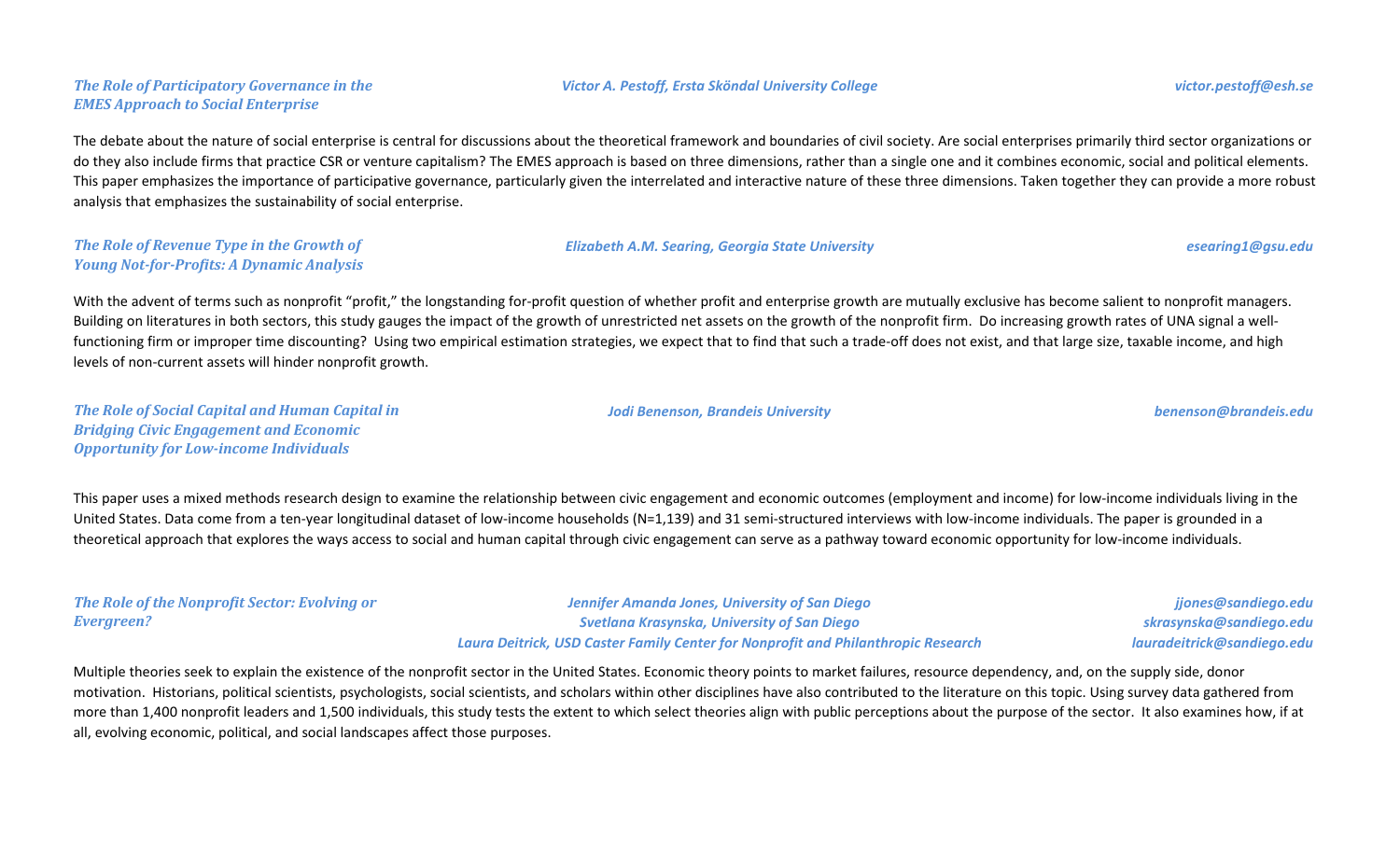#### *The Scholarship of Public Administration and Nonprofit/Voluntary Action: Common Themes, Contrasting Arguments, and Future Directions*

# *Dorothy Norris-Tirrell, University of Central Florida Jennifer Alexander, College of Public Policy, University of Texas at San Antonio*

*dntirrell@gmail.com Jennifer.Alexander@utsa.edu*

Published scholarship is one avenue for exploring the intersections of public and nonprofit sectors. This paper will examine journal-based scholarship of the two fields over the last twenty-five years, focusing on how each field incorporates the other in research. In spite of their symbiotic relationship, the scholarship in the realm of public administration and nonprofit/voluntary action has presented a rather attenuated conception of the other. The authors assert that the current literature of both fields indicates a direction and emphasis that is incomplete, and a logic that is overwhelmingly instrumental. In the initial review of articles, common themes emerge: a recognition that the sectors serve similar purposes, they draw similarly minded employees, and are joined in a myriad of ways in the delivery of services. The authors compare and contrast topics, themes and arguments to examine the current state of research and suggest future research agendas.

| The Search for the Holy Grail: An Exploration of | <b>Michelle Evans, Florida Atlantic University</b>                    | MEvans32@my.fau.edu      |
|--------------------------------------------------|-----------------------------------------------------------------------|--------------------------|
| The Arguments Surrounding Overhead Rates         | Ronald Nyhan, Ph.D., Associate Professor, Florida Atlantic University | rcnyhan@fau.edu          |
|                                                  | <b>Parisa Haim Faridian, Florida Atlantic University</b>              | phaimfaridia2013@fau.edu |

Overhead rates as a surrogate for operational efficiency in nonprofits have been hotly contested. Alternatives are outcome or impact measures that are less uniformly reported, relatively expensive and difficult to implement. This paper will explore literature on overhead rates and present an empirical look at data from the Florida Charities Gift Givers' Guide. One assumption within the literature is inflation of programmatic expenses through self-reported IRS 990 submissions. The Florida data indicate that reporting of overhead rates is within parameters suggested by watchdog organizations. However, the data also illustrate problems with veracity and computational issues when using aggregate average ratios.

#### *The Selfish Helper: Narcissism and Prosocial Behavior*

Although much is known about the relationship between narcissism and antisocial behaviors, not much research has examined the relationship between narcissism and prosocial behaviors. The current study addresses this gap in the literature by examining the relationship between narcissism, volunteering behavior, and other types of helping behavior. We find that people scoring high in narcissism are just as likely to volunteer in organizations and report helping for altruistic reasons as those scoring low in narcissism. What distinguishes high narcissists from low narcissists is that they are more likely than low narcissists to have egoistic motives for helping others.

## *Sara Konrath, University of Michigan skonrath@umich.edu*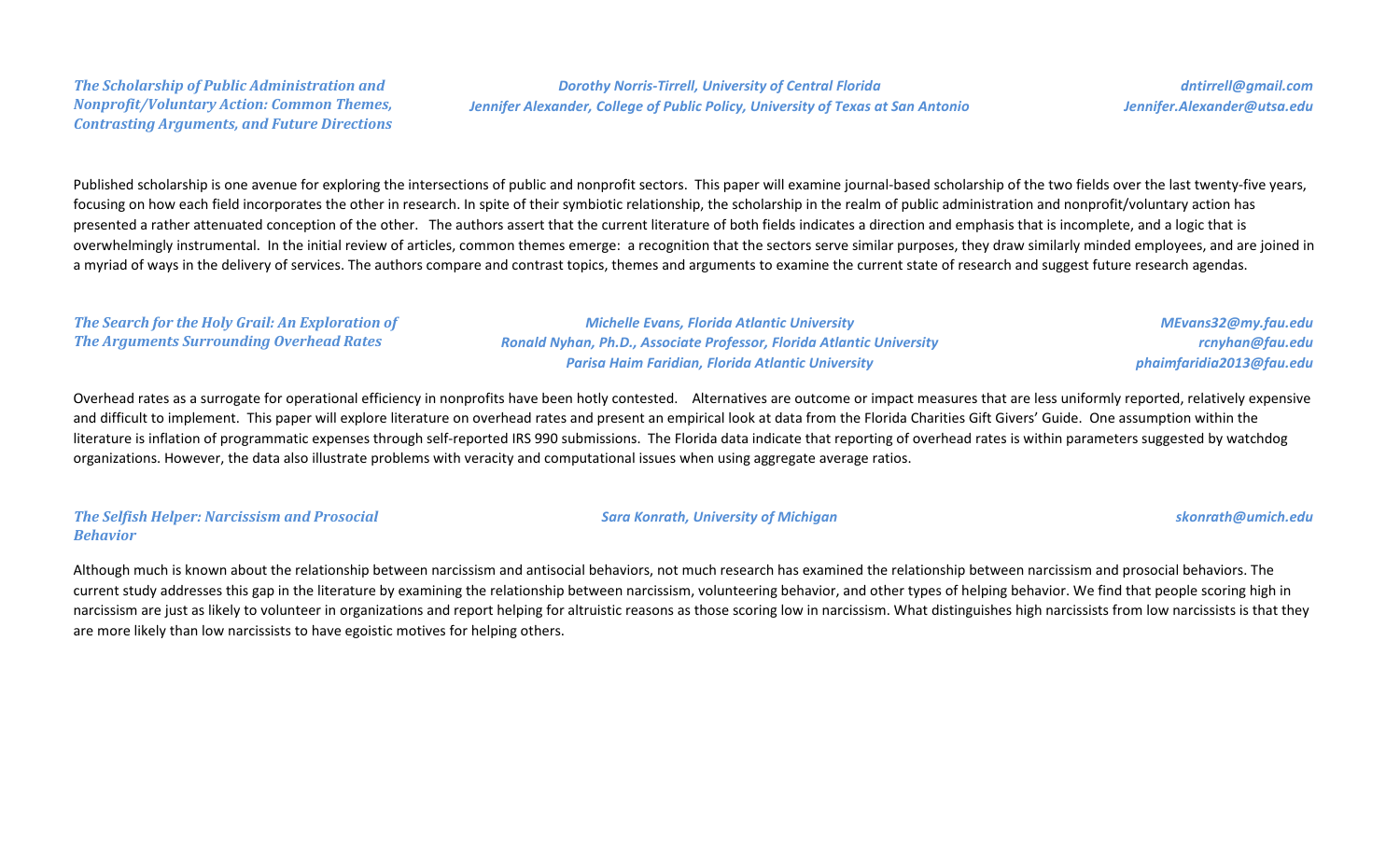#### *Chao Guo, University of Pennsylvania; Charlotte Ren, University of Pennsylvannia chaoguo@sp2.upenn.edu,*

*The Social Entrepreneur's Dilemma: Entrepreneurial Strategy-Making and Charter School Performance*

In this proposed study, we introduce and examine "the social entrepreneur's dilemma": how a social entrepreneur's strategic influence that leads to enhanced financial performance tends to negatively affect social performance, or vice versa.

*The Sources of Charities' Income in England and Wales: An Organisation-Level Perspective*

*John Mohan, Third Sector Research Centre David Clifford, Third Sector Research Centre*

*mohanj@bham.ac.uk D.M.Clifford@soton.ac.uk*

This paper analyses novel data on the funding base of charitable organisations in England and Wales. Using financial data gathered from the accounts of a sample of 7,000 charities in England and Wales, for the first time we describe the distribution of charities according to the composition of their income. Importantly, the results illustrate the diversity of organisations with charitable status. They therefore serve to illustrate the different roles that charities play in a mixed economy. They also provide empirical context for substantive discussions relating to the identity of the charitable sector.

| <b>The Stability of Donors and Giving Over Time</b> | <b>Patrick M. Rooney, Indiana University Lilly Family School of Philanthropy</b> | rooney@iupui.edu    |
|-----------------------------------------------------|----------------------------------------------------------------------------------|---------------------|
|                                                     | <b>Amir Hayat, Indiana University Purdue University Indianapolis</b>             | adhayat@indiana.edu |
|                                                     | <b>Mark Wilhelm, Indiana University Purdue University Indianapolis</b>           | mowilhel@iupui.edu  |
|                                                     | Jonathon J. Bergdoll, Indiana University School of Philanthropy                  | jjbergdo@iupui.edu  |
|                                                     |                                                                                  |                     |

Observationally, the share of donors remains remarkably stable year to year (about two-thirds) and the average amount given by donor households is quite stable in inflation-adjsuted dollars (~\$2,000). This causes one to wonder if it is the exact same donors giving essentially the same amounts year after year? Using a large-scale panel study, we can answer these questions as well as what factors move households in and out of these categories.

| <b>The Success and Failure of NGO Alliance:</b> | Ji Ma, Indiana University Lilly Family School of Philanthropy                          | magic.maji@gmail.com |
|-------------------------------------------------|----------------------------------------------------------------------------------------|----------------------|
| <b>Empirical Study of Four Chinese Cases</b>    | Zhaonan Zhu, Beijing Normal University, School of Social Development and Public Policy | zhuzhaonan@gmail.com |

NGOs can achieve common goals more easily through building alliance; however, various challenges always lead alliance to failure. What are the phases of alliance development and main challenges in each phase? What are the mechanism and decisive factors for the success of NGO alliance?

By studying four Chinese cases, informal relationship is found crucial in the development of NGO alliance. According to the interaction between two types of governance, formal and informal, four phases of development are identified. Good informal governance and business model are decisive factors for the success of NGO alliance.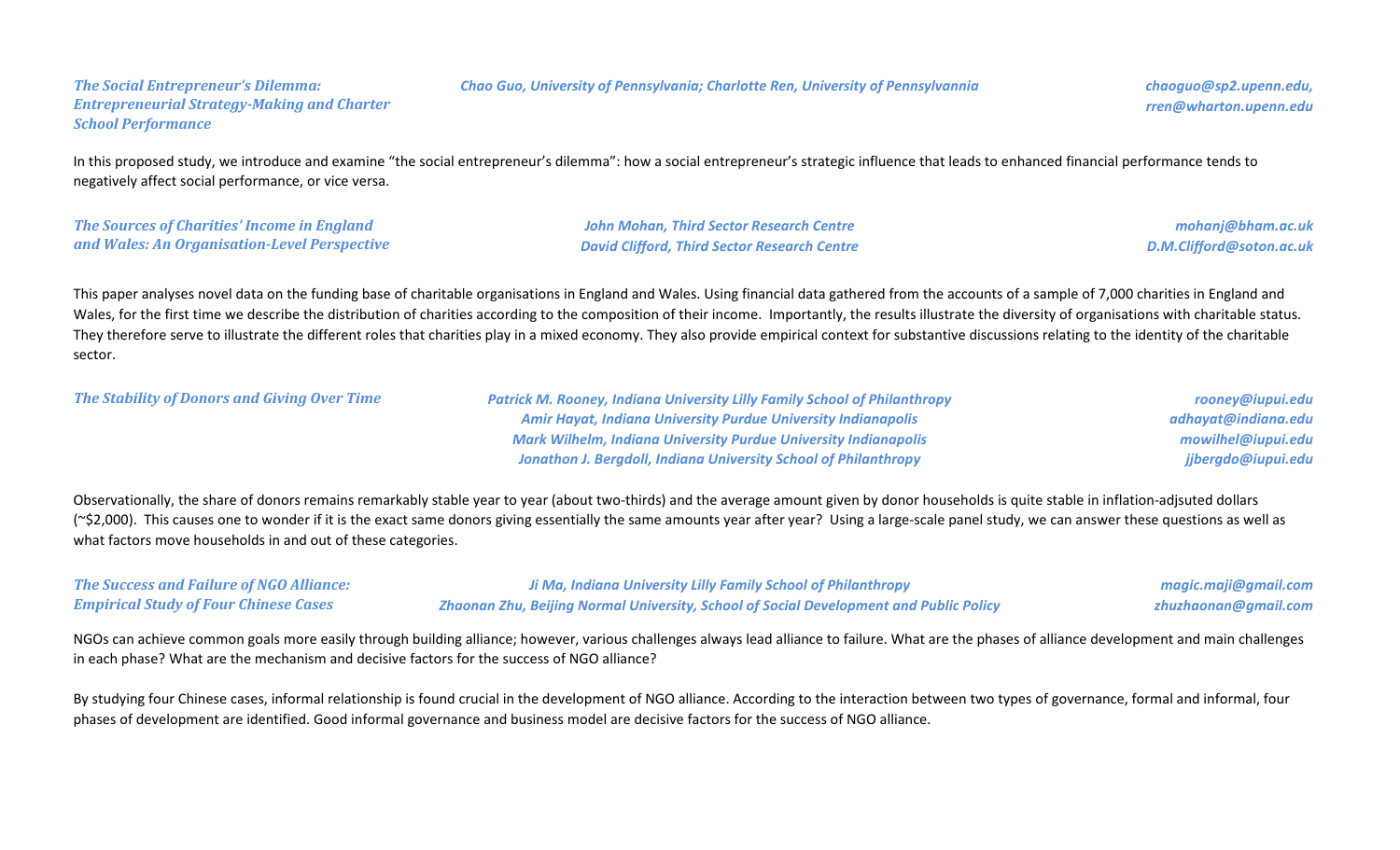*The Trend of Charitable Trust: U.S. and China Compared*

*Chien-Chung Huang, Rutgers University Shuang Lu, Rutgers University Jacqulean Salib, Rutgers University, the Huamin Research Center Nephthalie Edouard, Rutgers University, Huamin Research Center Silai Yi, Rutgers University*

*huangc@ssw.rutgers.edu slu@ssw.rutgers.edu jsalib@ssw.rutgers.edu nedouard@ssw.rutgers.edu yisilai@gmail.com*

With a development history of over sixty years in the United States, charitable trust has attracted increasing concerns and generated significant impacts on philanthropy. Today, the concept of charitable trust is also emerging in China's philanthropic sectors. This study reviews the concept, types, and legislative development of charitable trust, and examines the theoretical rationale of the financial management and investment. Illustrated by case studies of charitable trust in the U.S. and China, this study compares the status quo and impacts of charitable trusts in both countries, and discusses relevant policy implications for the U.S., China, and elsewhere.

*The Undiscussables Pier C. Rogers, North Park University Monika L. Hudson, University of San Francisco*

In this paper, we consider the larger environment that influences our ability as individuals or members of organizations to "hear" and even process responses to difference. Critical to the potential success of sector-based diversity efforts is an understanding that (a) there may be a gap between individual and organizational reality and (b) the external context within which both realities reside is a critical third factor. Our findings examine some of the ways that the accumulation of diversity-related individual and organizational undiscussables collectively impacts the nonprofit sector.

*The Use of Sectoral Relationships in Nonprofit Marketing: Examining Communication Practices of Development NGOs*

*Aya Okada, Doshisha University ayaokada102@gmail.com*

*progers@northpark.edu mhudson@usfca.edu*

Juggling through a competitive environment, nonprofits today face an increasing need to appeal their distinctive features to attract potential donors, members, and volunteers. This paper highlights the importance of strategic marketing, particularly communication strategies in such times. To increase the chances of successful mobilization, nonprofits must carefully choose what information to present and how. Inspired by the conference theme, I examine how reference to nonprofits' relationships with public and private sectors are made and used in their communication practices. The study examines cases of development NGOs in Japan, conducting content and frame analysis of websites, brochures, flyers, and semi-structured interviews.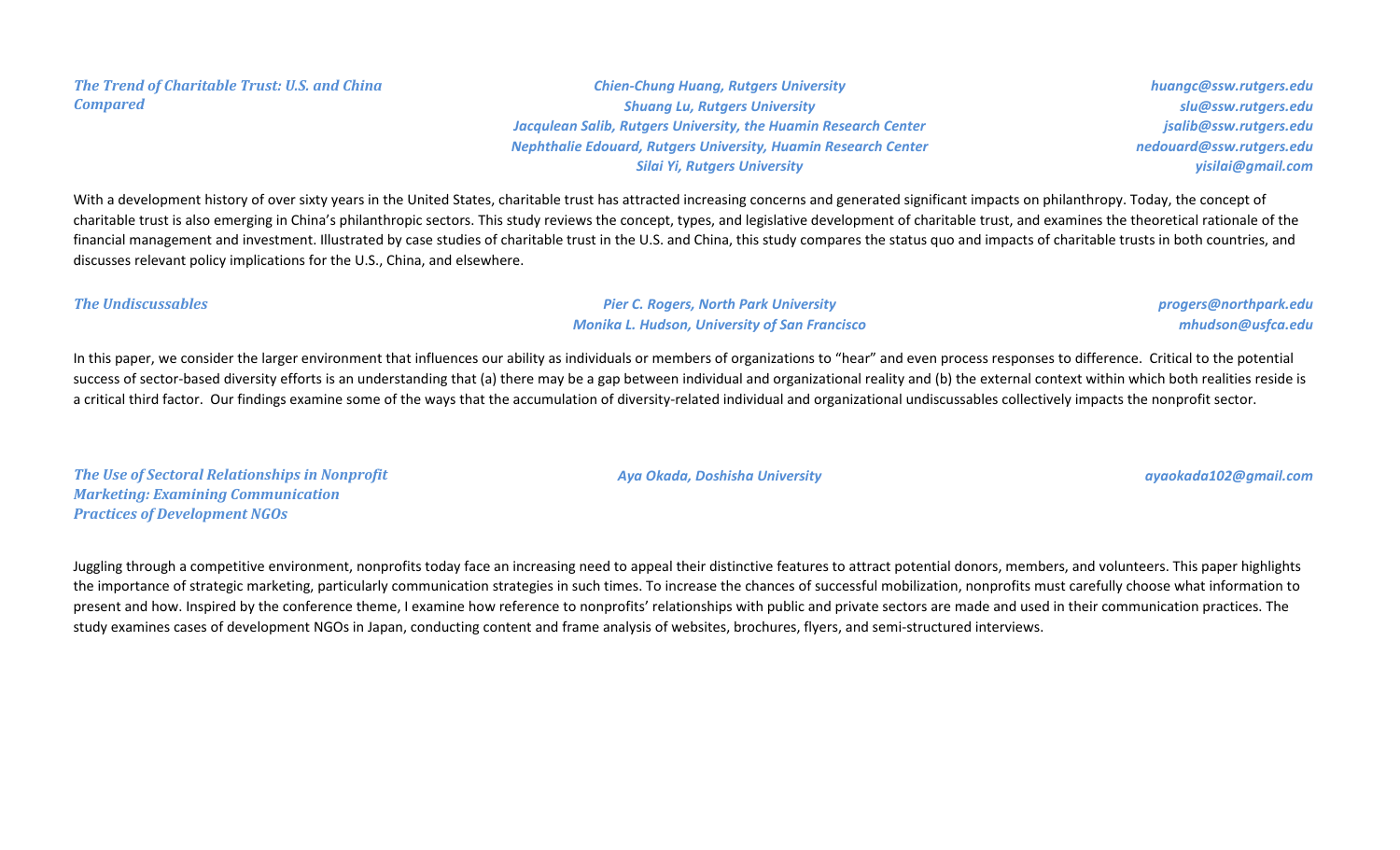## *The Value of Critical Theory for Social Change Foundations*

While numerous scholars have criticized foundations (Duran, 2005: Eisenberg, 2005; Hammack & Anheier, 2010: Roelofs, 2005; 2007), critical theory, has rarely been used to discuss social change in the philanthropic sector. More than just insight and reflection critical theory is "social theory with practical intent" (King & Zanetti, 2005, p. 48). This paper explores how critical theory can contribute to social change foundations by applying it to the relationship between foundations and three different actors: institutional actors (government and other foundations); nonprofit actors (grant recipients and partners); and individual actors such as donors and community members.

#### *The Virtual Civil Society Kofi S Adimado, James Madison Univetrsity adimadks@dukes.jmu.edu*

*George E. Mitchell, The City College of New York gmitchell@ccny.cuny.edu*

This paper reevaluates the criticisms by social capital advocates that weakening ties are caused by technologies like social media platforms. Using two case studies from the developed world (Australia) and developing world (Kenya), I establish that virtual communities are not only a part of civil society but appear to have many of the same individual benefits for citizen norms and political involvement as traditional civil society activity. Online networking is also more likely to extend networks beyond an individual's own social or ethnic background. This implies that the benefits of bridging social capital may be relatively greater with virtual networking.

#### *The Wild West? Accountability and Effectiveness in the Contemporary NGO Sector*

As the NGO sector experiences a movement from financial compliance-based accountability mechanisms to outcome-based accountability systems, this paper examines the pressures, efforts, challenges, and controversies within the NGO community surrounding the movement toward greater results-based accountability. This paper examines the promises and perils associated with new and evolving performance measurement and accountability initiatives as well as the initiatives transnational NGOs are undertaking internally to improve their accountability and effectiveness. These efforts are linked to critical concerns over the legitimacy and future relevance of NGOs.

| <b>Theoretical Understanding of Church</b>   |
|----------------------------------------------|
| <b>Involvement in Economic Development:</b>  |
| <b>Examining the Role of Expectations on</b> |
| <b>Nonprofit Action</b>                      |

*Ashley E. English, University of North Texas Lisa A. Dicke, University of North Texas*

*ashley.english@unt.edu lisa.dicke@unt.edu*

Why do congregations such as megachurches take on extra-roles in non-mission related activities like economic development? Our study provides answers to this question using theoretical assumptions derived from Frumkin's (2002) framework for understanding nonprofit and voluntary action, and assumptions of extra-role behavior theory. We show that that congregations participate in economic development in response to both community expectations (demand-side) and contributor motivations (supply-side). Data used are from online surveys and follow-up interviews with megachurch leaders in the Dallas-Fort Worth and Houston-Sugar Land-Baytown Metropolitan Statistical Areas.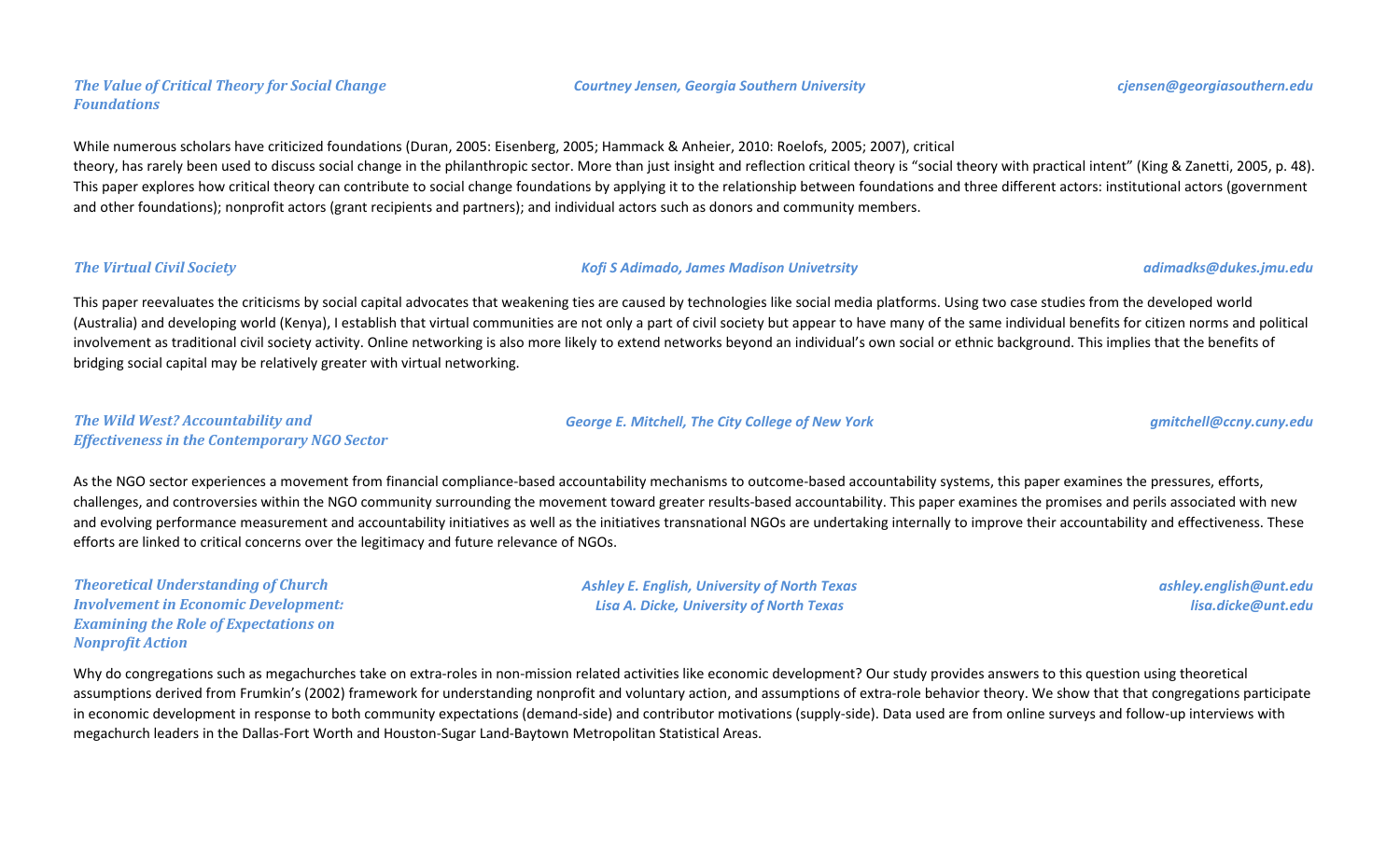#### *They Are All Organizations The Cultural Roots of Blurring Between the Nonprofit, Business, and Government Sectors*

We build on the ideas of sociological institutionalism to develop a cultural explanation for the worldwide blurring between traditional sectors of business, government, and charity. We argue that it is increasingly difficult to distinguish between these historically distinct sectors because of the social construction of an overarching frame known in the contemporary world simply as "organization." In contrast to mainstream theories of power or functionality, our view of formal organizations as a cultural model explains why formal structures spread beyond any known utility, beyond the demands of funders, and across all sorts of social domains.

#### *This Isn't Your Mother's Charity: Collective Volunteerism in Junior League*

This phenomenological study examines the essential features of women's experiences as members of a volunteer service association, Junior League. It uses a qualitative method to understand how women make meaning from their membership in an all-female association. The study finds three essential features of membership: joining, volunteering, and leading. The study provides scholars and association practitioners insights into the complex blend of members' personal and professional interests with implications for membership recruitment and retention.

*Thomas Pollak, Senior Research Associate and Program Director, National Center for Charitable Statistics*

Tom has worked on an array of activities and research areas since joining NCCS in 1996, including electronic filing of IRS Forms 990, assessing the quality of IRS nonprofit data, understanding nonprofit overhead costs, and improving databases that deal with nonprofit arts organizations. Previously, Tom served as Research Director of Citizens Fund from 1990 to 1994, and as Senior Research Associate at Independent Sector, where his work focused on the impact of federal budget changes on the nonprofit sector. He received a J.D. from Georgetown University.

*Thriving in Overworked Environments; How Do Individuals Stay Energized in a 24/7 Connected World?*

Using a grounded theory approach through intensive semi-structured interviews, this research study examines how individuals thrive in the workplace (Spreitzer, Sutcliffe, Dutton, Sonenshein, & Grant, 2005) and how thriving is affected by the rapidly growing integration of information communication technology (ICT) into the workplace. We hypothesize that lengthening the workday through ICT connectivity will negatively impact thriving and that this finding will be mediated by the sense of psychological success and the "path with a heart" (Hall, 2004) common in many nonprofit settings.

*Sarah Nathan, Bay Path College snathan@baypath.edu*

*Tom Pollak, The Urban Institute tpollak@urban.org*

*Michael W O'Hare, Case Western Reserve University mwo3@case.edu*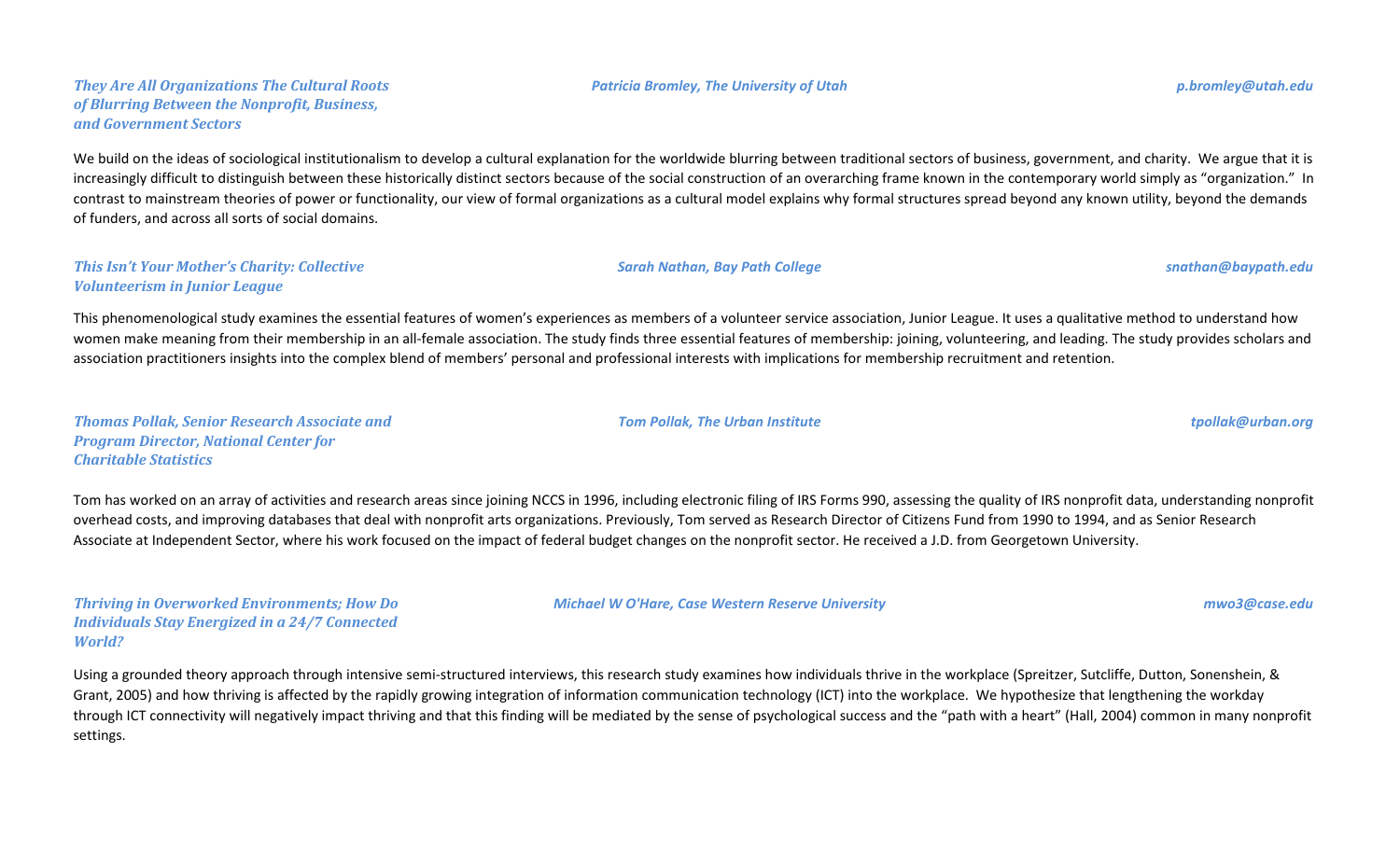## *Time is on My Side: Do Unemployed Individuals Volunteer More?*

# Unemployment rates rose during the Great Recession with many Americans still being unable to find employment during the jobless recovery period and beyond. Congress and the White House are continuing to explore options for job creation and expanding unemployment benefits, but meanwhile: What are the 10.5 million unemployed individuals doing with their time? Do the unemployed volunteer or do they disengage? The relationship between employment and volunteering will be explored using repeated cross-sectional data of the Volunteer Supplement of the Current Population Survey from 2003 to 2013, which has implications for nonprofit managers in recruiting and retaining dedicated volunteers.

#### *To Entrepreneur the Social Malin Gawell, Entrepreneurship and Small Business Research Institute malin.gawell@esbri.se*

In this paper, the outreach of social entrepreneurship – from beneficiaries to different sectors in society is explored and analysed. The point of departure is that social entrepreneurship currently is seen as a panacea for all sorts of problems and therefore has to be problematized due to wicked challenges. Based on literature on social entrepreneurship, social enterprises, social (as well as political and economic) development, and the organization of (welfare) societies this study highlights cross-sectorial interplay in a time of reconsidering roles in society. Empirically this paper is based on a study of 67 initiatives in Sweden.

### *Toward a Theory of Membership Association Finance*

This paper explores association finance within a cost-benefit framework, informed by the normative theory of revenue and the economic theory of clubs. It argues that a principal function of a voluntary association's governance is to optimize the balance between the collective costs and collective benefits of membership. It utilizes a new data base of membership association finance to identify the sources of revenue for different types of associations and to measure the degree of revenue diversification and degree of dependency on a dominant revenue source.

*Toward a Care-Centered Approach for Nonprofit Management in a Neoliberal Era* *Billie Sandberg, Portland State University Erin Elliott, Portland State University*

*billie.sandberg@pdx.edu erin.elliott@pdx.edu*

The nonprofit sector has traditionally played a dual role in society, providing a venue for both civic engagement and care for those who have been neglected by the marketplace and/or the state. As the nonprofit sector becomes increasingly marketized, some scholars are developing "counterdiscourses" which seek to reassert the civic values and role of nonprofits. These counterdiscourses are vital to maintaining civil society; however, they neglect the caring role of the nonprofit sector. This paper seeks to remedy this by developing a counterdiscourse of care for the nonprofit sector, to reassert a nonprofit practice which engages in and values care.



*Woods Bowman, School of Public Service, DePaul University wbowman@depaul.edu*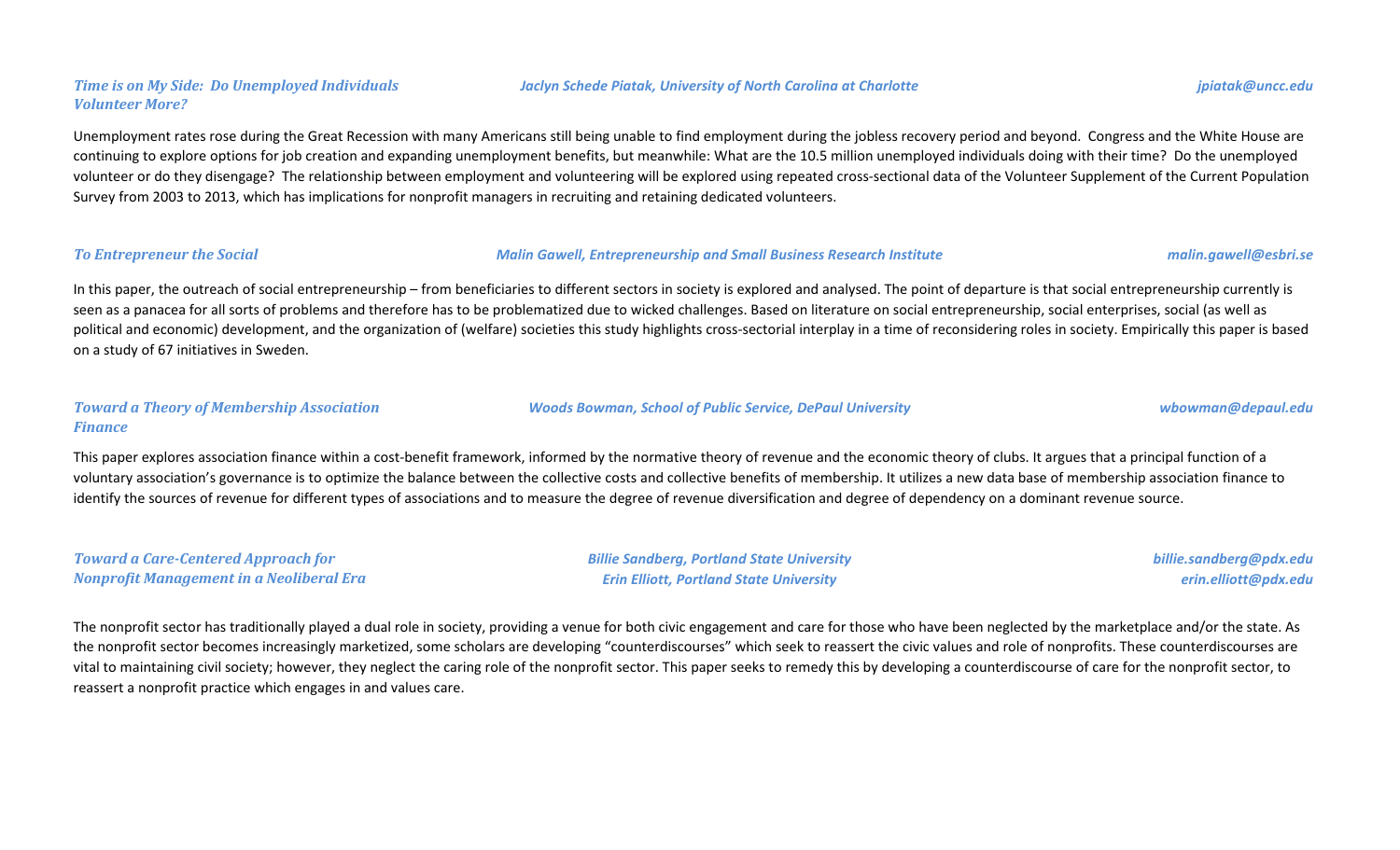#### *Yohei Tanaka, Tohoku University marineband2007@gmail.com*

This proposal focuses on the evaluation for art organizations based on citizen's viewpoints because it could be more suitable for evaluating the outcomes generated by art organizations, which are characterized by the mission-oriented nature, than the evaluation based on only the information inside each organization. The main concepts mentioned in this research are the quality of life and the social inequality. The systematic literature review is conducted with these concepts. The findings from this research will interconnect separated discussions across different disciplines and give basic knowledge to create new evaluation frameworks for art organizations.

| <b>Transforming the International NGO Sector:</b>       | <b>Hans Peter Schmitz, Transnational NGO Initiative Syracuse University</b> | hpschmit@maxwell.syr.edu |
|---------------------------------------------------------|-----------------------------------------------------------------------------|--------------------------|
| <b>Social Media, For-profit Competition, and Stake-</b> |                                                                             |                          |
| <b>holder Demands</b>                                   |                                                                             |                          |

International NGOs face considerable challenges to their operations due to changing policy environments at the global and domestic levels. This paper elaborates on three central issues transforming the NGO world: the emergence of digitally-based activism, competition from for-profit organizations, and demands of donors and other stakeholders to deliver on promises and document tangible results. Each of these trends already has a major impact on the international NGO sector prompting organizations to consider profound changes. Based on interviews with leaders of major international NGOs, the paper elaborates on their perspectives regarding the core future challenges to the sector.

*Trends and Factors Shaping the Designation of Workplace Giving Benefits: A Panel Study of the Combined Federal Campaign from 2003-2012 Megan LePere-Schloop, University of Georgia Robert Christensen, University of Georgia Kukkyoung Moon, University of Georgia*

Although workplace giving campaigns are an important aspect of philanthropy, relatively few scholars have studied the topic. Fewer still have offered much insight into longitudinal trends--especially regarding factors shaping recipient organization designation, including environmental (e.g., regional, state, and community level dynamics) that may be useful. Using a decade of data from one of the world's largest workplace giving initiatives, the Combined Federal Campaign we investigate two questions: 1 how workplace giving patterns have changed over successive campaign years in light of shifting priorities and conceptualizations of giving; and 2 the role that geo-political and other factors play in shaping donor preferences within campaign years.

*meganls313@gmail.com*

*vivamkk@gmail.com*

*rc@uga.edu*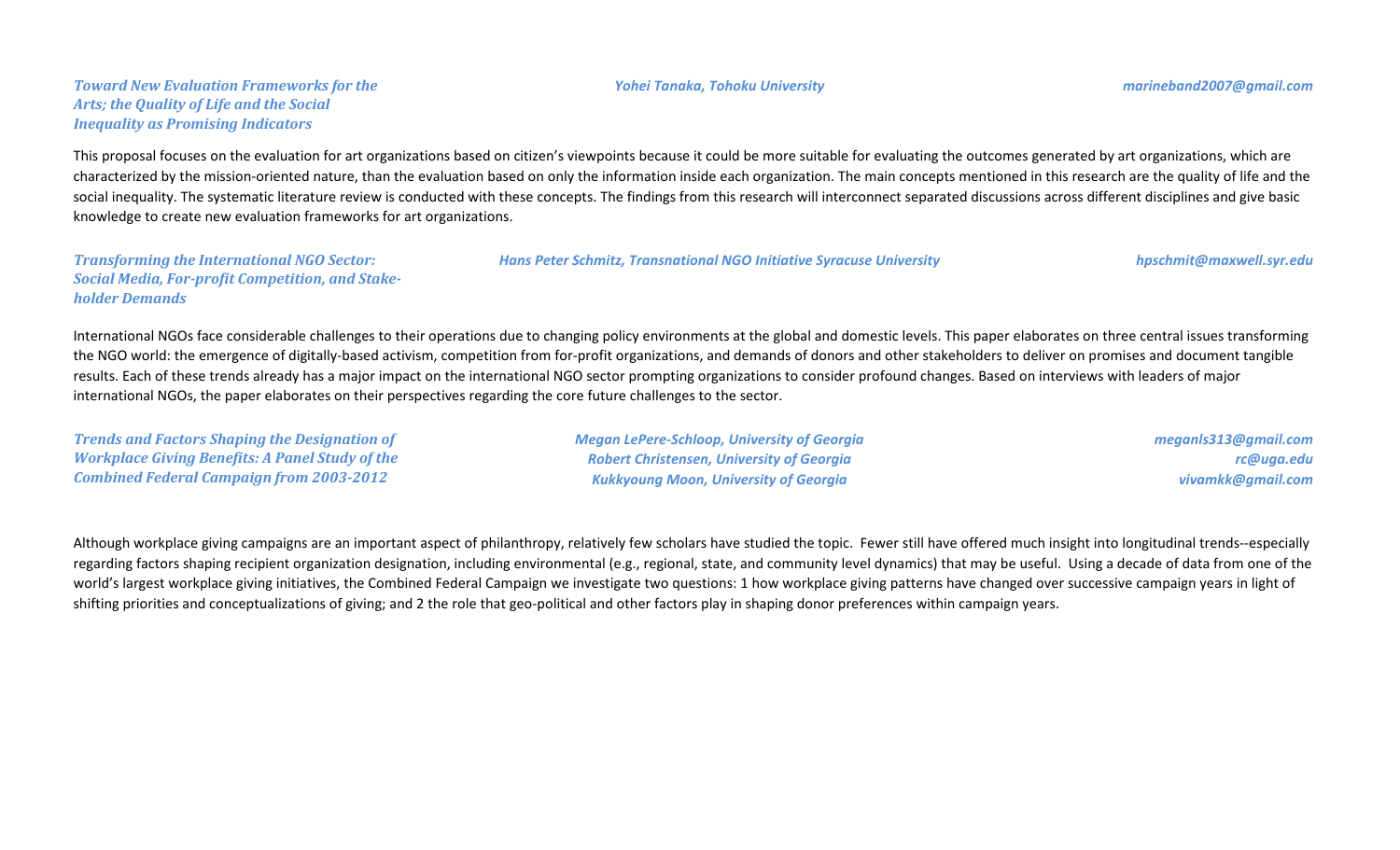*Kirsten Gronbjerg, Indiana University Kellie McGiverin-Bohan, Indiana University Lauren Dula, SPEA, Indiana University Angela Gallagher, SPEA Indiana University*

*kgronbj@indiana.edu kmcgiver@indiana.edu ldula@indiana.edu agallagh@indiana.edu*

We examine the extent to which local government officials (LGOs) trust nonprofits in their communities. To do so, we rely on the 2012 Intergovernmental Issues in Indiana survey, conducted by the Indiana Advisory Commission on Intergovernmental Relations (IACIR) to assess LGOs' attitudes and perceptions on key community issues. Overall, 86 percent of the 384 respondents say they trust nonprofits always or most of the time (more than they trust other institutions). We explore how trust in nonprofits is related to LGO's own involvement with nonprofits, extent of local government contracting and/or collaborating with nonprofits, and LGO attitudes towards PILOT/SILOT policies.

*Trying to Be a Social entrepreneur: A Theory of Trying Model to Explain Individuals' Pursuit of Social Entrepreneurship*

Little is known about factors which predict individuals' pursuit of social entrepreneurship. Scholars suggest that Theory of Trying (TT) may provide better link between attitude, intention and action, than the Theory of Planned Behavior or the Theory of Reasoned Action. This research contextualizes Bagozzi's TT to social entrepreneurship. Antecedents of individuals "trying to create a social enterprise" will be tested using structural equation modeling. Results of the study will add to our understanding of the process of individuals' pursuit of social entrepreneurship with direct contribution to social entrepreneurship and entrepreneurship theories.

*Turning the Tables: Nonprofit Organizations Supporting Public Agencies*

*Alicia Schatteman, Northern Illinois University aschatteman@niu.edu*

Libraries in Illinois are governed by the Municipal code (1961), the Local Library Act (1965) and the Public Library District Act (1991). Although a taxing body, many libraries have additional resources beyond taxes such as earned revenue and funding from nonprofit organizations that exist solely to raise money for the municipal library. This paper seeks to answer: to what extent are libraries supported by philanthropic dollars versus government revenue; and does location matter? Data will come from an existing survey of public libraries in Illinois as well as a survey of library directors and nonprofit organizations supporting those libraries.

*Aparna Katre aparnakatre@gmail.com*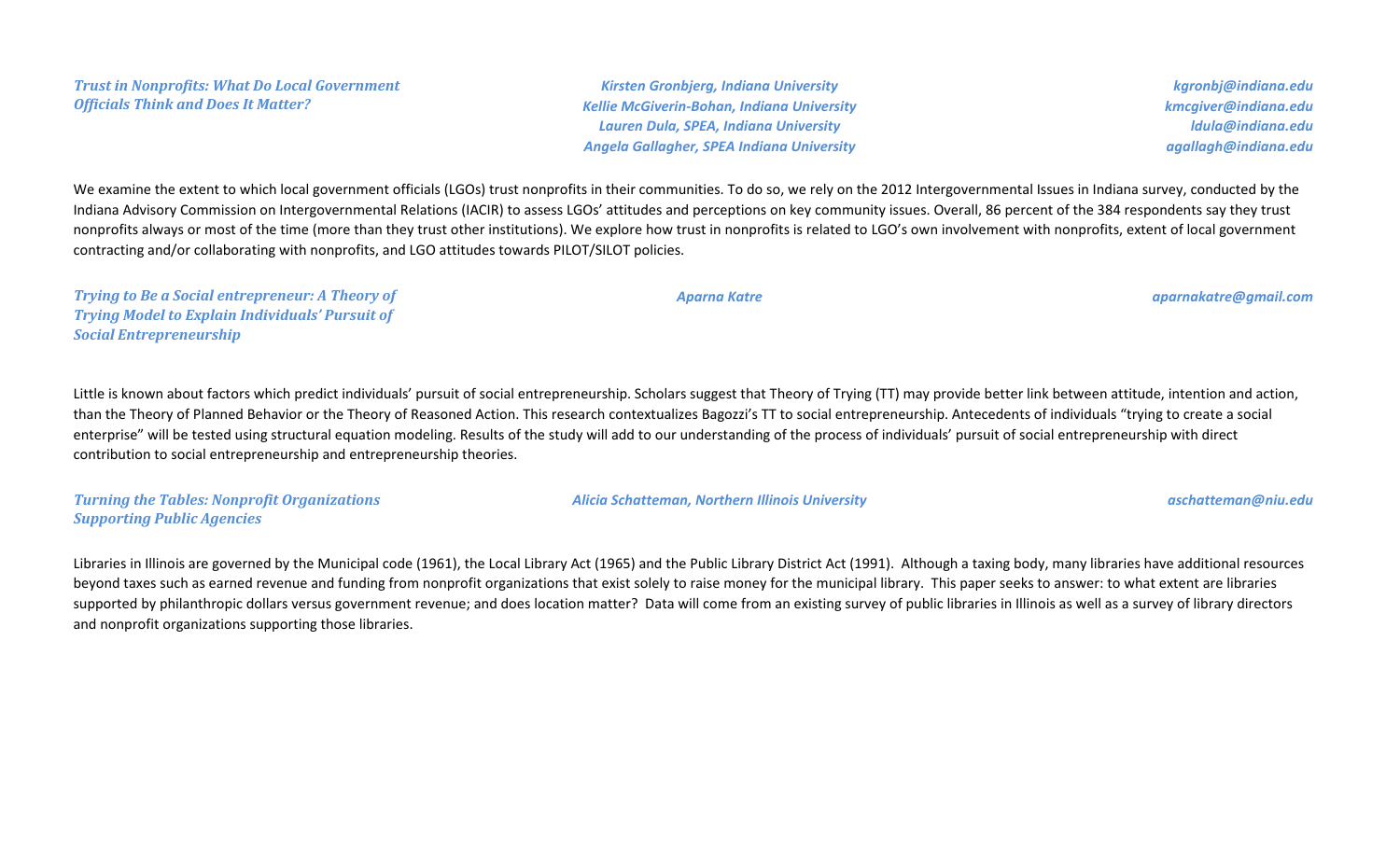*John Tyler, Ewing Marion Kauffman Foundation jtyler@kauffman.org*

*U.S. Principles and Policy: Enabling, Promoting and Protecting the Entrepreneur, Philanthropist and Entrepreneur-Philanthropist*

This paper focuses on how core principles in America's Declaration of Independence and the Constitution have shaped opportunity recognition and risk taking characteristics shared by entrepreneurs and certain approaches to philanthropy. The paper explores how treating philanthropic assets as "public money" changes that, and it considers connections to new business forms that combine profitseeking entrepreneur and social-benefiting philanthropist. By advancing these core American principles, this paper contends that we can expand on centuries-old traditions of hard work, innovation, and creativity that has contributed so much to economic growth, individual opportunity, improved quality of life, and advances in human welfare.

#### *UK Community Foundations – Quo Vadis? Jenny Harrow, Cass Business School*

*Tobias Jung, University of St Andrews*

*j.harrow@city.ac.uk tj3@st-andrews.ac.uk*

Within the UK, community foundations are portrayed as important players in the changing public, private and third sector nexus. However, with only four published academic studies of UK community foundations, understanding as to whether policy and practice rhetoric reflect developments on the ground is limited. Drawing on a recent survey of English community foundations' understanding of their current and future funding environments, our paper critically examines their strategic directions and development trajectories. We discuss the emerging characterisations of community foundations' multi-facing social action model and question whether traditional conceptualisations of community foundations as community leaders remain applicable.

*Understanding Effective Collaborations of Homeless Coalitions in the State of Texas: An Application of the Institutional Collective Action (ICA) Framework*

*Jesus Neftali Valero, University of North Texas Hee Soun Jang, University of North Texas*

*jesus.n.valero@gmail.com heesoun.jang@unt.edu*

This study explores factors that facilitate effective collaboration of organizations within Homeless Coalitions in Texas. Although collaboration is encouraged and expected by the federal legislation, not all coalitions are effective in achieving the purpose of their collaboration. This research proposes to examine collaboration effectiveness of homeless coalitions and pursues the research question: why and under which circumstances do Homeless Coalitions perform effectively? To answer the question, we use the ICA framework and argue that the involvement of local governments and the existence of a leading actor are important factors that explain variation in the effective operations of collaborative activities.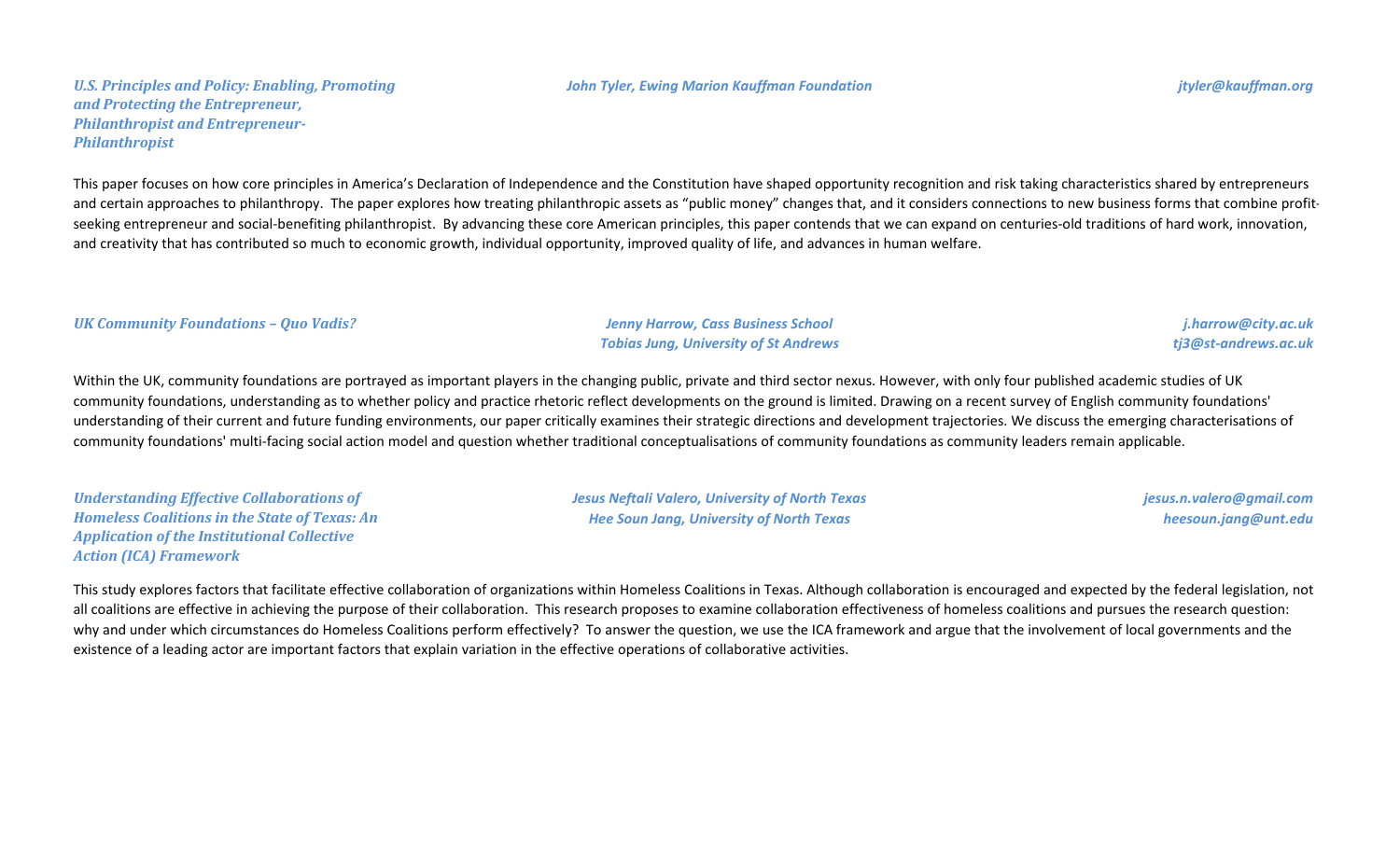Although many have argued that the social problems of today are far more complex than any one organization can address on its own, suggesting the need for collaborative efforts between and among public, nonprofit, and private sector partners; very little is known about how these entities are governed. This paper, framed in the logic of collective action, uses resource dependence, social capital, and policy network theories to develop hypotheses that explain how roles and responsibilities are negotiated; power is shared and distributed; accountability and mutual authority are determined; and how resources and rewards are shared in multi-organizational arrangements.

| <b>Understanding Grantseeking and Grantmaking</b> | <b>Lewis Faulk, American University</b>  | faulk@american.edu |
|---------------------------------------------------|------------------------------------------|--------------------|
| in Competitive Nonprofit Markets                  | <b>Amanda Janis, American University</b> | janisam@gmail.com  |

Growth in the nonprofit sector has contributed to increasingly competitive funding environments within the sector, including the markets of nonprofit organizations competing for foundation grants. To expand our current understanding of competitive foundation grantmaking markets, this research employs a parallel survey of nonprofit organizations and foundations to assess the changes in grantmaking practices that accompany increased demand and competition for their grants. This study contributes to our empirical understanding of nonprofit competition and informs policy and practice regarding the effects of nonprofit market factors on charitable outcomes.

*Understanding Organizational Capacity of Grassroots Nonprofits: An Inductive Approach*

Amid growing needs for services, organizational capacity seeks how to maximize resources and improve outcomes. Existing prescriptions to improve capacity may not be applicable to small community nonprofits. This study relates organizational capacity specifically to grassroots nonprofits. Using an inductive approach, 26 elements have been reinterpreted based on the Organizational Capacity Assessment Tool developed by McKinsey & Company in 2001 from practitioners' perspectives. Regression analysis will determine if there is a relationship between higher capacity and meals served among 261 food pantries and soup kitchens. Predicted findings include lower performing programs prioritize service while higher performing programs prioritize development.

## *Understanding Service Contracting and NPOs Development in China*

*Rong Zhao, School of Social Work at Columbia University Zhongsheng Wu, Beijing Normal University*

Today, the Chinese government and human service NPOs are joining the bandwagon of service contracting with enthusiasm. Despite the fact that this new policy endeavor has attracted much interests in the Chinese nonprofit scholarship, very few empirical studies have been conducted. Drawing from interviews with 13 nonprofit organizations and two government officials, conducted in 2012, along with abundant secondary data, this paper analyzes service contracting practices in Beijng based on two frameworks: transforming the social service delivery system and fostering the development of NPOs with government funding. Potential future directions of service contracting and corresponding outcomes will be discussed.

*Bethany Slater, University of Albany-SUNY bslater2@albany.edu*

*rz2257@columbia.edu zswujack2012@163.com*

*Judy L. Millesen, Ohio University millesen@ohio.edu*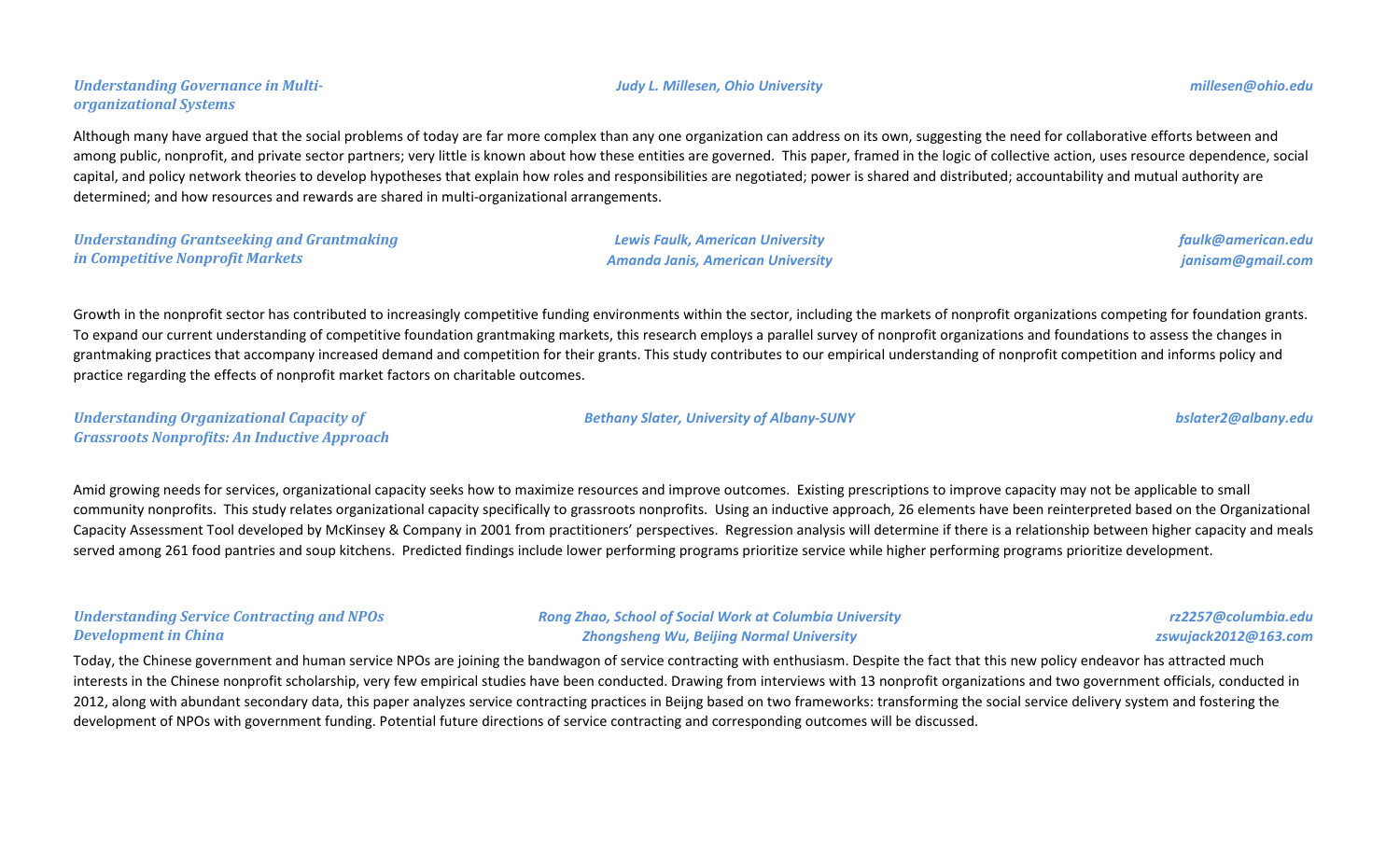*Understanding the Complexities and Communicating Impact of Arts-based Social Change Work*

*Kate Preston Keeney, Virginia Tech Pam Korza, Americans for the Arts/Animating Democracy*

*kapresto@vt.edu pkorza@artsusa.org*

Arts-based social change work is unique and its impacts are not always well understood. The collective action of creating art that can inspire change at the individual, community, and/or systemic level. Given the broad range of outcomes in these endeavors, however, how can one truly understand their impacts over time? This paper will identify complexities in evaluating arts-based social change work, each illuminated with discussions with four nonprofit organizations and artists. This research seeks to lessen the gap in knowledge between the disparate stakeholders and actors that implement, fund, demand, and recognize the possible outcomes of arts-based social change work.

*Unfriendly Societies: The Know Nothing Party, the AOH, and the Fight for an Authentic American Cultural Identity*

The Native American Party, or Know-Nothings, organized an anti-Catholic, anti-immigrant campaign in the U.S. from 1845-1860. The Ancient Order of Hibernians organized to combat these sentiments and protect Irish Catholics. These private voluntary associations pursued radically different organizational forms and tactics targeting shaping public policy. While both organizations have been studied in isolation, the relationship between the two organizations remains underdeveloped. This analysis demonstrates how each group competed to propagate its own claims to the authentic cultural history of the United States in their struggles over American policy and America's place in the world in the century before "globalization" began.

*Unintended Consequences: Citizens United, the IRS, and the Debate Surrounding Political Activities by Tax-Exempt Entities*

*Michael L. Wyland, Partner, Sumption & Wyland, Consultants michael@sumptionandwyland.com*

The Citizens United ruling served as the trigger for what has become known as "the IRS scandal," where the IRS's Exempt Organizations (EO) Division singled out for detailed scrutiny applications for tax exemption from groups suspected of political orientation. In May, 2013, IRS EO Division Director Lois Lerner publicly acknowledged the program. This public admission and documentation spurred six separate investigations of the IRS and the EO Division. While the IRS has attempted to address the broader issue of political activity by nonprofit organizations, the 2013 proposed regulations affecting political activity by 501(c)(4) social welfare organizations faced unprecedented comment and widespread opposition.

*Howard Lune, Hunter College hlune@hunter.cuny.edu*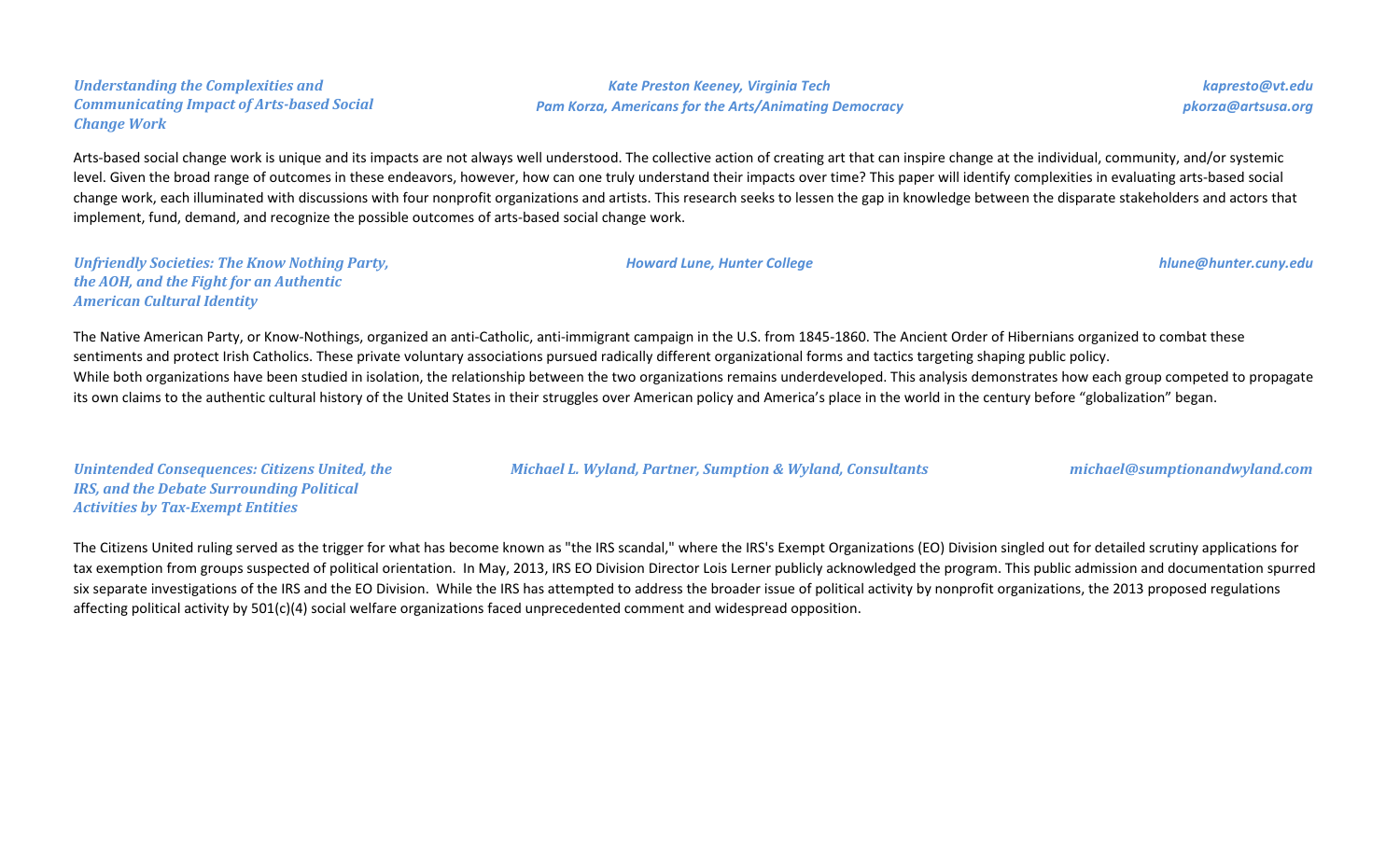*Universal Pre-K: What Happened When Pew's Money Ran Out?*

This paper (1) assesses the advocacy capacity among nonprofit organizations in states that received Pew funding for pre-kindergarten advocacy and (2) identifies the strategies advocates pursued (e.g., social impact bonds, foundation-school district partnerships) to counter cuts to state pre-k funding during the Great Recession

### *Unpacking Collaborative Leadership Among Transnational NGOs*

*Eric Boyer, The George Washington University Aleksey Kolpakov, Ohio University*

*eric.boyer@pubpolicy.gatech.edu avkolpak@gmail.com*

Our paper explores nonprofit leadership and collaboration within the context of transnational NGOs. By drawing from statistical analysis of 152 interviews with leaders from U.S.-based, international nonprofits, we identify the characteristics of collaborative leadership and factors that drive nonprofits to partner with other organizations. Findings from this study contribute to a theoretical understanding of nonprofit collaboration and collaboration leadership, within the context of transnational NGOs. Findings can also inform practice, by identifying characteristics of collaborative leadership.

| <b>Using Theory to Understand Evaluation in</b> | <b>Joanne G. Carman, University of North Carolina at Charlotte</b> | jgcarman@uncc.edu |
|-------------------------------------------------|--------------------------------------------------------------------|-------------------|
| <b>Foundations</b>                              | <b>Kimberly Fredericks, The Sage Colleges</b>                      | fredek1@sage.edu  |

This paper uses organizational theory to explore evaluation in foundations. Previous research has used different organizational theories to examine the accountability practices of nonprofit organizations, including: agency theory, institutional theory, resource dependence theory, and stewardship theory. Using data gathered through interviews with program officers at a large foundation and data collected from their evaluators, this paper illustrates how grant-makers experience many of the same accountability problems that nonprofit service providers experience. The findings from this study are important because they help identify strategies to improve evaluation use and practice in foundations.

*Value Creation in Mission-Based Organizations – An Application of Stabell's and Fjeldstad's Value Configuration Analysis to Microfinance Organizations*

*Alexander Pinz, University of Mannheim, Chair of Public & Nonprofit Management Bernd Helmig, University of Mannheim*

*pinz@bwl.uni-mannheim.de sekretariat.helmig@uni-mannheim.de*

Mission-based organizations such as health, social services, and microfinance organizations (MFOs) have to operate under market conditions today. To survive in an increasingly competitive environment, they must optimize their value creation processes to assure competitive advantage. Value configuration analysis (Stabell & Fjeldstad, 1998) is an appropriate tool for this purpose. However, it is not known whether this approach is also appropriate for mission-based organizations. This paper aims to answer this question by analyzing value creation processes of MFOs. To do so, it tests the applicability of Stabell's and Fjeldstad's theoretical framework, and develops it to fit mission-based organizations, if necessary.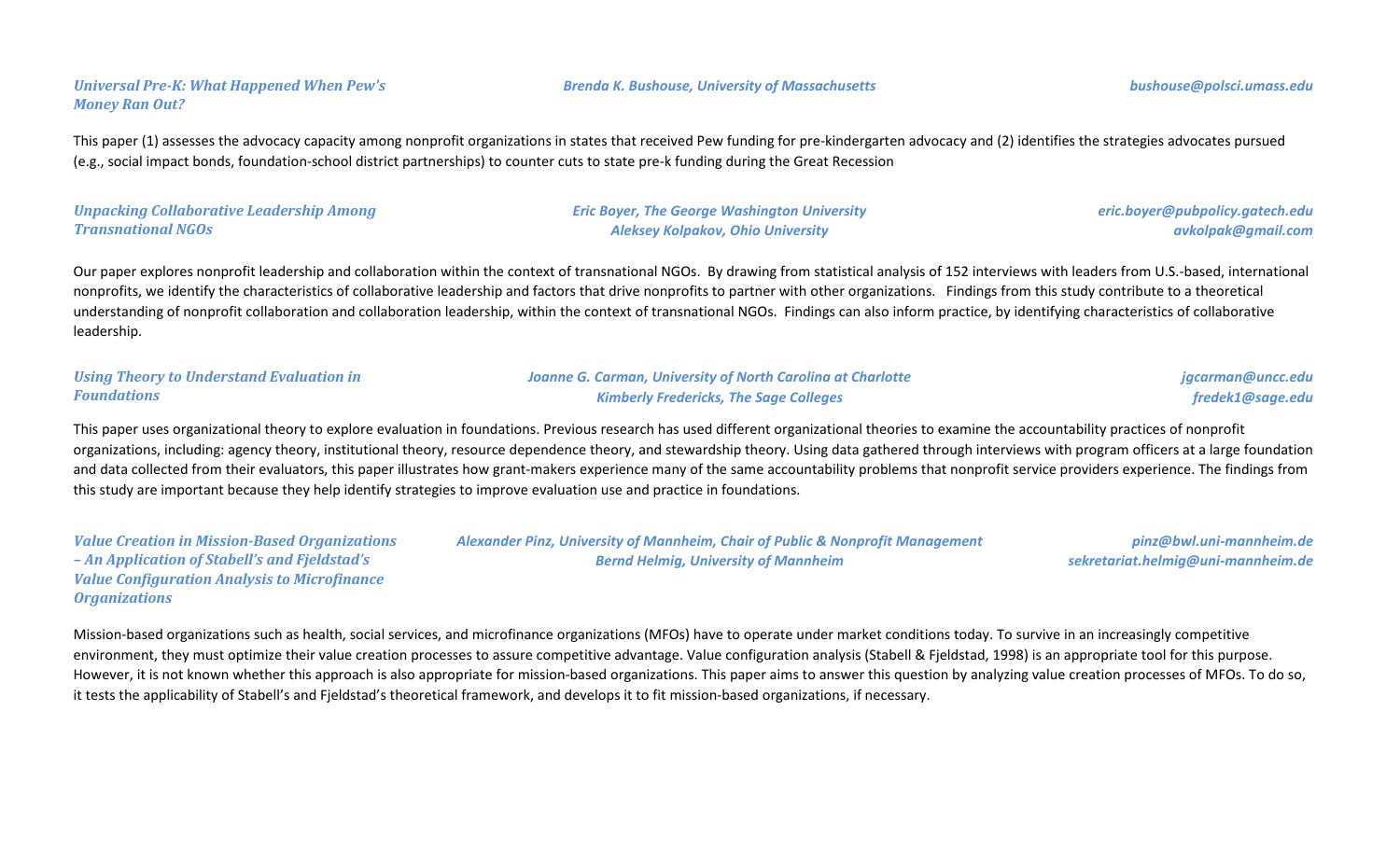### *Volunteering as an Instrument in Various Employment Stages. Combining an Employer and Employee Perspective*

## *Lonneke Roza, Rotterdam School of Management, Eramis University Debbie Haski-Leventhal, MGSM*

*lroza@rsm.nl, debbie.hask leventhal@mgsm.edu.au*

Institutionalized, or instrumental volunteering becomes very common in contemporary society. In this paper we argue that volunteerism can be instrumental in workplace environments. We suggest that both employers and employees can use volunteerism in the three stages of one career path at organizations: attraction and selection, retention and development and the transition stage. Based upon this notion, we offer a model that explains these relationships and how they relate to each other. We further explain how NPOs can use these insights to develop their volunteer programs as well as the intersectoral relationships with companies.

*Volunteering Through Governments or Government Through Volunteering? A New Theoretical Framework for Understanding Volunteer Work*

*Els De Waele De Waele, Ghent University Department of Sociology Lesley Hustinx, Ghent University*

*els.dewaele@ugent.be lesley.hustinx@ugent.be*

In the presentation, an alternative and critical theoretical framework to capture volunteering through governments targeted at excluded individuals will be covered. Placed against the background of recent social-political developments in modern welfare regimes the concept 'government through volunteering' will be introduced. This concept is inspired by the analytics of governmentality, and redefines 'volunteering through governments' as a governmental technique for the ethical reconstruction of both the community and the excluded individual into self-responsible actors, hereby transforming them into a substitute for a 'withdrawing' welfare state and the reduction in what formerly were considered to be public responsibilities.

*Volunteering Through Work Experience: Role of Workplace Sector on Voluntary Organization Involvement*

This paper attempts to examine whether workplace experience, in terms of workplace sector and job (or occupation) types has an important impact on volunteerism. Literature in volunteerism has focused on the socio-demographic factors as the antecedents to voluntary activity. This study pays more attention to the role of sector employment, public versus private sector, in determining the level of involvement in voluntary organizational activities and the type and scope of voluntary organization involvement. The study results will suggest that nonprofits should strategically target people of a certain group when constructing a pool of volunteers.

*Jongsoo Park jongsoo80@gmail.com*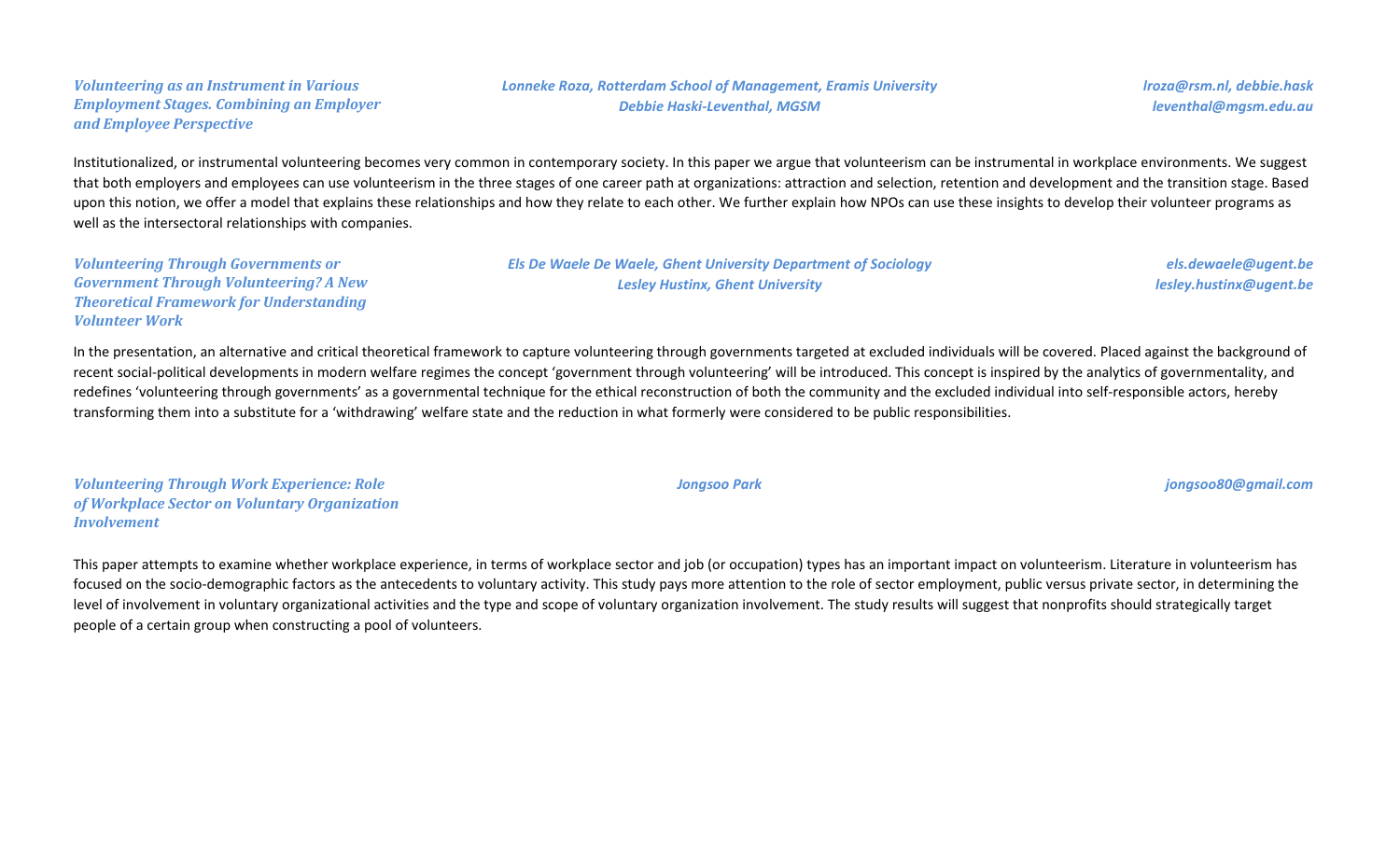*Dorothy Norris-Tirrell, University of Central Florida Stephanie Krick, University of Central Florida*

*dntirrell@gmail.com stephanie.krick@ucf.edu*

The need for appropriate risk management is obvious. The topic is even more crucial when nonprofit volunteers serve vulnerable populations. However, research is limited on the extent of related strategies used in nonprofit volunteer programs. This paper addresses this gap through the examination of risk management strategies specific to volunteers. Using data from case studies as well as publicly available information, the researchers intend to expand existing knowledge about volunteer program risk management and costs of implementation with a focus on whether nonprofits that serve vulnerable populations are more likely to have sufficient risk management processes and tools in place.

*Vox feminæ, Vox Die? The Fundraising Context, Successes and Challenges of the Civic War Soldiers' Aid Society of Northern Ohio*

*Barbara Clemenson, Case Western Reserve University barbara501c3@sbcglobal.net*

The ladies leading the Soldiers' Aid Society of Northern Ohio were experienced running benevolent associations, however society norms and fundraising traditions were inadequate to finance the Society as it evolved from locally supplying emergency needs to regionally stimulating sustained contributions. They grappled with still-challenging problems: Moving from sporadic to sustainable income; determining how much to risk on special events; making sure a major gift did not squelch their perceived need for support; and keeping thousands of supporters informed, thanked and encouraged. How did these ladies expand their sphere and methods to create one of the Sanitary Commission's most productive branches?

*Walking a Fine Line: The Moral Ambivalence of Intersectoral Collaborations Between Nonprofit and For-Profit Organizations*

*Paul-Brian McInerney, University of Illinois at Chicag pbm@uic.edu*

Intersectoral collaborations bring together organizations from different economic sectors and institutional domains. In practice, organizations involved in intersectoral collaborations are often institutionally similar, despite perceived differences among their members. This paper reconceptualizes contemporary intersectoral collaboration as constituted by a tension between normative institutional similarity and cultural-cognitive institutional differences between nonprofit and for-profit organizations.I find that members of the organization experience this tension as moral ambivalence—the necessary coexistence of competing moral bases for action within an organization. Members attempt to reconcile their moral ambivalence by creating pragmatic compromises.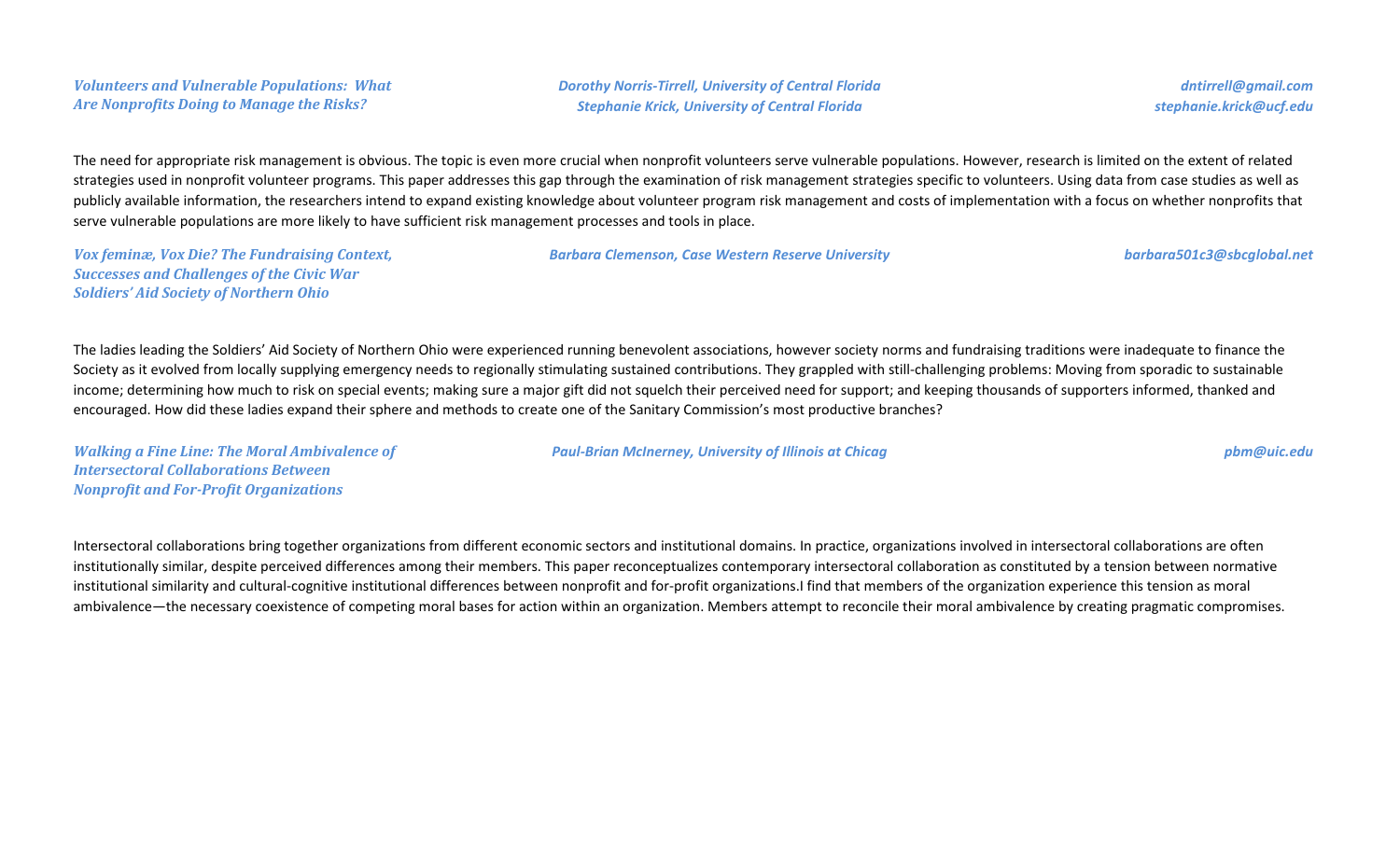*What Determines Government's Subsidies to International Development Nonprofit Organizations?: The Effect of Managerial Capacity and Accountability on Government Financial Subsidies*

*Jungsook Kim, Yonsei University M. Jae Moon, Yonsei University Seungkyu Park, Yonsei Univ*

*sida9800@gmail.com mjaemoon@gmail.com oranshade@naver.com*

This study is designed to explore how managerial capacity and accountability of international development nonprofit organizations (NPOs) affect volume of government's subsidy to them. The model particularly proposes that mission, professionalism, financial, and program experience as internal managerial capacity are positively associated with the volume of government subsidies. In addition, such external accountability factors as financial transparency, reputation, network, international affiliation will be also positively associated with the volume of government subsidies. In addition, the model includes potential moderating effect of NPO's network with other related organizations.

*What do We Know about Nonprofit Collaboration? A Comprehensive Meta Review*

*Beth Gazley, Indiana University Chao Guo, University of Pennsylvania*

*bgazley@indiana.edu chaoguo@sp2.upenn.edu*

This presentation reports on a comprehensive meta review of the nonprofit collaboration literature. Approximately 1,000 English language research articles that address intra-sectoral and crosssectoral civil society collaborative activity were identified, coded and analyzed to understand the analytic methods employed, theories applied, and key findings. Our presentation will report on the trends and collective findings accumulated in more than 15 years of empirical research, and offer an emerging research model of nonprofit collaboration that considers prior research.

*What is Philanthropy's Distinctive Role, in View of Its Changing Relationship to Government and the Private Sector?*

*John Slocum, The John D. and Catherine T. MacArthur Foundation jslocum@macfound.org*

This critical review essay examines how changing relationships between philanthropy and government (on one hand) and business (on the other) affect the role of philanthropy in a liberal democracy. Particular emphasis is placed on philanthropy's changing relationship with business, focusing on two overlapping and mutually reinforcing trends: businesses are increasingly taking on philanthropic functions, and philanthropies operate more and more like businesses. As this blurring and blending continues, it calls into question the continued existence of philanthropy as a distinct endeavor. The essay closes with a call for recognizing philanthropy's unique and irreplaceable role in promoting and sustaining specific values.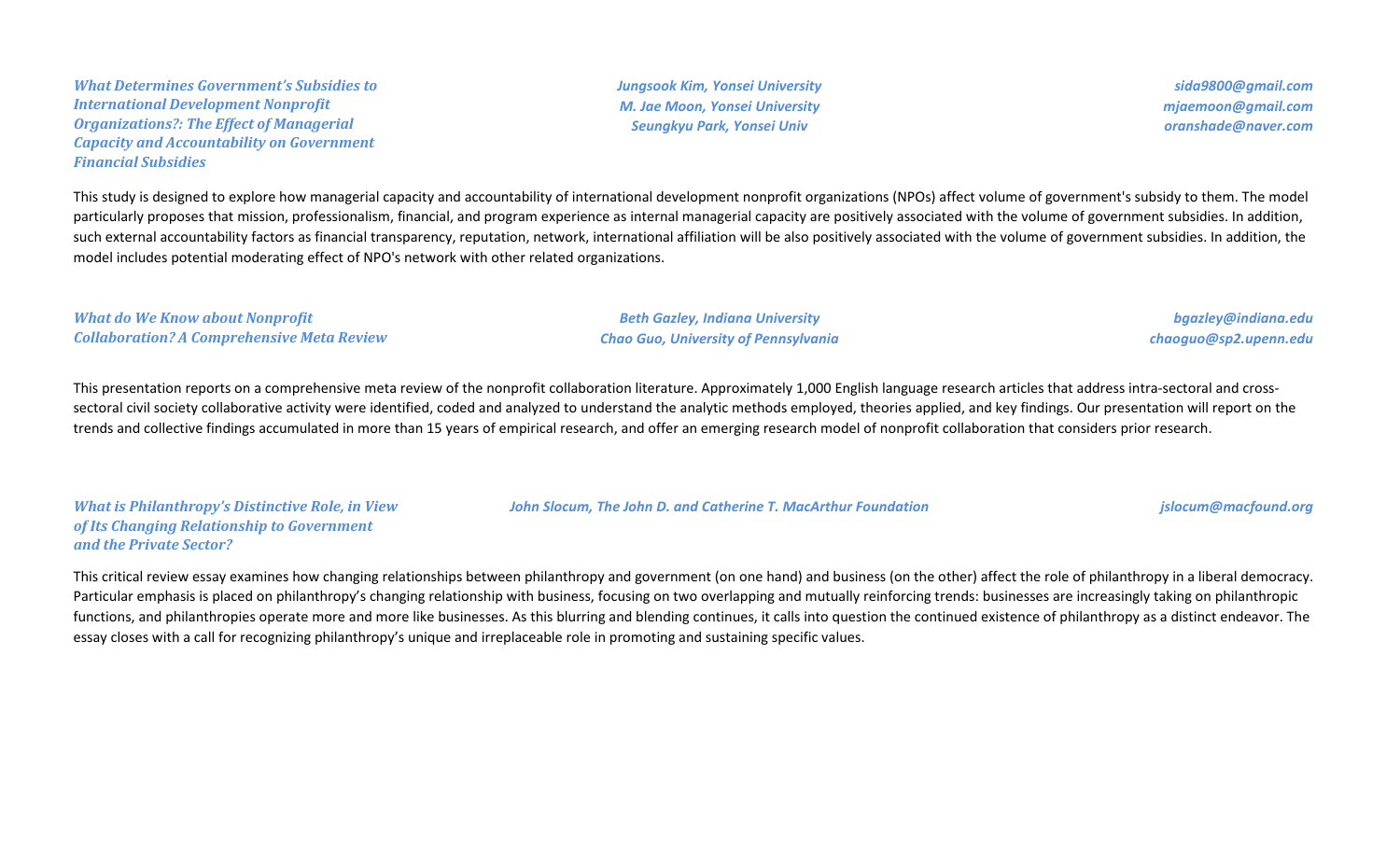While no uniform definition for the term social entrepreneurship exists, certain nonprofit human service organizations (NPOs) – can be regarded as a particular type of social entrepreneurship. Although the objective of NPOs is to serve clientele in need of social services, there is a dearth of these organizations in high-poverty neighborhoods. Using qualitative methods, this study examines factors that enable NPOs founded by social entrepreneurs in one high-poverty neighborhood of South LA to survive. Through an institutional theoretical framework with a focus on social capital and legitimacy, two distinct paths of survival emerged.

*What Kind of Regulation do Nonprofit Organizations Want? The Cases of Ecuador and Brazil*

*Susan Appe, Binghamton University Marcelo Marchesini da Costa, University of Albany-SUNY*

*sappe@binghamton.edu marcelo.marchesini@gmail.com*

The research aims in this paper and all papers in this panel is to analyse the rationales for the ebb and flow of strong state regulation of nonprofits and more community-based self-regulation approaches, inquiring whether there is a systematic base to these seemingly conflicting approaches. These issues will be explored by considering the diverse range of catalysts that drive such policy and legal change and range from political, ideological and fiscal-based concerns through to concerns brought to the fore by global events. In doing so, the specific focus of this paper will be upon Ecuador and Brazil.

*What Kind of Revenue Diversification? Balancing Mission-Based Objectives, Market-Based Revenue, and Organizational Stability*

*Mirae Kim, University of Missouri-Columbia Jamie Levine Daniel, Ohio State University (John Glenn School of Public Affairs)*

*mirae8386@gmail.com levinedaniel.1@osu.edu*

In this study, we examine how different types of revenue streams influence program stability, workforce stability, and capacity to offer equal access to all. This works draws on Tuckman/Chang's study of revenue diversification and Cooney's linkage of revenue types to examine the effect(s) of earned revenue affect service delivery. Our study attempts to link the pursuit of various types of revenue to program-level outcomes in order to see if earned revenue acts as a complement to or substitute for service delivery. We use fixed effects regression to examine several thousand arts and culture organizations, and find that revenue type matters.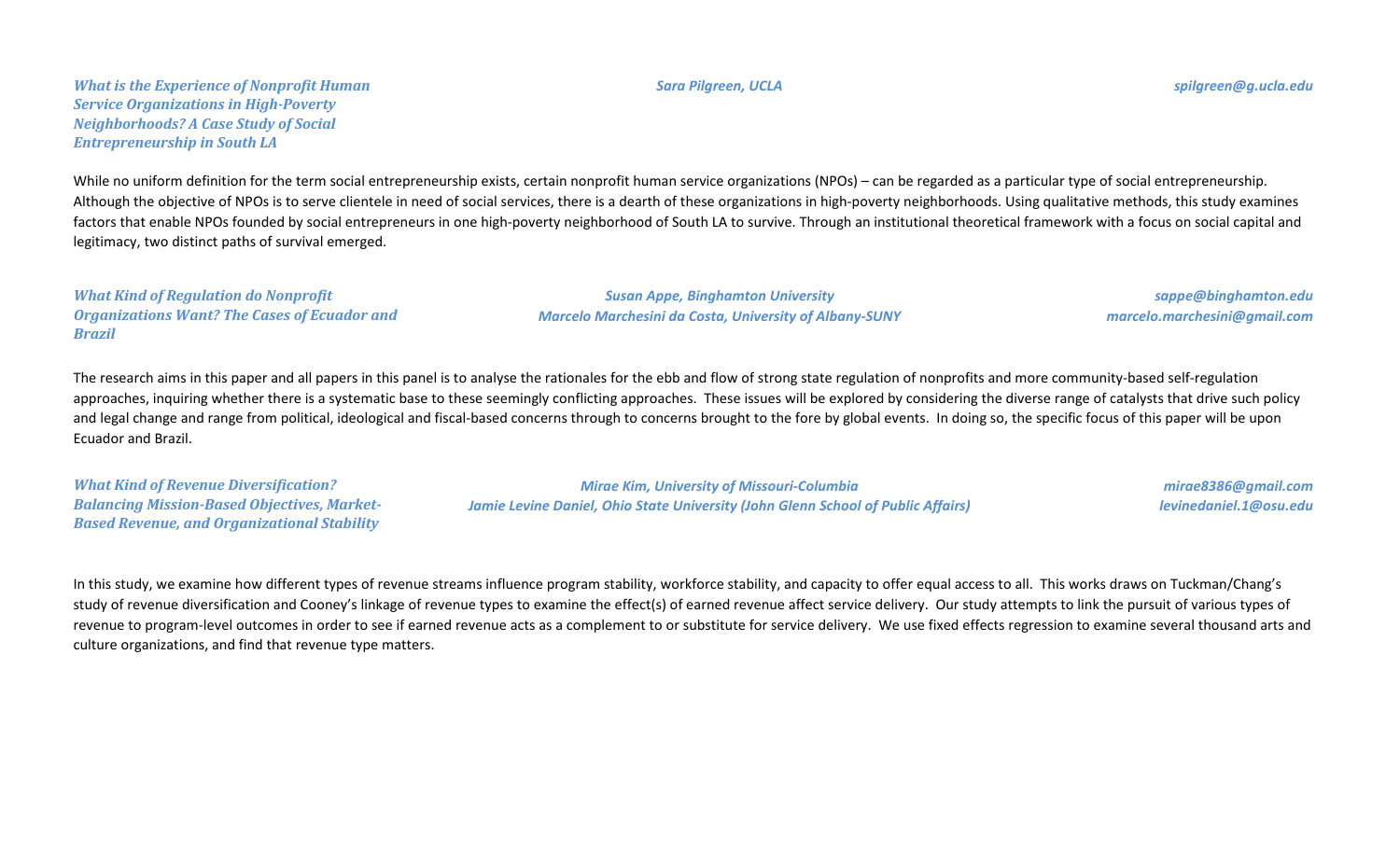*What Matters in Political Participation? Socio-Economic Status, Civic Organizations, or Mobilization?*

# This paper investigates why people participate in political activities differently using data from the U.S. Citizenship, Involvement, and Democracy Survey in 2006. Both the amount and the types of political participation (including voting, direct, indirect, and online participation) are specified and examined. Three mechanisms through which political participation varies across individuals are highlighted: socio-economic characteristics, organizational involvement in civic associations, and mobilization. The preliminary regression analysis reveals that income does not have telling effect on political participation; education matters. In addition, one's depth of involvement in voluntary organization and his network ties both have significantly positive effect on political participation.

*What Motivates Charitable Giving? Evidence from Laboratory Experiments*

*Huafang Li, Rutgers University Jie Liang, Monash University; Hui Xu, Beijing Normal University Yingxi Liu, Yunnan University of Finance and Economics*

*lihuafang@gmail.com xiaogan2008@gmail.com huix2008@gmail.com yingxi.liu.0711@gmail.com*

Existing literature examines various motivations of individual charitable giving by using survey methods. These motivations are largely influenced by personal socio-demographic factors, such as income, age, gender, educational background, and religious belief. Very few attentions, however, have been paid to political and organizational impacts on charitable giving.

In this paper, we will employ laboratory experimental methods to test theories of individual motivations of giving and to examine the impacts of political influence and organizational characteristics on charitable giving.

*What Motivates Japanese Nonprofit Decisions in Latin America?*

*Claudia Avellaneda, Indiana University-SPEA Morgen Johansen, University of Hawaii Kohei Suzuki, Indiana University-SPEA*

*cavellan@indiana.edu morgen.johansen@hawaii.edu suzukik@imail.iu.edu*

In this study, we seek to identify the criteria Japanese INGOs use to select which country in Latin American to focus their attentions on. We propose that Japanese INGO decisions are a function of donor country business connections and foreign aid agenda as well as recipient country context (i.e., need, underdevelopment, corruption and democracy level). Using data from Japan and 20 LA countries on contextual, macroeconomic and demographic indicators, supplemented with a survey of all Japanese INGOs working in LA, significant factors are: urgent and persistent need, presence of Japanese business, and Japanese foreign aid.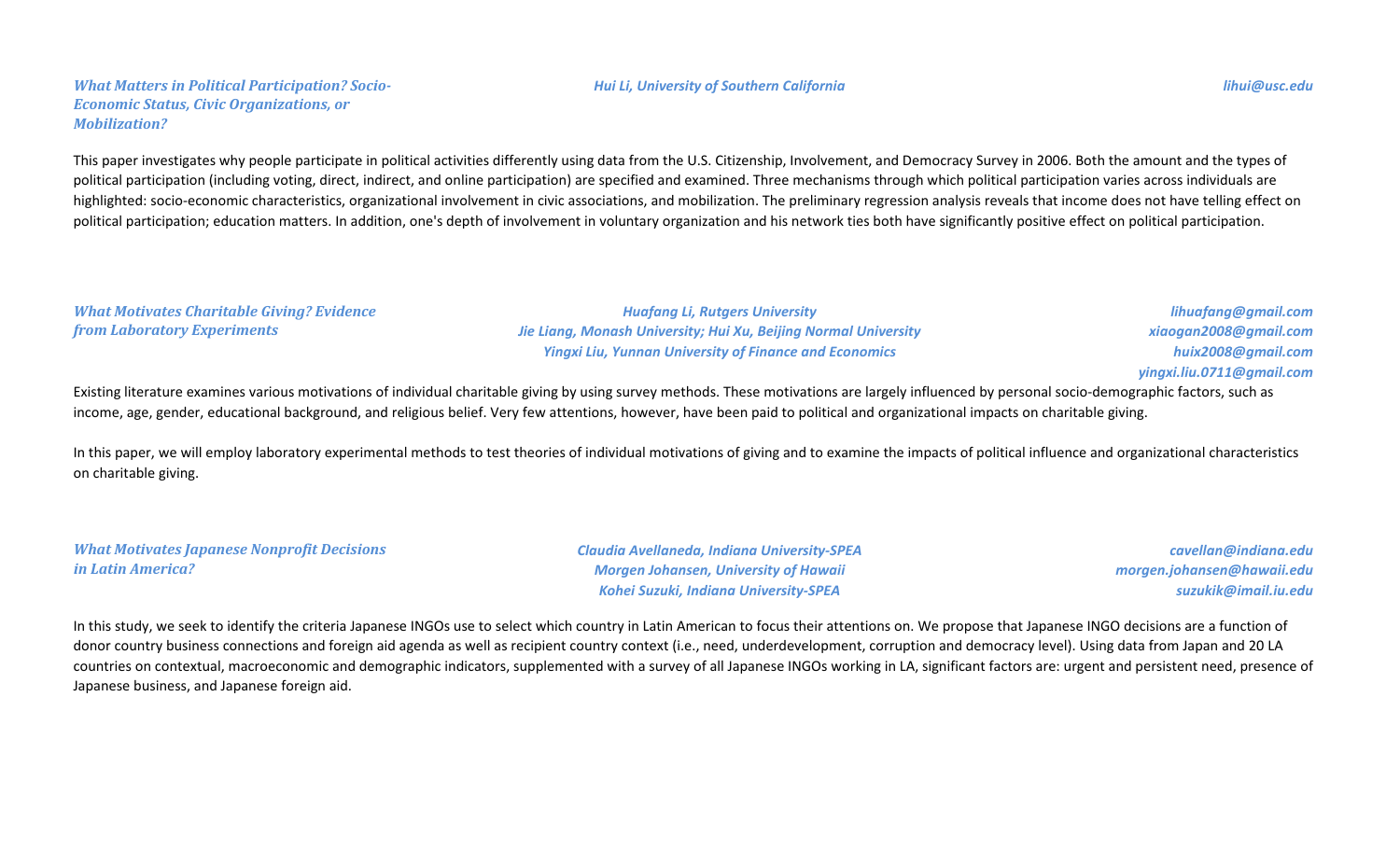#### *What Sectoral Leaders and Managers Can Learn from Design for Successful Collaboration*

# Collaboration is recognized as a viable strategy for addressing uncertain, complex and wicked problems. However, previous inquiry has not solved an important problem for practitioners − how to overcome imposing challenges for success. This study empirically validates the positive impact of autonomy, boundary spanning, shared vision and the mediating role of a design attitude as key to successful collaboration performance; proposes a theoretical perspective for collaborators to adopt design as an empirically informed pathway for better managing the complexities inherent in collaboration; and is the first to empirically develop and quantitatively validate a design attitude scale for building better collaborations.

*What's Old, What's New and What's in a Concept? Tackling Some of the Big Questions of Blurred Sector Boundaries and Our Obligations to the Communities We Serve*

As a self-conscious field of inquiry nonprofit theory and management is relatively new, emerging in the last 40 years as practitioners and theorists have sought to understand and communicate its various intricacies and dimensions. With this awareness has come a dramatic growth in nonprofit specializations in public administration programs since the 1980s. Now, with a rising pool of nonprofit theorists reaching critical mass in the U.S. and around the globe, and ready to step into faculty positions thus asserting the sector's essential place in the academy, the boundary blurring conversation has resulted in questions, even among ourselves, about the need for distinct nonprofit specializations. As a launching pad to further the discussion, this paper takes a step backwards in time to frame the public servant ethical obligation statements crafted by Dwight Waldo (1980), incorporate third sector examples into each of these obligations as evidence that sector blurring is not new, and then reflect on discussions since that time about the value of integrating or segregating substantive academic subjects when making MPA program decisions.

*When Directors Don't Lead and Won't Leave Christine H Shaefer, Marian University-Wisconsin chshaefer42@marianuniversity.edu*

This case study of the board of directors of a statewide membership association in the Midwest, USA, uses interviews and analysis of association documents to explore 1) how directors of a statewide nonprofit membership organization understand and describe their responsibilities; 2) the extent to which these directors identify with their roles and with the organization; and 3) the factors these directors cite as influencing their governance-related decisions. From 2009 to 2013, the number of mission-related actions taken by this board declined measurably, while it acted to reduce its size from 238 to 181 directors.

*Erna Gelles, Portland State University gellese@pdx.edu*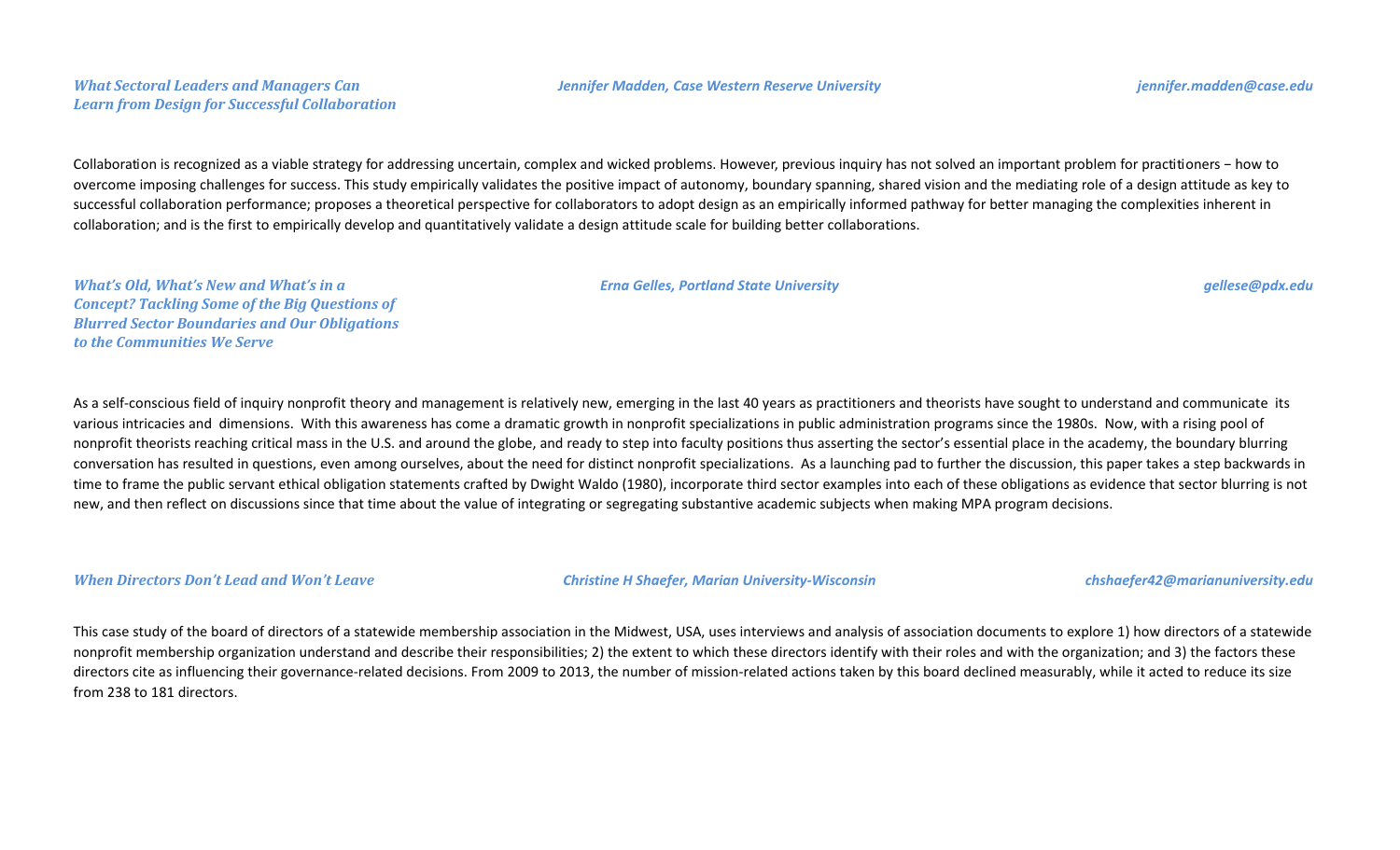#### *Meng-Han Ho, Indiana University Lilly Family School of Philanthropy menghanho330@gmail.com*

*Noah J Isserman, University of Illinois + University of Cambridge nisserma@illinois.edu*

By using non-profit business collaboration in Germany and Taiwan as examples, this paper aims to focus on the non-profit viewpoints and to examine to what extent NPOs react to their weaker position within non-profit business collaboration and to what extent NPOs empower themselves by collaborating with businesses without taking into consideration money. The preliminary result finds that NPOs can also be the giver which may generate different dynamics of collaboration to empower NPOs themselves within the relationship. However, it might prove difficult to evaluate who benefits more or less within a bartering relationship based on a mutual agreement.

*When the State Gives: One Nation, Three Sectors, and the Emergence of State-Supported Venture Philanthropy*

This study provides an extensive empirical analysis of an emerging model of government-supported venture philanthropy. This Scottish model, now £50 million and five years in, is built upon familiar (and fuzzy) concepts of multi-sector collaboration, nonprofit sector capacity-building, and claims of leveraged resourcing. However, evidence shows that this model attracts and directs resources from all three sectors to address social issues by building nonprofit capacity — at the organizational and sector levels. This paper examines the evolution, benefits, and challenges of this statesupported, three-sector approach and what it tells us about potential futures for nonprofit action at scale.

| <b>Where Is That?: The Effect of Location on</b> | <b>Meghann Rother, University of Oklahoma</b> | mrother@ou.edu |
|--------------------------------------------------|-----------------------------------------------|----------------|
| <b>Securing Government Funding</b>               | Jason Pudlo, University of Oklahoma           | jpudlo@ou.edu  |

This paper examines U.S.-based international nonprofit organizations (NPOs) with a focus on organizations that work in more than one region and secure government funding. Based on our earlier finding and building on our existing dataset of 154 U.S.-based international NPOs with in-country programs, focusing on those that have multi-region operations, explore if NPOs are more successful at securing U.S. funding when they operate in areas of U.S. strategic interests

*Which People Donate for Which Causes: How do Resources and Personality Characteristics Betray your Preferred Charitable Target?*

*Michaela Neumayr, WU Vienna Astrid Pennerstorfer, WU Vienna Unversity of Economics and Business*

*mneumayr@wu.ac.at astrid.pennerstorfer@wu.ac.at*

This study aims to provide insights into the factors that determine individual's decision to donate to a particular type of charity. Up to know, knowledge on this topic is scant, since the majority of empirical studies on charitable giving have been focusing on total donations to all causes. Against this backdrop, our study draws on theoretical approaches referring to resources (e.g. income) and personality characteristic (e.g. empathic concern) and investigates the relative strength of these factors on the inclination to donate to eight charitable causes. We use data from a quantitative survey in Austria and apply logistic regression analyses.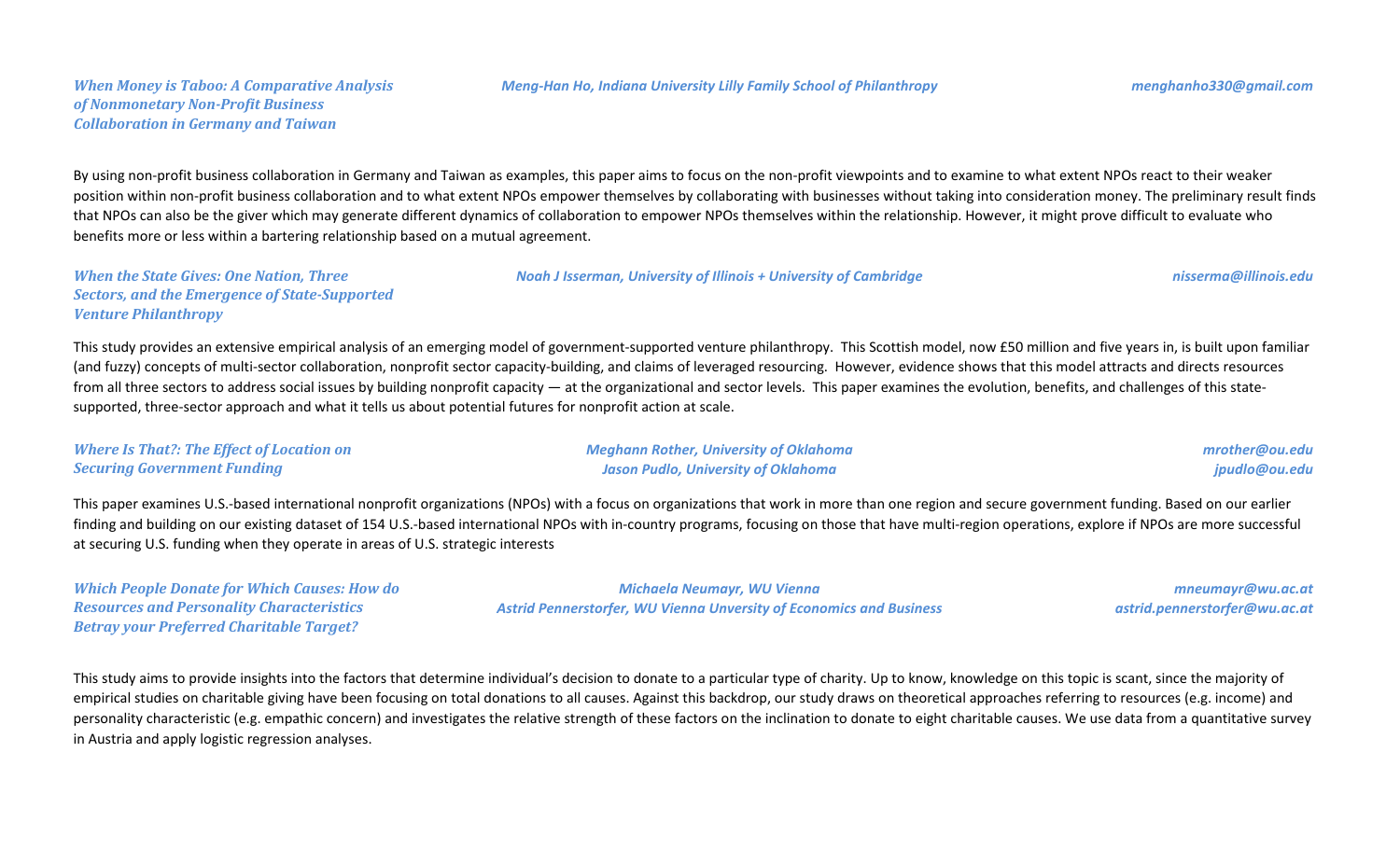*Who is 'The' Episodic Volunteer: Predicting Volunteer Behavior*

### *Lucas C.P.M. Meijs, Erasmus University Rotterdam Jeffrey L. Brudney, University of North Carolina Wilmington Eva Anne van Baren*

*lmeijs@rsm.nl brudneyj@uncw.edu ebaren@rsm.nl*

# Few studies have focused on episodic volunteers and little is known about how those who volunteer episodically differ from those who donate their time more regularly. Scant research investigates how and why they choose this form of sporadic participation and what sustains them in this activity. Based on empirical analysis of large samples of volunteers who participated during an annual oneday volunteering event in the Netherlands, this study provides a comparison of episodic and regular volunteers. Building on our work presented at ARNOVA in 2013, we develop and test a

comprehensive model to explain and predict participation between episodic and regular volunteers.

*Who is Served by Sick Human Service Nonprofits? The Difficulties of a Devolved Human Service System*

*Brent Never, University of Missouri-Kansas City Drew Westberg, University of Missouri- Kansas City*

*neverb@umkc.edu dew8t7@mail.umkc.edu*

Human services are place-based. This paper considers whether financially-distressed human service nonprofits are located in counties with higher levels of need. The paper also indicates how clustering over space leads to biased OLS estimators. We employ five models, three of which are spatial regressions, to illustrate the effects of biased estimators on the interpretation of results. We also find that distressed nonprofits are more likely to be in counties with higher need. The implications are that our devolved system of human service provision is less equitable and effective than projected to be.

### *Why Are Civic Organization Excluded in Urban Governance?*

*Weijie Wang, University of Southern California weijiewa@usc.edu*

The exclusion of civic organizations is an enduring problem in urban governance. Based on the network management literature and the urban regime literature, this paper employs the fsQCA method to analyze the complex configurations of factors such as civic organizations' threats to other parties, the existence of government-business coalitions, the organizational capacity of civic organizations that may affect the inclusion and exclusion of civic organizations. The paper contributes to the current literature by developing more generalizable and configurational theories of why civic organizations are included or excluded in urban governance.

## *Why do Board Chairs' and CEO's Judgments of Nonprofit Effectiveness Differ? A Multilevel Analysis*

*Stijn Van Puyvelde, Texas A&M University William A. Brown, Texas A&M University Jurgen Willems, University of Hamburg*

*stijn.van.puyvelde@gmail.com wbrown@tamu.edu jurgen.willems@wiso.uni-hamburg.de*

Nonprofit effectiveness can be seen as social construction. Different stakeholders are likely to have different interests and therefore judge organizational effectiveness differently. However, little is known about why a CEO (agent) and a chairman (principal) of a nonprofit organization differ or agree in their assessments of organizational effectiveness. We explore and test through multilevel analysis how differences in judgments of nonprofit effectiveness can be explained by differences in organizational, managerial, and board chair characteristics. Based on the results, several practical recommendations are made regarding the use of governance processes needed to overcome agency problems.